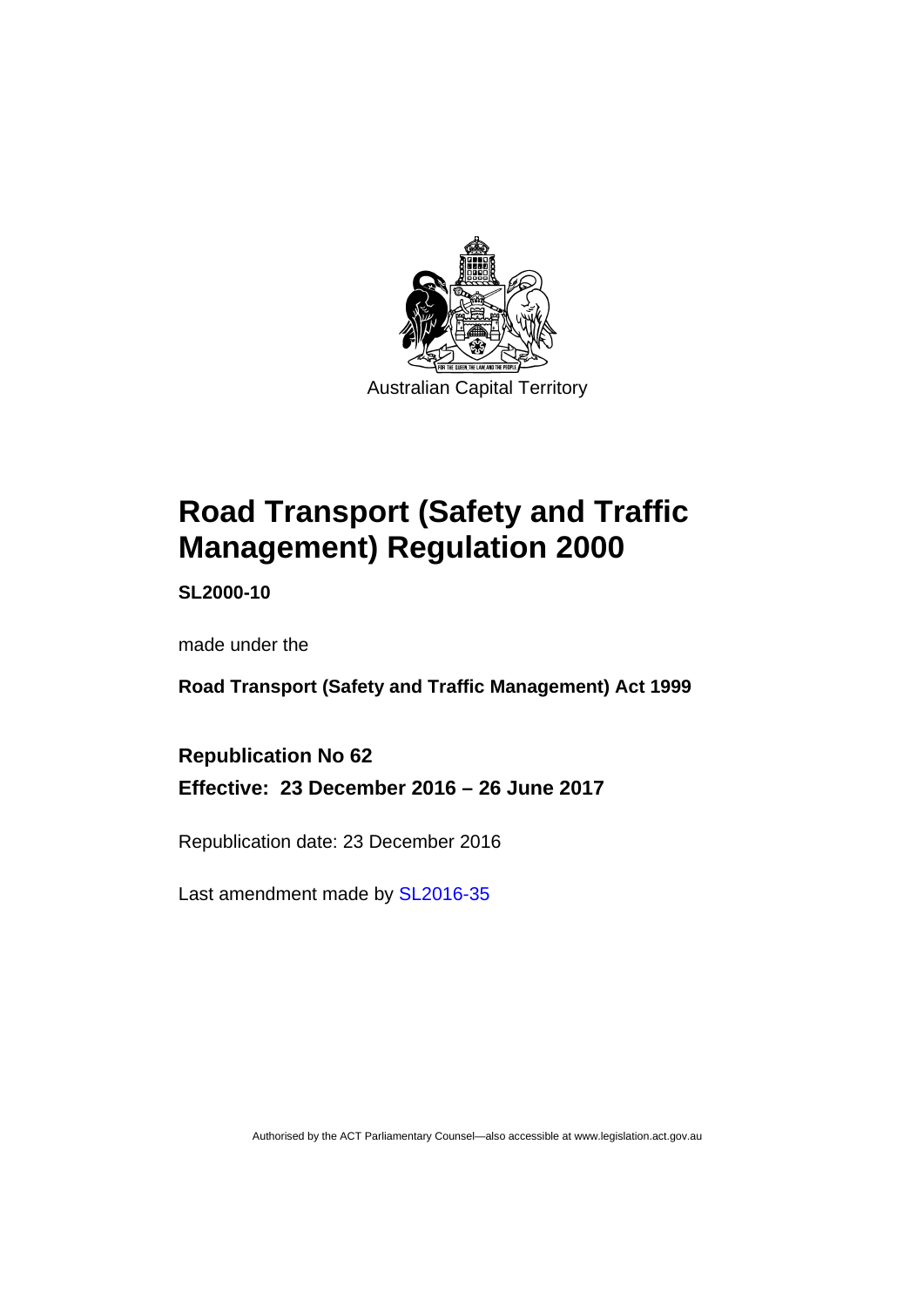#### **About this republication**

#### **The republished law**

This is a republication of the *Road Transport (Safety and Traffic Management) Regulation 2000*, made under the *Road Transport (Safety and Traffic Management) Act 1999* (including any amendment made under the *[Legislation Act 2001](http://www.legislation.act.gov.au/a/2001-14)*, part 11.3 (Editorial changes)) as in force on 23 December 2016*.* It also includes any commencement, amendment, repeal or expiry affecting this republished law to 23 December 2016.

The legislation history and amendment history of the republished law are set out in endnotes 3 and 4.

#### **Kinds of republications**

The Parliamentary Counsel's Office prepares 2 kinds of republications of ACT laws (see the ACT legislation register at [www.legislation.act.gov.au](http://www.legislation.act.gov.au/)):

- authorised republications to which the *[Legislation Act 2001](http://www.legislation.act.gov.au/a/2001-14)* applies
- unauthorised republications.

The status of this republication appears on the bottom of each page.

#### **Editorial changes**

The *[Legislation Act 2001](http://www.legislation.act.gov.au/a/2001-14)*, part 11.3 authorises the Parliamentary Counsel to make editorial amendments and other changes of a formal nature when preparing a law for republication. Editorial changes do not change the effect of the law, but have effect as if they had been made by an Act commencing on the republication date (see *[Legislation Act 2001](http://www.legislation.act.gov.au/a/2001-14)*, s 115 and s 117). The changes are made if the Parliamentary Counsel considers they are desirable to bring the law into line, or more closely into line, with current legislative drafting practice.

This republication includes amendments made under part 11.3 (see endnote 1).

#### **Uncommenced provisions and amendments**

If a provision of the republished law has not commenced, the symbol  $\mathbf{U}$  appears immediately before the provision heading. Any uncommenced amendments that affect this republished law are accessible on the ACT legislation register [\(www.legislation.act.gov.au](http://www.legislation.act.gov.au/)). For more information, see the home page for this law on the register.

#### **Modifications**

If a provision of the republished law is affected by a current modification, the symbol  $\mathbf{M}$ appears immediately before the provision heading. The text of the modifying provision appears in the endnotes. For the legal status of modifications, see the *[Legislation Act 2001](http://www.legislation.act.gov.au/a/2001-14)*, section 95.

#### **Penalties**

At the republication date, the value of a penalty unit for an offence against this law is \$150 for an individual and \$750 for a corporation (see *[Legislation Act 2001](http://www.legislation.act.gov.au/a/2001-14)*, s 133).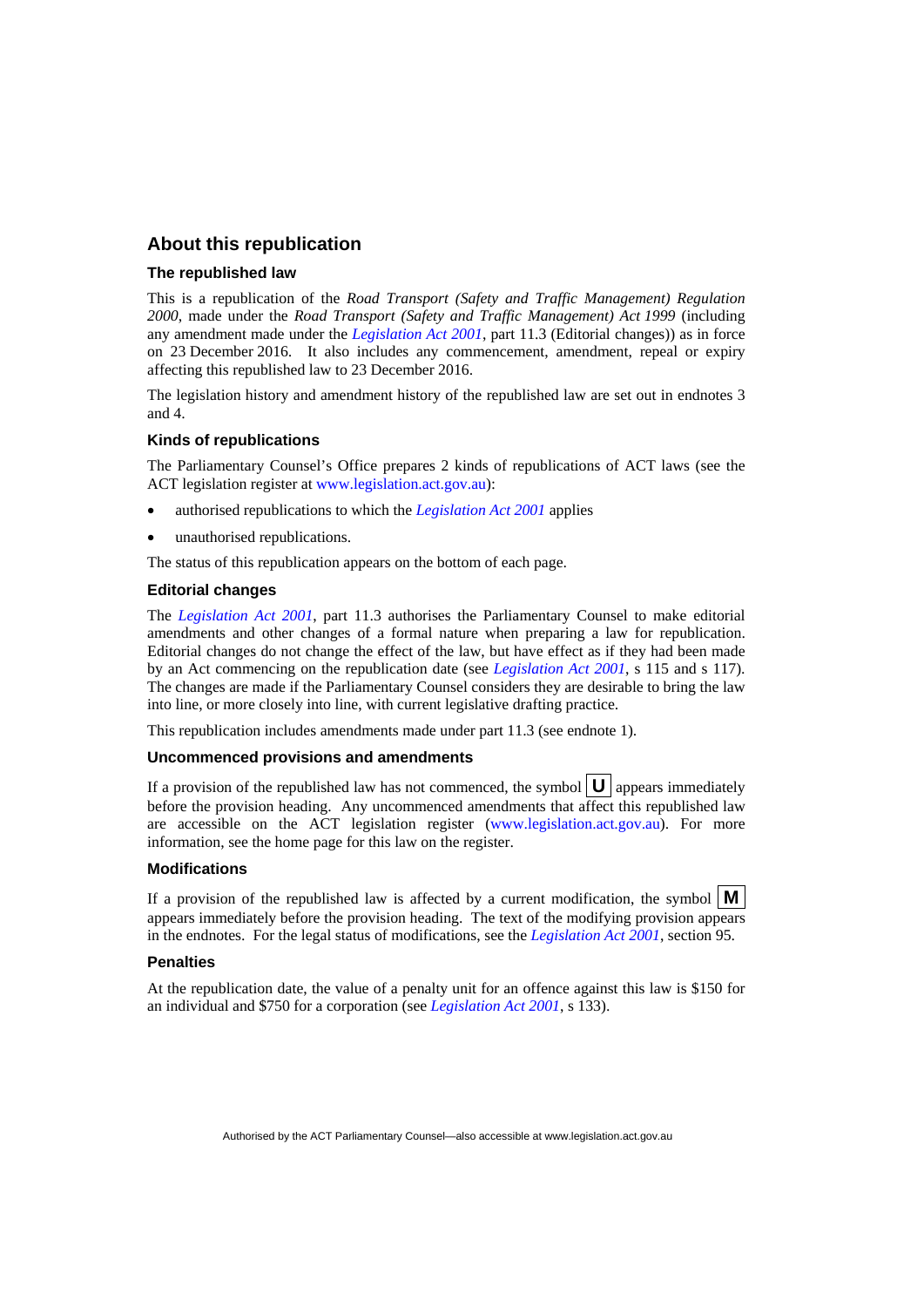

# **Road Transport (Safety and Traffic Management) Regulation 2000**

made under the

**Road Transport (Safety and Traffic Management) Act 1999** 

# **Contents**

Page

| <b>Chapter 1</b> | <b>Preliminary</b>                                           |            |
|------------------|--------------------------------------------------------------|------------|
|                  | Name of regulation                                           | 2          |
| 2                | Dictionary                                                   | 2          |
| 3                | Dictionary—application to Australian Road Rules              | 2          |
| 3A               | Road includes road related area                              | 2          |
| 3B               | Meaning of <i>park</i> and <i>stop</i>                       | 3          |
| 4                | <b>Notes</b>                                                 | 3          |
| 4A               | Offences against regulation—application of Criminal Code etc | 3          |
| 4B               | Offences against regulation are strict liability offences    | 4          |
| R <sub>62</sub>  | Road Transport (Safety and Traffic Management)               | contents 1 |
| 23/12/16         | <b>Regulation 2000</b>                                       |            |
|                  | Effective: 23/12/16-26/06/17                                 |            |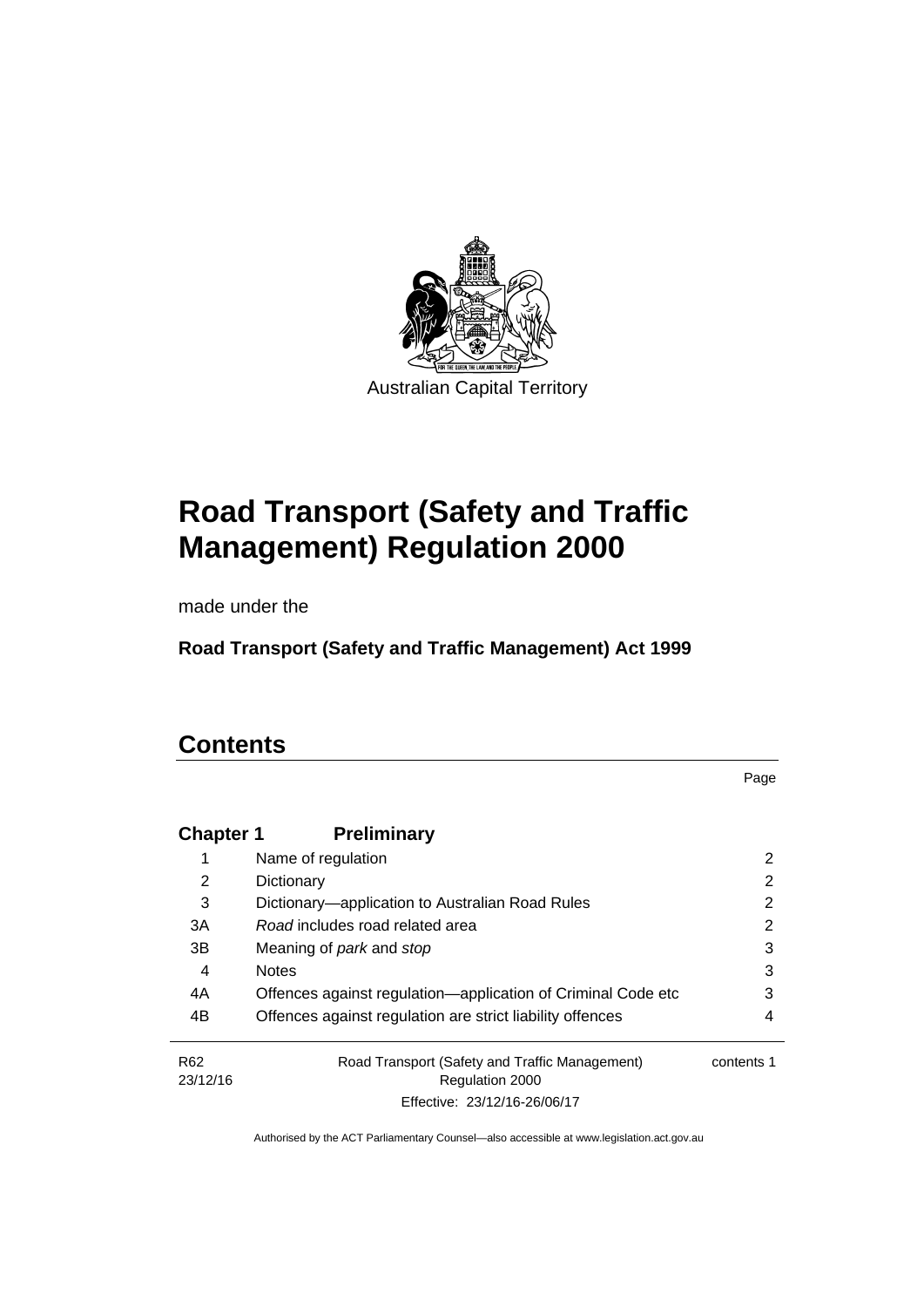| 4C               | General defence of accident or reasonable effort                                     | Page<br>4       |
|------------------|--------------------------------------------------------------------------------------|-----------------|
| <b>Chapter 2</b> | <b>Australian Road Rules</b>                                                         |                 |
| <b>Part 2.1</b>  | <b>Incorporation into ACT law</b>                                                    |                 |
| 5                | Meaning of Australian Road Rules                                                     | 5               |
| 6                | Incorporation of Australian Road Rules into ACT law                                  | 5               |
| <b>Part 2.2</b>  | How the Australian Road Rules are<br>incorporated                                    |                 |
| Division 2.2.1   | General                                                                              |                 |
| 7                | References to another law of this jurisdiction etc                                   | $\overline{2}$  |
| Division 2.2.2   | Other provisions for the Australian Road Rules                                       |                 |
| 8                | ARR r 10 (2)-penalties for offences                                                  | 2               |
| 9                | ARR r 95—emergency stopping lane only signs                                          | 3               |
| 10               | ARR r 104-no truck signs                                                             | 3               |
| 11               | ARR r 151 (3) (b)—riding a motorbike or bicycle alongside more than<br>1 other rider | 3               |
| 11A              | ARR r 158 (2) (c)—other vehicles permitted to travel in bicycle lanes                | 3               |
| 12               | ARR r 158 (2) (c)-other vehicles permitted to travel in bus lanes                    | 4               |
| 12A              | ARR r 176-stopping on a clearway                                                     | 4               |
| 13               | ARR r 179 (1) (c)-stopping in a loading zone-goods and permit<br>vehicles            | 4               |
| 13A              | ARR r 179 (1) (c) and (2) (c)—stopping in loading zone—bookable<br>vehicles          | 5               |
| 13B              | ARR r 183—stopping in a bus zone                                                     | 6               |
| 13BA             | ARR r 189-double parking-motorbikes                                                  | 6               |
| 13C              | ARR r 195-stopping at or near a bus stop                                             | $\overline{7}$  |
| 14               | ARR r 199 (2)-stopping near postbox                                                  | $\overline{7}$  |
| 15               | ARR $r$ 206 (2) (b), (c)—time extension for people with disabilities<br>permit       | 7               |
| 16               | ARR r 207 (2) (a)—fees for parking in pay parking spaces                             | 8               |
| 16A              | ARR r 213 (5)—making a motor vehicle secure—exception                                | 8               |
| 17               | ARR r 215 (4)-lights required to be fitted to a vehicle                              | 8               |
| contents 2       | Road Transport (Safety and Traffic Management)<br>Regulation 2000                    | R62<br>23/12/16 |

Effective: 23/12/16-26/06/17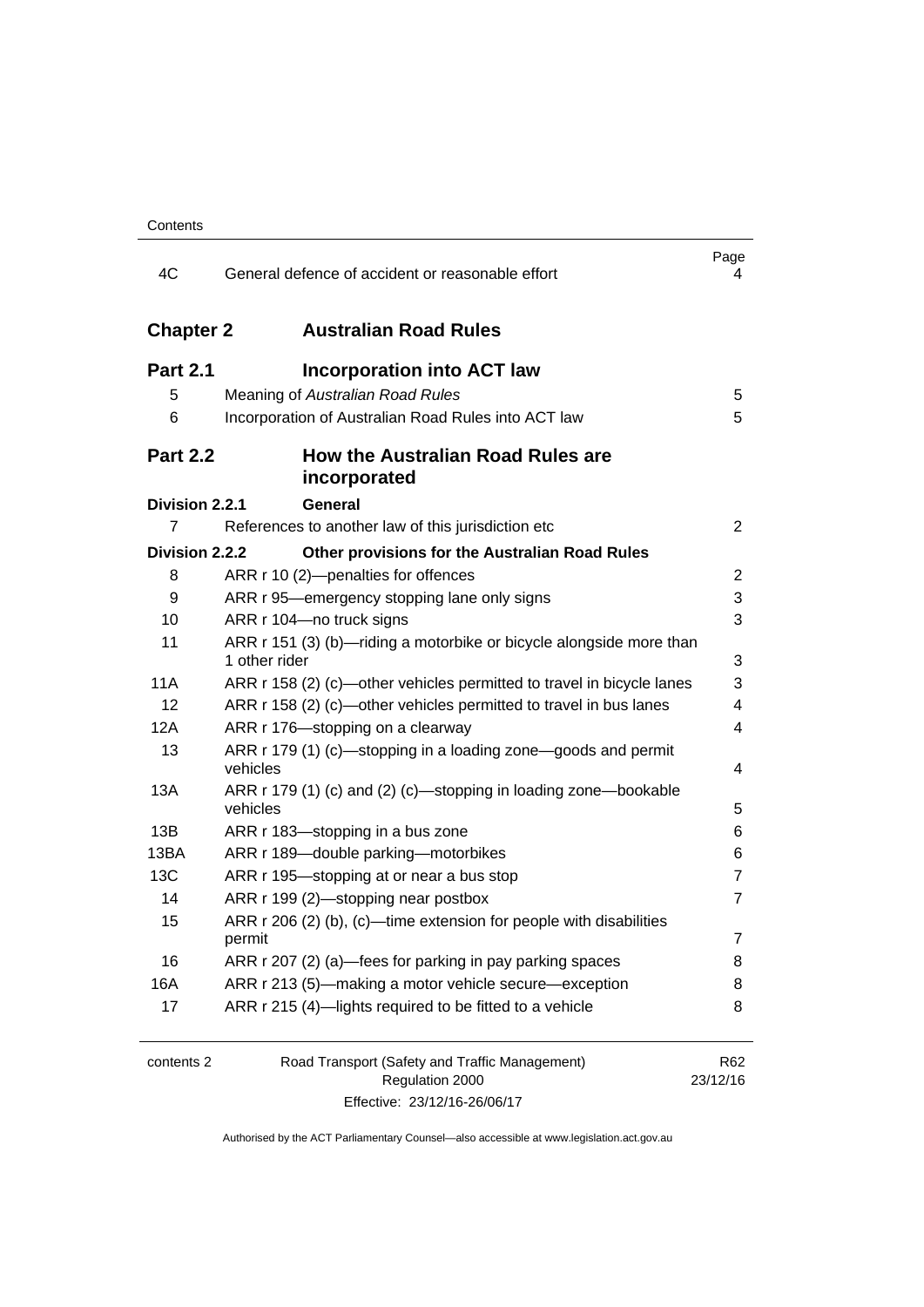| Contents |  |
|----------|--|
|----------|--|

|                 |                                                                               | Page       |
|-----------------|-------------------------------------------------------------------------------|------------|
| 18              | ARR r 216 (3)—towing a vehicle at night or in hazardous weather<br>conditions | 9          |
| 19              | ARR r 220 (3)—using lights on vehicles that are stopped                       | 9          |
| 20              | ARR r 221 (f)—using hazard warning lights on buses carrying children          | 9          |
| 21              | ARR r 222—using warning lights on buses carrying children                     | 9          |
| 22              | ARR r 225-use of radar detectors                                              | 10         |
| 22A             | ARR r 236 (6)-hitchhiking, roadside commerce etc permitted                    | 10         |
| 23              | ARR r 244C-motorised scooters not to be used                                  | 11         |
| 24              | ARR r 266 (7)—wearing of seatbelts by passengers under 16 years<br>old        | 11         |
| 26              | ARR r 270 (3)—wearing motorbike helmets                                       | 11         |
| 27              | ARR r 271 (6)-riding on motorbikes                                            | 12         |
| 27A             | ARR r 280 (2) (a)—other vehicles to which B light rules apply                 | 12         |
| 28              | ARR r 287 (3), (4)—duties of participants in crashes                          | 12         |
| 29              | ARR r 289 (1) (g)-driving on nature strip                                     | 13         |
| 30              | ARR r 298-driving with a person in or on trailer                              | 14         |
| 30A             | ARR r 299-television receivers and visual display units in motor<br>vehicles  | 15         |
| 30 <sub>B</sub> | ARR r 300 (1) (c)-use of mobile phone                                         | 16         |
| 31              | ARR r 310 (3), (4)-exemption for road workers etc                             | 17         |
| 32              | ARR r 313-postal workers                                                      | 17         |
| 33              | ARR dict-definitions for dictionary                                           | 18         |
| <b>Part 2.3</b> | <b>Additional ACT road rules</b>                                              |            |
| Division 2.3.1  | Noise and other nuisances                                                     |            |
| 37              | Making unnecessary engine noise                                               | 21         |
| 38              | Emission of waste oil or grease                                               | 21         |
| Division 2.3.1A | <b>Bicycle riders</b>                                                         |            |
| 38A             | Keeping safe lateral distance when passing bicycle rider                      | 22         |
| 38B             | Exceptions for passing bicycle rider                                          | 23         |
| 38C             | Riding across road on crossing                                                | 24         |
| 38D             | Application of ARRs to riders crossing road on crossing                       | 25         |
| Division 2.3.2  | Driver and passenger safety                                                   |            |
| 39              | Safety of persons on trailers                                                 | 26         |
| R <sub>62</sub> | Road Transport (Safety and Traffic Management)                                | contents 3 |

23/12/16 Regulation 2000 Effective: 23/12/16-26/06/17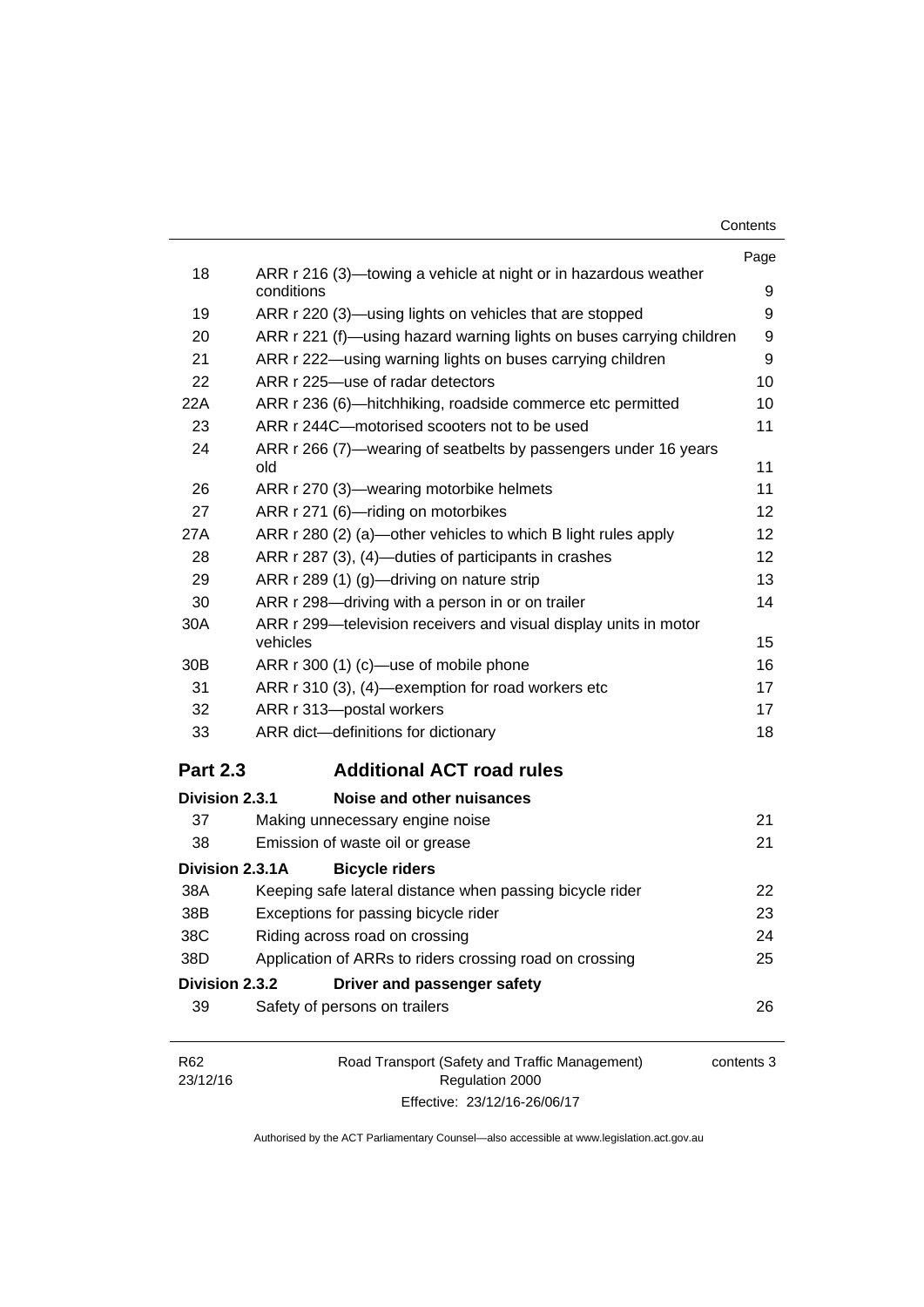#### **Contents**

| 40             | Passengers in sidecars to be seated                                             | Page<br>27                  |
|----------------|---------------------------------------------------------------------------------|-----------------------------|
| Division 2.3.3 | <b>Trailers and towing</b>                                                      |                             |
| 41             | Number of vehicles that may be drawn                                            | 28                          |
| 42             | Towing by vehicles under 4.5t                                                   | 29                          |
| Division 2.3.4 | <b>Lights on vehicles</b>                                                       |                             |
| 43             | Lights on motor vehicles generally                                              | 31                          |
| Division 2.3.5 | <b>Metered parking</b>                                                          |                             |
| 44             | Metered parking-parking in spaces                                               | 32                          |
| 44 A A         | Metered parking-parking in spaces-motorbikes                                    | 33                          |
| 44A            | Metered parking-parking fees                                                    | 33                          |
| 44B            | Metered parking-maximum length of stay                                          | 34                          |
| 45             | Metered parking-exceptions to s 44A and s 44B                                   | 34                          |
| 46             | Temporary closure of metered parking spaces                                     | 35                          |
| 47             | Misuse of parking meters                                                        | 36                          |
| 48             | Interfering with parking meters etc                                             | 36                          |
| Division 2.3.6 | <b>Ticket parking</b>                                                           |                             |
| 49             |                                                                                 | 36                          |
| 49AAA          | Ticket parking-parking in spaces<br>Ticket parking-parking in spaces-motorbikes | 37                          |
| 49A            | Ticket parking-display of tickets                                               | 38                          |
| 49AA           |                                                                                 |                             |
|                | Ticket parking-e-payment                                                        | 40                          |
| 49B            | Ticket parking-maximum length of stay                                           | 40                          |
| 50             | Ticket parking-exceptions to s 49A and s 49B                                    | 41                          |
| 51             | Temporary closure of ticket parking spaces and areas                            | 42                          |
| 52             | Use of false or damaged parking tickets etc                                     | 43                          |
| 53             | Misuse of parking ticket machines                                               | 43                          |
| 54             | Interfering with parking ticket machines etc                                    | 44                          |
| 55             | Interfering with parking tickets                                                | 44                          |
| Division 2.3.7 | Other ACT road rules about stopping and parking                                 |                             |
| 56             | Unauthorised use of parking permits and mobility parking scheme<br>authorities  | 45                          |
| 56A            | Interfering with parking permits and mobility parking scheme<br>authorities     | 46                          |
| 57A            | Stopping public buses in bus zones and at bus stops                             | 46                          |
| contents 4     | Road Transport (Safety and Traffic Management)<br>Regulation 2000               | R <sub>62</sub><br>23/12/16 |

Effective: 23/12/16-26/06/17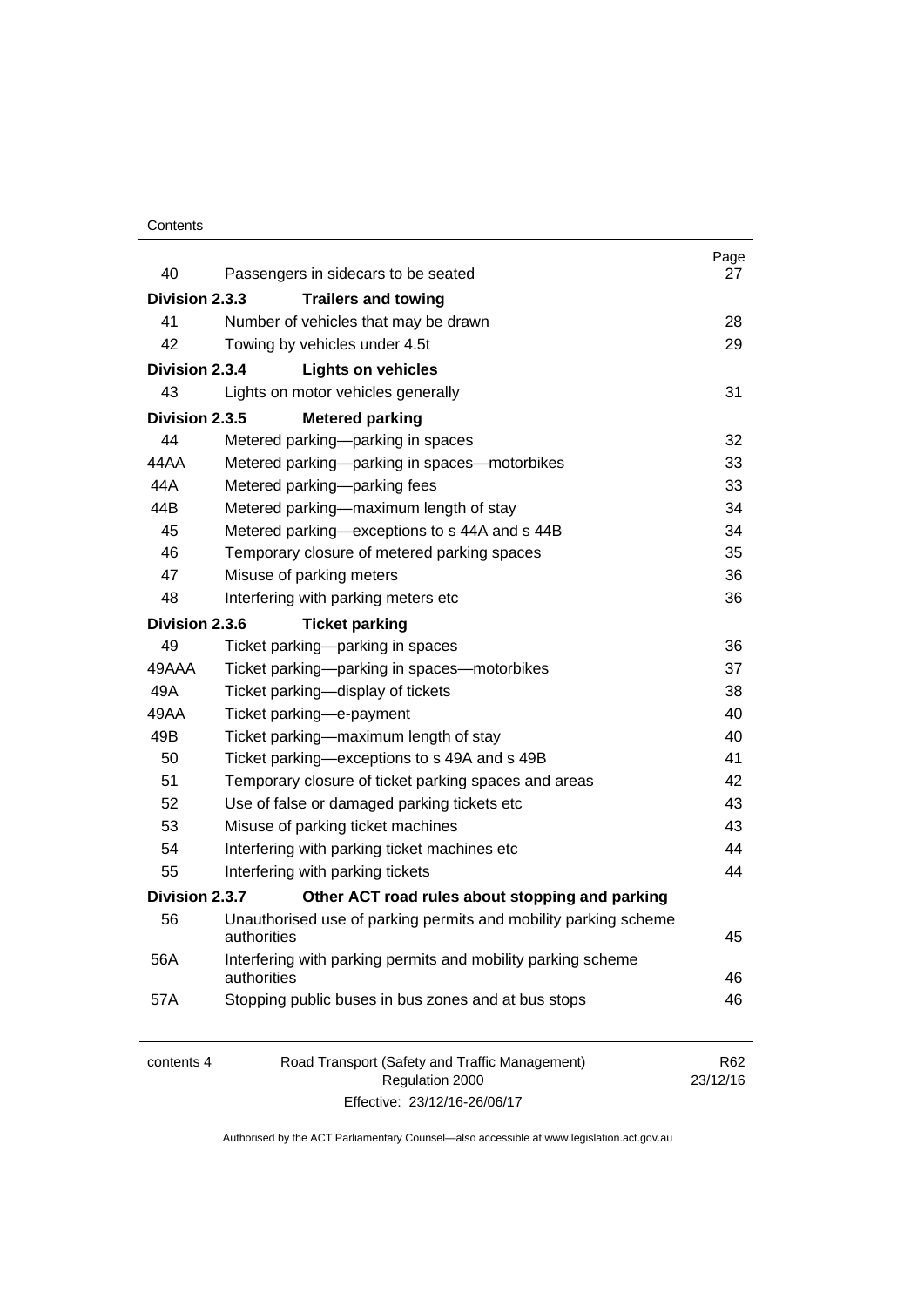|                 |                                                                                                         | Contents   |
|-----------------|---------------------------------------------------------------------------------------------------------|------------|
| 58              | Stopping in an emergency etc or to comply with another law                                              | Page<br>47 |
| Division 2.3.8  | Other ACT road rules                                                                                    |            |
| 60              | Interrupting funeral processions etc                                                                    | 49         |
| 61              | Driving on roads closed to traffic                                                                      | 49         |
| 62              | Use of wheeled recreational devices and wheeled toys on roads                                           | 49         |
| <b>Part 2.4</b> | <b>Other provisions</b>                                                                                 |            |
| 63              | Devices that are prescribed traffic control devices—Act, dict, def<br>prescribed traffic control device | 50         |
| 64              | Preventing prescribed traffic control devices being clearly visible                                     | 50         |
| 65              | Use of do not overtake turning vehicle sign                                                             | 51         |
| 66              | Approvals etc by road transport authority                                                               | 51         |
| 67              | Exemption from requirement about riding on motorbikes                                                   | 52         |
| 68              | Defence of complying with direction of police officer or authorised                                     |            |
|                 | person                                                                                                  | 52         |
| 69              | Exemption for driver of police vehicle-generally-Act, s 35                                              | 53         |
| 69A             | Exemption for driver of police vehicle—training and assessment                                          | 54         |
| 70              | Exemption for driver of emergency vehicles                                                              | 55         |
| 71              | Stopping and parking exemption for police and emergency vehicles<br>and authorised people               | 55         |

## **[Chapter 3](#page-73-0) Parking**

| <b>Part 3.1</b> | <b>Parking schemes</b>                          |            |
|-----------------|-------------------------------------------------|------------|
| Division 3.1.1  | <b>Metered parking schemes</b>                  |            |
| 72              | Metered parking schemes                         | 57         |
| 73              | Metered parking areas                           | 57         |
| 74              | Parking meters                                  | 57         |
| 75              | Metered parking spaces                          | 58         |
| Division 3.1.2  | <b>Ticket parking schemes</b>                   |            |
| 75A             | Parking authorities                             | 58         |
| 75B             | Parking authority guidelines                    | 59         |
| 76              | Ticket parking schemes—road transport authority | 59         |
| 76AA            | Approval of e-payment method                    | 59         |
| R <sub>62</sub> | Road Transport (Safety and Traffic Management)  | contents 5 |
| 23/12/16        | <b>Regulation 2000</b>                          |            |

Effective: 23/12/16-26/06/17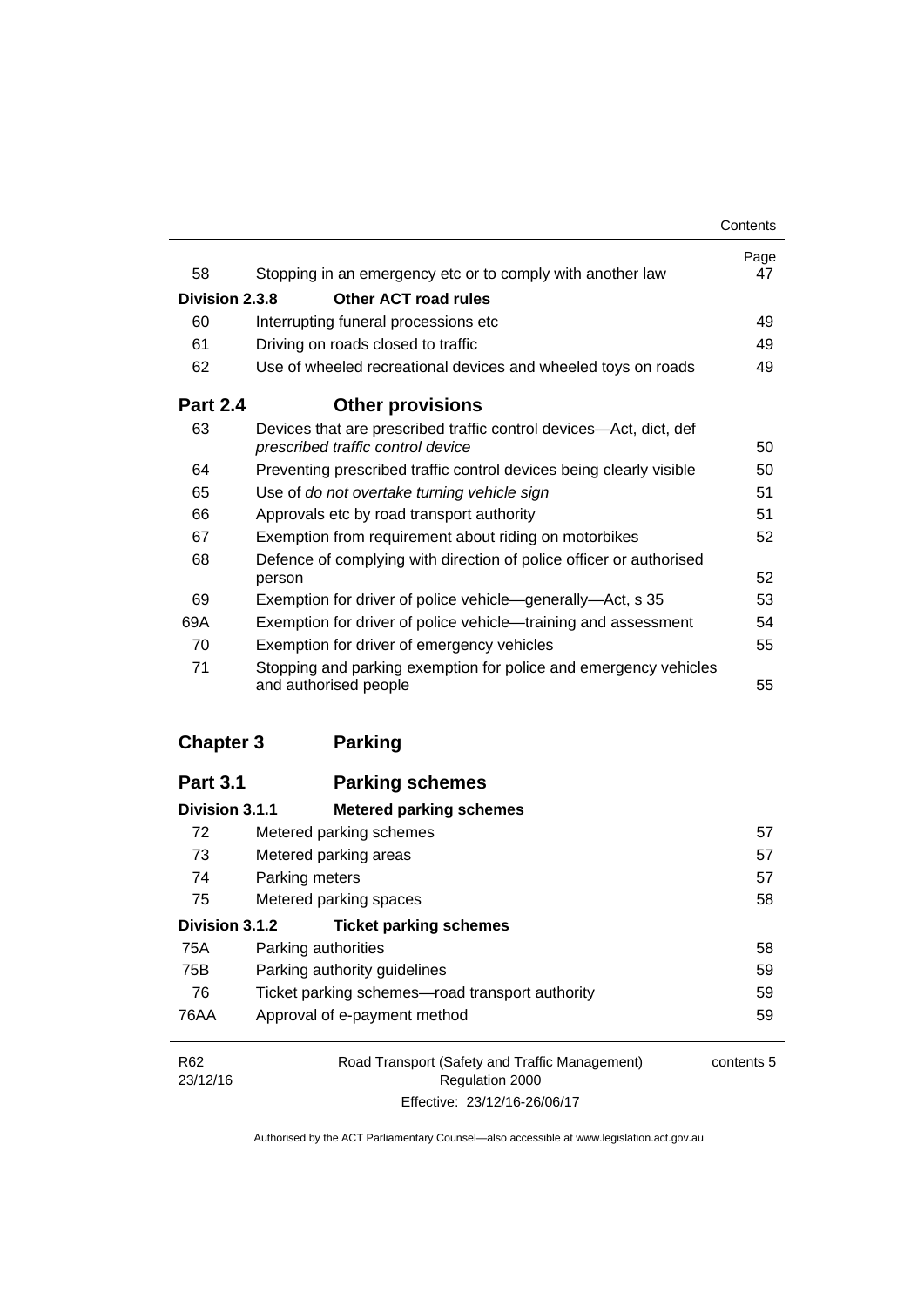| 76A | Ticket parking schemes-parking authorities                                | Page<br>60 |
|-----|---------------------------------------------------------------------------|------------|
| 77  | Ticket parking areas                                                      | 61         |
| 78  | Ticket parking spaces                                                     | 61         |
| 79  | <b>Ticket machines</b>                                                    | 61         |
| 80  | Parking tickets                                                           | 61         |
| 81  | Duration of parking tickets and e-payment parking period                  | 62         |
|     | Division 3.1.3<br><b>Heavy vehicle parking</b>                            |            |
| 82  | Definitions-div 3.1.3                                                     | 62         |
| 83  | References in div 3.1.3 to land adjoining residential land                | 63         |
| 84  | Vehicle parked partly on residential land                                 | 63         |
| 85  | Parking of certain vehicles on residential land prohibited                | 63         |
| 85A | No more than 1 heavy vehicle on residential land                          | 64         |
| 85B | Heavy vehicles to be parked away from residential land boundaries         | 64         |
| 86  | Parking of certain vehicles on land adjoining residential land prohibited | 65         |
| 87  | Parking of certain commercial vehicles on land with multi-unit housing    | 65         |
| 87A | No offence if reasonable necessity etc                                    | 66         |
| 87B | Heavy vehicle refrigeration units not to be operated on residential land  | 66         |
| 87C | Prohibition on night operation of heavy vehicle                           | 67         |
| 88  | Daily infringement                                                        | 67         |
|     | Division 3.1.3A<br>Heavy vehicle parking-enforcement                      |            |
| 89  | Meaning of occupier-div 3.1.3A                                            | 68         |
| 90  | Power to enter premises                                                   | 68         |
| 91  | Production of identity card                                               | 69         |
| 92  | Consent to entry                                                          | 69         |
| 93  | General powers on entry to premises                                       | 70         |
| 94  | Damage etc to be minimised                                                | 71         |
| 95  | Compensation for exercise of enforcement powers                           | 71         |
|     | <b>Miscellaneous</b><br>Division 3.1.4                                    |            |
| 97A | Other powers to provide pay parking                                       | 72         |
| 98  | Overlapping schemes                                                       | 72         |
| 98A | Income from ticket parking scheme                                         | 72         |
| 98B | Costs of ticket parking scheme                                            | 73         |
| 99  | Trailers not separately chargeable                                        | 73         |
|     |                                                                           |            |
|     |                                                                           |            |

| contents 6 | Road Transport (Safety and Traffic Management) | R62      |
|------------|------------------------------------------------|----------|
|            | Regulation 2000                                | 23/12/16 |
|            | Effective: 23/12/16-26/06/17                   |          |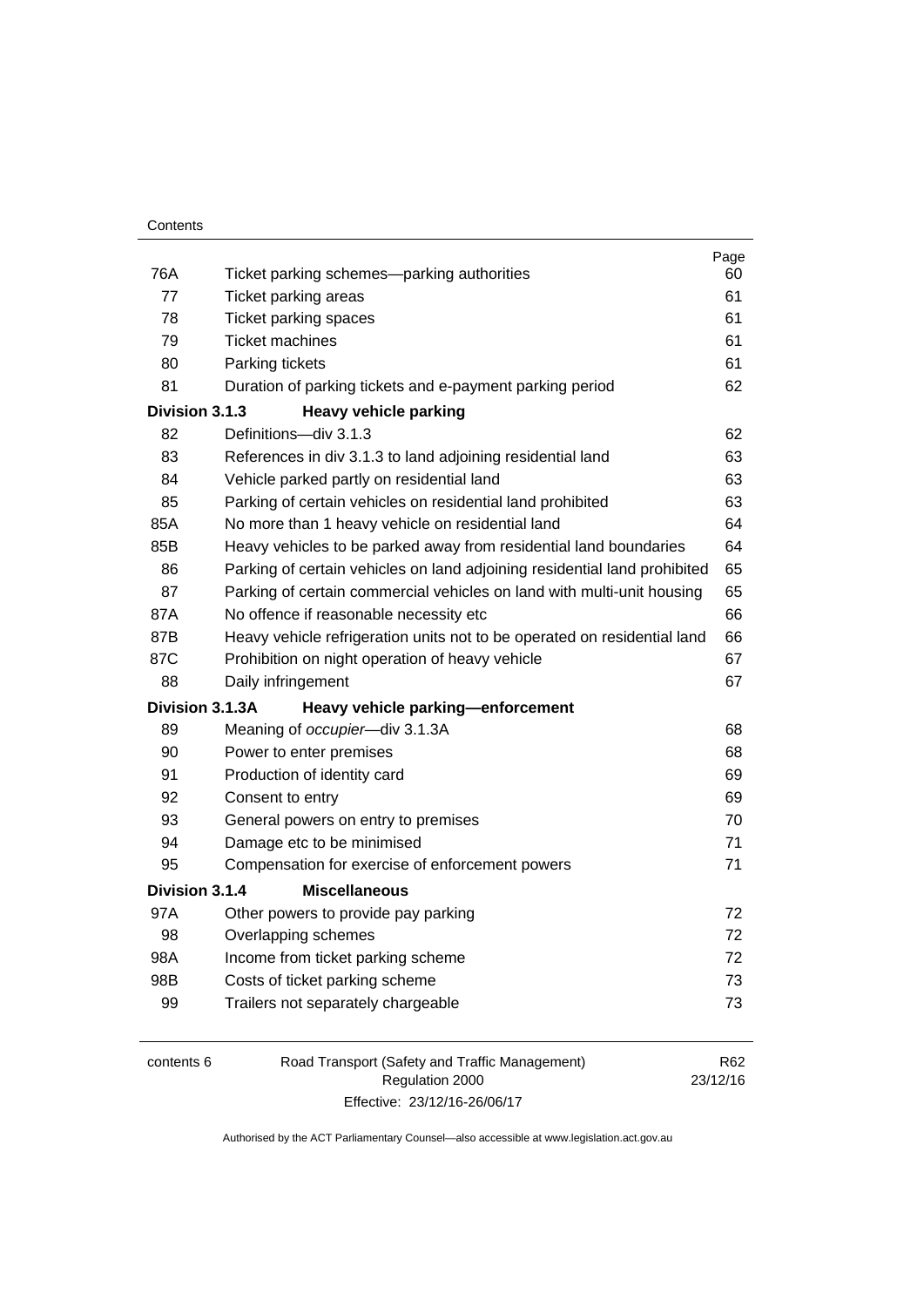|                             |                                                                                                                                         | Contents   |
|-----------------------------|-----------------------------------------------------------------------------------------------------------------------------------------|------------|
| <b>Part 3.2</b>             | Parking permits and mobility parking scheme<br>authorities                                                                              | Page       |
| 100                         | Parking permits                                                                                                                         | 74         |
| 101                         | Mobility parking scheme authorities                                                                                                     | 75         |
| 101A                        | Parking permits and mobility parking scheme authorities-cancellation                                                                    | 76         |
| 101B                        | Parking permits and mobility parking scheme authorities-return when<br>cancelled                                                        | 77         |
| <b>Part 3.3</b>             | <b>Parking-other provisions</b>                                                                                                         |            |
| 101C                        | Marking tyres by parking inspectors                                                                                                     | 78         |
| <b>Chapter 4</b>            | <b>Traffic offence detection devices</b>                                                                                                |            |
| 102                         | Definitions-ch 4                                                                                                                        | 79         |
| 103                         | Approved traffic offence detection devices                                                                                              | 82         |
| 103A                        | Approval of police vehicle speedometers                                                                                                 | 82         |
| 103B                        | Average speed detection systems—Act, s 22AA, s 23B and s 24 (2)                                                                         | 82         |
| 104                         | Major testing of laser speed measuring devices                                                                                          | 86         |
| 104A                        | Major testing of other traffic offence detection devices                                                                                | 87         |
| 104B                        | Certification and sealing of traffic offence detection devices                                                                          | 89         |
| 105                         | Use of certain digital camera detection devices                                                                                         | 89         |
| 105A                        | Use of certain laser speed measuring devices                                                                                            | 91         |
| 105B                        | Use of certain radar speed measuring devices                                                                                            | 92         |
| 106                         | Approved people—testing and sealing                                                                                                     | 93         |
| 107                         | Approved people-use                                                                                                                     | 93         |
| 107A                        | Recording of camera detection device image files—Act, s 23 (2) (c) (ii)                                                                 | 93         |
| 107B                        | Verification of camera detection device image files-Act,<br>s 23 (2) (c) (iii)                                                          | 94         |
| 108                         | Meaning of codes etc on image taken by approved camera detection<br>device or approved average speed detection system-Act, s 24 (2) (a) | 95         |
| <b>Chapter 5</b>            | <b>Miscellaneous</b>                                                                                                                    |            |
| 109                         | Additional police powers-removing parked cars                                                                                           | 99         |
| 110                         | Prohibition on car minding                                                                                                              | 99         |
| R <sub>62</sub><br>23/12/16 | Road Transport (Safety and Traffic Management)<br>Regulation 2000                                                                       | contents 7 |

Authorised by the ACT Parliamentary Counsel—also accessible at www.legislation.act.gov.au

Effective: 23/12/16-26/06/17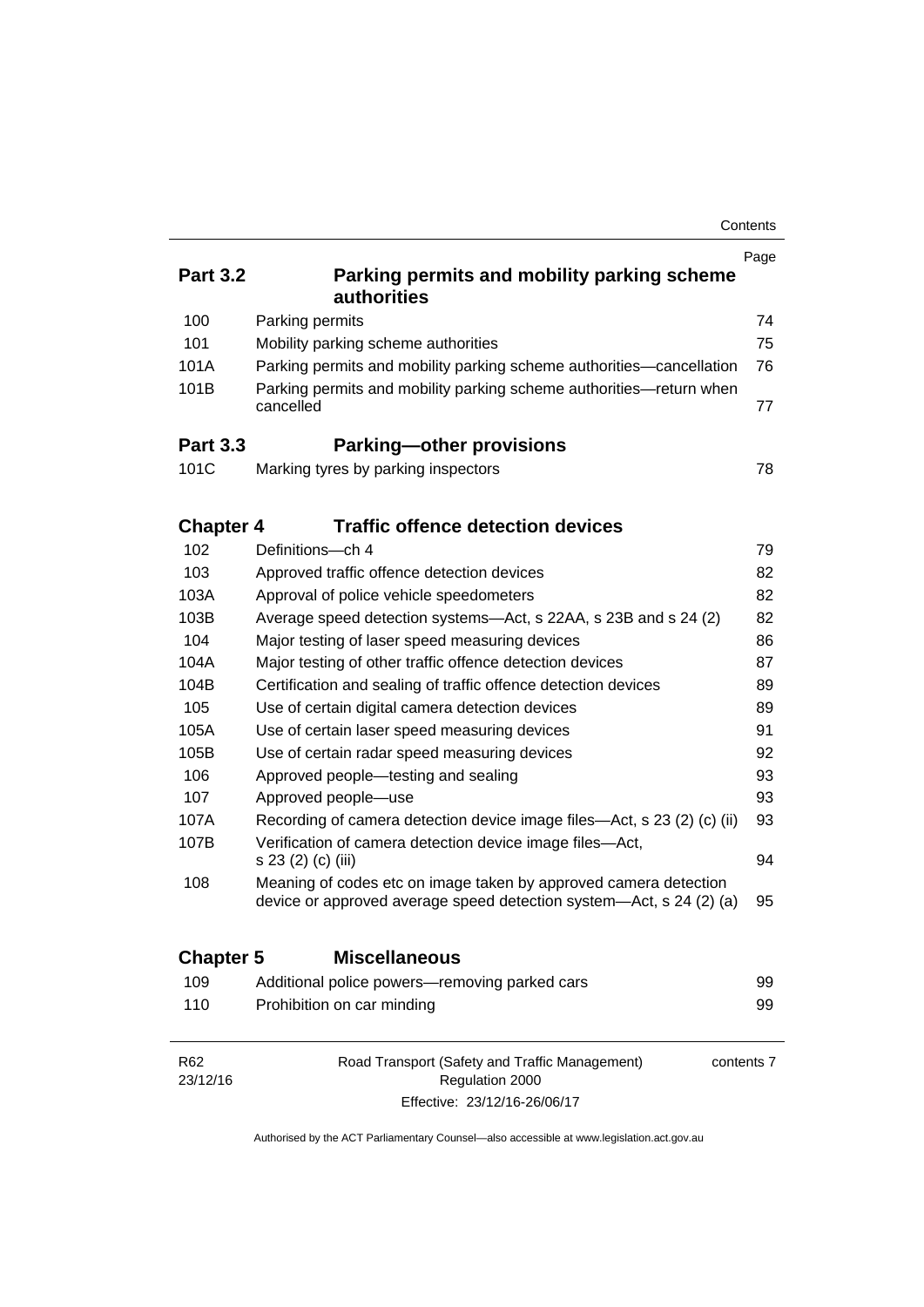| Contents |                                                    |      |
|----------|----------------------------------------------------|------|
|          |                                                    | Page |
| 111      | Removal of unattended vehicles—Act, s 32 (1) (c)   | 100  |
| 112      | Disposal of impounded vehicles—Act, s 10K          | 100  |
| 112A     | Disposal of forfeited vehicles—Act, s 10K          | 102  |
| 113      | Responsible person to inspect driver licence       | 102  |
| 114      | Responsible person's consent                       | 102  |
| 115      | Standards for safe carriage of loads—Act, s 14 (2) | 102  |
| 116      | Tracked vehicle—Act, dict, def vehicle, par (b)    | 103  |
| 117      | Review of div 2.3.1A                               | 103  |

# **[Dictionary](#page-120-0)** [104](#page-120-0)

| <b>Endnotes</b> |                        |     |
|-----------------|------------------------|-----|
|                 | About the endnotes     | 114 |
| 2               | Abbreviation key       | 114 |
| 3               | Legislation history    | 115 |
| 4               | Amendment history      | 125 |
| 5               | Earlier republications | 144 |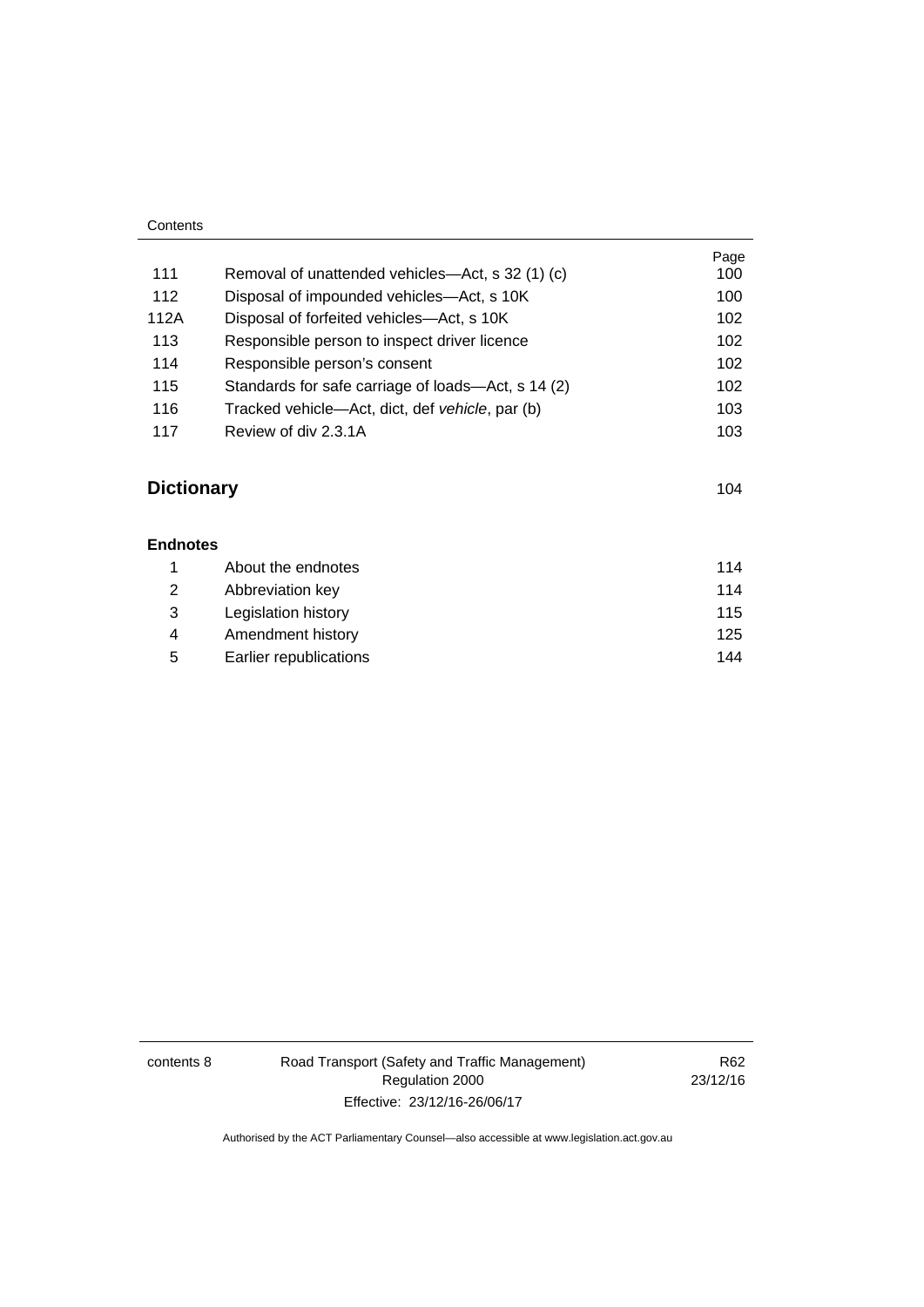

# **Road Transport (Safety and Traffic Management) Regulation 2000**

made under the

**[Road Transport \(Safety and Traffic Management\) Act 1999](http://www.legislation.act.gov.au/a/1999-80)**

R62 23/12/16

l

Road Transport (Safety and Traffic Management) Regulation 2000 Effective: 23/12/16-26/06/17

page 1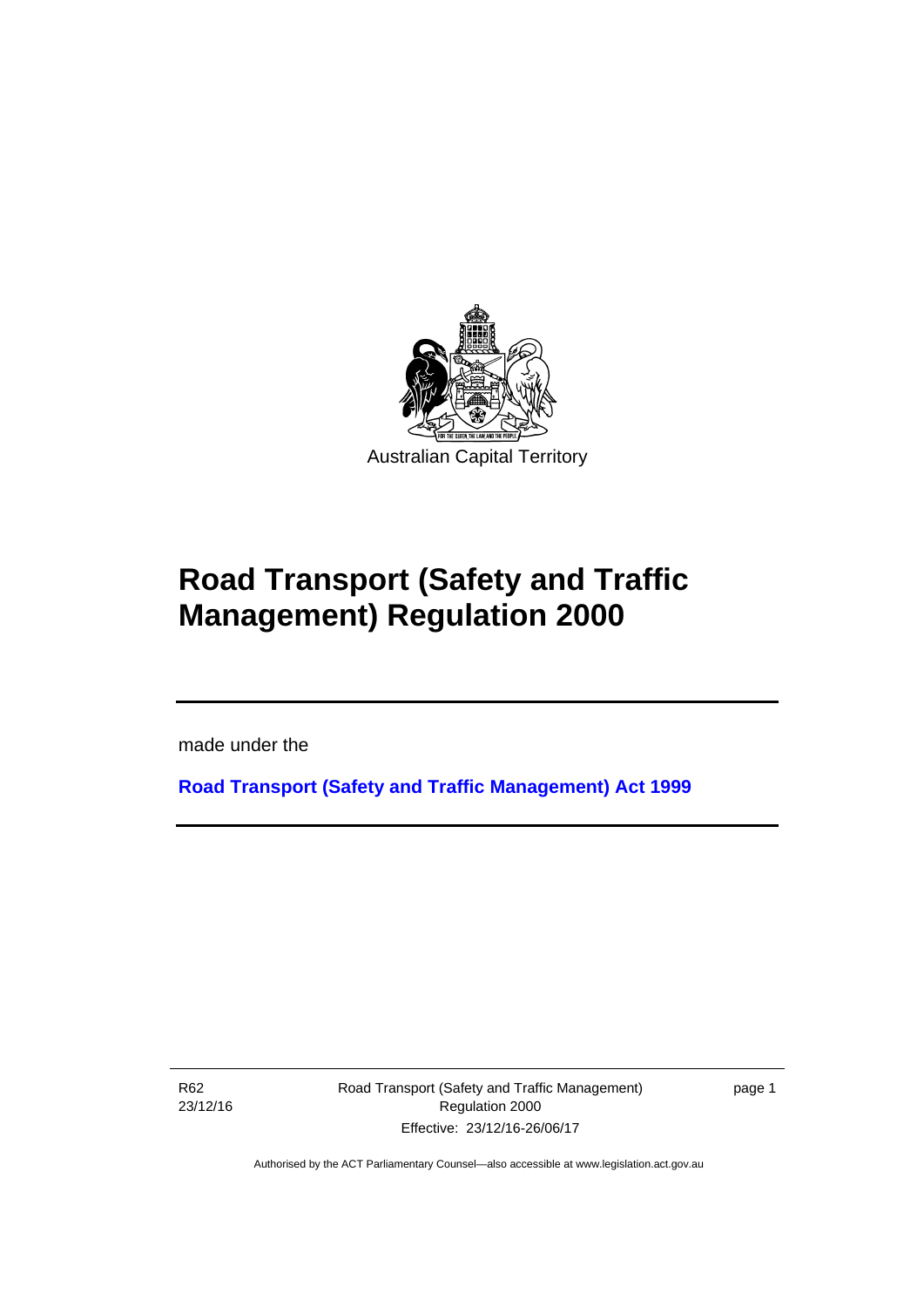# <span id="page-11-0"></span>**Chapter 1** Preliminary

#### <span id="page-11-1"></span>**1 Name of regulation**

This regulation is the *Road Transport (Safety and Traffic Management) Regulation 2000*.

#### <span id="page-11-2"></span>**2 Dictionary**

The dictionary at the end of this regulation is part of the regulation.

*Note 1* The dictionary at the end of this regulation defines certain terms used in this regulation, and includes references (*signpost definitions*) to other terms defined elsewhere.

> For example, the signpost definition '*semitrailer*—see the *[Road](http://www.legislation.act.gov.au/sl/2000-12)  [Transport \(Vehicle Registration\) Regulation 2000](http://www.legislation.act.gov.au/sl/2000-12)*, dictionary.' means that the term 'semitrailer' is defined in that dictionary and the definition applies to this regulation.

*Note 2* A definition in the dictionary (including a signpost definition) applies to the entire regulation unless the definition, or another provision of the regulation, provides otherwise or the contrary intention otherwise appears (see [Legislation Act,](http://www.legislation.act.gov.au/a/2001-14) s 155 and s 156 (1)).

#### <span id="page-11-3"></span>**3 Dictionary—application to Australian Road Rules**

The definitions in the dictionary do not apply to the Australian Road [Rules](http://www.legislation.act.gov.au//ni/db_37271/default.asp) unless this regulation provides otherwise.

*Note* See div 2.2.1, note 2 for the relevant provisions of this regulation.

#### <span id="page-11-4"></span>**3A** *Road* **includes road related area**

In this regulation:

*road* includes a road related area.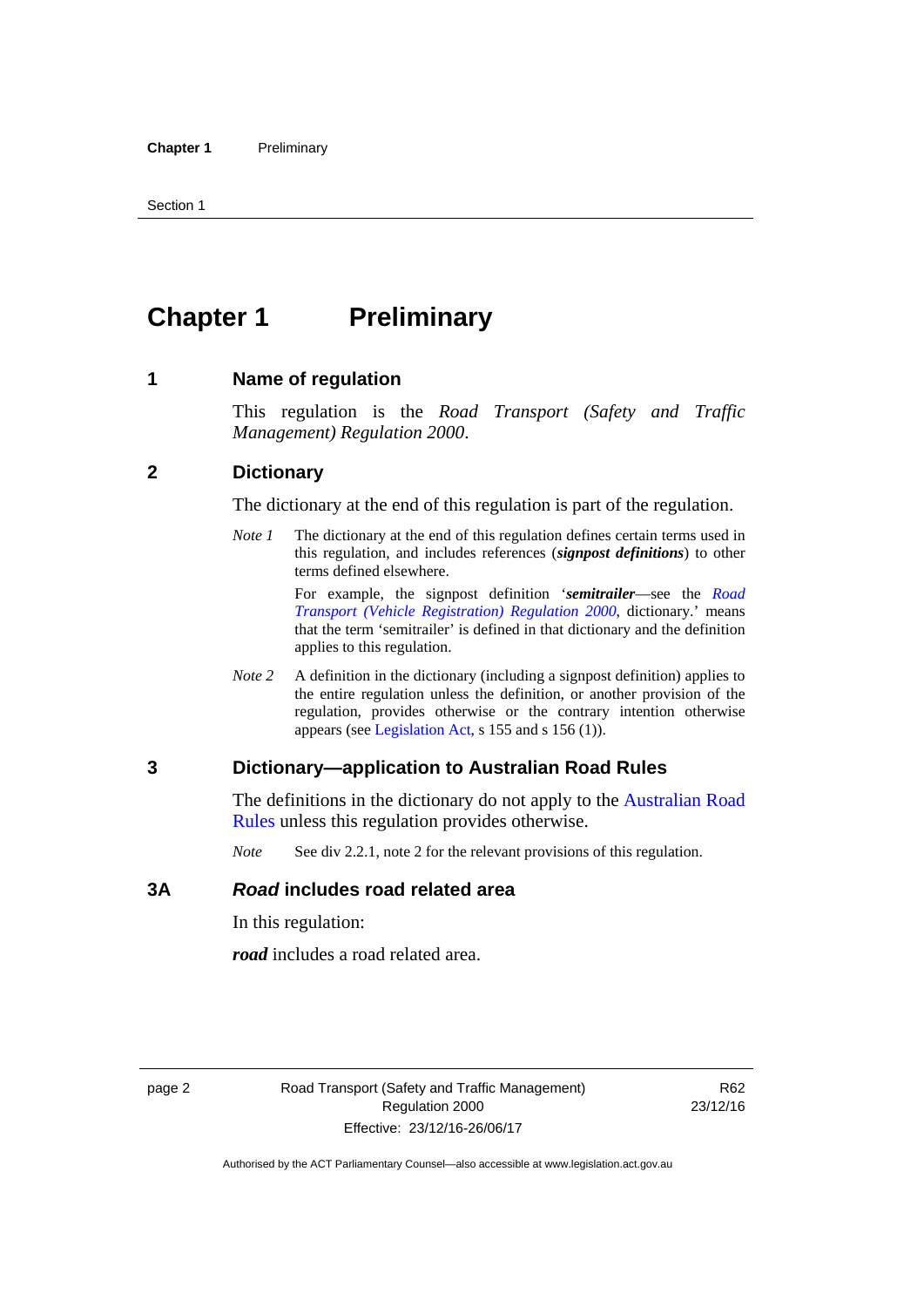### <span id="page-12-0"></span>**3B Meaning of** *park* **and** *stop*

In this regulation:

*park*, in relation to a driver, includes stop and allow the driver's vehicle to stay (whether or not the driver leaves the vehicle).

*stop*, for a driver, includes park, but does not include stop to reverse the driver's vehicle into a parking bay or other parking space.

#### <span id="page-12-1"></span>**4 Notes**

A note in this regulation is explanatory and is not part of this regulation.

*Note* See the [Legislation Act,](http://www.legislation.act.gov.au/a/2001-14) s 127 (1), (4) and (5) for the legal status of notes.

#### <span id="page-12-2"></span>**4A Offences against regulation—application of Criminal Code etc**

Other legislation applies in relation to offences against this regulation (including the [Australian Road Rules](http://www.legislation.act.gov.au//ni/db_37271/default.asp)).

*Note 1 Criminal Code* The [Criminal Code,](http://www.legislation.act.gov.au/a/2002-51) ch 2 applies to an offence against this regulation (see Code, pt 2.1).

> The chapter sets out the general principles of criminal responsibility (including burdens of proof and general defences), and defines terms used for offences to which the Code applies (eg *conduct*, *intention*, *recklessness* and *strict liability*).

#### *Note 2 Penalty units*

The [Legislation Act](http://www.legislation.act.gov.au/a/2001-14), s 133 deals with the meaning of offence penalties that are expressed in penalty units.

*Note 3* The [Australian Road Rules](http://www.legislation.act.gov.au//ni/db_37271/default.asp) are to be read with, and as if they formed part of, this regulation (see s 6).

R62 23/12/16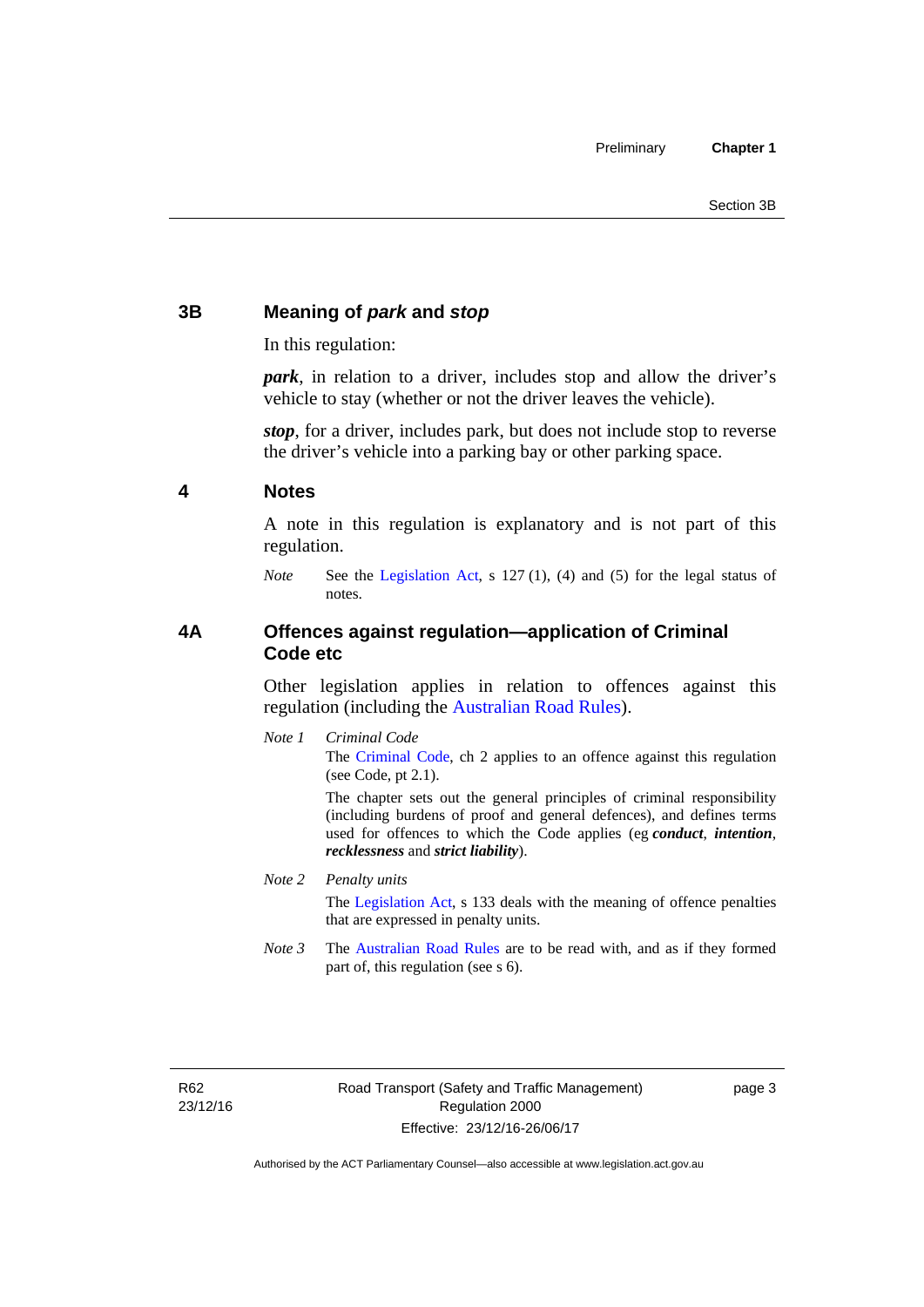#### **Chapter 1** Preliminary

Section 4B

#### <span id="page-13-0"></span>**4B Offences against regulation are strict liability offences**

An offence against this regulation (including the [Australian Road](http://www.legislation.act.gov.au//ni/db_37271/default.asp)  [Rules](http://www.legislation.act.gov.au//ni/db_37271/default.asp)) is a strict liability offence.

#### <span id="page-13-1"></span>**4C General defence of accident or reasonable effort**

Without limiting any other defence, it is a defence to an offence against this regulation (including the [Australian Road Rules\)](http://www.legislation.act.gov.au//ni/db_37271/default.asp) if the defendant proves that the offence—

- (a) was the result of an accident; or
- (b) could not have been avoided by any reasonable efforts by the defendant.

page 4 Road Transport (Safety and Traffic Management) Regulation 2000 Effective: 23/12/16-26/06/17

R62 23/12/16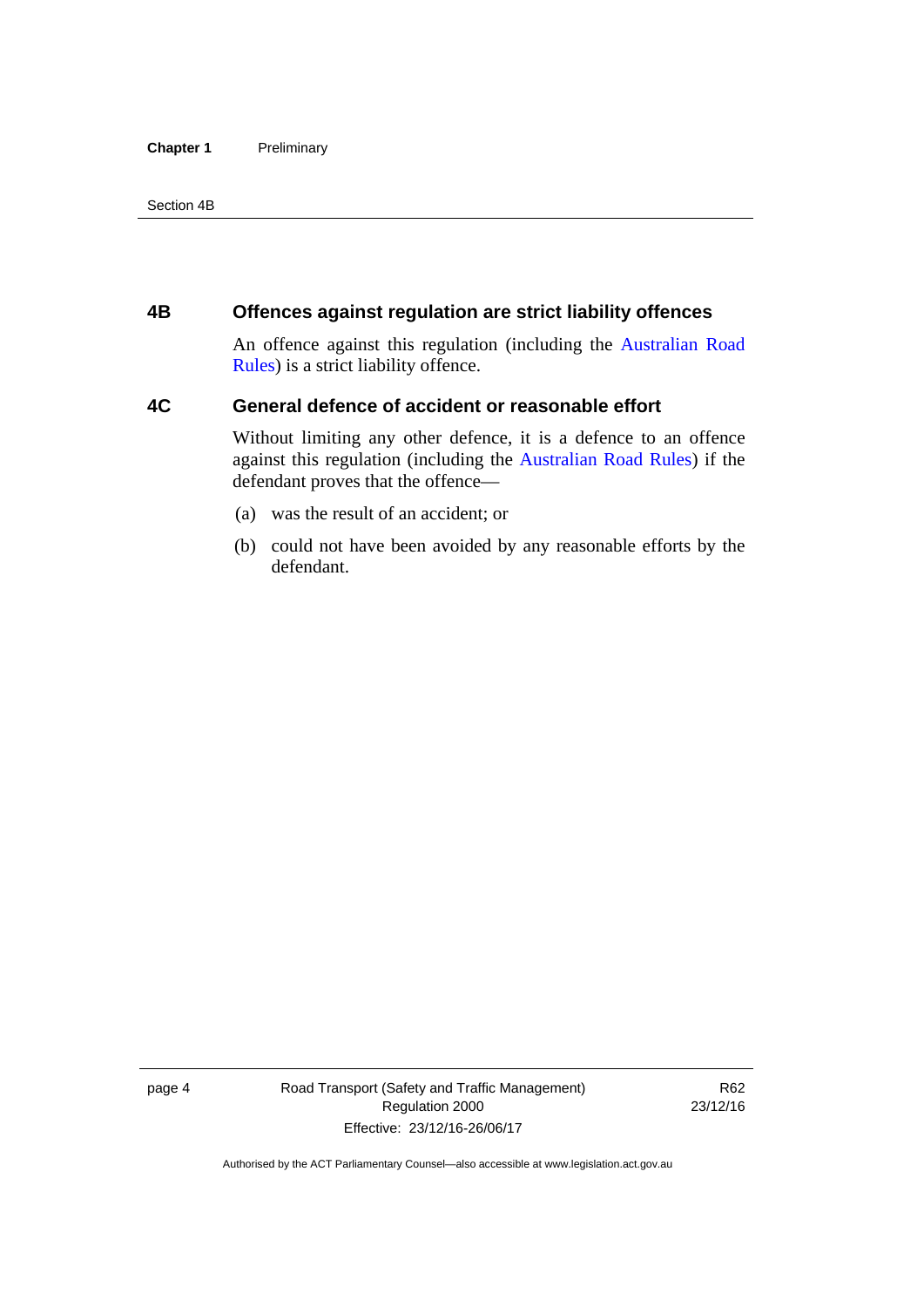# <span id="page-14-0"></span>**Chapter 2 Australian Road Rules**

## <span id="page-14-1"></span>**Part 2.1 Incorporation into ACT law**

#### <span id="page-14-2"></span>**5 Meaning of** *Australian Road Rules*

In this regulation:

*Australian Road Rules* means that part of the publication known as the [Australian Road Rules](http://www.legislation.act.gov.au//ni/db_37271/default.asp), ISBN 0 7240 8874 1 published by the National Transport Commission in February 2012 that consists of the rules approved by the Australian Transport Council under the *[National Transport Commission Act 2003](http://www.comlaw.gov.au/Series/C2004A01166)* (Cwlth).

*Note* The [Australian Road Rules](http://www.legislation.act.gov.au//ni/db_37271/default.asp) are accessible at [www.legislation.act.gov.au](http://www.legislation.act.gov.au/).

#### <span id="page-14-3"></span>**6 Incorporation of Australian Road Rules into ACT law**

- (1) The [Australian Road Rules](http://www.legislation.act.gov.au//ni/db_37271/default.asp) (other than rule 2) are to be read with, and as if they formed part of, this regulation.
- (2) Subsection (1) has effect subject to this regulation.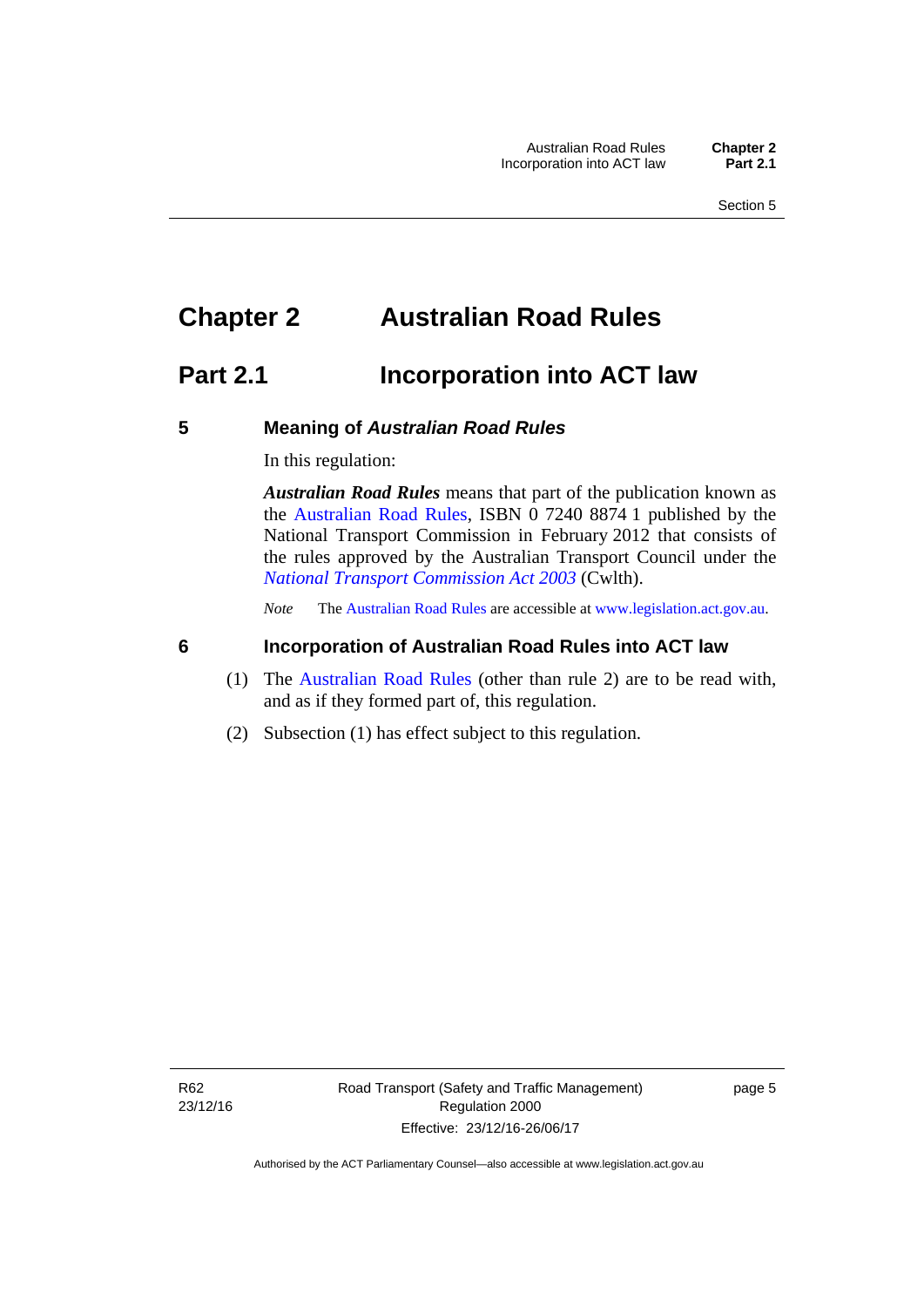# <span id="page-15-0"></span>**Part 2.2 How the Australian Road Rules are incorporated**

#### <span id="page-15-1"></span>**Division 2.2.1 General**

*Note 1* The [Australian Road Rules](http://www.legislation.act.gov.au//ni/db_37271/default.asp) are not completely self-contained and need to be read with associated laws of each jurisdiction. Many of the rules provide for 'another law of this jurisdiction' to define terms used in the [Australian Road Rules](http://www.legislation.act.gov.au//ni/db_37271/default.asp) for application of the [Australian Road Rules](http://www.legislation.act.gov.au//ni/db_37271/default.asp) in the ACT, to permit things to be done in the ACT otherwise prohibited by the [Australian Road Rules](http://www.legislation.act.gov.au//ni/db_37271/default.asp) or to exempt persons in the ACT from complying with the [Australian Road Rules.](http://www.legislation.act.gov.au//ni/db_37271/default.asp)

| column 1<br>item | column 2<br><b>ARR</b> provision | column 3<br>provision of this regulation |
|------------------|----------------------------------|------------------------------------------|
| 1                | 10(2)                            | 8                                        |
| $\overline{c}$   | 95                               | 9                                        |
| 3                | 104                              | 10                                       |
| 4                | 151(3)(b)                        | 11                                       |
| 5                | 158(2)(c)                        | 12                                       |
| 6                | 179(1)(c)                        | 13                                       |
| 7                | 179 $(1)$ $(c)$ and $(2)$ $(c)$  | 13A                                      |
| 8                | 183(1)                           | 13B                                      |
| 9                | 195(1)                           | 13C                                      |
| 10               | 199(2)                           | 14                                       |
| 11               | $206(2)$ (b) and (c)             | 15                                       |
| 12               | 207(2)(a)                        | 16                                       |
| 13               | 213(5)                           | 16A                                      |
| 14               | 215(4)                           | 17                                       |

*Note 2* The following table sets out the provisions of the [Australian Road Rules](http://www.legislation.act.gov.au//ni/db_37271/default.asp) for which provision is made by this part:

page 6 Road Transport (Safety and Traffic Management) Regulation 2000 Effective: 23/12/16-26/06/17

R62 23/12/16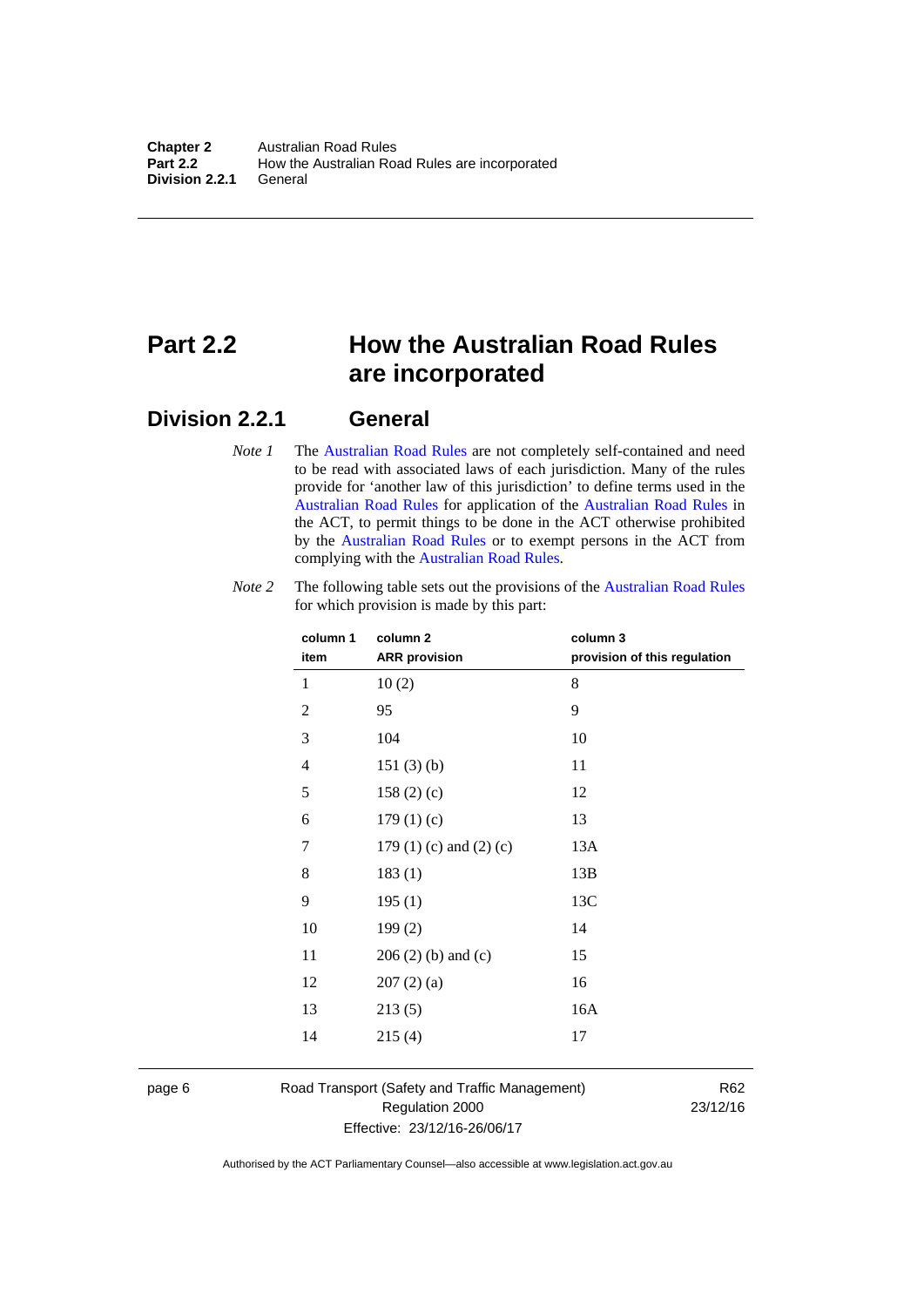| column 1<br>item | column <sub>2</sub><br><b>ARR</b> provision | column 3<br>provision of this regulation |
|------------------|---------------------------------------------|------------------------------------------|
| 15               | 216(3)                                      | 18                                       |
| 16               | 220(3)                                      | 19                                       |
| 17               | 221(f)                                      | 20                                       |
| 18               | 222                                         | 21                                       |
| 19               | 225                                         | 22                                       |
| 20               | 236(6)                                      | 22A                                      |
| 21               | 244C                                        | 23                                       |
| 22               | 266(7)                                      | 24                                       |
| 23               | 270(3)                                      | 26                                       |
| 24               | 271(6)                                      | 27                                       |
| 25               | 280(2)(a)                                   | 27A                                      |
| 26               | $287(3)$ (e) and (4)                        | 28                                       |
| 27               | 289(1)(g)                                   | 29                                       |
| 28               | 298                                         | 30                                       |
| 29               | 299                                         | 30A                                      |
| 30               | 300                                         | 30B                                      |
| 31               | $310(3)$ and $(4)$                          | 31                                       |
| 32               | 313                                         | 32                                       |
| 33               | dict, def approved bicycle<br>helmet        | 33(1)                                    |
| 34               | dict, def approved seatbelt                 | 33(1)                                    |
| 35               | dict, def <i>authorised</i> person          | 33(1)                                    |
| 36               | dict, def emergency worker                  | 33(1)                                    |
| 37               | dict, def GVM                               | 33(2)                                    |
| 38               | dict, def hazard warning<br>lights          | 33(3)                                    |

R62 23/12/16 Road Transport (Safety and Traffic Management) Regulation 2000 Effective: 23/12/16-26/06/17

page 7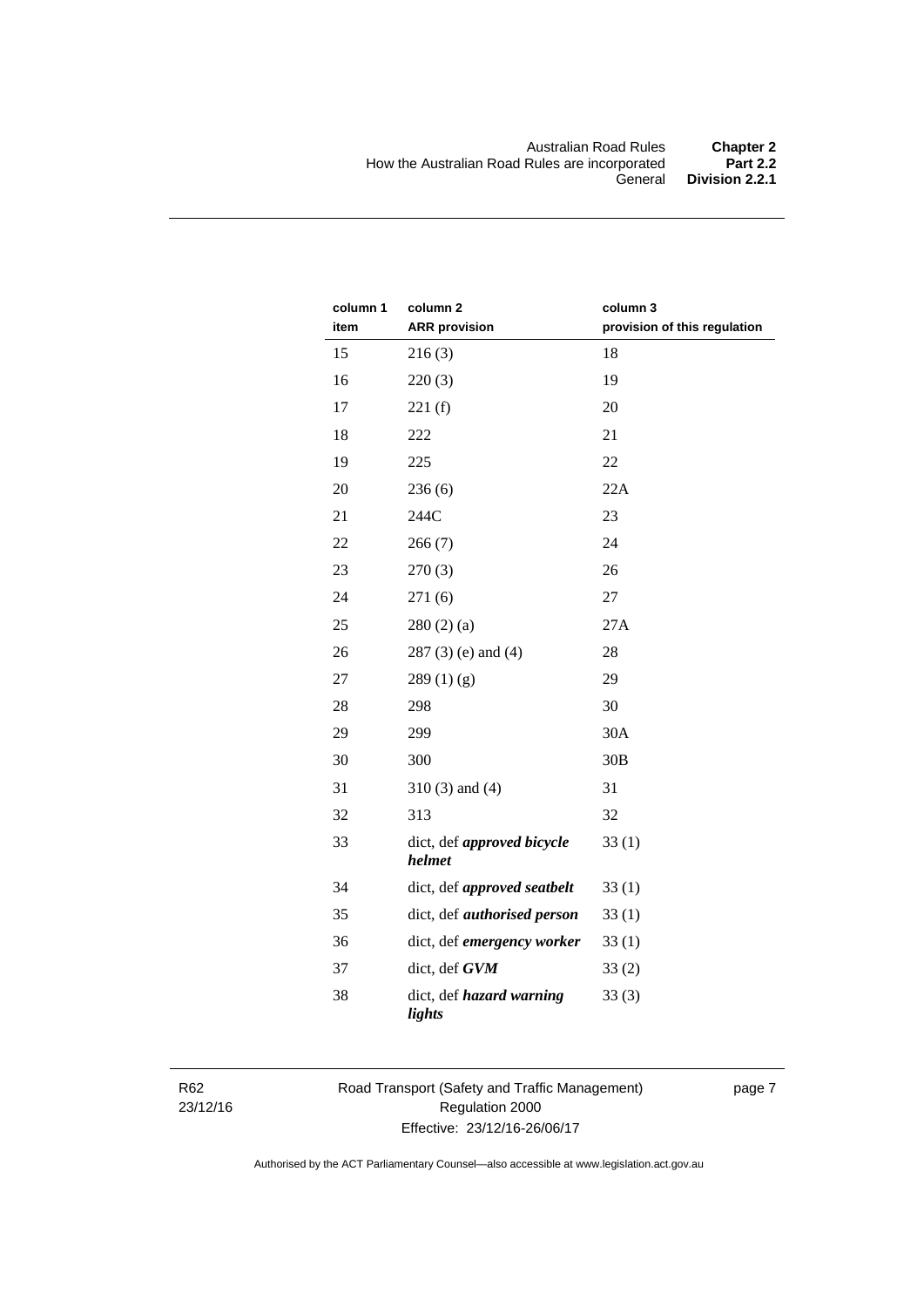| column 1<br>item | column 2<br><b>ARR</b> provision                 | column 3<br>provision of this regulation |
|------------------|--------------------------------------------------|------------------------------------------|
| 39               | dict. def <i>mechanical</i><br>signalling device | 33(1)                                    |
| 40               | dict, def oversize vehicle                       | 33(1)                                    |
| 41               | dict, def <i>police</i> officer                  | 33(1)                                    |
| 42               | dict, def portable warning<br>triangle           | 33(4)                                    |
| 43               | dict, def <i>postal</i> worker                   | 33(1)                                    |
| 44               | dict, def <i>public</i> bus                      | 33(1)                                    |
| 45               | dict, def taxi                                   | 33(1)                                    |

*Note 3* The following table sets out other provisions of the Australian Road [Rules](http://www.legislation.act.gov.au//ni/db_37271/default.asp) for which provision is made by other territory laws (including provisions in other parts of this regulation):

| column 1<br>item | column 2<br><b>ARR</b> provision | column 3<br>other law                                                   |
|------------------|----------------------------------|-------------------------------------------------------------------------|
| 1                | 12(2)                            | Road Transport (General) Act 1999,<br>s 12                              |
| 2                | 13(2)                            | Road Transport (General) Act 1999,<br>s 12                              |
| 3                | $28(2)$ , n 3                    | this regulation, s 65                                                   |
| 4                | $32(2)$ , n 3                    | this regulation, s 65                                                   |
| 5                | 65                               | this regulation, $s$ 38D (1)                                            |
| 6                | 80                               | this regulation, $s$ 38D $(2)$                                          |
| 7                | 81                               | this regulation, $s$ 38D $(3)$                                          |
| 8                | 185(1)                           | this regulation, s 100                                                  |
| 9                | 248                              | this regulation, $s$ 38D $(5)$                                          |
| 10               | 262                              | this regulation, $s$ 38D $(4)$                                          |
| 11               | $287(1)$ , n 2                   | <b>Road Transport (Safety and Traffic</b><br>Management) Act 1999, s 16 |

page 8 Road Transport (Safety and Traffic Management) Regulation 2000 Effective: 23/12/16-26/06/17

R62 23/12/16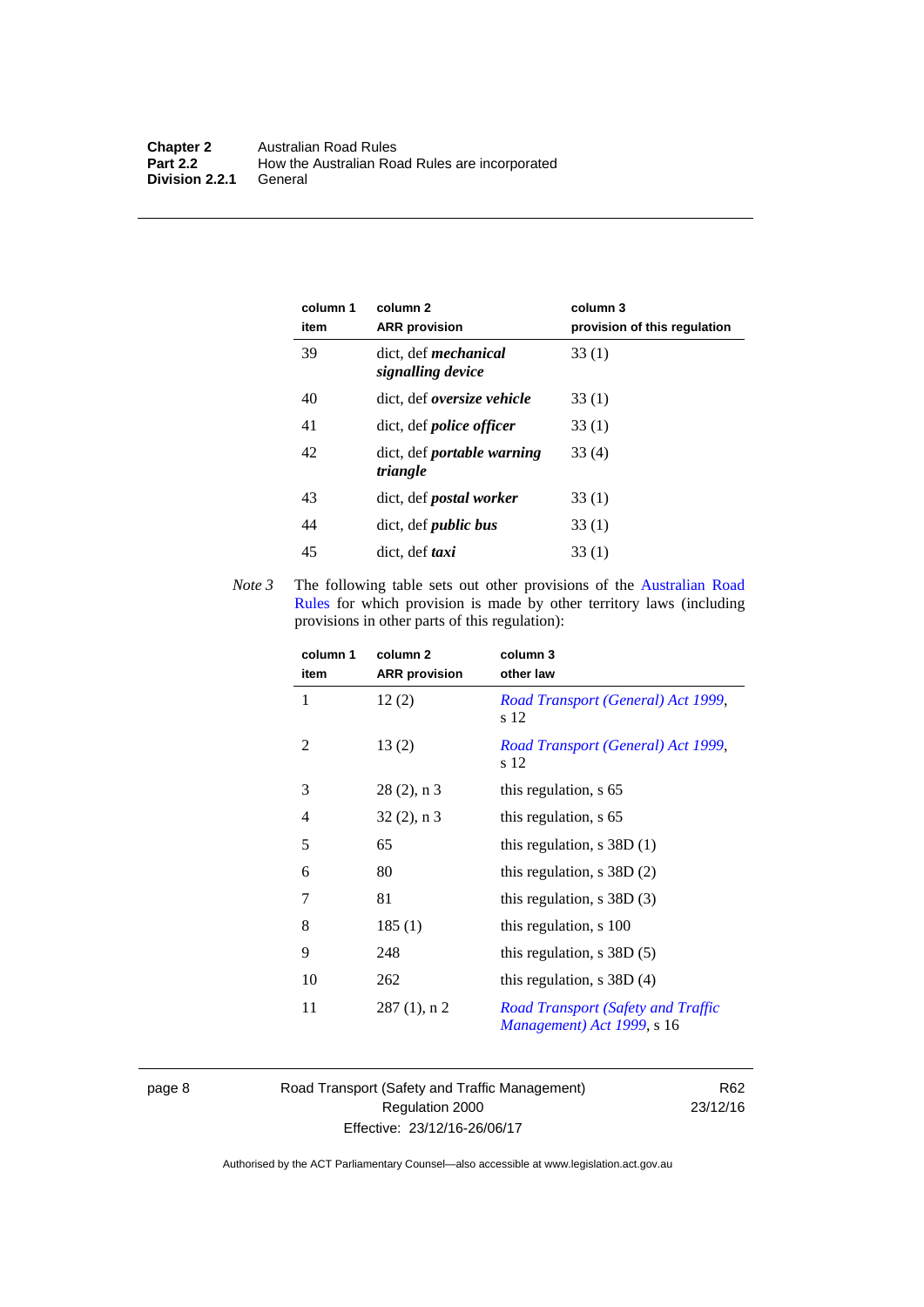| <b>Chapter 2</b> | <b>Australian Road Rules</b>                   |
|------------------|------------------------------------------------|
| <b>Part 2.2</b>  | How the Australian Road Rules are incorporated |
| Division 2.2.2   | Other provisions for the Australian Road Rules |

Section 7

| column 1<br>item | column 2<br><b>ARR</b> provision                                      | column 3<br>other law                                                                    |
|------------------|-----------------------------------------------------------------------|------------------------------------------------------------------------------------------|
| 12               | 304                                                                   | Road Transport (General)<br><i>Regulation 2000</i> , s 6 and s 7                         |
| 13               | 311(1)(c)                                                             | <i>Heavy Vehicle National Law (ACT)</i>                                                  |
| 14               | 312(3)(c)                                                             | <b>Road Transport (Safety and Traffic</b><br><i>Management</i> ) Act 1999, s 31 and s 32 |
| 15               | dict, def <i>parking</i><br>permit for<br>people with<br>disabilities | this regulation, s 101                                                                   |
| 16               | dict, def <i>bicycle</i>                                              | Road Transport (General) Act 1999,<br>dict, def <i>bicycle</i>                           |

#### <span id="page-18-0"></span>**7 References to another law of this jurisdiction etc**

- (1) In the [Australian Road Rules,](http://www.legislation.act.gov.au//ni/db_37271/default.asp) a reference to *another law of this jurisdiction* includes a reference to the Act.
	- *Note* A reference to an Act includes a reference to the statutory instruments made or in force under the Act, including any regulation (see [Legislation Act,](http://www.legislation.act.gov.au/a/2001-14) s 104).
- (2) In the [Australian Road Rules](http://www.legislation.act.gov.au//ni/db_37271/default.asp):

*law of this jurisdiction* means a territory law or a law applying as a territory law.

*this jurisdiction* means the Australian Capital Territory.

### <span id="page-18-1"></span>**Division 2.2.2 Other provisions for the Australian Road Rules**

#### <span id="page-18-2"></span>**8 ARR r 10 (2)—penalties for offences**

For the [Australian Road Rules,](http://www.legislation.act.gov.au//ni/db_37271/default.asp) rule 10 (2), the penalty for an offence against the [Australian Road Rules](http://www.legislation.act.gov.au//ni/db_37271/default.asp) is a maximum penalty of 20 penalty units.

|--|--|

Road Transport (Safety and Traffic Management) Regulation 2000 Effective: 23/12/16-26/06/17

R62 23/12/16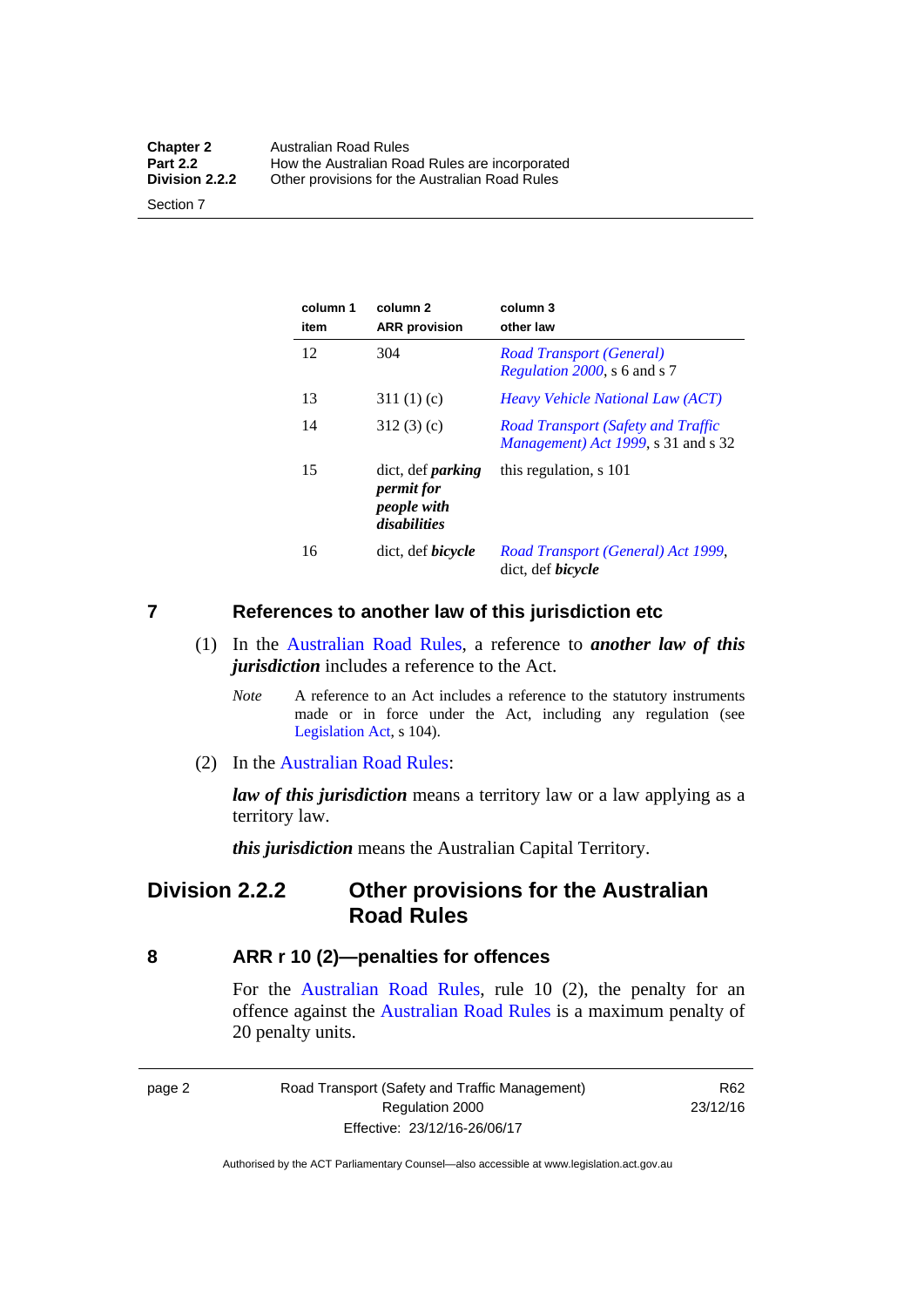#### <span id="page-19-0"></span>**9 ARR r 95—emergency stopping lane only signs**

For the [Australian Road Rules,](http://www.legislation.act.gov.au//ni/db_37271/default.asp) rule 95, the driver of a police vehicle or emergency vehicle is permitted to drive in an emergency stopping lane.

#### <span id="page-19-1"></span>**10 ARR r 104—no truck signs**

For the [Australian Road Rules,](http://www.legislation.act.gov.au//ni/db_37271/default.asp) rule 104, a driver is permitted to drive the vehicle on a road (or a bridge, causeway, ramp or similar structure forming part of a road) past a *no trucks sign* mentioned in rule 104 (1), (2) or (3) if the destination of the driver's vehicle is a place on or reached from the road (or structure) and there is no alternative route by which to reach the destination.

#### <span id="page-19-2"></span>**11 ARR r 151 (3) (b)—riding a motorbike or bicycle alongside more than 1 other rider**

For the [Australian Road Rules](http://www.legislation.act.gov.au//ni/db_37271/default.asp), rule 151 (3) (b), the rider of a motorbike or bicycle is permitted to ride alongside more than 1 rider if each of the riders is taking part in an event approved by the road transport authority for this section.

#### <span id="page-19-3"></span>**11A ARR r 158 (2) (c)—other vehicles permitted to travel in bicycle lanes**

A driver of a rideshare vehicle or hire car may drive for up to 50m in a bicycle lane if—

- (a) the driver is dropping off, or picking up, passengers; and
- (b) there is not another law of this jurisdiction prohibiting the driver from driving in the bicycle lane.
- *Note* A similar provision applies to taxi drivers and bus drivers (see [ARR,](http://www.legislation.act.gov.au//ni/db_37271/default.asp) r 153 (3)).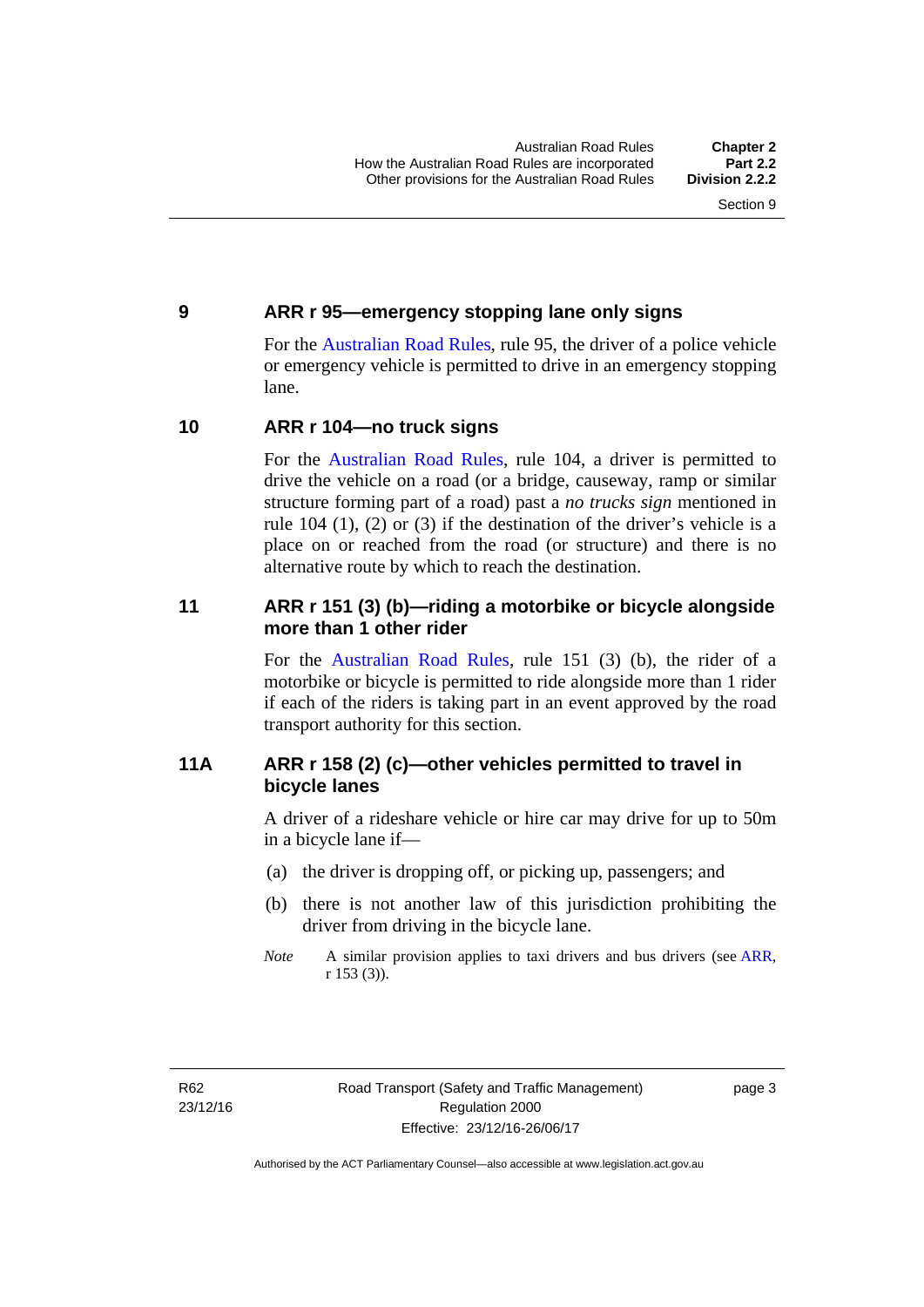#### <span id="page-20-0"></span>**12 ARR r 158 (2) (c)—other vehicles permitted to travel in bus lanes**

The drivers of the following vehicles are permitted to drive in a bus lane:

- (a) taxis;
- (b) hire cars;
- (c) demand responsive service vehicles;
- (d) motorbikes.
- *Note* Section 27A applies the B light rules to drivers of taxis, hire cars, demand responsive service vehicles and motorbikes.

#### <span id="page-20-1"></span>**12A ARR r 176—stopping on a clearway**

Despite the [Australian Road Rules,](http://www.legislation.act.gov.au//ni/db_37271/default.asp) rule 176 (1), a driver of a rideshare vehicle or hire car may stop on a length of road to which a clearway sign applies if—

- (a) the driver is dropping off, or picking up, passengers; and
- (b) there is not another law of this jurisdiction prohibiting the driver from stopping on a length of road to which a clearway sign applies.
- *Note* A similar provision applies to taxi drivers and bus drivers (see [ARR,](http://www.legislation.act.gov.au//ni/db_37271/default.asp) r 176 (2) and (3)).

#### <span id="page-20-2"></span>**13 ARR r 179 (1) (c)—stopping in a loading zone—goods and permit vehicles**

- (1) For the [Australian Road Rules,](http://www.legislation.act.gov.au//ni/db_37271/default.asp) rule 179 (1) (c), the following vehicles are permitted to stop in a loading zone:
	- (a) a motor vehicle that is built mainly for the transport of goods if the vehicle is dropping off, or picking up, goods;

page 4 Road Transport (Safety and Traffic Management) Regulation 2000 Effective: 23/12/16-26/06/17

R62 23/12/16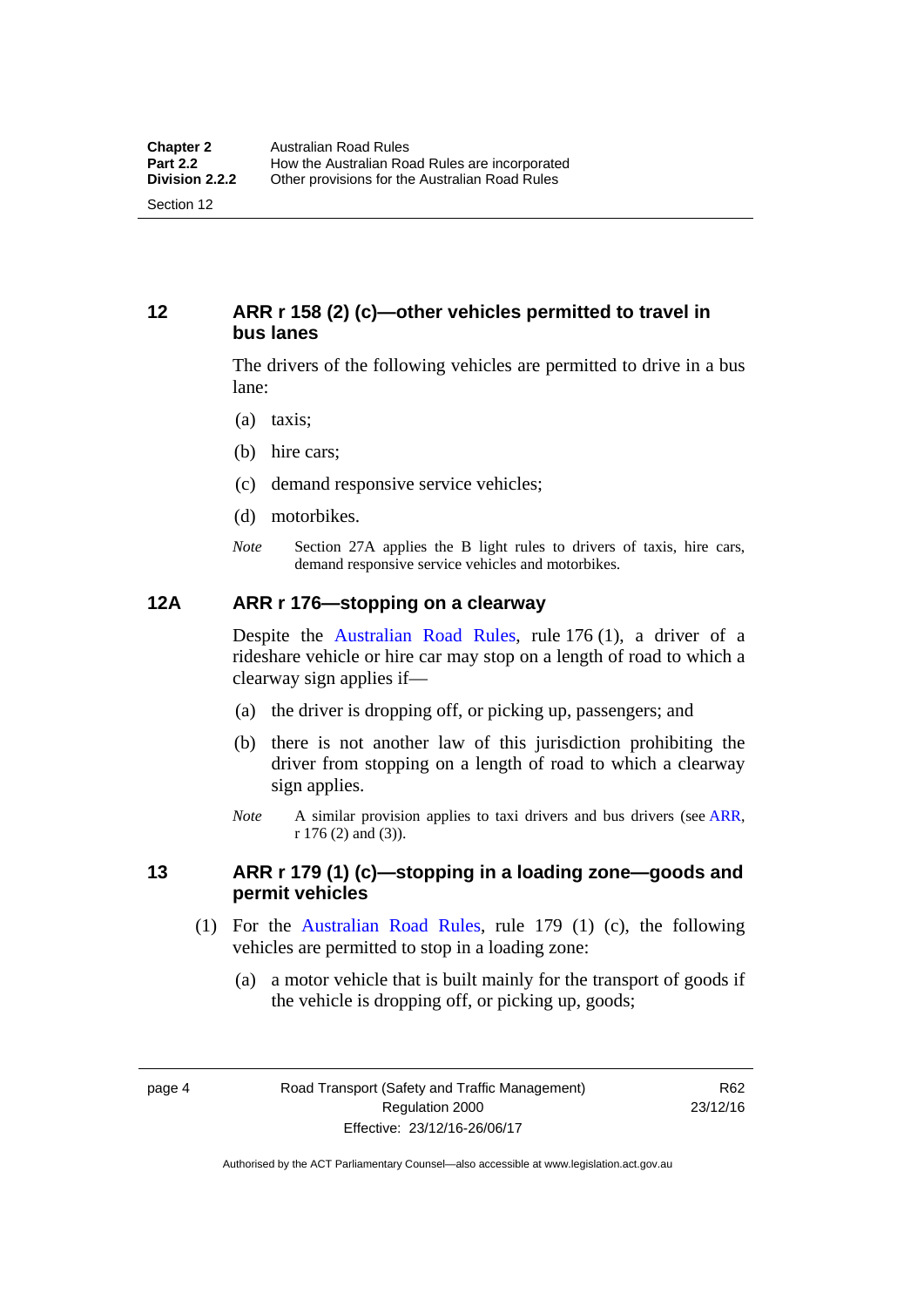- (b) a vehicle displaying a current loading zone permit if the vehicle is complying with the conditions of the permit.
- (2) In this section:

*loading zone permit* means a loading zone permit issued under section 100.

#### <span id="page-21-0"></span>**13A ARR r 179 (1) (c) and (2) (c)—stopping in loading zone bookable vehicles**

- (1) For the [Australian Road Rules,](http://www.legislation.act.gov.au//ni/db_37271/default.asp) rule 179 (1) (c), a bookable vehicle that is dropping off, or picking up, a passenger is permitted to stop in a loading zone if—
	- (a) the bookable vehicle driver does not leave the bookable vehicle unattended, other than to comply with a passenger assistance requirement; and
	- (b) the driver complies with subsection (2).
- (2) For the [Australian Road Rules,](http://www.legislation.act.gov.au//ni/db_37271/default.asp) rule 179 (2) (c), the driver must complete the dropping off, or picking up, of the passenger, and drive on—
	- (a) within 2 minutes; or
	- (b) if the driver is required to comply with a passenger assistance requirement—as soon as possible after the driver complies with the requirement.
- (3) In this section:

*bookable vehicle*—see the *[Road Transport \(Public Passenger](http://www.legislation.act.gov.au/a/2001-62)  [Services\) Act 2001](http://www.legislation.act.gov.au/a/2001-62)*, section 29.

*Note Bookable vehicle* means a taxi, rideshare vehicle or hire car.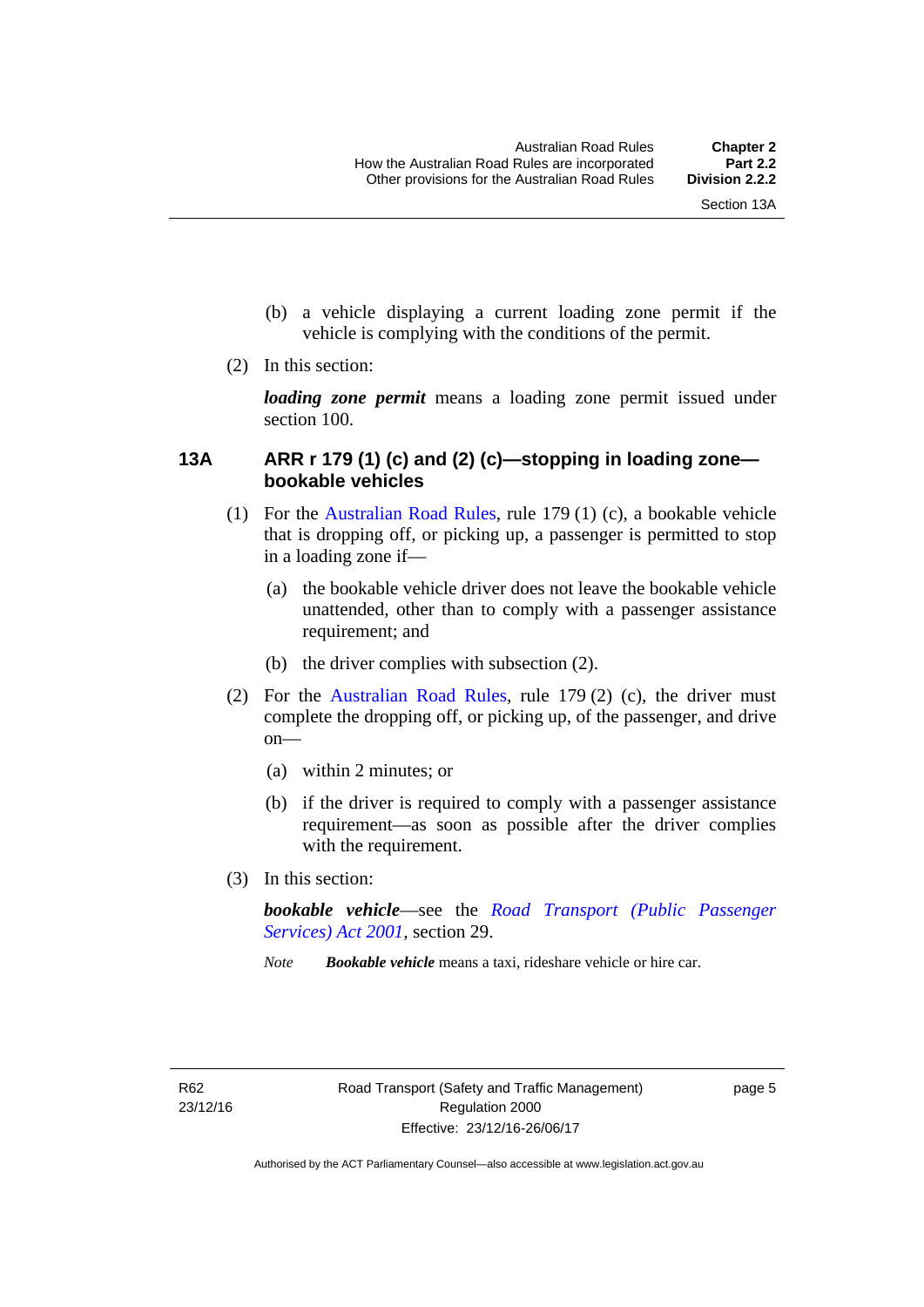Section 13B

*passenger assistance requirement* means a requirement under the *[Road Transport \(Public Passenger Services\) Regulation 2002](http://www.legislation.act.gov.au/sl/2002-3)*, section 132 (5) (which requires a wheelchair-accessible taxi driver to provide reasonable assistance in loading and unloading a wheelchair, or a person in a wheelchair, into or from the taxi).

*unattended*—a driver leaves a bookable vehicle *unattended* if the driver leaves the bookable vehicle so the driver is over 3m from the closest point of the bookable vehicle.

#### <span id="page-22-0"></span>**13B ARR r 183—stopping in a bus zone**

- (1) Despite the [Australian Road Rules](http://www.legislation.act.gov.au//ni/db_37271/default.asp), rule 183 (1), the driver of a demand responsive service vehicle may stop in a bus zone if—
	- (a) the driver is dropping off, or picking up, a passenger; and
	- (b) the vehicle is authorised to stop in the bus zone.
- (2) In this section:

*authorised to stop*, in a bus zone, for a DRS vehicle, means a bus zone that the demand responsive service vehicle is authorised to stop in under an authority under the *[Road Transport \(Public](http://www.legislation.act.gov.au/sl/2002-3)  [Passenger Services\) Regulation 2002](http://www.legislation.act.gov.au/sl/2002-3)*, section 305 (1) (DRS vehicles—bus stop and bus zone authorities).

#### <span id="page-22-1"></span>**13BA ARR r 189—double parking—motorbikes**

Despite the [Australian Road Rules](http://www.legislation.act.gov.au//ni/db_37271/default.asp), rule 189 (1), the rider of a motorbike may stop on the road with part of the motorbike between another motorbike that is parked on the road and the centre of the road if both motorbikes are parked within the same parking bay.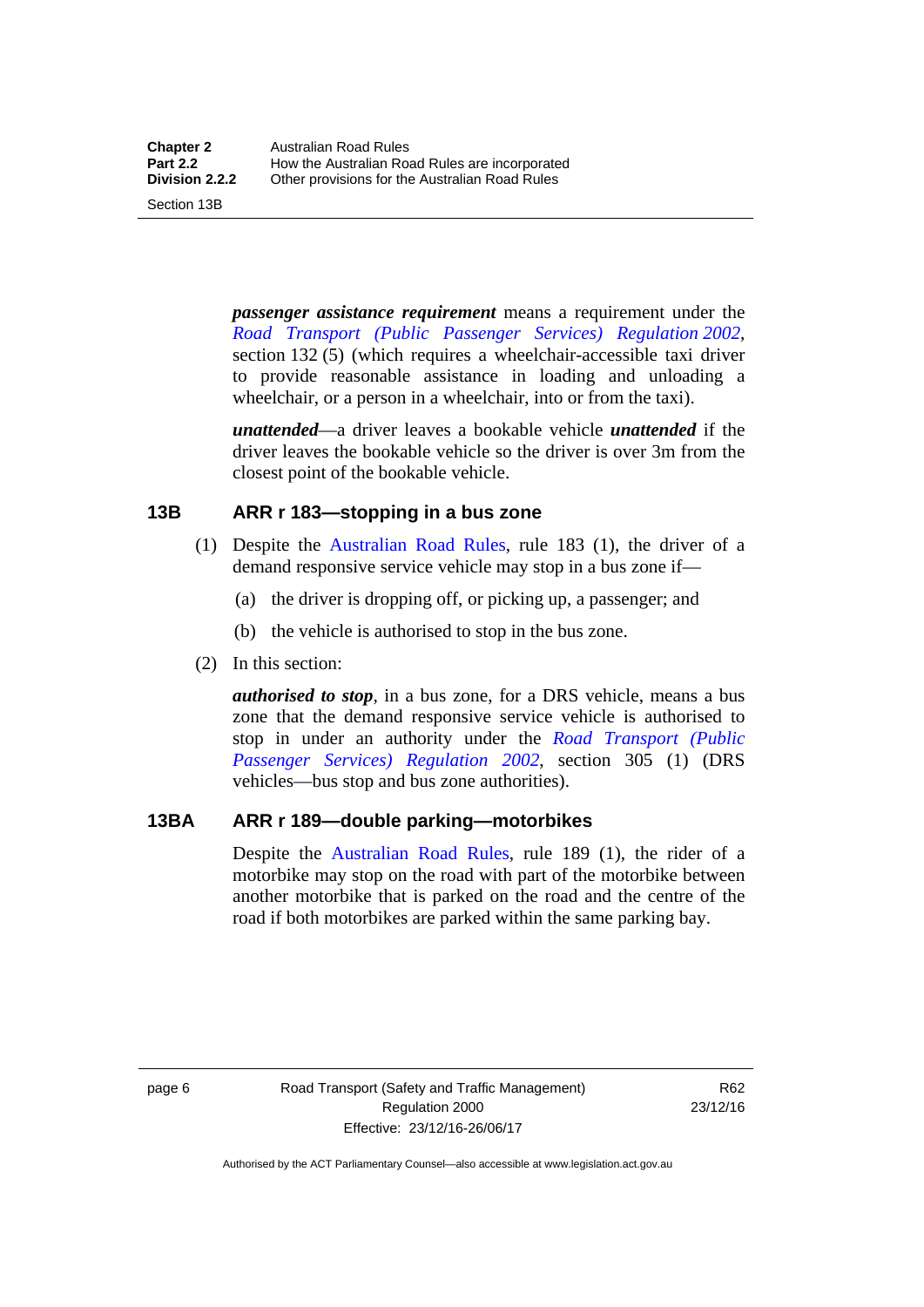#### <span id="page-23-0"></span>**13C ARR r 195—stopping at or near a bus stop**

- (1) Despite the [Australian Road Rules](http://www.legislation.act.gov.au//ni/db_37271/default.asp), rule 195 (1), the driver of a demand responsive service vehicle may stop at a bus stop, or on the road, within 20m before a sign on the road that indicates the bus stop, and 10m after the sign, if—
	- (a) the driver stops at a place on a length of road, or in an area, to which a parking control sign applies and the driver is permitted to stop at that place under the [Australian Road Rules](http://www.legislation.act.gov.au//ni/db_37271/default.asp); or
	- (b) the driver is dropping off, or picking up, passengers and the vehicle is authorised to stop at the bus stop.
- (2) In this section:

*authorised to stop*, at a bus stop, for a DRS vehicle, means a bus stop that the demand responsive service vehicle is authorised to stop at under an authority under the *[Road Transport \(Public Passenger](http://www.legislation.act.gov.au/sl/2002-3)  [Services\) Regulation 2002](http://www.legislation.act.gov.au/sl/2002-3)*, section 305 (1) (DRS vehicles—bus stop and bus zone authorities).

#### <span id="page-23-1"></span>**14 ARR r 199 (2)—stopping near postbox**

For the [Australian Road Rules](http://www.legislation.act.gov.au//ni/db_37271/default.asp), rule 199 (2):

*public postbox* means a postbox erected, maintained or used by Australia Post.

#### <span id="page-23-2"></span>**15 ARR r 206 (2) (b), (c)—time extension for people with disabilities permit**

 (1) For the [Australian Road Rules,](http://www.legislation.act.gov.au//ni/db_37271/default.asp) rule 206 (2) (b), a driver to whom the [Australian Road Rules,](http://www.legislation.act.gov.au//ni/db_37271/default.asp) rule 206 applies may park for not longer than 2 hours on a length of road, or in an area, to which a *permissive parking sign* applies if the maximum period of parking allowed by the sign is not longer than 30 minutes.

R62 23/12/16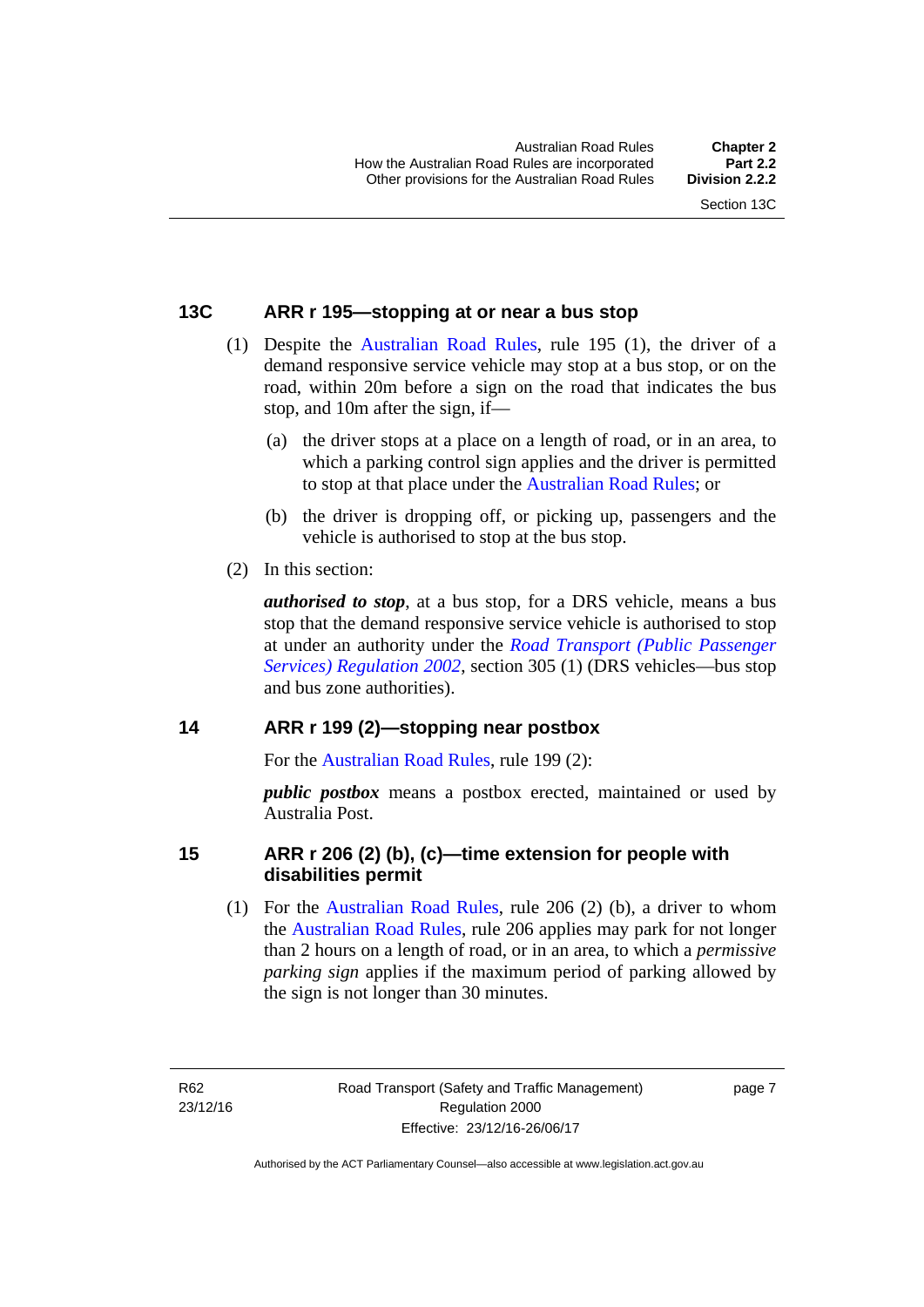(2) For the [Australian Road Rules,](http://www.legislation.act.gov.au//ni/db_37271/default.asp) rule 206 (2) (c), a driver to whom the [Australian Road Rules,](http://www.legislation.act.gov.au//ni/db_37271/default.asp) rule 206 applies may park for an unlimited period on a length of road, or in an area, to which a *permissive parking sign* applies if the maximum period of parking allowed by the sign is longer than 30 minutes.

#### <span id="page-24-0"></span>**16 ARR r 207 (2) (a)—fees for parking in pay parking spaces**

- (1) For the [Australian Road Rules,](http://www.legislation.act.gov.au//ni/db_37271/default.asp) rule 207 (2) (a), if a *permissive parking sign* applies to a length of road or area that is (or is part of) a pay parking area, the relevant parking fee is payable for parking in a pay parking space on the road or in the area.
- (2) For this section, the relevant parking fee does not become payable under subsection (1) until immediately after a vehicle is parked in the pay parking space concerned.
	- *Note* Pt 3.1 of this regulation makes provision for the administration of pay parking schemes (including the designation of pay parking areas by the erection of permissive parking signs and the fixing of fees).

#### <span id="page-24-1"></span>**16A ARR r 213 (5)—making a motor vehicle secure exception**

Every driver is exempt from the [Australian Road Rules](http://www.legislation.act.gov.au//ni/db_37271/default.asp), rule 213 (5).

#### <span id="page-24-2"></span>**17 ARR r 215 (4)—lights required to be fitted to a vehicle**

For the [Australian Road Rules,](http://www.legislation.act.gov.au//ni/db_37271/default.asp) rule 215 (4), the lights required to be fitted to a vehicle are the lights required to be fitted to the vehicle under the *[Road Transport \(Vehicle Registration\) Regulation 2000](http://www.legislation.act.gov.au/sl/2000-12),*  schedule 1.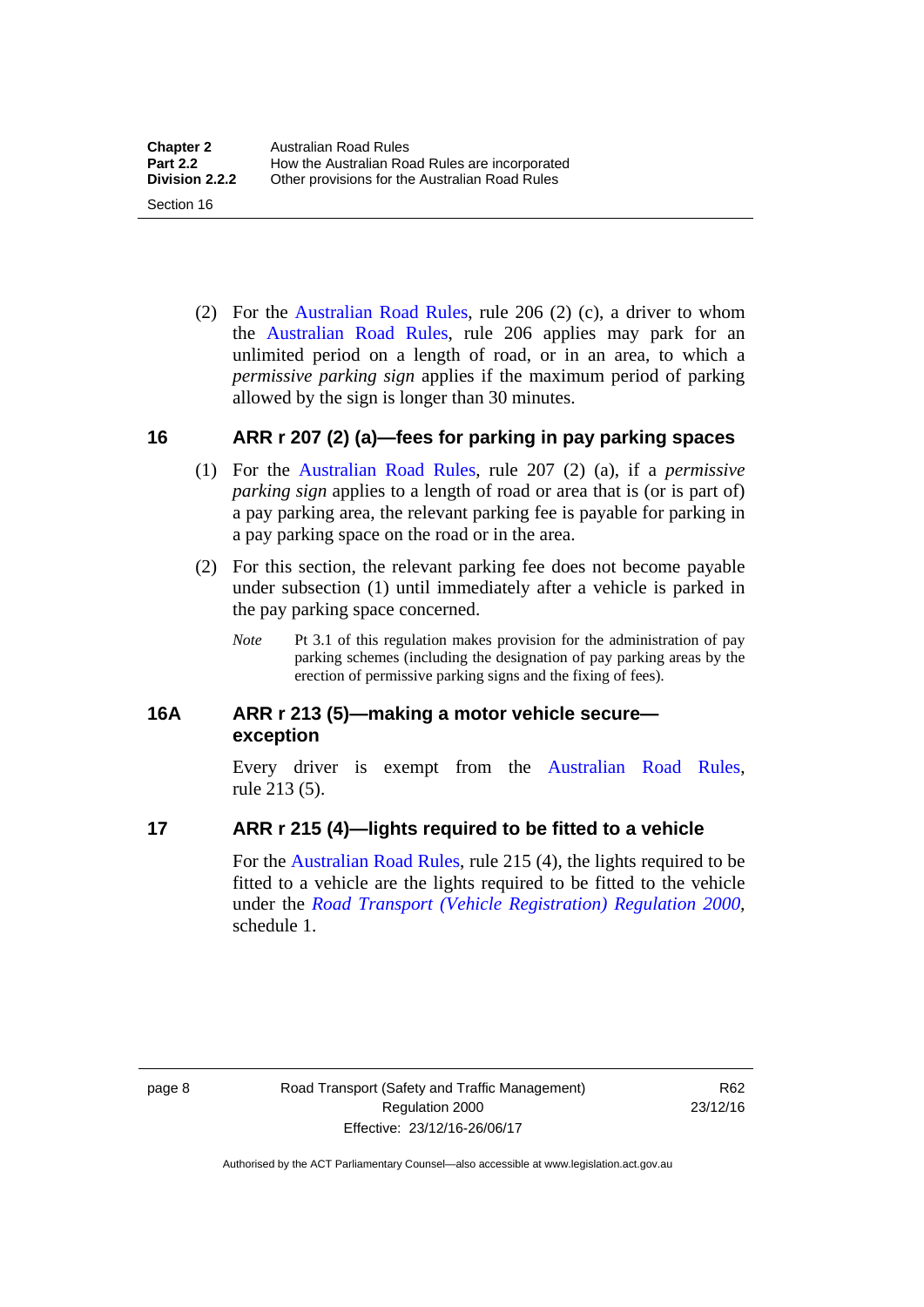### <span id="page-25-0"></span>**18 ARR r 216 (3)—towing a vehicle at night or in hazardous weather conditions**

For the [Australian Road Rules](http://www.legislation.act.gov.au//ni/db_37271/default.asp), rule 216 (3):

*dangerous goods*—see the *[Dangerous Goods \(Road Transport\)](http://www.legislation.act.gov.au/a/2009-34)  [Act 2009](http://www.legislation.act.gov.au/a/2009-34)*, dictionary.

*placard load*—see the *[Dangerous Goods \(Road Transport\)](http://www.legislation.act.gov.au/a/2009-34)  [Act 2009](http://www.legislation.act.gov.au/a/2009-34)*, dictionary.

#### <span id="page-25-1"></span>**19 ARR r 220 (3)—using lights on vehicles that are stopped**

For the [Australian Road Rules](http://www.legislation.act.gov.au//ni/db_37271/default.asp), rule 220 (3), a light of a kind required to be fitted to a vehicle is a light of that kind required to be fitted to the vehicle under the *[Road Transport \(Vehicle Registration\)](http://www.legislation.act.gov.au/sl/2000-12)  [Regulation 2000](http://www.legislation.act.gov.au/sl/2000-12)*, schedule 1.

#### <span id="page-25-2"></span>**20 ARR r 221 (f)—using hazard warning lights on buses carrying children**

- (1) This section applies to a bus that is carrying children and is fitted with hazard warning lights in accordance with the *[Road Transport](http://www.legislation.act.gov.au/sl/2000-12)  [\(Vehicle Registration\) Regulation 2000](http://www.legislation.act.gov.au/sl/2000-12)*, schedule 1, but is not fitted with any other warning lights in accordance with that schedule.
- (2) For the [Australian Road Rules](http://www.legislation.act.gov.au//ni/db_37271/default.asp), rule 221 (f), if the driver of the bus stops the bus to drop off or pick up a child, the driver is permitted to operate the hazard warning lights.

#### <span id="page-25-3"></span>**21 ARR r 222—using warning lights on buses carrying children**

(1) This section applies to a bus that is carrying children and is fitted with warning lights (other than hazard warning lights) in accordance with the *[Road Transport \(Vehicle Registration\) Regulation 2000](http://www.legislation.act.gov.au/sl/2000-12)*, schedule 1.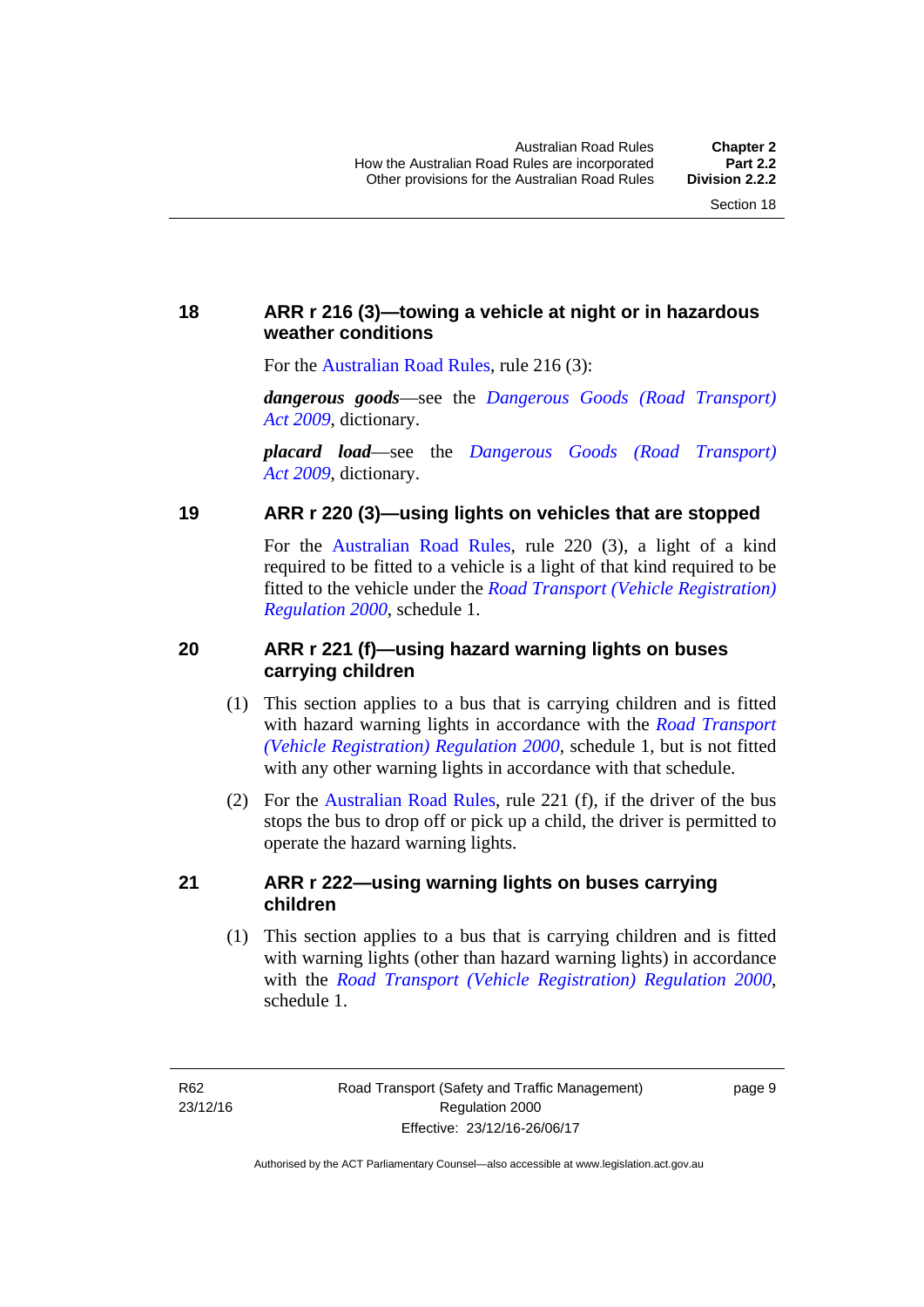(2) For the [Australian Road Rules](http://www.legislation.act.gov.au//ni/db_37271/default.asp), rule 222, the driver of the bus must operate the warning lights by activating them.

#### <span id="page-26-0"></span>**22 ARR r 225—use of radar detectors**

Every driver is exempt from rule 225 of the [Australian Road Rules.](http://www.legislation.act.gov.au//ni/db_37271/default.asp)

*Note* The [Australian Road Rules,](http://www.legislation.act.gov.au//ni/db_37271/default.asp) r 225 is superfluous in the ACT because the [Act](http://www.legislation.act.gov.au/a/1999-80/default.asp), s 9 (2) makes it an offence for a person to drive or park a motor vehicle on a road or road related area if a traffic offence evasion device is fitted to, applied to, or carried in the vehicle.

#### <span id="page-26-1"></span>**22A ARR r 236 (6)—hitchhiking, roadside commerce etc permitted**

- (1) For the [Australian Road Rules,](http://www.legislation.act.gov.au//ni/db_37271/default.asp) rule 236 (6)—
	- (a) a pedestrian may stand on, or move onto, a road to—
		- (i) solicit contributions, employment or business from an occupant of a vehicle; or
		- (ii) hitchhike; or
		- (iii) display an advertisement; or
		- (iv) sell or offer articles for sale; or
		- (v) wash or clean, or offer to clean, the windscreen of a vehicle; and
	- (b) a person in a vehicle may buy, or offer to buy, an article or service from a person standing on a road.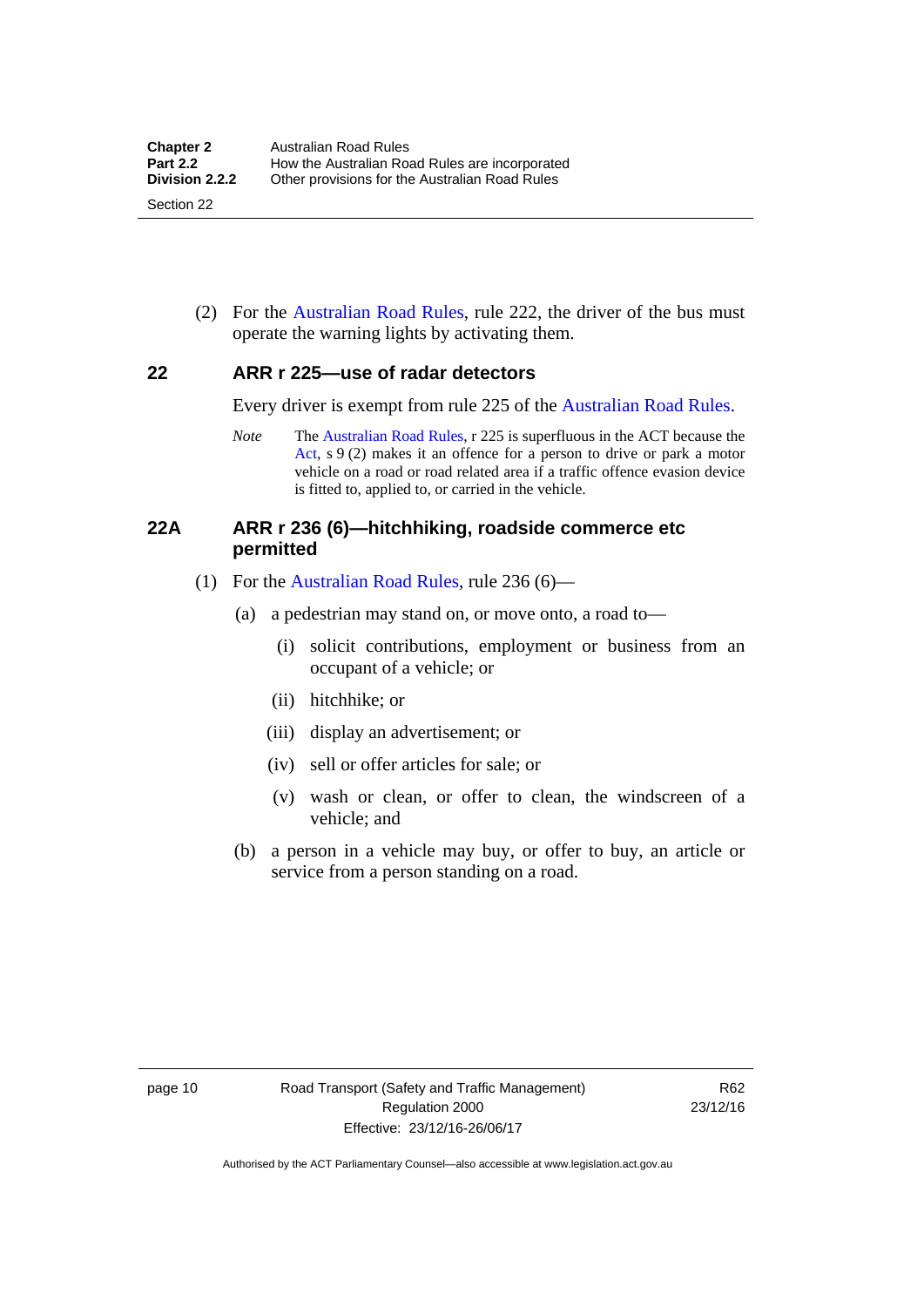(2) In this section:

*road* includes any shoulder of the road, and any median strip, painted island or traffic island, but does not include any other roadrelated area.

*Note Median strip*, *painted island* and *traffic island* are defined in the [Australian Road Rules,](http://www.legislation.act.gov.au//ni/db_37271/default.asp) dictionary, *shoulder* is defined in [ARR](http://www.legislation.act.gov.au//ni/db_37271/default.asp), r 12, and *road-related area* is defined in the [ARR](http://www.legislation.act.gov.au//ni/db_37271/default.asp), r 13.

#### <span id="page-27-0"></span>**23 ARR r 244C—motorised scooters not to be used**

For the [Australian Road Rules](http://www.legislation.act.gov.au//ni/db_37271/default.asp), rule 244C, a person must not use a motorised scooter on a road or road related area.

#### <span id="page-27-1"></span>**24 ARR r 266 (7)—wearing of seatbelts by passengers under 16 years old**

For the [Australian Road Rules](http://www.legislation.act.gov.au//ni/db_37271/default.asp), rule 266 (7):

*approved booster seat* means a booster seat that is approved by the road transport authority under section 66 (1) (b) (Approvals etc by road transport authority).

*approved child restraint* means a child restraint that is approved by the road transport authority under section 66 (1) (c) (Approvals etc by road transport authority).

*approved child safety harness* means a child safety harness that is approved by the road transport authority under section 66 (1) (d) (Approvals etc by road transport authority).

#### <span id="page-27-2"></span>**26 ARR r 270 (3)—wearing motorbike helmets**

For the [Australian Road Rules](http://www.legislation.act.gov.au//ni/db_37271/default.asp), rule 270 (3):

*approved motor bike helmet* means a protective helmet for motorbike riders that is approved by the road transport authority under section 66 (1) (e) (Approvals etc by road transport authority).

R62 23/12/16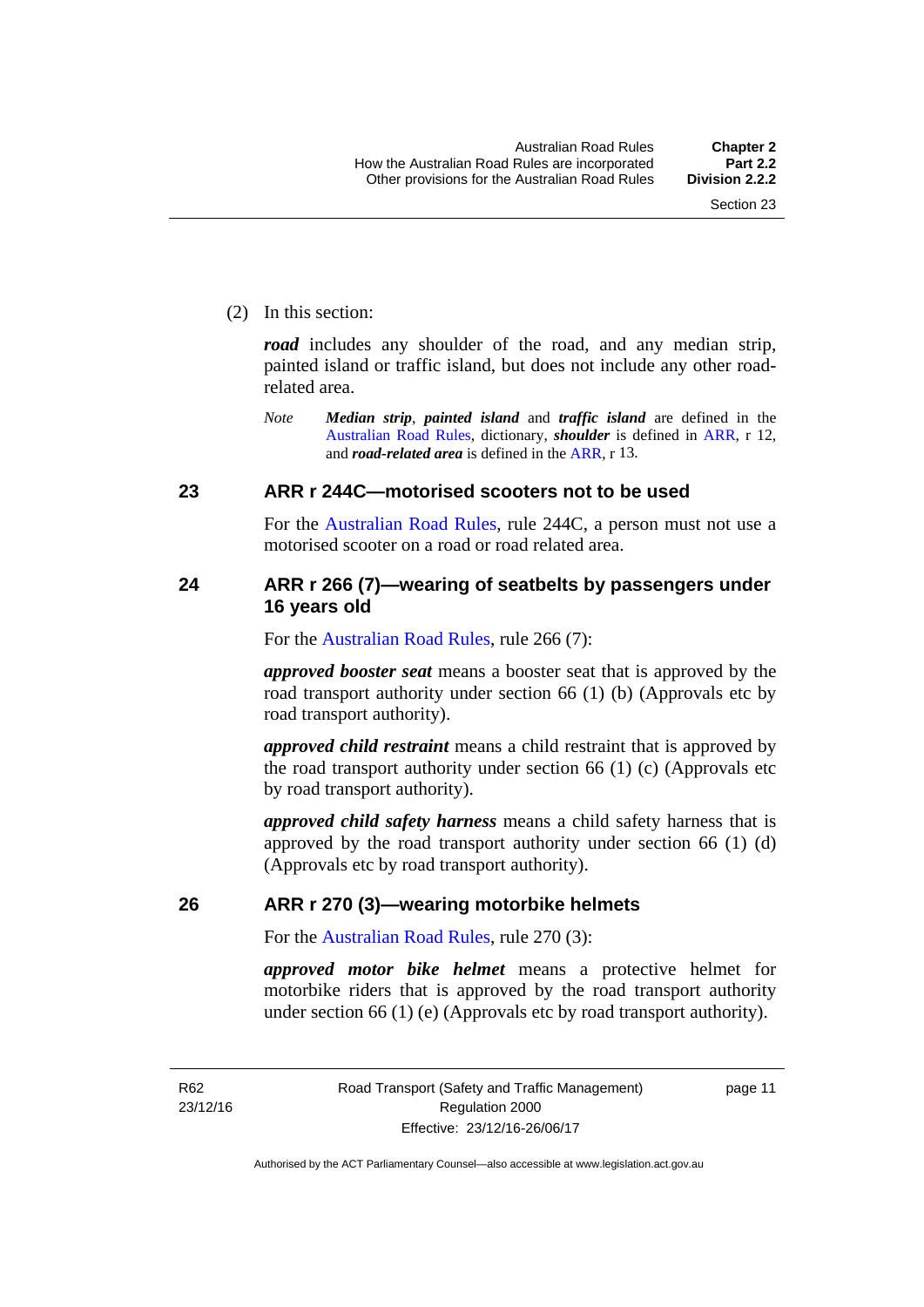### <span id="page-28-0"></span>**27 ARR r 271 (6)—riding on motorbikes**

For the [Australian Road Rules,](http://www.legislation.act.gov.au//ni/db_37271/default.asp) rule 271 (6):

- (a) the [Australian Road Rules](http://www.legislation.act.gov.au//ni/db_37271/default.asp), rule 271 (2) does not apply to a passenger on a motorbike to the extent that the passenger is exempt from the subrule under section 67 (Exemption from requirement about riding on motorbikes); and
- (b) the [Australian Road Rules,](http://www.legislation.act.gov.au//ni/db_37271/default.asp) rule 271 (3) does not apply to the rider of a motorbike in relation to a passenger to the extent that, under paragraph (a), rule 271 (2) does not apply to the passenger.

#### <span id="page-28-1"></span>**27A ARR r 280 (2) (a)—other vehicles to which B light rules apply**

The following classes of vehicles are specified:

- (a) taxis;
- (b) hire cars;
- (c) demand responsive service vehicles;
- (d) motorbikes.
- *Note* This section applies the B light rules to drivers of taxis, hire cars, demand responsive service vehicles and riders of motorbikes who, under s 12, are allowed to drive in bus lanes.

#### <span id="page-28-2"></span>**28 ARR r 287 (3), (4)—duties of participants in crashes**

 (1) For the [Australian Road Rules,](http://www.legislation.act.gov.au//ni/db_37271/default.asp) rule 287 (3), a driver of a motor vehicle involved in a crash is taken to have given the driver's required particulars to a police officer if the driver supplies the particulars in accordance with the requirements of the crash reporting website.

page 12 Road Transport (Safety and Traffic Management) Regulation 2000 Effective: 23/12/16-26/06/17

R62 23/12/16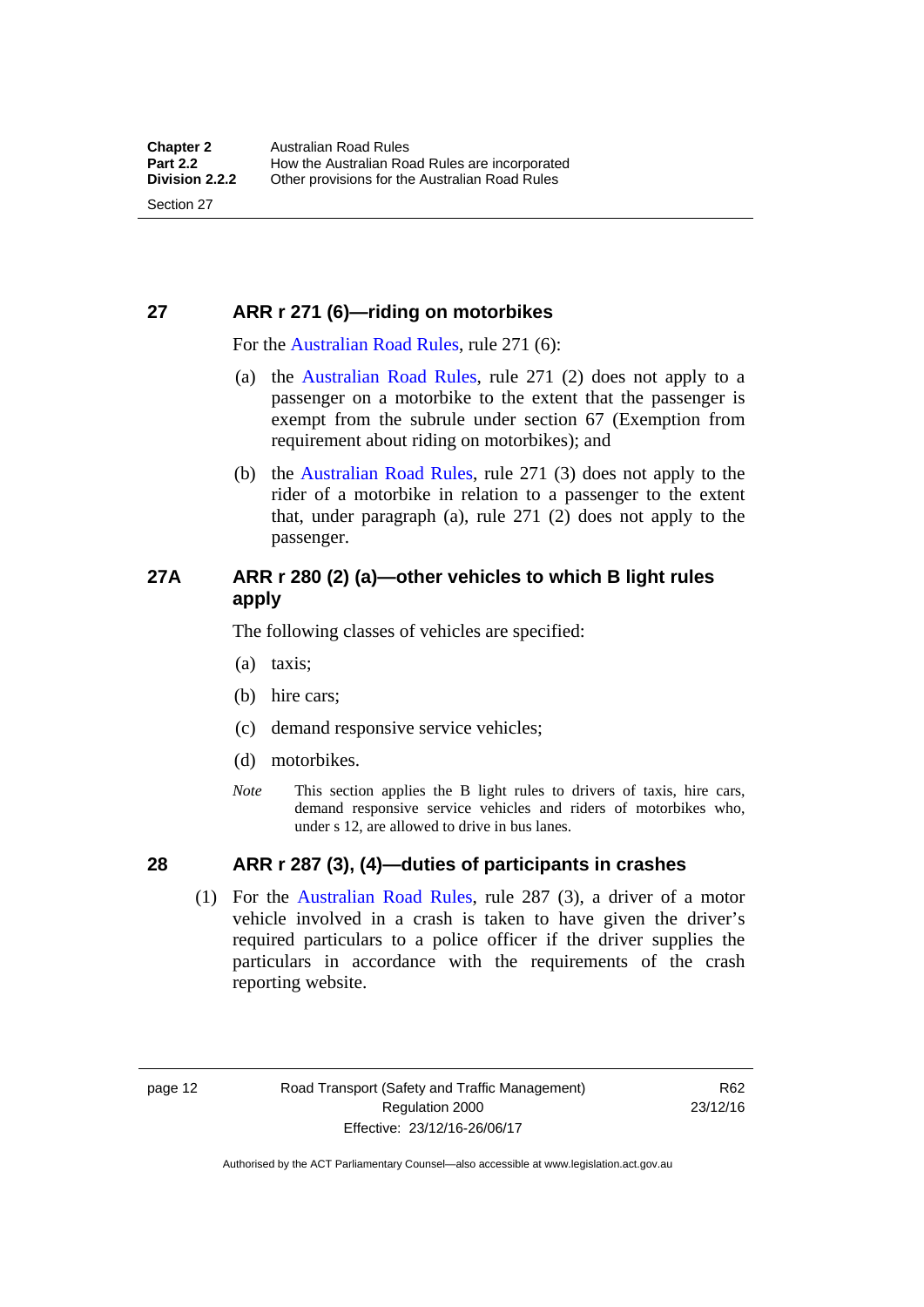- (2) For the [Australian Road Rules,](http://www.legislation.act.gov.au//ni/db_37271/default.asp) rule 287 (3) (e), every crash not mentioned in the [Australian Road Rules,](http://www.legislation.act.gov.au//ni/db_37271/default.asp) rule 287 (3) (a) to (d) must be reported to a police officer.
	- *Note* The [Australian Road Rules,](http://www.legislation.act.gov.au//ni/db_37271/default.asp) r 287 (3) (e) requires the driver (or the driver's representative) to give the driver's required particulars, within the required time, about a crash to a police officer if the crash is required to be reported to a police officer under another law of this jurisdiction.
- (3) For the [Australian Road Rules](http://www.legislation.act.gov.au//ni/db_37271/default.asp), rule 287 (4), definition of *required particulars*, information required to be given to a police officer about a crash includes an explanation of the circumstances of the crash.
- (4) In this section:

*crash reporting website* means the website operated by the Territory for the purpose of receiving information about crashes.

*Note* The crash reporting website can be accessed through the Canberra Connect website [\(www.canberraconnect.act.gov.au\)](http://www.canberraconnect.act.gov.au/). The website can also be accessed through the website for police services in the ACT [\(www.afp.gov.au\)](http://www.afp.gov.au/).

#### <span id="page-29-0"></span>**29 ARR r 289 (1) (g)—driving on nature strip**

For the [Australian Road Rules,](http://www.legislation.act.gov.au//ni/db_37271/default.asp) rule 289 (1) (g), a driver may drive the driver's vehicle on a nature strip adjacent to a length of road in a built-up area if the vehicle—

- (a) is a motor vehicle (other than a ride-on lawnmower) that is built and used solely for cutting grass, or for purposes incidental to cutting grass; or
- (b) is a motor vehicle that is designed for cleaning footpaths and is being driven on the nature strip for the purpose of cleaning a footpath and is displaying an amber flashing light; or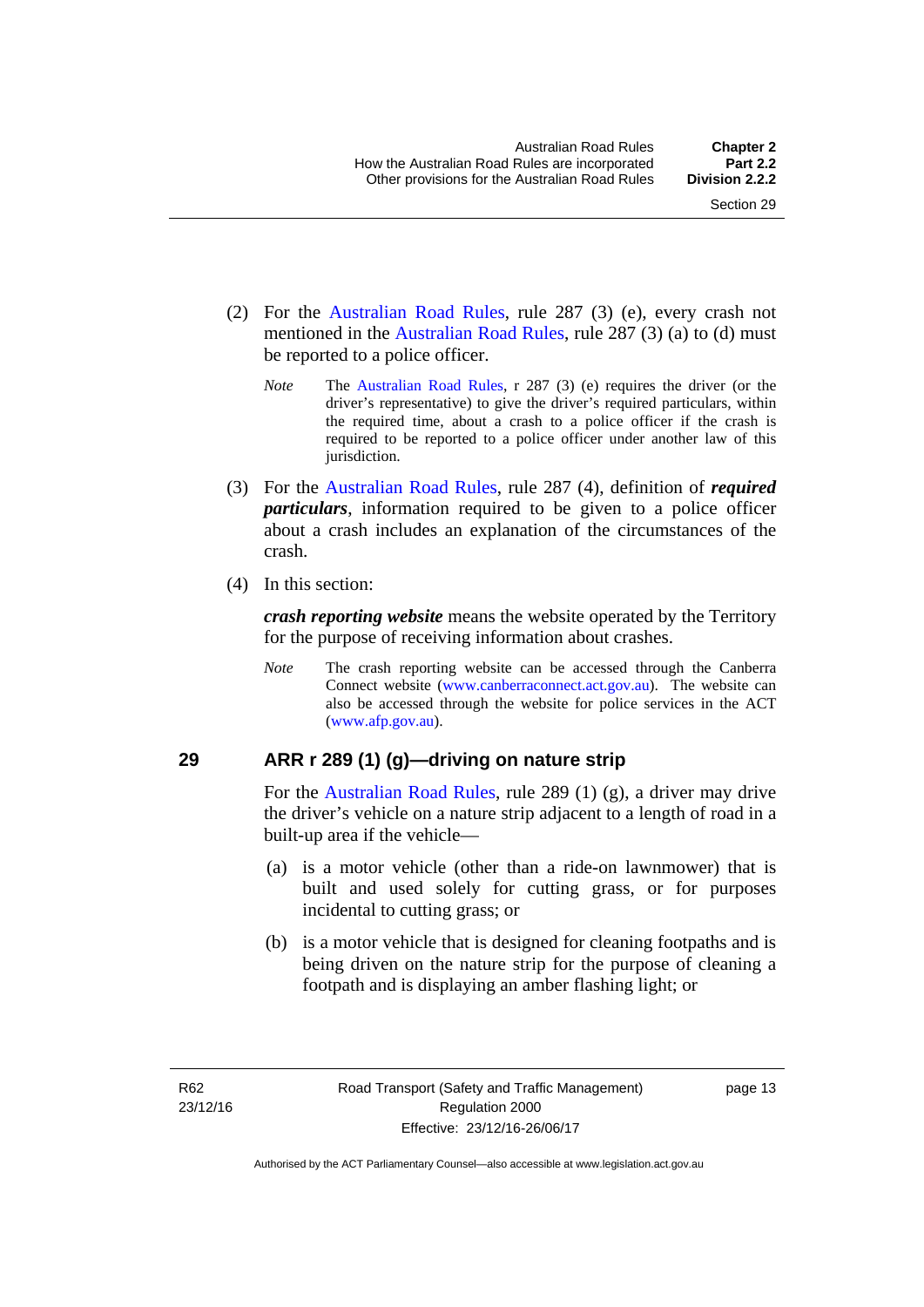(c) is being used to transport goods or materials for use in (or for the purposes of) the construction or maintenance of roads by or on behalf of the Territory; or

- (d) is a postal vehicle that is  $-$ 
	- (i) a motorbike with an engine capacity of not more than 110mL; and
	- (ii) being driven at a speed of not more than 10km/h.
- (e) is being used by a person in the course of his or her duties as a person authorised under this regulation to use a traffic offence detection device.

#### <span id="page-30-0"></span>**30 ARR r 298—driving with a person in or on trailer**

- (1) For the [Australian Road Rules,](http://www.legislation.act.gov.au//ni/db_37271/default.asp) rule 298, a trailer is exempt if—
	- (a) the trailer is being towed by a police vehicle or emergency vehicle; or
	- (b) the carriage of passengers is permitted in a part of the trailer and anyone in the trailer is in that part; or
	- (c) anyone who is in the trailer is engaged in the door-to-door delivery or collection of goods, or in the collection of waste or garbage, and the trailer is not travelling faster than 25 km/h; or
	- (d) in all the circumstances, there is no reasonable danger of anyone in the trailer falling from the trailer or being injured.
- (2) For this section, the carriage of passengers is permitted in a part of a trailer if the part is designed primarily for—
	- (a) the carriage of passengers; or
	- (b) the carriage of goods, but is enclosed.

Section 30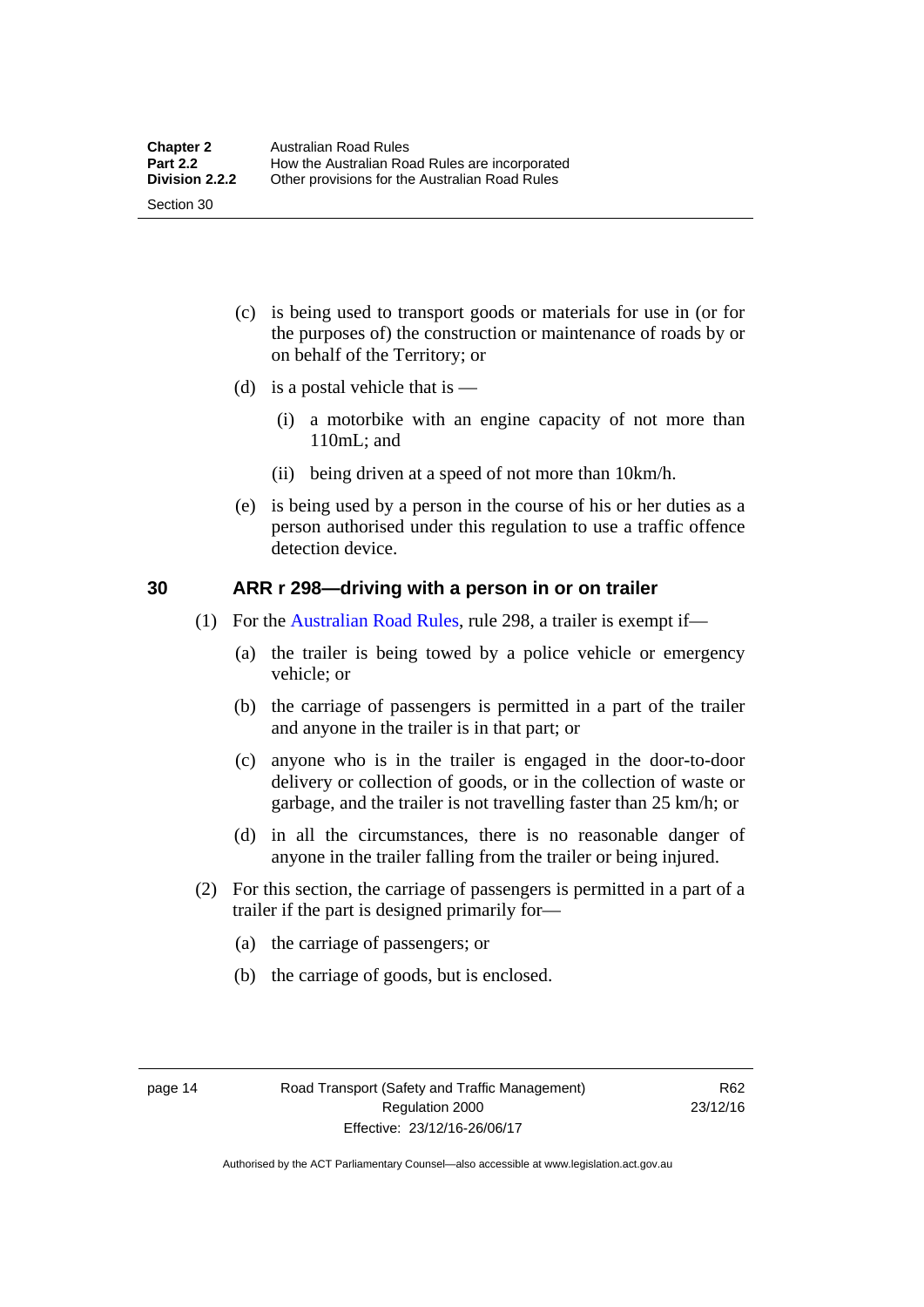(3) In this section:

*enclosed*, for a part of a trailer, means enclosed by—

- (a) the structure of the trailer; or
- (b) a canopy, cage or other device fitted to the trailer that is of a kind approved by the road transport authority under section 66 (1) (f) (Approvals etc by road transport authority).

*in* includes on.

#### <span id="page-31-0"></span>**30A ARR r 299—television receivers and visual display units in motor vehicles**

- (1) For the [Australian Road Rules,](http://www.legislation.act.gov.au//ni/db_37271/default.asp) rule 299 (2) (c), a driver and vehicle are exempt if the visual display unit is, or is part of, a driver's aid that is—
	- (a) an integrated part of the vehicle design; or
	- (b) secured in a mounting affixed to the vehicle while being used.
- (2) For subsection (1), a visual display unit is secured in a mounting affixed to the vehicle if, and only if—
	- (a) the mounting is commercially designed and manufactured for that purpose; and
	- (b) the visual display unit is secured in the mounting, and the mounting is affixed to the vehicle, in the manner intended by the manufacturer.
- (3) The [Australian Road Rules](http://www.legislation.act.gov.au//ni/db_37271/default.asp), rule 299 (2) (aa), rule 299 (2) (b) and rule 299 (3) do not apply.

page 15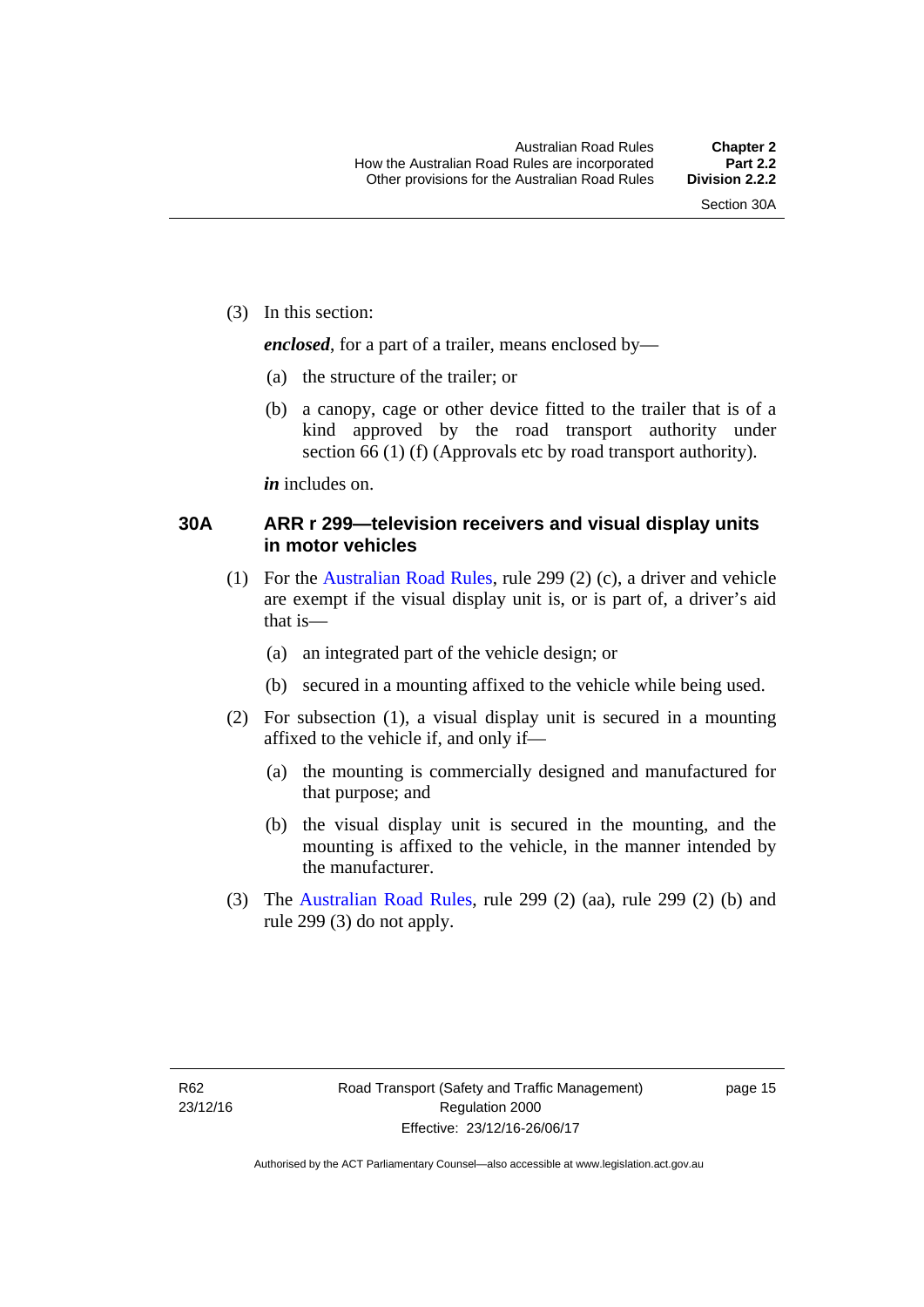<span id="page-32-0"></span>**30B ARR r 300 (1) (c)—use of mobile phone** 

- (1) For the [Australian Road Rules,](http://www.legislation.act.gov.au//ni/db_37271/default.asp) rule 300 (1) (c), a driver may use a mobile phone while the vehicle is moving, or is stationary but not parked, if—
	- (a) the phone is—

Section 30B

- (i) being used to perform a navigational or intelligent highway and vehicle system function; and
- (ii) secured in a mounting affixed to the vehicle; or
- (b) each of the following apply:
	- (i) the phone is being used to stream, play or listen to music or audio files;
	- (ii) the phone is not being held by the driver;
	- (iii) the use of the phone does not require the driver, at any time while using it, to press anything on the body of the phone or to otherwise manipulate any part of the body of the phone.
- (2) For subsection (1), a mobile phone is secured in a mounting affixed to the vehicle if, and only if—
	- (a) the mounting is commercially designed and manufactured for that purpose; and
	- (b) the mobile phone is secured in the mounting, and the mounting is affixed to the vehicle, in the manner intended by the manufacturer.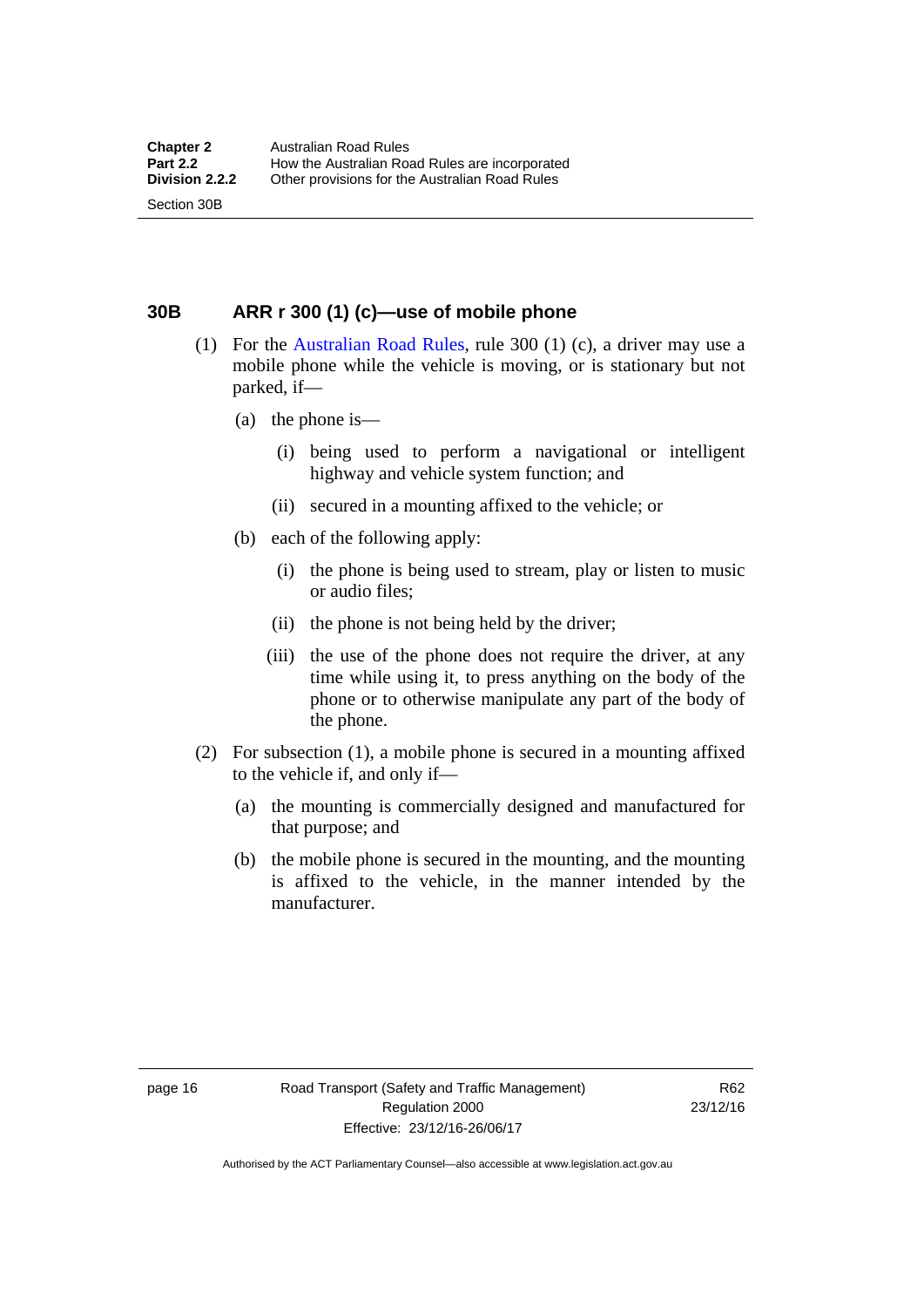(3) In this section:

*mobile phone* includes any other wireless hand-held device designed or capable of being used for telecommunication other than a CB radio or any other 2-way radio.

#### **Example—other hand-held devices**

iPad or other tablet computer

*Note* An example is part of the regulation, is not exhaustive and may extend, but does not limit, the meaning of the provision in which it appears (see [Legislation Act,](http://www.legislation.act.gov.au/a/2001-14) s 126 and s 132).

#### <span id="page-33-0"></span>**31 ARR r 310 (3), (4)—exemption for road workers etc**

- (1) For the [Australian Road Rules](http://www.legislation.act.gov.au//ni/db_37271/default.asp), rule 310 (3) (b), the road transport authority may authorise a person to engage in speed zoning tests.
- (2) For the [Australian Road Rules](http://www.legislation.act.gov.au//ni/db_37271/default.asp), rule 310 (4), definition of *roadworks*, the road transport authority may authorise—
	- (a) installation or maintenance work on, above or below a road; or
	- (b) installation or maintenance of a traffic control device; or
	- (c) a traffic survey.
- (3) This section is additional to, and does not limit, any other power of the road transport authority or anyone else under a territory law to authorise something mentioned in this section.
	- *Note* Under the Act, the road transport authority can authorise a person to install or display (or to interfere with, change or remove) a prescribed traffic control device.

#### <span id="page-33-1"></span>**32 ARR r 313—postal workers**

For the [Australian Road Rules](http://www.legislation.act.gov.au//ni/db_37271/default.asp), rule 313—

 (a) the [Australian Road Rules,](http://www.legislation.act.gov.au//ni/db_37271/default.asp) rule 186 (Stopping in a mail zone) does not apply to the driver of a postal vehicle; and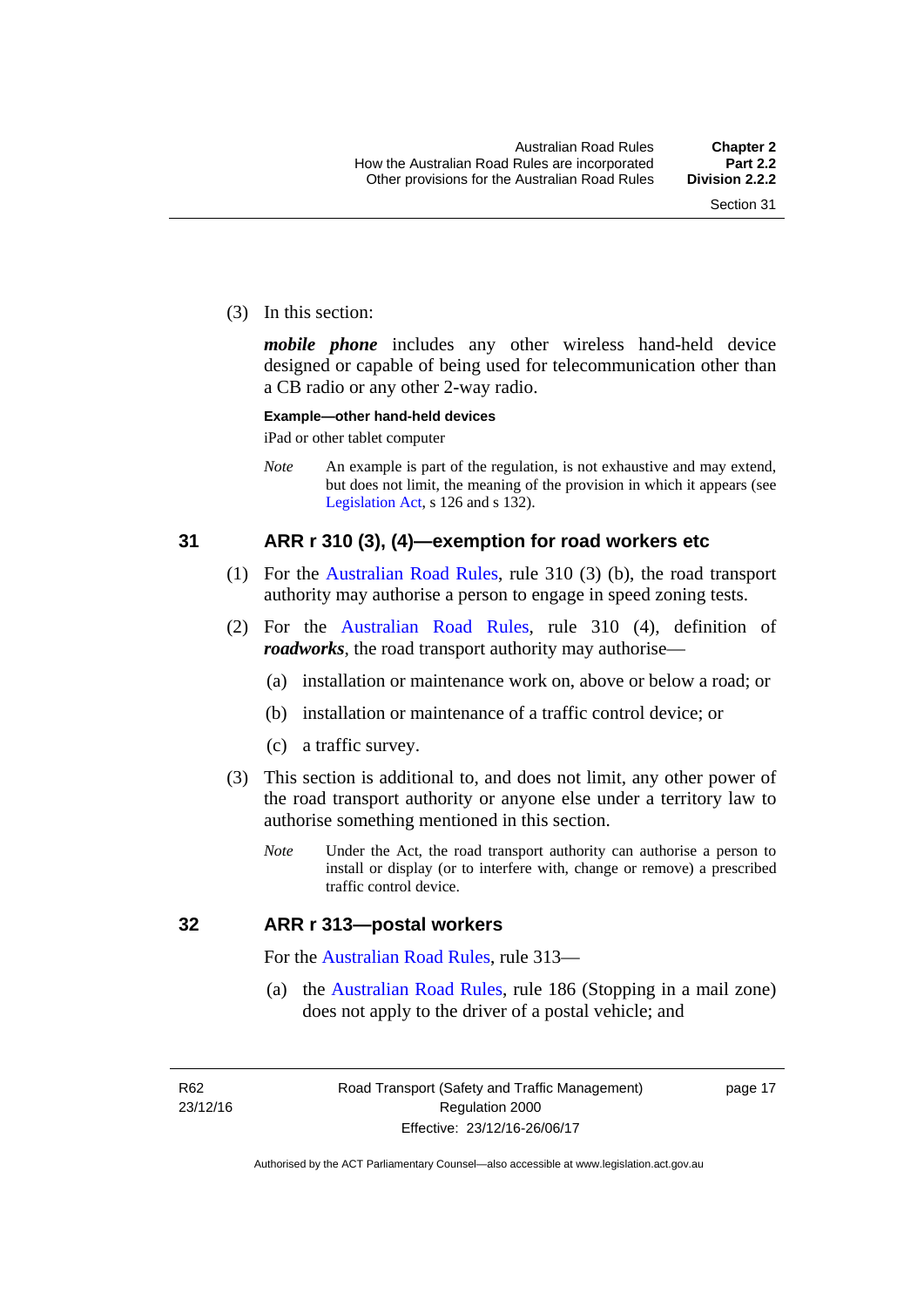- (b) the [Australian Road Rules](http://www.legislation.act.gov.au//ni/db_37271/default.asp), rule 288 (Driving on a path) does not apply to the driver of a postal vehicle if—
	- (i) the vehicle is a motorbike with an engine capacity of not more than 110mL; and
	- (ii) the vehicle is being driven at a speed of not more than 10km/h.

#### <span id="page-34-0"></span>**33 ARR dict—definitions for dictionary**

(1) For the [Australian Road Rules,](http://www.legislation.act.gov.au//ni/db_37271/default.asp) dictionary:

*approved bicycle helmet* means a protective helmet for bicycle riders that is approved by the road transport authority under section 66 (1) (a) (Approvals etc by road transport authority).

*approved seatbelt* means a seatbelt that complies with ADR 4 or ADR 68.

*authorised person,* for a provision of the [Australian Road Rules](http://www.legislation.act.gov.au//ni/db_37271/default.asp), means a person who is appointed as, or prescribed to be, an authorised person under the *[Road Transport \(General\) Act 1999](http://www.legislation.act.gov.au/a/1999-77)* for the [Australian Road Rules](http://www.legislation.act.gov.au//ni/db_37271/default.asp) or the provision.

*emergency worker* means—

- (a) a member of the ambulance service rendering or providing transport for sick or injured people; or
- (b) a member of the ambulance service, the fire and rescue service, the rural fire service or the SES providing transport in an emergency; or
- (c) a person who is declared by the road transport authority under section 66 (1) (g) (Approvals etc by road transport authority) to be an emergency worker.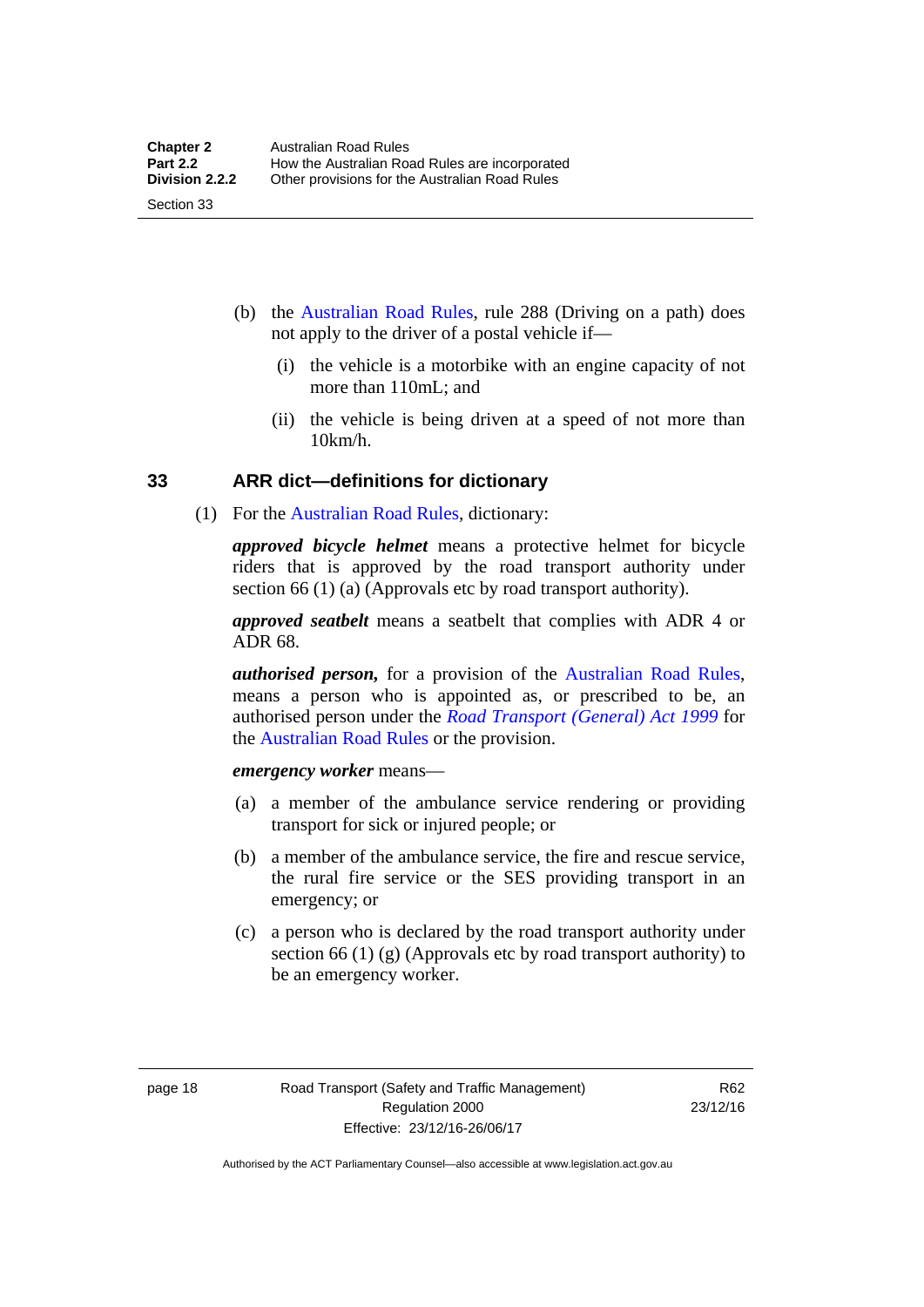*mechanical signalling device*, in relation to a vehicle, means a device that—

- (a) is fitted to the vehicle; and
- (b) is a mechanical signalling device or turn signal that complies with the *[Road Transport \(Vehicle Registration\)](http://www.legislation.act.gov.au/sl/2000-12)  [Regulation 2000](http://www.legislation.act.gov.au/sl/2000-12)*, schedule 1.

*oversize vehicle* means a vehicle with a dimension that, including the dimension of any load, exceeds a relevant dimension limit under—

- (a) the *[Heavy Vehicle National Law \(ACT\)](http://www.legislation.act.gov.au/a/db_49155/default.asp)*; or
- (b) the *[Road Transport \(Vehicle Registration\) Regulation 2000](http://www.legislation.act.gov.au/sl/2000-12)*.
- *Note* A reference to an Act includes a reference to the statutory instruments made or in force under the Act, including any regulation (see [Legislation Act,](http://www.legislation.act.gov.au/a/2001-14) s 104).

*police officer*—see the [Legislation Act](http://www.legislation.act.gov.au/a/2001-14), dictionary, part 1.

*postal worker* means an employee of Australia Post or anyone else engaged by Australia Post to deliver post.

*public bus*—see the *[Road Transport \(Public Passenger Services\)](http://www.legislation.act.gov.au/a/2001-62)  [Act 2001](http://www.legislation.act.gov.au/a/2001-62)*, dictionary.

*taxi*—

- (a) see the *[Road Transport \(Public Passenger Services\) Act 2001](http://www.legislation.act.gov.au/a/2001-62)*, section 45 (Meaning of *taxi*); and
- (b) except in the [Australian Road Rules,](http://www.legislation.act.gov.au//ni/db_37271/default.asp) rule 182 (which is about stopping in taxi zones), includes a hire car.
- (2) For the [Australian Road Rules](http://www.legislation.act.gov.au//ni/db_37271/default.asp), dictionary, definition of *GVM*, paragraph (b):

*vehicle registration authority* means:

(a) the road transport authority; or

R62 23/12/16 page 19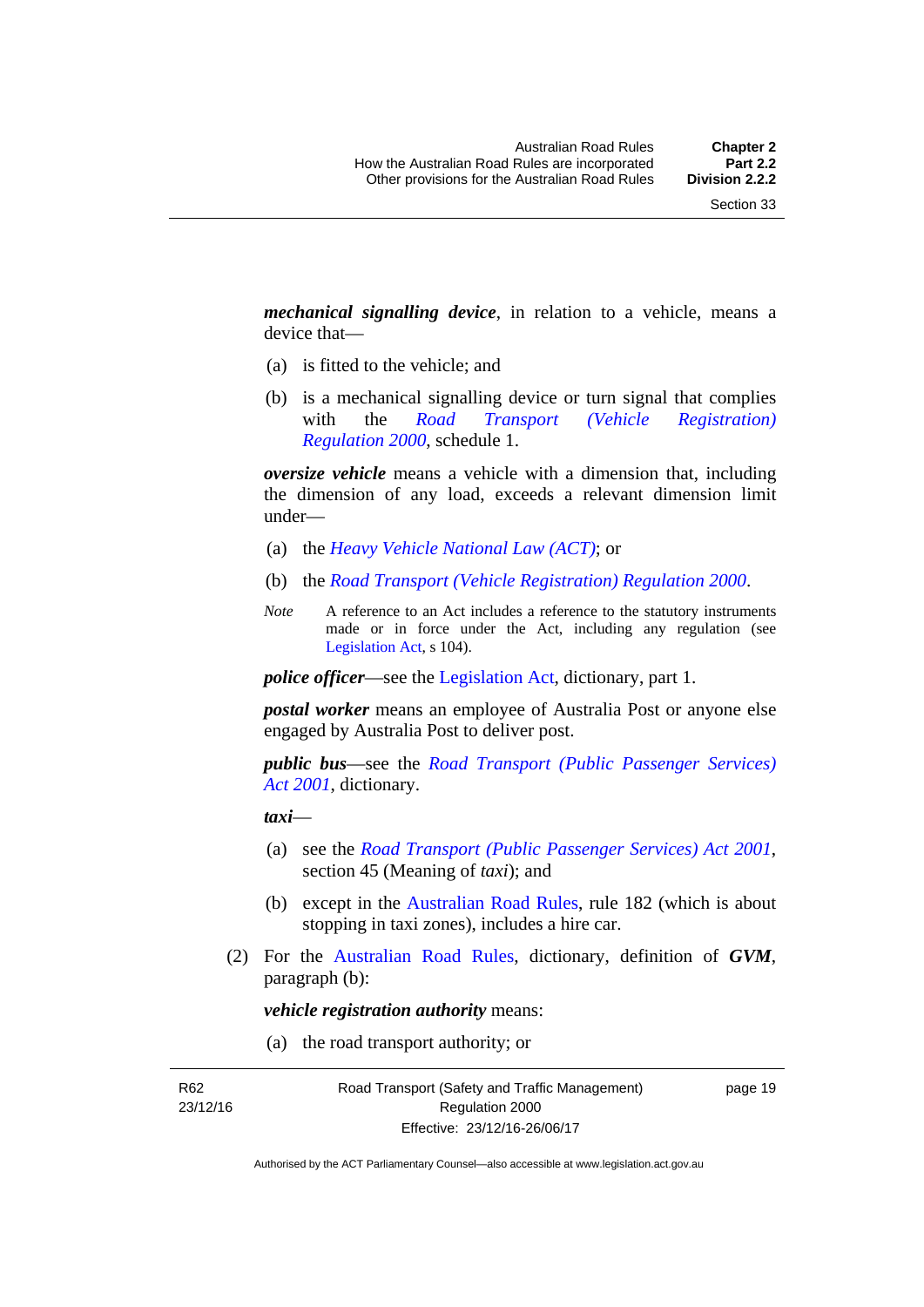- (b) the corresponding authority of another jurisdiction.
- (3) For the [Australian Road Rules](http://www.legislation.act.gov.au//ni/db_37271/default.asp), dictionary, definition of *hazard warning lights*:

*another law of this jurisdiction* means the *[Road Transport \(Vehicle](http://www.legislation.act.gov.au/sl/2000-12)  [Registration\) Regulation 2000](http://www.legislation.act.gov.au/sl/2000-12)*, schedule 1.

- (4) For the [Australian Road Rules](http://www.legislation.act.gov.au//ni/db_37271/default.asp), dictionary, definition of *portable warning triangle*, a portable warning triangle is approved if it—
	- (a) is in the form of an equilateral triangle; and
	- (b) has a minimum height of 300mm; and
	- (c) has, on the front and back, red reflecting sheeting or material, or 9 red reflectors arranged in a triangular shape, causing a red reflection that would be clearly visible to a driver at night when the upper beam of light from any headlight on the vehicle (complying with the relevant provisions to the *[Road](http://www.legislation.act.gov.au/sl/2000-12)  [Transport \(Vehicle Registration\) Regulation 2000](http://www.legislation.act.gov.au/sl/2000-12)*), schedule 1 is projected directly onto the sign from a distance of 200m; and
	- (d) is of a robust and durable construction, capable of being readily erected to stand in an upright position and capable of remaining unaffected (to any material degree) by any reasonable force of wind or variation in weather conditions.
- (5) In this section:

*ADR* (or *Australian Design Rule*)—see the *[Road Transport](http://www.legislation.act.gov.au/sl/2000-12)  [\(Vehicle Registration\) Regulation 2000](http://www.legislation.act.gov.au/sl/2000-12)*, schedule 1, section 1.11 and section 1.13.

*Note* The *[Road Transport \(Vehicle Registration\) Regulation 2000](http://www.legislation.act.gov.au/sl/2000-12)* defines *ADR* as a national standard under the *[Motor Vehicle Standards](http://www.comlaw.gov.au/Series/C2004A03813)  [Act 1989](http://www.comlaw.gov.au/Series/C2004A03813)* (Cwlth).

Section 33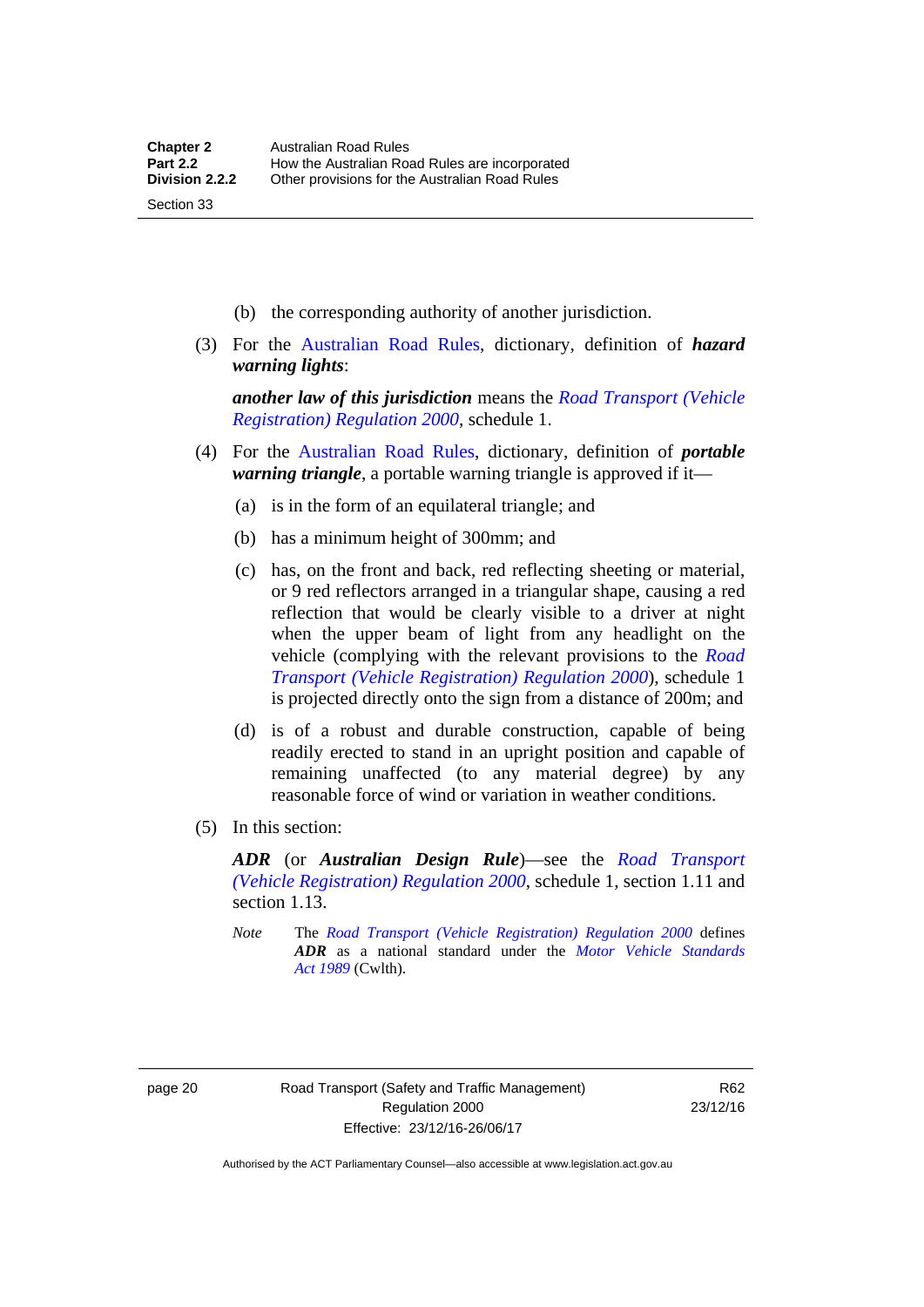Australian Road Rules **Chapter 2** Additional ACT road rules **Part 2.3** Noise and other nuisances

# **Part 2.3 Additional ACT road rules**

*Note* The [Australian Road Rules](http://www.legislation.act.gov.au//ni/db_37271/default.asp) are not completely self-contained and need to be read with associated laws of each jurisdiction. This part sets out some of the associated laws that are particular to the ACT. Provisions of Acts and other regulations included in the road transport legislation contain other provisions that are particular to the ACT.

# **Division 2.3.1 Noise and other nuisances**

### **37 Making unnecessary engine noise**

The driver of a motor vehicle on a road must not make unnecessary noise by turning on, running or failing to turn off the vehicle's engine.

Maximum penalty: 20 penalty units.

*Note* Under the [Australian Road Rules,](http://www.legislation.act.gov.au//ni/db_37271/default.asp) r 291 it is an offence to start or drive a vehicle in a way that makes unnecessary noise or smoke.

### **38 Emission of waste oil or grease**

 (1) A person must not use a motor vehicle or trailer on a road unless adequate precautions have been taken to prevent waste oil or grease from the machinery or from any other part of the vehicle from dropping onto the roadway.

Maximum penalty: 20 penalty units.

- *Note* The [Australian Road Rules,](http://www.legislation.act.gov.au//ni/db_37271/default.asp) r 293 requires the driver of a vehicle to remove oil or grease that falls from the vehicle in certain circumstances.
- (2) Without limiting the liability of anyone else, the responsible person for a motor vehicle or trailer must take reasonable steps to prevent a contravention of subsection (1) in relation to the vehicle.

Maximum penalty: 20 penalty units.

R62 23/12/16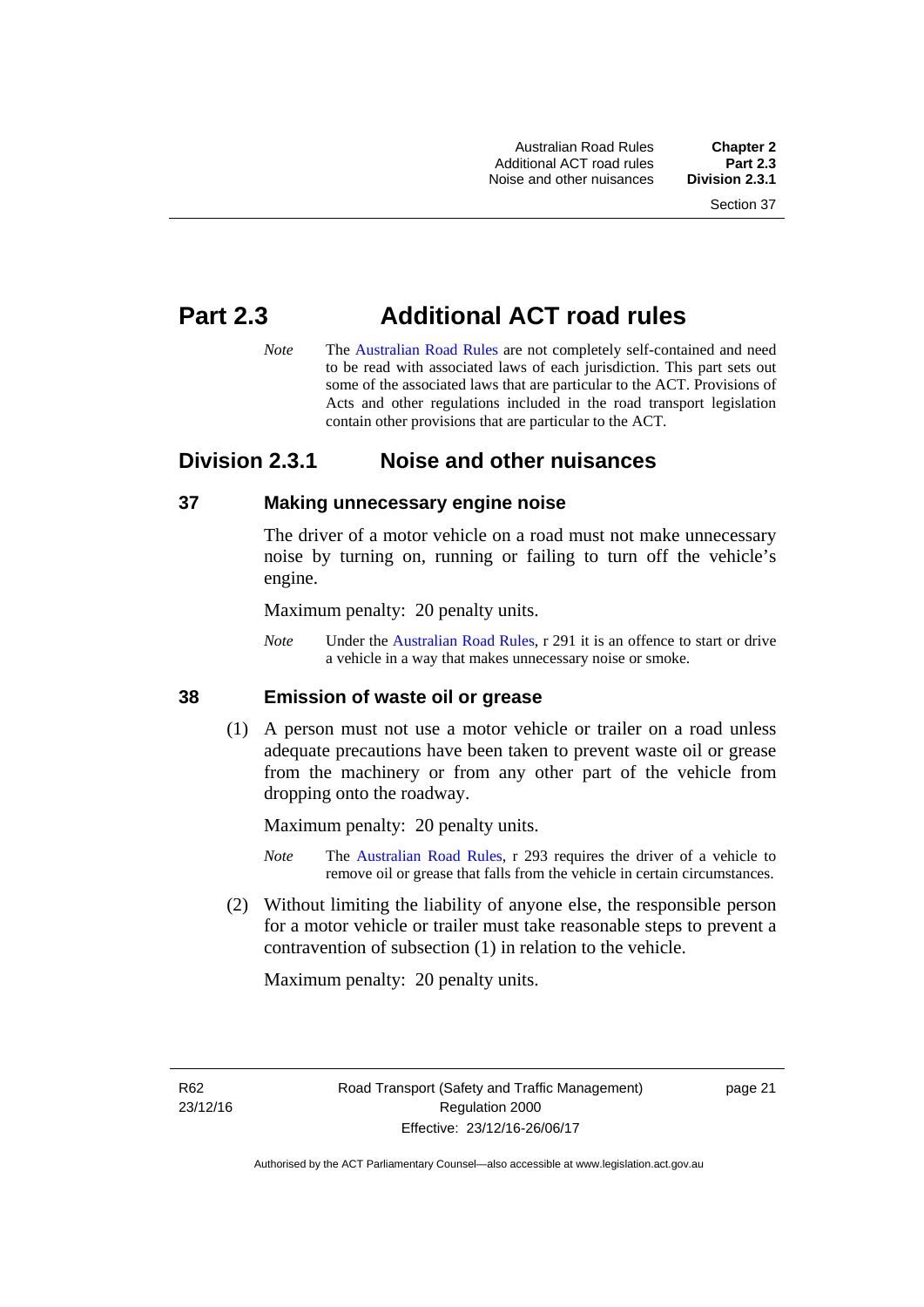# **Division 2.3.1A Bicycle riders**

### **38A Keeping safe lateral distance when passing bicycle rider**

- (1) The driver of a motor vehicle passing the rider of a bicycle that is travelling in the same direction as the driver must pass the bicycle at a sufficient distance from—
	- (a) the bicycle; or
	- (b) if the rider is riding alongside another rider—the bicycle furthest to the right.

Maximum penalty: 20 penalty units.

- *Note* **The [Australian Road Rules](http://www.legislation.act.gov.au//ni/db_37271/default.asp), r 129 requires the rider of a bicycle on a** road, other than a multi-lane road, to ride as near as practicable to the far left side of the road.
- (2) For this section—
	- (a) a driver passes a bicycle at a *sufficient distance from the bicycle* if the driver passes at a lateral distance from the bicycle of—
		- (i) if the applicable speed limit at the point the driver passes the bicycle is not more than 60km/h—at least 1m; or
		- (ii) if the applicable speed limit at the point the driver passes the bicycle is more than 60km/h—at least 1.5m; and
	- (b) the *lateral distance* between a motor vehicle passing a bicycle and the bicycle is the distance between—
		- (i) the most distant point to the left—
			- (A) on the driver's vehicle; or
			- (B) on any projection from the vehicle (whether or not attached to the vehicle); and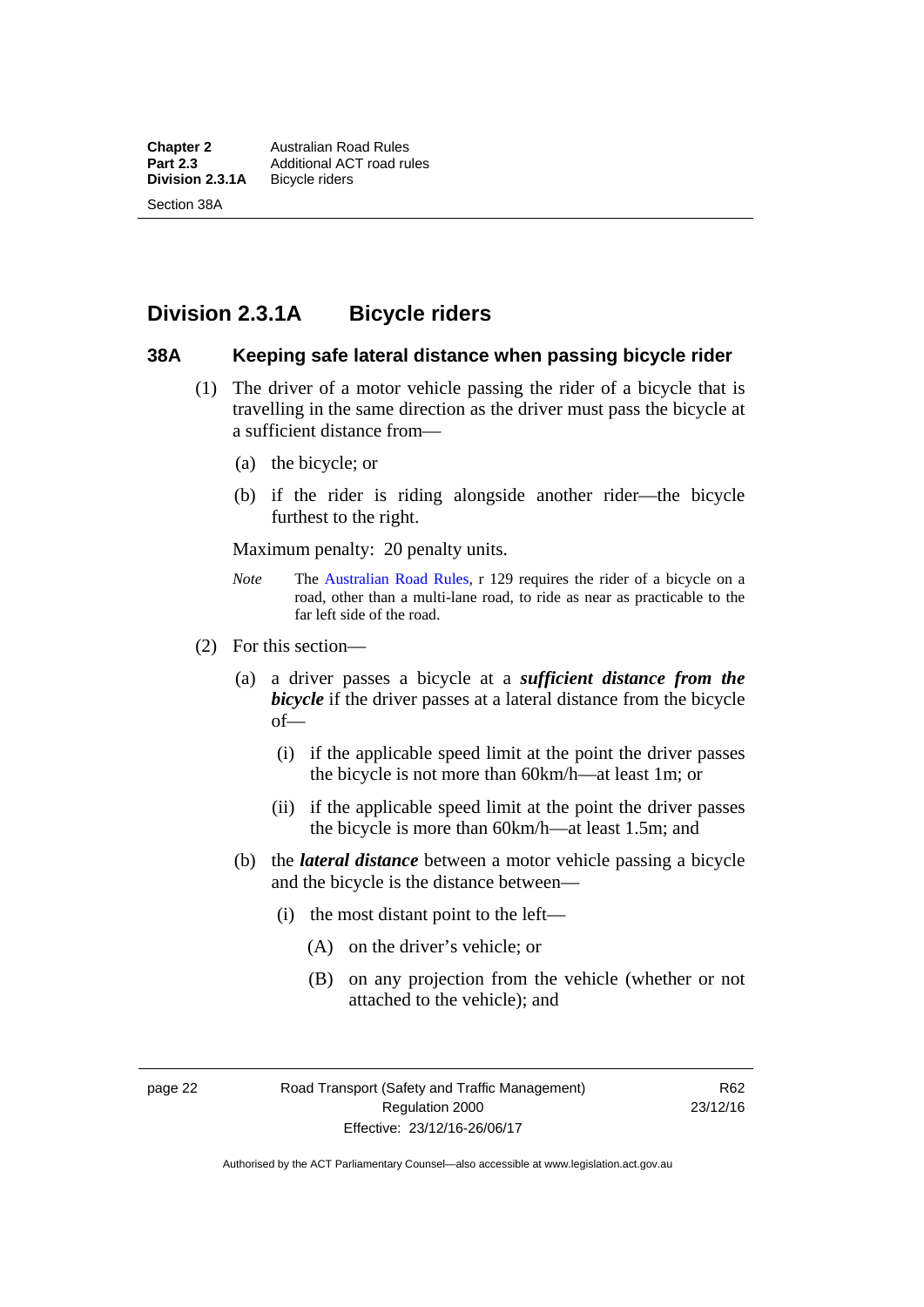- (ii) the most distant point to the right—
	- (A) on the bicycle (or any part of the bicycle); or
	- (B) on a rider of the bicycle; or
	- (C) on any bicycle trailer towed by the bicycle; or
	- (D) on any passenger in or on any bicycle trailer.

#### **Examples—part of a bicycle**

basket, pannier bags

#### **Example—not part of a bicycle**

a flag or stick, whether or not flexible, attached to the bicycle, that projects sideways from the bicycle

*Note* An example is part of the regulation, is not exhaustive and may extend, but does not limit, the meaning of the provision in which it appears (see [Legislation Act,](http://www.legislation.act.gov.au/a/2001-14) s 126 and s 132).

### **38B Exceptions for passing bicycle rider**

- (1) The driver of a motor vehicle passing the rider of a bicycle that is travelling in the same direction as the driver may make a permitted manoeuvre to pass the rider if—
	- (a) the driver has a clear view of any approaching traffic; and
	- (b) the permitted manoeuvre is necessary to comply with section 38A; and
	- (c) the driver can do so safely.
- (2) In this section:

#### *permitted manoeuvre* means—

 (a) if the driver is driving on a two-way road without a dividing line or median strip—drive to the right of the centre of the road; or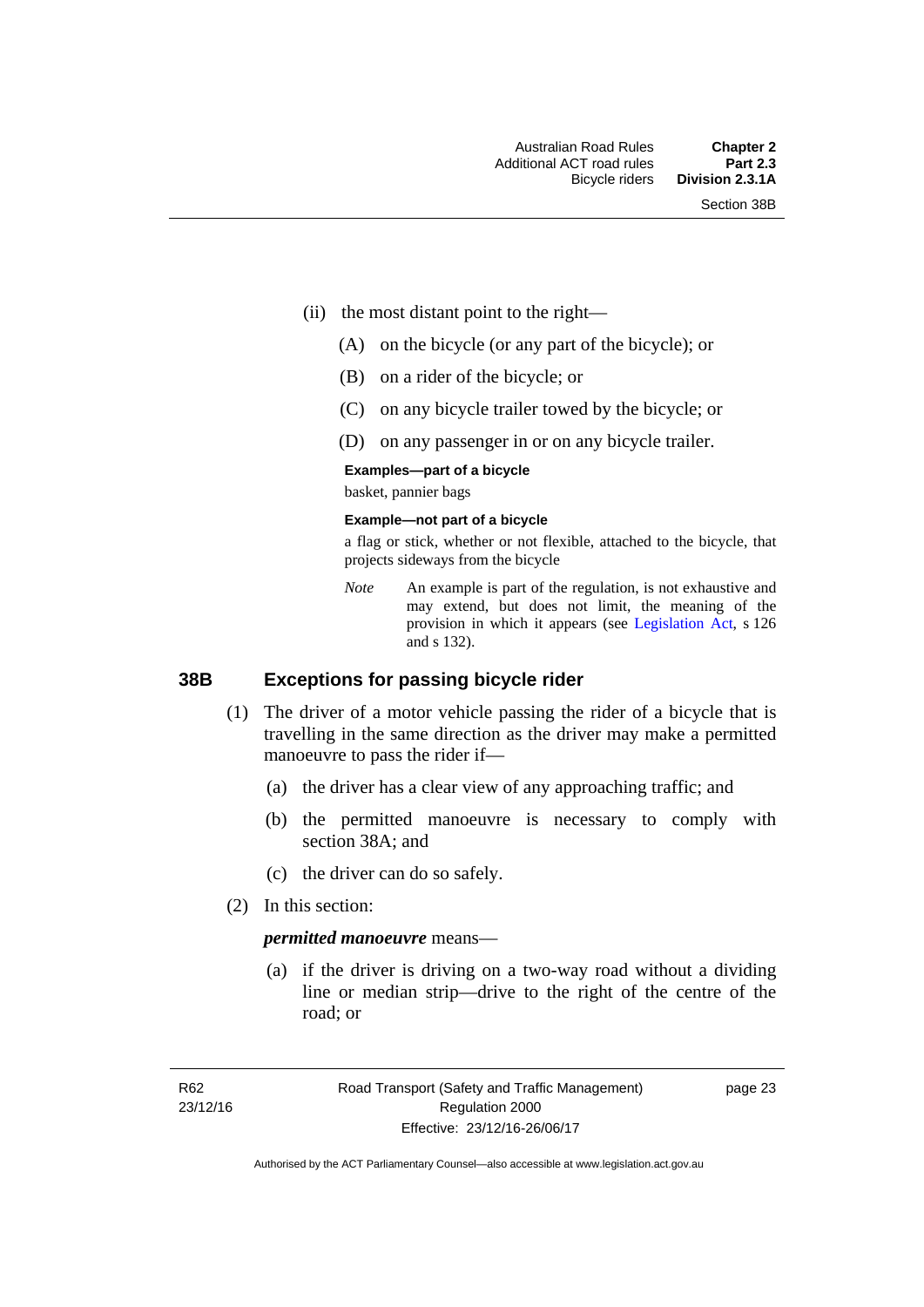- (b) if the driver is driving on a road with a dividing line—drive to the right of the dividing line; or
- (c) drive on a dividing strip that is at the same level as the road; or
- (d) drive on or over a single continuous line; or
- (e) drive on or over 2 parallel lines; or
- (f) drive along a side, or surrounding, of a painted island.
- *Note* See the [Australian Road Rules](http://www.legislation.act.gov.au//ni/db_37271/default.asp), r 46 or r 48 for the requirement to give left or right change of direction signal.

### **38C Riding across road on crossing**

- (1) The rider of a bicycle may ride across a road, or part of a road, on the following (a *crossing*) if the rider complies with this section:
	- (a) a children's crossing; or
	- (b) a marked foot crossing; or
	- (c) a pedestrian crossing.
- (2) The rider of the bicycle may only ride across a road, or part of a road, on a crossing if—
	- (a) the rider approaches the crossing no faster than 10km/h; and
	- (b) before riding on the crossing, the rider looks for approaching traffic and is prepared to stop; and
	- (c) the rider rides no faster than 10km/h on the crossing; and
	- (d) the rider gives way to pedestrians on the crossing; and
	- (e) the rider keeps to the left of any oncoming bicycle or pedestrian; and
	- (f) on a marked foot crossing with bicycle crossing lights—the crossing is showing a green bicycle crossing light; and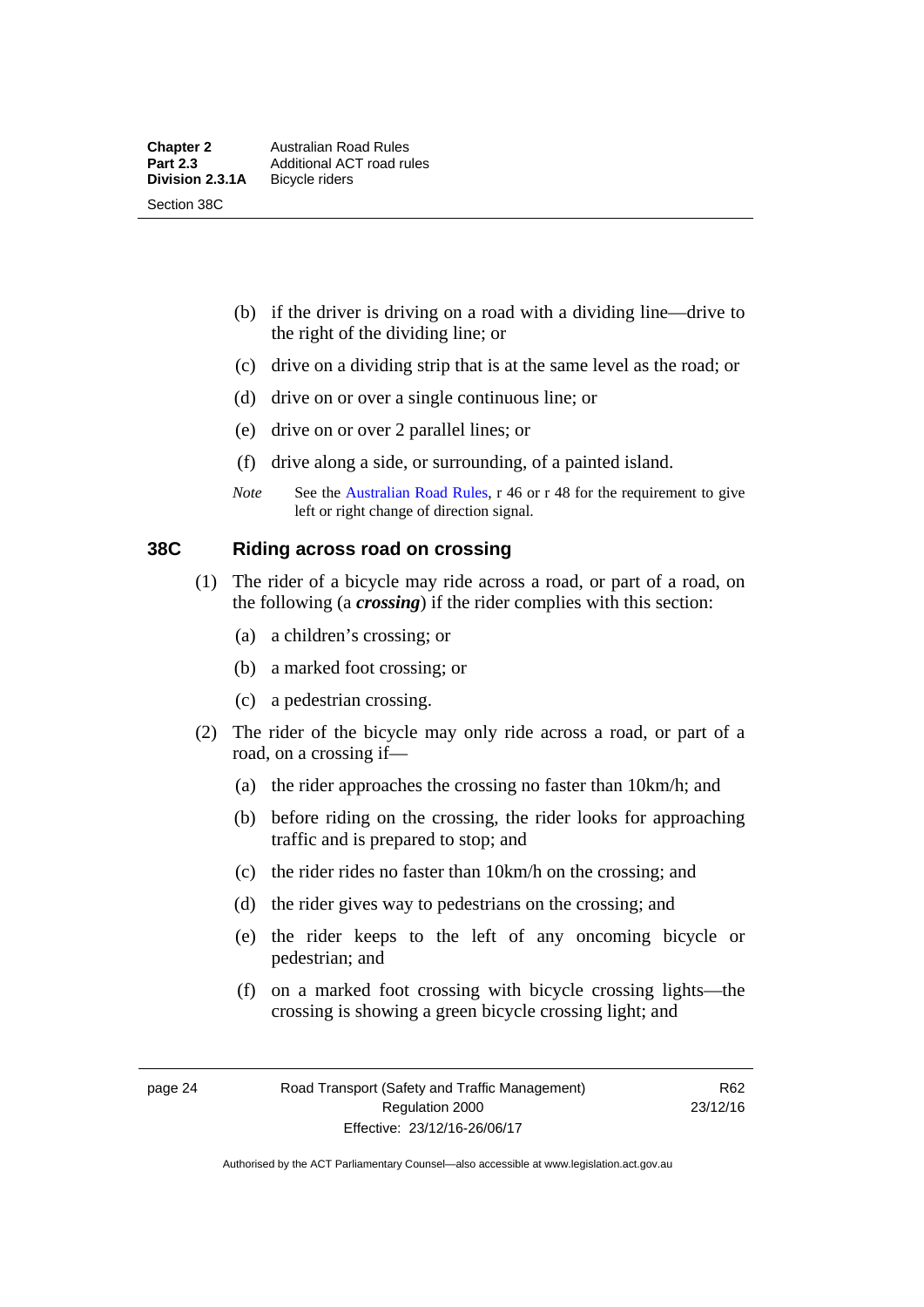(g) on a marked foot crossing without bicycle crossing lights—the crossing is showing a green pedestrian crossing light.

Maximum penalty: 20 penalty units.

*Note* See the [Australian Road Rules](http://www.legislation.act.gov.au//ni/db_37271/default.asp), r 260 and r 262 for the circumstances in which a rider of a bicycle is allowed to cross a road at bicycle crossing lights.

### **38D Application of ARRs to riders crossing road on crossing**

- (1) The [Australian Road Rules,](http://www.legislation.act.gov.au//ni/db_37271/default.asp) rule 65 (Giving way at a marked foot crossing (except at an intersection) with a flashing yellow traffic light) applies as if a reference to a pedestrian on the crossing also includes a reference to a rider of a bicycle on the crossing.
- (2) The [Australian Road Rules](http://www.legislation.act.gov.au//ni/db_37271/default.asp), rule 80 (Stopping at a children's crossing) applies as if a reference to a pedestrian on the crossing also includes a reference to a rider of a bicycle on the crossing.
- (3) The [Australian Road Rules,](http://www.legislation.act.gov.au//ni/db_37271/default.asp) rule 81 (Giving way at a pedestrian crossing) applies as if a reference to a pedestrian on the crossing also includes a reference to a rider of a bicycle on the crossing.
- (4) The [Australian Road Rules](http://www.legislation.act.gov.au//ni/db_37271/default.asp), rule 262 (Proceeding when bicycle crossing lights change to yellow or red) applies to a rider of a bicycle crossing a marked foot crossing without bicycle lights when the crossing shows a green pedestrian crossing light as if a reference to a bicycle crossing light were a reference to a pedestrian crossing light.
- (5) The [Australian Road Rules](http://www.legislation.act.gov.au//ni/db_37271/default.asp), rule 248 (No riding across a road on a crossing) does not apply.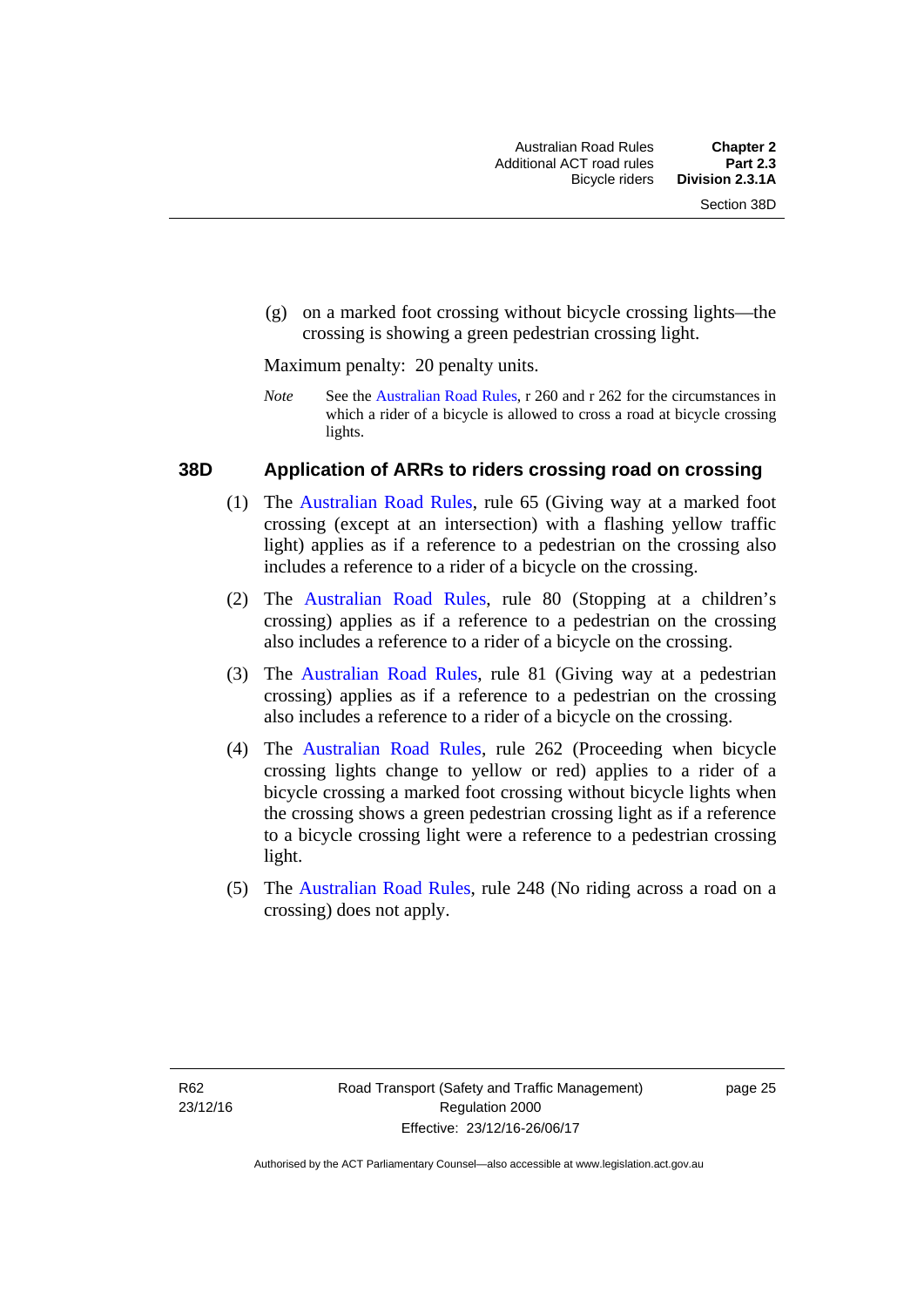Section 39

# **Division 2.3.2 Driver and passenger safety**

### **39 Safety of persons on trailers**

 (1) A person must not travel on a road in or on any part of a trailer that is not a part designed primarily for the carriage of passengers or goods.

Maximum penalty: 20 penalty units.

 (2) A person must not travel on a road in or on any part of a trailer that is a part designed primarily for the carriage of goods if the part is not enclosed.

Maximum penalty: 20 penalty units.

- (3) This section does not apply to a person—
	- (a) who is in or on a police vehicle or emergency vehicle; or
	- (b) engaged in the door-to-door delivery or collection of goods, or in the collection of waste or garbage, in or on a trailer that is not travelling faster than 25km/h; or
	- (c) if, in all the circumstances, there is a no reasonable danger of the person falling or being thrown from the trailer, or being injured, because the person is travelling in a way prohibited by this section.
- (4) In this section:

*enclosed*, for a part of a trailer, means enclosed by—

(a) the structure of the trailer; or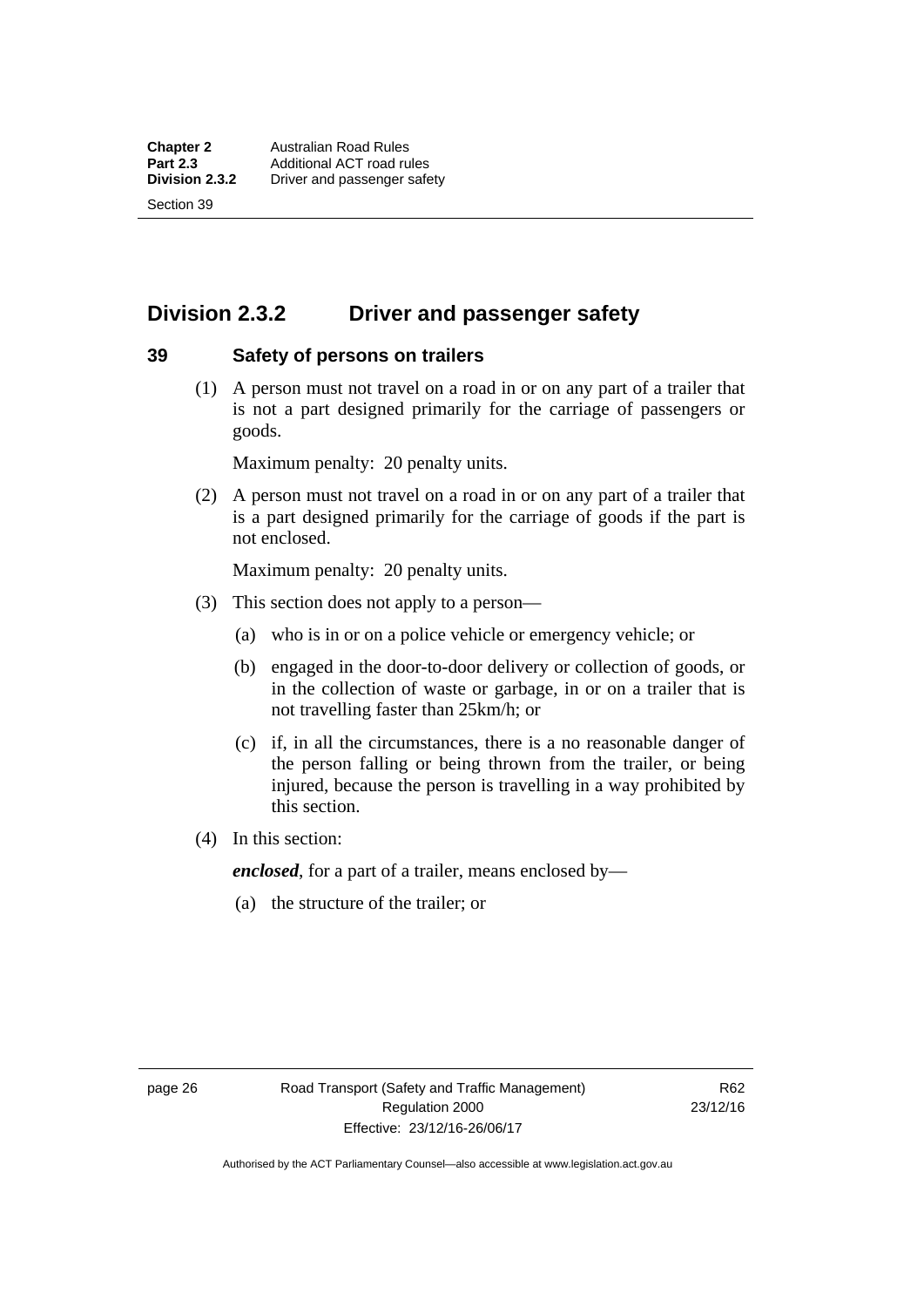- (b) a canopy, cage or other device fitted to the trailer that is of a kind approved by the road transport authority under section 66 (1) (f) (Approvals etc by road transport authority).
- *Note* The [Australian Road Rules](http://www.legislation.act.gov.au//ni/db_37271/default.asp), r 298 prohibits a driver from driving a motor vehicle towing a trailer with a person in or on the trailer, unless the trailer is exempt from the rule under another law of this jurisdiction. Section 30 provides the exemption from the rule.

### **40 Passengers in sidecars to be seated**

 (1) A passenger in a sidecar attached to a motorbike that is moving, or is stationary but not parked, on a road must sit in a place in the sidecar designed for use by a passenger.

Maximum penalty: 20 penalty units.

 (2) The rider of a motorbike must not ride with a passenger in a sidecar unless the passenger complies with subsection (1).

Maximum penalty: 20 penalty units.

### **Division 2.3.3 Trailers and towing**

- *Note* The following rules of the [Australian Road Rules](http://www.legislation.act.gov.au//ni/db_37271/default.asp) apply to the towing of vehicles:
	- r 216 (which is about the lights that must be used when towing a vehicle at night or in hazardous weather conditions)
	- r 254 (which is about the towing of bicycles)
	- r 257 (which is about riding with a person on a bicycle trailer)
	- r 292 (which is about towing a vehicle with an insecure or overhanging load)
	- r 294 (which is about keeping control of a motor vehicle or trailer being towed)
	- r 295 (which is about towing another vehicle with a towline)
	- r 298 (which is about driving with a person in a trailer)
	- r 312 (which provides certain exemptions for tow truck drivers).

R62 23/12/16 page 27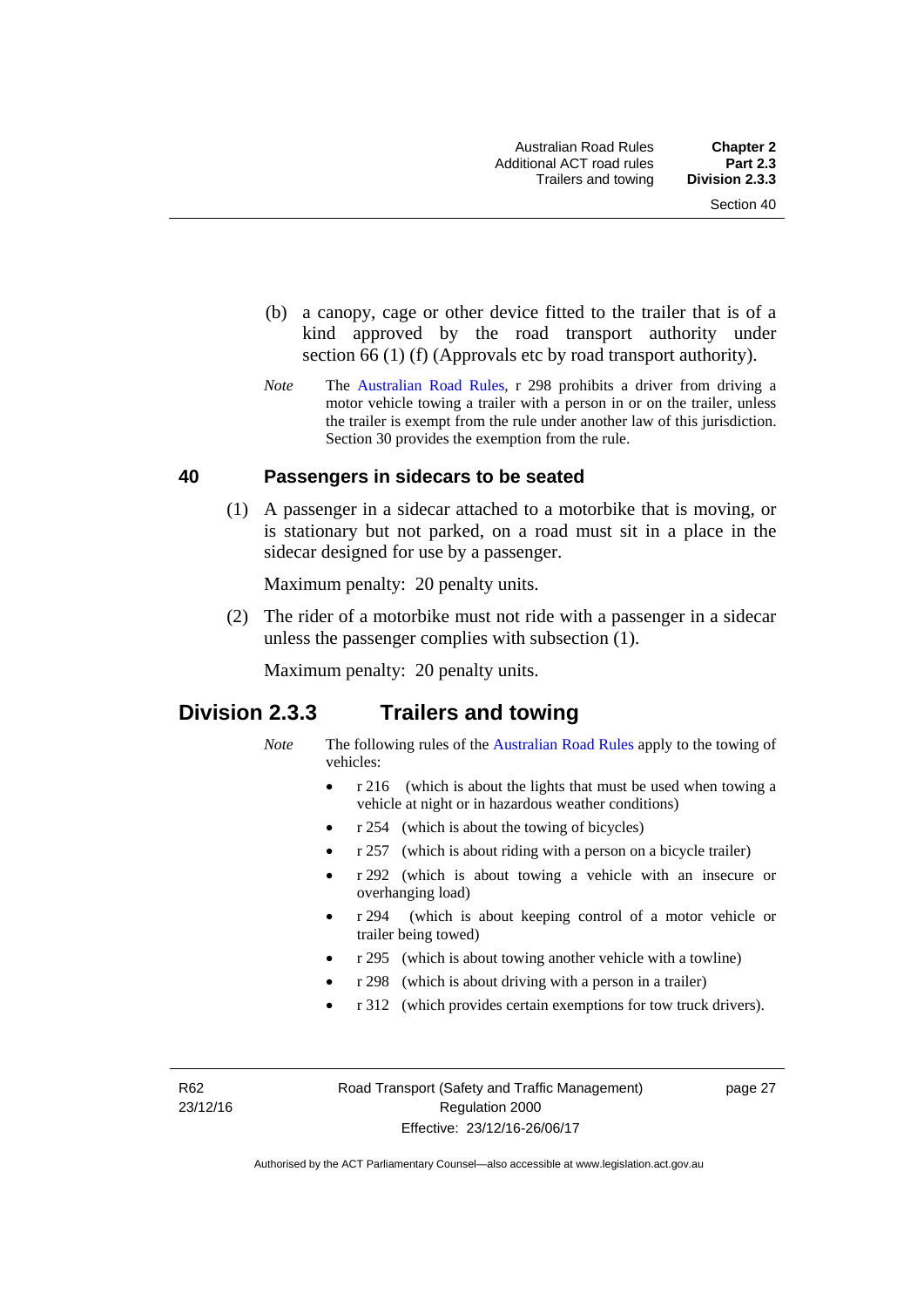Section 41

### **41 Number of vehicles that may be drawn**

 (1) The driver of an articulated vehicle must not tow any other vehicle on a road.

Maximum penalty: 20 penalty units.

 (2) The driver of a motor vehicle must not tow more than 1 other vehicle on a road.

Maximum penalty: 20 penalty units.

- (3) The road transport authority may exempt a vehicle or person from subsection  $(1)$  or  $(2)$ .
- (4) Subsection (2) does not apply in relation to a tow truck that is towing an articulated vehicle (other than a B-double or road train) if—
	- (a) the articulated vehicle has broken down on a road and it is necessary for it to be towed away; or
	- (b) the articulated vehicle has been involved in a crash on a road and it is necessary for it to be towed away.
- (5) Subsection (2) does not apply to a motor vehicle that is towing another vehicle using a lift and tow trailer if—
	- (a) the other vehicle is partly supported by the lift and tow trailer; and
	- (b) the vehicle is not towed at faster than 60 km/h; and
	- (c) the combined weight of the towed vehicle and the lift and tow trailer is not more than the unladen weight of the towing vehicle.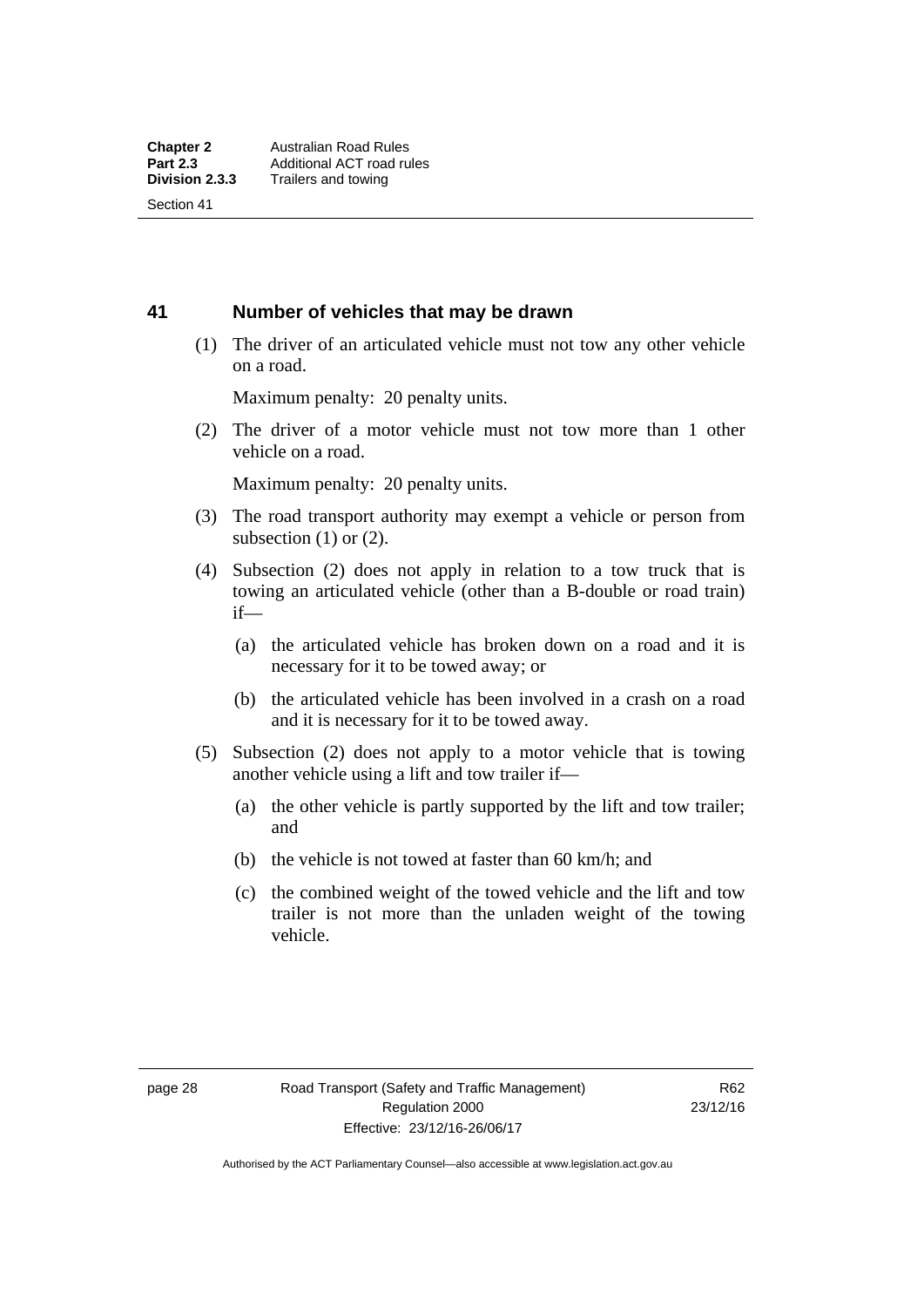- (6) Subsection (2) does not apply to—
	- (a) a tractor-harvester-cutting head trailer combination; or
	- (b) a tractor with multiple implements attached, if the implements are normally used as a single unit when performing agricultural operations; or
	- (c) a tractor and implement combination towing a fuel trailer or laser tower; or
	- (d) an articulated low-loader consisting of a prime mover towing a converter dolly and a semitrailer; or
	- (e) a B-double, dog trailer or road train.

### **42 Towing by vehicles under 4.5t**

- (1) The driver of a motor vehicle (the *towing vehicle*) must not tow another vehicle (the *towed vehicle*) on a road if the laden weight of the towed vehicle is more than—
	- (a) the capacity of the towing attachment fitted to the towing vehicle; or
	- (b) the maximum laden weight for the towed vehicle.

Maximum penalty: 20 penalty units.

- (2) Subsection (1) does not apply to the driver if the towing vehicle has a GVM over 4.5t.
- (3) The road transport authority may exempt a vehicle or person from subsection  $(1)$ .
- (4) In this section:

*maximum laden weight*, for the towed vehicle, means—

 (a) the maximum laden weight for a towed vehicle specified by the manufacturer of the towing vehicle in relation to the towing vehicle; or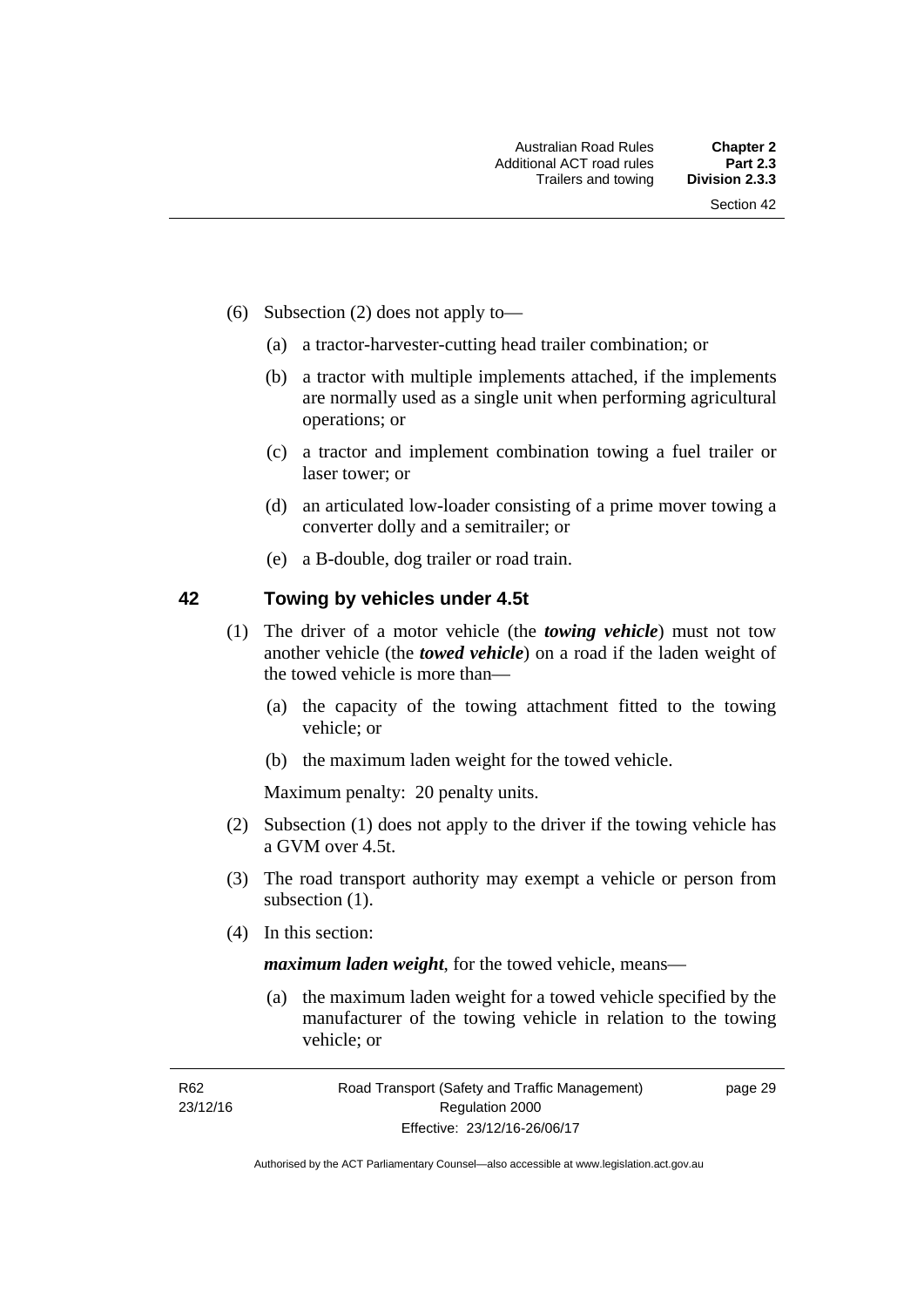- (b) if there is no such specification by the manufacturer, the manufacturer of the vehicle cannot be identified or the specification is not appropriate because the towing vehicle has been modified—
	- (i) 1.5 times the unladen weight of the towing vehicle if the towed vehicle is fitted with a braking system that is working properly; or
	- (ii) the unladen weight of the towing vehicle in any other case.

# **Division 2.3.4 Lights on vehicles**

- *Note* The following rules of the [Australian Road Rules](http://www.legislation.act.gov.au//ni/db_37271/default.asp) apply to lights on vehicles:
	- r 215 (which is about using lights when driving at night or in hazardous weather conditions)
	- r 216 (which is about the lights that must be used when towing a vehicle at night or in hazardous weather conditions)
	- r 217 (which is about using rear fog lights)
	- r 218 (which is about using headlights on high-beam)
	- r 219 (which is about not using lights to dazzle other road users)
	- r 220 (which is about the use of lights on a vehicle that is stopped)
	- r 221 (which is about using hazard warning lights)
	- r 222 (which is about the use of warning lights on buses carrying children)
	- r 223 (which is about using lights when riding an animal-drawn vehicle at night or in hazardous weather conditions)
	- r 259 (which is about using lights when riding a bicycle at night).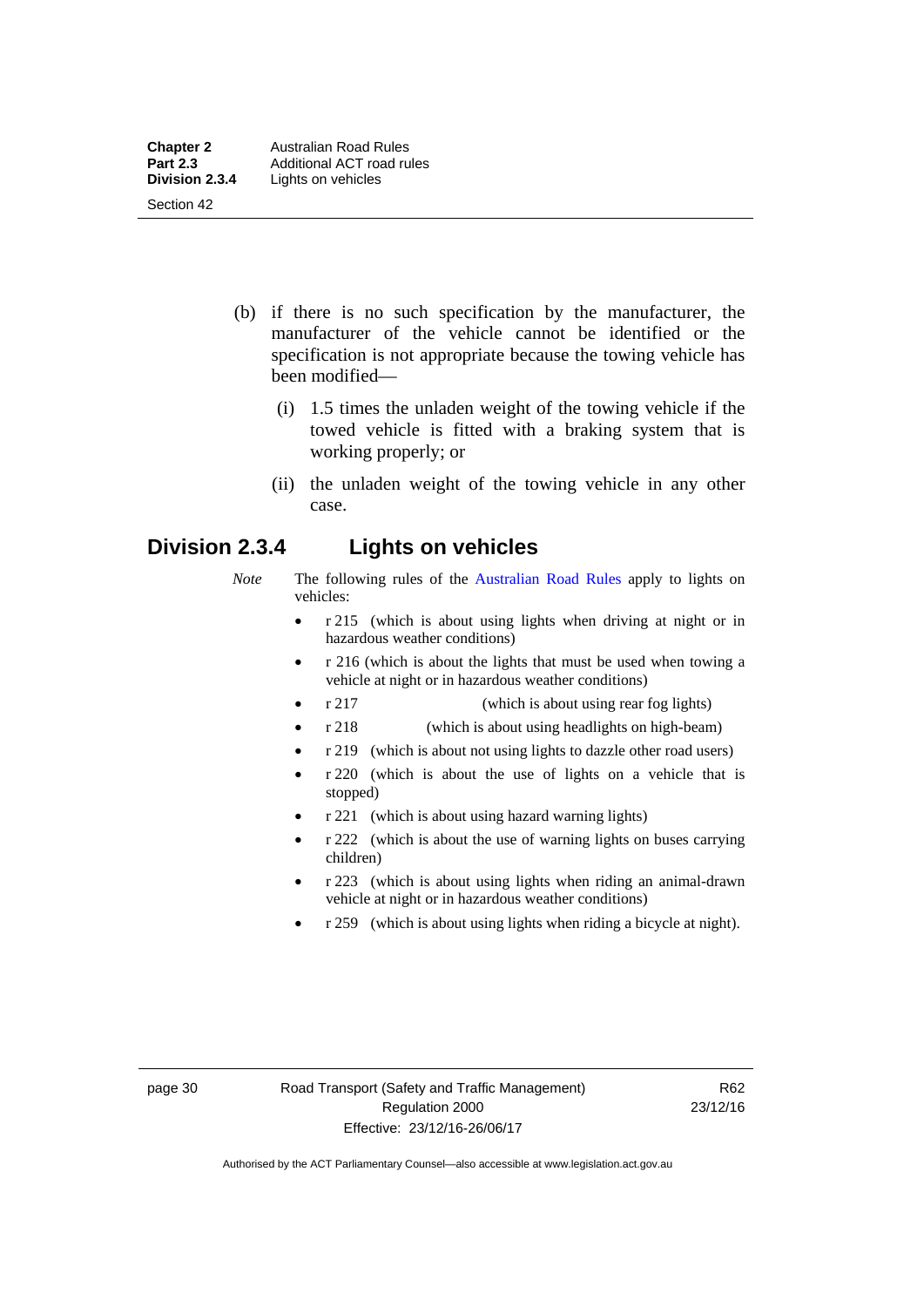### **43 Lights on motor vehicles generally**

- (1) The driver of a motor vehicle fitted with a spotlight or searchlight must not operate the light, or allow it to be operated, on a road unless—
	- (a) the vehicle is stationary, the light is operated only for examining or making adjustments or repairs to a vehicle, and light from it is not projected further than 6m; or
	- (b) the light is operated for the temporary purpose of reading or looking for a notice, sign, house number or something similar; or
	- (c) the vehicle is a police vehicle; or
	- (d) the vehicle is being used by the Territory, the Commonwealth or any public authority.

Maximum penalty: 20 penalty units.

- (2) The driver of a motor vehicle fitted with an additional headlight permitted to be fitted under the *[Road Transport \(Vehicle](http://www.legislation.act.gov.au/sl/2000-12)  [Registration\) Regulation 2000](http://www.legislation.act.gov.au/sl/2000-12)*, schedule 1 must not operate the headlight, or allow it to be operated, if—
	- (a) the vehicle is being driven on a length of road in a built-up area; or
	- (b) the driver is driving less than—
		- (i) 200m behind a vehicle travelling in the same direction as the driver; or
		- (ii) 200m from an oncoming vehicle.

Maximum penalty: 20 penalty units.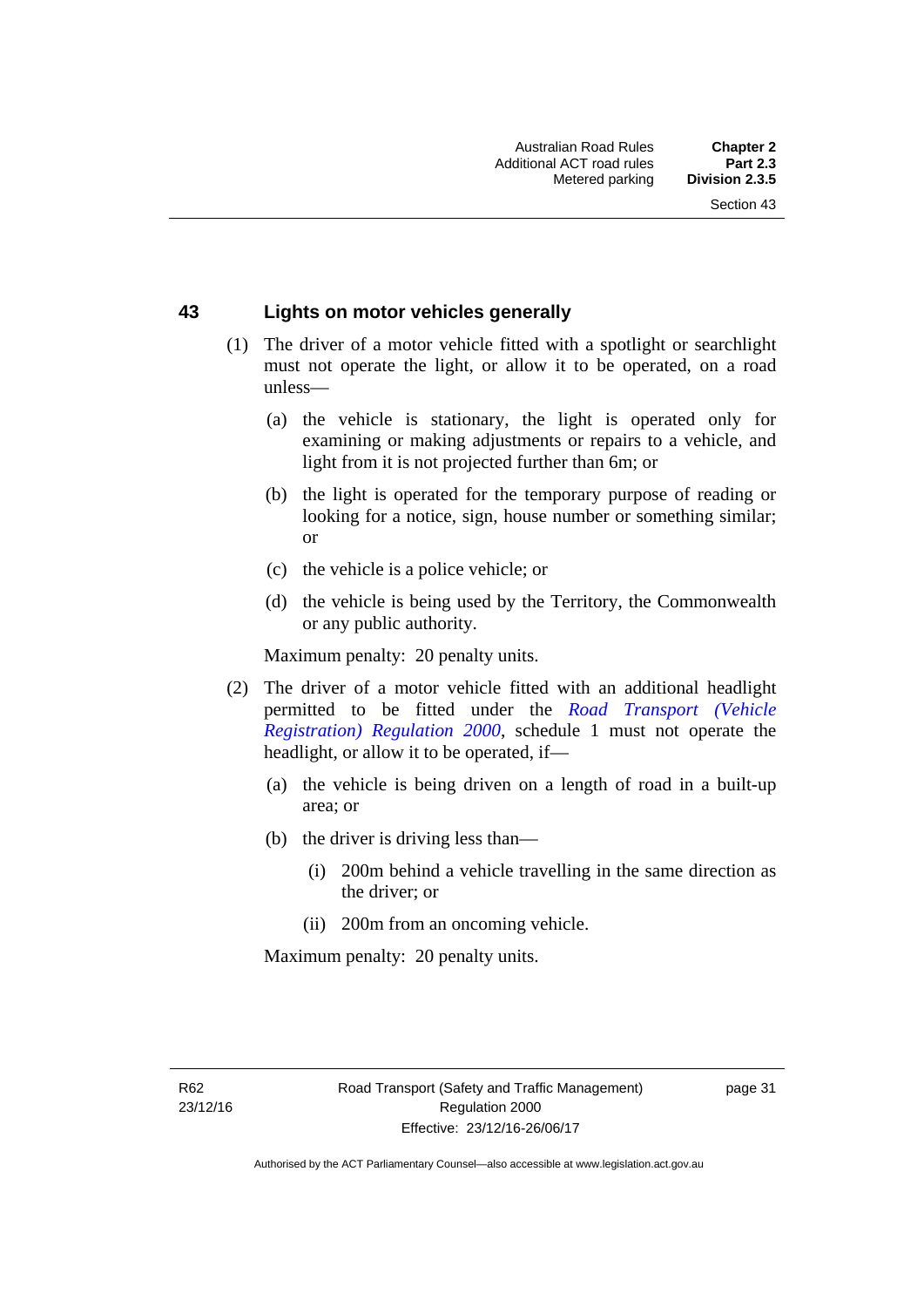**Chapter 2 Australian Road Rules**<br>**Part 2.3 Additional ACT road rules Part 2.3 Additional ACT road rules**<br>**Division 2.3.5** Metered parking **Metered parking** 

Section 44

# **Division 2.3.5 Metered parking**

### *Note* The rules of the [Australian Road Rules](http://www.legislation.act.gov.au//ni/db_37271/default.asp) that apply to the parking of vehicles include the following:

- r 189 (which is about double parking)
- $r$  203 (which is about stopping in a parking area for people with disabilities)
- r 205 (which is about parking for longer than indicated)
- r 207 (which is about parking where fees are payable)
- r 208 (which is about parallel parking on a road, except in a median strip parking area)
- r 209 (which is about parallel parking in a median strip parking area)
- r 210 (which is about angle parking)
- r 211 (which is about parking in parking bays).

### **44 Metered parking—parking in spaces**

- (1) A driver commits an offence if—
	- (a) the driver parks in a metered parking area; and
	- (b) the driver's vehicle is not parked in a metered parking space.

Maximum penalty: 20 penalty units.

 (2) A driver must not park the driver's vehicle in a metered parking space if another vehicle is parked in the space.

Maximum penalty: 20 penalty units.

- (3) Subsection (2) does not apply to the rider of a motorbike if the other vehicle is also a motorbike.
- (4) A driver who parks in a metered parking space must position the driver's vehicle completely within the space.

Maximum penalty: 20 penalty units.

page 32 Road Transport (Safety and Traffic Management) Regulation 2000 Effective: 23/12/16-26/06/17

R62 23/12/16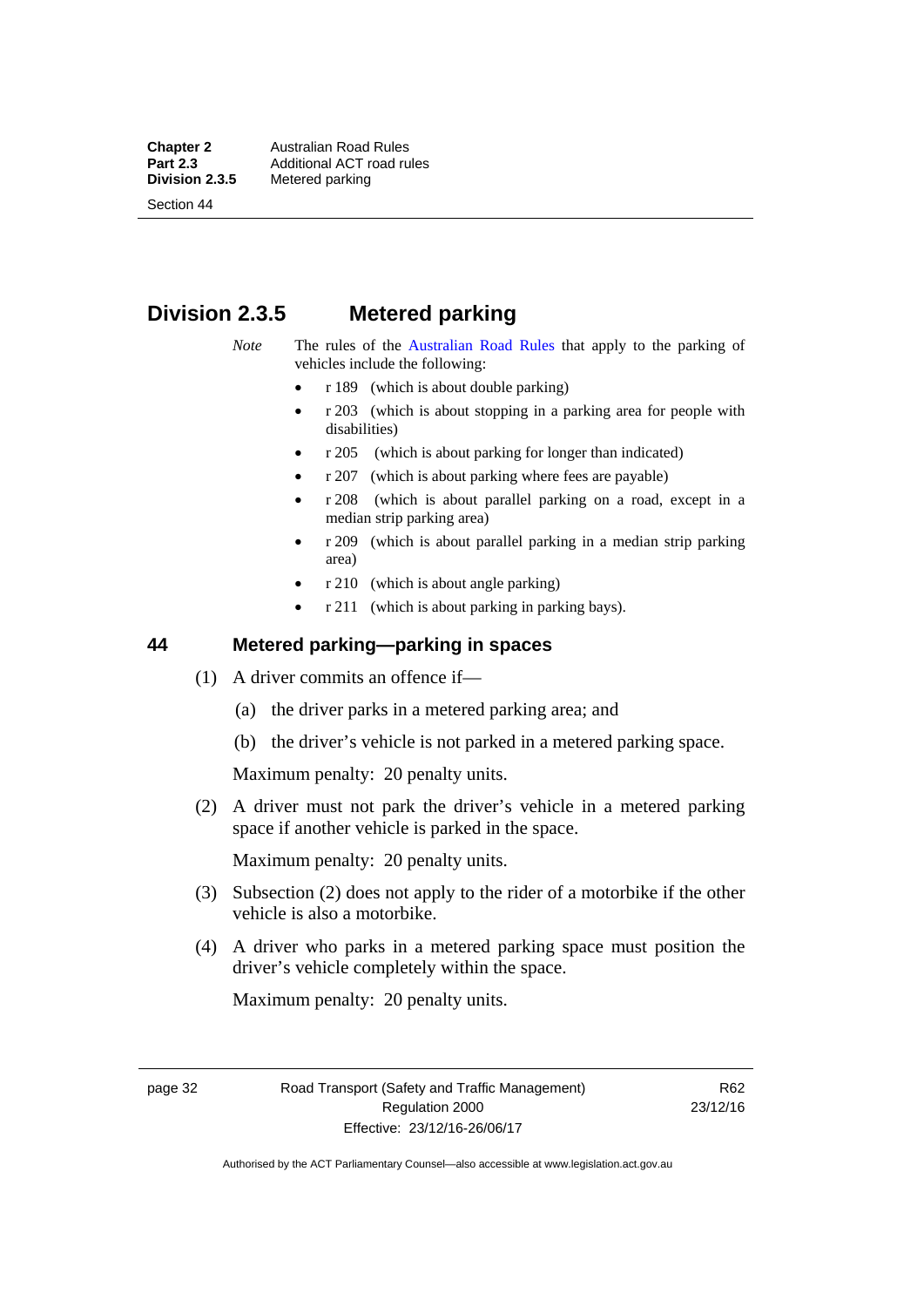### **44AA Metered parking—parking in spaces—motorbikes**

- (1) The rider of a motorbike commits an offence if—
	- (a) the rider parks the motorbike in a metered parking space; and
	- (b) there are more than 2 other motorbikes already parked in the space.

Maximum penalty: 20 penalty units.

- (2) The rider of a motorbike commits an offence if—
	- (a) the rider parks the motorbike in a metered parking space; and
	- (b) another motorbike is already parked in the space; and
	- (c) the rider parks the motorbike in a position that unreasonably obstructs the path of the other motorbike out of the space.

Maximum penalty: 20 penalty units.

### **44A Metered parking—parking fees**

(1) A driver must not park in a metered parking space without paying the relevant parking fee for the space.

Maximum penalty: 20 penalty units.

- (2) A driver does not commit an offence against subsection (1) if—
	- (a) the relevant parking fee for the metered parking space is paid immediately after the driver parks the driver's vehicle in the metered parking space; or
	- (b) the parking meter for the metered parking space indicates that the period for which parking in the space has been paid for has not expired; or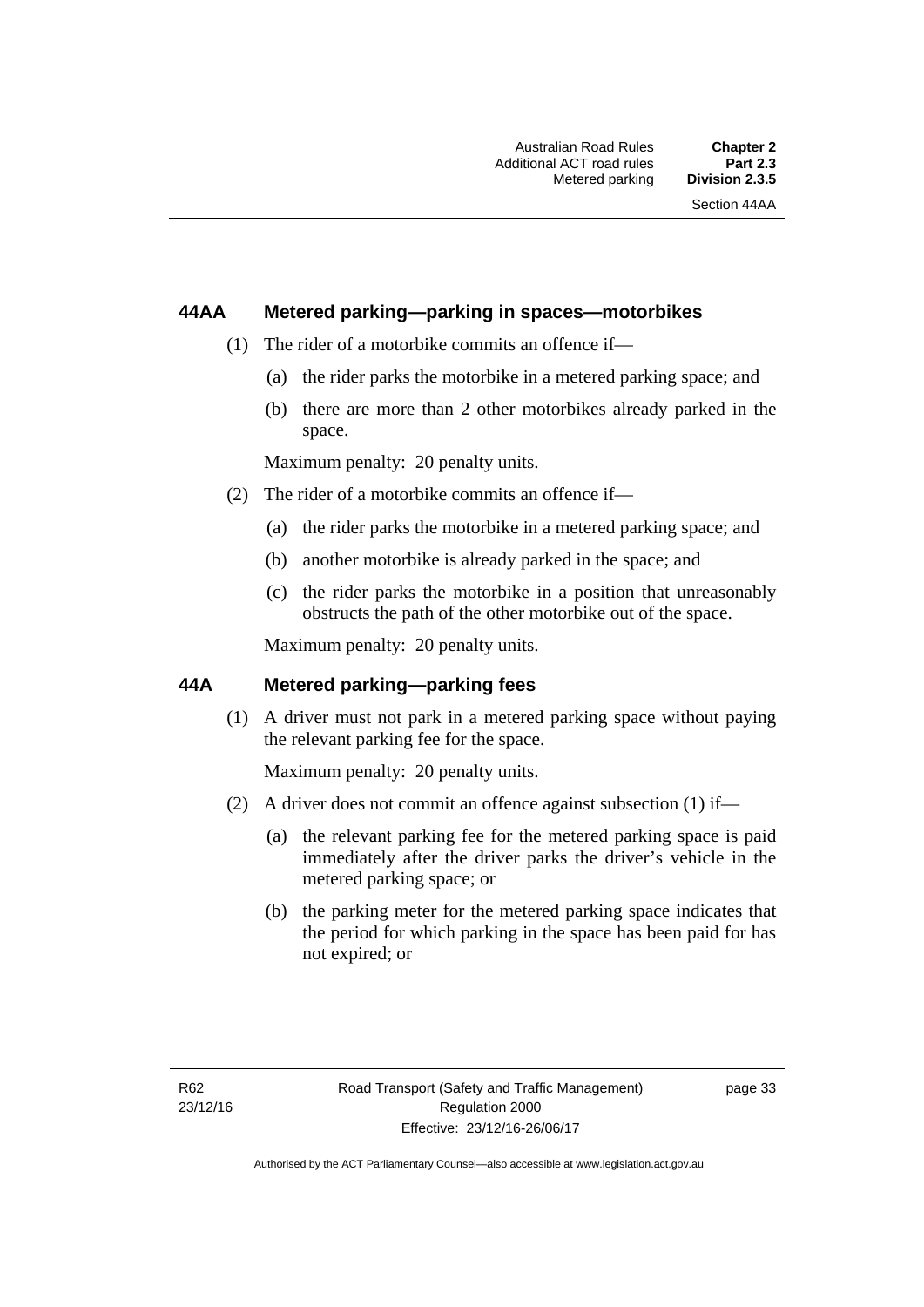- (c) the parking meter for the metered parking space—
	- (i) is not working; or
	- (ii) is covered with a parking meter hood bearing the words 'out of order time limit applies'.

*Note* For other exceptions to s (1), see s 45.

### **44B Metered parking—maximum length of stay**

 (1) A driver must not allow the driver's vehicle to remain parked in a metered parking space if the parking meter for the space indicates that the period for which parking in the space has been paid for has expired.

Maximum penalty: 20 penalty units.

*Note* For exceptions to s (1), see s 45.

 (2) A driver must not allow the driver's vehicle to remain parked in a metered parking space for longer than the period (if any) indicated on the metered parking signs applying to the space as the maximum period for which a vehicle may be parked in the space.

Maximum penalty: 20 penalty units.

*Note* For exceptions to s (2), see s 45.

### **45 Metered parking—exceptions to s 44A and s 44B**

Section 44A (Metered parking—parking fees) and section 44B (Metered parking—maximum length of stay) do not apply to—

 (a) a driver for any period the driver's vehicle is parked in a metered parking space outside the controlled parking hours for the space; or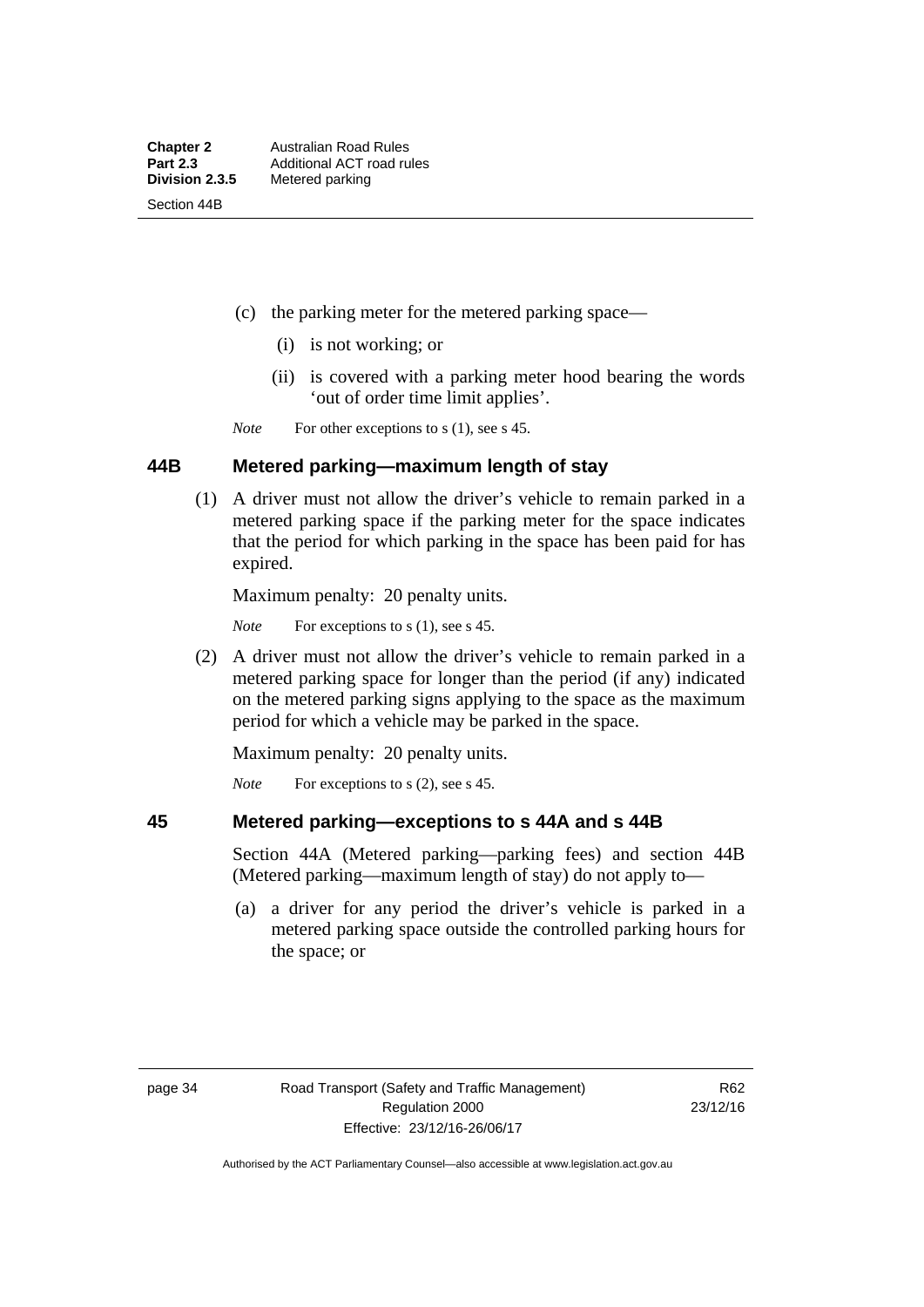- (b) a driver if—
	- (i) the driver's vehicle is parked in a metered parking space; and
	- (ii) the driver displays in or on the vehicle a current mobility parking scheme authority; and
	- (iii) the driver complies with the conditions (if any) of the authority; or
- (c) a driver if—
	- (i) the driver's vehicle is parked in a metered parking space designated by a *permit zone sign* for use by the holder of a stated kind of parking permit; and
	- (ii) the driver displays in or on the vehicle a current parking permit of that kind; and
	- (iii) the driver complies with the conditions (if any) of the permit.

### **46 Temporary closure of metered parking spaces**

- (1) If the road transport authority decides that the use of a metered parking space should be temporarily discontinued, the authority may close the space by—
	- (a) installing a sign, at or near the space, that displays words to the effect that the space is closed; or
	- (b) covering the parking meter applying to the space with a parking meter hood bearing the words 'no parking'.
- (2) A driver must not park in a metered parking space that has been closed under subsection (1).

Maximum penalty: 20 penalty units.

R62 23/12/16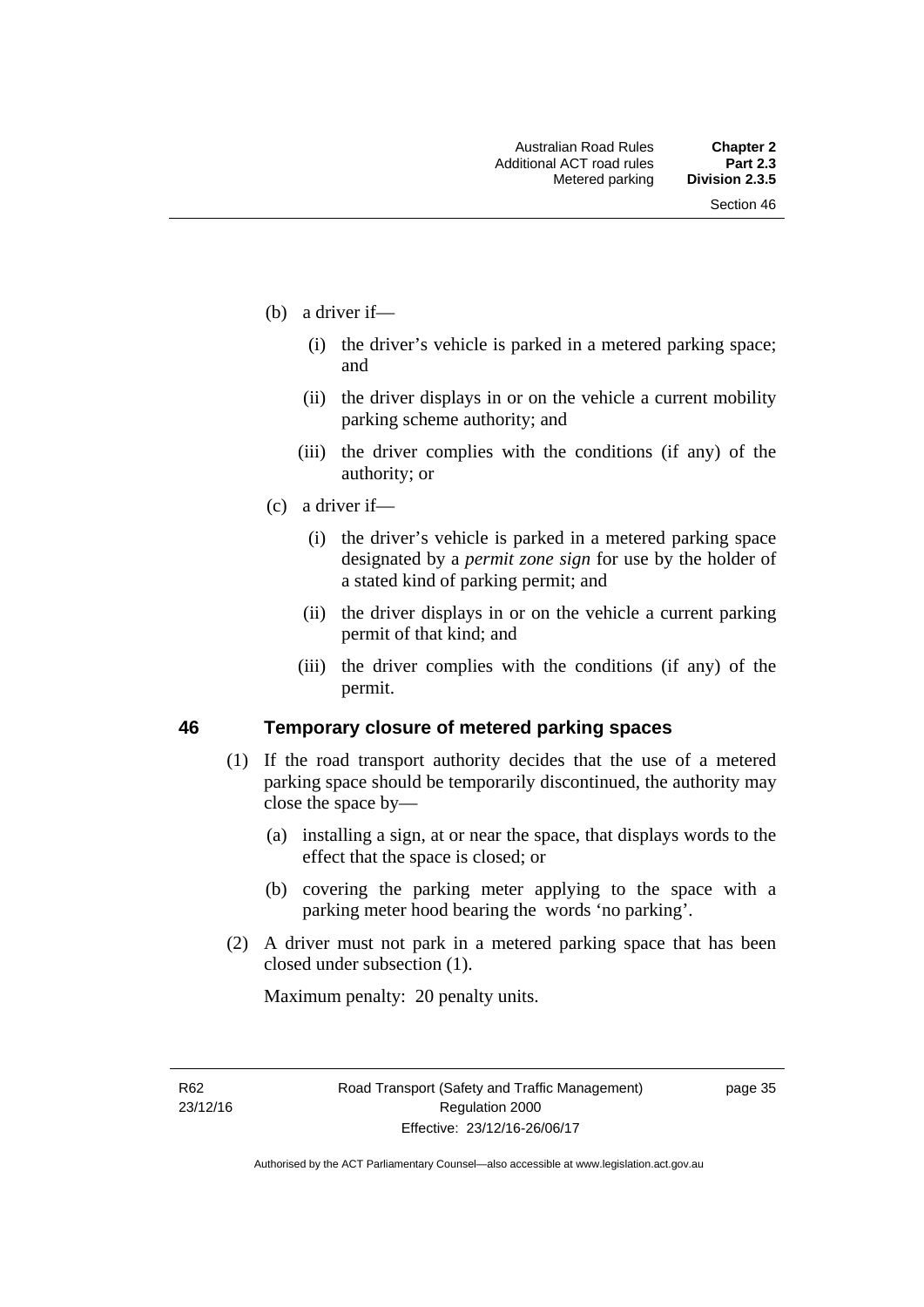(3) In this section:

*sign* includes a board, device, plate, screen, words or anything else, whether or not installed with or on a traffic sign.

### **47 Misuse of parking meters**

A person must not—

- (a) insert in a parking meter anything other than coins appropriate for the meter; or
- (b) attach anything (for example, advertising material) to a parking meter.

Maximum penalty: 20 penalty units.

*Note* An example is part of the regulation, is not exhaustive and may extend, but does not limit, the meaning of the provision in which it appears (see [Legislation Act,](http://www.legislation.act.gov.au/a/2001-14) s 126 and s 132).

### **48 Interfering with parking meters etc**

A person must not—

- (a) do anything that interferes with (or is likely to interfere with) the proper working of a parking meter; or
- (b) fraudulently operate a parking meter.

Maximum penalty: 20 penalty units.

# **Division 2.3.6 Ticket parking**

### **49 Ticket parking—parking in spaces**

- (1) A driver commits an offence if—
	- (a) the driver parks in a ticket parking area; and

page 36 Road Transport (Safety and Traffic Management) Regulation 2000 Effective: 23/12/16-26/06/17

R62 23/12/16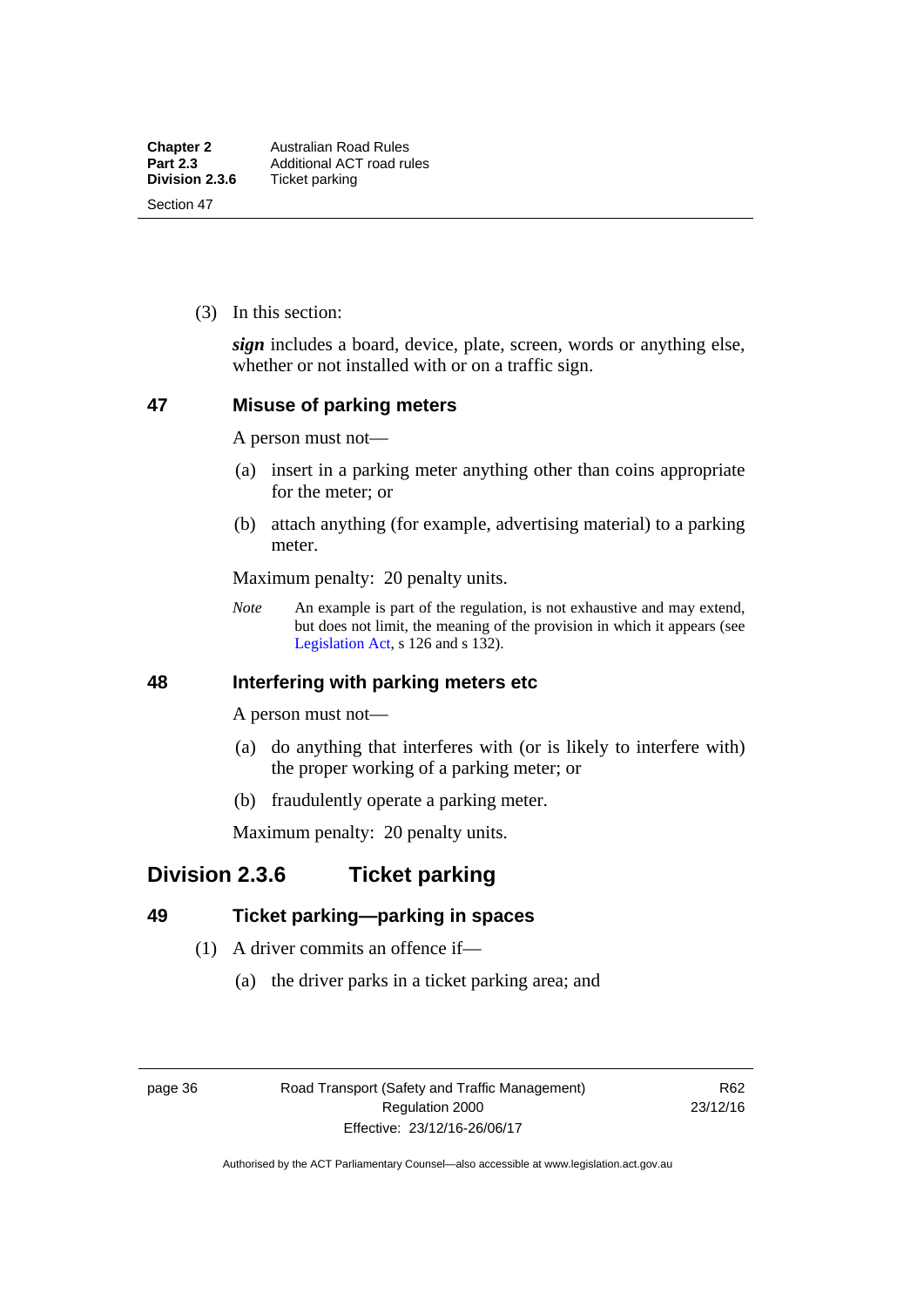(b) the driver's vehicle is not parked in a ticket parking space.

Maximum penalty: 20 penalty units.

- (2) However, the driver does not commit an offence against subsection (1) if the driver parks in a metered parking space within a ticket parking area and the driver complies with the provisions of division 2.3.5 (Metered parking) in relation to parking in the space.
- (3) A driver must not park the driver's vehicle in a ticket parking space if another vehicle is parked in the space.

Maximum penalty: 20 penalty units.

- (4) Subsection (3) does not apply to the rider of a motorbike if the other vehicle is also a motorbike.
- (5) A driver who parks in a ticket parking space must position the driver's vehicle completely within the space.

Maximum penalty: 20 penalty units.

### **49AAA Ticket parking—parking in spaces—motorbikes**

- (1) The rider of a motorbike commits an offence if—
	- (a) the rider parks the motorbike in a ticket parking space; and
	- (b) there are more than 2 other motorbikes already parked in the space.

Maximum penalty: 20 penalty units.

- (2) The rider of a motorbike commits an offence if—
	- (a) the rider parks the motorbike in a ticket parking space; and
	- (b) another motorbike is already parked in the space; and
	- (c) the rider parks the motorbike in a position that unreasonably obstructs the path of the other motorbike out of the space.

Maximum penalty: 20 penalty units.

R62 23/12/16 page 37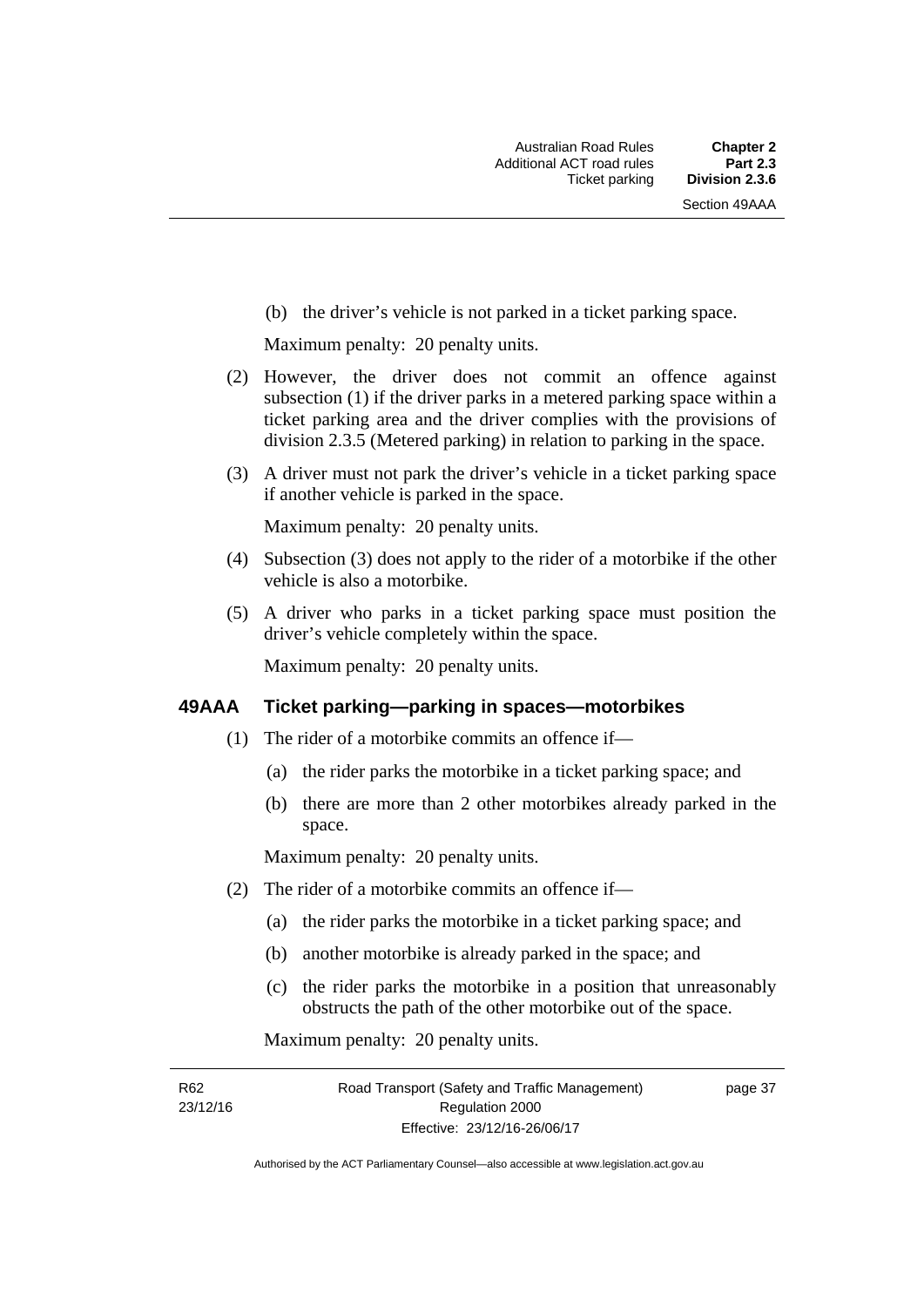### **49A Ticket parking—display of tickets**

- (1) A driver may park the driver's vehicle in a ticket parking area only if—
	- (a) for an RTA multi-stay ticket parking area—
		- (i) a current parking ticket for the area is correctly displayed in or on the vehicle; or
		- (ii) a current part-day parking ticket for another RTA multi-stay ticket parking area is correctly displayed in or on the vehicle; or
		- (iii) a current equivalent all-day parking ticket for another RTA multi-stay ticket parking area is correctly displayed in or on the vehicle; or
	- (b) for any other ticket parking area—a current parking ticket for the area is correctly displayed in or on the vehicle.

Maximum penalty: 20 penalty units.

#### **Examples of ticket parking areas for par (b)**

- 1 a ticket parking area set up by the road transport authority in which parking up to a maximum of 4 hours is permitted by the ticket parking signs applying to the area
- 2 a ticket parking area set up by a parking authority
- *Note 1* Ticket parking areas may be set up by the road transport authority or a parking authority (see s 75A-s 76A).
- *Note 2* An example is part of the regulation, is not exhaustive and may extend, but does not limit, the meaning of the provision in which it appears (see [Legislation Act,](http://www.legislation.act.gov.au/a/2001-14) s 126 and s 132).
- (2) Subsection (1) (a) does not apply to a driver if, immediately after parking in the ticket parking area, the driver—
	- (a) obtains a parking ticket for the ticket parking area and the ticket is correctly displayed in or on the driver's vehicle; or

page 38 Road Transport (Safety and Traffic Management) Regulation 2000 Effective: 23/12/16-26/06/17

R62 23/12/16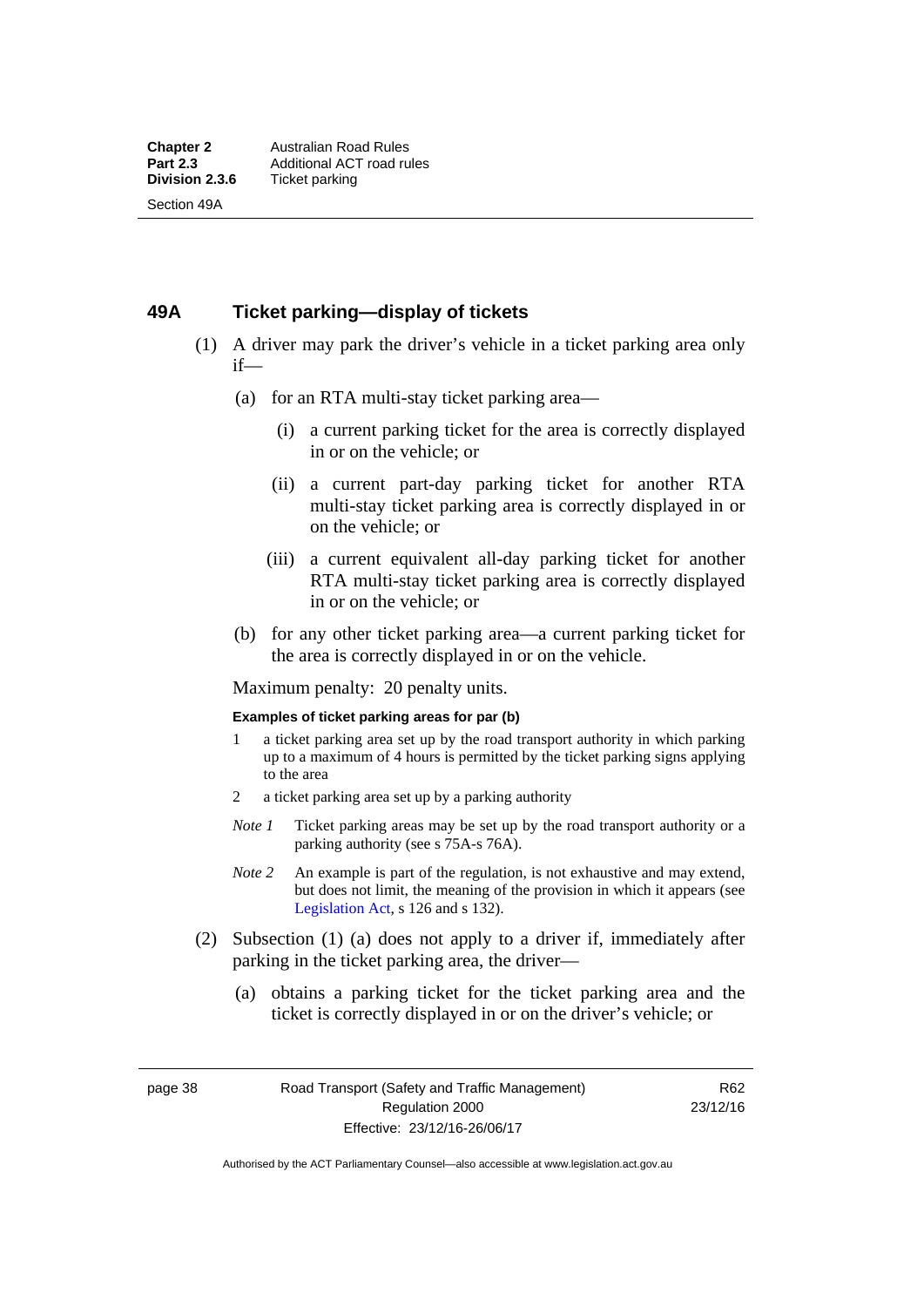- (b) correctly displays in or on the driver's vehicle a parking ticket mentioned in subsection  $(1)$   $(a)$   $(ii)$  or  $(iii)$ .
- (3) Subsection (1) (b) does not apply to a driver if, immediately after parking in the ticket parking area, the driver obtains a parking ticket for the ticket parking area and the ticket is correctly displayed in or on the driver's vehicle.
- (4) It is a defence to the prosecution of a driver for an offence against subsection (1) if the driver proves that—
	- (a) a parking ticket was displayed in accordance with the subsection; and
	- (b) the driver took reasonable steps to ensure that the ticket remained correctly displayed while the driver's vehicle was parked in the ticket parking area.
	- *Note* For other exceptions to s (1), see s 49AA and s 50.
- (5) In this section:

*all-day parking ticket*, for a ticket parking area, means a parking ticket for which the relevant parking fee for parking all-day in the area has been paid.

*correctly displayed*—a parking ticket is *correctly displayed* in or on a vehicle if the ticket is displayed—

- (a) in or on the front left-hand side of the vehicle or, if the ticket requires the driver to display the ticket in or on a part of the vehicle, in or on that part of the vehicle; and
- (b) in a way that its expiry date (and, for a parking ticket other than an all-day parking ticket, its expiry time) and the ticket parking area for which it is issued, are clearly visible from outside the vehicle.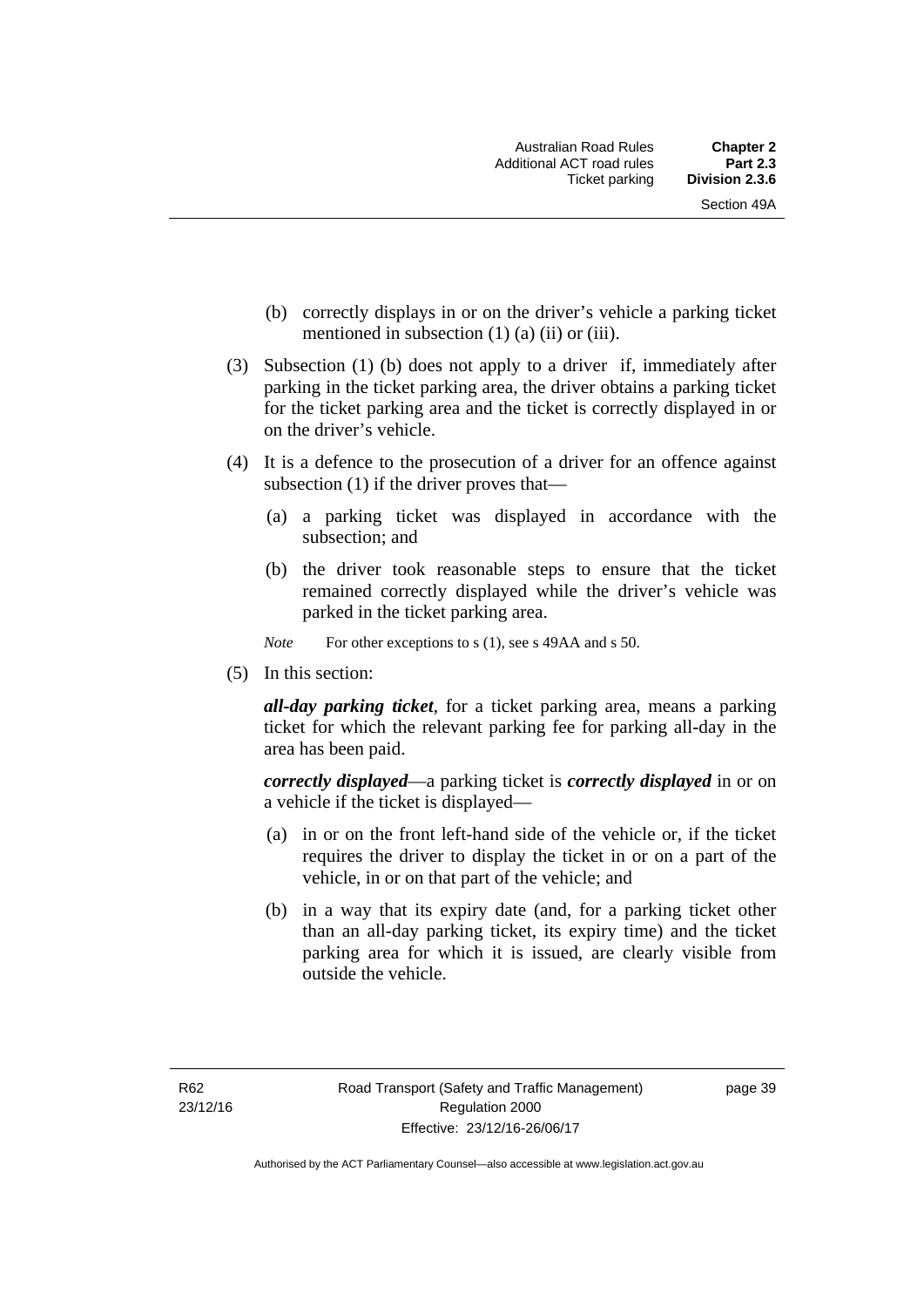**Chapter 2** Australian Road Rules<br>**Part 2.3** Additional ACT road ru **Part 2.3 Additional ACT road rules**<br>**Division 2.3.6** Ticket parking **Ticket parking** 

Section 49AA

*equivalent*, for a multi-stay ticket parking area, means another ticket parking area for which the relevant parking fee for an all-day parking ticket for the area is the same or higher.

*part-day parking ticket* means a parking ticket that is not an all-day parking ticket.

*RTA multi-stay ticket parking area* means a ticket parking area set aside under section 76 (2) (a) (Ticket parking schemes—road transport authority) where all-day parking is permitted by the ticket parking signs applying to the area.

### **49AA Ticket parking—e-payment**

- (1) Section 49A (1) does not apply to a driver if—
	- (a) the driver's vehicle is parked in a parking space in a ticket parking area; and
	- (b) the driver has paid for the parking space using an approved e-payment method.
- (2) In this section:

*approved e-payment method*—see section 76AA.

### **49B Ticket parking—maximum length of stay**

(1) A driver must not allow the driver's vehicle to remain parked in a ticket parking area after the expiry of a parking ticket displayed in or on the vehicle.

Maximum penalty: 20 penalty units.

- *Note 1* For when a parking ticket expires, see s 81 (1).
- *Note* 2 For exceptions to s (1), see s 50.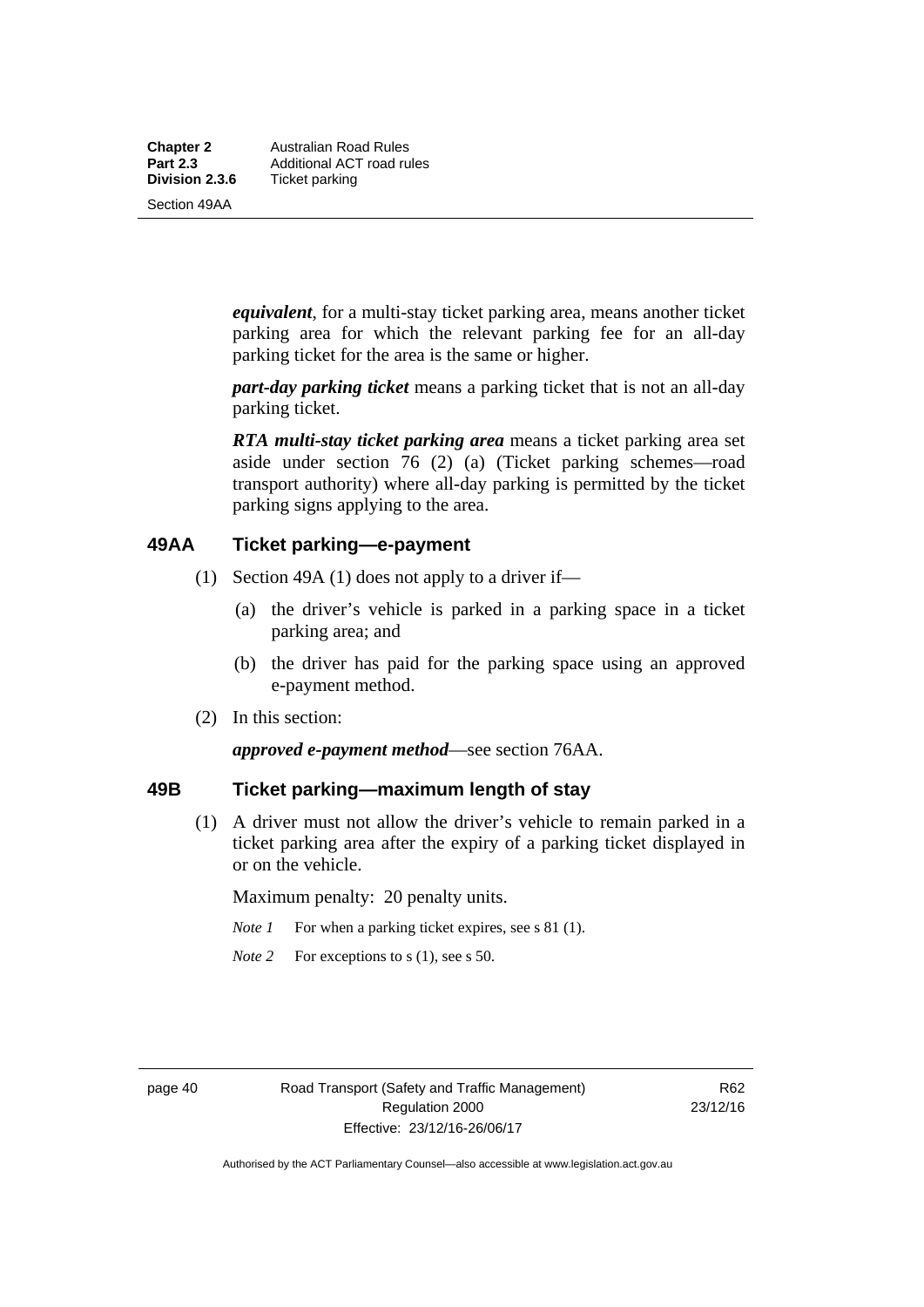(2) A driver who has used an approved e-payment method to pay for a parking space must not allow the driver's vehicle to remain parked in the parking space after the e-payment parking period for which parking in the space has been paid for ends.

Maximum penalty: 20 penalty units.

*Note 1* For when an e-payment ticket parking period ends, see s 81 (2).

*Note* 2 For exceptions to s (2), see s 50.

 (3) A driver must not allow the driver's vehicle to remain parked in a ticket parking area for longer than the period (if any) indicated on the ticket parking signs applying to the area as the maximum period for which a vehicle may be parked in the area.

Maximum penalty: 20 penalty units.

*Note* For exceptions to s (3), see s 50.

**50 Ticket parking—exceptions to s 49A and s 49B** 

Section 49A (Ticket parking—display of tickets) and section 49B (Ticket parking—maximum length of stay) do not apply to—

- (a) a driver if the driver parks the driver's vehicle in a metered parking space within a ticket parking area and the driver complies with the provisions of division 2.3.5 (Metered parking) in relation to parking in the space; or
- (b) a driver for any period the driver's vehicle is parked in a ticket parking space outside the controlled parking hours for the space; or
- (c) a driver if—
	- (i) the driver's vehicle is parked in a ticket parking space; and
	- (ii) the driver displays in or on the vehicle a current mobility parking scheme authority; and

R62 23/12/16 page 41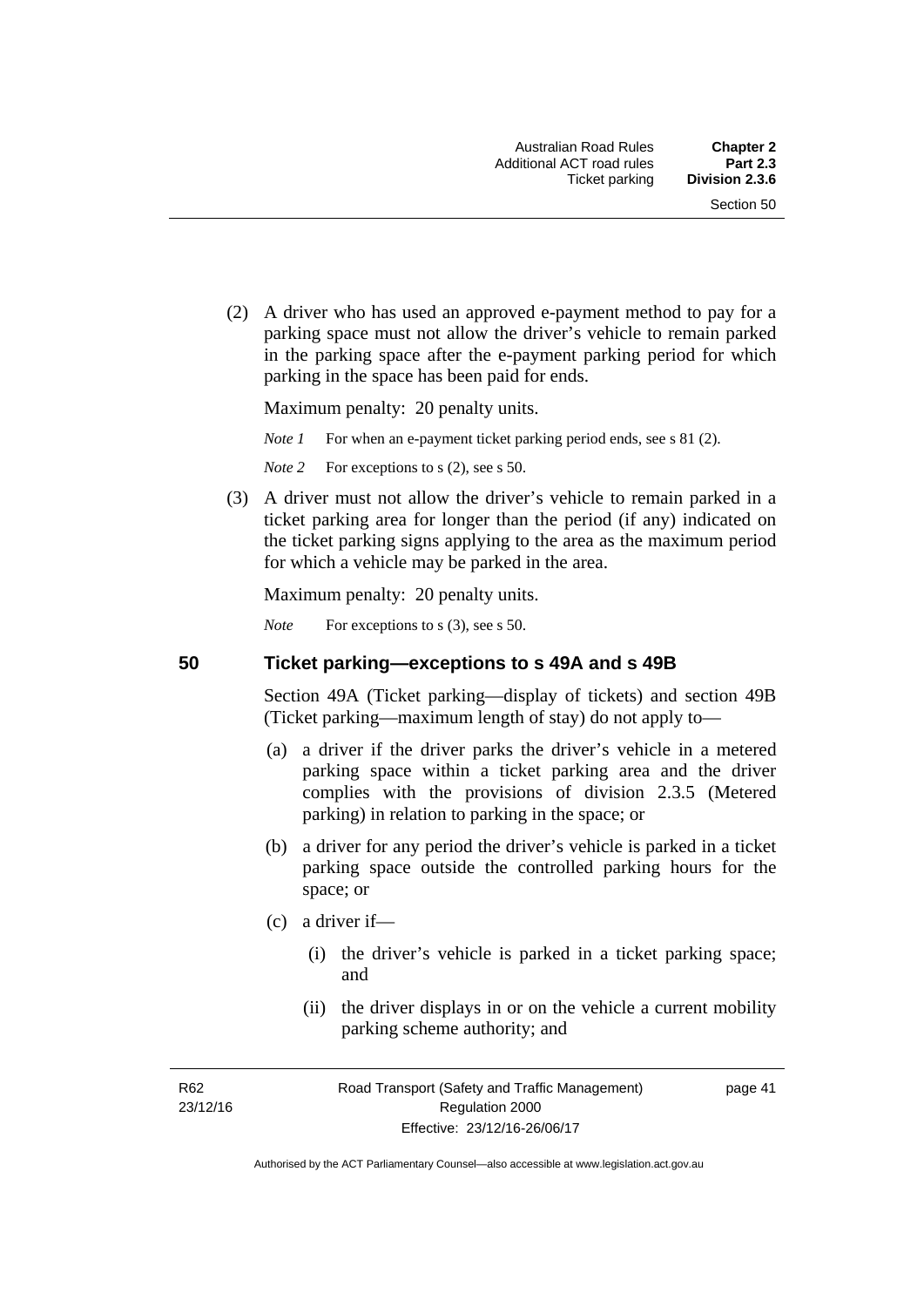Section 51

- (iii) the driver complies with the conditions (if any) of the authority; or
- (d) a driver if—
	- (i) the driver's vehicle is parked in a ticket parking space, or on a length of road in a ticket parking area, designated by a *permit zone sign* for use by the holder of a stated kind of parking permit; and
	- (ii) the driver displays in or on the vehicle a current parking permit of that kind; and
	- (iii) the driver complies with the conditions (if any) of the permit.

### **51 Temporary closure of ticket parking spaces and areas**

- (1) If the road transport authority decides that the use of a ticket parking area, or ticket parking space, should be temporarily discontinued, the authority may close the area or space by—
	- (a) for the closure of a ticket parking area—installing a sign, at or near each traffic sign applying to the area, that displays words to the effect that the area is closed; or
	- (b) for the closure of a ticket parking space—installing a sign, at or near the space, that displays words to that effect.
- (2) If a parking authority decides that the use of a ticket parking area, or ticket parking space, within its area of operations should be temporarily discontinued, the authority may close the area or space  $by-$ 
	- (a) for the closure of a ticket parking area—installing a sign, at or near each traffic sign applying to the area, that displays words to the effect that the area is closed; or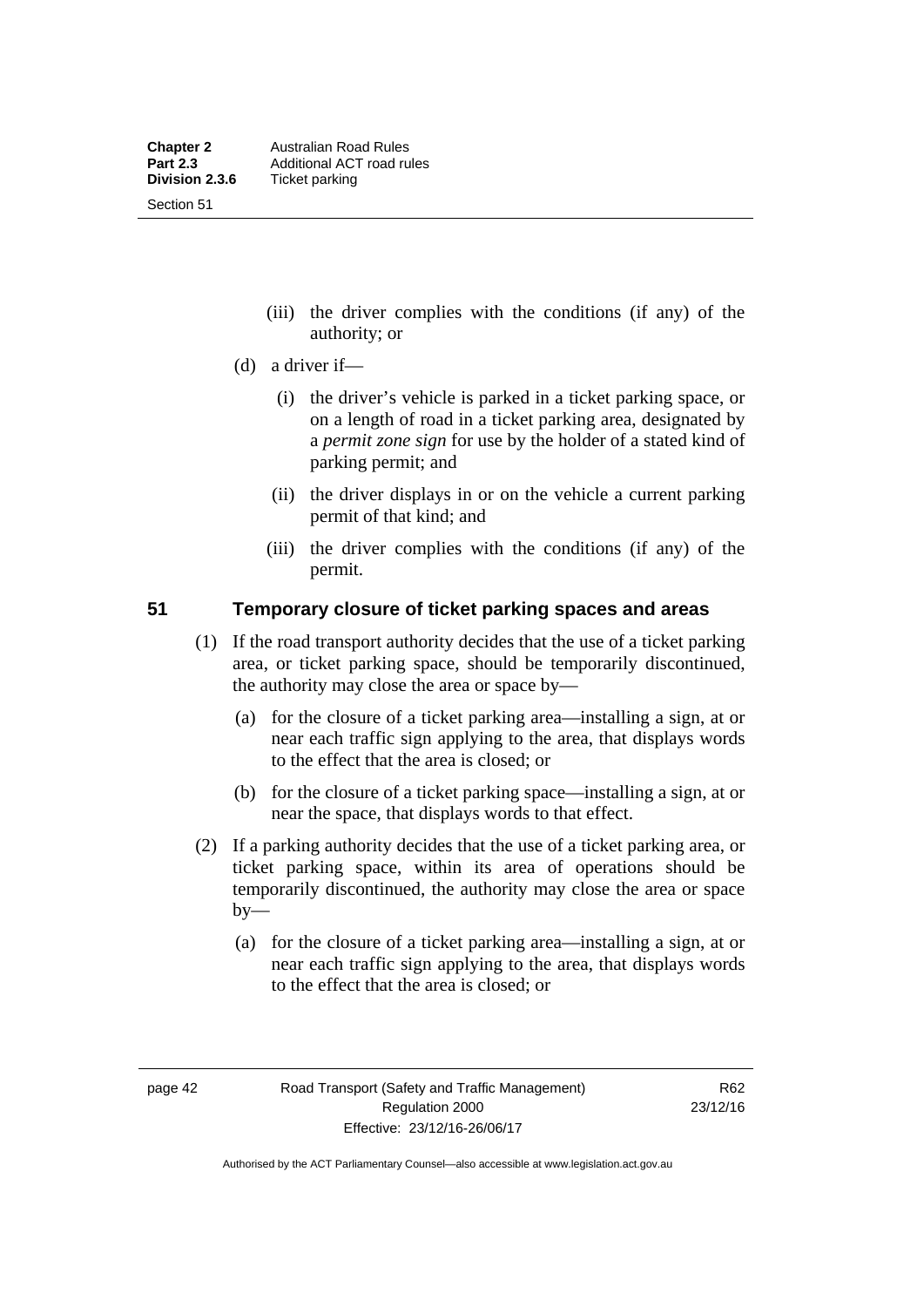- (b) for the closure of a ticket parking space—installing a sign, at or near the space, that displays words to that effect.
- *Note* Section 75A provides for the road transport authority to declare parking authorities and s 76A provides for the operation of ticket parking schemes by parking authorities.
- (3) A driver must not park in a ticket parking area or ticket parking space that has been closed under subsection (1) or (2).

Maximum penalty: 20 penalty units.

(4) In this section:

*sign* includes a board, device, plate, screen, words or anything else, whether or not installed with or on a traffic sign.

### **52 Use of false or damaged parking tickets etc**

- (1) This section applies in relation to a vehicle that is parked in a ticket parking space within a ticket parking area.
- (2) A person must not display in or on the vehicle—
	- (a) anything resembling a parking ticket that falsely suggests that the relevant parking fee for parking in the space has been paid; or
	- (b) a parking ticket that has been changed, damaged or defaced.

Maximum penalty: 20 penalty units.

 (3) Subsection (2) does not apply if the parking ticket was not changed, damaged or defaced in a material particular.

### **53 Misuse of parking ticket machines**

A person must not—

(a) insert in a parking ticket machine anything other than coins, or another means of payment, appropriate for the machine; or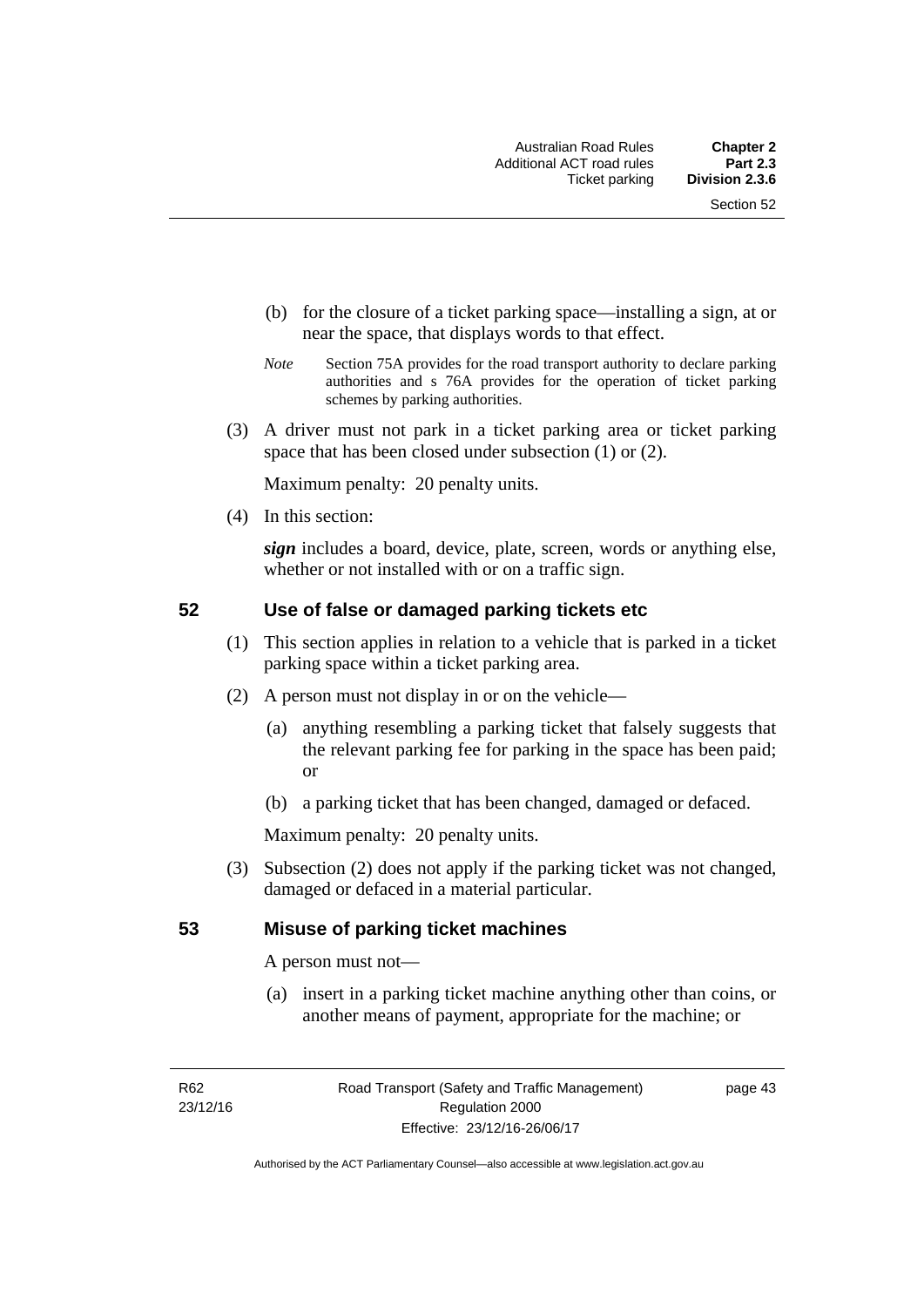Section 54

 (b) attach anything (for example, advertising material) to a parking ticket machine.

Maximum penalty: 20 penalty units.

*Note* An example is part of the regulation, is not exhaustive and may extend, but does not limit, the meaning of the provision in which it appears (see [Legislation Act,](http://www.legislation.act.gov.au/a/2001-14) s 126 and s 132).

### **54 Interfering with parking ticket machines etc**

A person must not—

- (a) do anything that interferes with (or is likely to interfere with) the proper working of a parking ticket machine; or
- (b) fraudulently operate a parking ticket machine.

Maximum penalty: 20 penalty units.

### **55 Interfering with parking tickets**

A person commits an offence if—

- (a) the person removes, changes, damages, defaces or otherwise interferes with a parking ticket that is in or on a vehicle; and
- (b) the vehicle is parked in a ticket parking area; and
- (c) the person is not—
	- (i) the driver of the vehicle; or
	- (ii) the responsible person for the vehicle.

Maximum penalty: 20 penalty units.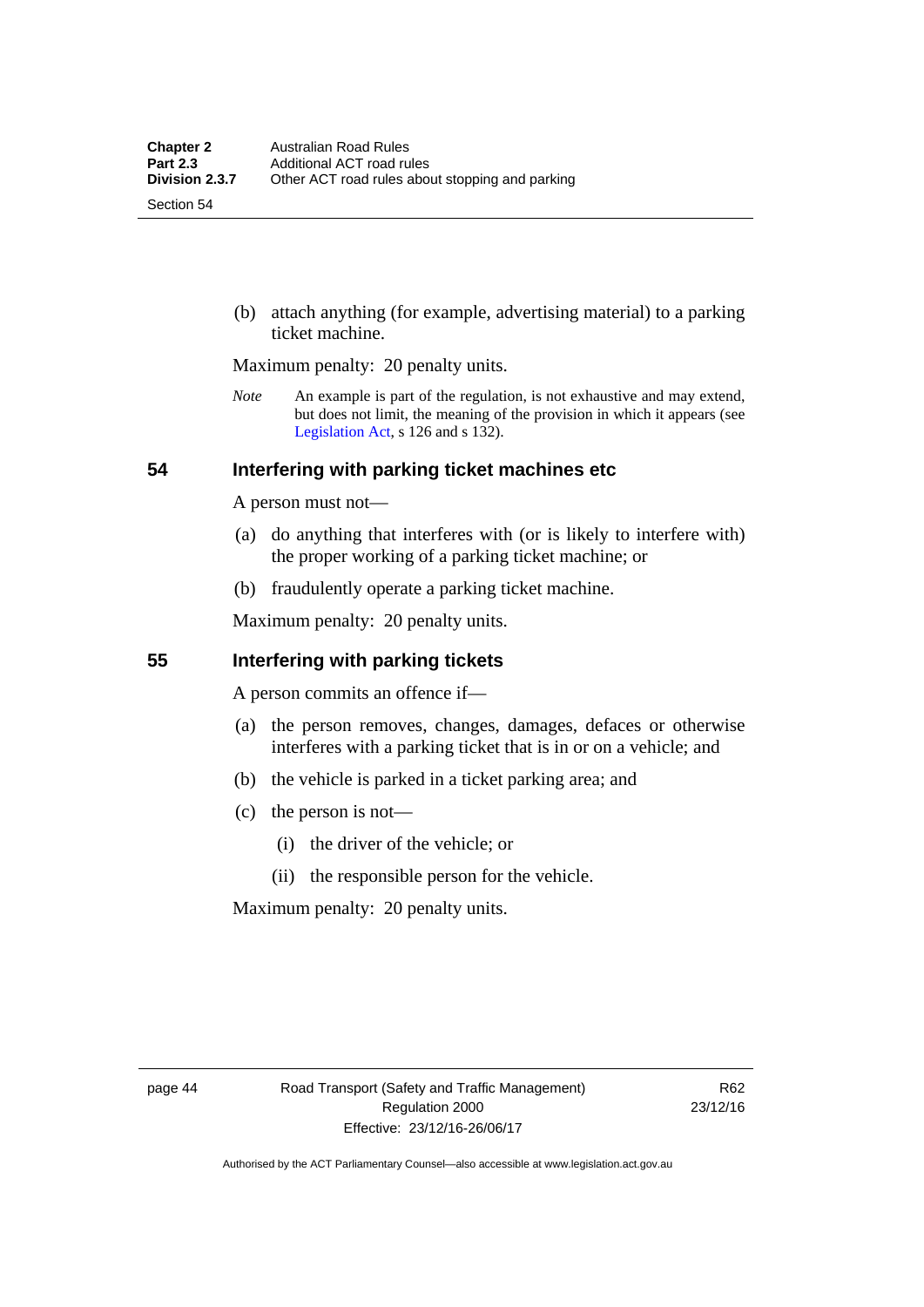# **Division 2.3.7 Other ACT road rules about stopping and parking**

*Note* The [Australian Road Rules](http://www.legislation.act.gov.au//ni/db_37271/default.asp) contains rules about the stopping and parking of vehicles, including the following:

- r 189 (which is about double parking)
- r 203 (which is about stopping in a parking area for people with disabilities)
- r 205 (which is about parking for longer than indicated)
- r 207 (which is about parking where fees are payable)
- r 208 (which is about parallel parking on a road, except in a median strip parking area)
- r 209 (which is about parallel parking in a median strip parking area)
- r 210 (which is about angle parking)
- r 211 (which is about parking in parking bays).

### **56 Unauthorised use of parking permits and mobility parking scheme authorities**

 (1) A driver must not display a parking permit in or on the driver's vehicle if the driver is not entitled to do so under the conditions of the permit.

Maximum penalty: 20 penalty units.

 (2) A driver must not display a mobility parking scheme authority in or on the driver's vehicle if the driver is not entitled to do so under the conditions of the authority.

Maximum penalty: 20 penalty units.

R62 23/12/16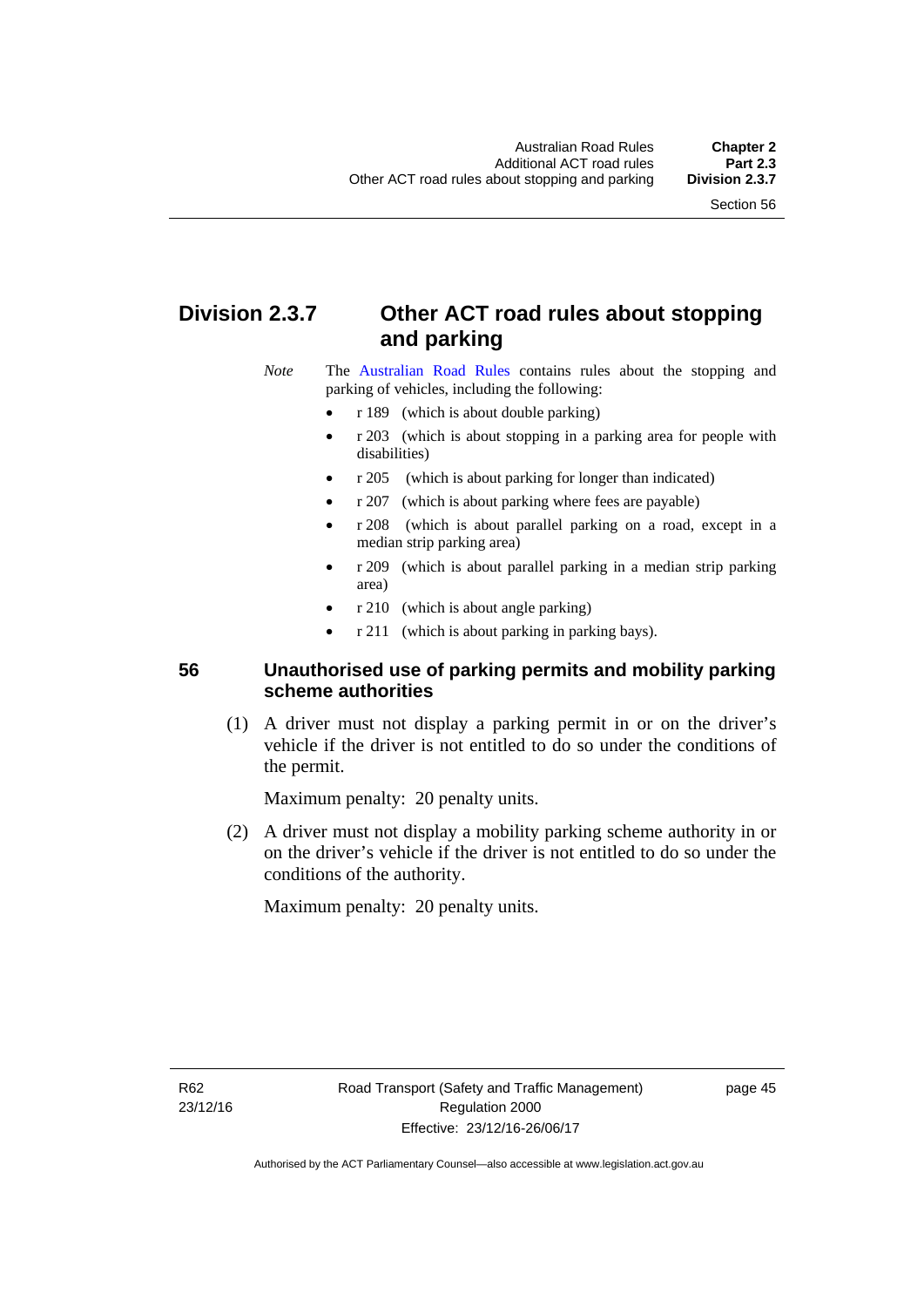Section 56A

### **56A Interfering with parking permits and mobility parking scheme authorities**

A person commits an offence if—

- (a) the person removes, changes, damages, defaces or otherwise interferes with a parking permit or mobility parking scheme authority that is in or on a vehicle; and
- (b) the person is not—
	- (i) the driver of the vehicle; or
	- (ii) the responsible person for the vehicle; or
	- (iii) the person to whom the permit or authority was issued.

Maximum penalty: 20 penalty units.

### **57A Stopping public buses in bus zones and at bus stops**

- (1) The driver of a public bus must not stop in a bus zone unless the driver—
	- (a) is dropping off, or picking up, passengers; or
	- (b) is stopping for a regular route service.

Maximum penalty: 20 penalty units.

- (2) Subsection (1) does not apply to the driver of a public bus that is not permitted to stop in the bus zone by information on or with the *bus zone sign* applying to the bus zone.
	- *Note* The driver would contravene the [Australian Road Rules,](http://www.legislation.act.gov.au//ni/db_37271/default.asp) r 183.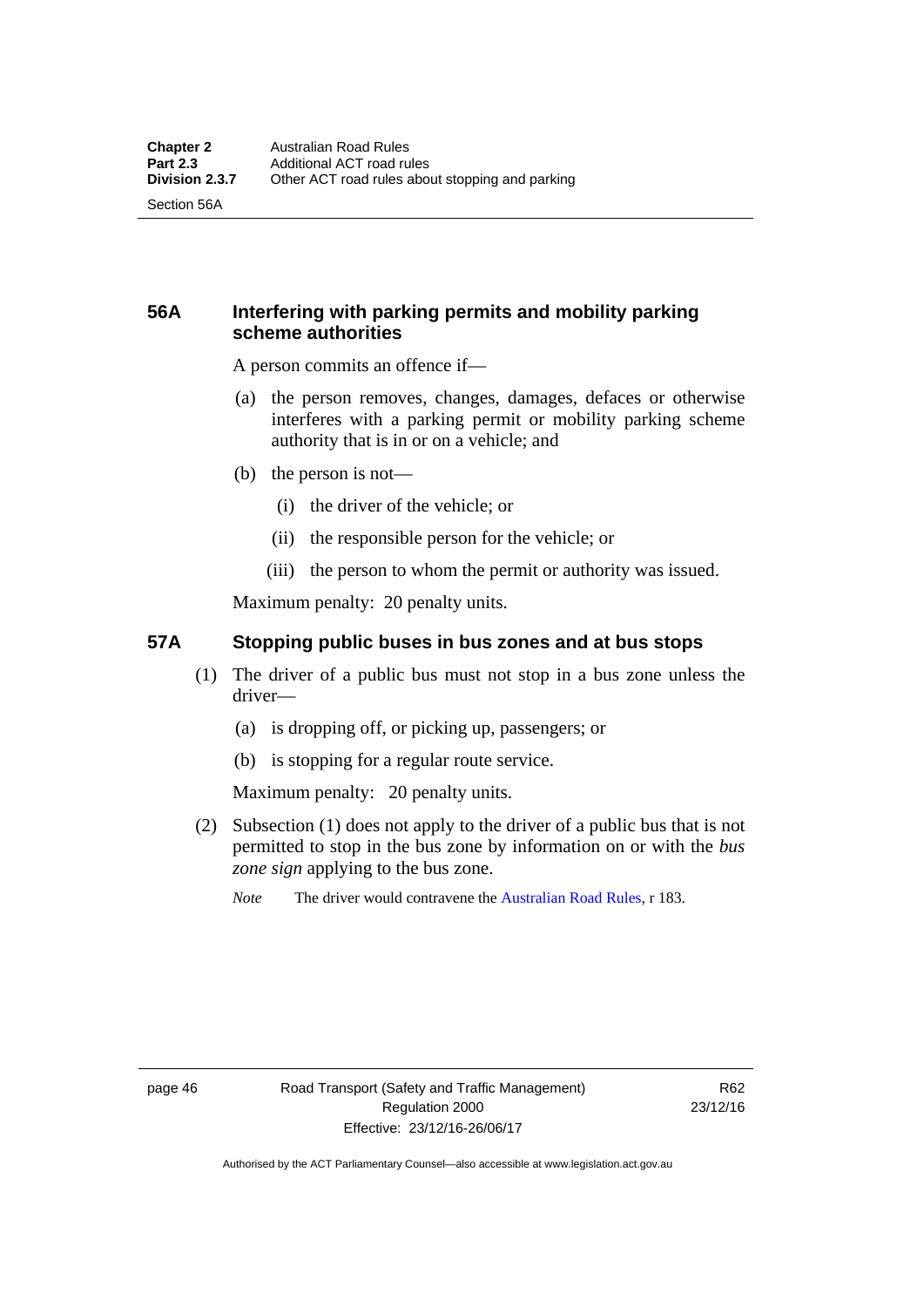- (3) The driver of a public bus must not stop at a bus stop, or on the road, within 20m before a sign on the road that indicates the bus stop, and 10m after the sign, unless the driver—
	- (a) stops at a place on a length of road, or in an area, to which a parking control sign applies and the driver is permitted to stop at that place under the [Australian Road Rules;](http://www.legislation.act.gov.au//ni/db_37271/default.asp) or
	- (b) is dropping off, or picking up, passengers; or
	- (c) is stopping for a regular route service.

Maximum penalty: 20 penalty units.

(4) In this section:

*bus stop***—see the [Australian Road Rules](http://www.legislation.act.gov.au//ni/db_37271/default.asp)**, rule 195.

*bus zone***—see the Australian Road Rules**, rule 183.

*bus zone sign*—see the [Australian Road Rules,](http://www.legislation.act.gov.au//ni/db_37271/default.asp) schedule 2, schedule 3, rule 314, rule 315 and rule 316.

*regular route service*—see the *[Road Transport \(Public Passenger](http://www.legislation.act.gov.au/a/2001-62)  Services*) *Act 2001*, section 12 (What is a regular route service?).

### **58 Stopping in an emergency etc or to comply with another law**

(1) In this section:

*stopping or parking provision of this chapter* means a provision of the following divisions:

- (a) division 2.3.5 (Metered parking);
- (b) division 2.3.6 (Ticket parking);
- (c) division 2.3.7 (Other ACT road rules about stopping and parking).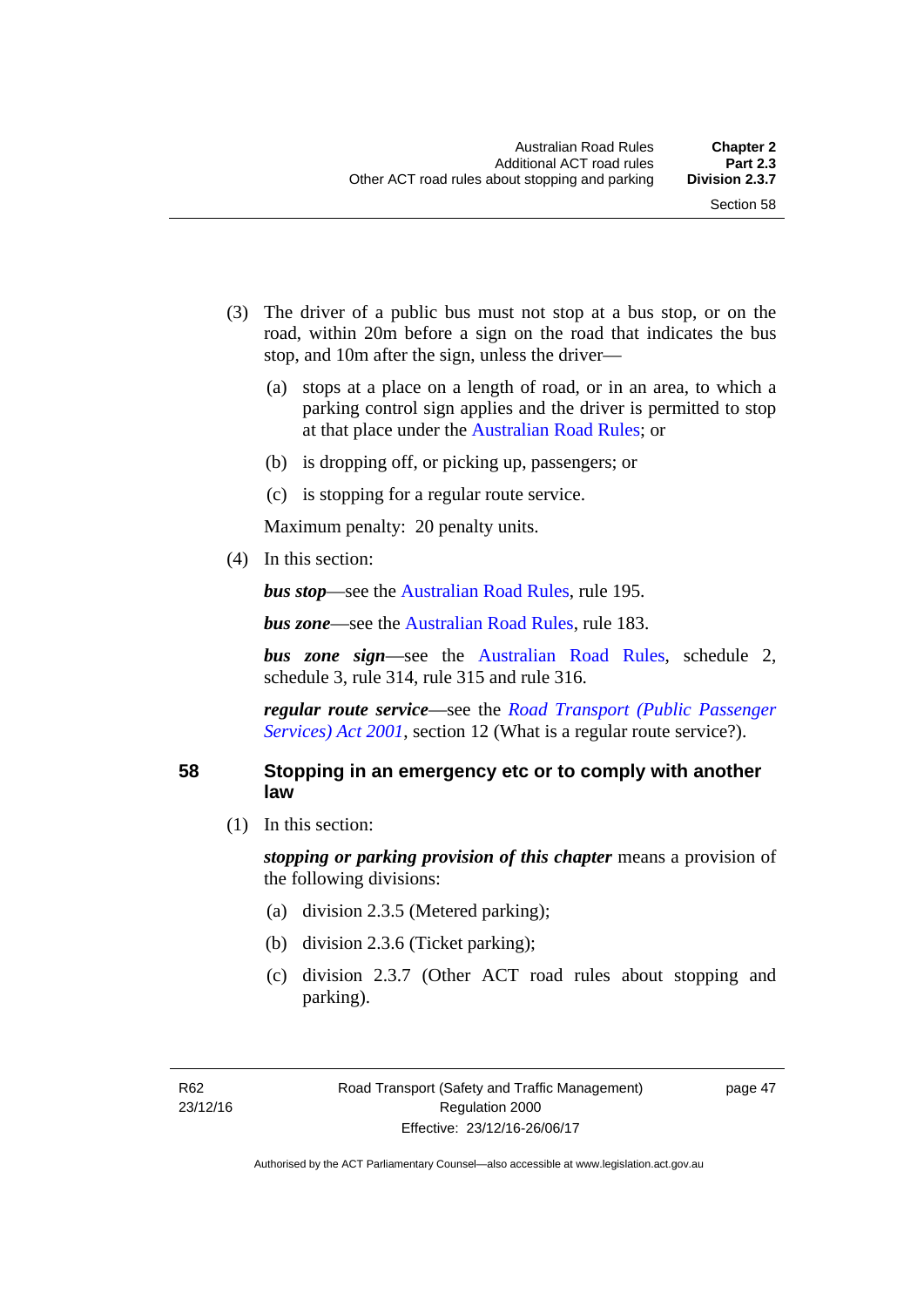- (2) A stopping or parking provision of this chapter does not apply to a driver if—
	- (a) the driver stops at a particular place, or in a particular way, to avoid a collision, and the driver stops for no longer than is necessary to avoid the collision; or
	- (b) the driver stops at a particular place, or in a particular way, because the driver's vehicle is disabled, and the driver stops for no longer than is necessary for the vehicle to be moved safely to a place where the driver is permitted to park the vehicle under the [Australian Road Rules](http://www.legislation.act.gov.au//ni/db_37271/default.asp) and a stopping or parking provision of this chapter; or
	- (c) the driver stops at a particular place, or in a particular way, to deal with a medical or other emergency, and the driver stops for no longer than is necessary in the circumstances; or
	- (d) the driver stops at a particular place, or in a particular way, because the condition of the driver, a passenger, or the driver's vehicle makes it necessary for the driver to stop in the interests of safety, and the driver stops for no longer than is necessary in the circumstances; or
	- (e) the driver stops at a particular place, or in a particular way, to comply with a provision of the [Australian Road Rules](http://www.legislation.act.gov.au//ni/db_37271/default.asp) or a provision of another law, and the driver stops for no longer than is necessary to comply with the provision.

Section 58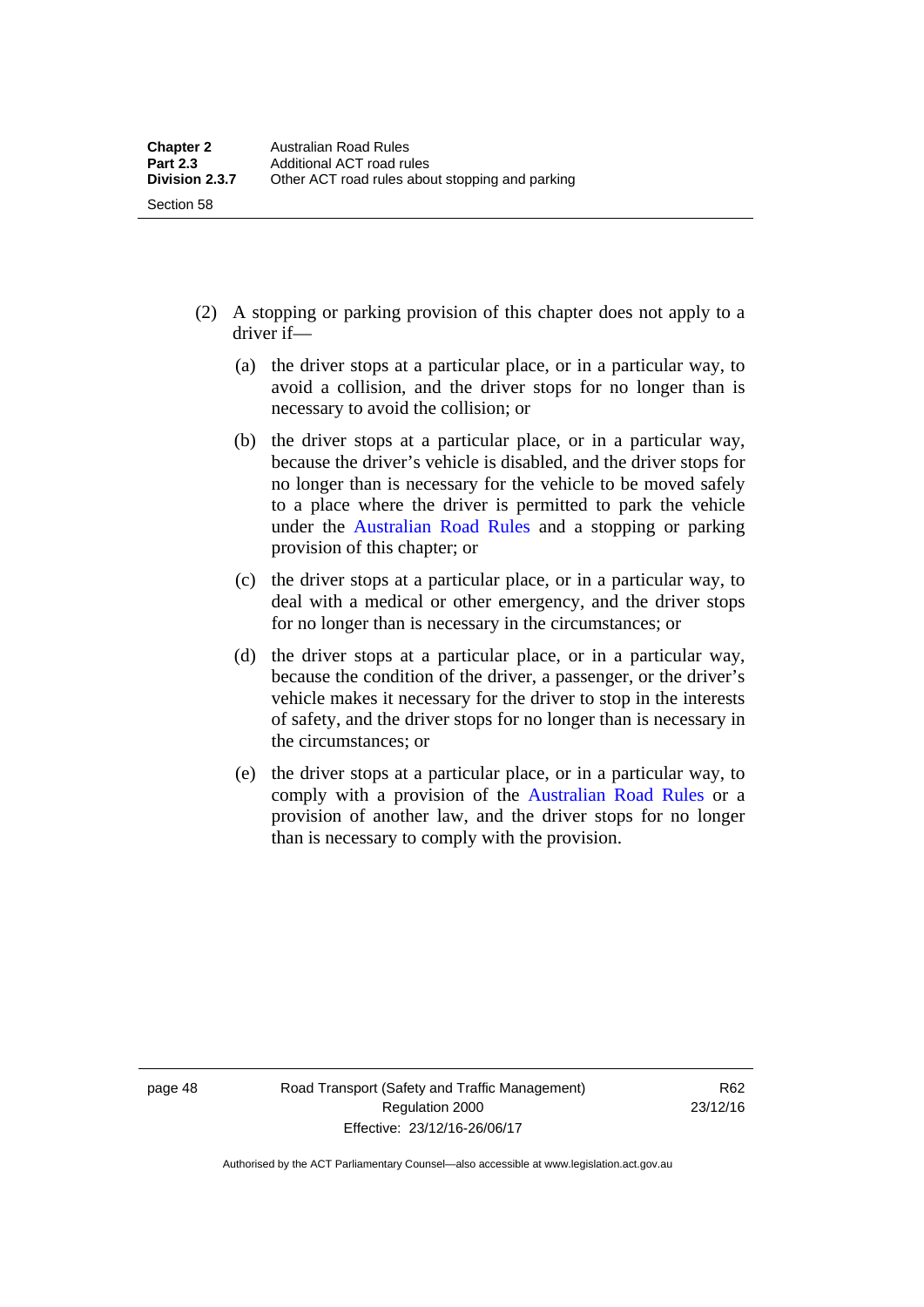# **Division 2.3.8 Other ACT road rules**

### **60 Interrupting funeral processions etc**

A driver must not interfere with, or interrupt, the free passage of—

- (a) a funeral procession or any other lawful procession; or
- (b) any vehicle or person forming part of a procession mentioned in paragraph (a).

Maximum penalty: 20 penalty units.

### **61 Driving on roads closed to traffic**

A person must not drive a vehicle on a road that is closed to traffic under the [Act](http://www.legislation.act.gov.au/a/1999-80/default.asp), section 30.

Maximum penalty: 20 penalty units.

### **62 Use of wheeled recreational devices and wheeled toys on roads**

 (1) A person must not travel in or on a wheeled recreational device or wheeled toy on a road while it is attached to another vehicle.

Maximum penalty: 20 penalty units.

 (2) A person travelling in or on a wheeled recreational device or wheeled toy on a road must not permit it to be drawn by another vehicle.

Maximum penalty: 20 penalty units.

 (3) A person must not travel in or on a wheeled recreational device or wheeled toy on a road if anyone travelling in or on it is completely or partly assisted in propelling it by means other than human power or gravity.

Maximum penalty: 20 penalty units.

R62 23/12/16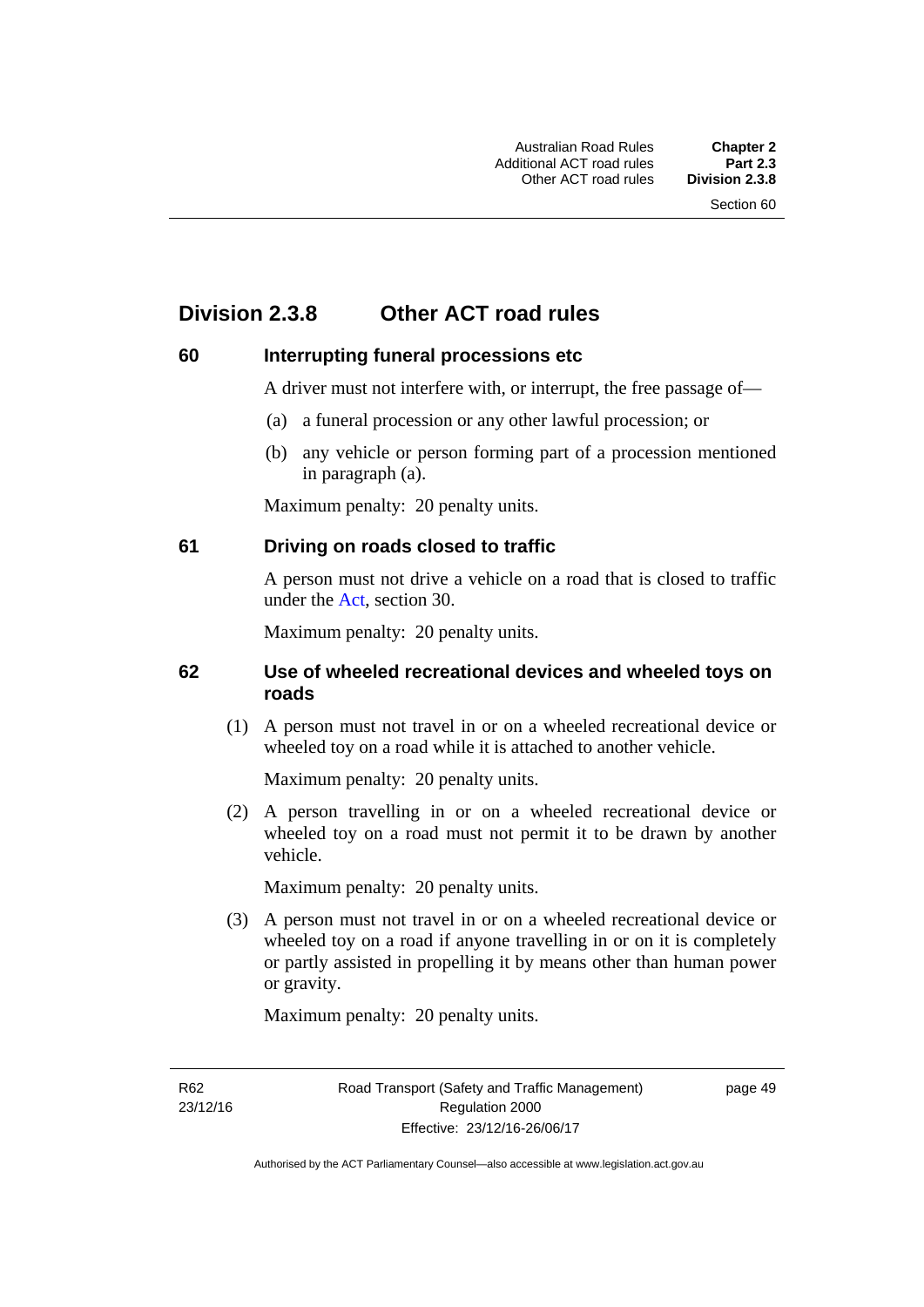# **Part 2.4 Other provisions**

### **63 Devices that are prescribed traffic control devices—Act, dict, def** *prescribed traffic control device*

The following things are prescribed traffic control devices:

- (a) any traffic control device that has effect for the [Australian](http://www.legislation.act.gov.au//ni/db_37271/default.asp)  [Road Rules](http://www.legislation.act.gov.au//ni/db_37271/default.asp) under the [Australian Road Rules](http://www.legislation.act.gov.au//ni/db_37271/default.asp), rule 315;
- (b) any traffic-related item that has effect for the [Australian Road](http://www.legislation.act.gov.au//ni/db_37271/default.asp)  [Rules](http://www.legislation.act.gov.au//ni/db_37271/default.asp) under the [Australian Road Rules,](http://www.legislation.act.gov.au//ni/db_37271/default.asp) rule 319;
- (c) any pay parking device, pay parking sign and parking meter hood;
- (d) any device, plate, screen, words or anything else on or with anything mentioned in paragraph (a), (b) or (c).

### **64 Preventing prescribed traffic control devices being clearly visible**

 (1) A person must not (except with the approval of the road transport authority) place anything in a position that prevents, or is likely to prevent, a prescribed traffic control device from being clearly visible to the road users to whom it is intended to apply.

Maximum penalty: 20 penalty units.

*Note* The [Act](http://www.legislation.act.gov.au/a/1999-80/default.asp), s 19 (1) also makes it an offence for a person to install or display (or interfere, change or remove) a prescribed traffic control device without appropriate authority.

page 50 Road Transport (Safety and Traffic Management) Regulation 2000 Effective: 23/12/16-26/06/17

R62 23/12/16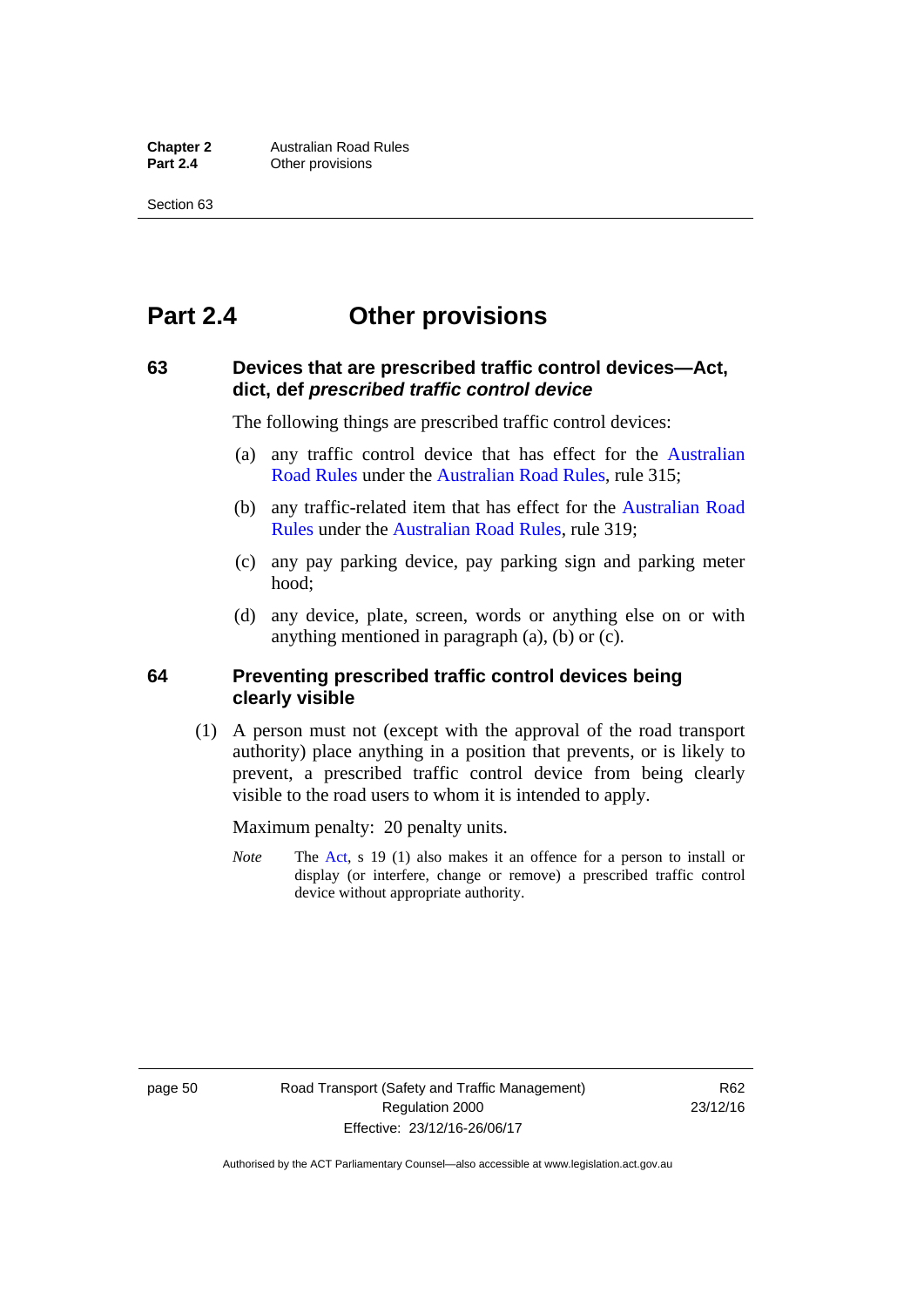- (2) The road transport authority, a police officer or an authorised person—
	- (a) may, orally or in writing, direct a person who has contravened subsection (1) by placing something to remove the thing within a stated reasonable time; or
	- (b) may remove the thing.
- (3) If a person is given a direction under subsection (2) (a), the person must comply with the direction.

Maximum penalty: 20 penalty units.

### **65 Use of** *do not overtake turning vehicle sign*

A person must not drive a motor vehicle or combination displaying a *do not overtake turning vehicle sign* unless the motor vehicle or combination, together with any load or projection, is at least 7.5m long.

Maximum penalty: 20 penalty units.

### **66 Approvals etc by road transport authority**

- (1) For the [Australian Road Rules](http://www.legislation.act.gov.au//ni/db_37271/default.asp) and this regulation, the road transport authority may—
	- (a) approve a protective helmet for bicycle riders as an approved bicycle helmet; or
	- (b) approve a booster seat as an approved booster seat; or
	- (c) approve a child restraint as an approved child restraint; or
	- (d) approve a child safety harness as an approved child safety harness; or
	- (e) approve a protective helmet for motorbike riders as an approved motorbike helmet; or

page 51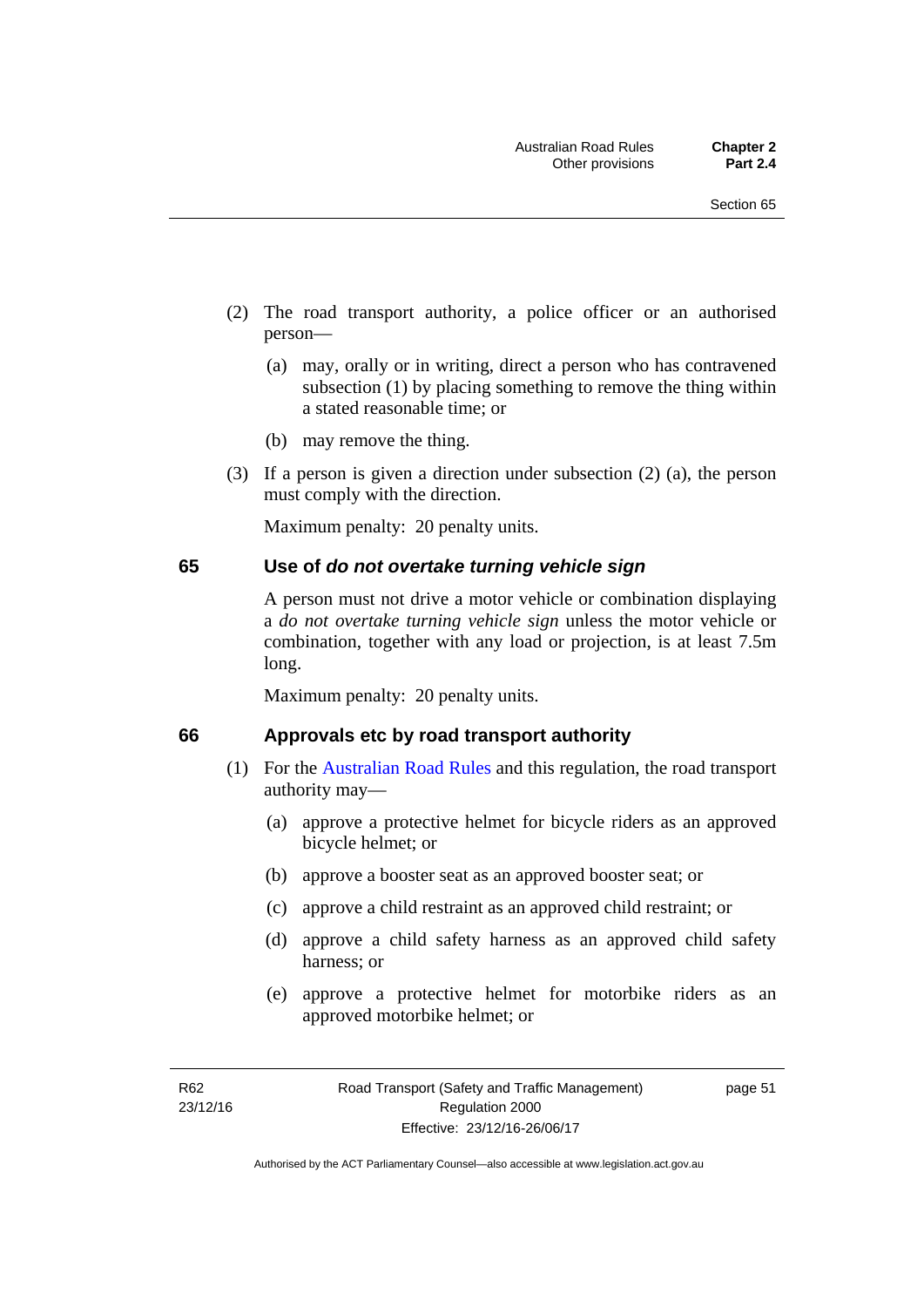- (f) approve a canopy, cage or other device fitted to a vehicle; or
- (g) declare a person to be an emergency worker.
- (2) An approval or declaration is a disallowable instrument.
	- *Note* A disallowable instrument must be notified, and presented to the Legislative Assembly, under the [Legislation Act.](http://www.legislation.act.gov.au/a/2001-14)

### **67 Exemption from requirement about riding on motorbikes**

The road transport authority may, for the purpose of allowing a sporting or similar event to be filmed, exempt a person from the [Australian Road Rules](http://www.legislation.act.gov.au//ni/db_37271/default.asp), rule 271 (2) to the extent that it requires the person to face forward while being carried as a passenger on a motorbike.

### **68 Defence of complying with direction of police officer or authorised person**

- (1) It is a defence to a prosecution of a person for an offence against a provision of this chapter if, at the time of the offence, the person was obeying a direction given to the person under the [Australian](http://www.legislation.act.gov.au//ni/db_37271/default.asp)  [Road Rules,](http://www.legislation.act.gov.au//ni/db_37271/default.asp) rule 304 (1).
- (2) To remove any doubt, it is declared that a person must obey a direction given to the person under the [Australian Road Rules](http://www.legislation.act.gov.au//ni/db_37271/default.asp), rule 304 (1), whether or not the person may contravene a provision of this chapter by obeying the direction.

page 52 Road Transport (Safety and Traffic Management) Regulation 2000 Effective: 23/12/16-26/06/17

R62 23/12/16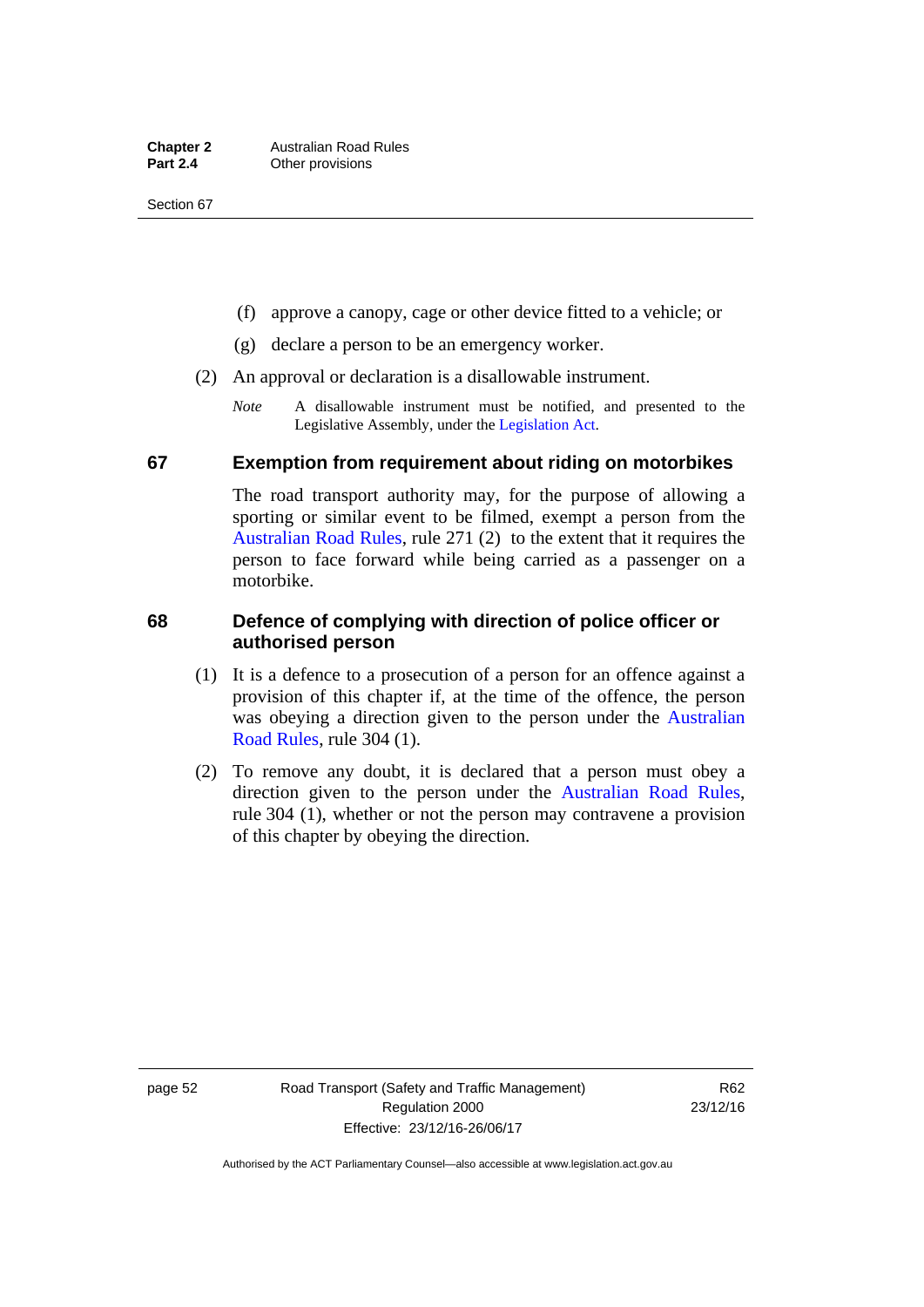### **69 Exemption for driver of police vehicle—generally—Act, s 35**

- (1) An exemption provision does not apply to the driver of a police vehicle if—
	- (a) in the circumstances—
		- (i) the driver is taking reasonable care; and
		- (ii) it is reasonable that the provision should not apply, having regard to the road and traffic conditions at the time; and
	- (b) if the vehicle is a motor vehicle that is moving—the vehicle is displaying a blue or red flashing light or sounding an alarm.
	- *Note* This section also applies to a rider of a police motorbike (see *[Road](http://www.legislation.act.gov.au/a/1999-77)  [Transport \(General\) Act 1999](http://www.legislation.act.gov.au/a/1999-77)*, dict defs *drive*, *driver*, *ride* and *vehicle*).
- (2) Subsection (1) (b) does not apply to the driver if, in the circumstances, it is reasonable—
	- (a) not to display the light or sound the alarm; or
	- (b) for the vehicle not to be fitted or equipped with a blue or red flashing light or an alarm.
- (3) In this section:

*exemption provision* means—

- (a) the [Act](http://www.legislation.act.gov.au/a/1999-80/default.asp), section 5B (Burnouts and other prohibited conduct); or
- (b) the [Act](http://www.legislation.act.gov.au/a/1999-80/default.asp), section 7 (Furious, reckless or dangerous driving), to the extent the section relates to furious or dangerous driving; or
- (c) part 2.1 (Incorporation into ACT law); or
- (d) part 2.2 (How the [Australian Road Rules](http://www.legislation.act.gov.au//ni/db_37271/default.asp) are incorporated); or
- (e) part 2.3 (Additional ACT road rules).

page 53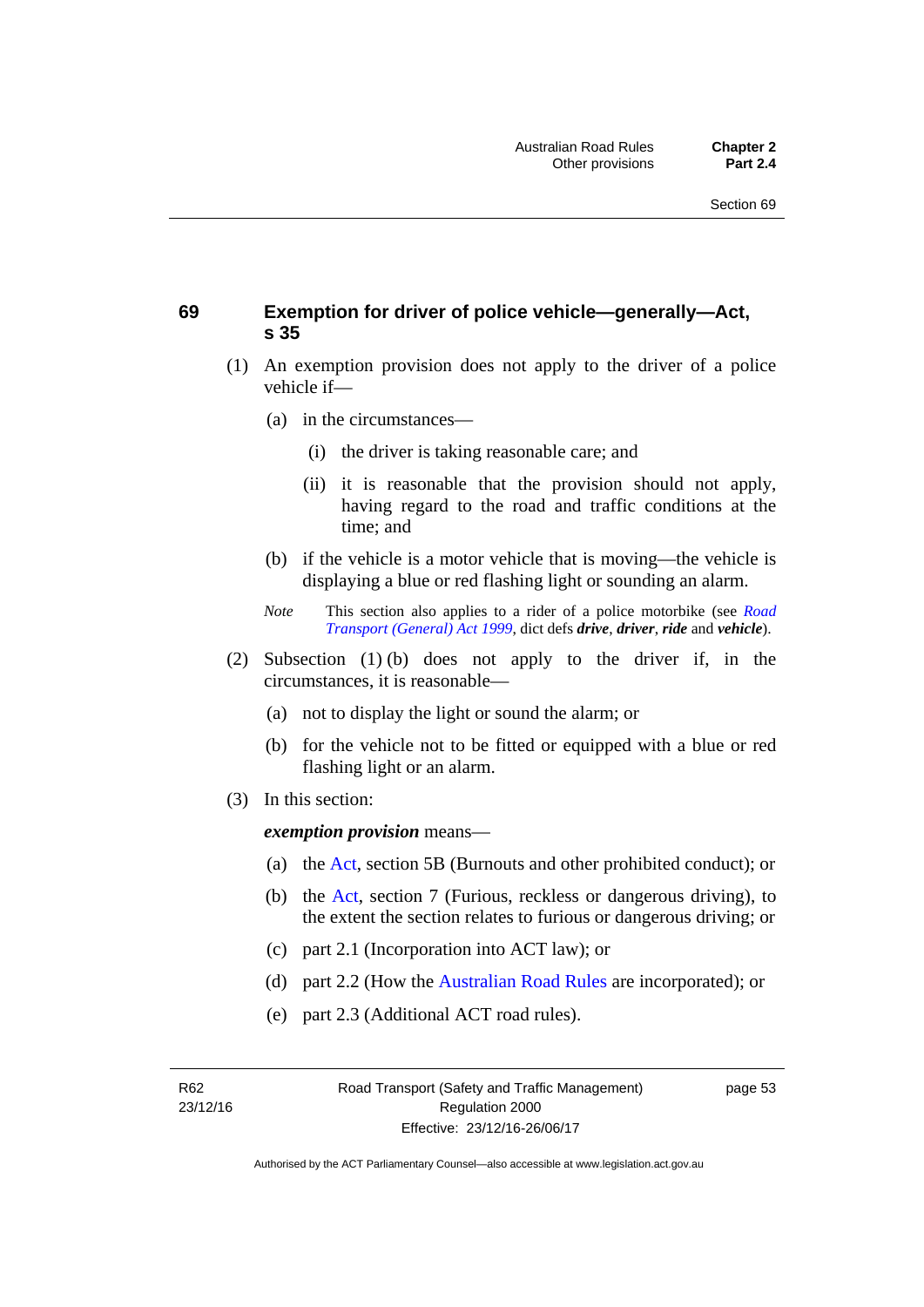### **69A Exemption for driver of police vehicle—training and assessment**

- (1) An exemption provision does not apply to the driver of a police vehicle if—
	- (a) the driver is doing police driver training or police driver assessment; and
	- (b) in the circumstances—
		- (i) the driver is taking reasonable care; and
		- (ii) it is reasonable that the provision should not apply, having regard to the road and traffic conditions at the time; and
	- (c) if the vehicle is a motor vehicle that is moving—the vehicle is displaying a blue or red flashing light or sounding an alarm.
	- *Note* This section also applies to a rider of a police motorbike (see *[Road](http://www.legislation.act.gov.au/a/1999-77)  [Transport \(General\) Act 1999](http://www.legislation.act.gov.au/a/1999-77)*, dict defs *drive*, *driver*, *ride* and *vehicle*).
- (2) Subsection (1) (c) does not apply to the driver if, in the circumstances, it is reasonable—
	- (a) not to display the light or sound the alarm; or
	- (b) for the vehicle not to be fitted or equipped with a blue or red flashing light or an alarm.
- (3) In this section:

*AFP* means the Australian Federal Police.

#### *exemption provision* means—

- (a) the [Act,](http://www.legislation.act.gov.au/a/1999-80/default.asp) section 5B (Burnouts and other prohibited conduct); or
- (b) the [Act](http://www.legislation.act.gov.au/a/1999-80/default.asp), section 7 (Furious, reckless or dangerous driving), to the extent the section relates to furious or dangerous driving; or
- (c) part 2.1 (Incorporation into ACT law); or

page 54 Road Transport (Safety and Traffic Management) Regulation 2000 Effective: 23/12/16-26/06/17

R62 23/12/16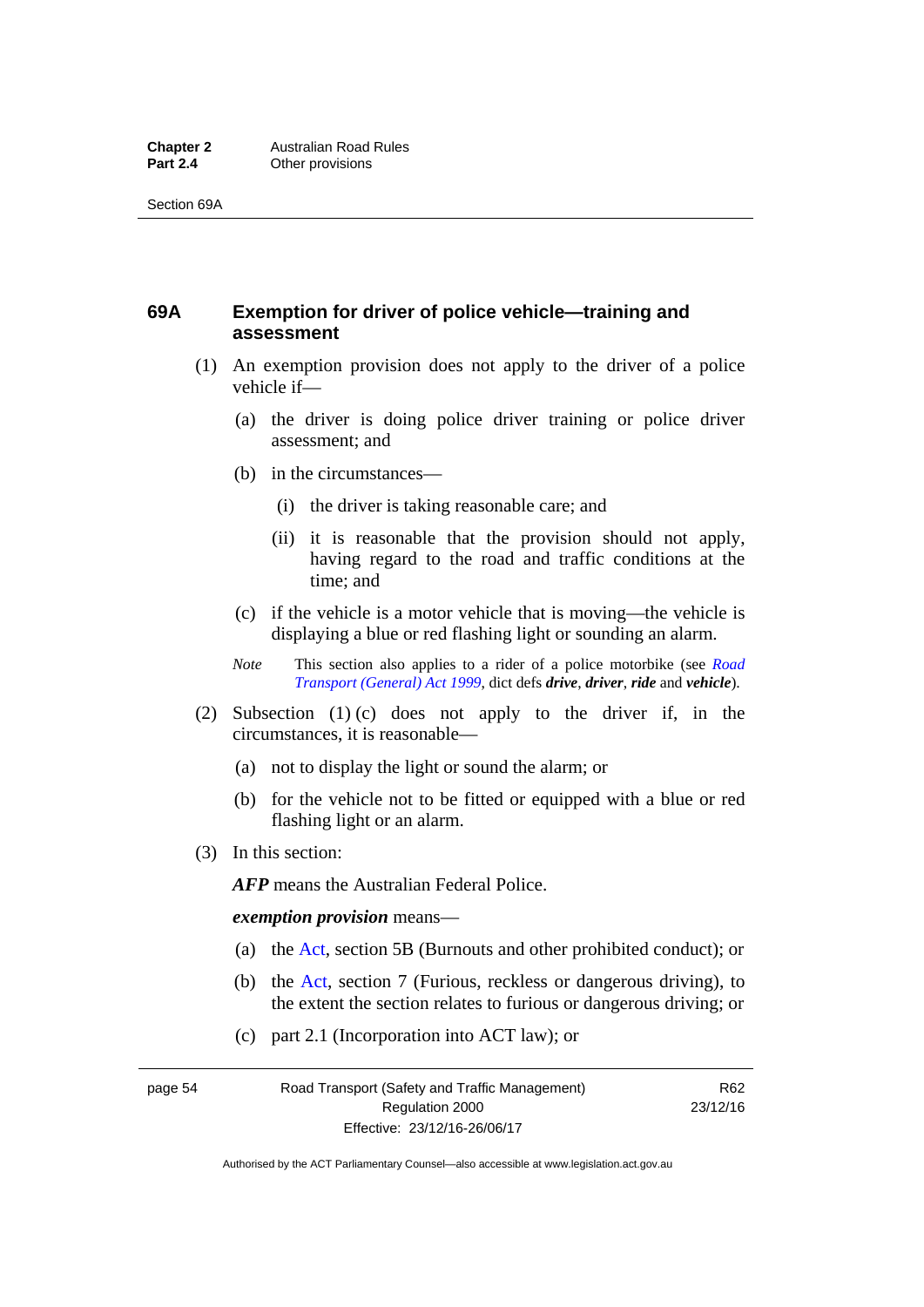- (d) part 2.2 (How the [Australian Road Rules](http://www.legislation.act.gov.au//ni/db_37271/default.asp) are incorporated); or
- (e) part 2.3 (Additional ACT road rules).

*police driver assessment* means an assessment conducted by an AFP employee or contractor of a police officer's ability to drive a police vehicle in the exercise of the police officer's functions as a police officer.

*police driver training* means training provided by the AFP, or an AFP contractor, that teaches a police officer how to drive a police vehicle for the purpose of the exercise of the police officer's functions as a police officer.

*police officer* includes a person who is training to become a police officer.

### **70 Exemption for driver of emergency vehicles**

A provision of this chapter does not apply to the driver of an emergency vehicle if—

- (a) in the circumstances—
	- (i) the driver is taking reasonable care; and
	- (ii) it is reasonable that the provision should not apply; and
- (b) if the vehicle is a motor vehicle that is moving—the vehicle is displaying a blue or red flashing light or sounding an alarm.

### **71 Stopping and parking exemption for police and emergency vehicles and authorised people**

(1) In this section:

*stopping or parking provision of this chapter*—see section 58 (1).

page 55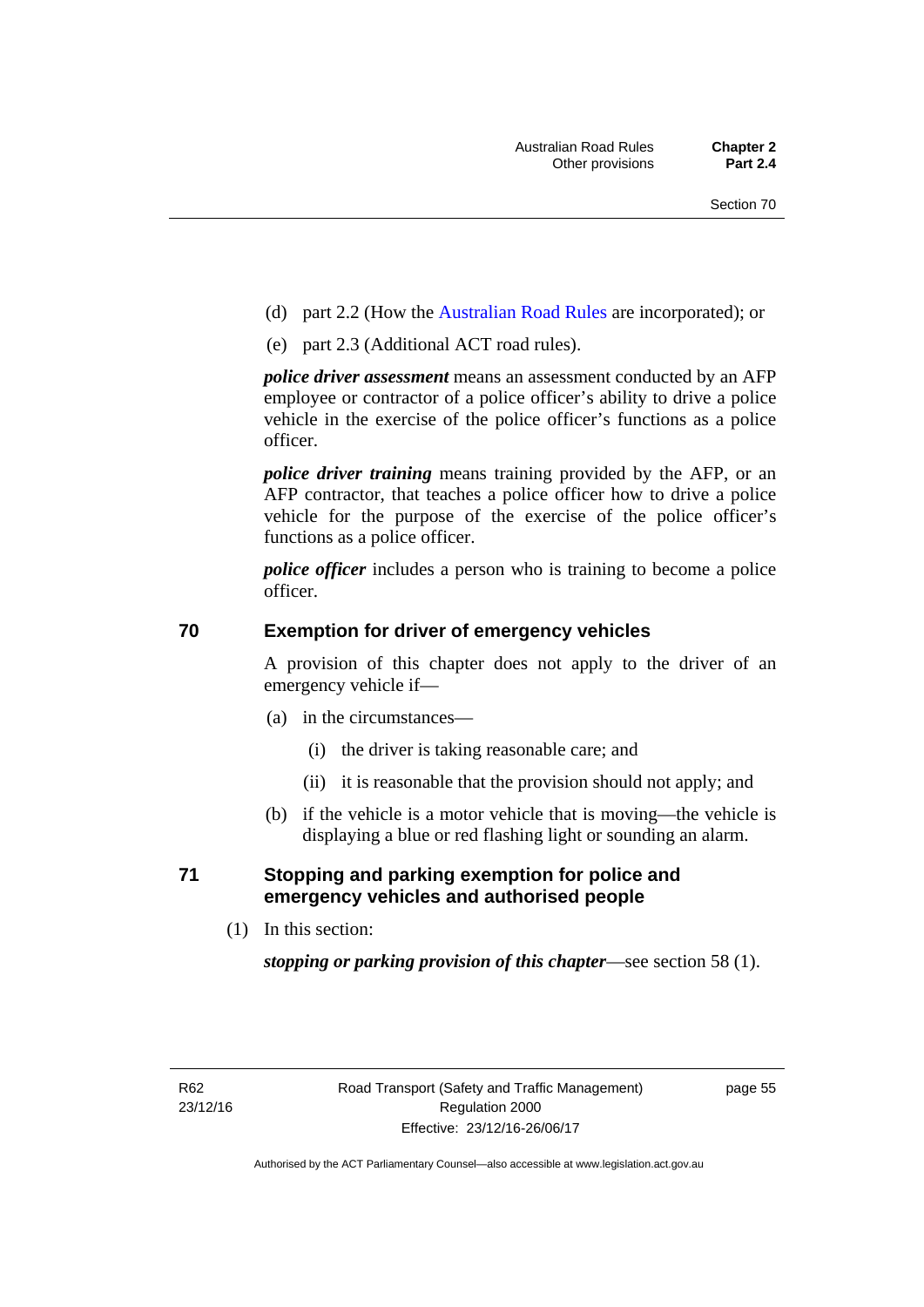- (2) A stopping or parking provision of this chapter does not apply to the driver of a police vehicle or emergency vehicle if, in the circumstances—
	- (a) the driver is taking reasonable care; and
	- (b) it is reasonable that the provision should not apply.
- (3) A stopping or parking provision of this chapter does not apply to an authorised person who is driving a vehicle in the course of the person's duty as an authorised person if, in the circumstances—
	- (a) the person is taking reasonable care; and
	- (b) it is reasonable that the provision should not apply.

page 56 Road Transport (Safety and Traffic Management) Regulation 2000 Effective: 23/12/16-26/06/17

R62 23/12/16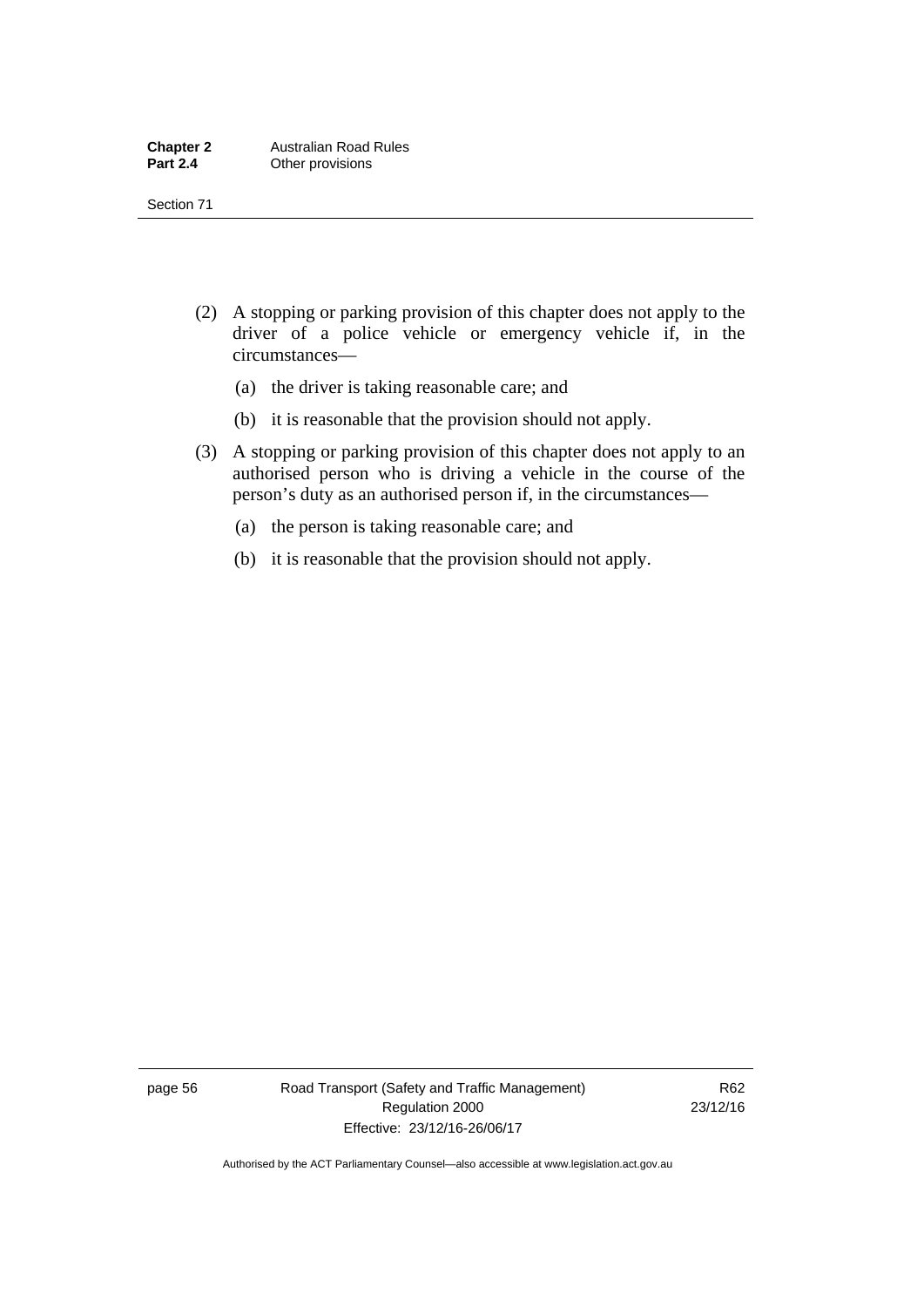# **Chapter 3 Parking**

# **Part 3.1 Parking schemes**

# **Division 3.1.1 Metered parking schemes**

# **72 Metered parking schemes**

- (1) The road transport authority may establish and operate metered parking schemes for any length of road or area.
- (2) For a metered parking scheme, the road transport authority—
	- (a) may set aside metered parking spaces; and
	- (b) may install parking meters for the payment of fees for metered parking spaces.

# **73 Metered parking areas**

- (1) The road transport authority may set aside a length of road or area as a metered parking area.
- (2) A metered parking area must be designated by metered parking signs.

# **74 Parking meters**

- (1) A parking meter must be installed at the space to which it applies or, if a parking meter applies to 2 or more spaces, close to the spaces.
- (2) The parking meter applying to a metered parking space must show or be capable of showing the fees fixed for the space under this division.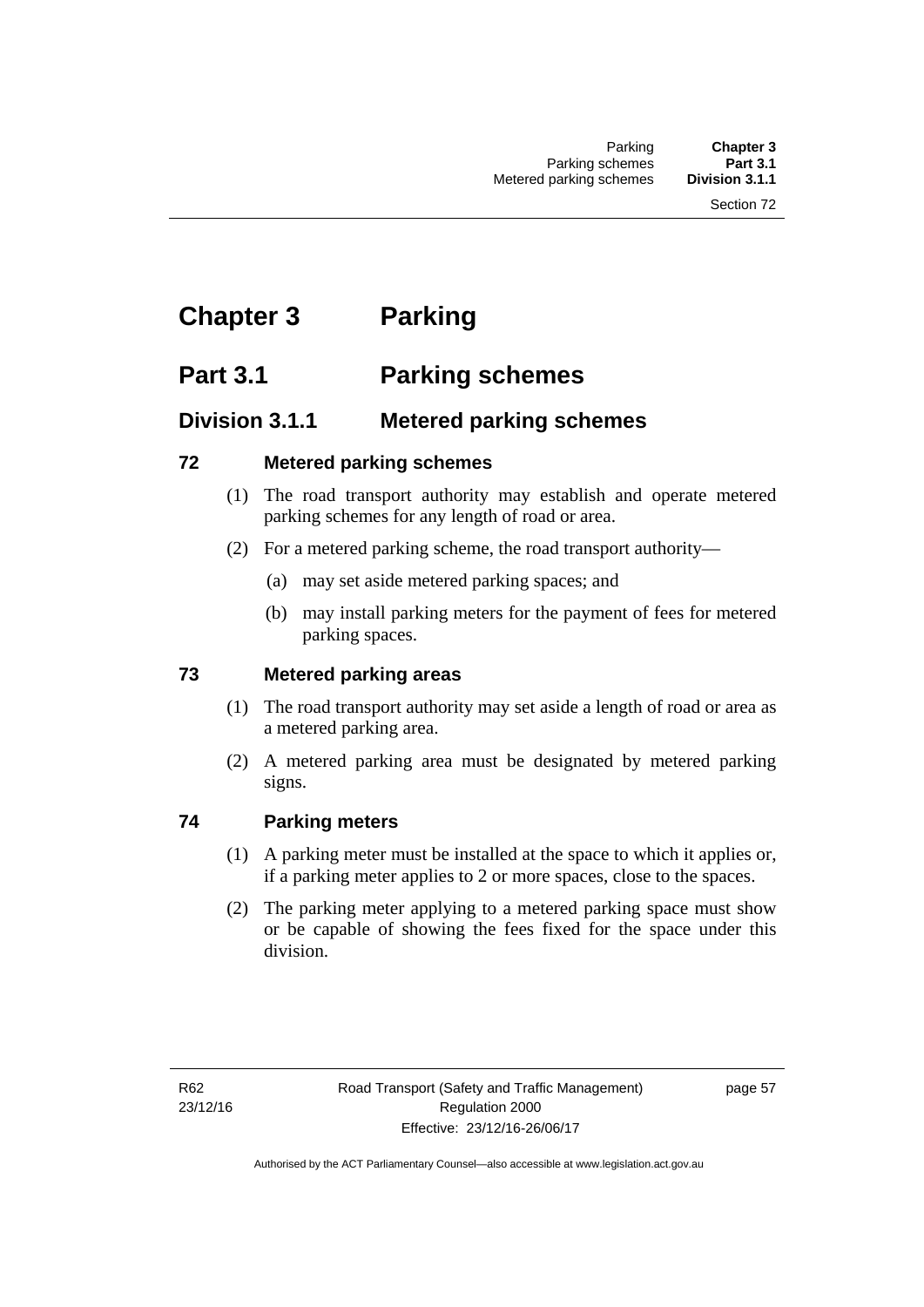- (3) A parking meter must clearly show, or be capable of clearly showing, whether the relevant parking fee for the parking of a vehicle in the metered parking space or spaces to which it applies has been paid.
- (4) A multi-space parking meter must also identify each metered parking space by its number.

# **75 Metered parking spaces**

- (1) A metered parking space must be designated by a road marking.
- (2) For a metered parking space to which a multi-space parking meter applies, the number for the space and an arrow indicating the direction of the meter must be marked in or adjacent to the space.

# **Division 3.1.2 Ticket parking schemes**

*Note* The [Australian Road Rules](http://www.legislation.act.gov.au//ni/db_37271/default.asp), r 207 (2) provides that a driver who parks in a ticket parking area must pay the fee and obey the instructions on the ticket. See also s 16.

#### **75A Parking authorities**

- (1) A person may apply to the road transport authority to be a parking authority for a stated area.
- (2) The road transport authority may declare the person to be a parking authority for a stated area (the *area of operations*).
	- *Note* The power to make the declaration includes the power to amend or repeal it (see [Legislation Act,](http://www.legislation.act.gov.au/a/2001-14) s 46).
- (3) The declaration is a disallowable instrument.
	- *Note* A disallowable instrument must be notified, and presented to the Legislative Assembly, under the [Legislation Act.](http://www.legislation.act.gov.au/a/2001-14)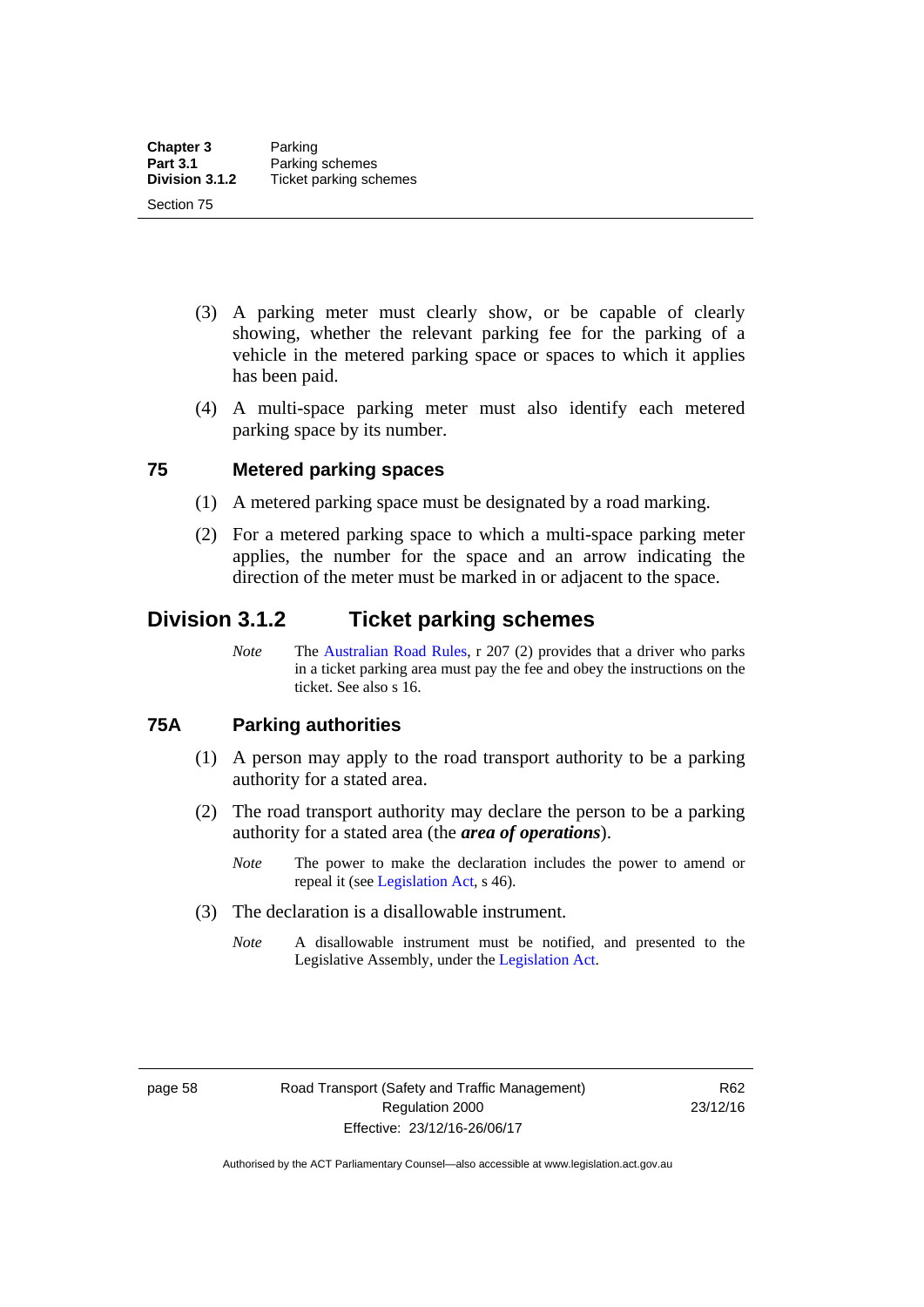# **75B Parking authority guidelines**

- (1) The road transport authority must establish guidelines for section 76A (the *parking authority guidelines*).
- (2) The parking authority guidelines are a disallowable instrument.

- (3) A parking authority is not entitled to provide, or charge for, parking in a ticket parking area if the parking authority does not comply with the parking authority guidelines.
- (4) A parking authority is taken to comply with the parking authority guidelines until the contrary is proved.

# **76 Ticket parking schemes—road transport authority**

- (1) The road transport authority may establish and operate a ticket parking scheme for any length of road or area.
- (2) For a ticket parking scheme, the road transport authority—
	- (a) may set aside a length of road or area as a ticket parking area; and
	- (b) may adopt the ways of, and schemes for, payment of the fees the authority considers appropriate; and
	- (c) may install pay parking devices.

#### **76AA Approval of e-payment method**

(1) The road transport authority may approve an e-payment method (an *approved e-payment method*) for a driver of a vehicle to pay for the use of a parking space in a ticket parking area.

*Note* A disallowable instrument must be notified, and presented to the Legislative Assembly, under the [Legislation Act.](http://www.legislation.act.gov.au/a/2001-14)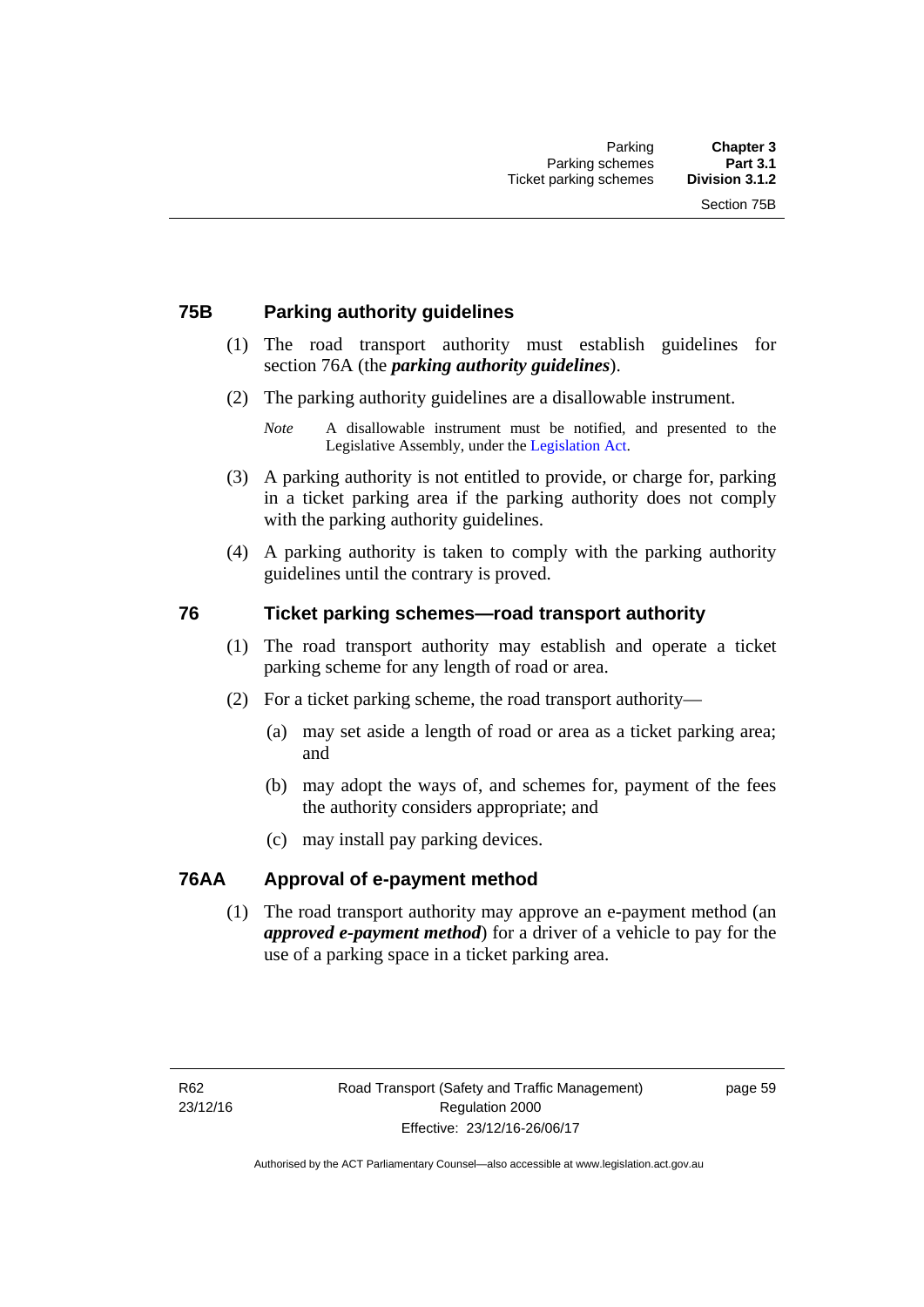- (2) The road transport authority may not approve an e-payment method unless satisfied that the system supporting the method is capable of—
	- (a) giving the road transport authority contemporary information about fees paid for parking spaces in ticket parking areas; and
	- (b) keeping a record of each transaction; and
	- (c) giving a person using the method an electronic receipt for the transaction.
- (3) An approval is a notifiable instrument.

*Note* A notifiable instrument must be notified under the [Legislation Act](http://www.legislation.act.gov.au/a/2001-14).

(4) In this section:

*e-payment method* means a method for payment using an electronic device.

#### **76A Ticket parking schemes—parking authorities**

- (1) A parking authority may, in accordance with the parking authority guidelines, establish and operate a ticket parking scheme for any length of road or area within its area of operations.
- (2) For a ticket parking scheme, the parking authority may, in accordance with the parking authority guidelines—
	- (a) set aside a length of road or area within its area of operations as a ticket parking area; and
	- (b) fix fees for the parking of vehicles in the area; and
	- (c) adopt the ways of, and schemes for, payment of the fees the authority considers appropriate; and
	- (d) install pay parking devices.
	- *Note* Section 75A provides for the road transport authority to declare parking authorities and s 75B provides for parking authority guidelines.

page 60 Road Transport (Safety and Traffic Management) Regulation 2000 Effective: 23/12/16-26/06/17

R62 23/12/16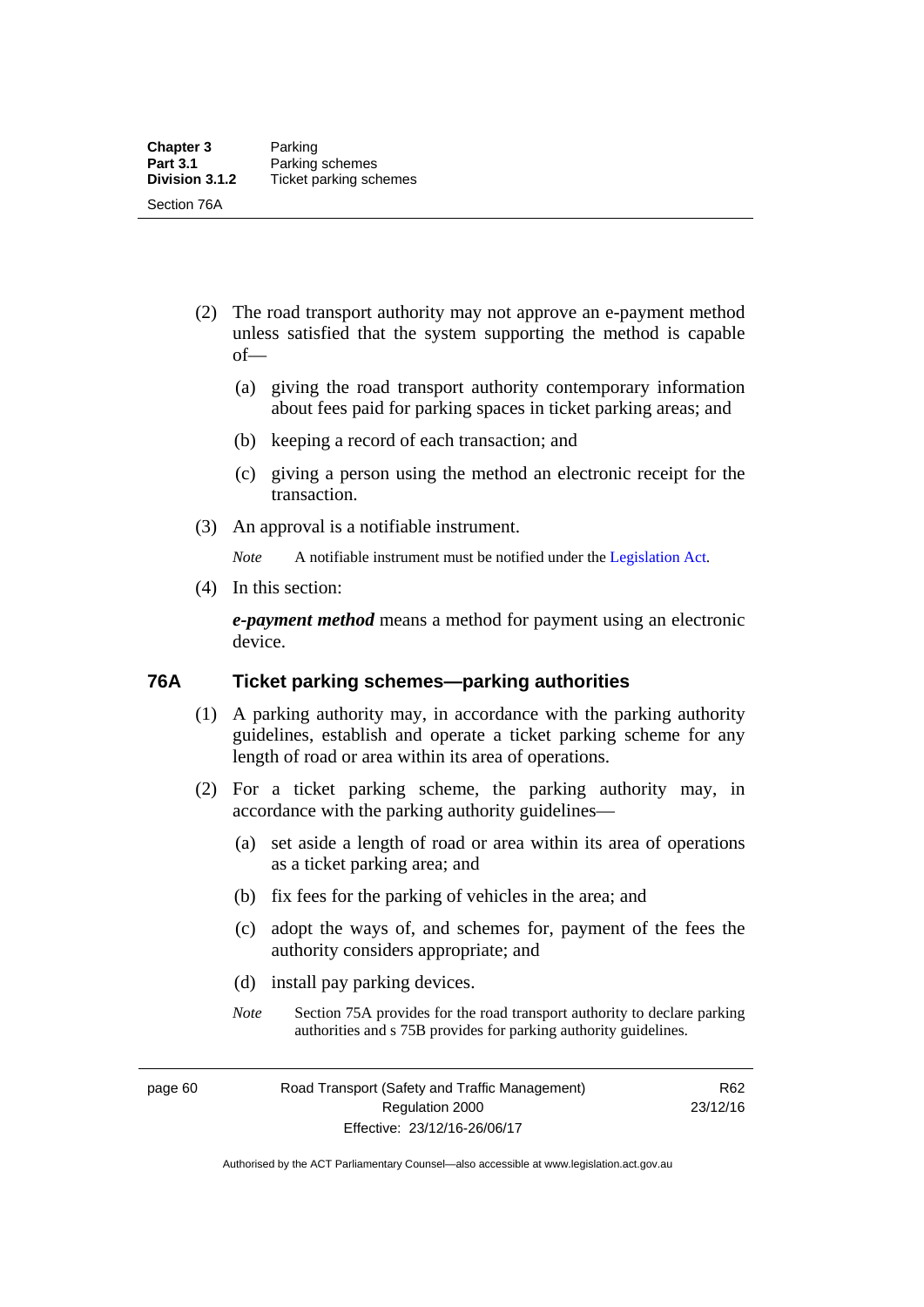# **77 Ticket parking areas**

- (1) A ticket parking area must be designated by ticket parking signs.
- (2) A ticket parking area is taken to include only such lengths of road and areas to which ticket parking signs apply as are lawfully available, apart from this division, for the parking of vehicles.

#### **78 Ticket parking spaces**

A ticket parking area may be divided into ticket parking spaces, of a size suitable for parking a single vehicle, by a road marking.

#### **79 Ticket machines**

The ticket machine for a ticket parking area must show or be capable of showing the fees fixed for the area under this division.

### **80 Parking tickets**

- (1) The following information must be printed on a parking ticket:
	- (a) the expiry date (expressed as the day of the month, the month and the year);
	- (b) for a parking ticket other than an RTA periodic ticket—the expiry time (expressed in hours and minutes);
	- (c) the name of the authority issuing the ticket;
	- (d) an indication of the ticket parking area where or for which the ticket is issued;
	- (e) the fee paid for the issue of the ticket or, for an RTA periodic ticket (except a ticket issued at a concessional price), the daily value of the ticket;
	- (f) a serial number;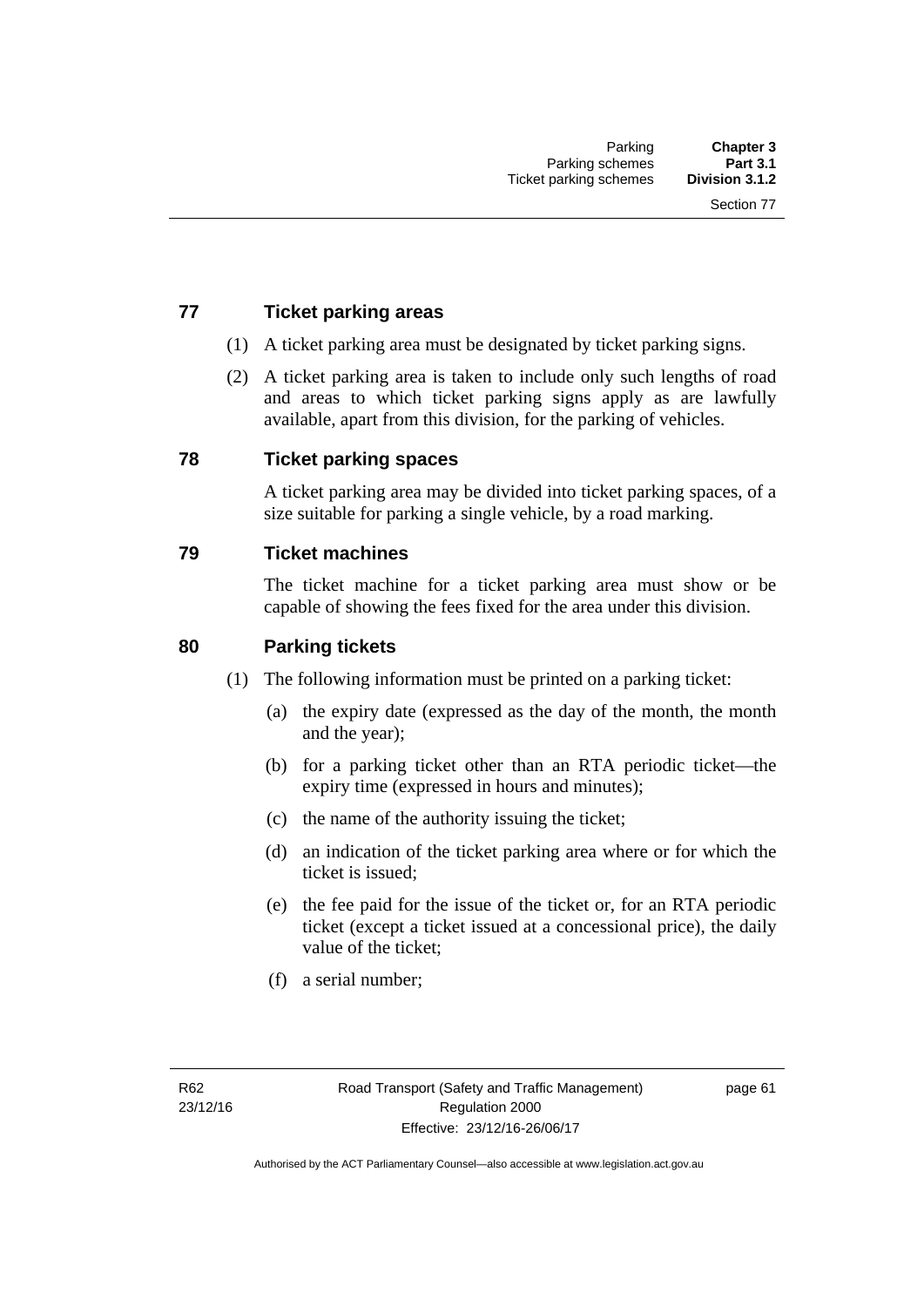Section 81

(g) instructions for use of the ticket.

#### **Examples for par (d)**

- 1 a code for the ticket parking area where the ticket is issued
- 2 the number of the parking ticket machine which issued the ticket
- 3 for an RTA periodic ticket—the daily value of the ticket or the area where the ticket may be used
- *Note* An example is part of the regulation, is not exhaustive and may extend, but does not limit, the meaning of the provision in which it appears (see [Legislation Act,](http://www.legislation.act.gov.au/a/2001-14) s 126 and s 132).
- (2) A parking ticket must be legible and of a size and design that enables it to be easily displayed in or on a vehicle.
- (3) In this section:

*RTA periodic ticket*, for a ticket parking area, means a ticket issued by the road transport authority that is valid for parking in the area for a stated period of not less than 1 week.

#### **81 Duration of parking tickets and e-payment parking period**

- (1) A parking ticket takes effect when it is issued and expires at the expiry time stated on the ticket.
- (2) An e-payment parking period begins when the parking period is initiated by a device in accordance with an approved e-payment method and ends when the period for which payment is made in accordance with the approved e-payment method ends.

# **Division 3.1.3 Heavy vehicle parking**

# **82 Definitions—div 3.1.3**

In this division:

*heavy vehicle* means a vehicle, whether loaded or unloaded, that is longer than 7.5m, has a GVM over 4.5t, and is used for commercial purposes.

page 62 Road Transport (Safety and Traffic Management) Regulation 2000 Effective: 23/12/16-26/06/17

R62 23/12/16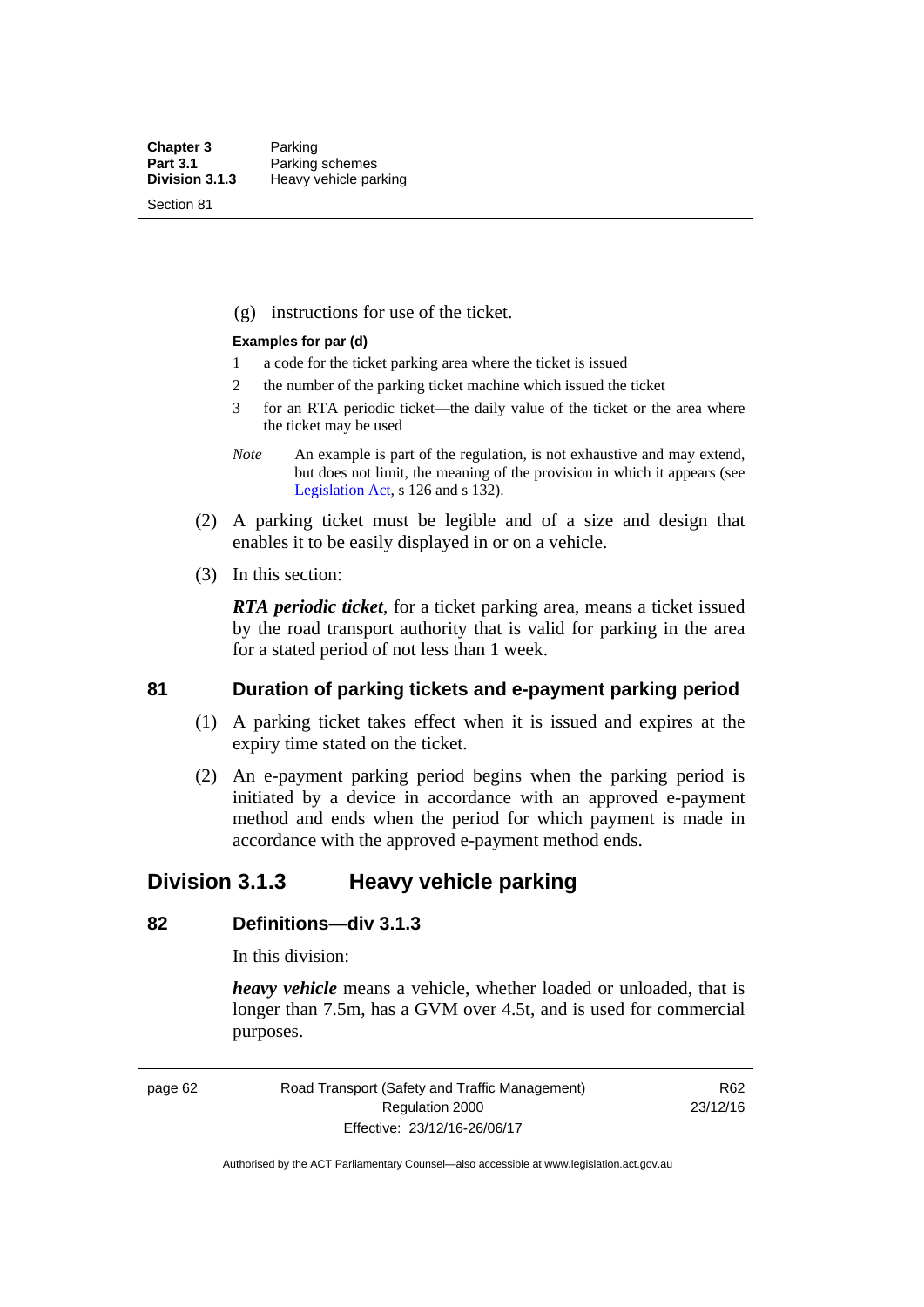# *land adjoining residential land*—see section 83.

*residential land* means land leased for residential purposes.

*stock truck* means a vehicle that has a GVM over 4.5t and is built or used to transport livestock.

#### **83 References in div 3.1.3 to land adjoining residential land**

A reference in this division to *land adjoining residential land* includes a reference to land that would, apart from an intervening road, adjoin that land.

#### **84 Vehicle parked partly on residential land**

For this division, a vehicle that is parked partly on residential land, and partly on adjoining land that is not residential land, is taken not to be parked on residential land.

# **85 Parking of certain vehicles on residential land prohibited**

- (1) This section applies to a vehicle, whether loaded or unloaded, that is—
	- (a) a stock truck; or
	- (b) a semitrailer with the load space permanently enclosed by rigid construction or with sides enclosed by nonrigid material and a rigid roof; or
	- (c) higher than 3.6m and used for commercial purposes.
- (2) A person must not park a vehicle to which this section applies on residential land.

Maximum penalty: 20 penalty units.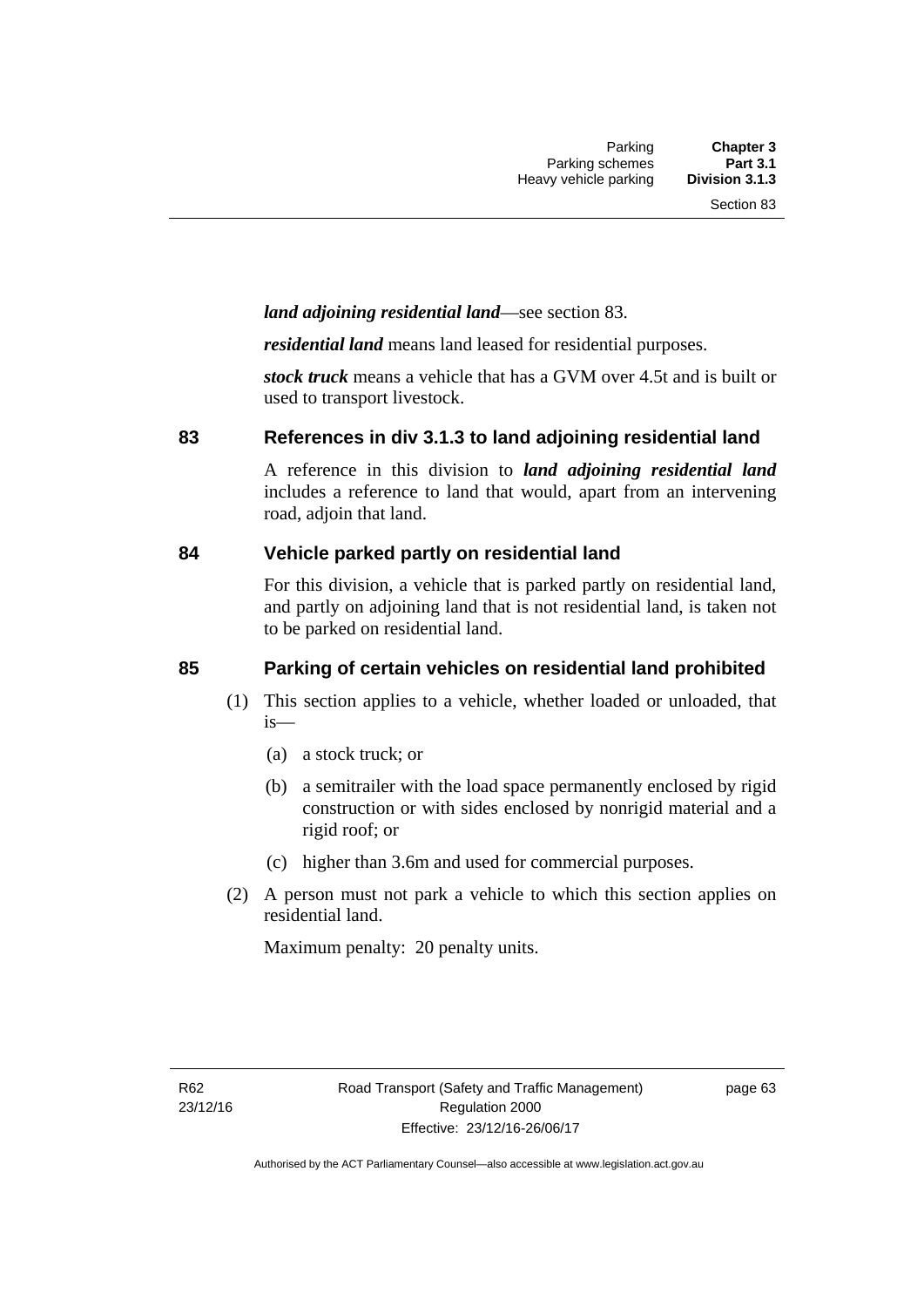#### **85A No more than 1 heavy vehicle on residential land**

- (1) A person commits an offence if—
	- (a) the person parks 2 or more heavy vehicles on residential land; or
	- (b) the person parks a heavy vehicle on residential land and there is already another heavy vehicle parked on the land.

Maximum penalty: 20 penalty units.

- (2) Subsection (1) does not apply if—
	- (a) only 2 heavy vehicles are parked on the residential land; and
	- (b) 1 vehicle is plant that is parked on the other vehicle; and
	- (c) no part of either vehicle is higher than 3.6m from the ground.
- (3) In this section:

*plant* means a motor vehicle that consists solely of—

- (a) a machine or implement that cannot carry a load, other than tools and accessories usually carried in or on the vehicle; or
- (b) a crane, forklift truck or bobcat; or
- (c) a bobcat and excavation equipment.

# **85B Heavy vehicles to be parked away from residential land boundaries**

- (1) A person commits an offence if—
	- (a) the person parks a heavy vehicle on residential land; and
	- (b) any part of the vehicle when parked is—
		- (i) in front of the setback line of the front boundary of the land; or

page 64 Road Transport (Safety and Traffic Management) Regulation 2000 Effective: 23/12/16-26/06/17

R62 23/12/16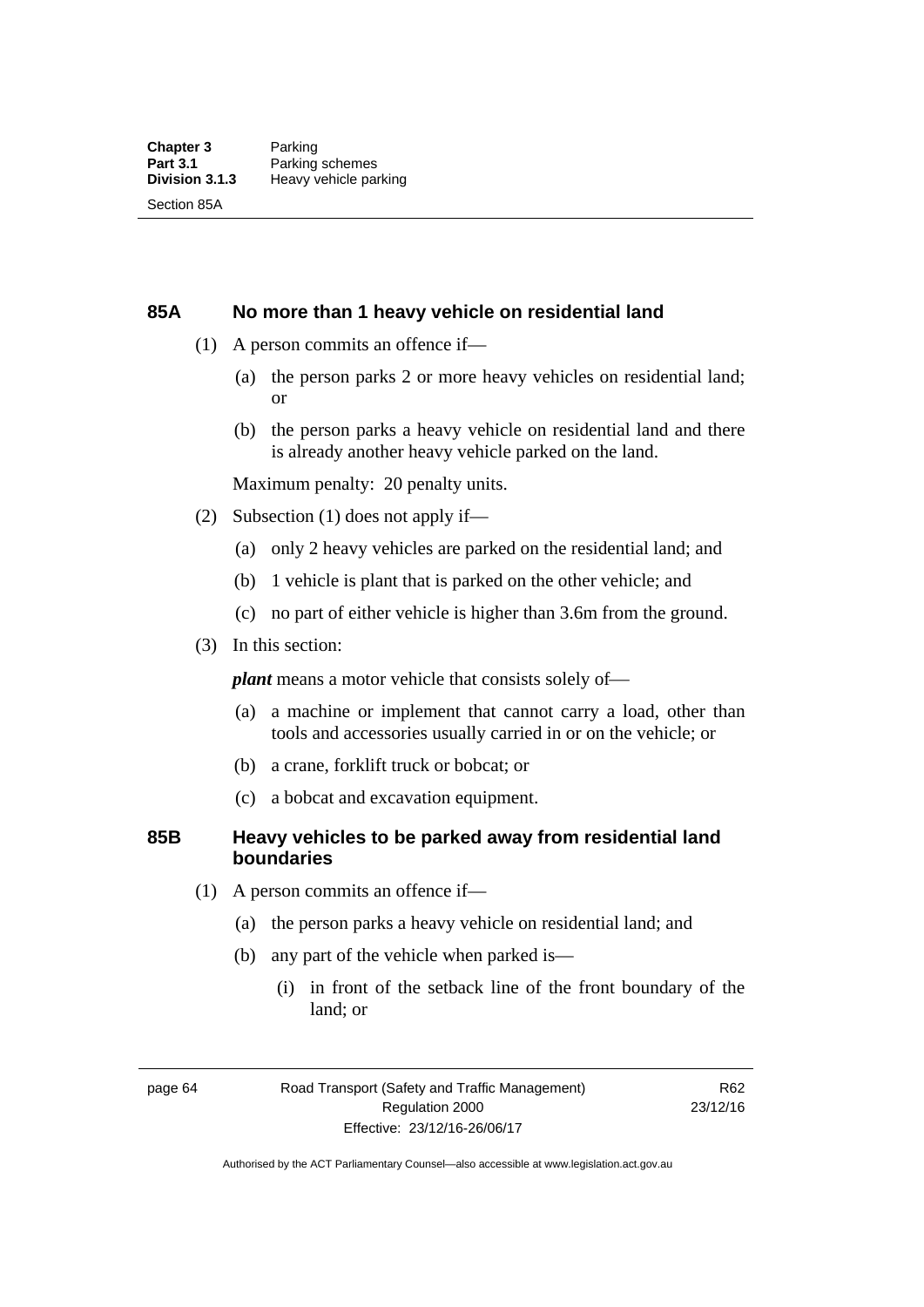(ii) less than 1.5m from any other boundary.

Maximum penalty: 20 penalty units.

(2) In this section:

*setback*, in relation to land—see the territory plan, part 13 (Definitions).

# **86 Parking of certain vehicles on land adjoining residential land prohibited**

- (1) This section applies to—
	- (a) a vehicle or combination, whether loaded or unloaded, that is longer than 7.5m; and
	- (b) a vehicle, whether loaded or unloaded, with a GVM over 4.5t.
- (2) A person must not park a vehicle or combination to which this section applies on land adjoining residential land for more than 1 hour.

Maximum penalty: 20 penalty units.

 (3) Subsection (2) does not apply to the vehicle or combination if the land where it is parked is residential land or land leased for commercial purposes.

# **87 Parking of certain commercial vehicles on land with multi-unit housing**

- (1) This section applies to a vehicle, whether loaded or unloaded, that is used for commercial purposes and is longer than 6m, higher than 2.6m or has a GVM over 3.75t.
- (2) A person must not park a vehicle to which this section applies on residential land with multi-unit housing.

Maximum penalty: 20 penalty units.

R62 23/12/16 page 65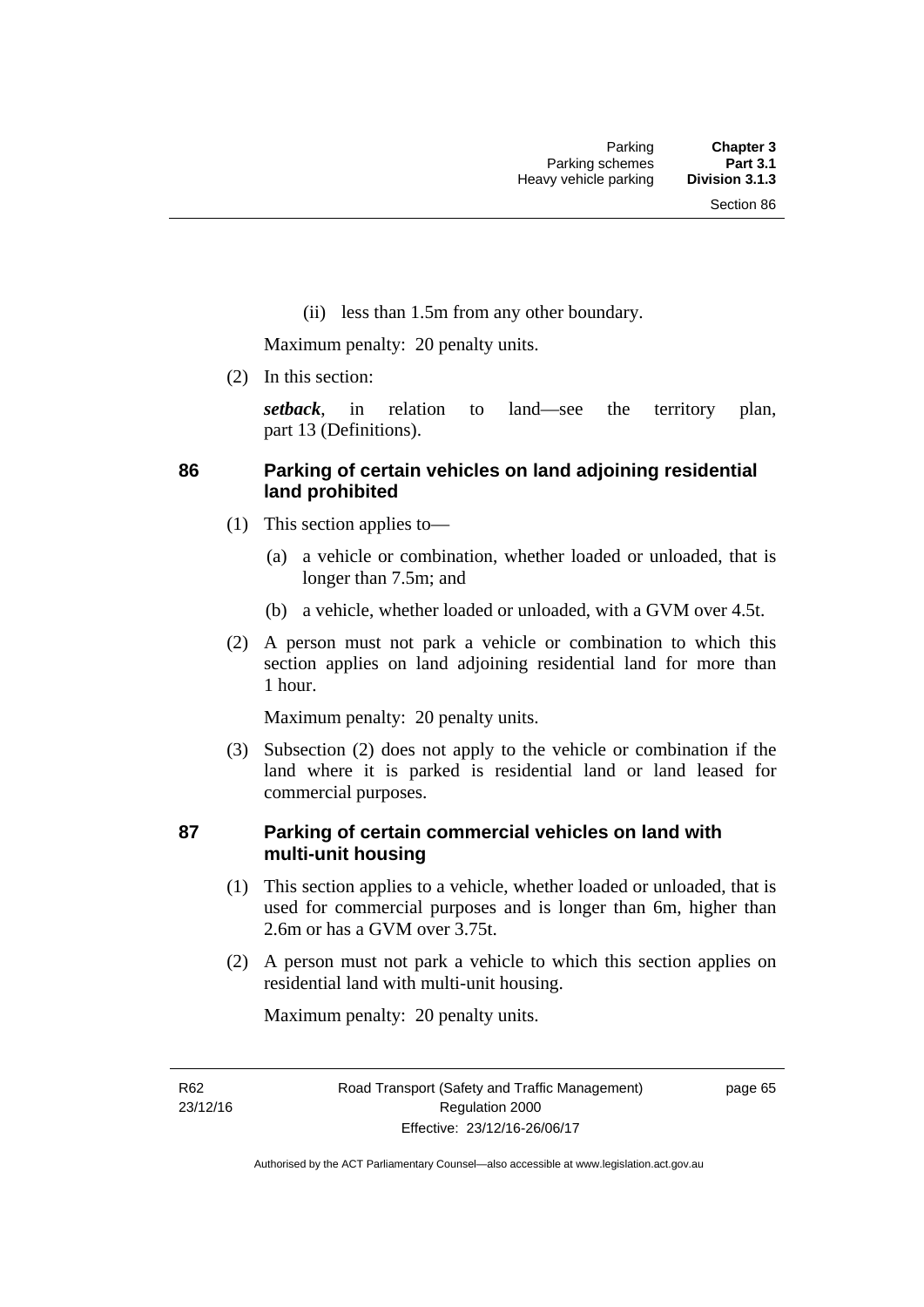- (3) For this section, residential land has multi-unit housing if the land has more than 1 dwelling on it.
- (4) In this section:

*dwelling—*see the territory plan.

*Note* The territory plan defines *dwelling* as meaning 'a building or part of a building used as a self contained residence which must include food preparation facilities, a bath or shower, and a closet pan and wash basin'.

#### **87A No offence if reasonable necessity etc**

A person does not commit an offence against section 85, section 85A, section 85B, section 86 or section 87 if—

- (a) either of the following applies:
	- (i) it was reasonably necessary to park the vehicle on the land to avoid contravening the Act or another territory law;
	- (ii) the vehicle was parked on the land to deliver or collect goods or passengers, or to provide services; and
- (b) the vehicle was on the land no longer than was reasonable.

# **87B Heavy vehicle refrigeration units not to be operated on residential land**

A person commits an offence if—

- (a) the person parks a heavy vehicle that has a refrigeration unit on residential land; and
- (b) the refrigeration unit is running at any time while the vehicle is parked on the land.

Maximum penalty: 20 penalty units.

page 66 Road Transport (Safety and Traffic Management) Regulation 2000 Effective: 23/12/16-26/06/17

R62 23/12/16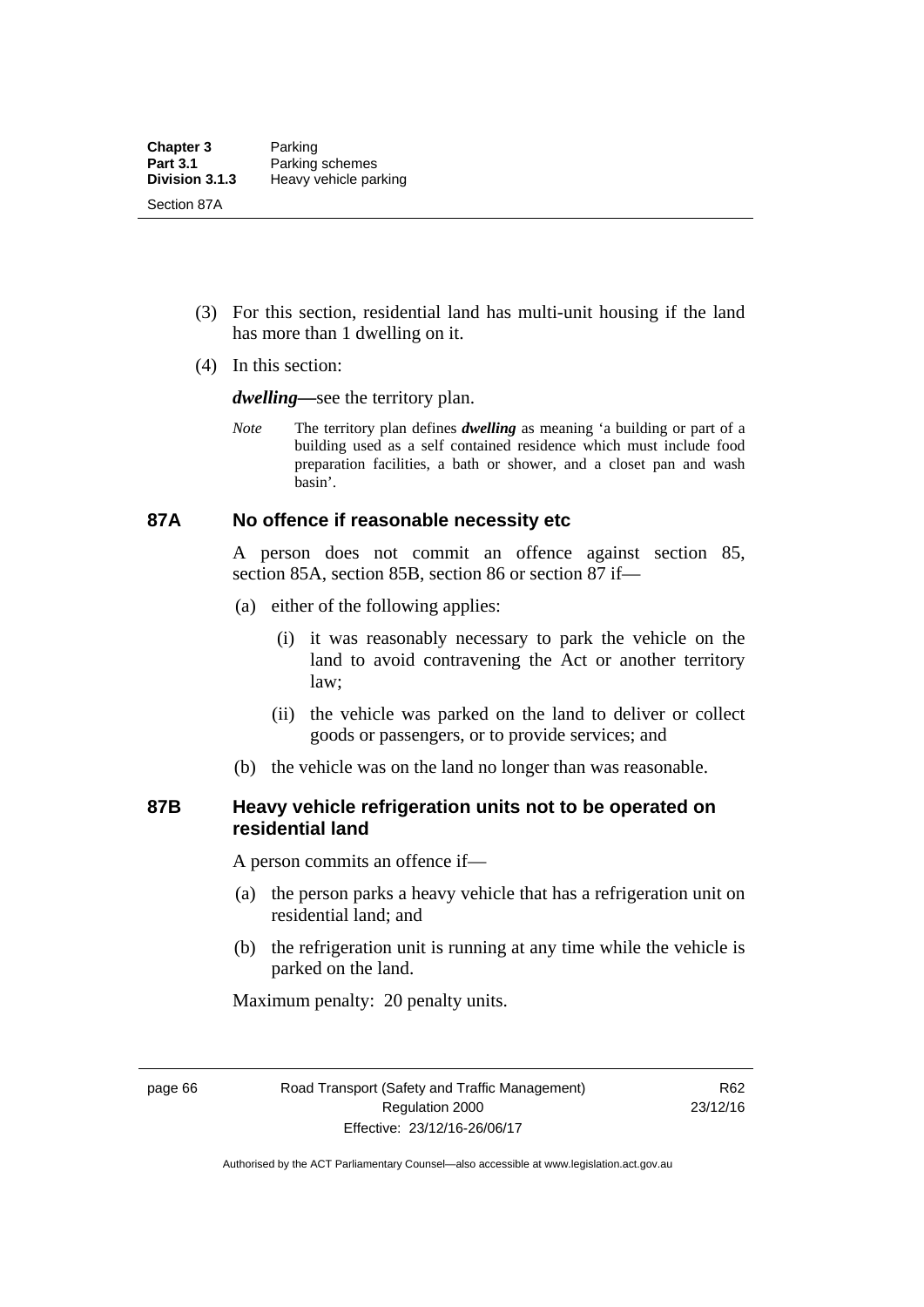# **87C Prohibition on night operation of heavy vehicle**

 (1) A person, other than an existing operator, commits an offence if the person operates a heavy vehicle parked on residential land at any time between 10 pm and 6 am.

Maximum penalty: 20 penalty units.

 (2) An existing operator commits an offence if the operator operates a heavy vehicle parked on residential land at any time between midnight and 5.30 am.

Maximum penalty: 20 penalty units.

(3) In this section:

*existing operator* means the holder of an existing operator's certificate issued under the *[Motor Traffic Act 1936](http://www.legislation.act.gov.au/a/1936-45)*, section 150R that is still in force.

#### **88 Daily infringement**

A person who contravenes any of the following sections commits a separate offence for each day during any part of which the contravention continues:

- (a) section 85 (Parking of certain vehicles on residential land prohibited);
- (b) section 85A (No more than 1 heavy vehicle on residential land);
- (c) section 85B (Heavy vehicles to be parked away from residential land boundaries);
- (d) section 86 (Parking of certain vehicles on land adjoining residential land prohibited);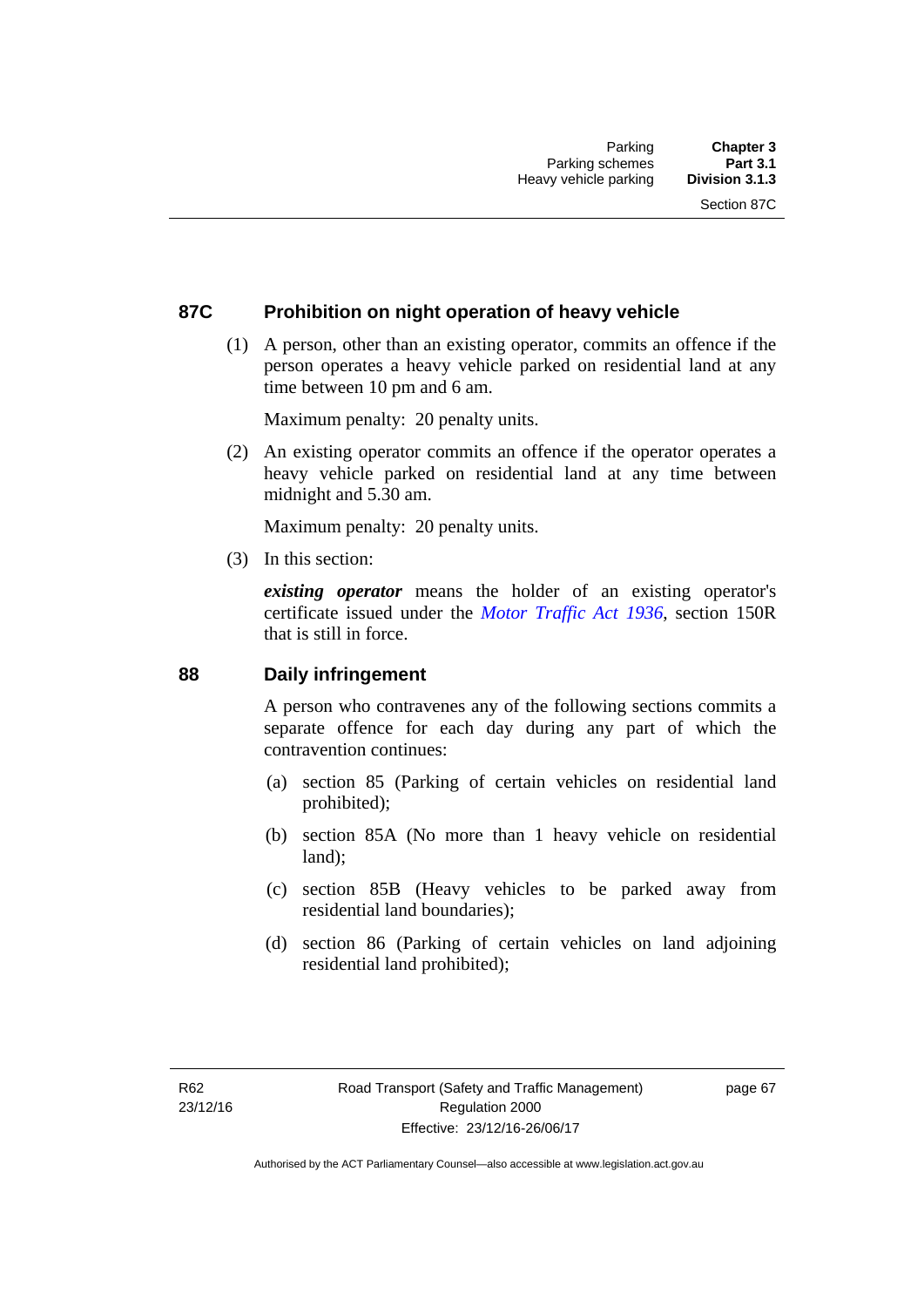- (e) section 87 (Parking of certain commercial vehicles on land with multi-unit housing);
- (f) section 87B (Heavy vehicle refrigeration units not to be operated on residential land).

# **Division 3.1.3A Heavy vehicle parking—enforcement**

# **89 Meaning of** *occupier***—div 3.1.3A**

In this division:

*occupier*, of premises, includes—

- (a) a person believed on reasonable grounds to be an occupier of the premises; and
- (b) a person apparently in charge of the premises.

#### **90 Power to enter premises**

- (1) For division 3.1.3 (Heavy vehicle parking), an authorised person may—
	- (a) enter premises with the occupier's consent; or
	- (b) enter premises if the authorised person believes on reasonable grounds that—
		- (i) a heavy vehicle is parked on the premises in contravention of that division; and
		- (ii) it is necessary to enter the premises to inspect, take measurements, or record identification particulars about the vehicle.
- (2) An authorised person may, without the consent of the occupier of premises, enter land around the premises to ask for consent to enter the premises.

page 68 Road Transport (Safety and Traffic Management) Regulation 2000 Effective: 23/12/16-26/06/17

R62 23/12/16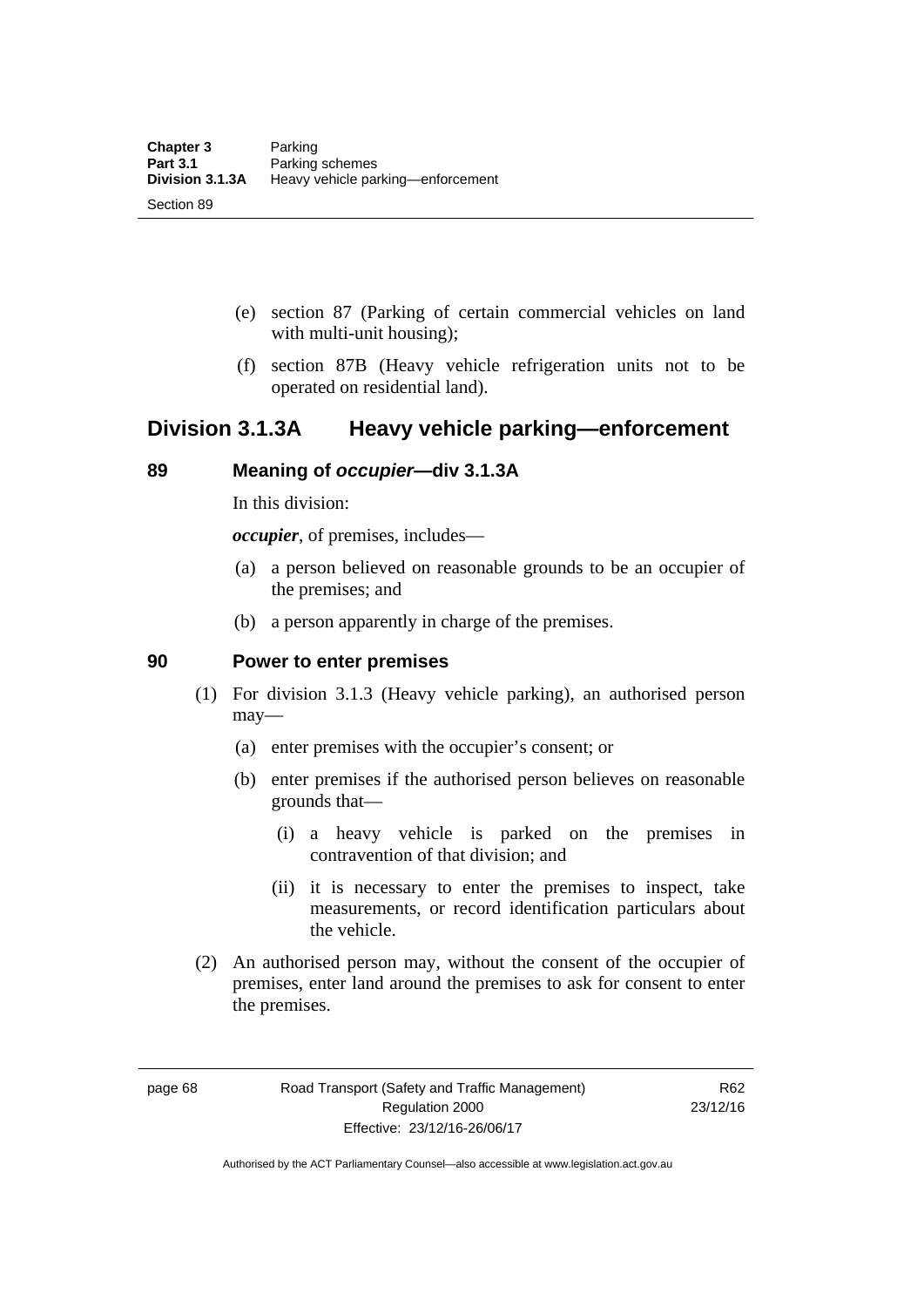- (3) An authorised person may enter premises under this section––
	- (a) for a contravention of section 87B or section 87C––at any time; and
	- (b) in any other case––between 8 am and 8 pm.

#### **91 Production of identity card**

An authorised person must not remain at premises entered under this division if the authorised person does not produce his or her identity card when asked by the occupier.

*Note* Identity cards for authorised people are provided for in the *[Road](http://www.legislation.act.gov.au/a/1999-77)  [Transport \(General\) Act 1999](http://www.legislation.act.gov.au/a/1999-77)*, s 20.

#### **92 Consent to entry**

- (1) When seeking the consent of an occupier of premises to enter premises under section 90 (1) (a), an authorised person must—
	- (a) produce his or her identity card; and
	- (b) tell the occupier—
		- (i) the purpose of the entry; and
		- (ii) that consent may be refused.
- (2) If the occupier consents, the authorised person must ask the occupier to sign a written acknowledgment (an *acknowledgment of consent*)—
	- (a) that the occupier was told—
		- (i) the purpose of the entry; and
		- (ii) that consent may be refused; and
	- (b) that the occupier consented to the entry; and
	- (c) stating the time and date when consent was given.

R62 23/12/16 page 69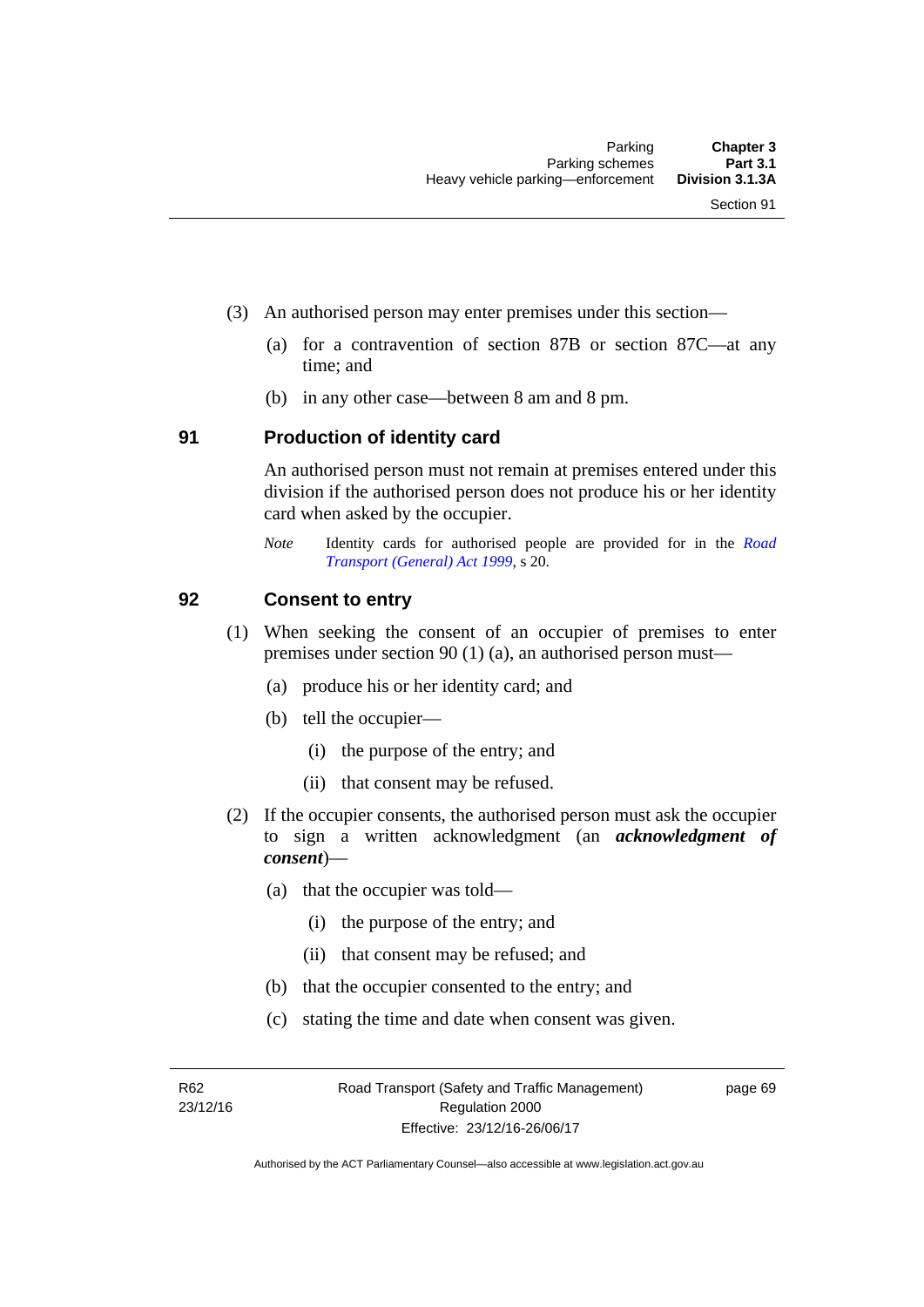- (3) If the occupier signs an acknowledgment of consent, the authorised person must immediately give a copy to the occupier.
- (4) A court must find that the occupier did not consent to entry to the premises by the authorised person under this division if—
	- (a) the question arises in a proceeding in the court whether the occupier consented to the entry; and
	- (b) an acknowledgment of consent is not produced in evidence; and
	- (c) it is not proved that the occupier consented to the entry.

#### **93 General powers on entry to premises**

- (1) An authorised person who enters premises under this division may, for division 3.1.3 (Heavy vehicle parking) and this division, do 1 or more of the following in relation to a heavy vehicle on the premises:
	- (a) inspect the vehicle (including for its identification particulars);
	- (b) take measurements;
	- (c) take photographs, films, or audio, video or other recordings;
	- (d) require the occupier, or anyone at the premises to—
		- (i) give the authorised person information; or
		- (ii) produce documents to the authorised person; or
		- (iii) give the authorised person reasonable help to exercise a power under this division.
	- *Note* The [Legislation Act](http://www.legislation.act.gov.au/a/2001-14), s 170 and s 171 deal with the application of the privilege against self incrimination and client legal privilege.
- (2) A person must take all reasonable steps to comply with a requirement made of the person under subsection (1) (d).

Maximum penalty: 20 penalty units.

page 70 Road Transport (Safety and Traffic Management) Regulation 2000 Effective: 23/12/16-26/06/17

R62 23/12/16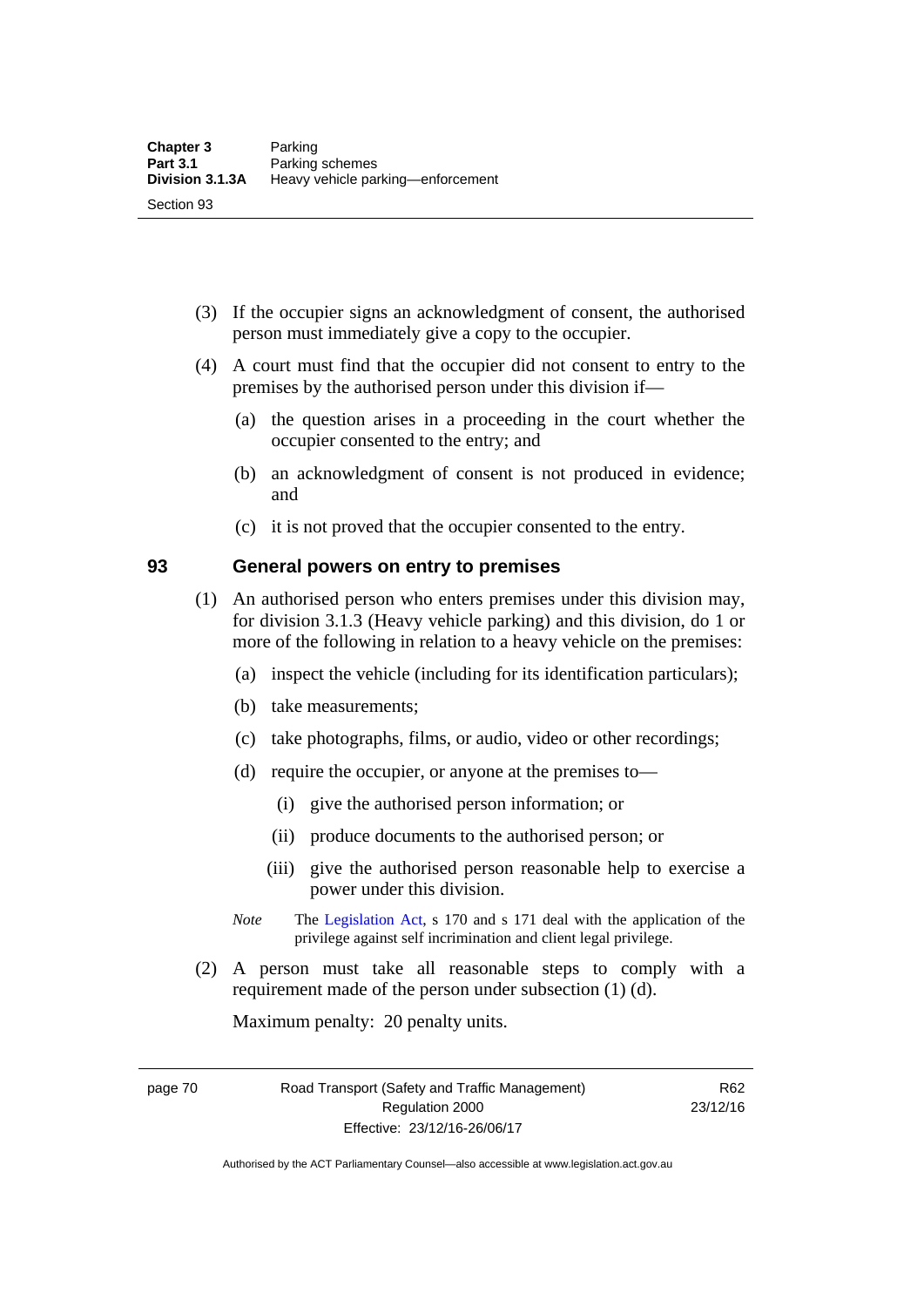# **94 Damage etc to be minimised**

- (1) In the exercise, or purported exercise, of a function under this division, an authorised person must take all reasonable steps to ensure that the authorised person, and any person assisting the authorised person, causes as little inconvenience, detriment and damage as practicable.
- (2) If an authorised person, or a person assisting an authorised person, damages anything in the exercise or purported exercise of a function under this division, the authorised person must give written notice of the particulars of the damage to the person the authorised person believes on reasonable grounds is the owner of the thing.
- (3) If the damage happens at premises entered under this division in the absence of the occupier, the notice may be given by leaving it, secured conspicuously, at the premises.

#### **95 Compensation for exercise of enforcement powers**

- (1) A person may claim compensation from the Territory if the person suffers loss or expense because of the exercise, or purported exercise, of a function under this division by an authorised person or a person assisting an authorised person.
- (2) Compensation may be claimed and ordered in a proceeding for—
	- (a) compensation brought in a court of competent jurisdiction; or
	- (b) an offence against this regulation brought against the person making the claim for compensation.
- (3) A court may order the payment of reasonable compensation for the loss or expense only if satisfied that it is just to make the order in the circumstances of the particular case.
- (4) A regulation may prescribe matters that may, must or must not be taken into account by the court in considering whether it is just to make the order.

page 71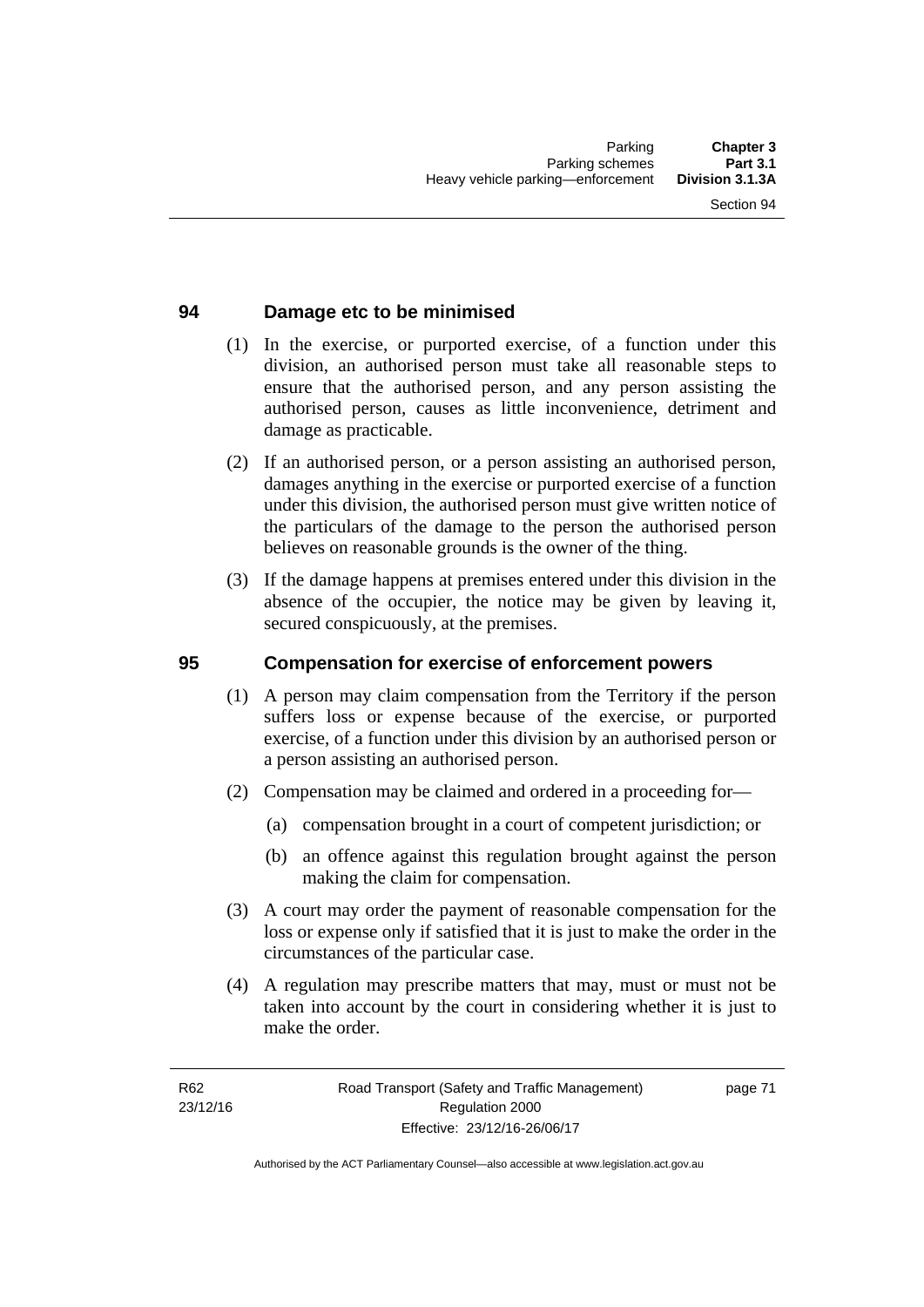# **Division 3.1.4 Miscellaneous**

### **97A Other powers to provide pay parking**

- (1) This part does not affect any other power of a parking authority to provide for parking on land within its area of operations.
- (2) A parking authority may exercise a power under this part in relation to land that it does not own only with the consent of the owner of the land.
- (3) Consent may be given subject to conditions, including conditions about the length and withdrawal of the consent.
- (4) Subject to the conditions of the consent, the consent may be withdrawn only after reasonable notice.
- (5) In this section:

*owner*, of land, includes lessee of land.

#### **98 Overlapping schemes**

- (1) This part does not prevent the road transport authority or a parking authority from establishing and operating a pay parking scheme on the same length of road, or in the same area, where it is operating a different pay parking scheme.
- (2) The road transport authority or a parking authority may not recover the fee fixed for the parking of a vehicle in a metered space or ticket parking area if any other applicable parking fee has been paid for parking the vehicle in the space or area.

#### **98A Income from ticket parking scheme**

- (1) All fees collected by a parking authority from the operation of a ticket parking scheme belong to the parking authority.
- (2) Any surplus arising from the operation of a ticket parking scheme may be applied at the discretion of the parking authority.

page 72 Road Transport (Safety and Traffic Management) Regulation 2000 Effective: 23/12/16-26/06/17

R62 23/12/16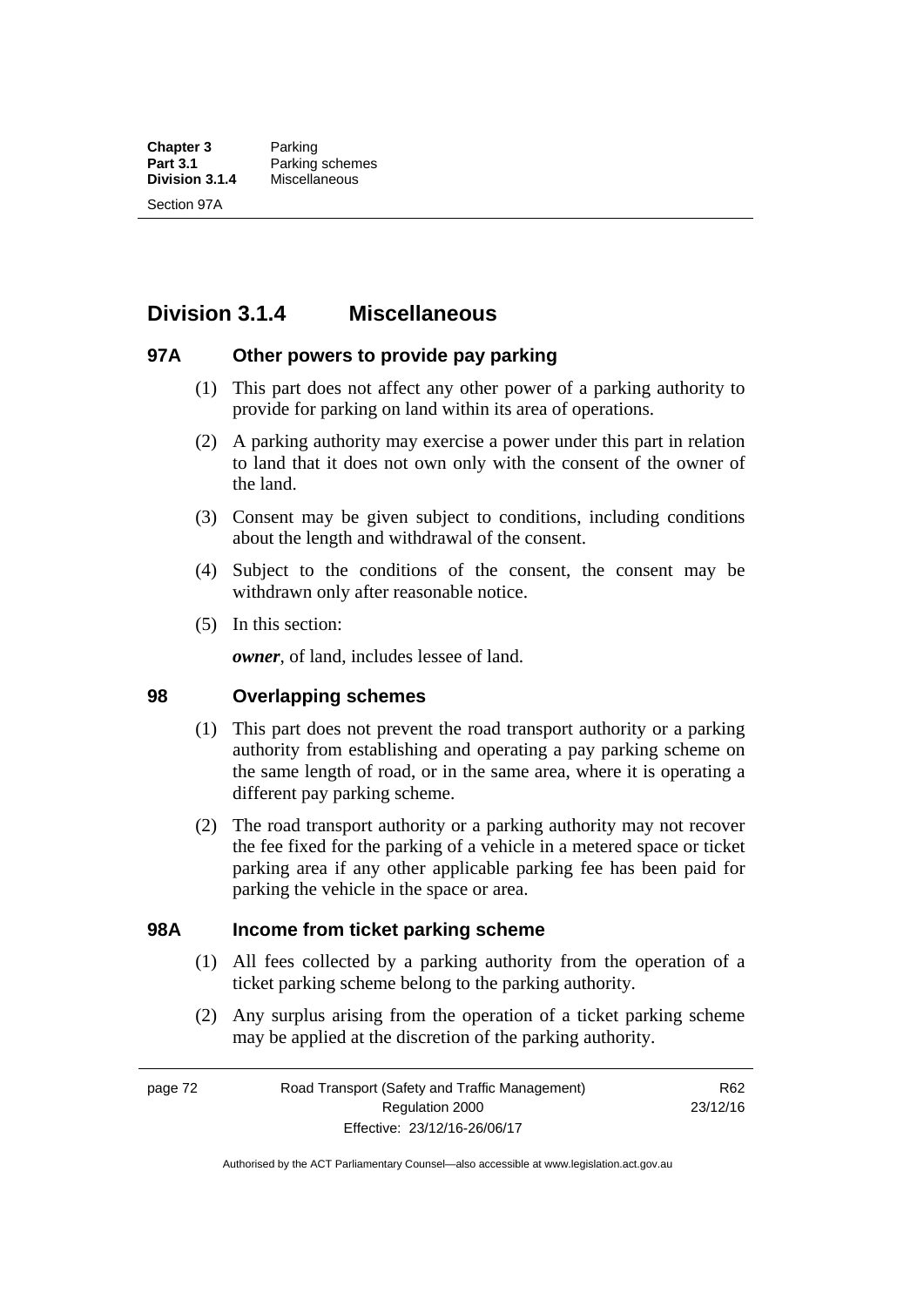# **98B Costs of ticket parking scheme**

The costs of administering a ticket parking scheme operated by a parking authority under section 76A are to be borne by the parking authority.

# **99 Trailers not separately chargeable**

A separate parking fee is not required to be paid for a trailer towed by another vehicle.

R62 23/12/16 Road Transport (Safety and Traffic Management) Regulation 2000 Effective: 23/12/16-26/06/17

page 73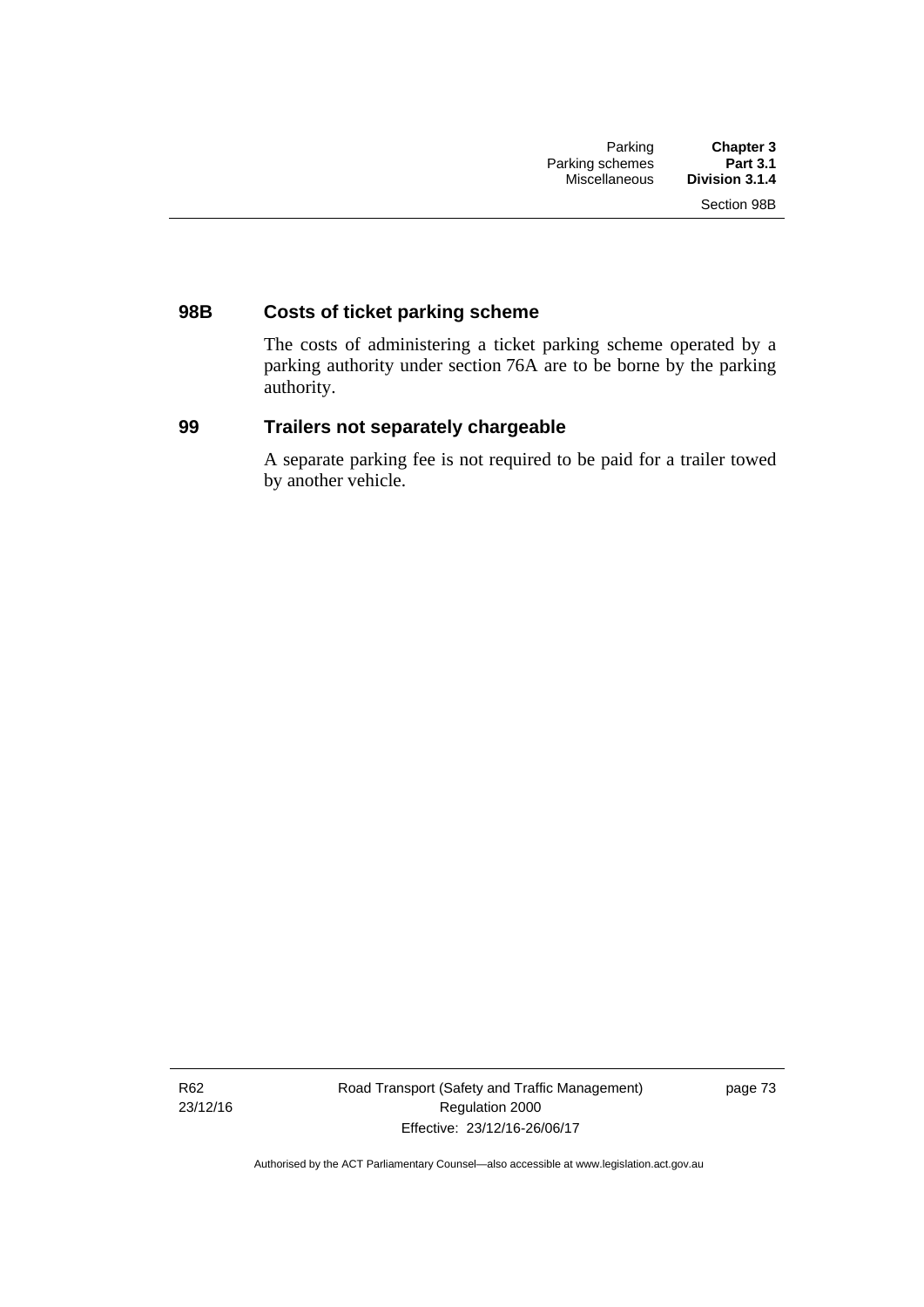# **Part 3.2 Parking permits and mobility parking scheme authorities**

#### **100 Parking permits**

- (1) The road transport authority may issue a permit (a *parking permit*) of a kind mentioned in subsection (2) authorising the parking of a vehicle, without charge, on a length of road or in an area designated by a *permit zone sign* for use by holders of that kind of parking permit.
- (2) The parking permit may be of 1 or more of the following kinds:
	- (a) a business parking permit;
	- (b) a commuter parking permit;
	- (c) a loading zone permit;
	- (d) a resident parking permit;
	- (e) a resident's visitor parking permit;
	- (f) a special event parking permit;
	- (g) any other kind declared by the road transport authority for this section.
- (3) The parking permit may be issued subject to conditions.
- (4) The parking permit—
	- (a) must state when it expires; and
	- (b) may state anything else that the road transport authority considers appropriate.

#### **Examples for par (b)**

- 1 the length of road or area to which the permit applies
- 2 any conditions to which the permit is subject

page 74 Road Transport (Safety and Traffic Management) Regulation 2000 Effective: 23/12/16-26/06/17

R62 23/12/16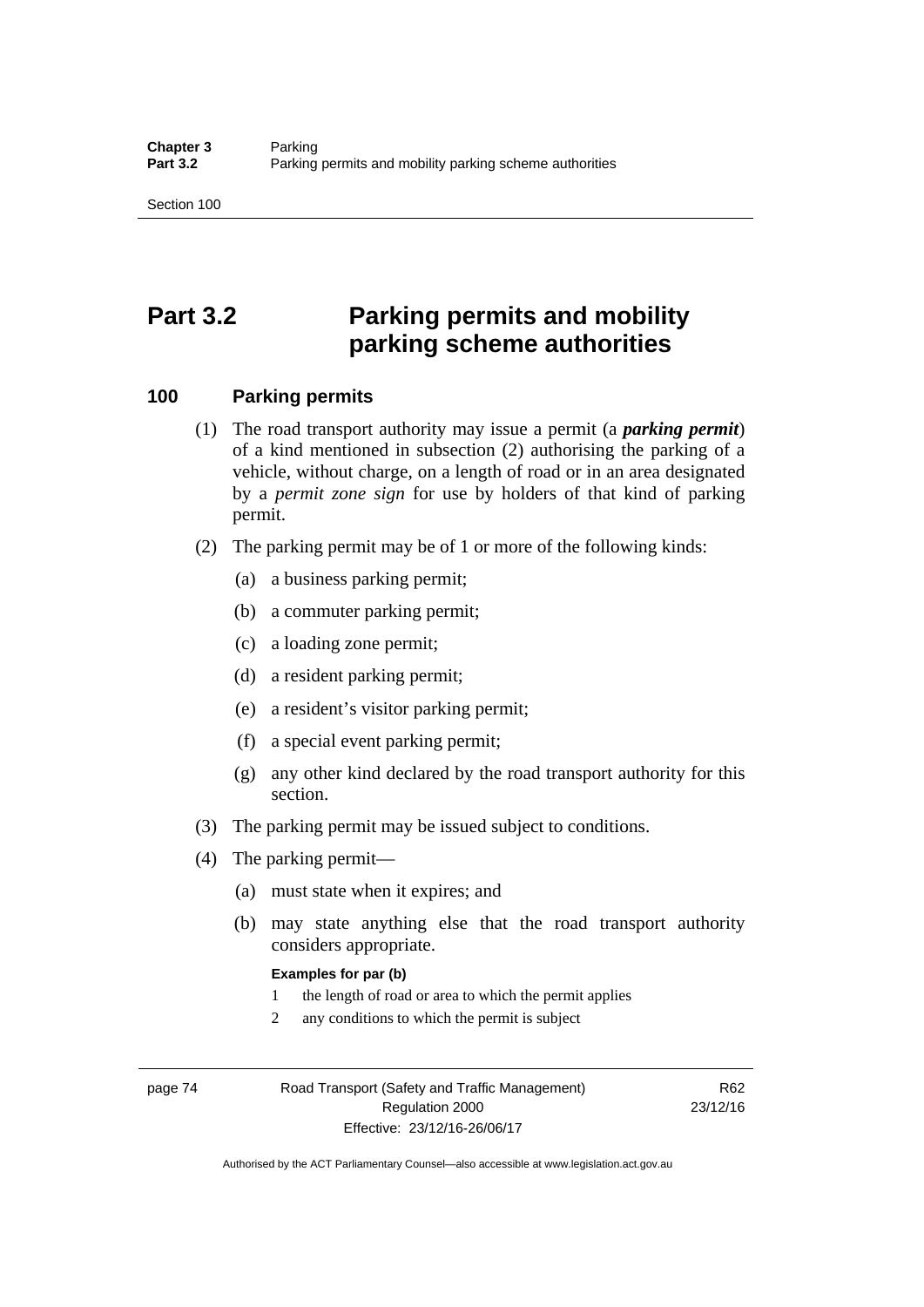- 3 the maximum period which a vehicle may be parked in a designated area under the permit
- 4 the name or address of the person to whom it is issued
- *Note* An example is part of the regulation, is not exhaustive and may extend, but does not limit, the meaning of the provision in which it appears (see [Legislation Act,](http://www.legislation.act.gov.au/a/2001-14) s 126 and s 132).
- (5) The holder of a permit may surrender the permit by returning it to the road transport authority.
- (6) A declaration under subsection  $(2)$  (g) is a notifiable instrument.

*Note* A notifiable instrument must be notified under the [Legislation Act](http://www.legislation.act.gov.au/a/2001-14).

#### **101 Mobility parking scheme authorities**

- (1) The road transport authority may issue a mobility parking scheme authority—
	- (a) for use by a person with a disability; or
	- (b) for use by an entity for the transport of people with disabilities.
- (2) A mobility parking scheme authority may be issued subject to conditions.
- (3) A mobility parking scheme authority—
	- (a) must include a people with disabilities symbol; and
	- (b) must state when it expires; and
	- (c) may state anything else that the road transport authority considers appropriate.
	- *Note 1 People with disabilities symbol* is defined in the [ARR,](http://www.legislation.act.gov.au//ni/db_37271/default.asp) dict.
	- *Note 2* For parking by mobility parking scheme authority holders, see s 15 and [ARR,](http://www.legislation.act.gov.au//ni/db_37271/default.asp) r 206.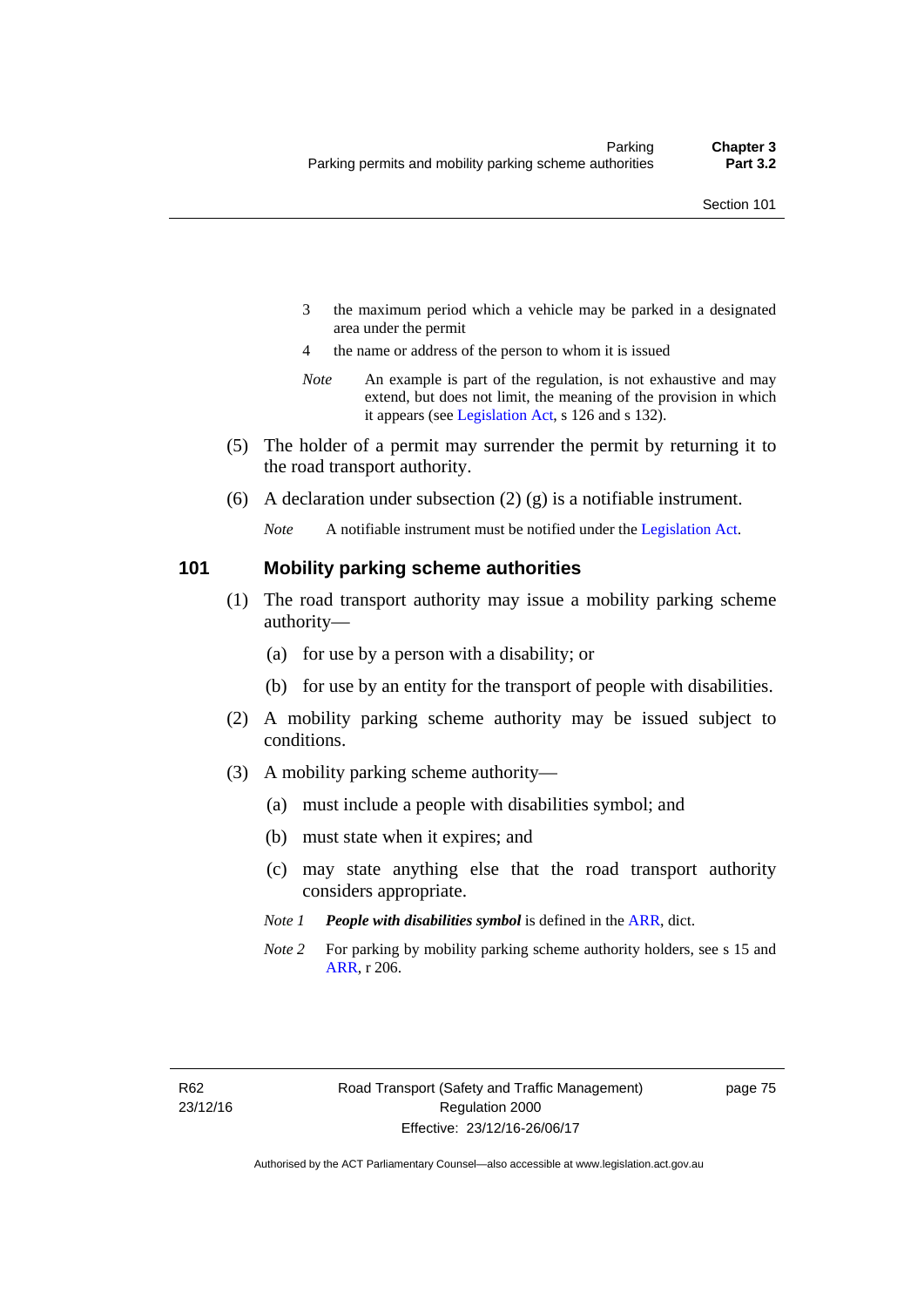# **101A Parking permits and mobility parking scheme authorities—cancellation**

- (1) This section applies if the road transport authority proposes to cancel (the *proposed action*) a parking permit or mobility parking scheme authority.
- (2) The road transport authority must give the person to whom the parking permit or mobility parking scheme authority was issued a written notice stating—
	- (a) the proposed action; and
	- (b) an explanation for the proposed action; and
	- (c) that the person may, within 14 days after the day the person receives the notice, give a written response to the authority about the notice.
- (3) In deciding whether to take the proposed action, the road transport authority must consider any response given to the authority in accordance with the notice.
- (4) The road transport authority must give the person written notice of the authority's decision.
- (5) If the road transport authority decides to take the proposed action, the authority's decision takes effect the day after the day when notice of the decision is given to the person or, if the notice states a later date of effect, that date.

page 76 Road Transport (Safety and Traffic Management) Regulation 2000 Effective: 23/12/16-26/06/17

R62 23/12/16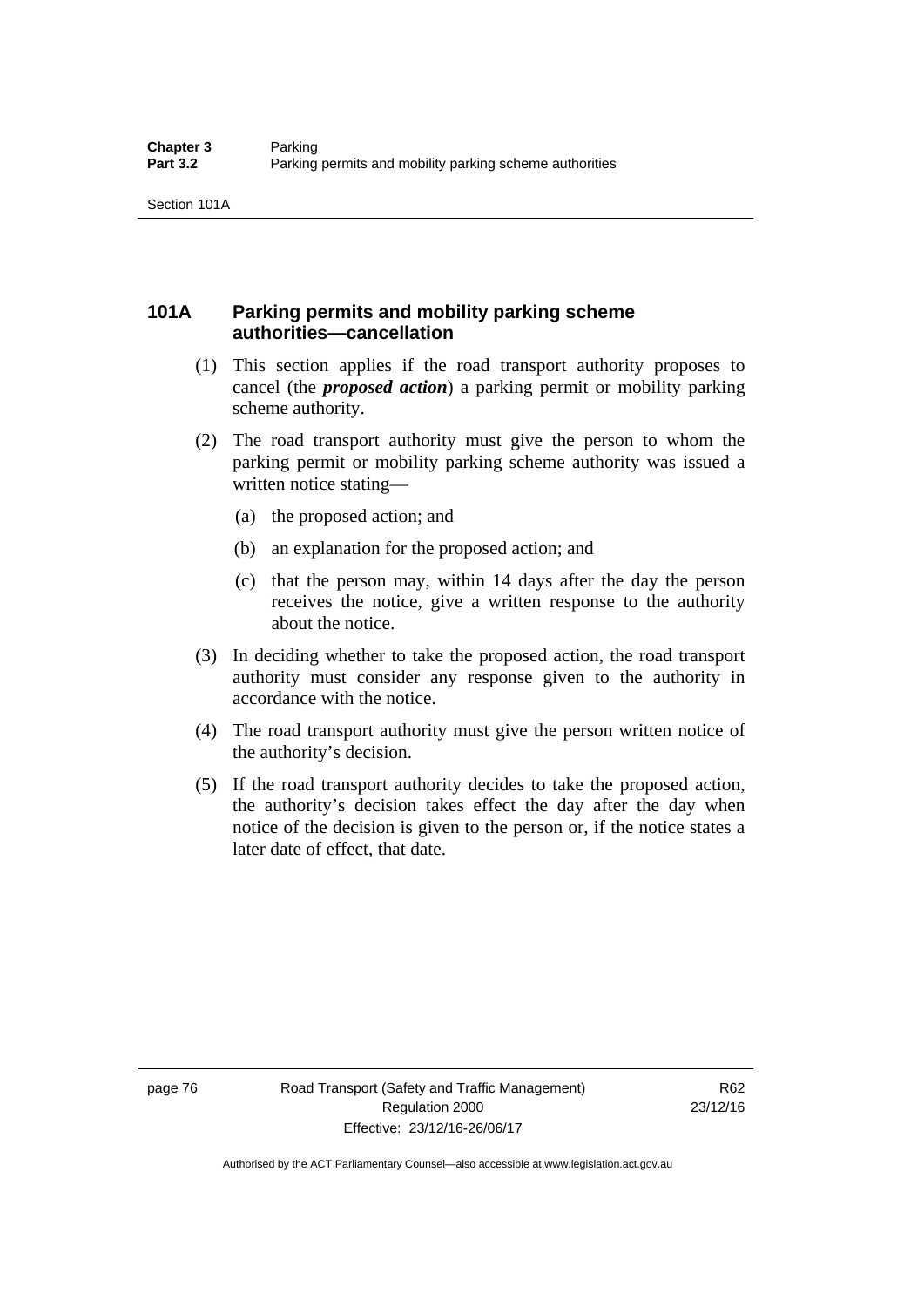# **101B Parking permits and mobility parking scheme authorities—return when cancelled**

If a parking permit or mobility parking scheme authority is cancelled under section 101A, the person to whom the parking permit or mobility parking scheme authority was issued must return the permit or authority to the road transport authority as soon as practicable but no later than 21 days after the date of effect of the cancellation of the permit or authority.

Maximum penalty: 20 penalty units.

R62 23/12/16 Road Transport (Safety and Traffic Management) Regulation 2000 Effective: 23/12/16-26/06/17

page 77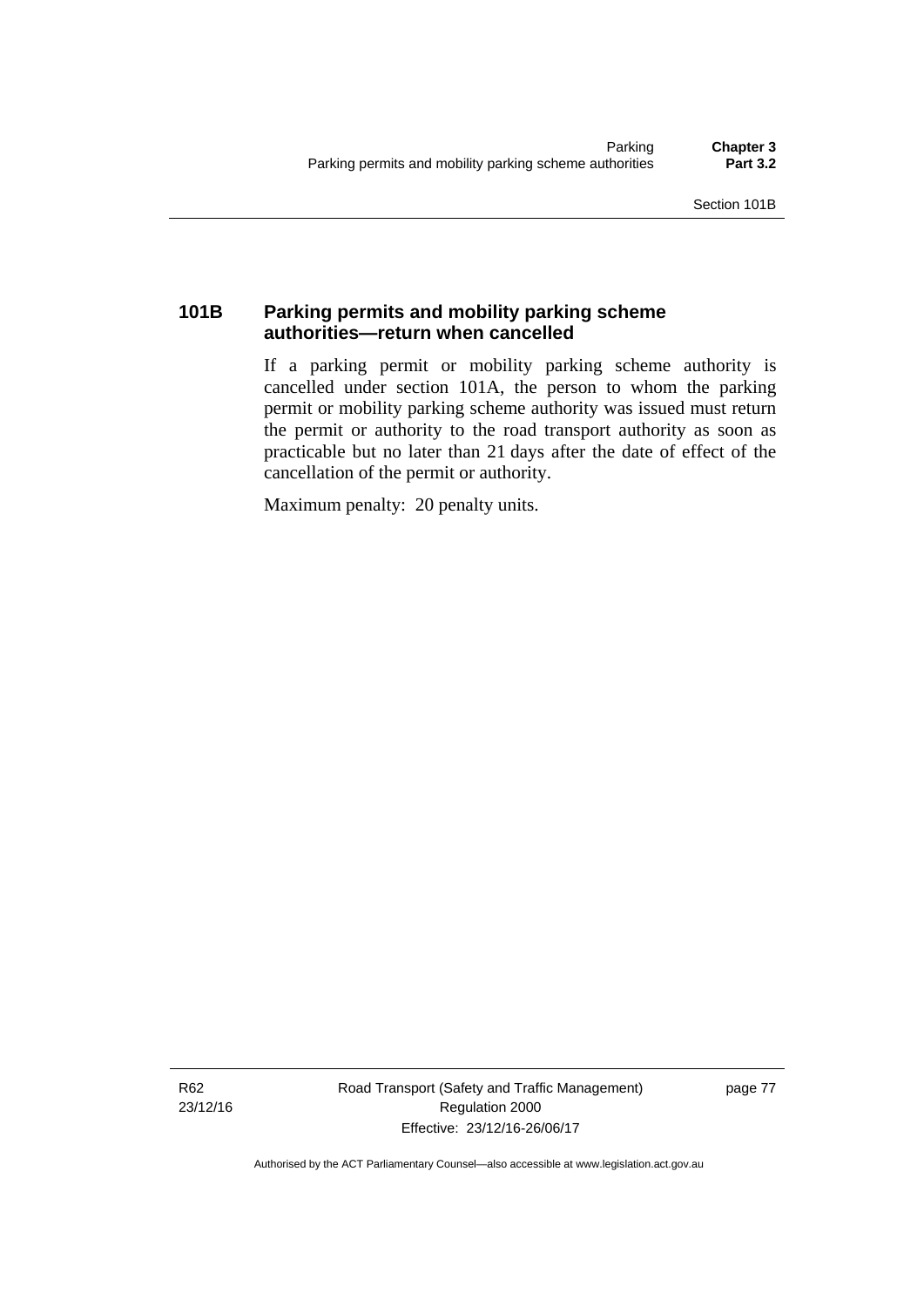**Chapter 3** Parking<br>**Part 3.3** Parking Parking—other provisions

# **Part 3.3 Parking—other provisions**

#### **101C Marking tyres by parking inspectors**

A police officer or authorised person may mark the tyres on a vehicle using crayon, chalk or a similar substance as far as is reasonably necessary for the purpose of enforcing a provision of an Act relating to the regulation or prohibition of the parking of vehicles.

page 78 Road Transport (Safety and Traffic Management) Regulation 2000 Effective: 23/12/16-26/06/17

R62 23/12/16

*Note* A reference to an Act includes a reference to the statutory instruments made or in force under the Act, including a regulation (see [Legislation](http://www.legislation.act.gov.au/a/2001-14)  [Act](http://www.legislation.act.gov.au/a/2001-14), s 104).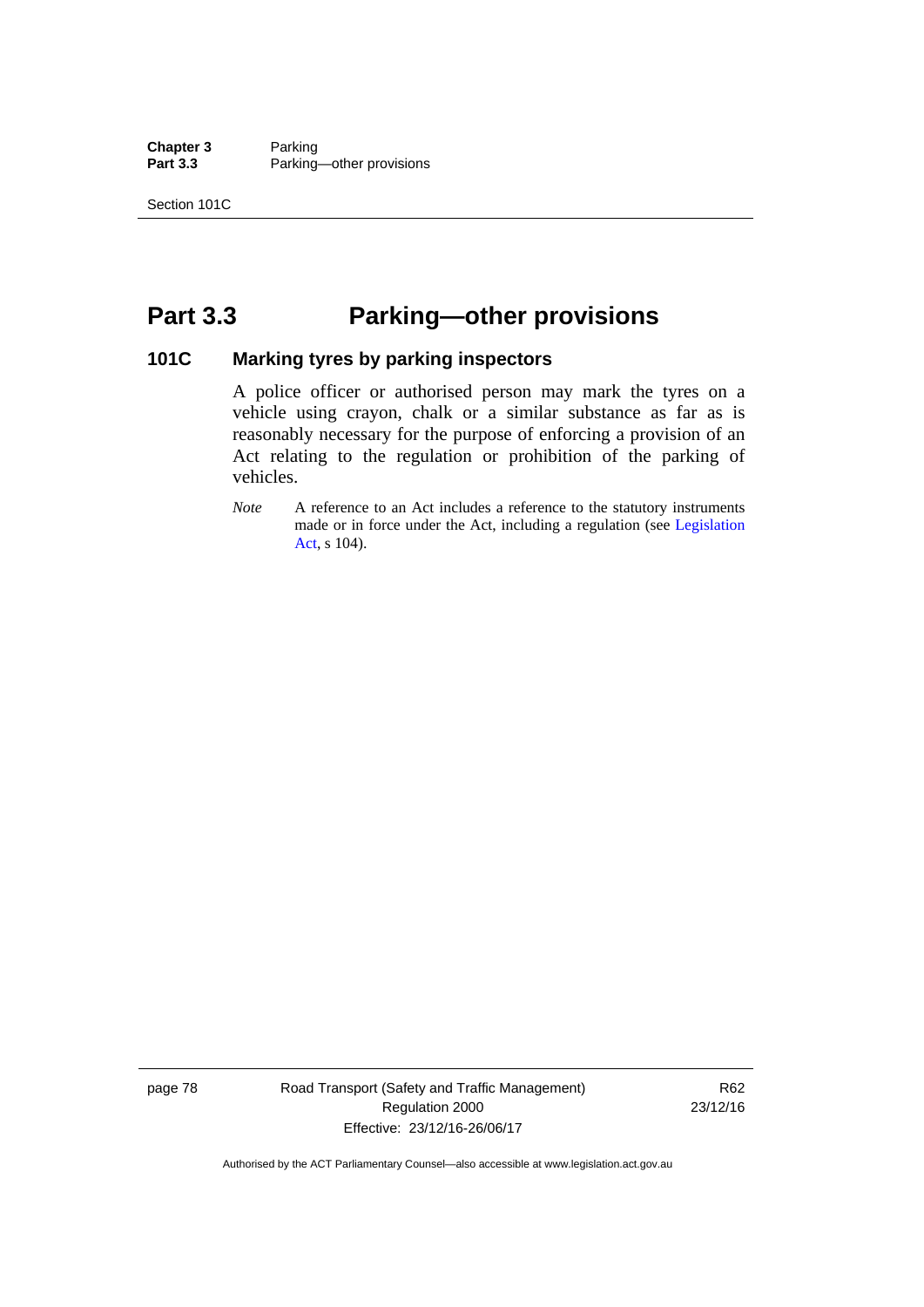# **Chapter 4 Traffic offence detection devices**

#### **102 Definitions—ch 4**

In this chapter:

*approved police speedometer* means a speedometer approved under section 103A (Approval of police vehicle speedometers).

*digital camera detection device* means a camera detection device known as—

- (a) Gatsometer Digital Radar Camera System (DRCS) that includes, as a component, a radar speed measuring device; or
- (b) LaserCam 2000 that includes, as a component, a laser speed measuring device; or
- (c) LaserCam NT that includes, as a component, a laser speed measuring device; or
- (d) VITRONIC PoliScan SPEED M1 HP that includes, as a component, a laser speed measuring device; or
- (e) VITRONIC PoliScan FM1 that includes, as a component, a laser speed measuring device.

*fixed camera detection device* means a camera detection device known as—

- (a) Centaur 2000 that includes, as a component, a piezo strip speed measuring device; or
- (b) Gatsometer Digital Radar Camera System (DRCS) that includes, as a component, a radar speed measuring device; or
- (c) Gatsometer Traffic Camera Digital (GTC-D) that includes, as a component, a loop detector speed measuring device; or

R62 23/12/16 page 79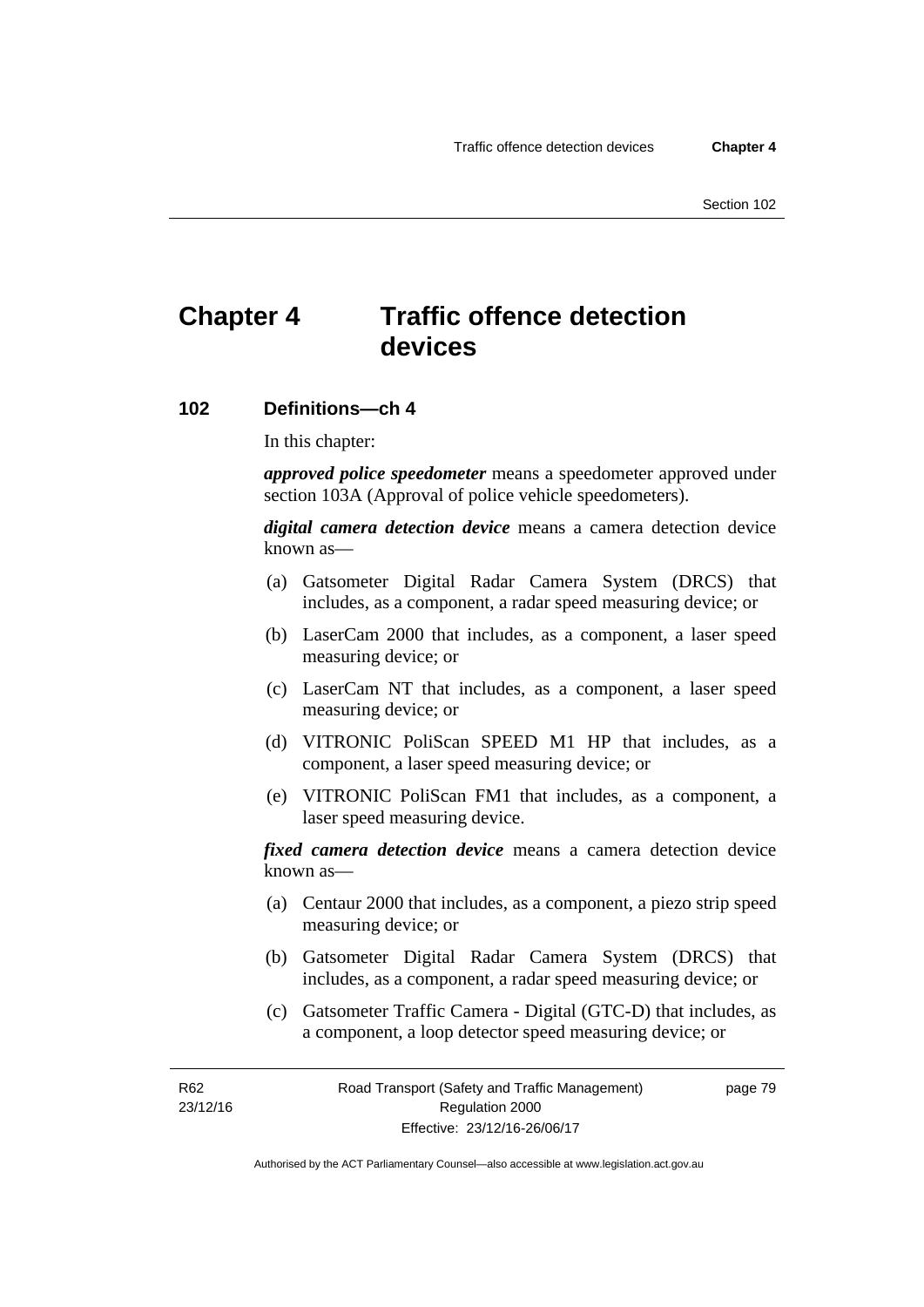- (d) Gatsometer Traffic Camera (GTC-GS11) that includes, as a component, a loop detector speed measuring device; or
- (e) Gatsometer Traffic Camera (T-series) (GT20) that includes, as a component, a radar speed measuring device; or
- (f) Gatsometer Multi Camera System (MCS) that includes, as a component, a loop detector speed measuring device.

*laser speed measuring device* means a speed measuring device known as—

- (a) Laser Technology Inc. LTI 20-20 Marksman (or Laser Technology Inc. LTI 20/20 Marksman); or
- (b) Laser Technology Inc. LTI 20-20 UltraLyte (or Laser Technology Inc. LTI 20/20 UltraLyte); or
- (c) Laser Technology Inc. LTI 20-20 UltraLyte LR (or Laser Technology Inc. LTI 20/20 UltraLyte LR); or
- (d) Laser Technology Inc. LTI 20-20 UltraLyte Compact (or Laser Technology Inc. LTI 20/20 UltraLyte Compact); or
- (e) Laser Technology Inc. LTI 20-20 SE (or Laser Technology Inc LTI 20/20 SE); or
- (f) Laser Technology Inc. LTI 20-20 TruSpeed (or Laser Technology Inc. LTI 20/20 TruSpeed); or
- (g) VITRONIC PoliScan SPEED M1 HP; or
- (h) VITRONIC PoliScan FM1.

*loop detector speed measuring device* means a speed measuring device known as the Gatsometer Loop Detector (GLD4-2S).

*piezo strip speed measuring device* means a speed measuring device known as Truvelo M4 MPC.

page 80 Road Transport (Safety and Traffic Management) Regulation 2000 Effective: 23/12/16-26/06/17

R62 23/12/16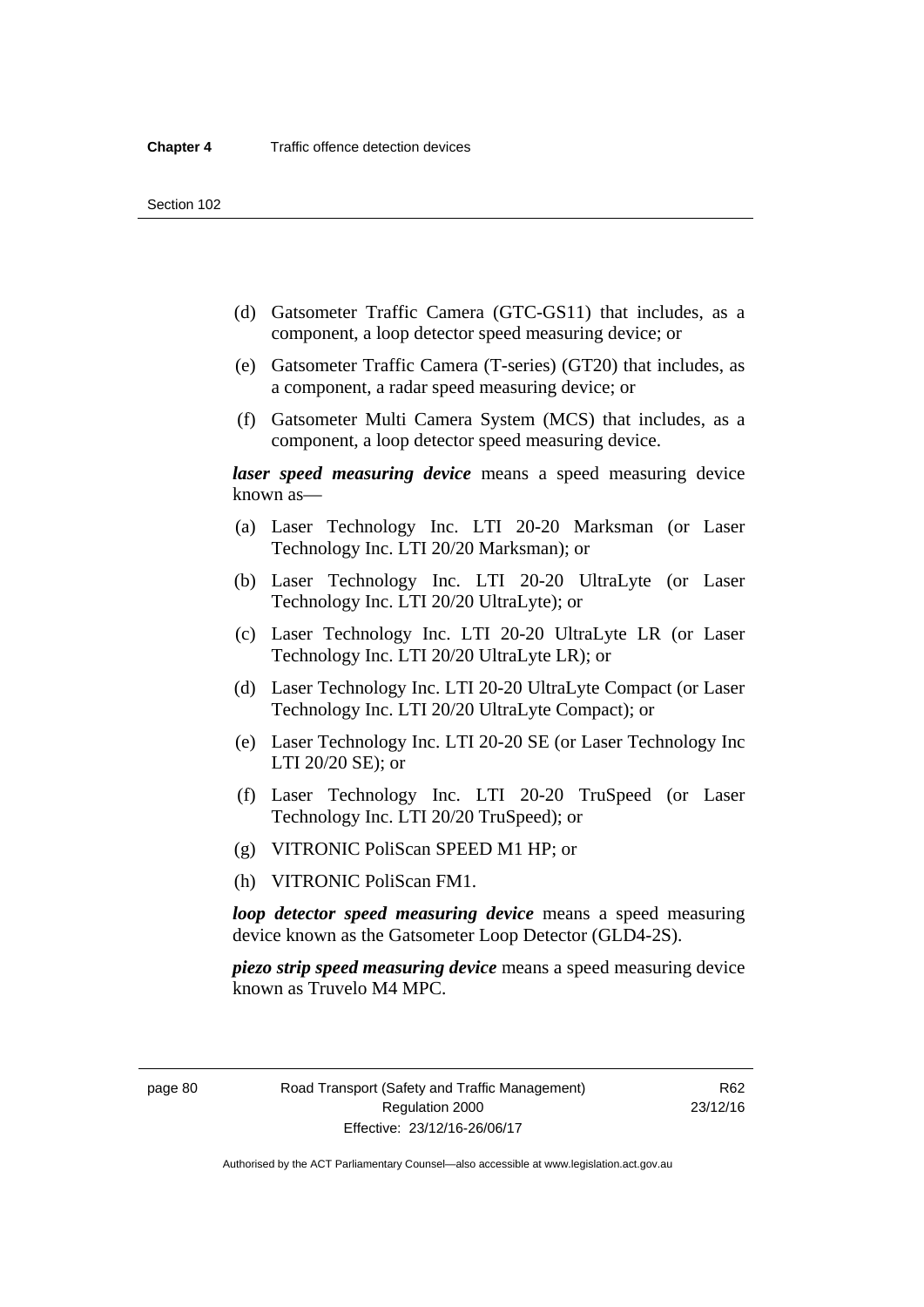*radar speed measuring device* means a speed measuring device known as—

- (a) Applied Concepts Inc. Stalker Dual; or
- (b) Gatsometer RT3 tracking radar; or
- (c) Gatsometer Radar 24; or
- (d) Kustom Signals, Inc. Silver Eagle; or
- (e) Kustom Signals, Inc. Silver Eagle II; or
- (f) Kustom Signals, Inc. Raptor RP-1.

*security checksum*, for an electronic file, means the number (whether numerals or numerals and letters) produced by the application of an algorithm to the contents of an electronic file or a copy of the file.

*testing authority* means—

- (a) a department of electrical or electronic engineering at a university in Australia; or
- (b) the National Measurement Institute under the *[National](http://www.comlaw.gov.au/Series/C2004A07405)  [Measurement Act 1960](http://www.comlaw.gov.au/Series/C2004A07405)* (Cwlth); or
- (c) an entity that is accredited by the National Association of Testing Authorities to test traffic offence detection devices; or
- (d) Technical Services, Australian Federal Police, Canberra; or
- (e) for an approved police speedometer—an entity approved in writing by the chief police officer to test approved police speedometers.
- *Note* An entity includes an individual, see the [Legislation Act,](http://www.legislation.act.gov.au/a/2001-14) dict, pt 1, def of *entity*.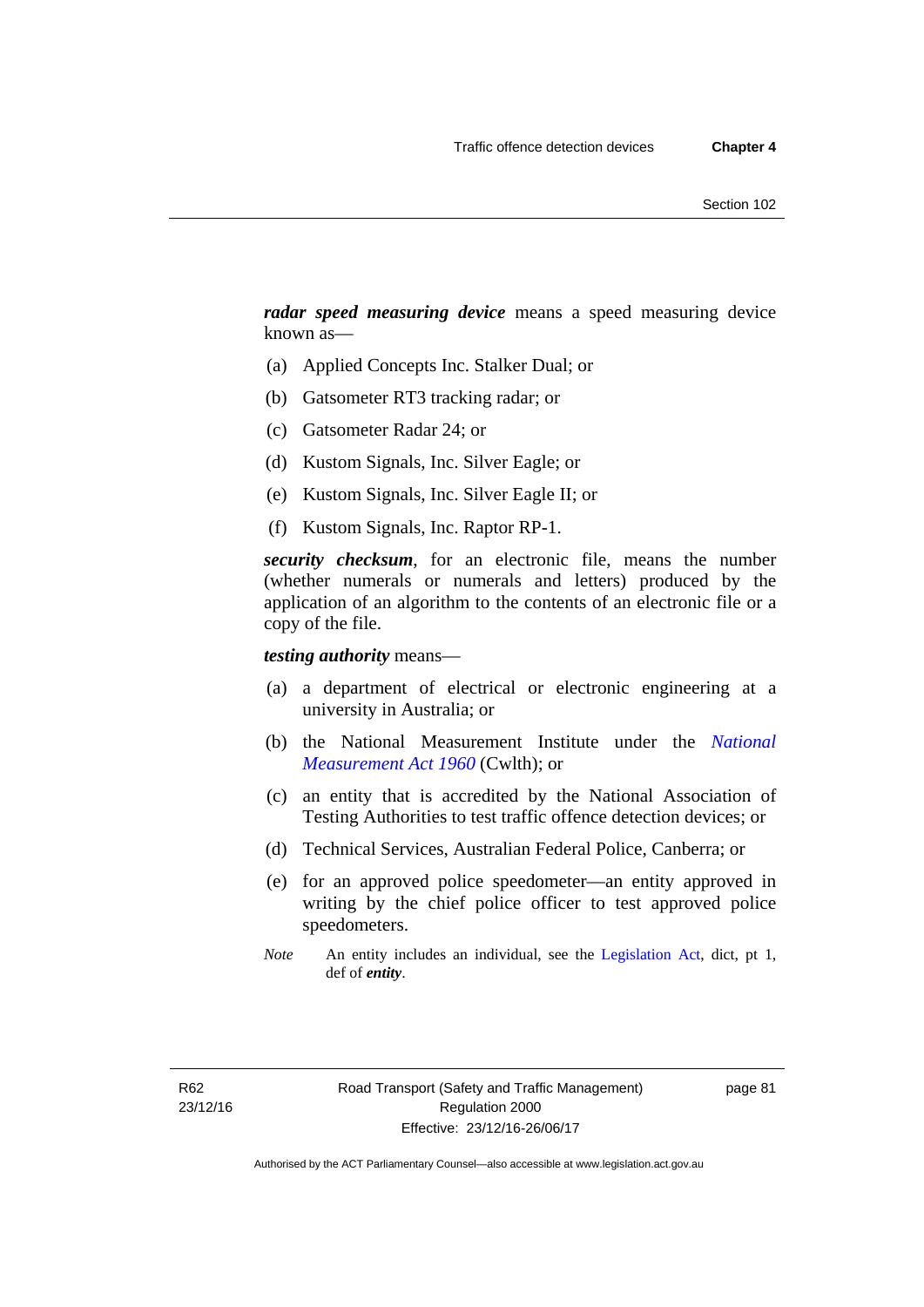#### **103 Approved traffic offence detection devices**

- (1) For the [Act](http://www.legislation.act.gov.au/a/1999-80/default.asp), dictionary, definition of *approved camera detection device*, each digital camera detection device and fixed camera detection device is approved.
- (2) For the [Act,](http://www.legislation.act.gov.au/a/1999-80/default.asp) dictionary, definition of *approved speed measuring device*, each laser speed measuring device, loop detector speed measuring device, piezo strip speed measuring device, radar speed measuring device and approved police speedometer is approved.
- (3) For the [Act](http://www.legislation.act.gov.au/a/1999-80/default.asp), dictionary, definition of *approved average speed detection system*, the P482 dual-camera automatic number plate recognition system manufactured by PIPS Technology Ltd, that is used with SpeedPoints matching software, is approved.

#### **103A Approval of police vehicle speedometers**

- (1) For section 102, definition of *approved police speedometer*, the chief police officer may approve a kind of speedometer that is fitted to a motor vehicle driven by a police officer for measuring the speed at which vehicles are being driven.
- (2) An approval is a notifiable instrument.

*Note* A notifiable instrument must be notified under the [Legislation Act](http://www.legislation.act.gov.au/a/2001-14).

#### **103B Average speed detection systems—Act, s 22AA, s 23B and s 24 (2)**

- (1) For the [Act](http://www.legislation.act.gov.au/a/1999-80/default.asp), section 22AA, definition of *average speed limit*, the average speed limit for the road between 2 detection points mentioned in an item in table 103B, column 2 is the speed mentioned in column 6 for the item.
- (2) For the [Act](http://www.legislation.act.gov.au/a/1999-80/default.asp), section 22AA, definition of *detection point*, the points mentioned in table 103B, column 2 are prescribed.

page 82 Road Transport (Safety and Traffic Management) Regulation 2000 Effective: 23/12/16-26/06/17

R62 23/12/16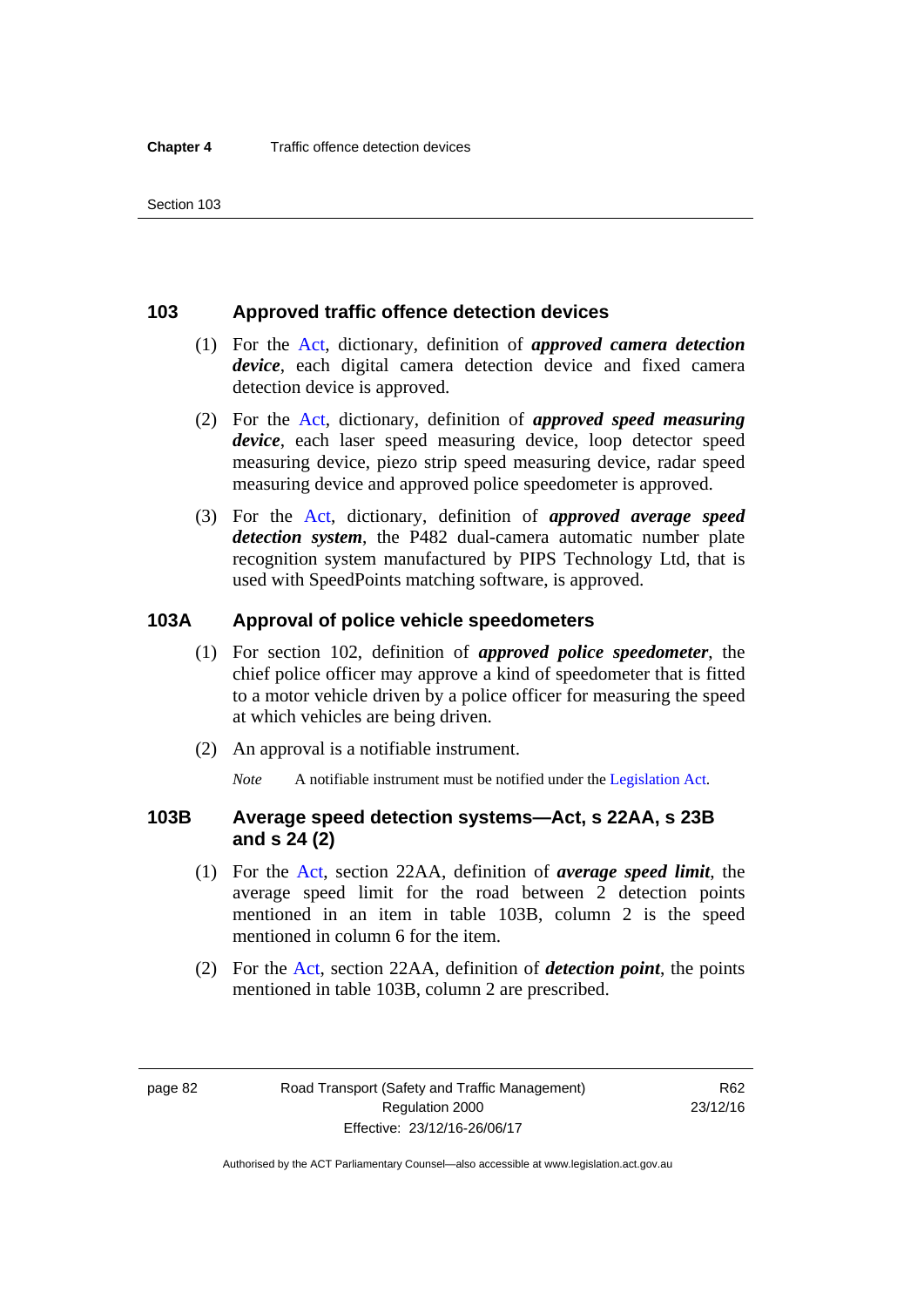- (3) For the [Act](http://www.legislation.act.gov.au/a/1999-80/default.asp), section 22AA, definition of *shortest practicable distance*, the distance mentioned in an item in table 103B, column 3 is the shortest practicable distance between the 2 detection points mentioned in column 2 for the item.
- (4) For the [Act,](http://www.legislation.act.gov.au/a/1999-80/default.asp) section 23B (a), definition of *shortest practicable route*, the route mentioned in an item in table 103B, column 4 is the route used to work out the shortest practicable distance mentioned in column 3 for the item.
- (5) For the [Act](http://www.legislation.act.gov.au/a/1999-80/default.asp), section 23B (b), the minimum time that a vehicle's driver could take to drive the vehicle on the route mentioned in an item in table 103B, column 4 is the time mentioned in column 5 for the item.
- (6) In this section:

*ACT Standard Grid Coordinates*—see the *[Surveyors](http://www.legislation.act.gov.au/di/2010-267/default.asp)  [\(Surveyor-General\) Practice Directions 2010 \(No 2\)](http://www.legislation.act.gov.au/di/2010-267/default.asp)* (DI2010-267), schedule 2.

*AHD*—see the *[Surveyors \(Surveyor-General\) Practice Directions](http://www.legislation.act.gov.au/di/2010-267/default.asp)  [2010 \(No 2\)](http://www.legislation.act.gov.au/di/2010-267/default.asp)* (DI2010-267), direction 5 (Definitions).

R62 23/12/16 page 83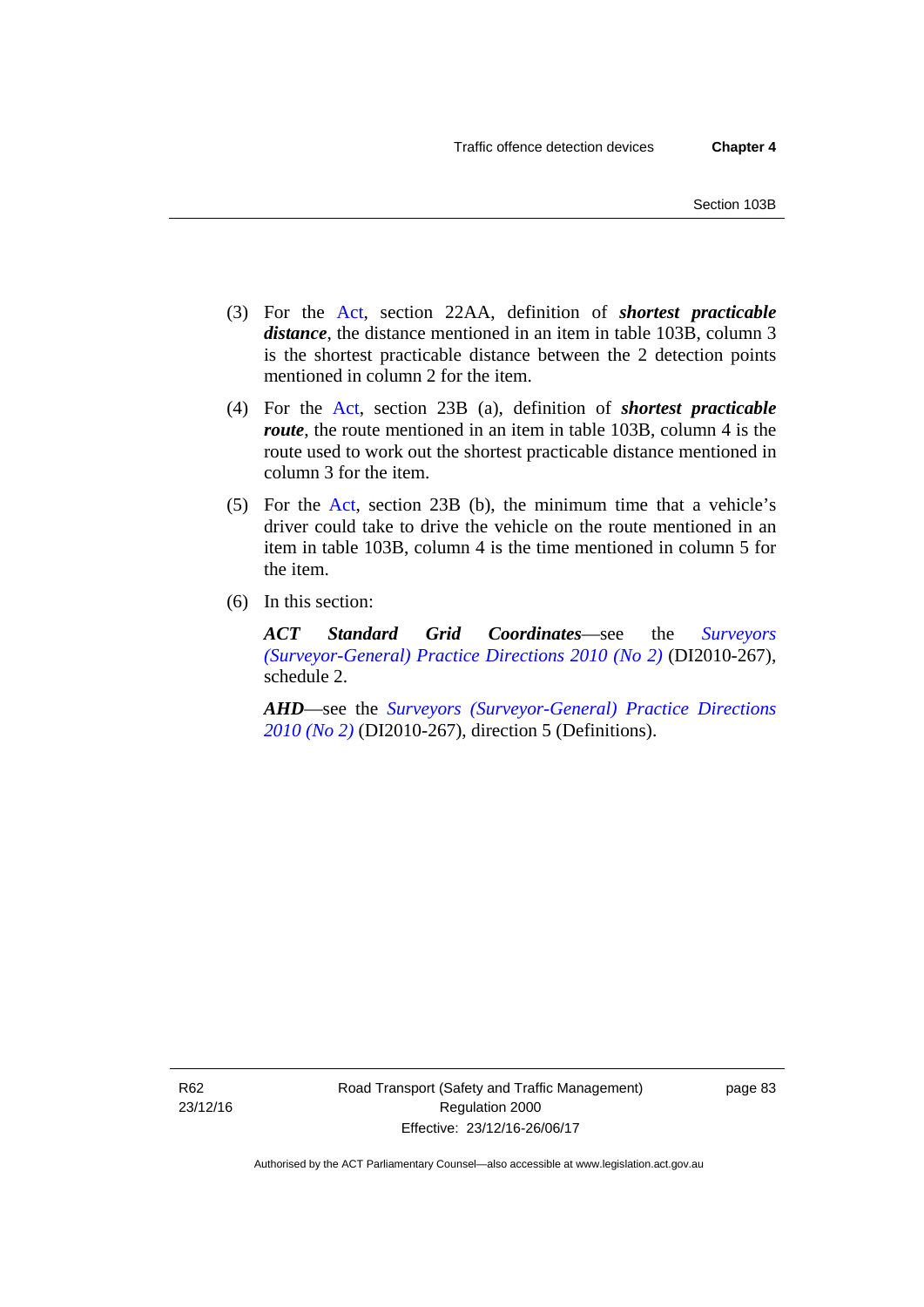#### Section 103B

#### **Table 103B**

| column 1 | column <sub>2</sub>                                                                                                                                                                                                        | column 3                            | column 4                                                                                                                                                                                                    | column 5                     | column 6                  |
|----------|----------------------------------------------------------------------------------------------------------------------------------------------------------------------------------------------------------------------------|-------------------------------------|-------------------------------------------------------------------------------------------------------------------------------------------------------------------------------------------------------------|------------------------------|---------------------------|
| item     | detection<br>points                                                                                                                                                                                                        | shortest<br>practicable<br>distance | shortest<br>practicable<br>route                                                                                                                                                                            | minimum<br>time<br>(seconds) | average<br>speed<br>limit |
| 1        | <b>ACT</b> Standard<br>Grid<br>Coordinates<br>208876.18<br>East,<br>596541.65<br>North, AHD<br>629.88 Level<br><b>ACT</b> Standard<br>Grid<br>Coordinates<br>211361.44<br>East.<br>596864.50<br>North, AHD<br>644.45 Level | 2.7081 <sub>km</sub><br>(westbound) | Hindmarsh<br>Drive<br>(westbound),<br>starting west<br>of the<br>intersection of<br>Dalrymple<br>Street and<br>Mugga Lane<br>and ending<br>north-east of<br>Tyagarah<br><b>Street</b>                       | 121.8645<br>(westbound)      | 80km/h                    |
| 2        | <b>ACT</b> Standard<br>Grid<br>Coordinates<br>208912.50<br>East,<br>596591.35<br>North, AHD<br>629.42 Level<br><b>ACT</b> Standard<br>Grid<br>Coordinates<br>211418.53<br>East.<br>596883.22<br>North, AHD<br>641.25 Level | 2.7146km<br>(eastbound)             | Hindmarsh<br>Drive<br>(eastbound),<br>starting<br>north-east of<br><b>Palmer Street</b><br>near Tyagarah<br>Street and<br>ending west of<br>the<br>intersection of<br>Dalrymple<br>Street and<br>Mugga Lane | 122.157<br>(eastbound)       | 80km/h                    |

page 84 Road Transport (Safety and Traffic Management) Regulation 2000 Effective: 23/12/16-26/06/17

R62 23/12/16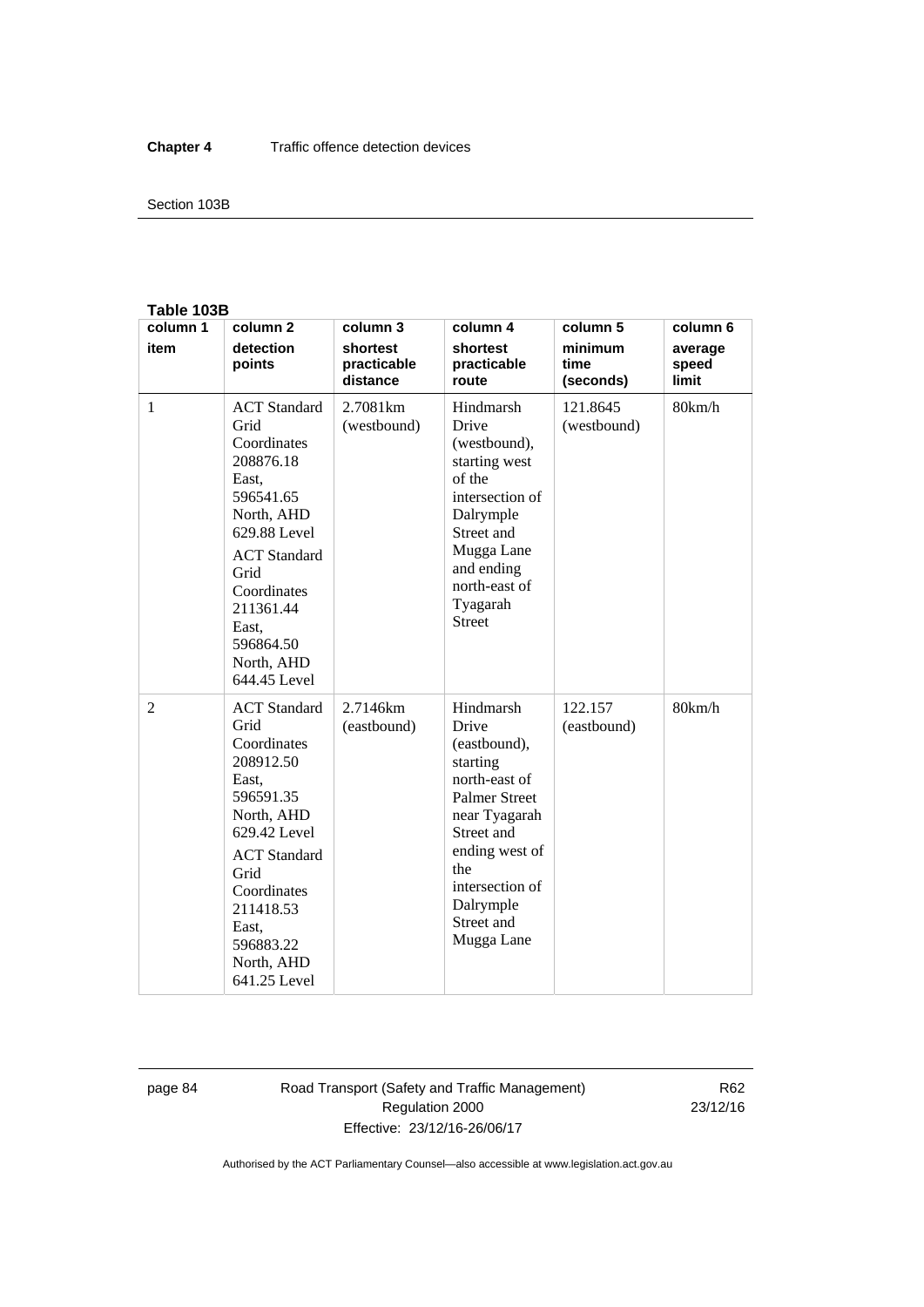| column 1<br>item | column <sub>2</sub><br>detection<br>points                                                                                                                                                                                 | column 3<br>shortest<br>practicable<br>distance | column 4<br>shortest<br>practicable<br>route                                                                                                                                                                                                            | column 5<br>minimum<br>time<br>(seconds) | column 6<br>average<br>speed<br>limit |
|------------------|----------------------------------------------------------------------------------------------------------------------------------------------------------------------------------------------------------------------------|-------------------------------------------------|---------------------------------------------------------------------------------------------------------------------------------------------------------------------------------------------------------------------------------------------------------|------------------------------------------|---------------------------------------|
| 3                | <b>ACT</b> Standard<br>Grid<br>Coordinates<br>207503.18<br>East,<br>593617.84<br>North, AHD<br>629.92 Level<br><b>ACT</b> Standard<br>Grid<br>Coordinates<br>205843.16<br>East,<br>591218.80<br>North, AHD<br>581.95 Level | 3.3226km<br>(southbound)                        | <b>Athllon Drive</b><br>(southbound),<br>starting south<br>of the<br>intersection of<br><b>Beasley Street</b><br>and Athllon<br>Drive and<br>ending<br>north-east of<br>the<br>intersection of<br>Drakeford<br>Drive and<br><b>Athllon Drive</b>        | 149.517<br>(southbound)                  | 80km/h                                |
| $\overline{4}$   | <b>ACT</b> Standard<br>Grid<br>Coordinates<br>205879.90<br>East,<br>591244.94<br>North, AHD<br>582.25 Level<br><b>ACT</b> Standard<br>Grid<br>Coordinates<br>207485.15<br>East,<br>593666.74<br>North, AHD<br>629.42 Level | 3.3022km<br>(northbound)                        | <b>Athllon Drive</b><br>(northbound),<br>starting<br>north-east of<br>the<br>intersection of<br><b>Drakeford</b><br>Drive and<br><b>Athllon Drive</b><br>and ending<br>south of the<br>intersection of<br><b>Beasley Street</b><br>and Athllon<br>Drive | 148.599<br>(northbound)                  | 80km/h                                |

R62 23/12/16 Road Transport (Safety and Traffic Management) Regulation 2000 Effective: 23/12/16-26/06/17

page 85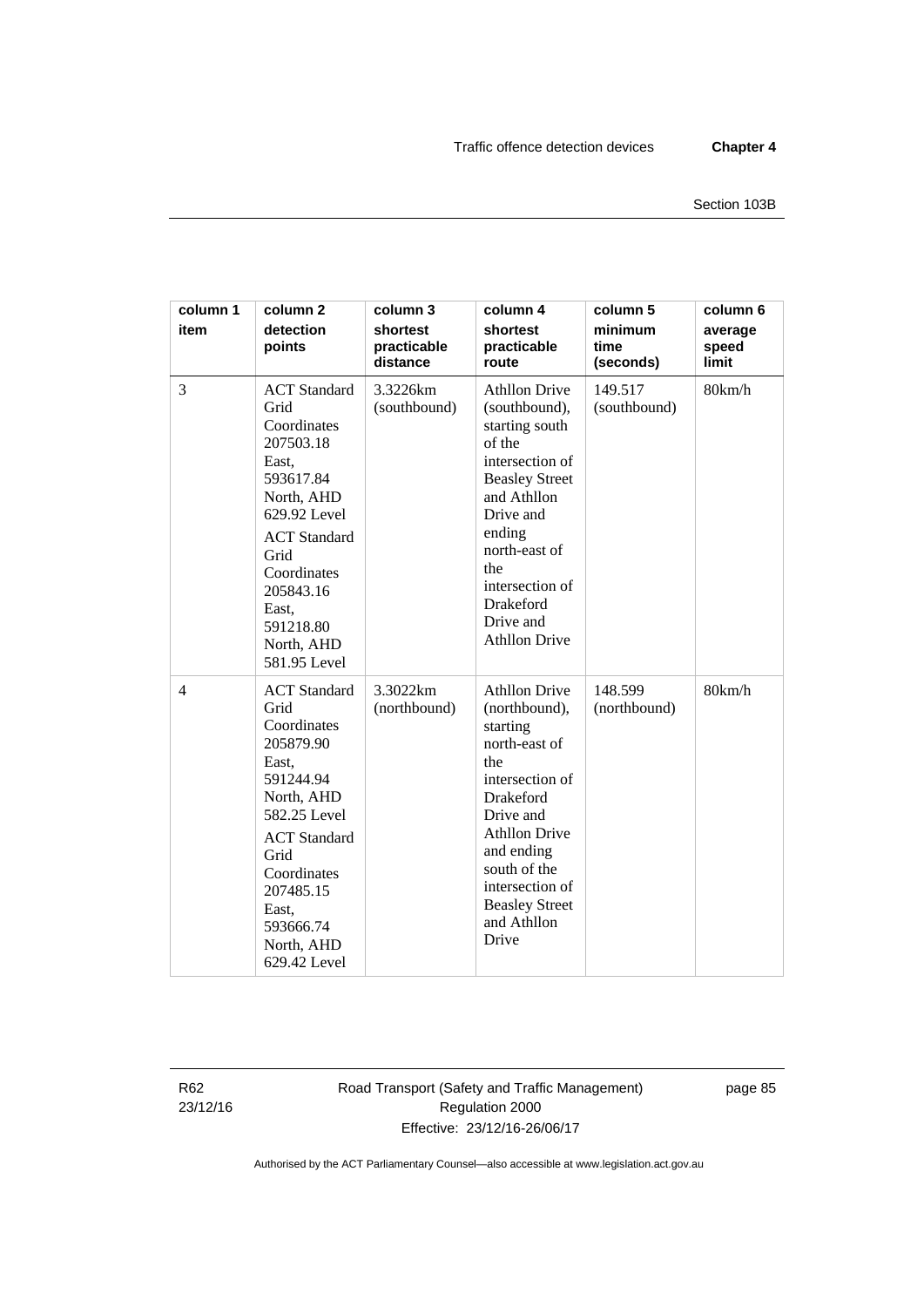#### **104 Major testing of laser speed measuring devices**

- (1) The following devices must be tested in accordance with this section at least once every 12 months:
	- (a) a laser speed measuring device;
	- (b) the laser speed measuring device component of a digital camera detection device.
- (2) The test must be carried out—
	- (a) by a person approved under section 106 (Approved people testing and sealing); and
	- (b) in accordance with Australian Standard AS 4691.1-2003, as in force on the commencement of this paragraph.
		- *Note 1* The text of an applied, adopted or incorporated law or instrument, whether applied as in force from time to time or at a particular time, is taken to be a notifiable instrument if the operation of the [Legislation Act,](http://www.legislation.act.gov.au/a/2001-14) s 47 (5) or (6) is not disapplied (see s 47 (7)).
		- *Note 2* A notifiable instrument must be notified under the [Legislation](http://www.legislation.act.gov.au/a/2001-14)  [Act](http://www.legislation.act.gov.au/a/2001-14).
- (3) The [Legislation Act,](http://www.legislation.act.gov.au/a/2001-14) section 47 (5) does not apply in relation to subsection (2) (b).
- (4) The test must show whether the device—
	- (a) is operating in accordance with the manufacturer's specifications; and
	- (b) is accurate within a tolerance of 2km/h.
- (5) For this section, it is sufficient for the laser speed measuring device component of a digital camera detection device to be tested separately from the other components of the device, and it is not necessary for the other components to be tested.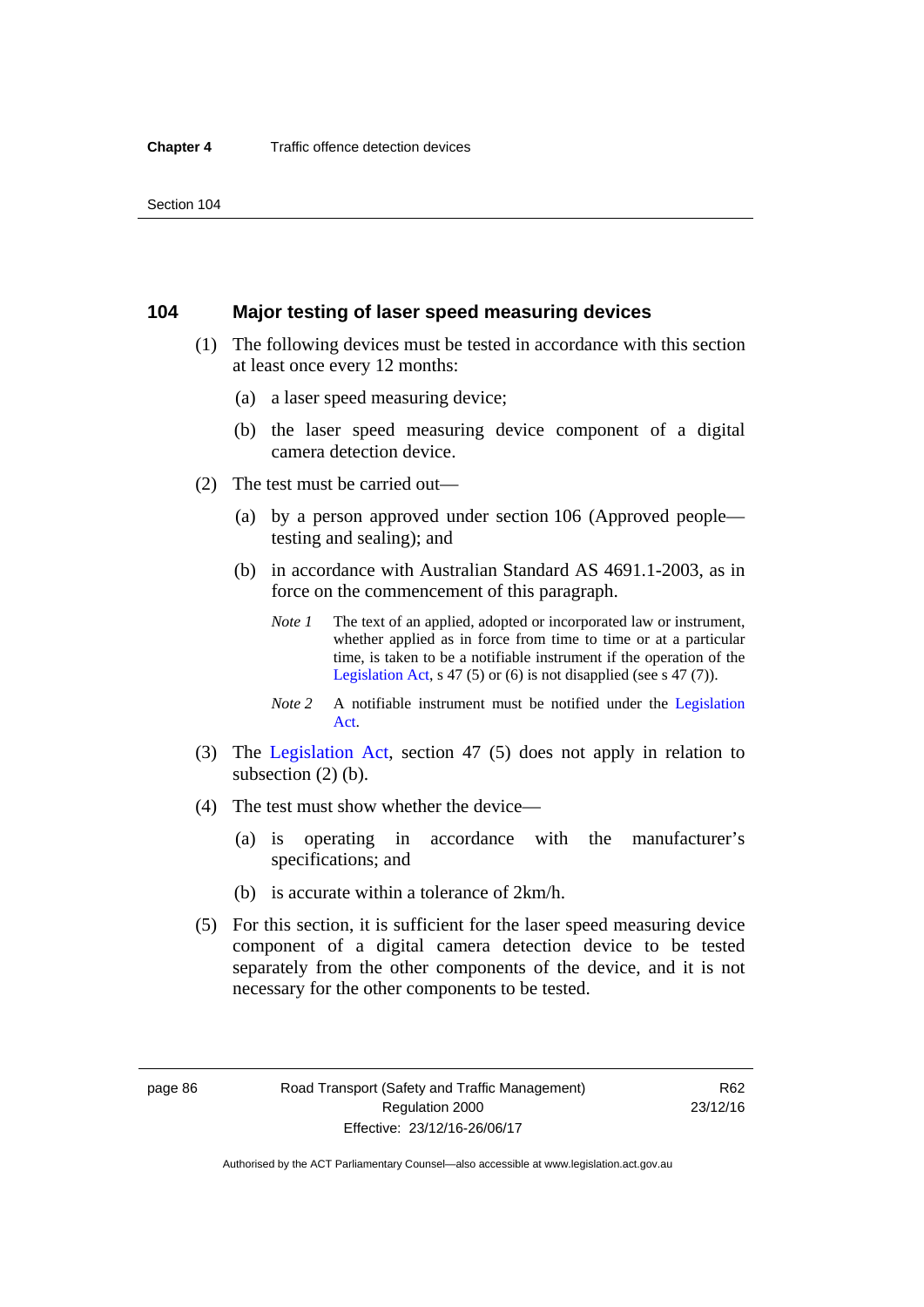### **104A Major testing of other traffic offence detection devices**

- (1) The following devices must be tested in accordance with this section:
	- (a) a radar speed measuring device that is not a component of a fixed camera detection device or a digital camera detection device;
	- (b) a radar speed measuring device component of a fixed camera detection device or a digital camera detection device;
	- (c) an approved police speedometer;
	- (d) the loop detector speed measuring device component of a fixed camera detection device;
	- (e) the piezo strip speed measuring device component of a fixed camera detection device;
	- (f) an approved average speed detection system.
- (2) The devices mentioned in subsection (1) must be tested at least once every 12 months.
- (3) The test must be carried out by a person approved under section 106 (Approved people—testing and sealing).
- (4) The test of a radar speed measuring device that is not a component of a fixed camera detection device, or a digital camera detection device, must show whether the device is operating in accordance with Australian Standard AS 2898.1-2, as in force on the commencement of this subsection.
	- *Note 1* AS 2898.1-2 may be purchased at [www.standards.org.au](http://www.standards.org.au/Pages/default.aspx)*.*
	- *Note* 2 The text of an applied, adopted or incorporated law or instrument, whether applied as in force from time to time or at a particular time, is taken to be a notifiable instrument if the operation of the [Legislation](http://www.legislation.act.gov.au/a/2001-14)  [Act,](http://www.legislation.act.gov.au/a/2001-14) s 47 (5) or (6) is not disapplied (see s 47 (7)).
	- *Note 3* A notifiable instrument must be notified under the [Legislation Act](http://www.legislation.act.gov.au/a/2001-14).

R62 23/12/16 page 87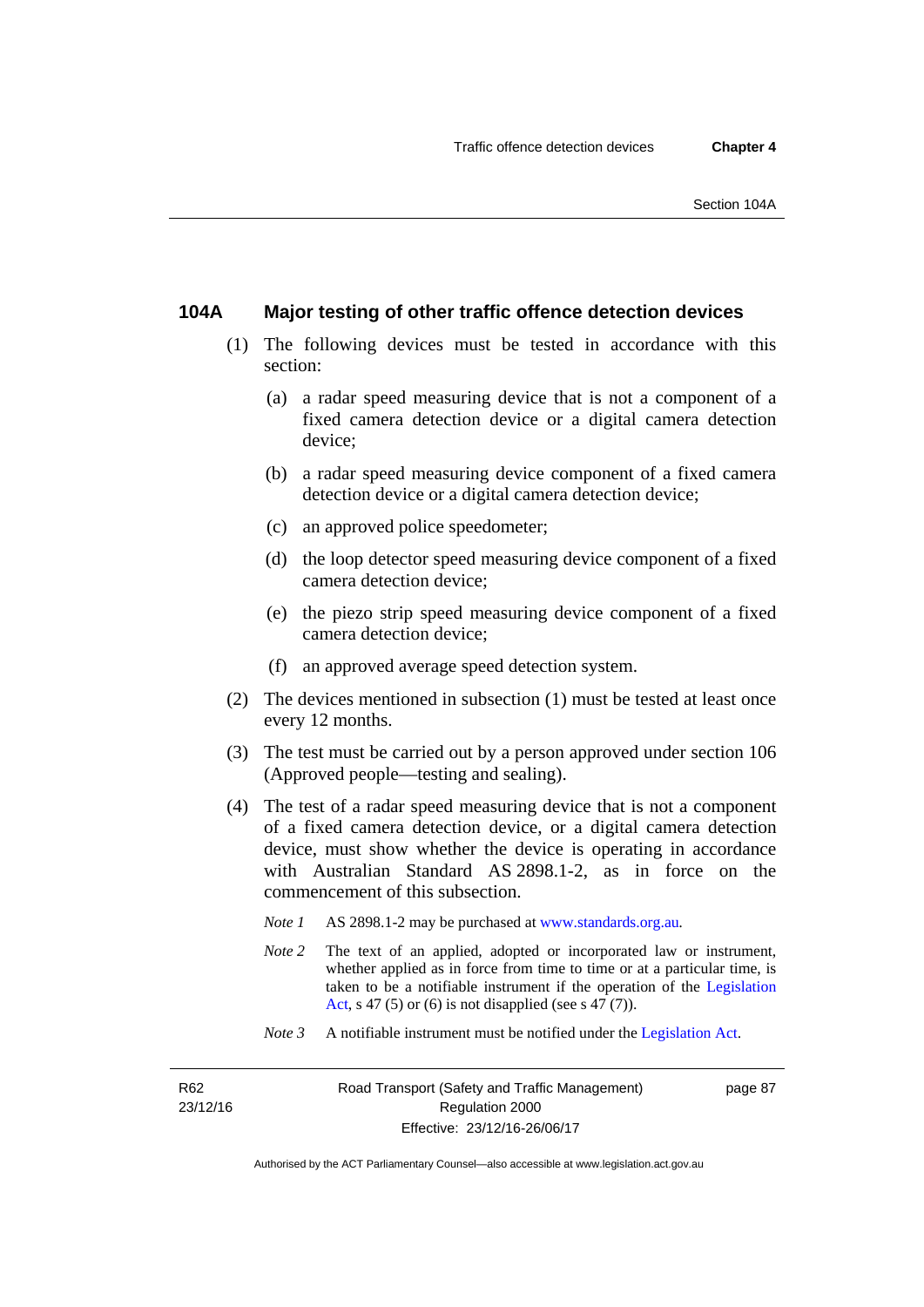- (5) The [Legislation Act,](http://www.legislation.act.gov.au/a/2001-14) section 47 (5) does not apply in relation to AS 2898.1-2 under subsection (4).
- (6) The test of the radar speed measuring device component of a fixed camera detection device, or a digital camera detection device, must show whether the device—
	- (a) is operating in accordance with the manufacturer's specifications; and
	- (b) for speeds of 100km/h and under—is accurate within a tolerance of 2km/h; and
	- (c) for speeds over 100km/h—is accurate within a tolerance of 2%.
- (7) The test of an approved police speedometer must show whether the device is accurate within a tolerance of 2km/h.
- (8) The test of the loop detector speed measuring device component of a fixed camera detection device must show whether the speed measuring device—
	- (a) for speeds of 100km/h and under—is accurate within a tolerance of 2km/h; and
	- (b) for speeds over 100km/h—is accurate within a tolerance of 2%.
- (9) The test of the piezo strip speed measuring device component of a fixed camera detection device must show whether the speed measuring device—
	- (a) is operating in accordance with the manufacturer's specifications; and
	- (b) is accurate within a tolerance of 2km/h.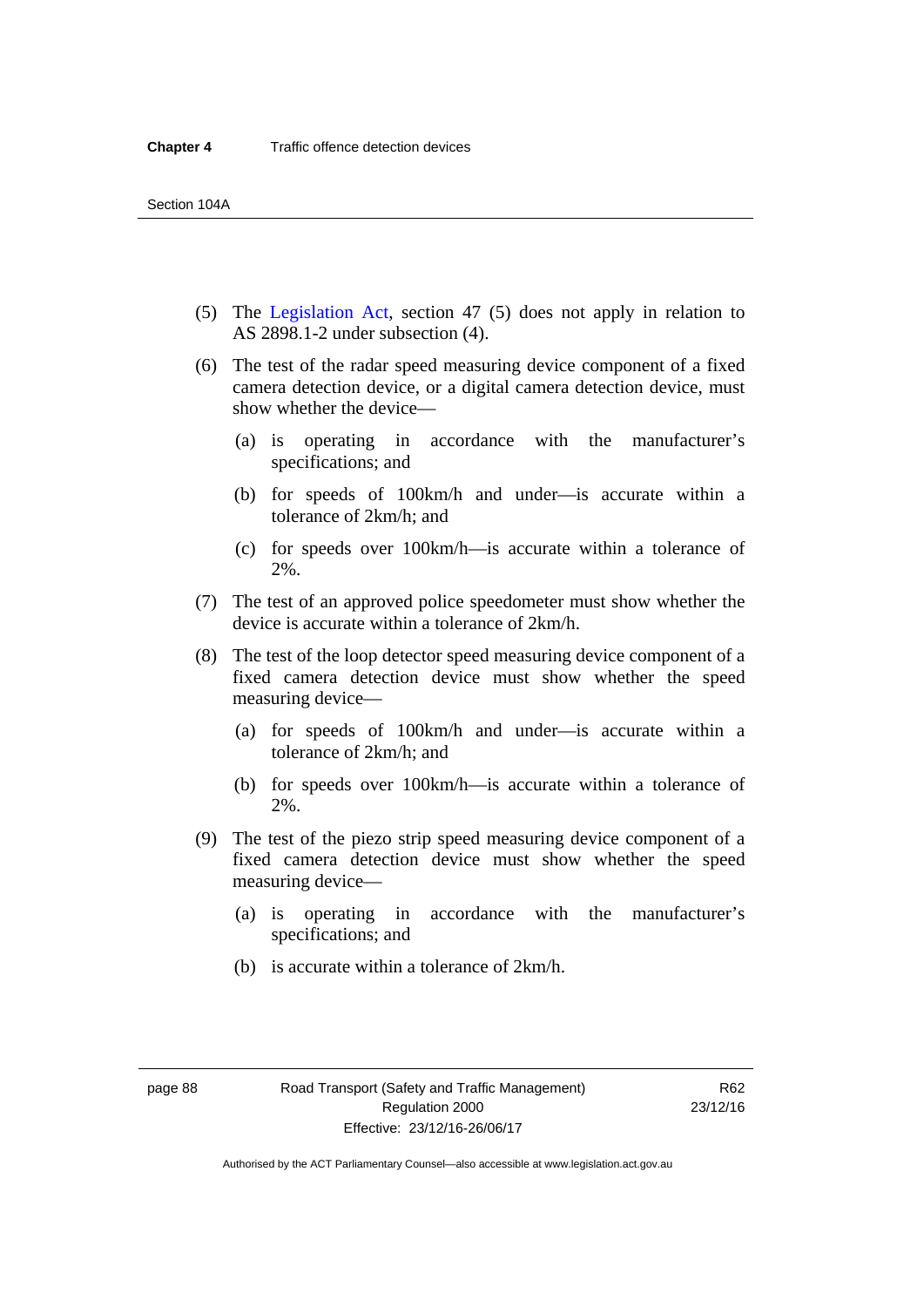- (10) The test of an approved average speed detection system that takes images of vehicles at 2 detection points must show whether the device—
	- (a) is operating in accordance with the manufacturer's specifications; and
	- (b) for the measurement of the time that elapses between vehicles passing the first and second detection points—is accurate within a tolerance of 2%.

# **104B Certification and sealing of traffic offence detection devices**

- (1) This section applies if a test of a traffic offence detection device under section 104 or section 104A establishes—
	- (a) a matter mentioned in section 104A (4) or (7) in relation to the device; or
	- (b) the matters mentioned in section 104 (4) or section 104A (9) in relation to the device.
- (2) The person who carried out the test must—
	- (a) sign a certificate to that effect; and
	- (b) if a seal on the device has been damaged or removed—seal the device.

# **105 Use of certain digital camera detection devices**

(1) This section applies to the operation of a digital camera detection device that is located in a vehicle that can be moved from place to place to detect traffic offences.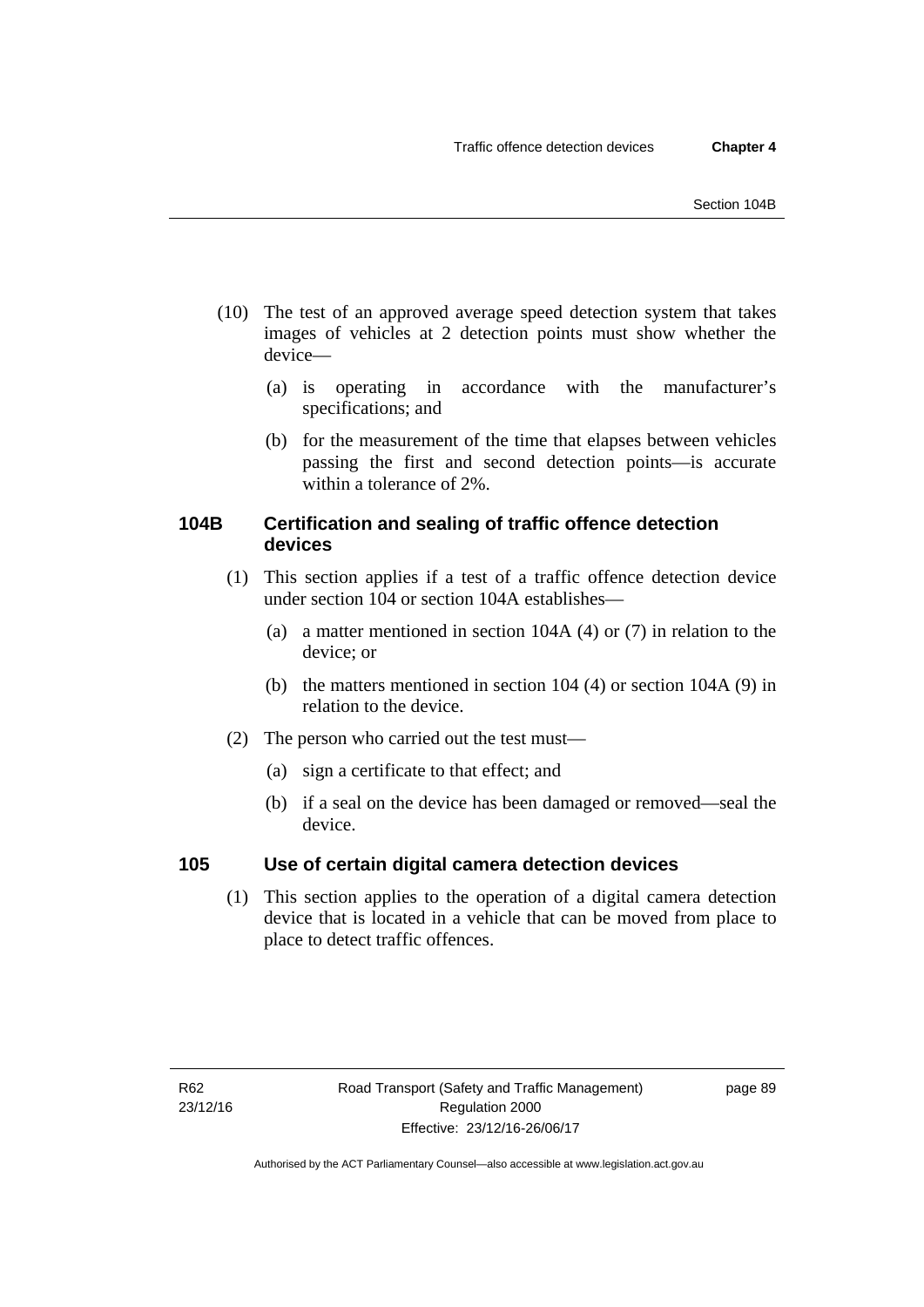- (2) The operator of a digital camera detection device that includes as a component a radar speed measuring device must ensure that the following operations are done in accordance with the manufacturer's instructions for the device:
	- (a) aligning the vehicle in which the device is located with the road;
	- (b) activating the device;
	- (c) operating the device.
- (3) The operator of a digital camera detection device that includes as a component a laser speed measuring device must ensure that the following operations are done in accordance with the manufacturer's instructions for the device:
	- (a) testing the laser speed measuring component of the device at the beginning and end of each shift of the operator by carrying out the following checks:
		- (i) an instrument confidence check;
		- (ii) a calibration verification check;
		- (iii) a scope alignment check;
	- (b) activating the device;
	- (c) operating the device.
- (4) However, subsection (3) (a) (ii) and (iii) do not apply in relation to the operation of—
	- (a) a VITRONIC PoliScan SPEED M1 HP device; or
	- (b) a VITRONIC PoliScan FM1 device.
- (5) To remove any doubt, if a device mentioned in subsection (3) is used at more than 1 place during a shift of the operator, the operator is not required to carry out the checks mentioned in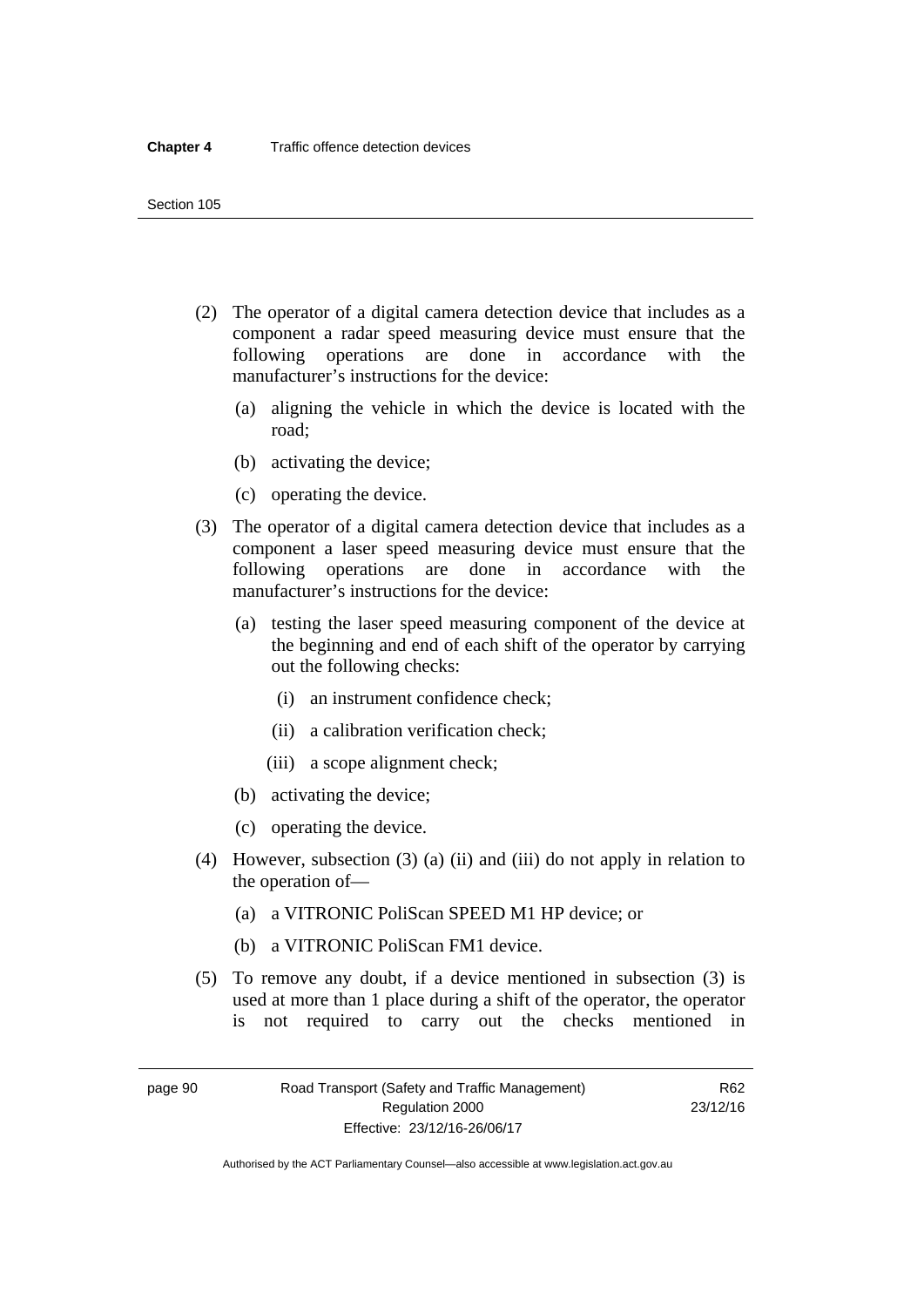subsection (3) (a) each time the device is activated at a different place.

- (6) If the requirements set out in this section are met, the device may operate unattended.
- (7) If a device is used by 2 or more operators, who are working together during a shift, the requirements set out in this section may be carried out by different operators.
- (8) In this section:

*operator* means a person approved to use a traffic offence detection device under section 107 (Approved people—use).

### **105A Use of certain laser speed measuring devices**

- (1) This section applies to a laser speed measuring device, other than a device mentioned in section 105 (Use of certain digital camera detection devices).
- (2) The operator of the laser speed measuring device must ensure that the following operations are done in accordance with the manufacturer's instructions for the device:
	- (a) testing the device at the beginning and end of each shift of the operator by carrying out the following checks:
		- (i) an instrument confidence check;
		- (ii) a calibration verification check;
		- (iii) a scope alignment check;
	- (b) activating the device;
	- (c) operating the device.
- (3) To remove any doubt, if the device is used at more than 1 place during a shift of the operator, the operator is not required to carry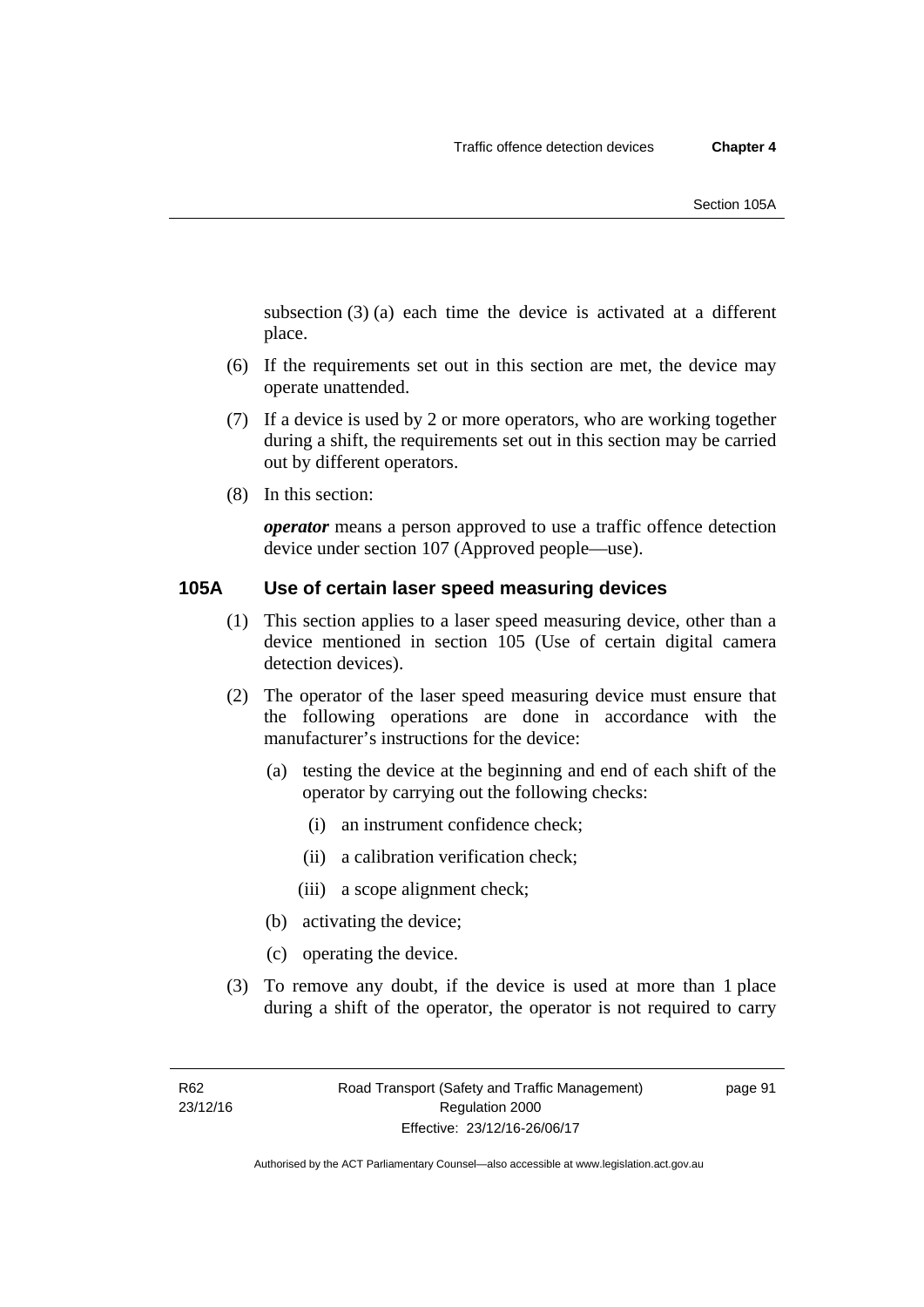out the checks mentioned in subsection (1) (a) each time the device is activated at a different place.

- (4) If the device is used by 2 or more operators who are working together during the shift, the tests mentioned in subsection (1) (a) and (d) may be carried out by different operators.
- (5) In this section:

*operator* means a person approved to use a traffic offence detection device under section 107 (Approved people—use).

# **105B Use of certain radar speed measuring devices**

- (1) This section applies to a radar speed measuring device, other than a device that is a component of—
	- (a) a digital camera detection device; or
	- (b) a fixed camera detection device.
- (2) The radar speed measuring device must be used by an operator in accordance with the manufacturer's instructions for the device.
- (3) The operator must test the device—
	- (a) at the beginning of each shift of the operator against an approved police speedometer; and
	- (b) at the end of each shift of the operator against the speedometer mentioned in paragraph (a); and
	- (c) if the operator's shift is longer than 9 hours—9 hours after the beginning of the shift against the speedometer mentioned in paragraph (a).
- (4) After each test, the device must be found to be accurate within a tolerance of 2 km/h.
- (5) To remove any doubt, if the device is used at more than 1 place during a shift of the operator, the operator is not required to carry

page 92 Road Transport (Safety and Traffic Management) Regulation 2000 Effective: 23/12/16-26/06/17

R62 23/12/16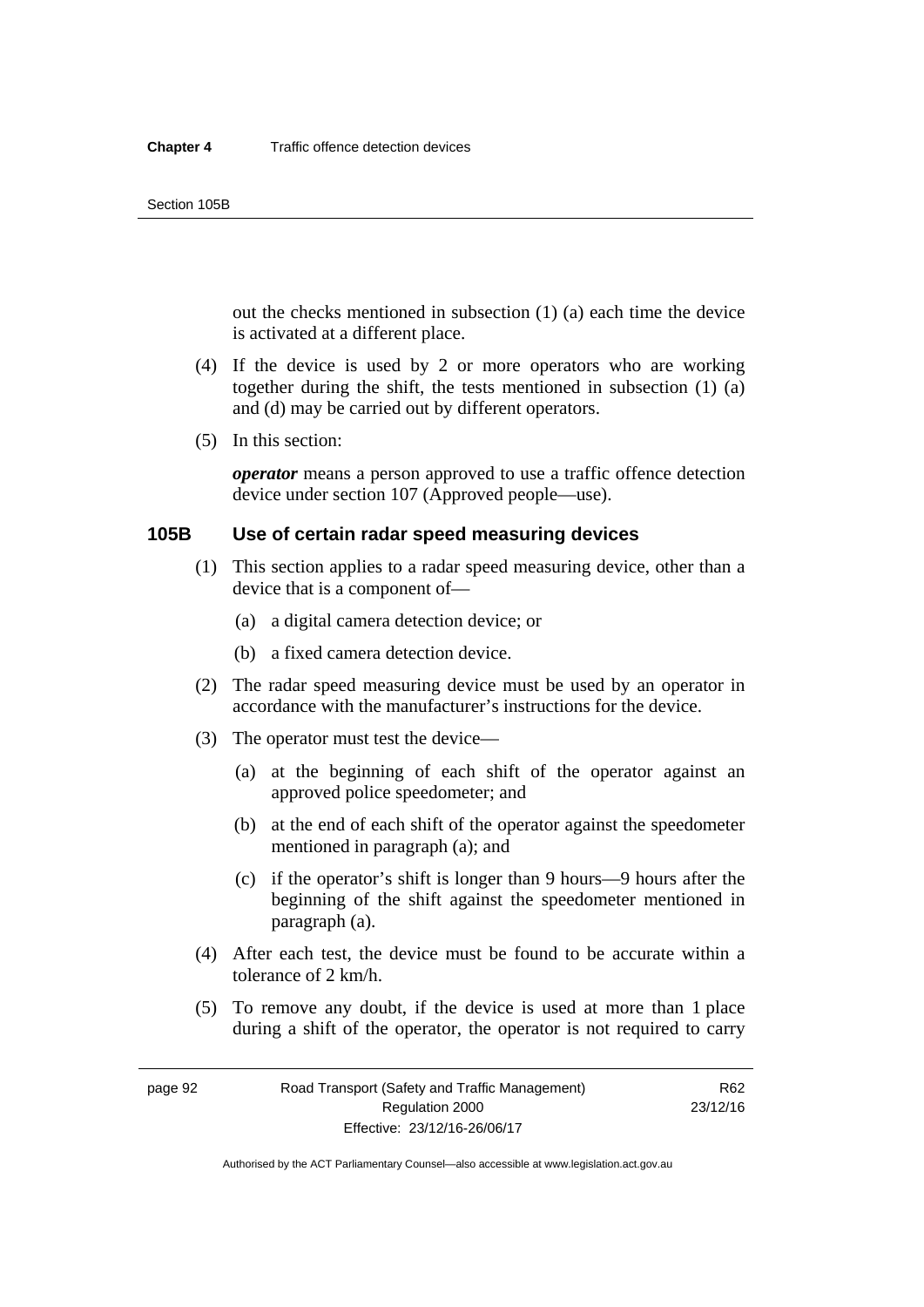out the checks mentioned in subsection (3) (a) each time the device is activated at a different place.

- (6) If the device is used by 2 or more operators who are working together during the shift, the tests mentioned in subsection (3) may be carried out by different operators.
- (7) In this section:

*operator* means a person approved to use a traffic offence detection device under section 107 (Approved people—use).

# **106 Approved people—testing and sealing**

Each person employed by a testing authority to test and seal traffic offence detection devices is approved to test and seal traffic offence detection devices.

# **107 Approved people—use**

- (1) Each police officer is approved to use any traffic offence detection device (other than a fixed camera detection device).
- (2) The road transport authority may approve a person who is not a police officer to use digital camera detection devices.
- (3) The road transport authority may only approve a person under subsection (2) if the authority is satisfied that the person has appropriate qualifications to operate, or experience in the operation of, digital camera detection devices.

# **107A Recording of camera detection device image files—Act, s 23 (2) (c) (ii)**

(1) An electronic file created by a camera detection device must be recorded on a storage medium for electronic data (the *recording medium*).

*Note Camera detection device*—see the [Act](http://www.legislation.act.gov.au/a/1999-80/default.asp), s 23.

R62 23/12/16 page 93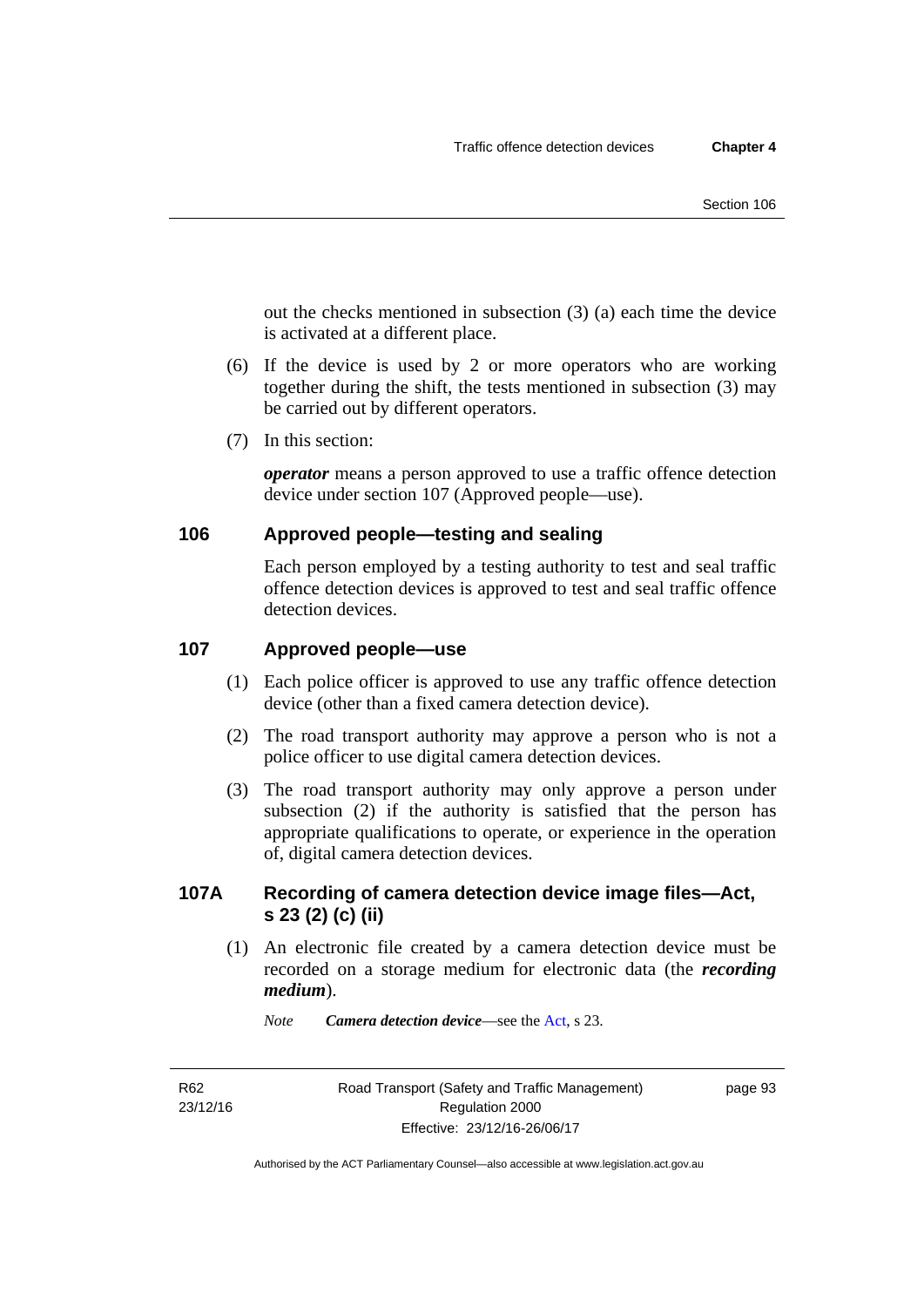- (2) The recording medium for a camera detection device may be—
	- (a) attached directly to, or located with, the device; or
	- (b) at a place other than the place where the device is located.

# **Example—par (b)**

If a motor vehicle goes through a red traffic light and an image of the vehicle is taken by a fixed camera detection device, the electronic file created by the device in relation to the offence is sent along a wire or optical fibre, or across a wireless network, to a recording device in a building in another suburb and is stored at that building on a recording medium.

- *Note* An example is part of the regulation, is not exhaustive and may extend, but does not limit, the meaning of the provision in which it appears (see [Legislation Act,](http://www.legislation.act.gov.au/a/2001-14) s 126 and s 132).
- (3) If the recording medium for a camera detection device is at a place other than the place where the device is located—
	- (a) the device must produce a security checksum for each electronic file created by the device; and
	- (b) the device must encrypt the security checksum and the file; and
	- (c) the security checksum and the encrypted file must be recorded as soon as practicable on a recording medium.
- (4) However, subsection (3) does not prevent other security measures being taken in relation to a security checksum or an electronic file before it is recorded on the recording medium.

# **107B Verification of camera detection device image files—Act, s 23 (2) (c) (iii)**

(1) This section applies if an electronic file that contains an image of a vehicle taken by a camera detection device is recorded on a recording medium that is at a place other than the place where the device is located.

page 94 Road Transport (Safety and Traffic Management) Regulation 2000 Effective: 23/12/16-26/06/17

R62 23/12/16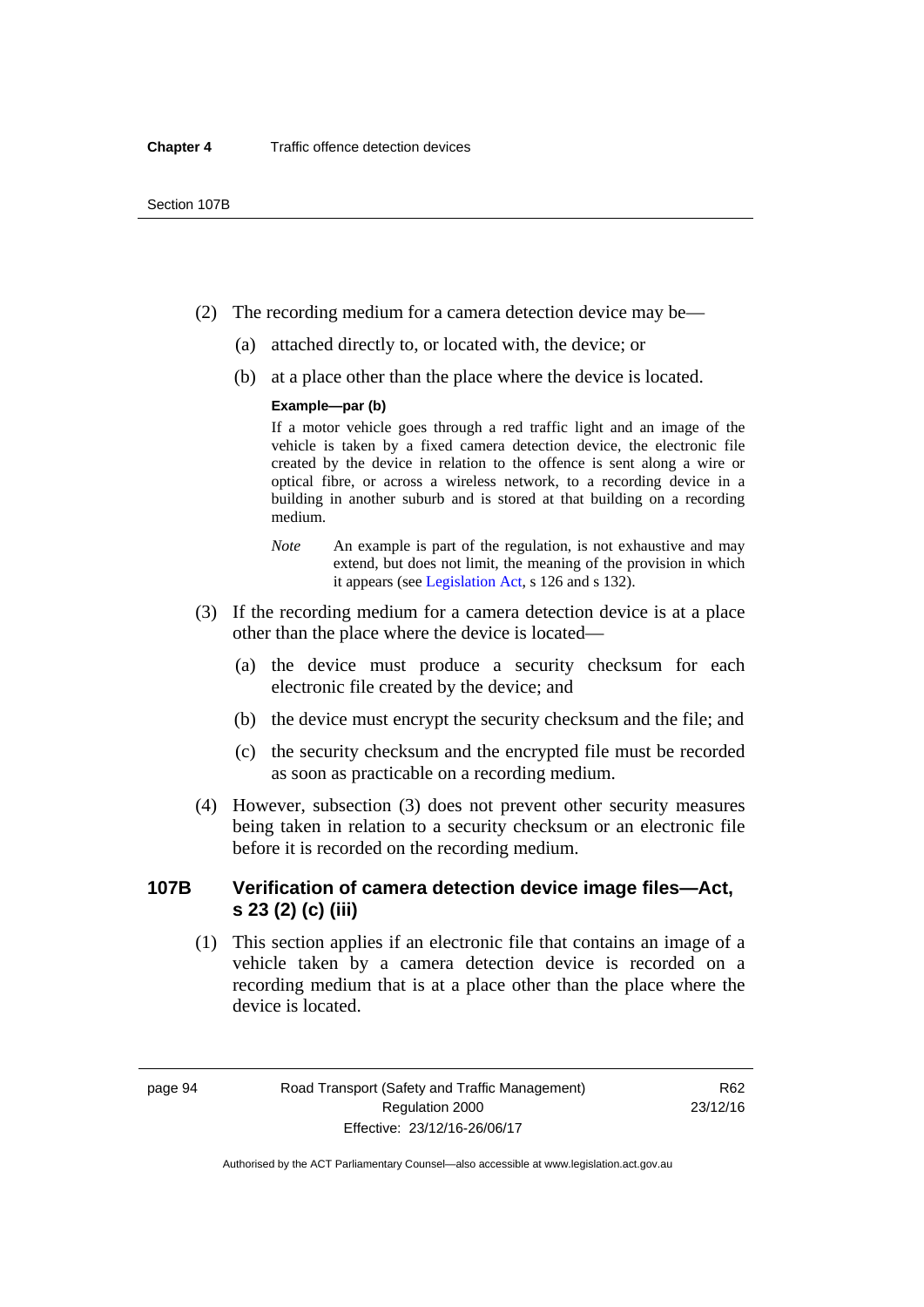- (2) Before the image of the vehicle is produced from the file, the accuracy of the file must be verified by using a computer to—
	- (a) recalculate the security checksum for the file; and
	- (b) confirm that the security checksum produced by the recalculation is identical to the checksum produced by the device for the file.

# **108 Meaning of codes etc on image taken by approved camera detection device or approved average speed detection system—Act, s 24 (2) (a)**

- (1) This section defines the meaning of codes and other information indicated on an image of a vehicle taken by an approved camera detection device or approved average speed detection system.
	- *Note* Information etc that is indicated on an image includes information etc accompanying or reasonably associated with the image (see [Act,](http://www.legislation.act.gov.au/a/1999-80/default.asp) dict, def of *indicated on*).
- (2) It is not necessary that all the codes and other information mentioned in this section be indicated on an image but if they do appear they have the meaning given in this section.
- (3) The characters (whether numbers, letters or both) in the field immediately after 'Device' is the code for—
	- (a) the laser speed measuring device component of the digital camera detection device that took the image; or
	- (b) the radar speed measuring device component of the digital camera detection device, or fixed camera detection device, that took the image; or
	- (c) the piezo strip speed measuring device component of the fixed camera detection device that took the image; or
	- (d) the loop detector speed measuring device component of the fixed camera detection device that took the image; or

page 95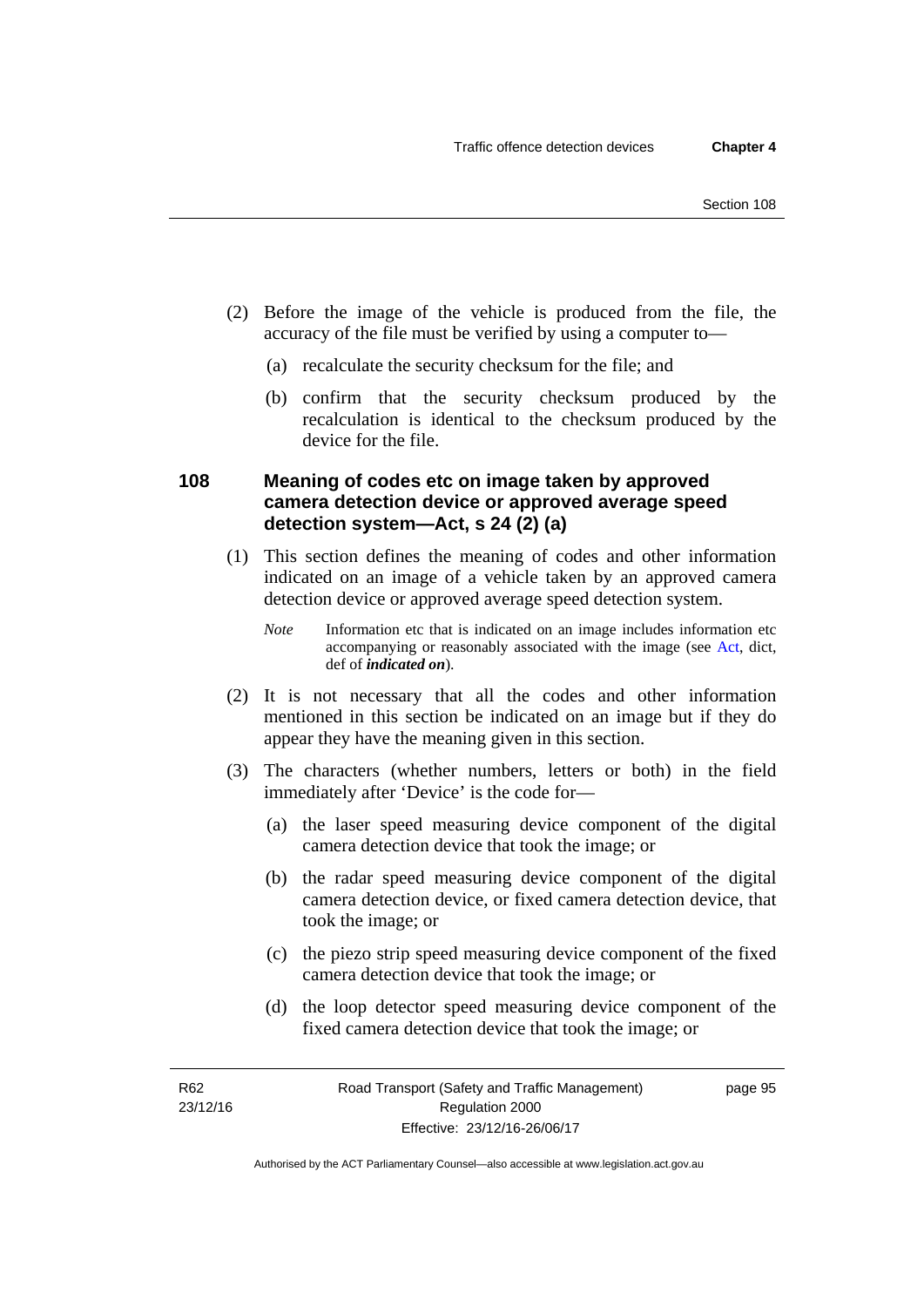#### Section 108

 (e) the automatic number plate recognition camera component of the average speed detection system that took the image.

#### **Example**

'Device: 012409' indicates that the code for the laser speed measuring device component of the digital detection device, or piezo strip speed measuring device component of the fixed camera detection device, that took the image, is 012409.

 (4) The characters in the field immediately after 'Date' is the date when the image was taken, with the first 2 numbers indicating the day of the month, followed by an abbreviation for the month and the year.

#### **Example**

'Date: 15/11/00' indicates that the image was taken on 15 November 2000.

 (5) The numbers in the field immediately after 'Time' is the time when the image was taken, stated in the 24-hour clock system.

## **Examples**

- 1 'Time: 11.07.00.23' indicates that the image was taken at 0.23 seconds after 11.07 am.
- 2 'Time: 13:53:10:07' indicates that the image was taken at 10.07 seconds after 1.53 pm.
- (6) The letter in the field immediately after 'Direction' or 'Dir' indicates—
	- (a) for an image taken by a digital camera detection device whether the general direction in which the vehicle was travelling was away from or towards the device, with 'A' indicating away from the device and 'T' indicating towards the device; or
	- (b) for an image taken by a fixed camera detection device—the general direction in which the vehicle was travelling when the image was taken, with 'N' indicating north, 's' indicating south, 'E' indicating east and 'W' indicating west.

# **Example for par (a)**

'Direction: A' indicates that when the image was taken the vehicle was generally travelling away from the digital camera detection device that took the image.

page 96 Road Transport (Safety and Traffic Management) Regulation 2000 Effective: 23/12/16-26/06/17

R62 23/12/16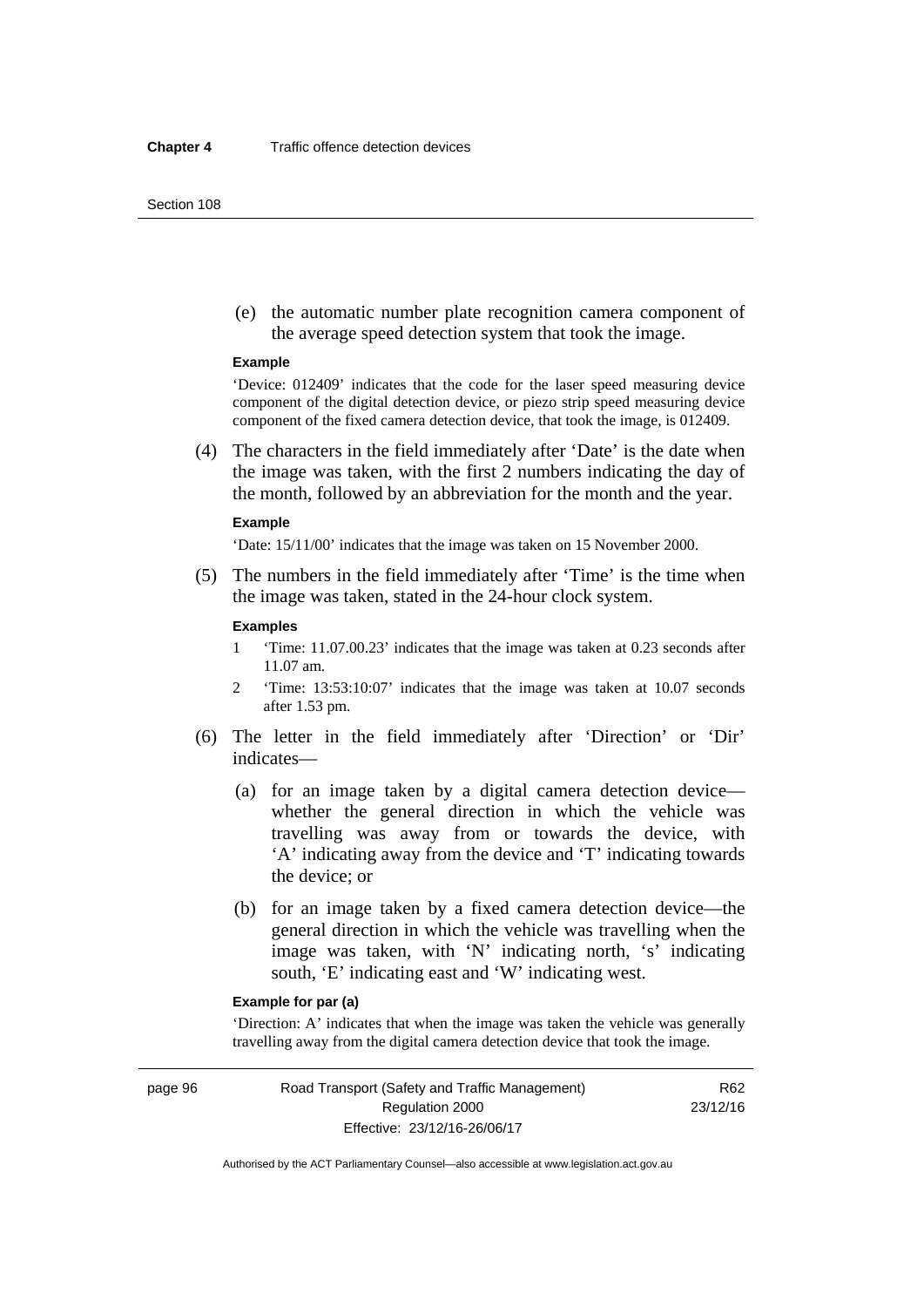## **Example for par (b)**

'Direction: N' indicates that when the image was taken the vehicle was travelling in the general direction of north.

 (7) The characters in the field immediately after 'Lane' is the code for the lane in which the vehicle was travelling when the image was taken, with the following codes having the stated meaning:

'L1' or '1': means the lane next to the centre of the road

'L2' or '2': means the lane immediately to the left of L1 (or 1)

'L3' or '3': means the lane immediately to the left of L2 (or 2)

'L4' or '4': means the lane immediately to the left of L3 (or 3).

### **Example**

'Lane: L1' indicates that the vehicle was travelling in the lane next to the centre of the road when the image was taken.

 (8) The number in the field immediately after 'Red time' is the time in seconds and part seconds (stated as a fraction) that a red traffic light or red traffic arrow facing the driver of the vehicle had been showing before the driver entered the intersection concerned.

#### **Example**

'Red time: 1.50' indicates that the red traffic light or red traffic arrow facing the driver of the vehicle had been showing for 1.5 seconds before the driver entered the intersection concerned.

 (9) The number in the field immediately after 'Speed li', which may be described as 'Speed limit', is the speed limit applying to the driver of the vehicle for the length of road where the driver was driving when the image was taken.

#### **Example**

'Speed li: 60'or 'Speed limit 60' indicates that the speed limit applying to the driver of the vehicle for the length of road where the driver was driving when the image was taken is 60 km/h.

R62 23/12/16 page 97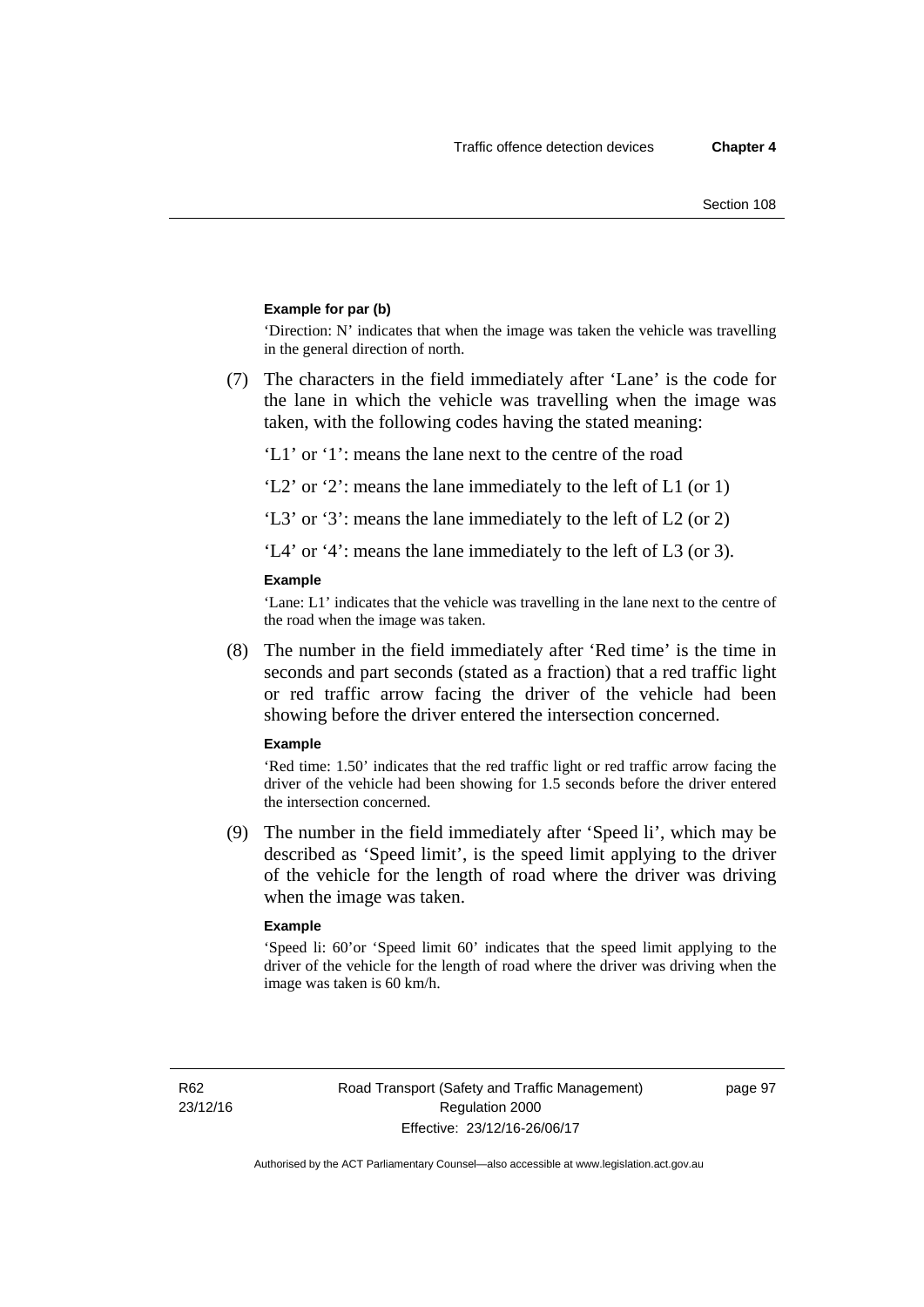(10) The number in the field immediately after 'Speed' is the speed in kilometres per hour at which the driver of the vehicle was driving when the image was taken.

## **Example**

'Speed: 82' indicates that the driver of the vehicle was driving at 82 km/h when the image was taken.

 (11) The characters (whether numbers, letters or both) in the field immediately after 'Operator' is the code for the person responsible for the use of the device when the image was taken.

#### **Example**

'Operator: op002' indicates that the code for the person responsible for the device when the image was taken is operator 002.

 (12) The characters (whether numbers, letters or both) in the field immediately after 'Disk' is the code for the recording medium used to record the image of the vehicle.

## **Example**

'Disk: WD0022' indicates that the code for the device used to record the image was WD0022.

*Note* An example is part of the regulation, is not exhaustive and may extend, but does not limit, the meaning of the provision in which it appears (see [Legislation Act,](http://www.legislation.act.gov.au/a/2001-14) s 126 and s 132).

page 98 Road Transport (Safety and Traffic Management) Regulation 2000 Effective: 23/12/16-26/06/17

R62 23/12/16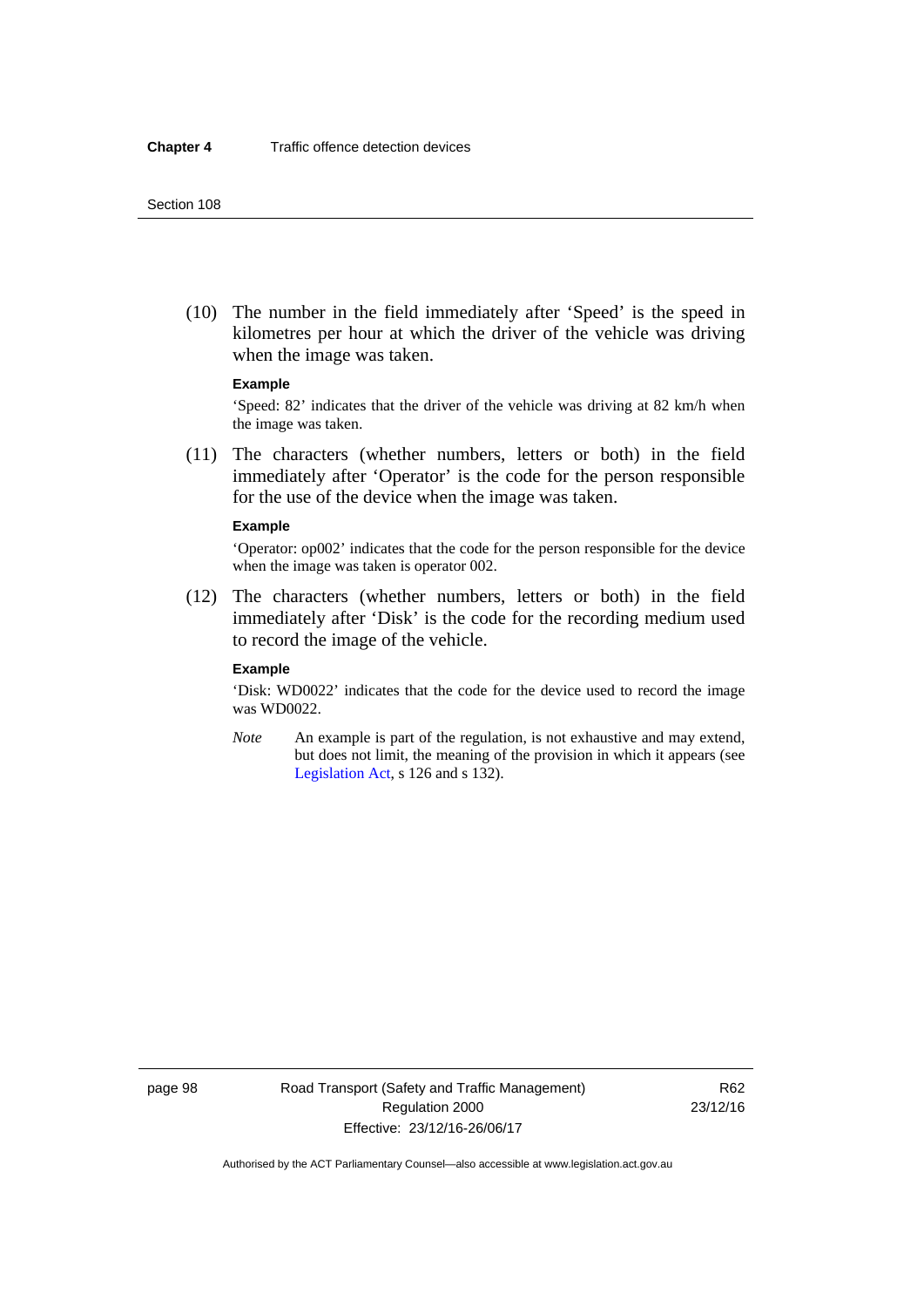# **Chapter 5 Miscellaneous**

# **109 Additional police powers—removing parked cars**

A police officer may, during a temporary obstruction or danger to traffic or in an emergency, direct the responsible person for or driver of a vehicle parked in any part of a pay parking area to remove the vehicle or, if no-one appears to be in charge of the vehicle, remove the vehicle.

# **110 Prohibition on car minding**

- (1) The chief police officer may, by written notice given to a person, prohibit the person from—
	- (a) parking, minding, caring for, or taking charge of any motor vehicle or trailer (other than a motor vehicle or trailer of which the person is the driver) on a road; or
	- (b) offering his or her services for any such purpose.
- (2) A person who is given a notice under subsection (1) must comply with the notice.

Maximum penalty: 20 penalty units.

- (3) This section does not authorise the chief police officer to prohibit the proprietor of a parking station or parking area—
	- (a) from parking, minding, caring for, or taking charge of a motor vehicle or trailer in or on the parking station or parking area; or
	- (b) from offering the proprietor's services for that purpose—
		- (i) whether by the display or publication of an advertisement in relation to the parking station or parking area or otherwise; and

page 99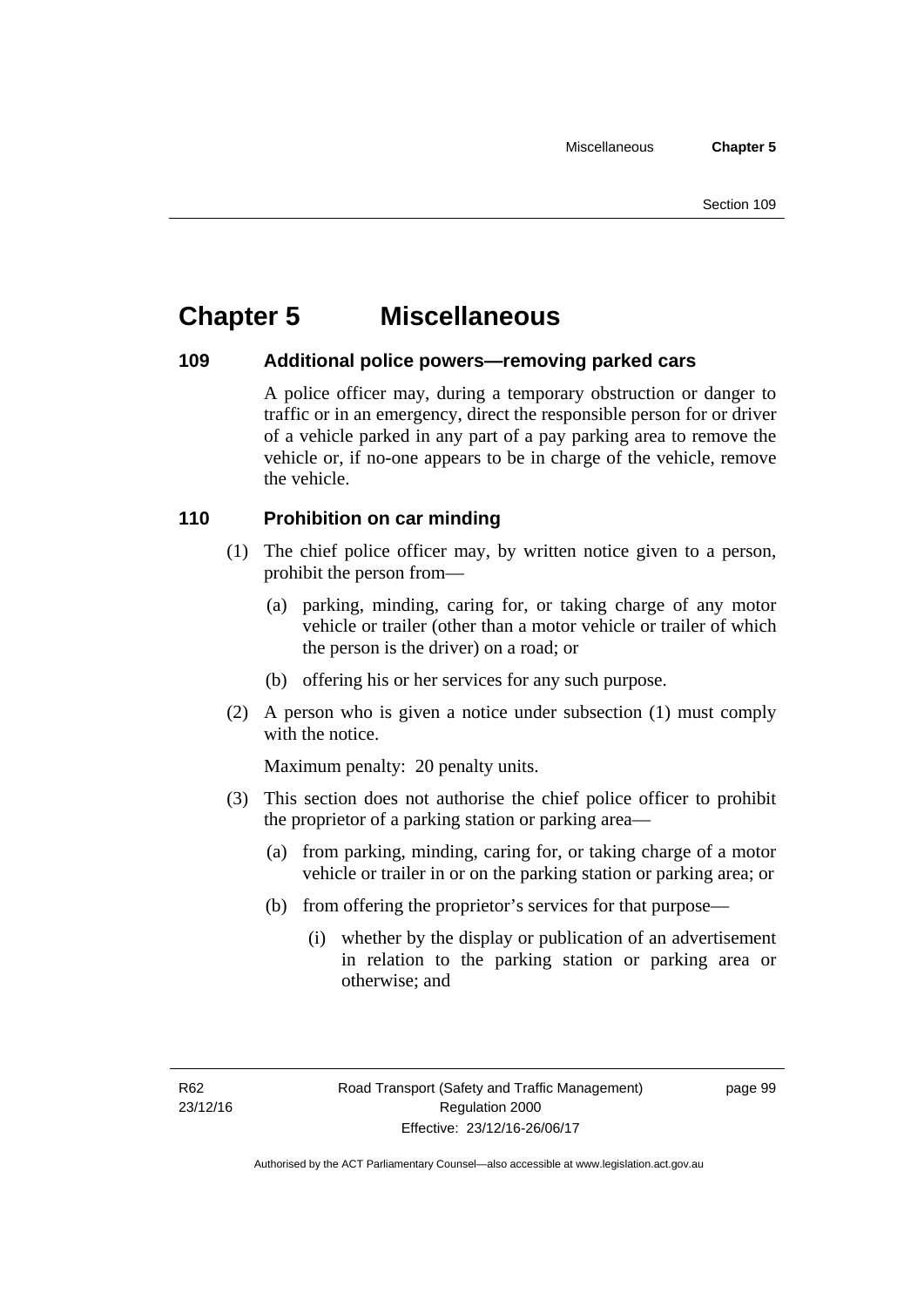(ii) whether the services are performed or offered to be performed by the proprietor or by an employee or agent of the proprietor.

# **111 Removal of unattended vehicles—Act, s 32 (1) (c)**

A police officer or authorised person may move an unattended vehicle from a road or road related area to a retention area if the vehicle is in—

- (a) a bus lane; or
- (b) a length of road to which a *clearway sign* applies; or
- (c) a transit lane.

# **112 Disposal of impounded vehicles—Act, s 10K**

- (1) This section applies to a vehicle impounded under the following provisions of the [Act:](http://www.legislation.act.gov.au/a/1999-80/default.asp)
	- (a) section 10A (Impounding of vehicles used for menacing driving on court order before conviction etc);
	- (b) section 10B (Impounding or forfeiture of vehicles on conviction etc for certain offences);
	- (c) section 10C (Powers of police officers to seize and impound vehicles used in committing certain offences).
- (2) If a person has not applied to the chief police officer for the release of the vehicle at the end of the period of impoundment, the chief police officer must, by notice served on the registered operator of the vehicle and every person who has a registered interest in the vehicle, warn them that the vehicle may be offered for sale if the vehicle is not removed from the place of impoundment within 28 days after the day of service of the notice.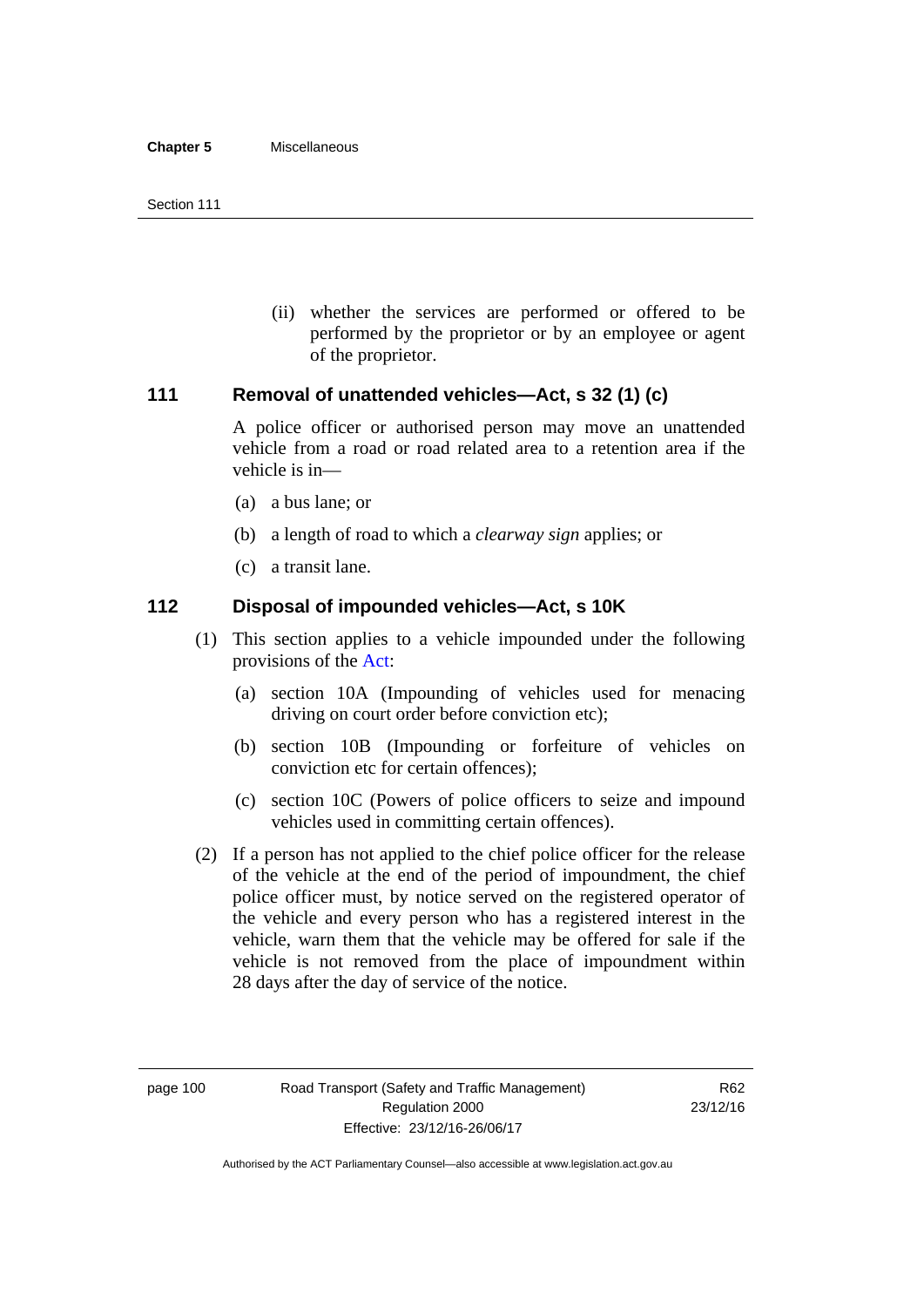- (3) The vehicle may be offered for sale, by public auction or public tender, if the vehicle is not removed within 28 days after service of the notice or, if more than 1 notice is served under subsection (2), the later of the notices.
- (4) A person may apply to the chief police officer for payment to the person of the balance of the proceeds of sale of a vehicle within 1 year after the vehicle is sold in accordance with subsection (3).
- (5) The balance of the proceeds of sale may be paid to the person if the person satisfies the chief police officer that—
	- (a) the person was lawfully entitled to possession of the vehicle immediately before its sale; and
	- (b) there was a reasonable excuse for the person's failure to obtain release of the vehicle before it was sold.
- (6) In this section:

*balance of the proceeds of sale*, of a vehicle, means the proceeds of the sale of the vehicle less—

- (a) any fee or other amount payable under the *[Road Transport](http://www.legislation.act.gov.au/a/1999-77)  [\(General\) Act 1999](http://www.legislation.act.gov.au/a/1999-77)* for the seizure, impounding and storage of the vehicle; and
- (b) the reasonable costs of or incidental to the sale.
- (7) An interest mentioned in subsection (6), definition of *balance of proceeds of sale* paragraph (a) or (b) is a statutory interest of a kind to which the *[Personal Property Securities Act 2009](http://www.comlaw.gov.au/Series/C2009A00130)* (Cwlth), section 73 (2) applies.

page 101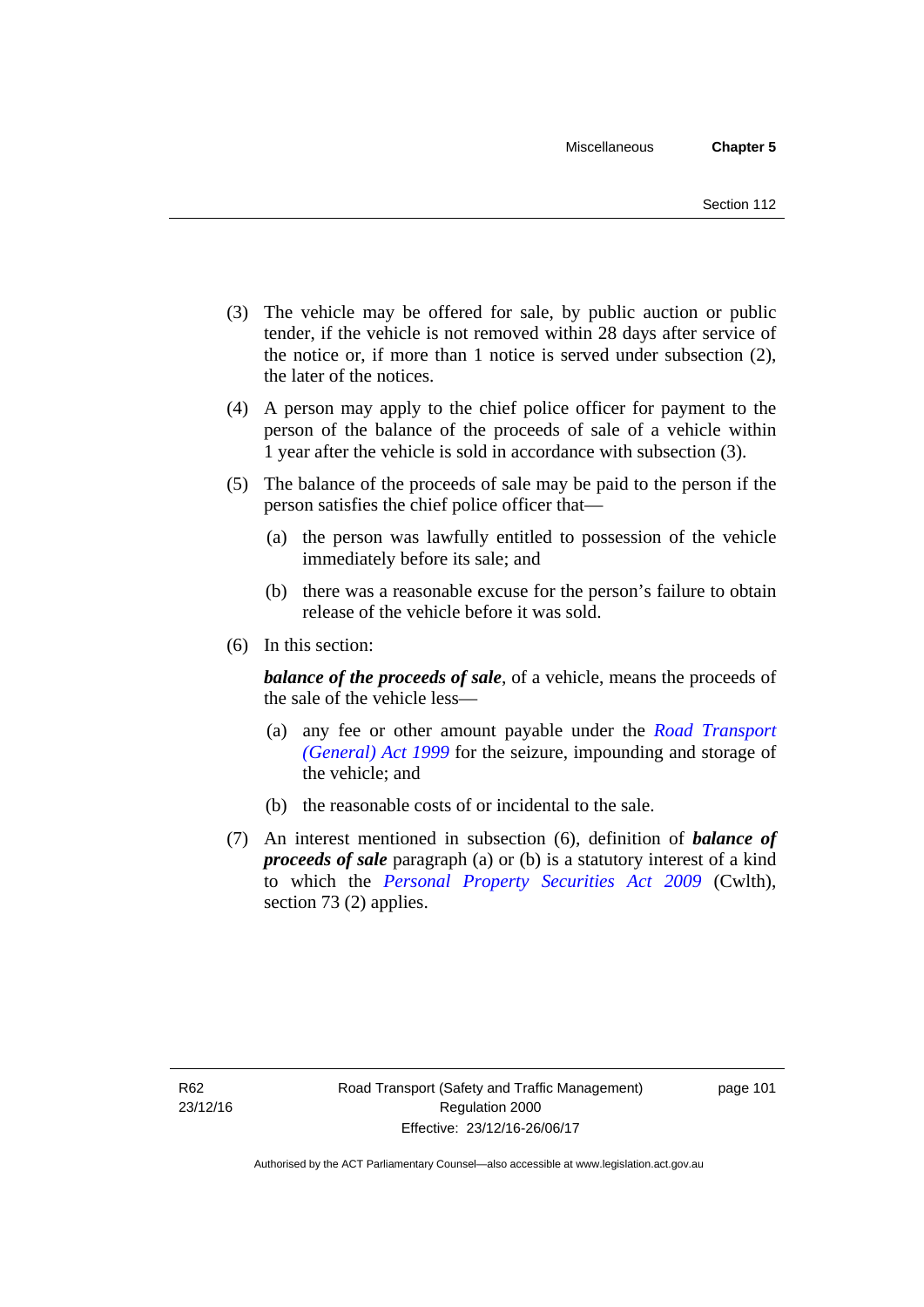### **Chapter 5** Miscellaneous

# **112A Disposal of forfeited vehicles—Act, s 10K**

A vehicle that has been forfeited to the Territory under the [Act](http://www.legislation.act.gov.au/a/1999-80/default.asp), section 10B (Impounding or forfeiture of vehicles on conviction etc for certain offences) may be offered for sale by public auction or public tender.

# **113 Responsible person to inspect driver licence**

(1) Before permitting someone else to drive a motor vehicle, the responsible person for, or the person in charge of, the vehicle must require the person to produce his or her Australian driver licence or external driver licence and must inspect the licence.

Maximum penalty: 20 penalty units.

 (2) It is a defence to a prosecution of a person for an offence against subsection (1) if the person proves that the person had taken reasonable steps (other than those mentioned in the subsection) to ensure the person permitted to drive the motor vehicle was the holder of a current Australian driver licence or external driver licence.

# **114 Responsible person's consent**

The person in charge of a motor vehicle or trailer on a road must not, without reasonable excuse, permit anyone to use the vehicle without the consent of the responsible person for the vehicle.

Maximum penalty: 20 penalty units.

# **115 Standards for safe carriage of loads—Act, s 14 (2)**

The prescribed standards are the performance standards in the *[Load](http://www.ntc.gov.au/viewpage.aspx?documentid=862)  [Restraint Guide—Guidelines and Performance Standards for the](http://www.ntc.gov.au/viewpage.aspx?documentid=862)  [Safe Carriage of Loads on Road Vehicles](http://www.ntc.gov.au/viewpage.aspx?documentid=862)*, 2nd ed (2004) published by the National Transport Commission.

page 102 Road Transport (Safety and Traffic Management) Regulation 2000 Effective: 23/12/16-26/06/17

R62 23/12/16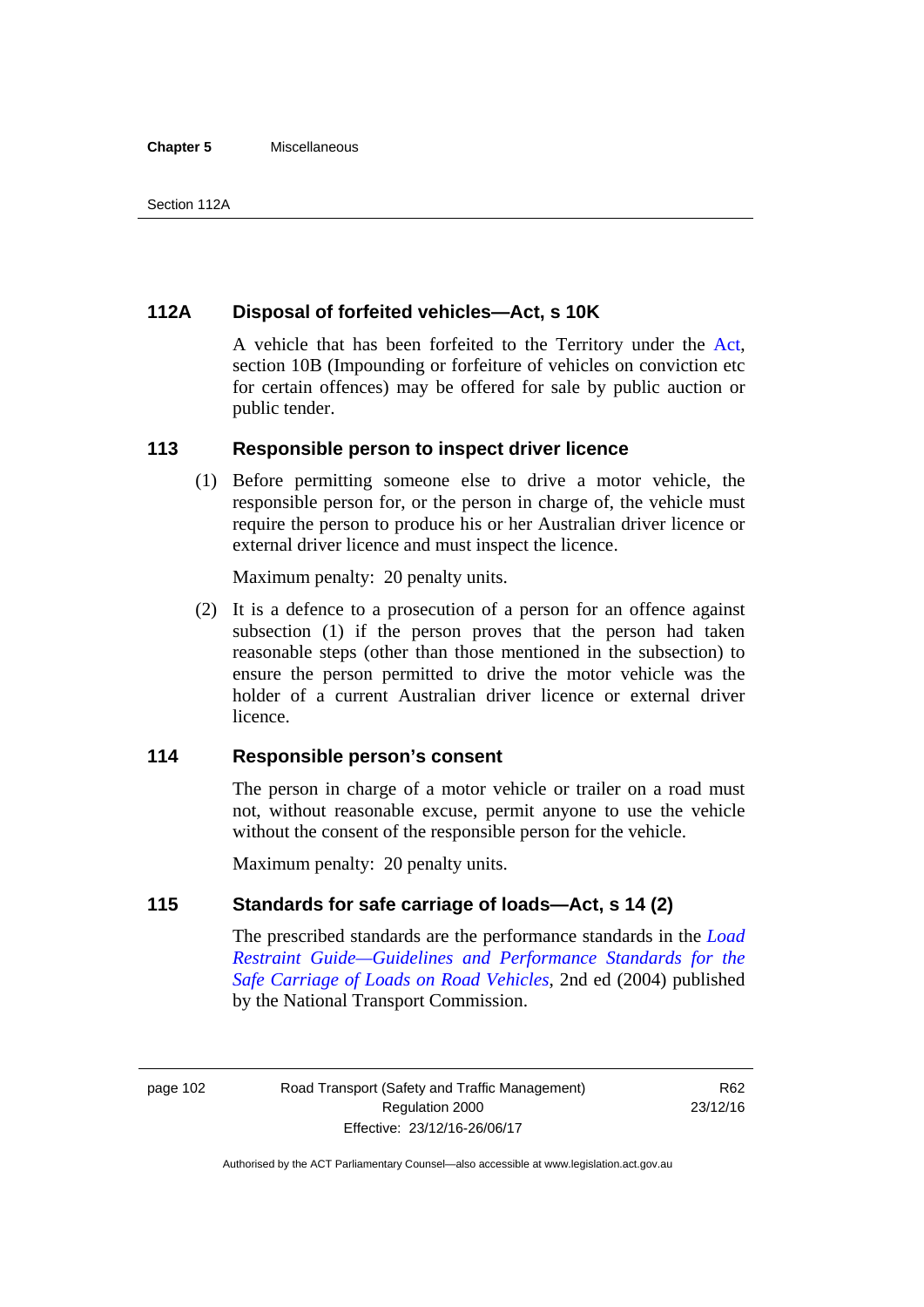# **116 Tracked vehicle—Act, dict, def** *vehicle***, par (b)**

- (1) Any tracked vehicle that is not used exclusively on a railway or tramway is prescribed.
- (2) In this section:

*tracked vehicle* means a vehicle that moves on wheels inside endless tracks.

**Example—tracked vehicle** 

bulldozer

*Note* An example is part of the regulation, is not exhaustive and may extend, but does not limit, the meaning of the provision in which it appears (see [Legislation Act,](http://www.legislation.act.gov.au/a/2001-14) s 126 and s 132).

# **117 Review of div 2.3.1A**

- (1) The Minister must review the operation of division 2.3.1A (Bicycle riders) as soon as practicable after the end of its 2nd year of operation.
- (2) The Minister must present a report of the review to the Legislative Assembly within 3 months after the day the review is started.
- (3) This section expires 2 years after the day it commences.

page 103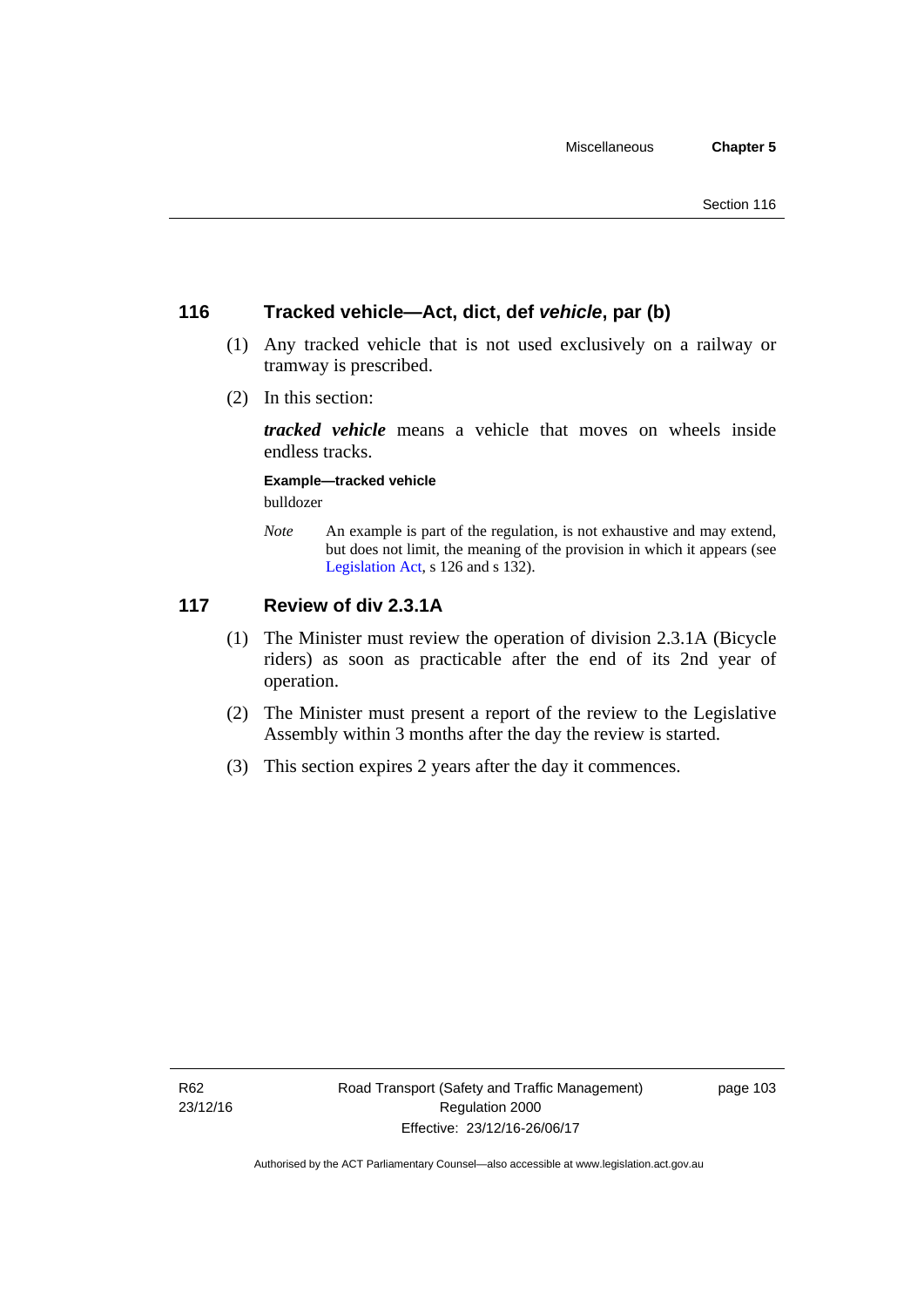**Dictionary** 

# **Dictionary**

(see s 3)

- *Note 1* The [Legislation Act](http://www.legislation.act.gov.au/a/2001-14) contains definitions and other provisions relevant to this regulation.
- *Note 2* For example, the [Legislation Act,](http://www.legislation.act.gov.au/a/2001-14) dict, pt 1, defines the following terms:
	- ambulance service
	- chief police officer
	- contravene
	- exercise
	- fire and rescue service
	- police officer
	- rural fire service
	- **SES**
	- territory plan
	- the Territory.

*Note 3* Terms used in this regulation have the same meaning that they have in the *[Road Transport \(Safety and Traffic Management\) Act 1999](http://www.legislation.act.gov.au/a/1999-80)* (see [Legislation Act,](http://www.legislation.act.gov.au/a/2001-14) s 148.) For example, the following terms are defined in the *[Road Transport \(Safety and Traffic Management\) Act 1999](http://www.legislation.act.gov.au/a/1999-80)*, dict:

- authorised person
- camera detection device (see s 23)
- indicated on
- registered interest
- road related area
- speed measuring device
- traffic offence detection device.

*Note 4* The *[Road Transport \(General\) Act 1999](http://www.legislation.act.gov.au/a/1999-77)* contains definitions relevant to this Regulation. For example, the following terms are defined in the *[Road Transport \(General\) Act 1999](http://www.legislation.act.gov.au/a/1999-77)*, dictionary:

- another jurisdiction
- bicycle
- combination

page 104 Road Transport (Safety and Traffic Management) Regulation 2000 Effective: 23/12/16-26/06/17

R62 23/12/16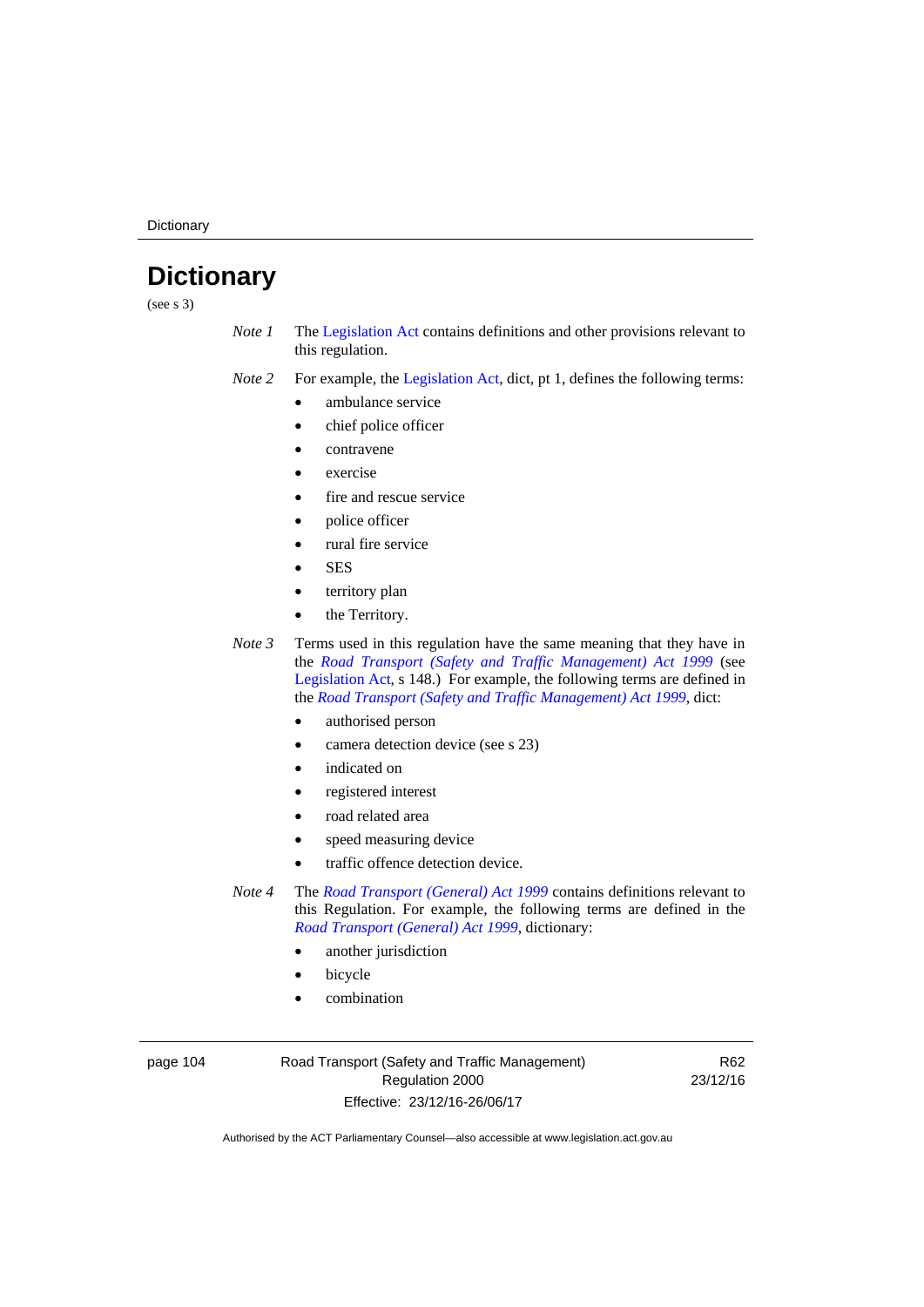- driver
- jurisdiction
- motor vehicle
- National Transport Commission
- ride
- road transport authority (or authority) (see s 16)
- road transport legislation (see s 6)
- taxi
- trailer
- use (in relation to a vehicle).

*approved child restraint* means a child restraint approved by the road transport authority under section 66 (1) (c).

*approved e-payment method*—see section 76AA.

*approved police speedometer*, for chapter 4 (Traffic offence detection devices)—see section 102.

*area*—see the [Australian Road Rules,](http://www.legislation.act.gov.au//ni/db_37271/default.asp) dictionary.

*area of operations*, for a parking authority, means the area of operations declared for the parking authority under section 75A.

*ARR* means [Australian Road Rules](http://www.legislation.act.gov.au//ni/db_37271/default.asp).

*articulated vehicle* means a motor vehicle with—

- (a) 2 rigid sections, each of which has wheels; and
- (b) the rear section pivoted on, and part of the rear section (other than a pole, drawbar or similar device, or an accessory of the motor vehicle) superimposed on, the front section.

*Australian driver licence*—see the *[Road Transport \(Driver](http://www.legislation.act.gov.au/a/1999-78)  [Licensing\) Act 1999](http://www.legislation.act.gov.au/a/1999-78)*, dictionary.

*Australian Road Rules*—see section 5.

R62 23/12/16 page 105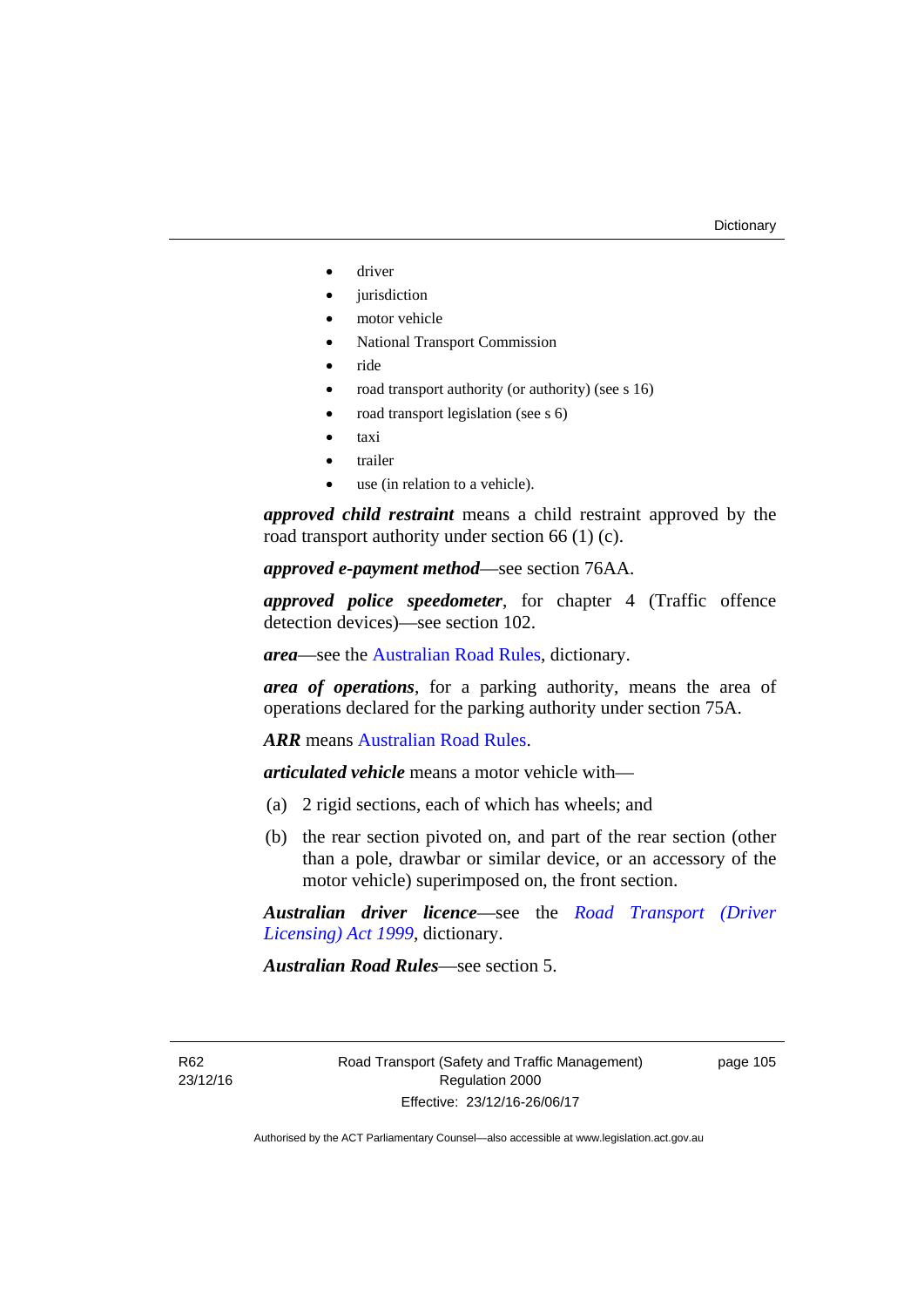*axle group*—see the *[Road Transport \(Vehicle Registration\)](http://www.legislation.act.gov.au/sl/2000-12)  [Regulation 2000](http://www.legislation.act.gov.au/sl/2000-12)*, dictionary.

*B-double*—see the *[Road Transport \(Vehicle Registration\)](http://www.legislation.act.gov.au/sl/2000-12)  [Regulation 2000](http://www.legislation.act.gov.au/sl/2000-12)*, dictionary.

**built-up area**, in relation to a length of road—see the Australian [Road Rules,](http://www.legislation.act.gov.au//ni/db_37271/default.asp) dictionary.

*bus*—see the [Australian Road Rules,](http://www.legislation.act.gov.au//ni/db_37271/default.asp) dictionary.

*bus lane*—see the [Australian Road Rules](http://www.legislation.act.gov.au//ni/db_37271/default.asp), rule 154.

*camera detection device*—see the [Act](http://www.legislation.act.gov.au/a/1999-80/default.asp), section 23 (1) (Use of camera detection devices).

*centre of the road*—see the [Australian Road Rules](http://www.legislation.act.gov.au//ni/db_37271/default.asp), dictionary.

*clearway sign*—see the [Australian Road Rules,](http://www.legislation.act.gov.au//ni/db_37271/default.asp) schedule 2, rule 314, rule 315 and rule 316.

*controlled parking hours*, in relation to a pay parking space, means the periods (as indicated by information on or with traffic signs applying to the space) when a vehicle may not be parked in the space unless the relevant parking fee has been paid.

*converter dolly*—see the *[Road Transport \(Vehicle Registration\)](http://www.legislation.act.gov.au/sl/2000-12)  [Regulation 2000](http://www.legislation.act.gov.au/sl/2000-12)*, dictionary.

*crash*—see the [Australian Road Rules](http://www.legislation.act.gov.au//ni/db_37271/default.asp), dictionary.

*demand responsive service vehicle*—see the *[Road Transport](http://www.legislation.act.gov.au/a/2001-62)  [\(Public Passenger Services\) Act 2001](http://www.legislation.act.gov.au/a/2001-62)*, section 81.

*digital camera detection device*, for chapter 4 (Traffic offence detection devices)—see section 102.

*dog trailer*—see the *[Road Transport \(Vehicle Registration\)](http://www.legislation.act.gov.au/sl/2000-12)  [Regulation 2000](http://www.legislation.act.gov.au/sl/2000-12)*, dictionary.

*do not overtake turning vehicle sign*—see the [Australian Road](http://www.legislation.act.gov.au//ni/db_37271/default.asp)  [Rules](http://www.legislation.act.gov.au//ni/db_37271/default.asp), schedule 4, rule 319 and rule 320.

page 106 Road Transport (Safety and Traffic Management) Regulation 2000 Effective: 23/12/16-26/06/17

R62 23/12/16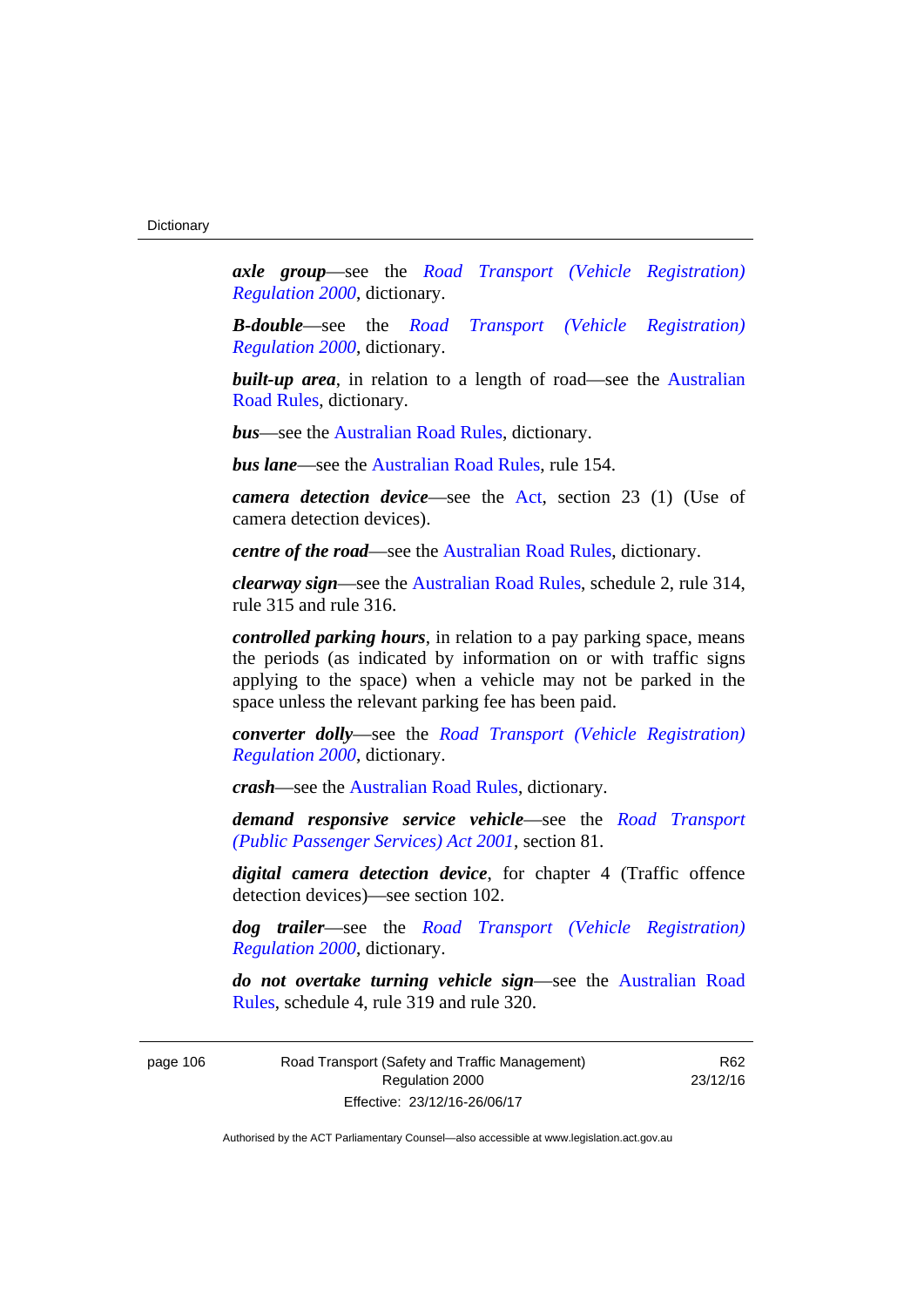*drawbar*—see the *[Road Transport \(Vehicle Registration\)](http://www.legislation.act.gov.au/sl/2000-12)  [Regulation 2000](http://www.legislation.act.gov.au/sl/2000-12)*, dictionary.

*driver's vehicle*, for a driver*—*see the [Australian Road Rules](http://www.legislation.act.gov.au//ni/db_37271/default.asp), dictionary.

*emergency stopping lane—see the [Australian Road Rules](http://www.legislation.act.gov.au//ni/db_37271/default.asp), rule 95.* 

*emergency vehicle* means any vehicle driven by a person who is—

- (a) an emergency worker; and
- (b) driving the vehicle in the course of his or her duties as an emergency worker.

*emergency worker*—see section 33 (1).

*external driver licence*—see the *[Road Transport \(Driver Licensing\)](http://www.legislation.act.gov.au/a/1999-78)  [Act 1999](http://www.legislation.act.gov.au/a/1999-78)*, dictionary.

*fixed camera detection device*, for chapter 4 (Traffic offence detection devices)—see section 102.

*footpath*—see the [Australian Road Rules](http://www.legislation.act.gov.au//ni/db_37271/default.asp), dictionary.

*give way*—see the [Australian Road Rules](http://www.legislation.act.gov.au//ni/db_37271/default.asp), dictionary.

*GVM*—see the *[Road Transport \(Vehicle Registration\) Act 1999](http://www.legislation.act.gov.au/a/1999-81)*, dictionary.

*heavy vehicle*, for division 3.1.3 (Heavy vehicle parking)—see section 82.

*hire car*—see the *[Road Transport \(Public Passenger Services\)](http://www.legislation.act.gov.au/a/2001-62)  [Act 2001](http://www.legislation.act.gov.au/a/2001-62)*, section 67.

*implement*—see the *[Road Transport \(Vehicle Registration\)](http://www.legislation.act.gov.au/sl/2000-12)  [Regulation 2000](http://www.legislation.act.gov.au/sl/2000-12)*, dictionary.

*land adjoining residential land*, for division 3.1.3 (Heavy vehicle parking)—see section 82.

R62 23/12/16 page 107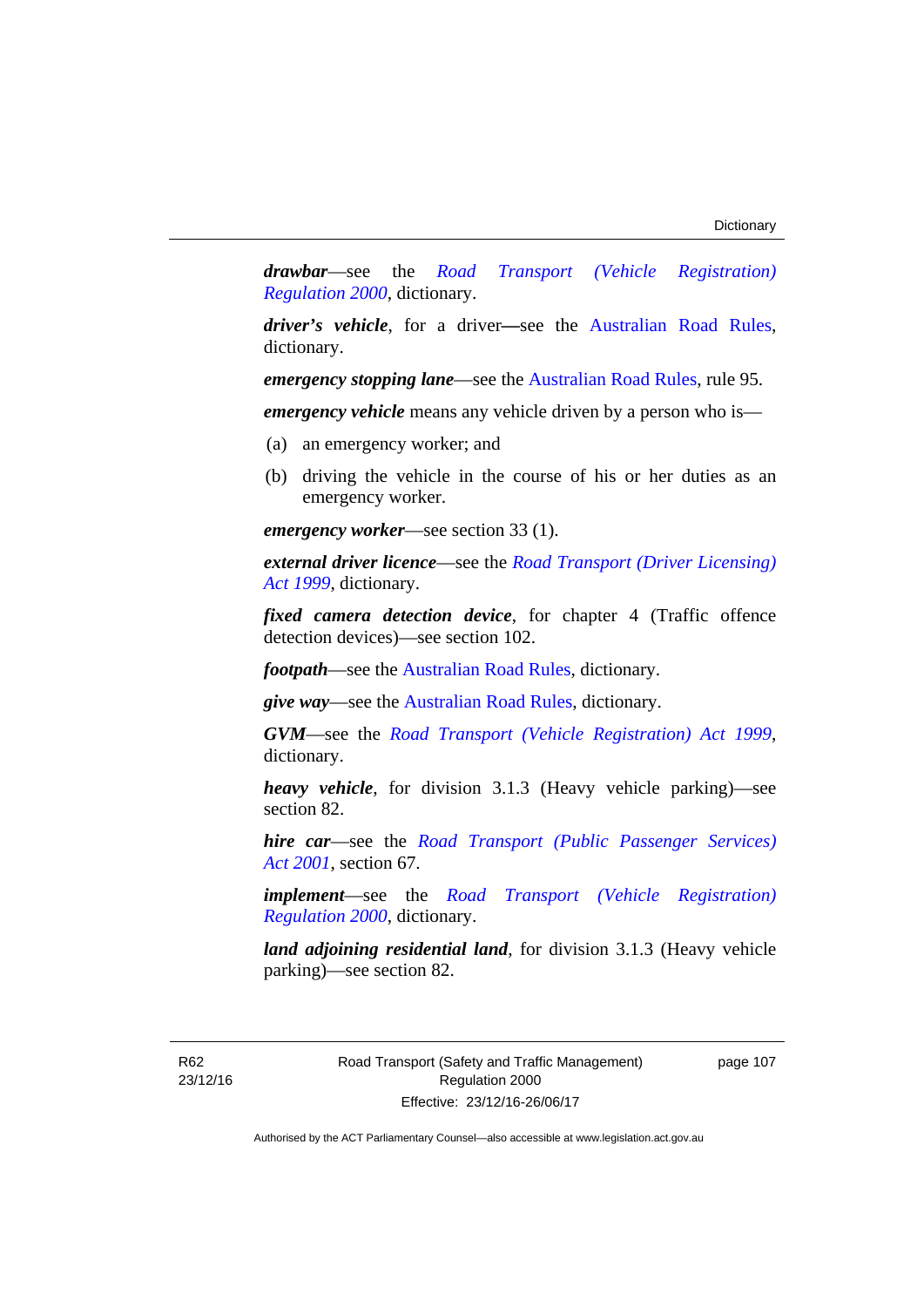*laser speed measuring device*, for chapter 4 (Traffic offence detection devices)—see section 102.

*length*, of road—see the [Australian Road Rules](http://www.legislation.act.gov.au//ni/db_37271/default.asp), dictionary.

*lift and tow trailer* means a trailer consisting of an axle group and a drawbar designed to support 1 axle group of a vehicle under tow.

*loading zone*—see the [Australian Road Rules,](http://www.legislation.act.gov.au//ni/db_37271/default.asp) rule 179.

*marked foot crossing*—see the [Australian Road Rules,](http://www.legislation.act.gov.au//ni/db_37271/default.asp) dictionary.

*metered parking area* means a length of road or area that is set aside as a metered parking area in accordance with section 73.

*metered parking scheme* means a metered parking scheme under division 3.1.1.

*metered parking sign* means a *permissive parking sign* with the word 'meter' on or with the sign.

*metered parking space* means an area that is a metered parking space mentioned in section 75.

*mobility parking scheme authority* means an authority issued under section 101.

*motorbike*—see the [Australian Road Rules,](http://www.legislation.act.gov.au//ni/db_37271/default.asp) dictionary, definition of *motor bike*.

*multi-space parking meter* means a parking meter that applies to 2 or more metered parking spaces.

*nature strip*—see the [Australian Road Rules](http://www.legislation.act.gov.au//ni/db_37271/default.asp), dictionary.

*night*—see the [Australian Road Rules,](http://www.legislation.act.gov.au//ni/db_37271/default.asp) dictionary.

*no parking sign*—see the [Australian Road Rules](http://www.legislation.act.gov.au//ni/db_37271/default.asp), schedule 2, schedule 3, rule 314, rule 315 and rule 316.

*no trucks sign*—see the [Australian Road Rules,](http://www.legislation.act.gov.au//ni/db_37271/default.asp) schedule 2, rule 314, rule 315 and rule 316.

page 108 Road Transport (Safety and Traffic Management) Regulation 2000 Effective: 23/12/16-26/06/17

R62 23/12/16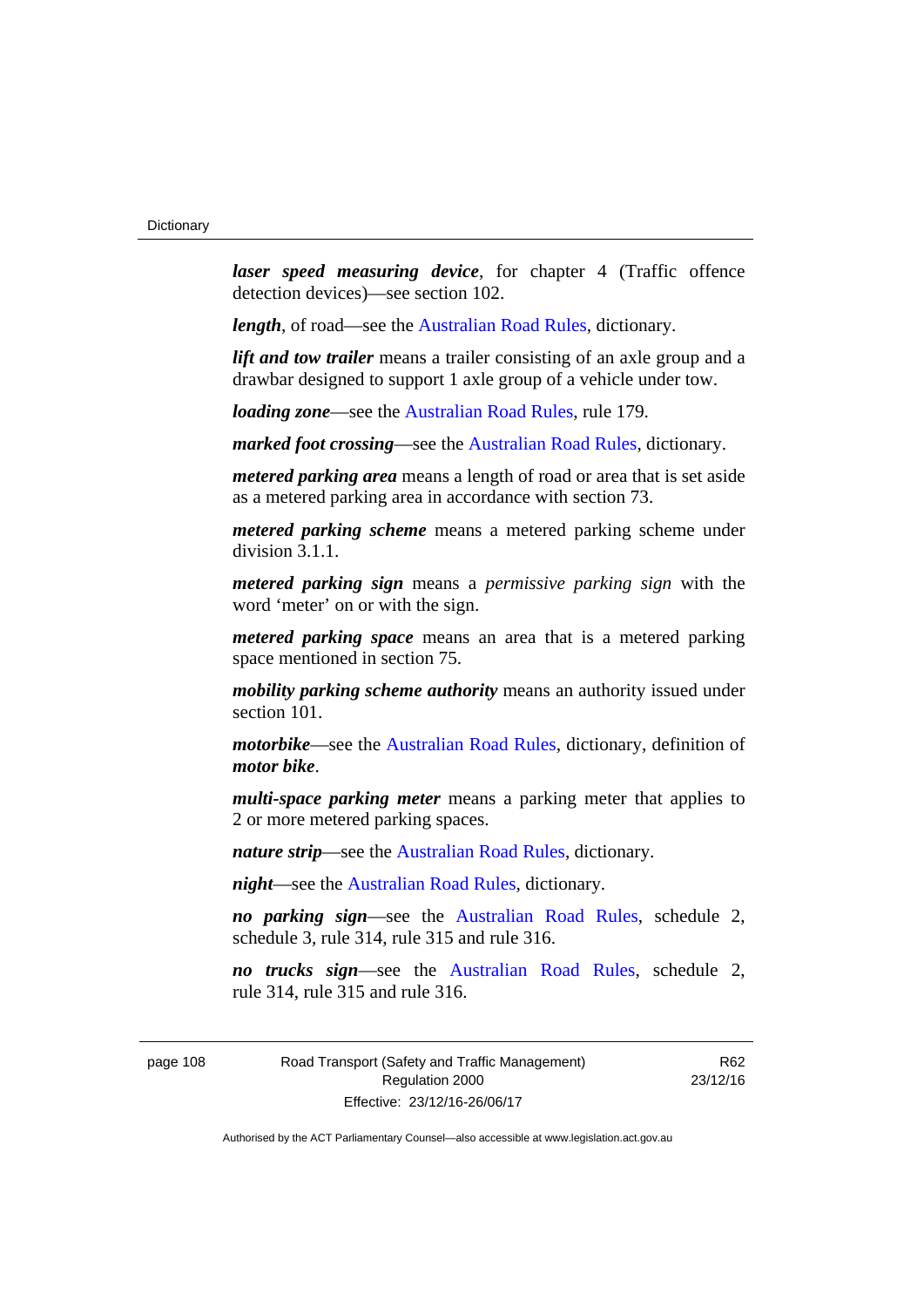*oncoming vehicle*, for a driver—see the [Australian Road Rules](http://www.legislation.act.gov.au//ni/db_37271/default.asp), dictionary.

*park*—see section 3B.

*parking authority* means a person declared to be a parking authority under section 75A.

*parking authority guidelines*—see section 75B (1).

*parking bay*—see the [Australian Road Rules,](http://www.legislation.act.gov.au//ni/db_37271/default.asp) dictionary.

*parking control sign*—see the [Australian Road Rules](http://www.legislation.act.gov.au//ni/db_37271/default.asp), dictionary.

*parking meter* means a device designed to indicate, or capable of indicating, whether the relevant parking fee for the parking of a vehicle in a metered parking space has been paid, and includes the stand on which the device is erected.

*parking meter hood* means a hood or other cover designed to be fitted to a parking meter and to cover the part of the meter that would normally display a sign with the word 'expired' when the meter is not in operation.

*parking permit* means a parking permit issued under section 100.

*parking ticket* means a ticket issued by the road transport authority or a parking authority (by means of a parking ticket machine) for display in or on a vehicle as evidence of the prepayment of a parking fee.

*parking ticket machine* means a device designed to issue parking tickets, and includes the stand on which the device is erected.

*pay parking area* means a metered parking area or ticket parking area.

*pay parking device* means a parking meter or parking ticket machine.

*pay parking scheme* means a metered parking scheme or ticket parking scheme.

Road Transport (Safety and Traffic Management) Regulation 2000 Effective: 23/12/16-26/06/17

page 109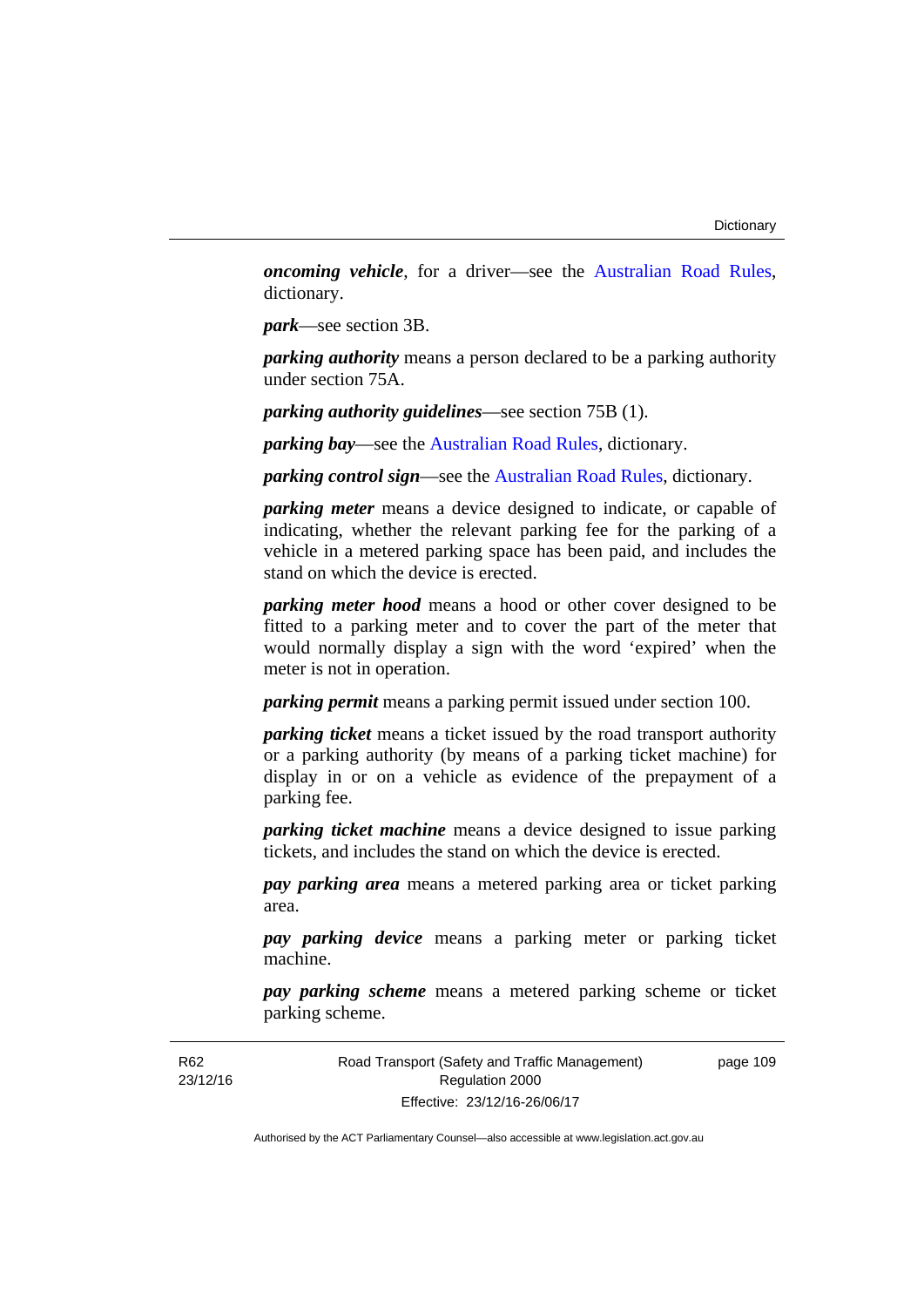*pay parking sign* means a metered parking sign or ticket parking sign.

*pay parking space* means a metered parking space or ticket parking space.

*pedestrian***—see the [Australian Road Rules](http://www.legislation.act.gov.au//ni/db_37271/default.asp)**, rule 18.

*permissive parking sign*—see the [Australian Road Rules](http://www.legislation.act.gov.au//ni/db_37271/default.asp), schedule 2, schedule 3, rule 314, rule 315 and rule 316.

*person with a disability* means a person—

- (a) who cannot walk because of permanent or temporary loss of the use of 1 or both legs or another permanent medical or physical condition; or
- (b) whose physical condition is detrimentally affected by walking 100m; or
- (c) who needs to use a walking frame, crutches, callipers, a scooter, a wheelchair or a similar mobility aid.

*piezo strip speed measuring device*, for chapter 4 (Traffic offence detection devices)—see section 102.

*police vehicle* means any vehicle driven by a person who is—

- (a) a police officer; and
- (b) driving the vehicle in the course of his or her duties as a police officer.

*postal vehicle*—see the [Australian Road Rules,](http://www.legislation.act.gov.au//ni/db_37271/default.asp) dictionary.

*premises* includes land.

*prime mover*—see the *[Road Transport \(Vehicle Registration\)](http://www.legislation.act.gov.au/sl/2000-12)  [Regulation 2000](http://www.legislation.act.gov.au/sl/2000-12)*, dictionary.

*public bus*—see the *[Road Transport \(Public Passenger Services\)](http://www.legislation.act.gov.au/a/2001-62)  [Act 2001](http://www.legislation.act.gov.au/a/2001-62)*, dictionary.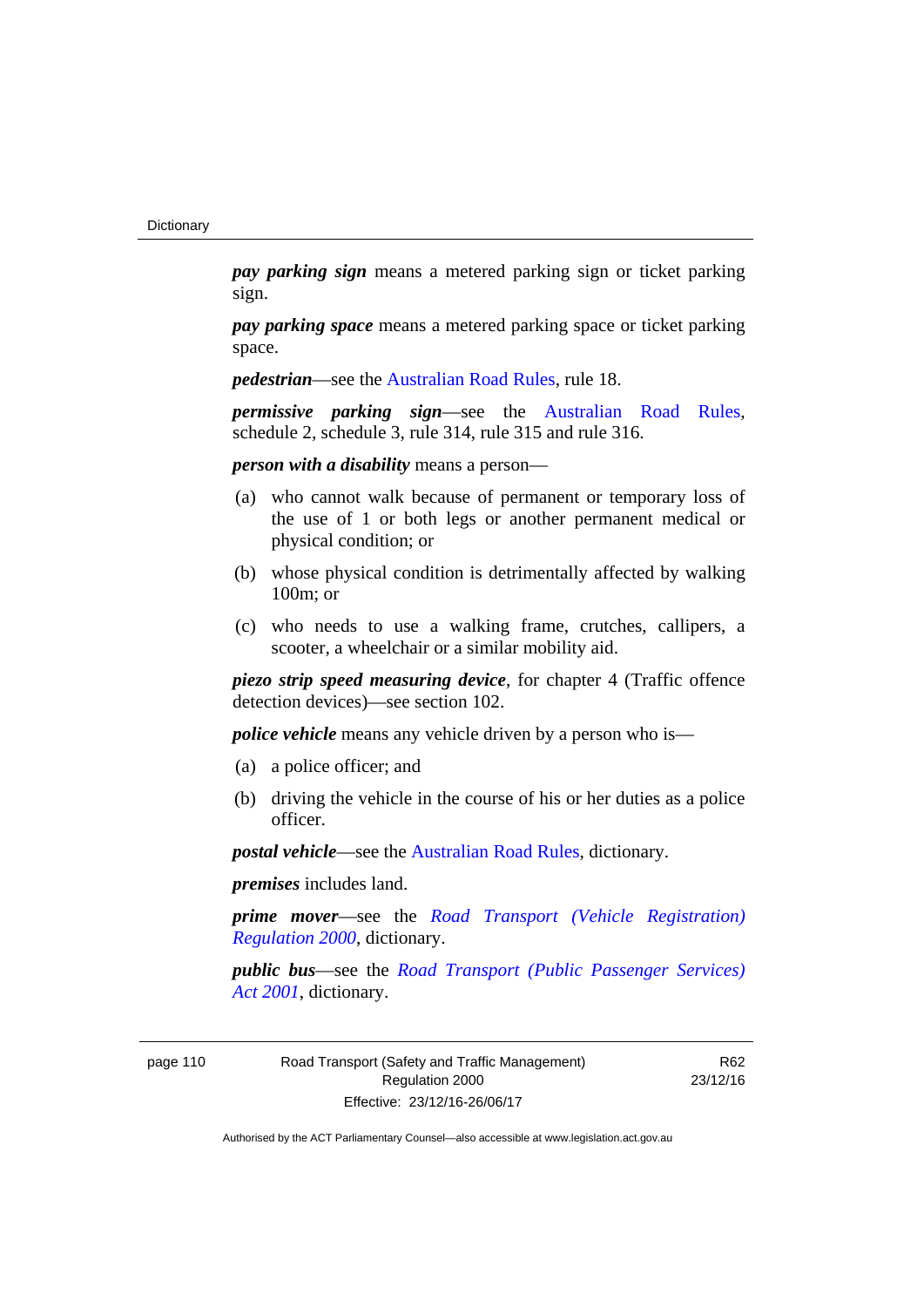*radar speed measuring device*, for chapter 4 (Traffic offence detection devices)—see section 102.

*recording medium*, for chapter 4 (Traffic offence detection devices)—see section 107B (1).

*red traffic arrow*—see the [Australian Road Rules,](http://www.legislation.act.gov.au//ni/db_37271/default.asp) dictionary.

*red traffic light*—see the [Australian Road Rules](http://www.legislation.act.gov.au//ni/db_37271/default.asp), dictionary.

*registered operator*—see the *[Road Transport \(Vehicle Registration\)](http://www.legislation.act.gov.au/a/1999-81)  [Act 1999](http://www.legislation.act.gov.au/a/1999-81)*, dictionary.

*relevant parking fee*, for parking a vehicle in a pay parking space, means the fee for parking the vehicle in the space, for the day and time when the vehicle is parked in the space, as indicated on or with the parking meter or parking ticket machine applying to the space.

*residential land*, for division 3.1.3 (Heavy vehicle parking)—see section 82.

*rider*—see the [Australian Road Rules,](http://www.legislation.act.gov.au//ni/db_37271/default.asp) rule 17.

*rideshare vehicle*—see the *[Road Transport \(Public Passenger](http://www.legislation.act.gov.au/a/2001-62)  [Services\) Act 2001](http://www.legislation.act.gov.au/a/2001-62)*, section 60A.

*road*—see section 3A.

*road marking*—see the [Australian Road Rules](http://www.legislation.act.gov.au//ni/db_37271/default.asp), dictionary.

*road train*—see the *[Road Transport \(Vehicle Registration\)](http://www.legislation.act.gov.au/sl/2000-12)  [Regulation 2000](http://www.legislation.act.gov.au/sl/2000-12)*, dictionary.

*road user*—see the [Australian Road Rules,](http://www.legislation.act.gov.au//ni/db_37271/default.asp) rule 14.

*security checksum*, for chapter 4 (Traffic offence detection devices)—see section 102.

*semitrailer*—see the *[Road Transport \(Vehicle Registration\)](http://www.legislation.act.gov.au/sl/2000-12)  [Regulation 2000](http://www.legislation.act.gov.au/sl/2000-12)*, dictionary.

*stock truck*, for division 3.1.3 (Heavy vehicle parking)—see section 82.

R62 23/12/16 page 111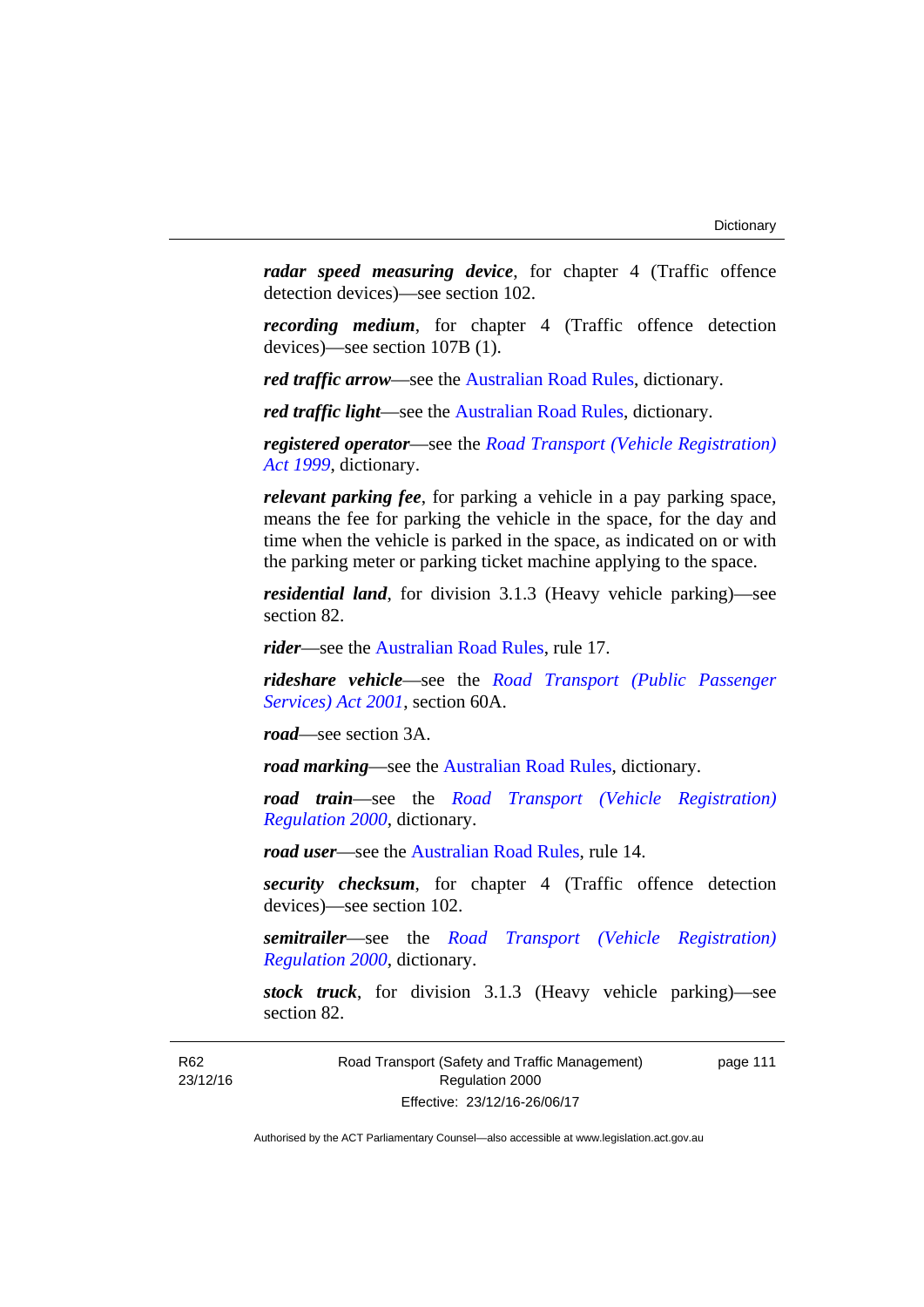*stop*—see section 3B.

*testing authority*, for chapter 4 (Traffic offence detection devices) see section 102.

*ticket parking area*—

- (a) means a length of road or area that is set aside as a ticket parking area under section 76 (2) (a) or section 76A (2) (a); but
- (b) does not include a length of road or area that, under section 77 (2), is not taken to be included in the length of road or area set aside.

*ticket parking scheme* means a ticket parking scheme under division 3.1.2.

*ticket parking sign* means a *permissive parking sign* with the word 'ticket' on or with the sign.

*ticket parking space* means a ticket parking space under section 78.

*tow truck*—see the *[Road Transport \(Vehicle Registration\)](http://www.legislation.act.gov.au/sl/2000-12)  [Regulation 2000](http://www.legislation.act.gov.au/sl/2000-12)*, dictionary.

*towing attachment* means a device fitted to a vehicle to which the drawbar of a trailer may be attached.

*tractor*—see the *[Road Transport \(Vehicle Registration\) Regulation](http://www.legislation.act.gov.au/sl/2000-12)  [2000](http://www.legislation.act.gov.au/sl/2000-12)*, dictionary.

*traffic control device*—see the [Australian Road Rules](http://www.legislation.act.gov.au//ni/db_37271/default.asp), dictionary.

*traffic-related item*—see the [Australian Road Rules,](http://www.legislation.act.gov.au//ni/db_37271/default.asp) dictionary.

*traffic sign*—see the [Australian Road Rules](http://www.legislation.act.gov.au//ni/db_37271/default.asp), dictionary.

*traffic signals*—see the [Australian Road Rules](http://www.legislation.act.gov.au//ni/db_37271/default.asp), dictionary.

*transit lane*—see the [Australian Road Rules,](http://www.legislation.act.gov.au//ni/db_37271/default.asp) rule 156.

*truck lane*—see the [Australian Road Rules,](http://www.legislation.act.gov.au//ni/db_37271/default.asp) rule 157.

*vehicle*—see the [Australian Road Rules](http://www.legislation.act.gov.au//ni/db_37271/default.asp), rule 15.

page 112 Road Transport (Safety and Traffic Management) Regulation 2000 Effective: 23/12/16-26/06/17

R62 23/12/16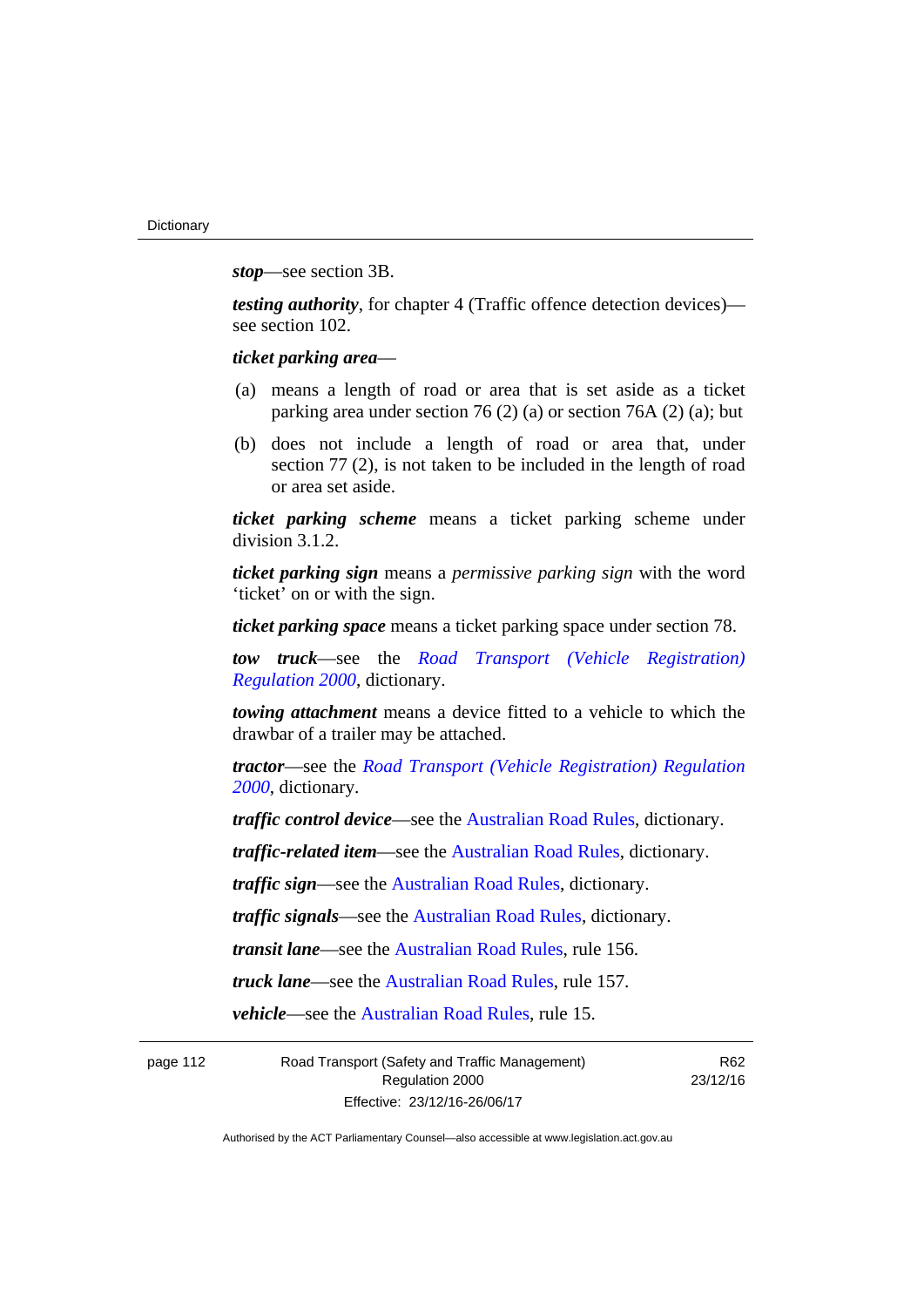*wheeled recreational device*—see the [Australian Road Rules](http://www.legislation.act.gov.au//ni/db_37271/default.asp), dictionary.

*wheeled toy*—see the [Australian Road Rules](http://www.legislation.act.gov.au//ni/db_37271/default.asp), dictionary.

*with*, for information about the application of a traffic control device—see the [Australian Road Rules](http://www.legislation.act.gov.au//ni/db_37271/default.asp), dictionary.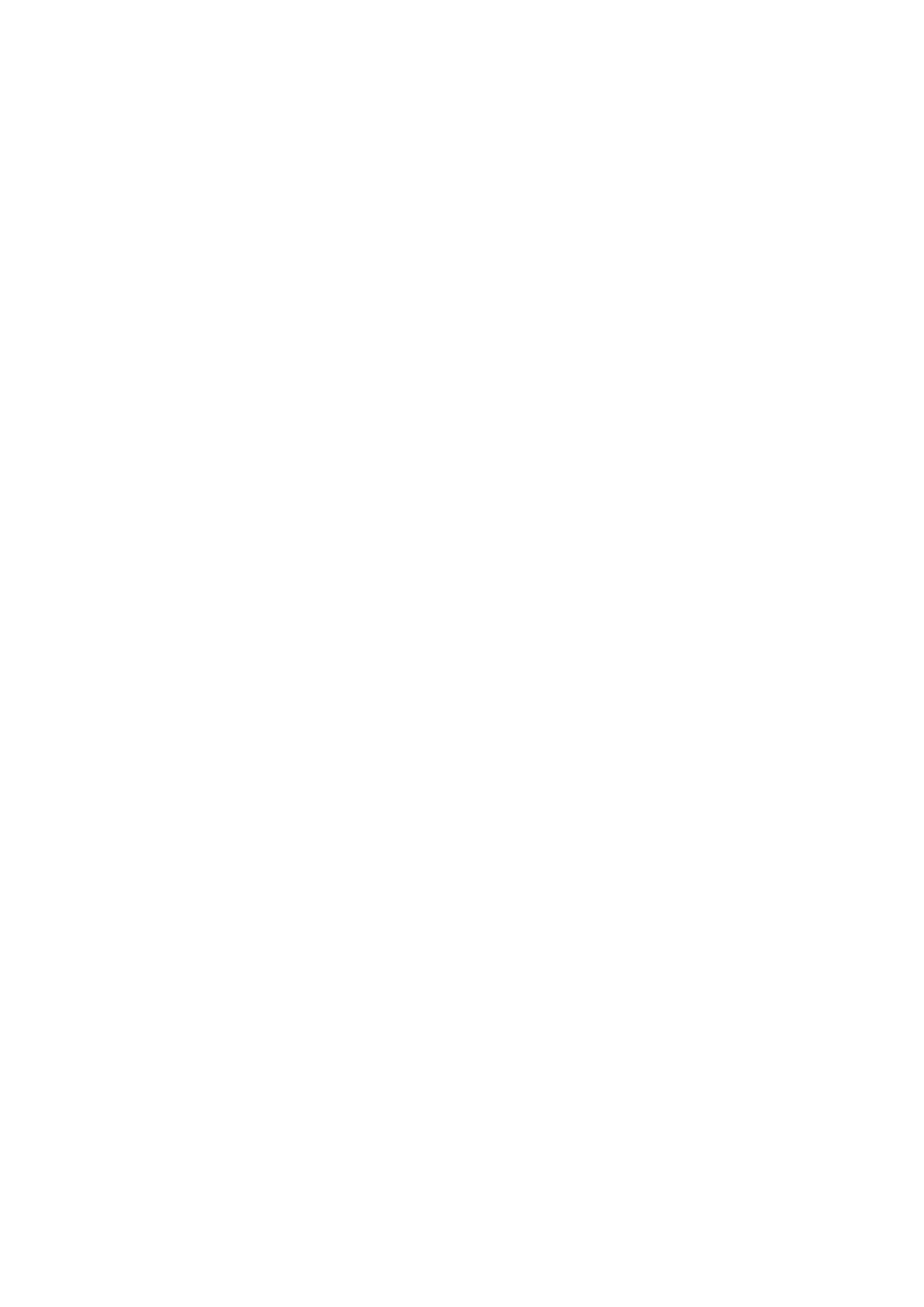1 About the endnotes

# **Endnotes**

# **1 About the endnotes**

Amending and modifying laws are annotated in the legislation history and the amendment history. Current modifications are not included in the republished law but are set out in the endnotes.

Not all editorial amendments made under the *[Legislation Act 2001](http://www.legislation.act.gov.au/a/2001-14)*, part 11.3 are annotated in the amendment history. Full details of any amendments can be obtained from the Parliamentary Counsel's Office.

Uncommenced amending laws are not included in the republished law. The details of these laws are underlined in the legislation history. Uncommenced expiries are underlined in the legislation history and amendment history.

If all the provisions of the law have been renumbered, a table of renumbered provisions gives details of previous and current numbering.

The endnotes also include a table of earlier republications.

| $A = Act$                                    | $NI =$ Notifiable instrument                |
|----------------------------------------------|---------------------------------------------|
| $AF =$ Approved form                         | $o = order$                                 |
| $am = amended$                               | $om = omitted/repealed$                     |
| $amdt = amendment$                           | $ord = ordinance$                           |
| $AR = Assembly resolution$                   | $orig = original$                           |
| $ch = chapter$                               | $par = paragraph/subparagraph$              |
| $CN =$ Commencement notice                   | $pres = present$                            |
| $def = definition$                           | $prev = previous$                           |
| $DI = Disallowable instrument$               | $(\text{prev}) = \text{previously}$         |
| $dict = dictionary$                          | $pt = part$                                 |
| $disallowed = disallowed by the Legislative$ | $r = rule/subrule$                          |
| Assembly                                     | $reloc = relocated$                         |
| $div = division$                             | $remum = renumbered$                        |
| $exp = expires/expired$                      | $R[X]$ = Republication No                   |
| $Gaz = gazette$                              | $RI = reissue$                              |
| $hdg =$ heading                              | $s = section/subsection$                    |
| $IA = Interpretation Act 1967$               | $sch = schedule$                            |
| ins = inserted/added                         | $sdiv = subdivision$                        |
| $LA =$ Legislation Act 2001                  | $SL = Subordinate$ law                      |
| $LR =$ legislation register                  | $sub =$ substituted                         |
| $LRA =$ Legislation (Republication) Act 1996 | $underlining = whole or part not commenced$ |
| $mod = modified/modification$                | or to be expired                            |
|                                              |                                             |

# **2 Abbreviation key**

page 114 Road Transport (Safety and Traffic Management) Regulation 2000 Effective: 23/12/16-26/06/17

R62 23/12/16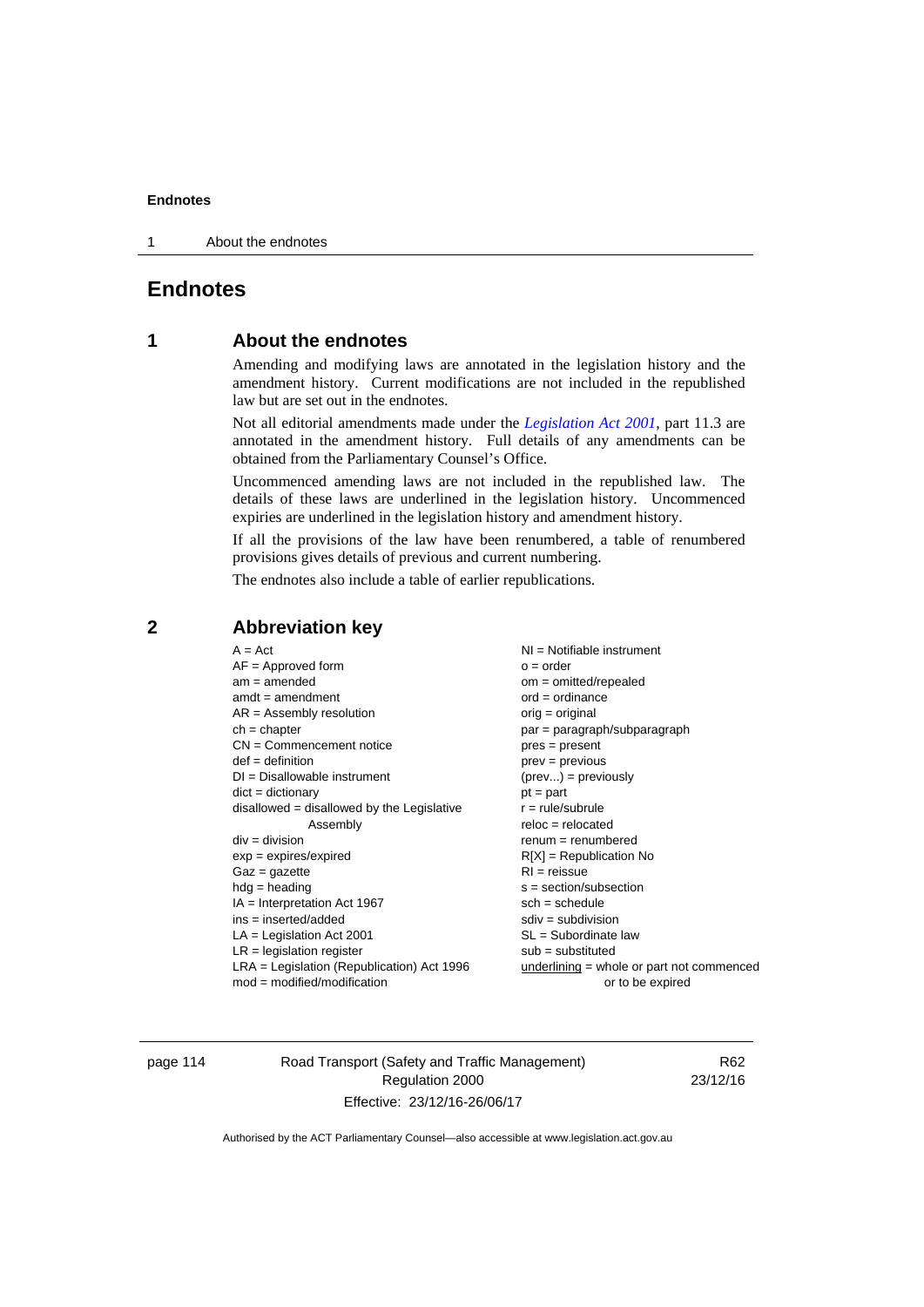## **3 Legislation history**

This regulation was originally the *Road Transport (Safety and Traffic Management) Regulations 2000*. It was renamed under the *[Legislation Act 2001](http://www.legislation.act.gov.au/a/2001-14)*.

## **Road Transport (Safety and Traffic Management) Regulation 2000 SL2000-10**

notified 29 February 2000 [\(Gaz 2000 No S6](http://www.legislation.act.gov.au/gaz/2000-S6/default.asp))

s 1, s 2 commenced 29 February 2000 (IA 10B)

remainder commenced 1 March 2000 (s 2 and [Gaz 2000 No S5\)](http://www.legislation.act.gov.au/gaz/2000-S5/default.asp)

#### as amended by

# **Legislative Assembly [AR2000-2](http://www.legislation.act.gov.au/ar/2000-2/default.asp)**

notified 18 May 2000 ([Gaz 2000 No 20 p](http://www.legislation.act.gov.au/gaz/2000-20/default.asp) 505) commenced 18 May 2000 (SLA s 6 (13))

#### **[Road Transport \(Safety and Traffic Management\) Regulations](http://www.legislation.act.gov.au/sl/2000-21/default.asp)  [Amendment](http://www.legislation.act.gov.au/sl/2000-21/default.asp) SL2000-21 pt 2**

notified 18 May 2000 ([Gaz 2000 No 20\)](http://www.legislation.act.gov.au/gaz/2000-20/default.asp) commenced 18 May 2000 (s 1)

# **[Road Transport Legislation Regulations Amendment](http://www.legislation.act.gov.au/sl/2000-33/default.asp) SL2000-33 pt 2**  notified 2 August 2000 ([Gaz 2000 No S41](http://www.legislation.act.gov.au/gaz/2000-S41/default.asp)) commenced 2 August 2000 (s 1)

# **[Road Transport Legislation Regulations Amendment](http://www.legislation.act.gov.au/sl/2000-52/default.asp) SL2000-52 pt 2**  notified 14 December 2000 [\(Gaz 2000 No 50](http://www.legislation.act.gov.au/gaz/2000-50/default.asp)) commenced 14 December 2000 (s 1)

# **[Road Transport Legislation Amendment Act 2001](http://www.legislation.act.gov.au/a/2001-27) A2001-27 sch 4**

notified 24 May 2001 ([Gaz 2001 No 21\)](http://www.legislation.act.gov.au/gaz/2001-21/default.asp) s 1, s 2 commenced 24 May 2001 (IA s 10B) sch 4 commenced 24 May 2001 (s 2)

## **[Road Transport \(Safety and Traffic Management\) Amendment](http://www.legislation.act.gov.au/a/2001-29)  [Act 2001](http://www.legislation.act.gov.au/a/2001-29) A2001-29 pt 3**  notified 24 May 2001 ([Gaz 2001 No 21\)](http://www.legislation.act.gov.au/gaz/2001-21/default.asp)

commenced 24 May 2001 (s 2)

R62 23/12/16 Road Transport (Safety and Traffic Management) Regulation 2000 Effective: 23/12/16-26/06/17

page 115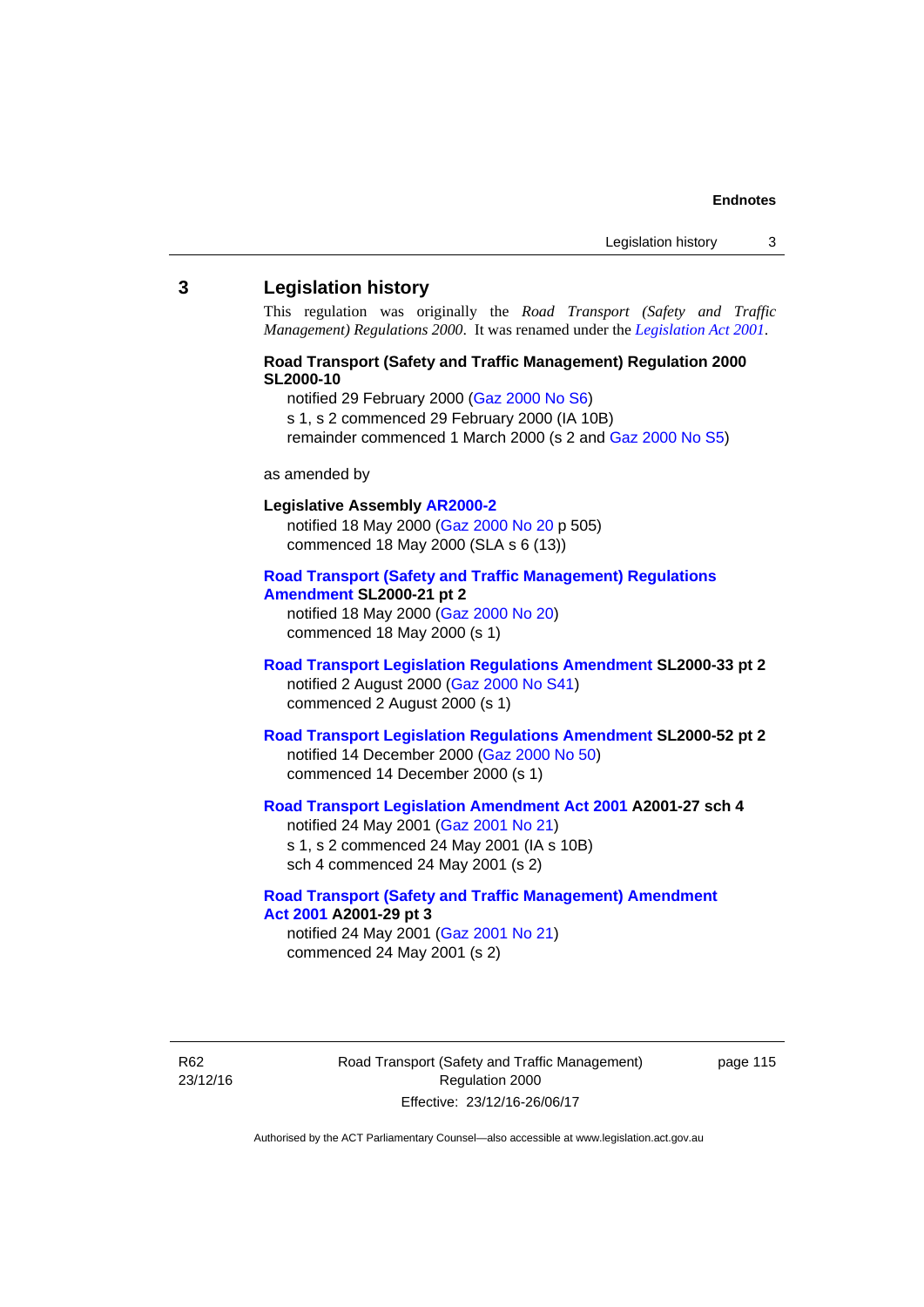| Legislation history<br>-3 |
|---------------------------|
|---------------------------|

| Legislation (Consequential Amendments) Act 2001 A2001-44 pt 348<br>notified 26 July 2001 (Gaz 2001 No 30)<br>s 1, s 2 commenced 26 July 2001 (IA s 10B)                                                                            |
|------------------------------------------------------------------------------------------------------------------------------------------------------------------------------------------------------------------------------------|
| pt 348 commenced 12 September 2001 (s 2 and see Gaz 2001<br><b>No S65)</b>                                                                                                                                                         |
| Statute Law Amendment Act 2001 A2001-11 pt 3.46<br>notified 5 September 2001 (Gaz 2001 No S 65)<br>s 1, s 2 commenced 5 September 2001 (IA s 10B)<br>pt 3.46 commenced 12 September 2001 (amdt 3.475)                              |
| <b>Road Transport (Safety and Traffic Management) Regulations</b><br><b>Amendment 2001 SL2001-32</b>                                                                                                                               |
| notified 11 September 2001 (Gaz 2001 No S69)<br>commenced 11 September 2001 (s 1)                                                                                                                                                  |
| Road Transport (Public Passenger Services) Act 2001 A2001-62<br>pt 1.12<br>notified 10 September 2001 (Gaz 2001 No S66)<br>s 1, s 2 commenced 10 September 2001 (IA s 10B)<br>pt 1.12 commenced 1 December 2001 (s 2 and CN2001-2) |
| Road Transport Legislation Amendment Regulations 2002 SL2002-2<br>pt 5                                                                                                                                                             |
| notified LR 27 February 2002<br>s 1, s 2 commenced 27 February 2002 (LA s 75)<br>pt 5 commenced 1 March 2002 (s 2 and see CN2002-2)                                                                                                |
| <b>Road Transport (Safety and Traffic Management) Amendment</b><br>Regulations 2002 SL2002-7<br>notified LR 15 April 2002<br>commenced 16 April 2002 (s 2)                                                                         |
| Statute Law Amendment Act 2002 A2002-30 pt 3.73<br>notified LR 16 September 2002<br>s 1, s 2 taken to have commenced 19 May 1997 (LA s 75 (2))<br>pt 3.73 commenced 17 September 2002 (s 2 (1))                                    |

page 116 **Road Transport (Safety and Traffic Management)** Regulation 2000 Effective: 23/12/16-26/06/17

R62 23/12/16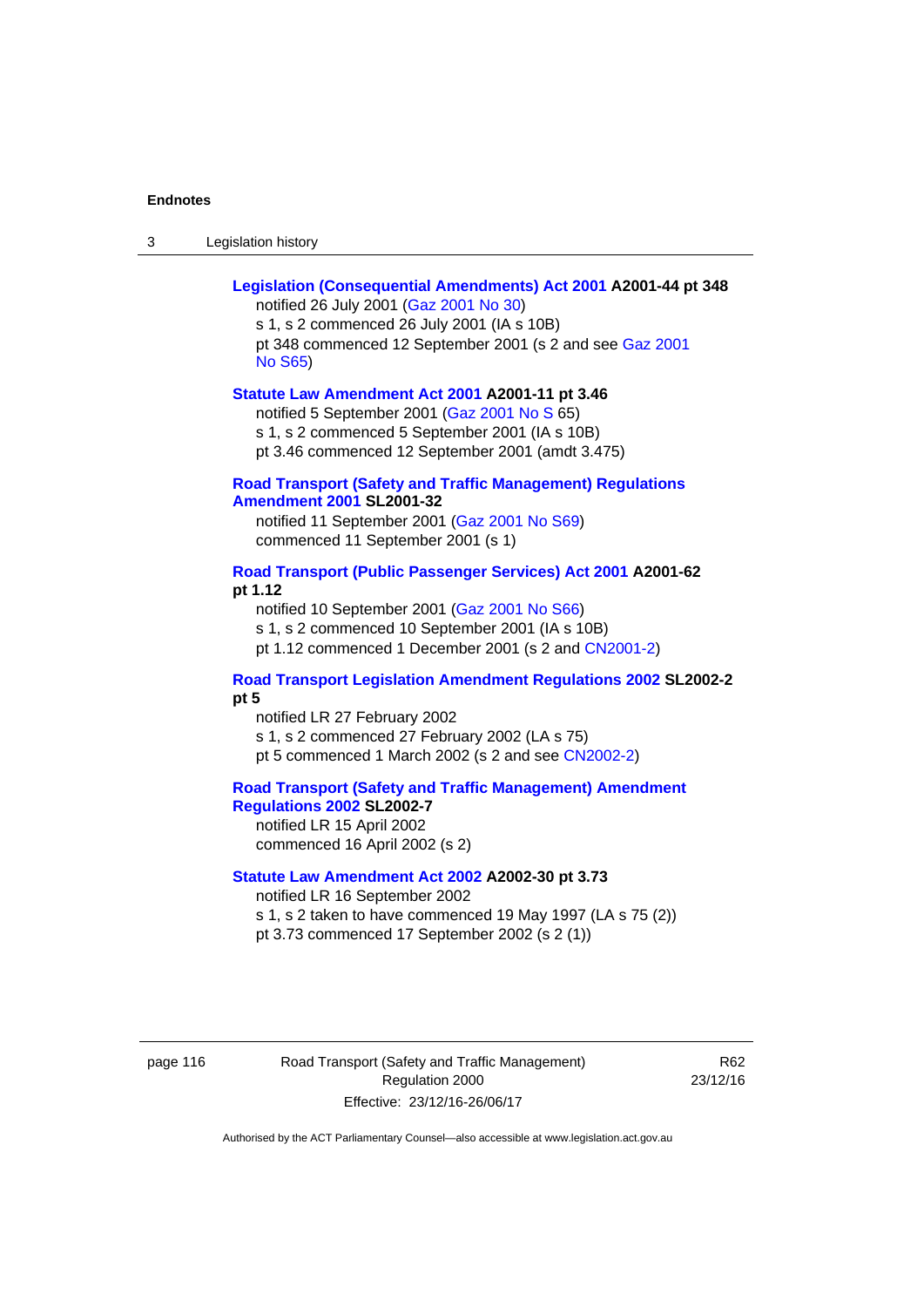## **[Road Transport Legislation Amendment Regulations 2002 \(No 2\)](http://www.legislation.act.gov.au/sl/2002-31) SL2002-31 pt 5**

notified LR 31 October 2002 s 1, s 2 commenced 31 October 2002 (LA s 75 (1)) pt 5 commenced 1 November 2002 (s 2 (1))

### **[Criminal Code 2002](http://www.legislation.act.gov.au/a/2002-51) A2002-51 pt 1.20**

notified LR 20 December 2002 s 1, s 2 commenced 20 December 2002 (LA s 75)

pt 1.20 commenced 1 January 2003 (s 2 (1))

# **[Urban Services \(Application of Criminal Code\) Amendment](http://www.legislation.act.gov.au/sl/2003-1)**

# **[Regulations 2002](http://www.legislation.act.gov.au/sl/2003-1) SL2003-1 pt 4**

notified LR 9 January 2003 s 1, s 2 commenced 9 January 2003 (LA s 75 (1)) pt 4 commenced 10 January 2003 (s 2 (3) and see LA s 73 (3) (b))

# **[Road Transport \(Safety and Traffic Management\) Amendment](http://www.legislation.act.gov.au/sl/2003-12)  [Regulations 2003 \(No 1\)](http://www.legislation.act.gov.au/sl/2003-12) SL2003-12**

notified LR 22 May 2003 s 1, s 2 commenced 22 May 2003 (LA s 75 (1)) remainder commenced 1 June 2003 (s 2 and [CN2003-3](http://www.legislation.act.gov.au/cn/2003-3/default.asp))

# **[Road Transport \(Safety and Traffic Management\) Amendment](http://www.legislation.act.gov.au/sl/2003-14)  [Regulations 2003 \(No 2\)](http://www.legislation.act.gov.au/sl/2003-14) SL2003-14**

notified LR 10 June 2003 s 1, s 2 commenced 10 June 2003 (LA s 75 (1)) remainder commenced 11 June 2003 (s 2)

## **[Dangerous Substances Act 2004](http://www.legislation.act.gov.au/a/2004-7) A2004-7 sch 1 pt 1.8**

notified LR 19 March 2004 s 1, s 2 commenced 19 March 2004 (LA s 75 (1)) sch 1 pt 1.8 commenced 5 April 2004 (s 2 and [CN2004-6](http://www.legislation.act.gov.au/cn/2004-6/default.asp))

R62 23/12/16 Road Transport (Safety and Traffic Management) Regulation 2000 Effective: 23/12/16-26/06/17

page 117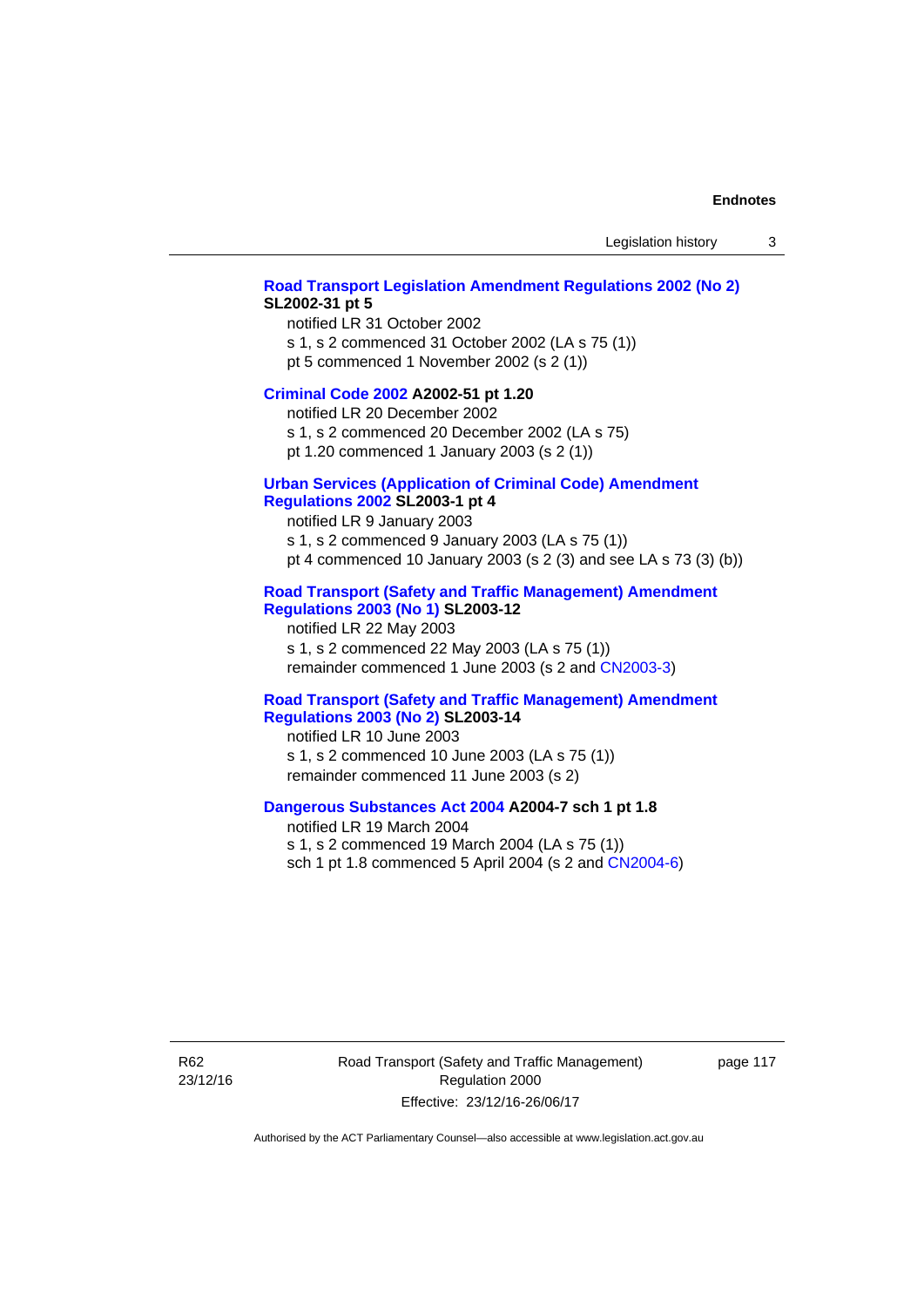# **[Road Transport Legislation \(Australian Road Rules\) Amendment](http://www.legislation.act.gov.au/sl/2004-16)  [Regulations 2004 \(No 1\)](http://www.legislation.act.gov.au/sl/2004-16) SL2004-16 pt 3**

notified LR 24 May 2004

s 1, s 2 commenced 24 May 2004 (LA s 75 (1)) pt 3 commenced 19 July 2004 (s 2 and [CN2004-10](http://www.legislation.act.gov.au/cn/2004-10/default.asp))

# **[Emergencies Act 2004](http://www.legislation.act.gov.au/a/2004-28) A2004-28 sch 3 pt 3.20**

notified LR 29 June 2004 s 1, s 2 commenced 29 June 2004 (LA s 75 (1)) sch 3 pt 3.20 commenced 1 July 2004 (s 2 (1) and [CN2004-11](http://www.legislation.act.gov.au/cn/2004-11/default.asp))

## **[Road Transport Legislation Amendment Regulations 2004 \(No 1\)](http://www.legislation.act.gov.au/sl/2004-47) SL2004-47 pt 5**

notified LR 9 September 2004 s 1, s 2 commenced 9 September 2004 (LA s 75 (1)) pt 5 commenced 10 September 2004 (s 2)

# **[Road Transport Legislation \(Hire Cars\) Amendment Regulation 2005](http://www.legislation.act.gov.au/sl/2005-4)  [\(No 1\)](http://www.legislation.act.gov.au/sl/2005-4) SL2005-4 sch 2 pt 2.4**

notified LR 7 March 2005 s 1, s 2 commenced 7 March 2005 (LA s 75 (1)) sch 2 pt 2.4 commenced 9 March 2005 (s 2 and see [Road Transport](http://www.legislation.act.gov.au/a/2004-69)  [\(Public Passenger Services\) \(Hire Cars\) Amendment Act 2004](http://www.legislation.act.gov.au/a/2004-69) A2004-69, s 2 and LA s 79)

# **[Road Transport \(Safety and Traffic Management\) Amendment](http://www.legislation.act.gov.au/sl/2005-7)  [Regulation 2005 \(No 1\)](http://www.legislation.act.gov.au/sl/2005-7) SL2005-7**

notified LR 8 April 2005 s 1, s 2 commenced 8 April 2005 (LA s 75 (1)) remainder commenced 9 April 2005 (s 2)

# **[Road Transport \(Safety and Traffic Management\) Amendment](http://www.legislation.act.gov.au/sl/2005-22)  [Regulation 2005 \(No 2\)](http://www.legislation.act.gov.au/sl/2005-22) SL2005-22**

notified LR 15 September 2005 s 1, s 2 commenced 15 September 2005 (LA s 75 (1)) remainder commenced 16 September 2005 (s 2)

# **[Statute Law Amendment Act 2005 \(No 2\)](http://www.legislation.act.gov.au/a/2005-62) A2005-62 sch 1 pt 1.4**

notified LR 21 December 2005 s 1, s 2 commenced 21 December 2005 (LA s 75 (1)) sch 1 pt 1.4 commenced 11 January 2006 (s 2 (1))

page 118 Road Transport (Safety and Traffic Management) Regulation 2000 Effective: 23/12/16-26/06/17

R62 23/12/16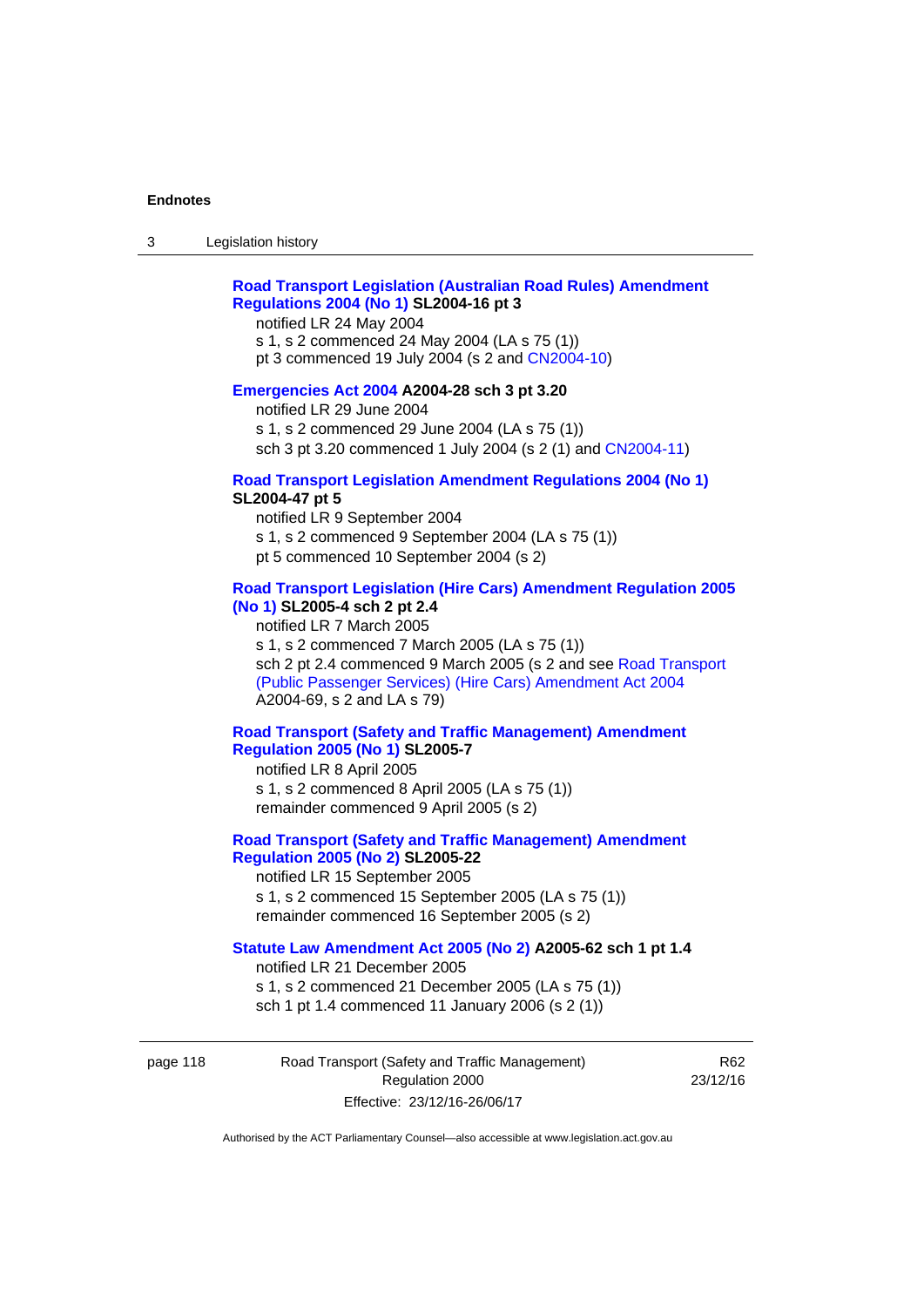| Legislation history |  |
|---------------------|--|
|---------------------|--|

# **[Road Transport \(Safety and Traffic Management\) Amendment](http://www.legislation.act.gov.au/sl/2006-4)  [Regulation 2006 \(No 1\)](http://www.legislation.act.gov.au/sl/2006-4) SL2006-4**

notified LR 16 January 2006 s 1, s 2 commenced 16 January 2006 (LA s 75 (1)) remainder commenced 17 January 2006 (s 2)

# **[Road Transport \(Public Passenger Services\) Amendment](http://www.legislation.act.gov.au/sl/2006-32)  [Regulation 2006 \(No 1\)](http://www.legislation.act.gov.au/sl/2006-32) SL2006-32 sch 1 pt 1.5**

notified LR 26 June 2006 s 1, s 2 commenced 26 June 2006 (LA s 75 (1)) sch 1 pt 1.5 commenced 3 July 2006 (s 2 (2))

## **[Road Transport \(Safety and Traffic Management\) Amendment](http://www.legislation.act.gov.au/sl/2006-51)  [Regulation 2006 \(No 2\)](http://www.legislation.act.gov.au/sl/2006-51) SL2006-51**

notified LR 4 December 2006 s 1, s 2 commenced 4 December 2006 (LA s 75 (1)) remainder commenced 5 December 2006 (s 2)

# **[Road Transport \(Safety and Traffic Management\) Amendment](http://www.legislation.act.gov.au/sl/2007-20)**

**[Regulation 2007 \(No 1\)](http://www.legislation.act.gov.au/sl/2007-20) SL2007-20**  notified LR 30 July 2007 s 1, s 2 commenced 30 July 2007 (LA s 75 (1)) remainder commenced 31 July 2007 (s 2)

### **[Planning and Development \(Consequential Amendments\) Act 2007](http://www.legislation.act.gov.au/a/2007-25) A2007-25 sch 1 pt 1.29**

notified LR 13 September 2007 s 1, s 2 commenced 13 September 2007 (LA s 75 (1)) sch 1 pt 1.29 commenced 31 March 2008 (s 2 and see [Planning and](http://www.legislation.act.gov.au/a/2007-24)  [Development Act 2007](http://www.legislation.act.gov.au/a/2007-24) A2007-24, s 2 and [CN2008-1](http://www.legislation.act.gov.au/cn/2008-1/default.asp))

# **[Road Transport \(Safety and Traffic Management\) Amendment](http://www.legislation.act.gov.au/sl/2008-40)  [Regulation 2008 \(No 1\)](http://www.legislation.act.gov.au/sl/2008-40) SL2008-40**

notified LR 11 September 2008 s 1, s 2 commenced 11 September 2008 (LA s 75 (1)) remainder commenced 11 March 2009 (s 2 and LA s 79)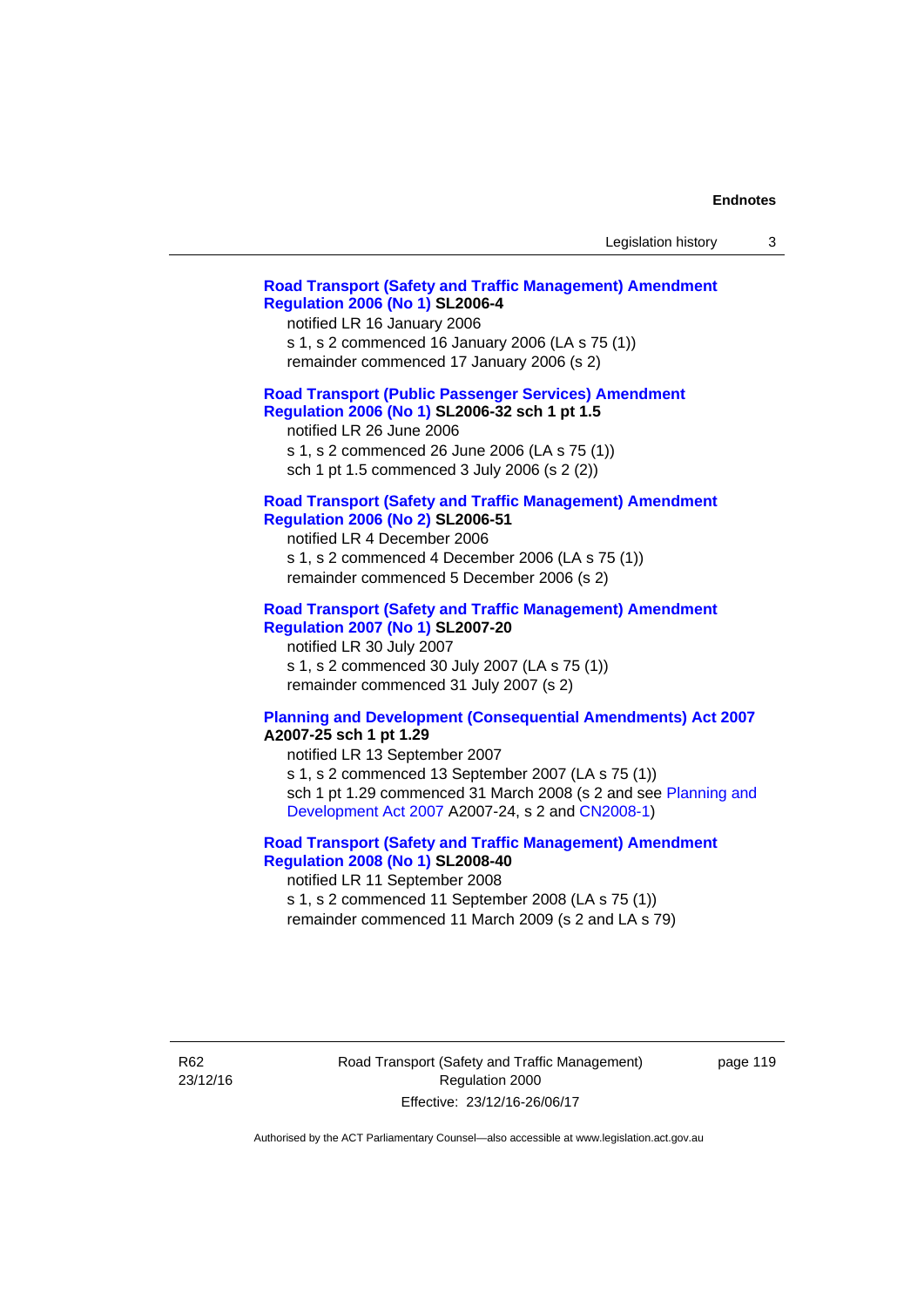# **[Road Transport Legislation Amendment Regulation 2008 \(No 2\)](http://www.legislation.act.gov.au/sl/2008-47) SL2008-47 sch 1 pt 1.3**

notified LR 1 December 2008 s 1, s 2 commenced 1 December 2008 (LA s 75 (1)) sch 1 pt 1.3 commenced 2 December 2008 (s 2)

## **[Road Transport Legislation Amendment Regulation 2009 \(No 1\)](http://www.legislation.act.gov.au/sl/2009-6) SL2009-6 pt 4**

notified LR 11 March 2009 s 1, s 2 commenced 11 March 2009 (LA s 75 (1)) pt 4 commenced 16 March 2009 (s 2 and [CN2009-7\)](http://www.legislation.act.gov.au/cn/2009-7/default.asp)

# **[Road Transport \(Safety and Traffic Management\) Amendment](http://www.legislation.act.gov.au/sl/2009-7)  [Regulation 2009 \(No 1\)](http://www.legislation.act.gov.au/sl/2009-7) SL2009-7**

notified LR 12 March 2009 s 1, s 2 commenced 12 March 2009 (LA s 75 (1)) remainder commenced 13 March 2009 (s 2)

#### **[Road Transport \(Mass, Dimensions and Loading\) Act 2009](http://www.legislation.act.gov.au/a/2009-22/default.asp) A2009-22 sch 1 pt 1.10**

notified LR 3 September 2009 s 1, s 2 commenced 3 September 2009 (LA s 75 (1)) sch 1 pt 1.10 commenced 3 March 2010 (s 2 and LA s 79)

# **[Dangerous Goods \(Road Transport\) Act 2009](http://www.legislation.act.gov.au/a/2009-34) A2009-34 sch 1 pt 1.3**

notified LR 28 September 2009 s 1, s 2 commenced 28 September 2009 (LA s 75 (1)) sch 1 pt 1.3 commenced 2 April 2010 (s 2, [CN2010-5 a](http://www.legislation.act.gov.au/cn/2010-5/default.asp)nd LA s 77 (3))

**[Road Transport Legislation Amendment Regulation 2010 \(No 1\)](http://www.legislation.act.gov.au/sl/2010-5)**

#### **SL2010-5 pt 4**

notified LR 1 March 2010 s 1, s 2 commenced 1 March 2010 (LA s 75 (1)) s 55, ss 58-62 commenced 15 March 2011 (s 2 (2)) pt 4 remainder commenced 15 March 2010 (s 2 (1))

#### **[Road Transport Legislation Amendment Regulation 2010 \(No 2\)](http://www.legislation.act.gov.au/sl/2010-7) SL2010-7 pt 5**  notified LR 16 March 2010

s 1, s 2 commenced 16 March 2010 (LA s 75 (1)) pt 5 commenced 17 March 2010 (s 2 (1))

page 120 Road Transport (Safety and Traffic Management) Regulation 2000 Effective: 23/12/16-26/06/17

R62 23/12/16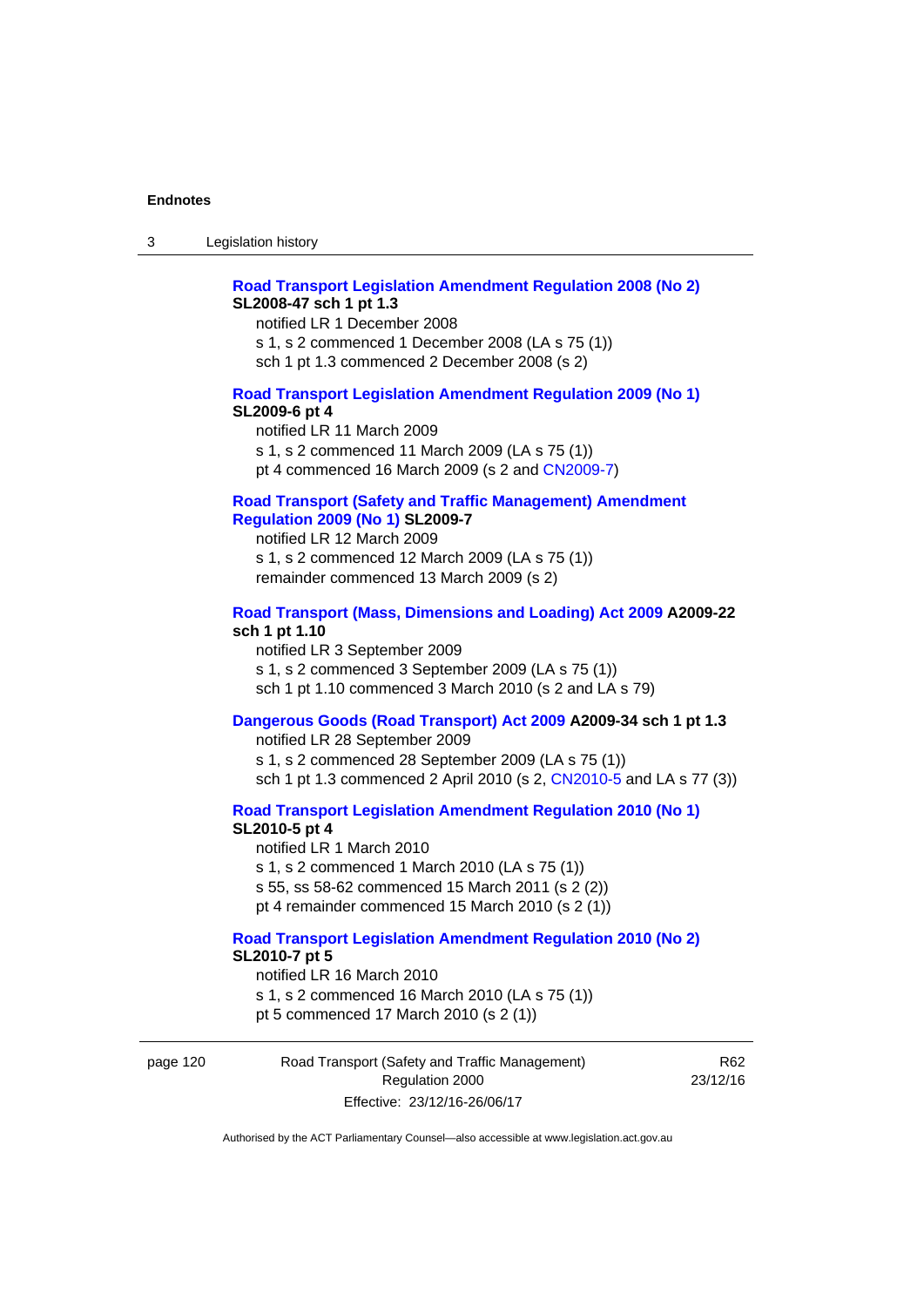| Legislation history |  |
|---------------------|--|
|---------------------|--|

# **[Personal Property Securities Act 2010](http://www.legislation.act.gov.au/a/2010-15) A2010-15 sch 2 pt 2.5**

notified LR 1 April 2010 s 1, s 2 commenced 1 April 2010 (LA s 75 (1)) sch 2 pt 2.5 commenced 30 January 2012 (s 2 (2) (b))

# **[Statute Law Amendment Act 2010](http://www.legislation.act.gov.au/a/2010-18) A2010-18 sch 3 pt 3.21**

notified LR 13 May 2010 s 1, s 2 commenced 13 May 2010 (LA s 75 (1)) sch 3 pt 3.21 commenced 3 June 2010 (s 2)

#### **[Road Transport Legislation Amendment Regulation 2010 \(No 4\)](http://www.legislation.act.gov.au/sl/2010-33) SL2010-33 pt 3**

notified LR 5 August 2010 s 1, s 2 commenced 5 August 2010 (LA s 75 (1)) pt 3 commenced 6 August 2010 (s 2)

## **[Road Transport \(Safety and Traffic Management\) Amendment](http://www.legislation.act.gov.au/sl/2010-38)  [Regulation 2010 \(No 1\)](http://www.legislation.act.gov.au/sl/2010-38) SL2010-38**

notified LR 16 September 2010 s 1, s 2 commenced 16 September 2010 (LA s 75 (1)) remainder commenced 17 September 2010 (s 2)

## **[Road Transport Legislation Amendment Regulation 2011 \(No 1\)](http://www.legislation.act.gov.au/sl/2011-2) SL2011-2 pt 3**

notified LR 27 January 2011 s 1, s 2 commenced 27 January 2011 (LA s 75 (1)) pt 3 commenced 28 January 2011 (s 2)

# **[Statute Law Amendment Act 2011 \(No 3\)](http://www.legislation.act.gov.au/a/2011-52) A2011-52 sch 3 pt 3.49**

notified LR 28 November 2011 s 1, s 2 commenced 28 November 2011 (LA s 75 (1)) sch 3 pt 3.49 commenced 12 December 2011 (s 2)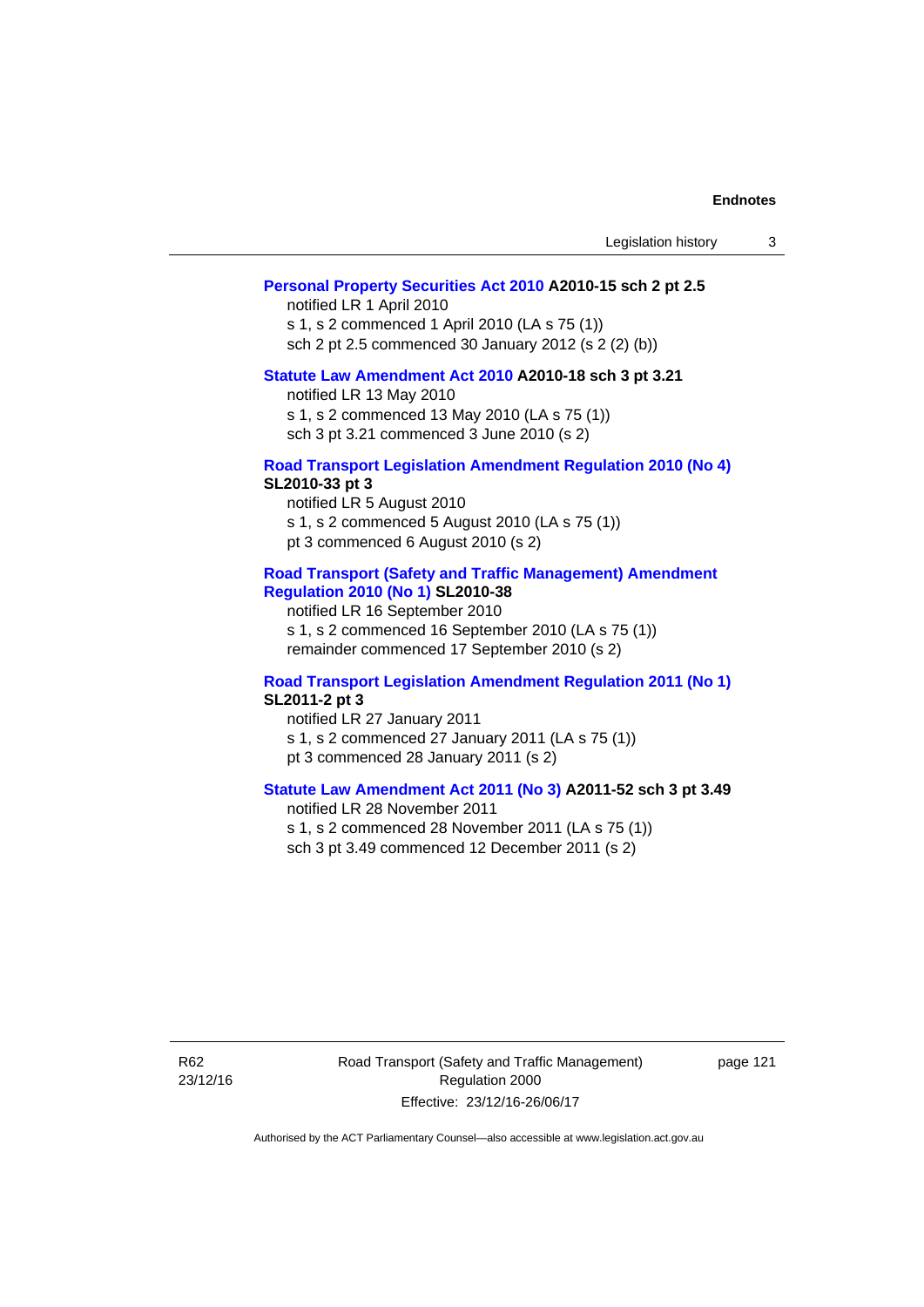3 Legislation history

# **[Road Transport \(Safety and Traffic Management\) Amendment](http://www.legislation.act.gov.au/sl/2011-35)  [Regulation 2011 \(No 1\)](http://www.legislation.act.gov.au/sl/2011-35) SL2011-35**

notified LR 19 December 2011

s 1, s 2 commenced 19 December 2011 (LA s 75 (1)) remainder commenced 15 January 2012 (s 2 and see [Road Transport](http://www.legislation.act.gov.au/a/2011-38)  [\(Safety and Traffic Management\) Amendment Act 2011](http://www.legislation.act.gov.au/a/2011-38) A2011-38, s 2 and [CN2011-15\)](http://www.legislation.act.gov.au/cn/2011-15/default.asp)

# **[Road Transport Legislation Amendment Regulation 2012 \(No 1\)](http://www.legislation.act.gov.au/sl/2012-44/default.asp) SL2012-44 pt 6**

notified LR 19 December 2012 s 1, s 2 commenced 19 December 2012 (LA s 75 (1)) pt 6 commenced 20 December 2012 (s 2)

#### **[Road Transport \(Police Driver and Rider Exemptions\) Amendment](http://www.legislation.act.gov.au/sl/2013-9/default.asp)  [Regulation 2013 \(No 1\)](http://www.legislation.act.gov.au/sl/2013-9/default.asp) SL2013-9 pt 3**

notified LR 6 May 2013 s 1, s 2 commenced 6 May 2013 (LA s 75 (1)) pt 3 commenced 7 May 2013 (s 2)

## **[Road Transport Legislation Amendment Regulation 2013 \(No 3\)](http://www.legislation.act.gov.au/sl/2013-20) SL2013-20 pt 3**  notified LR 29 July 2013

s 1, s 2 commenced 29 July 2013 (LA s 75 (1)) pt 3 commenced 1 August 2013 (s 2)

# **[Road Transport \(Safety and Traffic Management\) Amendment](http://www.legislation.act.gov.au/sl/2013-25)  [Regulation 2013 \(No 1\)](http://www.legislation.act.gov.au/sl/2013-25) SL2013-25**

notified LR 5 September 2013 s 1, s 2 commenced 5 September 2013 (LA s 75 (1)) remainder commenced 6 September 2013 (s 2)

## **[Heavy Vehicle National Law \(Consequential Amendments\) Act 2013](http://www.legislation.act.gov.au/a/2013-52) A2013-52 pt 13**  notified LR 9 December 2013

s 1, s 2 commenced 9 December 2013 (LA s 75 (1)) pt 13 commenced 10 February 2014 (s 2 and see [Heavy Vehicle](http://www.legislation.act.gov.au/a/2013-51/default.asp)  [National Law \(ACT\) Act 2013](http://www.legislation.act.gov.au/a/2013-51/default.asp) A2013-51, s 2 (1) and [CN2014-2](http://www.legislation.act.gov.au/cn/2014-2/default.asp))

page 122 Road Transport (Safety and Traffic Management) Regulation 2000 Effective: 23/12/16-26/06/17

R62 23/12/16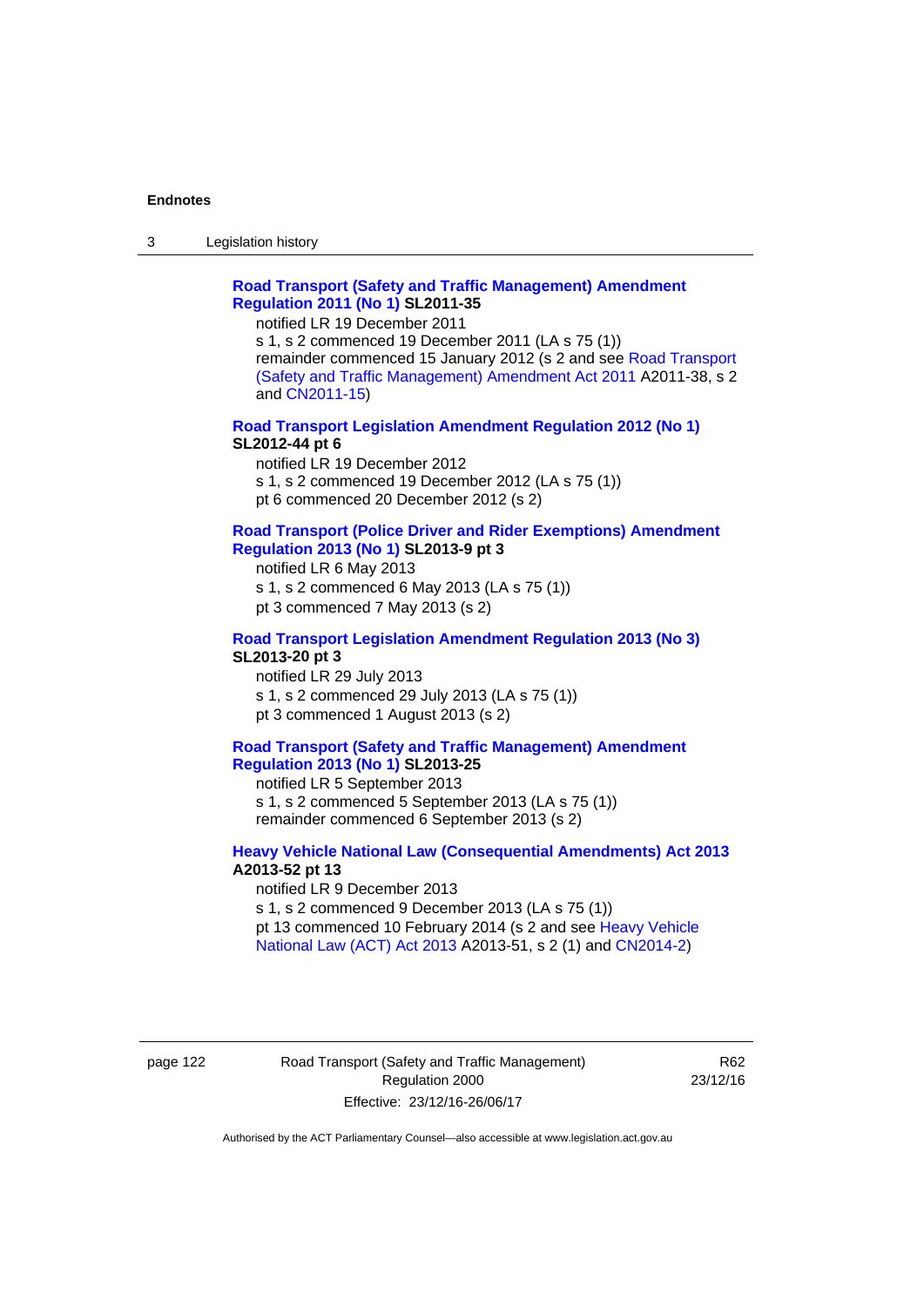| Legislation history |  |  |
|---------------------|--|--|
|---------------------|--|--|

# **[Road Transport \(Safety and Traffic Management\) Amendment](http://www.legislation.act.gov.au/sl/2014-5)  [Regulation 2014 \(No 1\)](http://www.legislation.act.gov.au/sl/2014-5) SL2014-5**

notified LR 27 March 2014 s 1, s 2 commenced 27 March 2014 (LA s 75 (1)) remainder commenced 28 March 2014 (s 2)

# **[Road Transport \(Safety and Traffic Management\) Amendment](http://www.legislation.act.gov.au/sl/2014-11)**

**[Regulation 2014 \(No 2\)](http://www.legislation.act.gov.au/sl/2014-11) SL2014-11**  notified LR 26 June 2014

s 1, s 2 commenced 26 June 2014 (LA s 75 (1)) remainder commenced 27 June 2014 (s 2)

### **[Road Transport Legislation Amendment Act 2015](http://www.legislation.act.gov.au/a/2015-30/default.asp) A2015-30 pt 8**

notified LR 21 August 2015 s 1, s 2 commenced 21 August 2015 (LA s 75 (1)) pt 8 commenced 22 August 2015 (s 2)

# **[Road Transport \(Safety and Traffic Management\) Amendment](http://www.legislation.act.gov.au/sl/2015-29)  [Regulation 2015 \(No 1\)](http://www.legislation.act.gov.au/sl/2015-29) SL2015-29**

notified LR 28 August 2015 s 1, s 2 commenced 28 August 2015 (LA s 75 (1)) remainder commenced 29 August 2015 (s 2)

## **[Road Transport Legislation Amendment Regulation 2015 \(No 1\)](http://www.legislation.act.gov.au/sl/2015-33) SL2015-33 pt 3**

notified LR 29 October 2015 s 1, s 2 commenced 29 October 2015 (LA s 75 (1)) pt 3 commenced 1 November 2015 (s 2)

# **[Road Transport \(Safety and Traffic Management\) Amendment](http://www.legislation.act.gov.au/sl/2015-35)  [Regulation 2015 \(No 2\)](http://www.legislation.act.gov.au/sl/2015-35) SL2015-35**

notified LR 18 November 2015 s 1, s 2 commenced 18 November 2015 (LA s 75 (1)) remainder commenced 19 November 2015 (s 2)

## **[Statute Law Amendment Act 2015 \(No 2\)](http://www.legislation.act.gov.au/a/2015-50) A2015-50 sch 3 pt 3.30**

notified LR 25 November 2015

s 1, s 2 commenced 25 November 2015 (LA s 75 (1)) sch 3 pt 3.30 commenced 9 December 2015 (s 2)

R62 23/12/16 Road Transport (Safety and Traffic Management) Regulation 2000 Effective: 23/12/16-26/06/17

page 123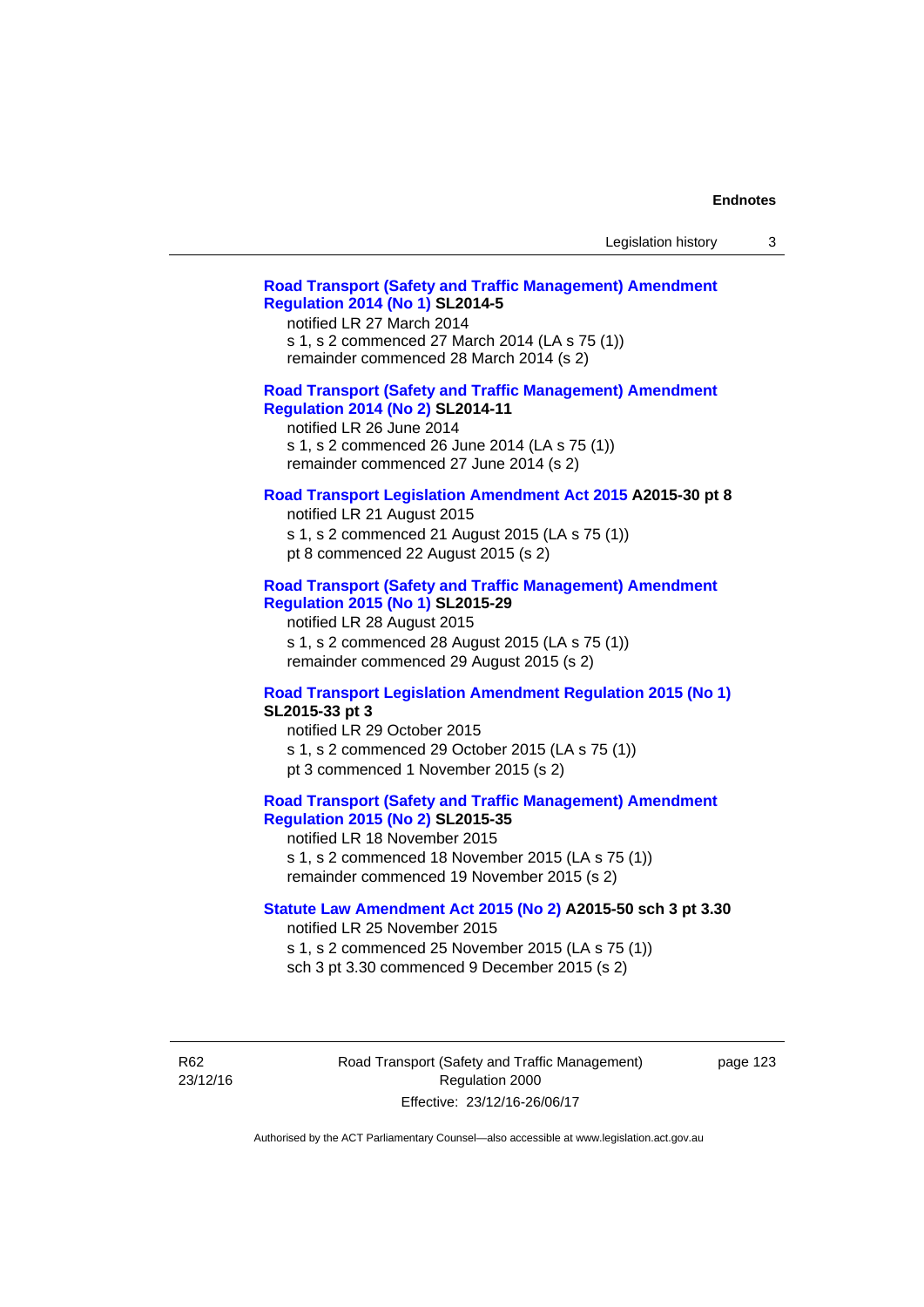3 Legislation history

# **[Road Transport Legislation Amendment Act 2016 \(No 2\)](http://www.legislation.act.gov.au/a/2016-14) A2016-14**

**pt 5** 

notified LR 17 March 2016 s 1, s 2 commenced 17 March 2016 (LA s 75 (1)) pt 5 commenced 18 March 2016 (s 2)

## **[Emergencies Amendment Act 2016](http://www.legislation.act.gov.au/a/2016-33) A2016-33 sch 1 pt 1.17**

notified LR 20 June 2016 s 1, s 2 commenced 20 June 2016 (LA s 75 (1)) sch 1 pt 1.17 commenced 21 June 2016 (s 2)

#### **[Road Transport \(Safety and Traffic Management\) Amendment](http://www.legislation.act.gov.au/sl/2016-15)  [Regulation 2016 \(No 1\)](http://www.legislation.act.gov.au/sl/2016-15) SL2016-15**

notified LR 29 June 2016 s 1, s 2 commenced 29 June 2016 (LA s 75 (1)) remainder commenced 1 July 2016 (s 2)

# **[Road Transport \(Taxi Industry Innovation\) Legislation Amendment](http://www.legislation.act.gov.au/sl/2016-20/default.asp)  [Regulation 2016 \(No 1\)](http://www.legislation.act.gov.au/sl/2016-20/default.asp) SL2016-20 sch 1 pt 1.4**

notified LR 26 July 2016 s 1, s 2 commenced 26 July 2016 (LA s 75 (1)) sch 1 pt 1.4 commenced 1 August 2016 (s 2 (1))

## **[Road Transport \(Safety and Traffic Management\) Amendment](http://www.legislation.act.gov.au/sl/2016-21/default.asp)  [Regulation 2016 \(No 2\)](http://www.legislation.act.gov.au/sl/2016-21/default.asp) SL2016-21**

notified LR 18 August 2016 s 1, s 2 commenced 18 August 2016 (LA s 75 (1)) remainder commenced 1 September 2016 (s 2)

# **[Road Transport \(Safety and Traffic Management\) Amendment](http://www.legislation.act.gov.au/sl/2016-35/default.asp)  [Regulation 2016 \(No 3\)](http://www.legislation.act.gov.au/sl/2016-35/default.asp) SL2016-35**

notified LR 22 December 2016 s 1, s 2 commenced 22 December 2016 (LA s 75 (1)) remainder commenced 23 December 2016 (s 2)

page 124 Road Transport (Safety and Traffic Management) Regulation 2000 Effective: 23/12/16-26/06/17

R62 23/12/16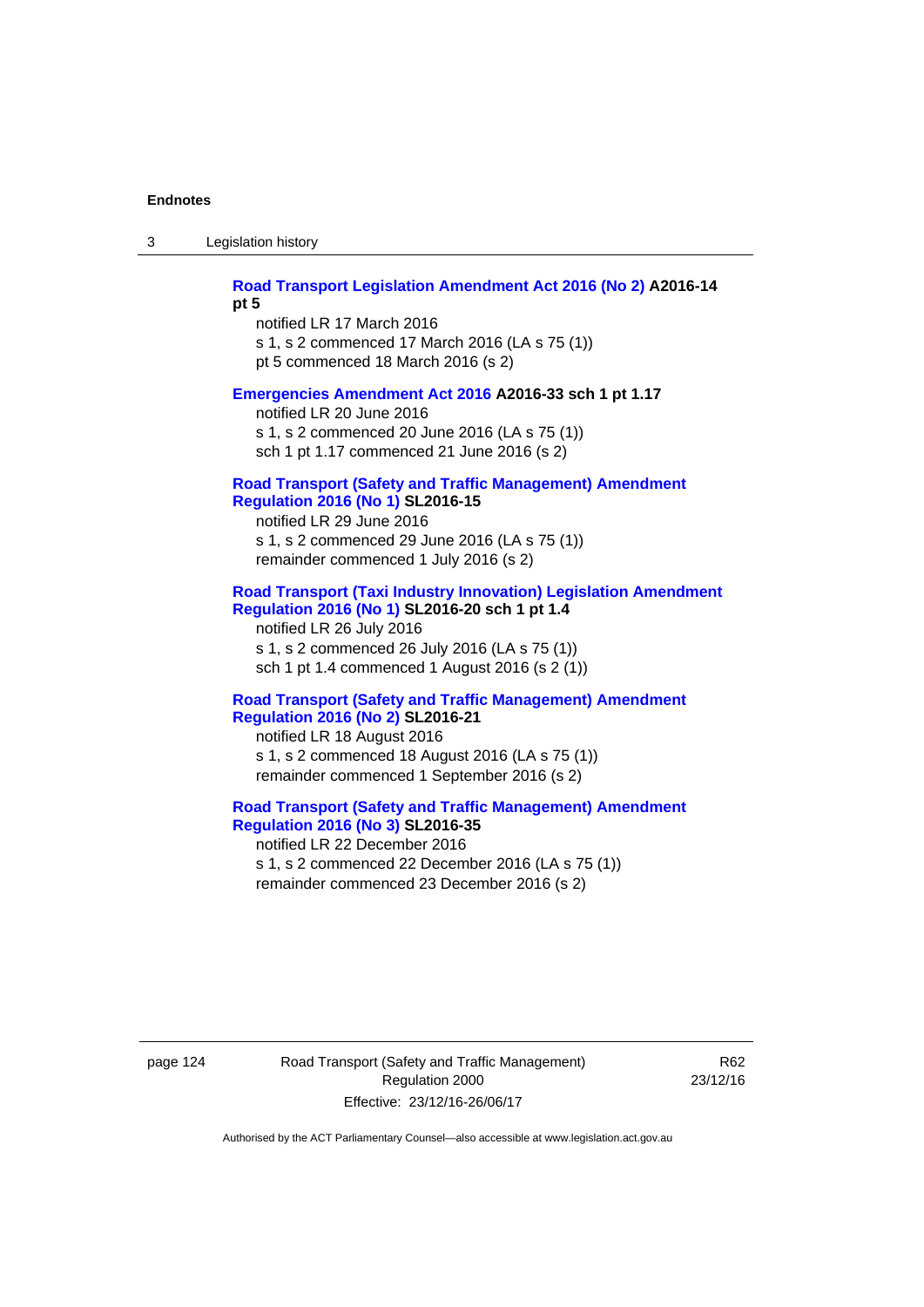# 23/12/16 Road Transport (Safety and Traffic Management) Regulation 2000 **4 Amendment history Name of regulation**  s 1 am R18 LA **Dictionary**  s 2 om [A2001-27](http://www.legislation.act.gov.au/a/2001-27) amdt 4.24 ins [SL2005-22](http://www.legislation.act.gov.au/sl/2005-22) amdt 1.1 **Dictionary—application to Australian Road Rules**  s 3 hdg bracketed note exp 17 September 2002 (s 4 (3)) s 3 am [A2001-44](http://www.legislation.act.gov.au/a/2001-44) amdt 1.3793 sub [SL2005-22](http://www.legislation.act.gov.au/sl/2005-22) amdt 1.1 *Road* **includes road related area**  s 3A **ins SL2005-22** amdt 1.1 **Meaning of** *park* **and** *stop* s 3B ins [SL2005-22](http://www.legislation.act.gov.au/sl/2005-22) amdt 1.1 **Notes**  s 4 hdg bracketed note exp 17 September 2002 (s 4 (3))<br>s 4 am A2001-44 amdt 1.3794: A2002-30 amdt 3.76 am [A2001-44](http://www.legislation.act.gov.au/a/2001-44) amdt 1.3794; [A2002-30](http://www.legislation.act.gov.au/a/2002-30) amdt 3.769 (2), (3) exp 17 September 2002 (s (4 (3)) **Offences against regulation—application of Criminal Code etc**  s 4A ins [SL2003-1](http://www.legislation.act.gov.au/sl/2003-1) s 16 **Offences against regulation are strict liability offences**  s 4B ins [SL2003-1](http://www.legislation.act.gov.au/sl/2003-1) s 16 **General defence of accident or reasonable effort**  s 4C ins [SL2003-1](http://www.legislation.act.gov.au/sl/2003-1) s 16 **Meaning of** *Australian Road Rules* s 5 hdg bracketed note exp 17 September 2002 (s 4 (3)) s 5 sub [SL2004-16](http://www.legislation.act.gov.au/sl/2004-16) s 25 am [SL2005-22](http://www.legislation.act.gov.au/sl/2005-22) amdt 1.2 sub [SL2010-5](http://www.legislation.act.gov.au/sl/2010-5) s 51 am [SL2013–20](http://www.legislation.act.gov.au/sl/2013-20) s 24 **Incorporation of Australian Road Rules into ACT law**  s 6 hdg bracketed note exp 17 September 2002 (s 4 (3)) **Transitional—ARR r 266 and r 267**  s 6A ins [SL2010-5](http://www.legislation.act.gov.au/sl/2010-5) s 52 exp 14 March 2011 (s 6A (2)) **Substitution—ARR r 300**  s 6B ins [SL2010-38](http://www.legislation.act.gov.au/sl/2010-38) s 4 om [SL2013–20](http://www.legislation.act.gov.au/sl/2013-20) s 25

page 125

Authorised by the ACT Parliamentary Counsel—also accessible at www.legislation.act.gov.au

Effective: 23/12/16-26/06/17

R62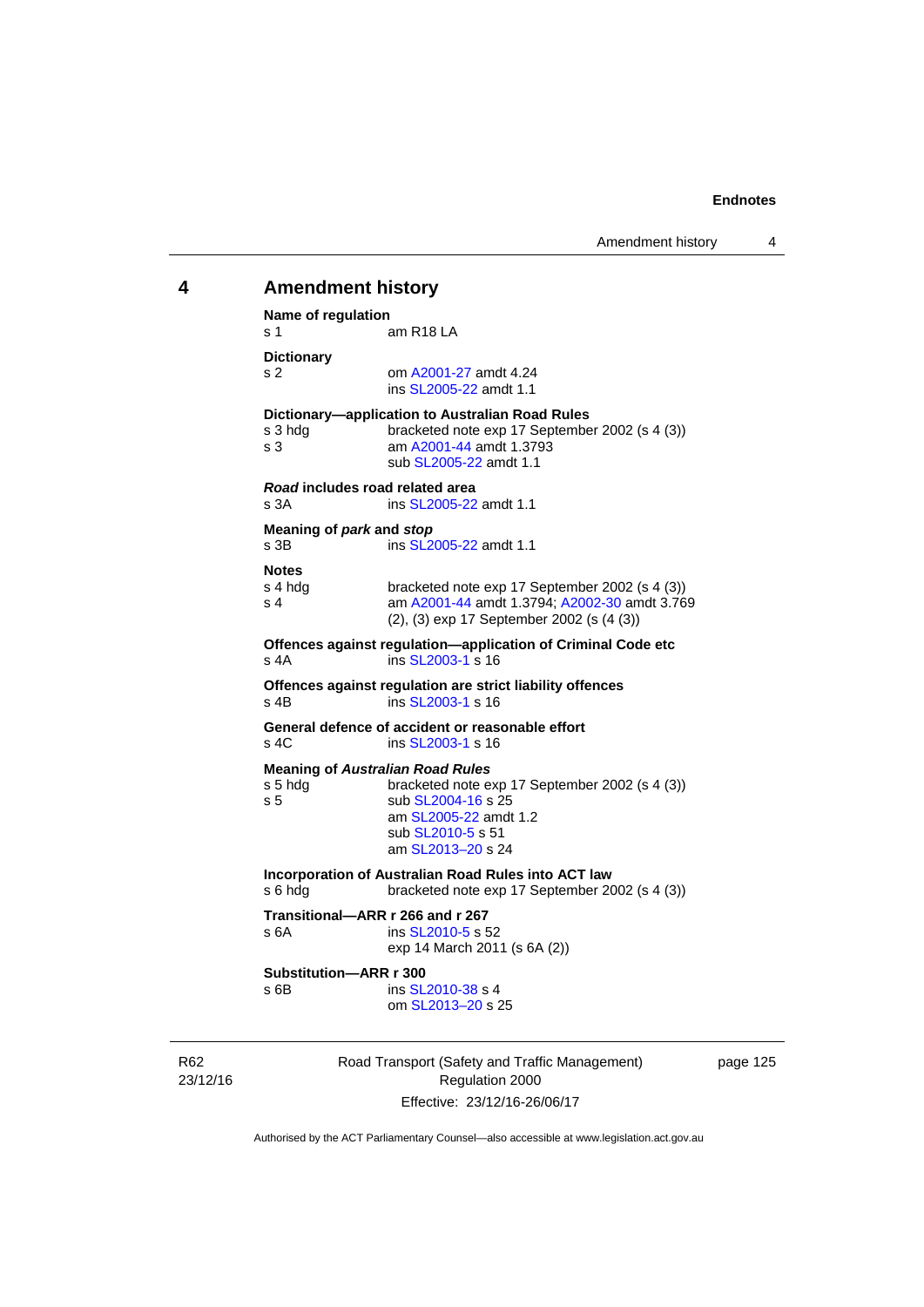| 4                                | Amendment history                                                                                                                                                                                                                                                                                                                                                         |                                                                                                                                                                                                                                                                                                             |                 |
|----------------------------------|---------------------------------------------------------------------------------------------------------------------------------------------------------------------------------------------------------------------------------------------------------------------------------------------------------------------------------------------------------------------------|-------------------------------------------------------------------------------------------------------------------------------------------------------------------------------------------------------------------------------------------------------------------------------------------------------------|-----------------|
|                                  | General<br>div 2.2.1 hdg<br>note 2<br>div 2.2.1 hdg                                                                                                                                                                                                                                                                                                                       | am SL2000-52 s 3; SL2001-32 s 3; SL2002-31 s 22;<br>SL2003-12 s 4; SL2004-16 ss 26-30<br>sub SL2005-22 s 4<br>am SL2006-32 amdt 1.92; items renum R24 LA; SL2010-5<br>s 53, s 54; items renum R34 LA; SL2010-5 s 55; SL2013-20<br>ss 26-28; items renum R47 LA; SL2015-35 s 4; items renum<br><b>R55 LA</b> |                 |
|                                  | note 3                                                                                                                                                                                                                                                                                                                                                                    | sub SL2005-22 s 4<br>am A2009-22 amdt 1.25; SL2010-33 s 5; items renum R38 LA;<br>A2013-52 s 65; A2015-30 s 42; SL2015-33 s 5, s 6; items<br>renum R54 LA                                                                                                                                                   |                 |
|                                  | References to another law of this jurisdiction etc<br>s 7 hdg<br>bracketed note exp 17 September 2002 (s 4 (3))<br>am A2001-44 amdt 1.3795, amdt 1.3796<br>s 7<br>ARR r 10 (2)-penalties for offences<br>s 8 hdg<br>bracketed note exp 17 September 2002 (s 4 (3))<br>ARR r 25 (2)-default speed-limit in built-up area<br>s 8A<br>ins SL2003-12 s 5<br>om SL2004-16 s 31 |                                                                                                                                                                                                                                                                                                             |                 |
|                                  |                                                                                                                                                                                                                                                                                                                                                                           |                                                                                                                                                                                                                                                                                                             |                 |
|                                  |                                                                                                                                                                                                                                                                                                                                                                           |                                                                                                                                                                                                                                                                                                             |                 |
|                                  | s 9 hdg<br>s 9                                                                                                                                                                                                                                                                                                                                                            | ARR r 95-emergency stopping lane only signs<br>bracketed note exp 17 September 2002 (s 4 (3))<br>am SL2005-22 amdt 1.3                                                                                                                                                                                      |                 |
|                                  | ARR r 104-no truck signs<br>s 10 hda<br>s 10                                                                                                                                                                                                                                                                                                                              | bracketed note exp 17 September 2002 (s 4 (3))<br>am SL2005-22 amdt 1.4                                                                                                                                                                                                                                     |                 |
| s 11A<br>ins SL2016-20 amdt 1.39 |                                                                                                                                                                                                                                                                                                                                                                           | ARR r 158 (2) (c)-other vehicles permitted to travel in bicycle lanes                                                                                                                                                                                                                                       |                 |
|                                  | $s$ 12 hdg<br>s 12                                                                                                                                                                                                                                                                                                                                                        | ARR r 158 (2) (c)-other vehicles permitted to travel in bus lanes<br>bracketed note exp 17 September 2002 (s 4 (3))<br>sub SL2002-31 s 23; SL2005-4 amdt 2.38<br>am SL2006-32 amdt 1.93                                                                                                                     |                 |
|                                  | ARR r 176—stopping on a clearway<br>s 12A                                                                                                                                                                                                                                                                                                                                 | ins SL2004-16 s 32<br>om SL2010-5 s 56<br>ins SL2016-20 amdt 1.40                                                                                                                                                                                                                                           |                 |
|                                  | s 13 hdg<br>s 13                                                                                                                                                                                                                                                                                                                                                          | ARR r 179 (1) (c)-stopping in a loading zone-goods and permit vehicles<br>bracketed note exp 17 September 2002 (s 4 (3))<br>sub SL2005-22 s 5                                                                                                                                                               |                 |
| page 126                         |                                                                                                                                                                                                                                                                                                                                                                           | Road Transport (Safety and Traffic Management)<br>Regulation 2000                                                                                                                                                                                                                                           | R62<br>23/12/16 |

Effective: 23/12/16-26/06/17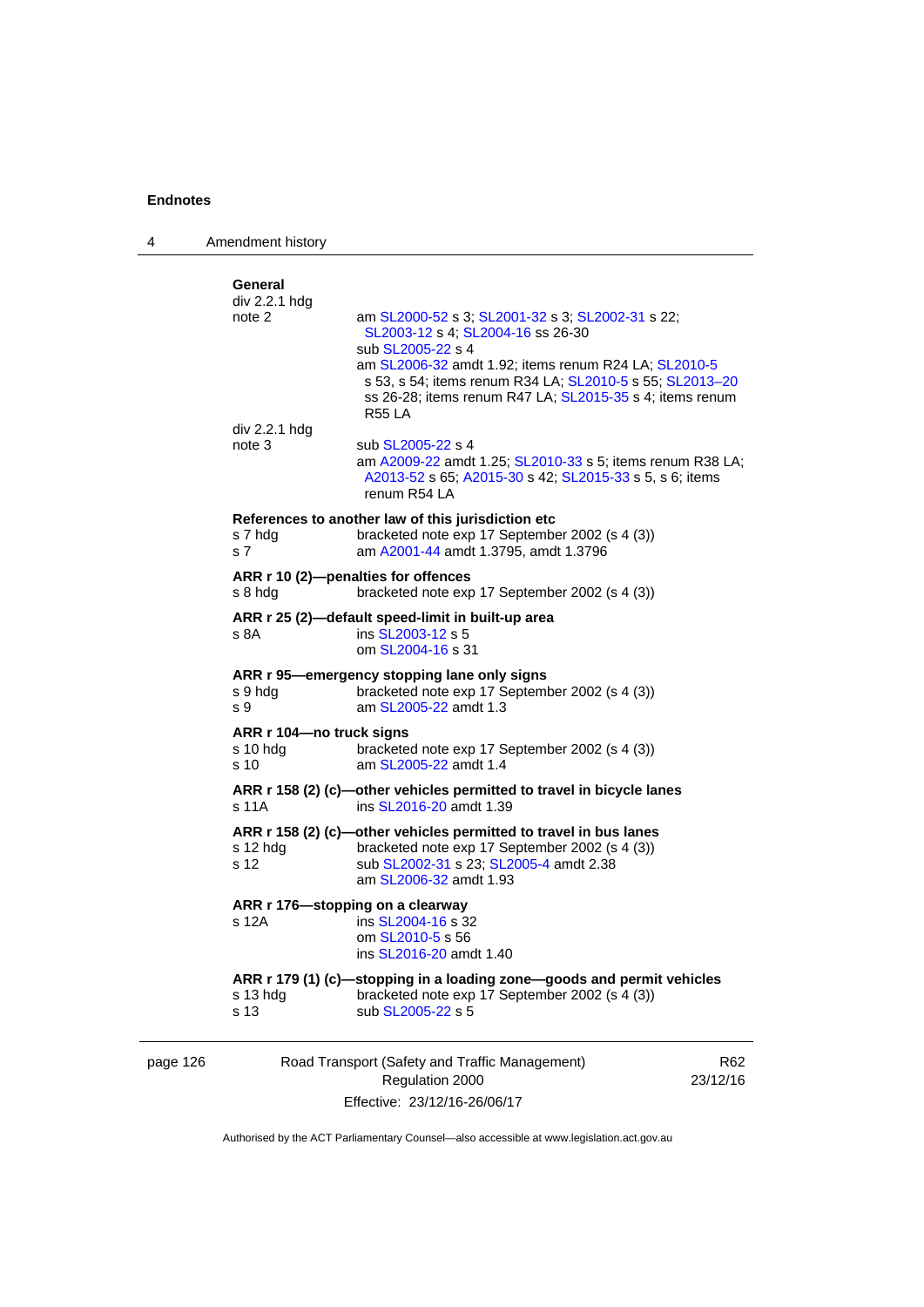Amendment history 4

**ARR r 179 (1) (c) and (2) (c)—stopping in loading zone—bookable vehicles**  s 13A **ins [SL2005-22](http://www.legislation.act.gov.au/sl/2005-22) s 5**  sub [SL2016-20](http://www.legislation.act.gov.au/sl/2016-20) amdt 1.41 **ARR r 183—stopping in a bus zone**  s 13B ins [SL2006-32](http://www.legislation.act.gov.au/sl/2006-32) amdt 1.94 **ARR r 189—double parking—motorbikes**  s 13BA ins [SL2016-15](http://www.legislation.act.gov.au/sl/2016-15) s 4 **ARR r 195—stopping at or near a bus stop**  s 13C ins [SL2006-32](http://www.legislation.act.gov.au/sl/2006-32) amdt 1.94 **ARR r 199 (2)—stopping near postbox**  s 14 hdg bracketed note exp 17 September 2002 (s 4 (3)) **ARR r 206 (2) (b), (c)—time extension for people with disabilities permit**  s 15 hdg bracketed note exp 17 September 2002 (s 4 (3)) sub [SL2005-22](http://www.legislation.act.gov.au/sl/2005-22) amdt 1.5 **ARR r 207 (2) (a)—fees for parking in pay parking spaces**  s 16 hdg bracketed note exp 17 September 2002 (s 4 (3)) **ARR r 213 (5)—making a motor vehicle secure—exception**  s 16A ins Legislative Assembly [AR2000-2](http://www.legislation.act.gov.au/ar/2000-2/default.asp) (see Gaz [SL2000-20\)](http://www.legislation.act.gov.au/sl/2000-20) am [SL2004-16](http://www.legislation.act.gov.au/sl/2004-16) s 33 sub [SL2005-22](http://www.legislation.act.gov.au/sl/2005-22) amdt 1.6 **ARR r 216 (3)—towing a vehicle at night or in hazardous weather conditions**  s 18 hdg bracketed note exp 17 September 2002 (s 4 (3)) s 18 sub [A2009-34](http://www.legislation.act.gov.au/a/2009-34) amdt 1.6 **ARR r 225—use of radar detectors**  s 22 hdg bracketed note exp 17 September 2002 (s 4 (3)) **ARR r 236 (6)—hitchhiking, roadside commerce etc permitted**  s 22A ins [SL2004-16](http://www.legislation.act.gov.au/sl/2004-16) s 34 **ARR r 244C—motorised scooters not to be used**  s 23 hdg bracketed note exp 17 September 2002 (s 4 (3)) s 23 sub [SL2010-5](http://www.legislation.act.gov.au/sl/2010-5) s 57 **ARR r 266—children travelling in interstate registered vehicles**  s 23A ins [SL2000-21](http://www.legislation.act.gov.au/sl/2000-21) s 3 om [SL2004-16](http://www.legislation.act.gov.au/sl/2004-16) s 35 ins [SL2010-5](http://www.legislation.act.gov.au/sl/2010-5) s 58 om [SL2013–20](http://www.legislation.act.gov.au/sl/2013-20) s 29

R62 23/12/16 Road Transport (Safety and Traffic Management) Regulation 2000 Effective: 23/12/16-26/06/17

page 127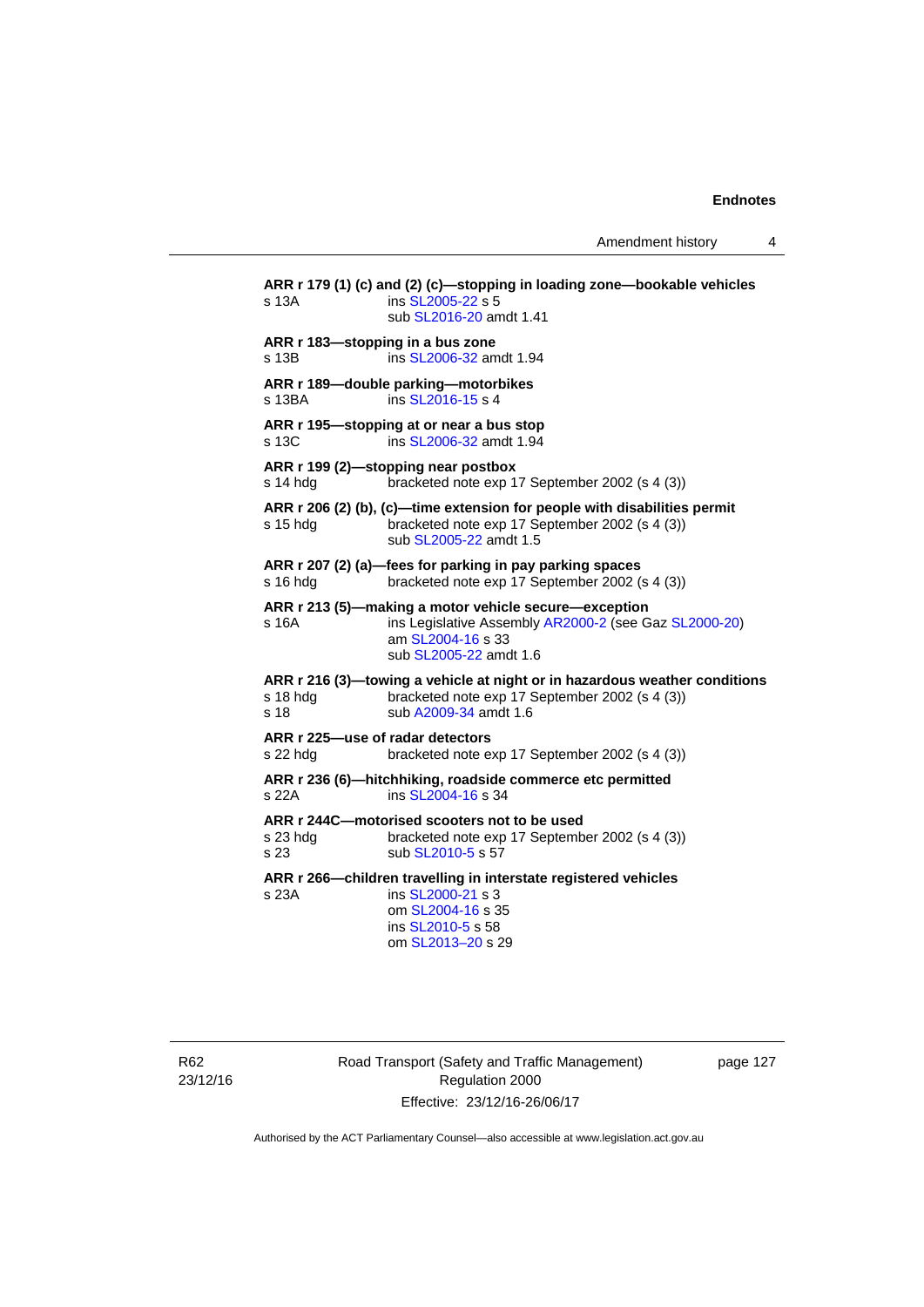| 4 | Amendment history                    |                                                                                                                                                                                                                        |
|---|--------------------------------------|------------------------------------------------------------------------------------------------------------------------------------------------------------------------------------------------------------------------|
|   | s 23B                                | ARR r 266 (2B)-children travelling in goods compartments<br>ins SL2001-32 s 4<br>am SL2002-2 s 28; A2002-51 amdt 1.38; SL2005-4 amdt 2.39,<br>amdt 2.40; SL2006-32 amdt 1.95<br>sub SL2010-5 s 58<br>om SL2013-20 s 29 |
|   | $s$ 24 hdg<br>s 24                   | ARR r 266 (7)-wearing of seatbelts by passengers under 16 years old<br>bracketed note exp 17 September 2002 (s 4 (3))<br>am SL2010-5 s 59                                                                              |
|   | s 25 hdg<br>s 25                     | ARR r 267 (3)-certificates of exemption from wearing seatbelts<br>bracketed note exp 17 September 2002 (s 4 (3))<br>om SL2010-5 s 60                                                                                   |
|   | s 26 hdg                             | ARR r 270 (3)-wearing motorbike helmets<br>bracketed note exp 17 September 2002 (s 4 (3))                                                                                                                              |
|   | s 27 hdg                             | ARR r 271 (6)-riding on motorbikes<br>bracketed note exp 17 September 2002 (s 4 (3))                                                                                                                                   |
|   | s 27A                                | ARR r 280 (2) (a)-other vehicles to which B light rules apply<br>ins SL2002-31 s 24<br>sub SL2005-4 amdt 2.41; SL2006-32 amdt 1.96                                                                                     |
|   | s 28 hdg<br>s 28                     | ARR r 287 (3), (4)-duties of participants in crashes<br>bracketed note exp 17 September 2002 (s 4 (3))<br>sub SL2008-40 s 4                                                                                            |
|   | s 29 hdg<br>s 29                     | ARR r 289 (1) (g)-driving on nature strip<br>bracketed note exp 17 September 2002 (s 4 (3))<br>am SL2004-16 s 36; pars renum R16 LA (see SL2004-16<br>s 37); SL2005-22 amdt 1.7                                        |
|   | s 30                                 | ARR r 298-driving with a person in or on trailer<br>am SL2005-22 amdt 1.8                                                                                                                                              |
|   | s 30A                                | ARR r 299—television receivers and visual display units in motor vehicles<br>ins SL2015-35 s 5                                                                                                                         |
|   | s 30B                                | ARR r 300 (1) (c)-use of mobile phone<br>ins SL2015-35 s 5<br>am SL2016-21 s 4, s 5                                                                                                                                    |
|   | ARR r 313-postal workers<br>s 32 hdg | bracketed note exp 17 September 2002 (s 4 (3))                                                                                                                                                                         |
|   |                                      |                                                                                                                                                                                                                        |

page 128 Road Transport (Safety and Traffic Management) Regulation 2000 Effective: 23/12/16-26/06/17

R62 23/12/16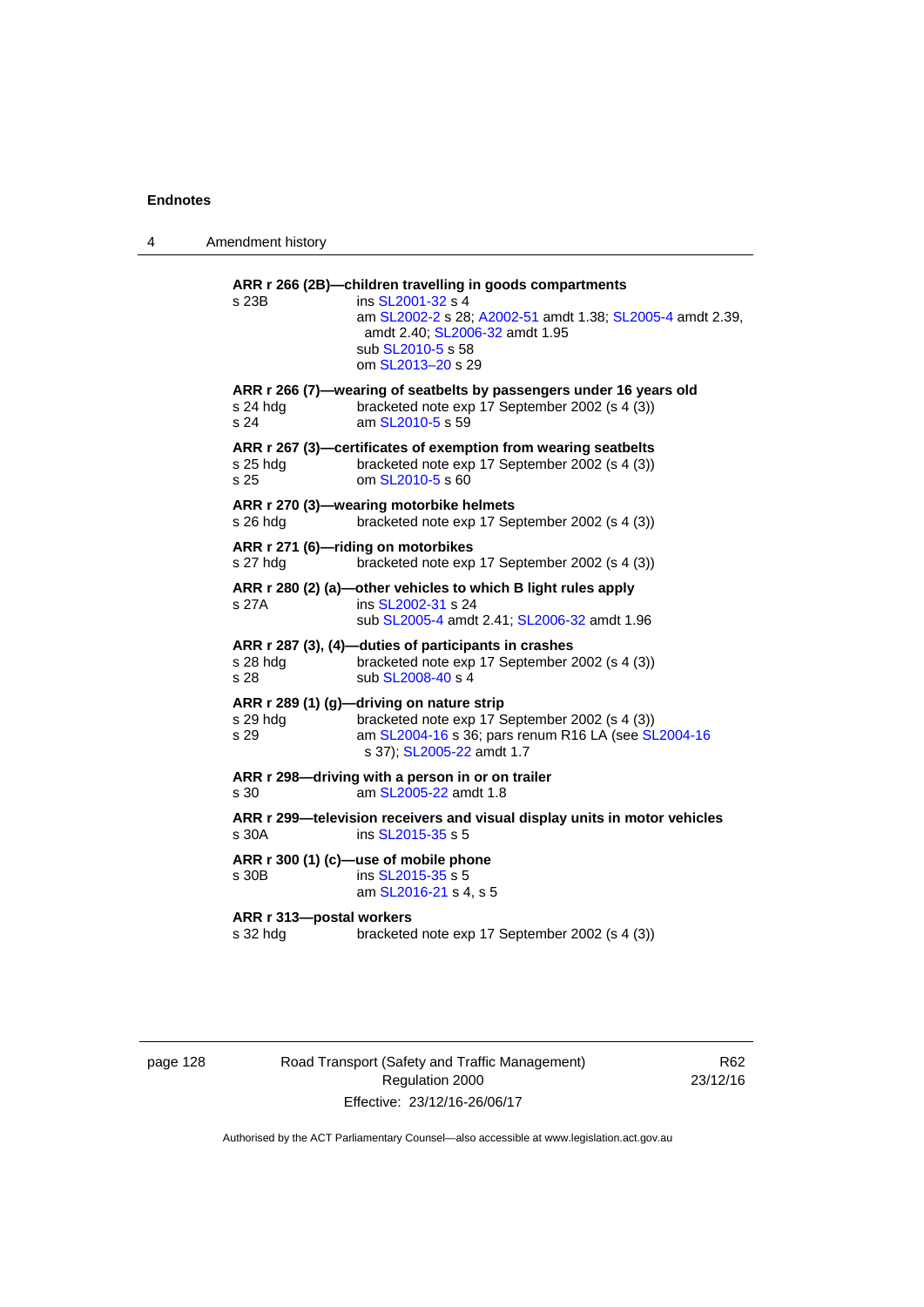| s 33                                | bracketed note exp 17 September 2002 (s 4 (3))<br>am SL2005-22 amdt 1.9; SL2013-20 s 31<br>def approved seatbelt ins SL2013-20 s 30<br>def authorised person am SL2010-33 s 6<br>def emergency worker am A2004-28 amdt 3.61; A2015-50<br>amdt 3.144; A2016-33 amdt 1.40<br>def <i>hire car</i> ins SL2005-4 amdt 2.43<br>def oversize vehicle sub A2009-22 amdt 1.26<br>am A2013-52 s 66<br>def <i>police officer</i> sub A2001-56 amdt 3.475<br>def private hire car om SL2005-4 amdt 2.44<br>def <i>public bus</i> sub A2001-62 amdt 1.38<br>def restricted hire vehicle om SL2005-4 amdt 2.44<br>def taxi sub SL2002-2 s 29<br>am SL2005-4 amdt 2.42<br><b>Offences against the Australian Road Rules</b><br>om SL2003-1 s 17 |
|-------------------------------------|----------------------------------------------------------------------------------------------------------------------------------------------------------------------------------------------------------------------------------------------------------------------------------------------------------------------------------------------------------------------------------------------------------------------------------------------------------------------------------------------------------------------------------------------------------------------------------------------------------------------------------------------------------------------------------------------------------------------------------|
|                                     |                                                                                                                                                                                                                                                                                                                                                                                                                                                                                                                                                                                                                                                                                                                                  |
|                                     |                                                                                                                                                                                                                                                                                                                                                                                                                                                                                                                                                                                                                                                                                                                                  |
|                                     |                                                                                                                                                                                                                                                                                                                                                                                                                                                                                                                                                                                                                                                                                                                                  |
|                                     |                                                                                                                                                                                                                                                                                                                                                                                                                                                                                                                                                                                                                                                                                                                                  |
|                                     |                                                                                                                                                                                                                                                                                                                                                                                                                                                                                                                                                                                                                                                                                                                                  |
|                                     |                                                                                                                                                                                                                                                                                                                                                                                                                                                                                                                                                                                                                                                                                                                                  |
|                                     |                                                                                                                                                                                                                                                                                                                                                                                                                                                                                                                                                                                                                                                                                                                                  |
|                                     |                                                                                                                                                                                                                                                                                                                                                                                                                                                                                                                                                                                                                                                                                                                                  |
|                                     |                                                                                                                                                                                                                                                                                                                                                                                                                                                                                                                                                                                                                                                                                                                                  |
|                                     |                                                                                                                                                                                                                                                                                                                                                                                                                                                                                                                                                                                                                                                                                                                                  |
|                                     |                                                                                                                                                                                                                                                                                                                                                                                                                                                                                                                                                                                                                                                                                                                                  |
|                                     |                                                                                                                                                                                                                                                                                                                                                                                                                                                                                                                                                                                                                                                                                                                                  |
| div 2.2.3 hdg                       |                                                                                                                                                                                                                                                                                                                                                                                                                                                                                                                                                                                                                                                                                                                                  |
| <b>Application of Criminal Code</b> |                                                                                                                                                                                                                                                                                                                                                                                                                                                                                                                                                                                                                                                                                                                                  |
| s 34 hda                            | bracketed note exp 17 September 2002 (s 4 (3))                                                                                                                                                                                                                                                                                                                                                                                                                                                                                                                                                                                                                                                                                   |
| s 34                                | sub A2002-51 amdt 1.39                                                                                                                                                                                                                                                                                                                                                                                                                                                                                                                                                                                                                                                                                                           |
|                                     | om SL2003-1 s 17                                                                                                                                                                                                                                                                                                                                                                                                                                                                                                                                                                                                                                                                                                                 |
|                                     | Offences are strict liability offences                                                                                                                                                                                                                                                                                                                                                                                                                                                                                                                                                                                                                                                                                           |
| s 35 hda                            | bracketed note exp 17 September 2002 (s 4 (3))                                                                                                                                                                                                                                                                                                                                                                                                                                                                                                                                                                                                                                                                                   |
| s 35                                | am A2002-51 amdt 1.40<br>om SL 2003-1 s 17                                                                                                                                                                                                                                                                                                                                                                                                                                                                                                                                                                                                                                                                                       |
|                                     | General defence of accident or reasonable effort                                                                                                                                                                                                                                                                                                                                                                                                                                                                                                                                                                                                                                                                                 |
| s 36 hdg                            | bracketed note exp 17 September 2002 (s 4 (3))                                                                                                                                                                                                                                                                                                                                                                                                                                                                                                                                                                                                                                                                                   |
| s 36                                | am A2002-51 amdt 1.41                                                                                                                                                                                                                                                                                                                                                                                                                                                                                                                                                                                                                                                                                                            |
|                                     | om SL2003-1 s 17                                                                                                                                                                                                                                                                                                                                                                                                                                                                                                                                                                                                                                                                                                                 |
|                                     | Making unnecessary engine noise                                                                                                                                                                                                                                                                                                                                                                                                                                                                                                                                                                                                                                                                                                  |
| s 37 hda                            | bracketed note exp 17 September 2002 (s 4 (3))                                                                                                                                                                                                                                                                                                                                                                                                                                                                                                                                                                                                                                                                                   |
| Emission of waste oil or grease     |                                                                                                                                                                                                                                                                                                                                                                                                                                                                                                                                                                                                                                                                                                                                  |
| s 38 hdg                            | bracketed note exp 17 September 2002 (s 4 (3))                                                                                                                                                                                                                                                                                                                                                                                                                                                                                                                                                                                                                                                                                   |
| <b>Bicycle riders</b>               |                                                                                                                                                                                                                                                                                                                                                                                                                                                                                                                                                                                                                                                                                                                                  |
| div 2.3.1A hdg                      | ins SL2015-33 s 7                                                                                                                                                                                                                                                                                                                                                                                                                                                                                                                                                                                                                                                                                                                |
|                                     | Keeping safe lateral distance when passing bicycle rider                                                                                                                                                                                                                                                                                                                                                                                                                                                                                                                                                                                                                                                                         |
| s 38A                               | ins SL2015-33 s 7                                                                                                                                                                                                                                                                                                                                                                                                                                                                                                                                                                                                                                                                                                                |
|                                     | <b>Exceptions for passing bicycle rider</b>                                                                                                                                                                                                                                                                                                                                                                                                                                                                                                                                                                                                                                                                                      |
| s 38B                               | ins SL2015-33 s 7                                                                                                                                                                                                                                                                                                                                                                                                                                                                                                                                                                                                                                                                                                                |
|                                     |                                                                                                                                                                                                                                                                                                                                                                                                                                                                                                                                                                                                                                                                                                                                  |

R62 23/12/16

Road Transport (Safety and Traffic Management) Regulation 2000 Effective: 23/12/16-26/06/17

page 129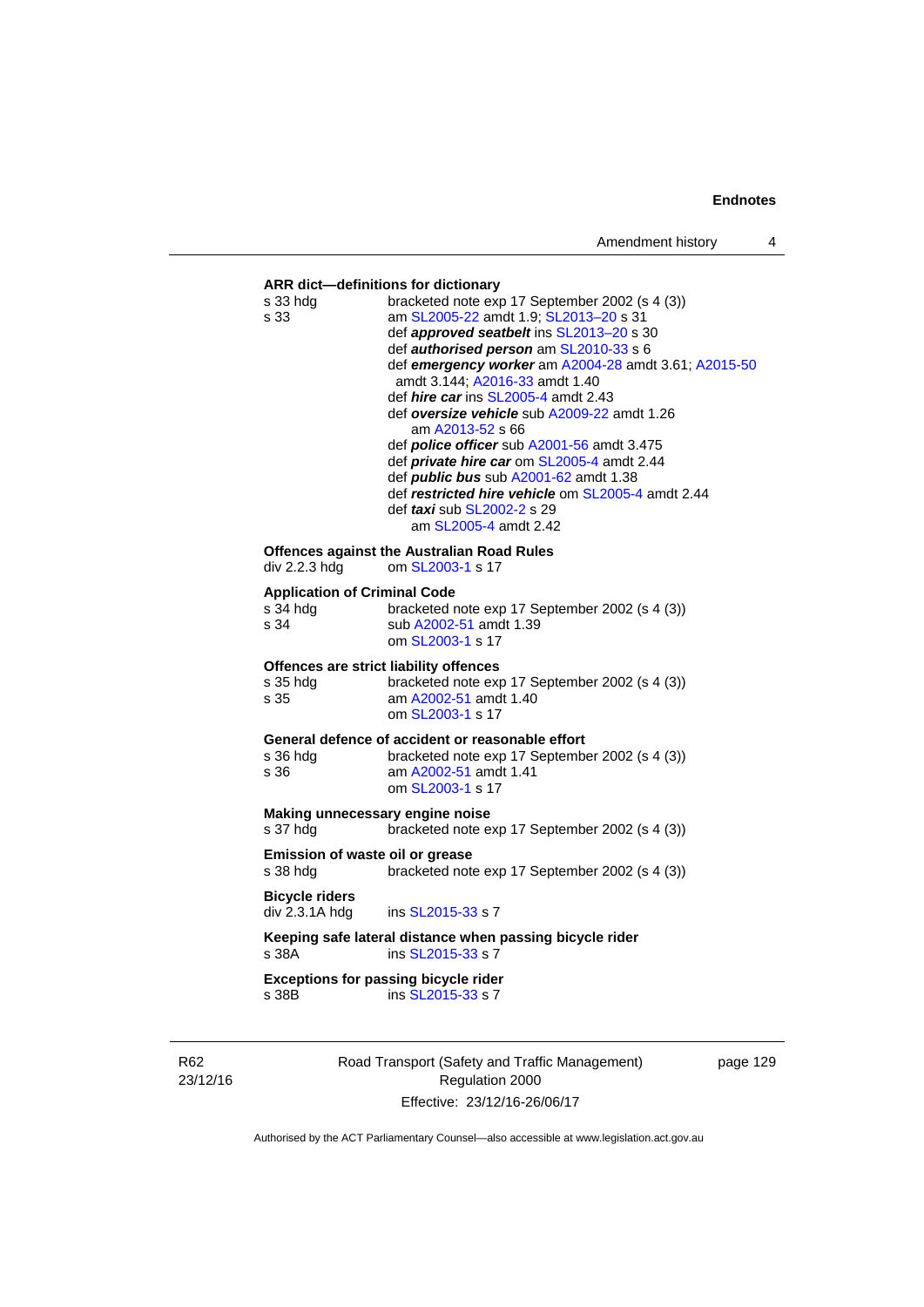| Riding across road on crossing<br>s 38C           | ins SL2015-33 s 7                                                                                                                             |
|---------------------------------------------------|-----------------------------------------------------------------------------------------------------------------------------------------------|
| s 38D                                             | Application of ARRs to riders crossing road on crossing<br>ins SL2015-33 s 7                                                                  |
| Safety of persons on trailers<br>s 39 hda<br>s 39 | bracketed note exp 17 September 2002 (s 4 (3))<br>am SL2005-22 amdt 1.10, amdt 1.11                                                           |
| s 40 hdg                                          | Passengers in sidecars to be seated<br>bracketed note exp 17 September 2002 (s 4 (3))                                                         |
| s 41 hdg                                          | Number of vehicles that may be drawn<br>bracketed note exp 17 September 2002 (s 4 (3))                                                        |
| Towing by vehicles under 4.5t<br>s 42 hdg         | bracketed note exp 17 September 2002 (s 4 (3))                                                                                                |
| Lights on motor vehicles generally<br>s 43 hda    | bracketed note exp 17 September 2002 (s 4 (3))                                                                                                |
| <b>Metered parking</b><br>div 2.3.5 hdg           | sub SL2005-22 s 6                                                                                                                             |
| s 44 hdg<br>s 44                                  | Metered parking-parking in spaces<br>bracketed note exp 17 September 2002 (s 4 (3))<br>sub SL2005-22 s 7<br>am SL2016-15 s 5; ss renum R59 LA |
| s 44AA                                            | Metered parking-parking in spaces-motorbikes<br>ins SL2016-15 s 6                                                                             |
| Metered parking-parking fees<br>s 44A             | ins SL2005-22 s 7                                                                                                                             |
| s 44B                                             | Metered parking-maximum length of stay<br>ins SL2005-22 s 7                                                                                   |
| s 45 hdg<br>s 45                                  | Metered parking-exceptions to s 44A and s 44B<br>bracketed note exp 17 September 2002 (s 4 (3))<br>sub SL2005-22 s 7                          |
| s 46 hdg                                          | Temporary closure of metered parking spaces<br>bracketed note exp 17 September 2002 (s 4 (3))                                                 |
| <b>Misuse of parking meters</b><br>s 47 hdg       | bracketed note exp 17 September 2002 (s 4 (3))                                                                                                |
| Interfering with parking meters etc<br>s 48 hdg   | bracketed note exp 17 September 2002 (s 4 (3))                                                                                                |
|                                                   | Amendment history                                                                                                                             |

page 130 Road Transport (Safety and Traffic Management) Regulation 2000 Effective: 23/12/16-26/06/17

R62 23/12/16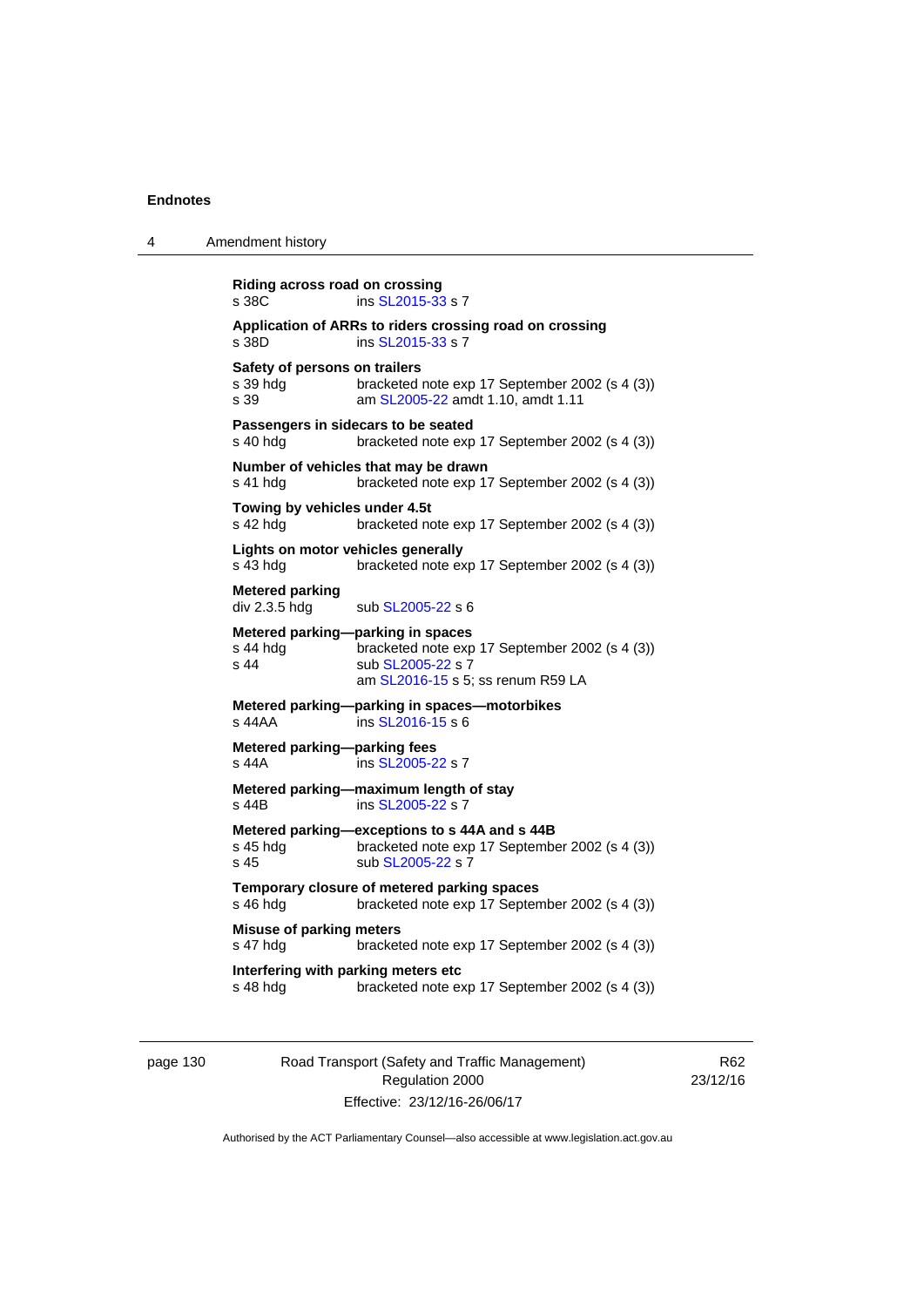| <b>Ticket parking</b><br>div 2.3.6 hdg               | orig div 2.3.6 hdg renum as div 2.3.8 hdg<br>ins by SL2005-22 s 8                                                                                                                              |
|------------------------------------------------------|------------------------------------------------------------------------------------------------------------------------------------------------------------------------------------------------|
| s 49 hdg<br>s <sub>49</sub>                          | Ticket parking-parking in spaces<br>bracketed note exp 17 September 2002 (s 4 (3))<br>sub SL2005-22 s 8<br>am SL2016-15 s 7; ss renum R59 LA                                                   |
| $s$ 49AAA                                            | Ticket parking-parking in spaces-motorbikes<br>ins SL2016-15 s 8                                                                                                                               |
| s 49A                                                | Ticket parking-display of tickets<br>ins SL2005-22 s 8<br>am SL2010-7 s 42; SL2014-11 s 4                                                                                                      |
| Ticket parking-e-payment<br>s 49AA                   | ins SL2014-11 s 5                                                                                                                                                                              |
| s 49B                                                | Ticket parking-maximum length of stay<br>ins SL2005-22 s 8<br>am SL2014-11 s 6, s 7; ss renum R51 LA                                                                                           |
| s 50 hda<br>s 50                                     | Ticket parking-exceptions to s 49A and s 49B<br>bracketed note exp 17 September 2002 (s 4 (3))<br>sub SL2005-22 s 8                                                                            |
| s 51 hdg<br>s 51                                     | Temporary closure of ticket parking spaces and areas<br>bracketed note exp 17 September 2002 (s 4 (3))<br>sub SL2005-22 amdt 1.12<br>am SL2002-7 s 4, s 5; regs renum R6 LA (see SL2002-7 s 6) |
| s 52 hdg<br>s 52                                     | Use of false or damaged parking tickets etc<br>bracketed note exp 17 September 2002 (s 4 (3))<br>sub SL2005-22 s 9                                                                             |
| s 53 hdg<br>s 53                                     | Misuse of parking ticket machines<br>bracketed note exp 17 September 2002 (s 4 (3))<br>sub SL2005-22 s 9                                                                                       |
| s 54 hdg                                             | Interfering with parking ticket machines etc<br>bracketed note exp 17 September 2002 (s 4 (3))                                                                                                 |
| Interfering with parking tickets<br>s 55 hdg<br>s 55 | bracketed note exp 17 September 2002 (s 4 (3))<br>sub SL2005-22 s 10                                                                                                                           |
| div 2.3.7 hdg                                        | Other ACT road rules about stopping and parking<br>ins SL2005-22 s 10                                                                                                                          |
|                                                      |                                                                                                                                                                                                |

R62 23/12/16 Road Transport (Safety and Traffic Management) Regulation 2000 Effective: 23/12/16-26/06/17

page 131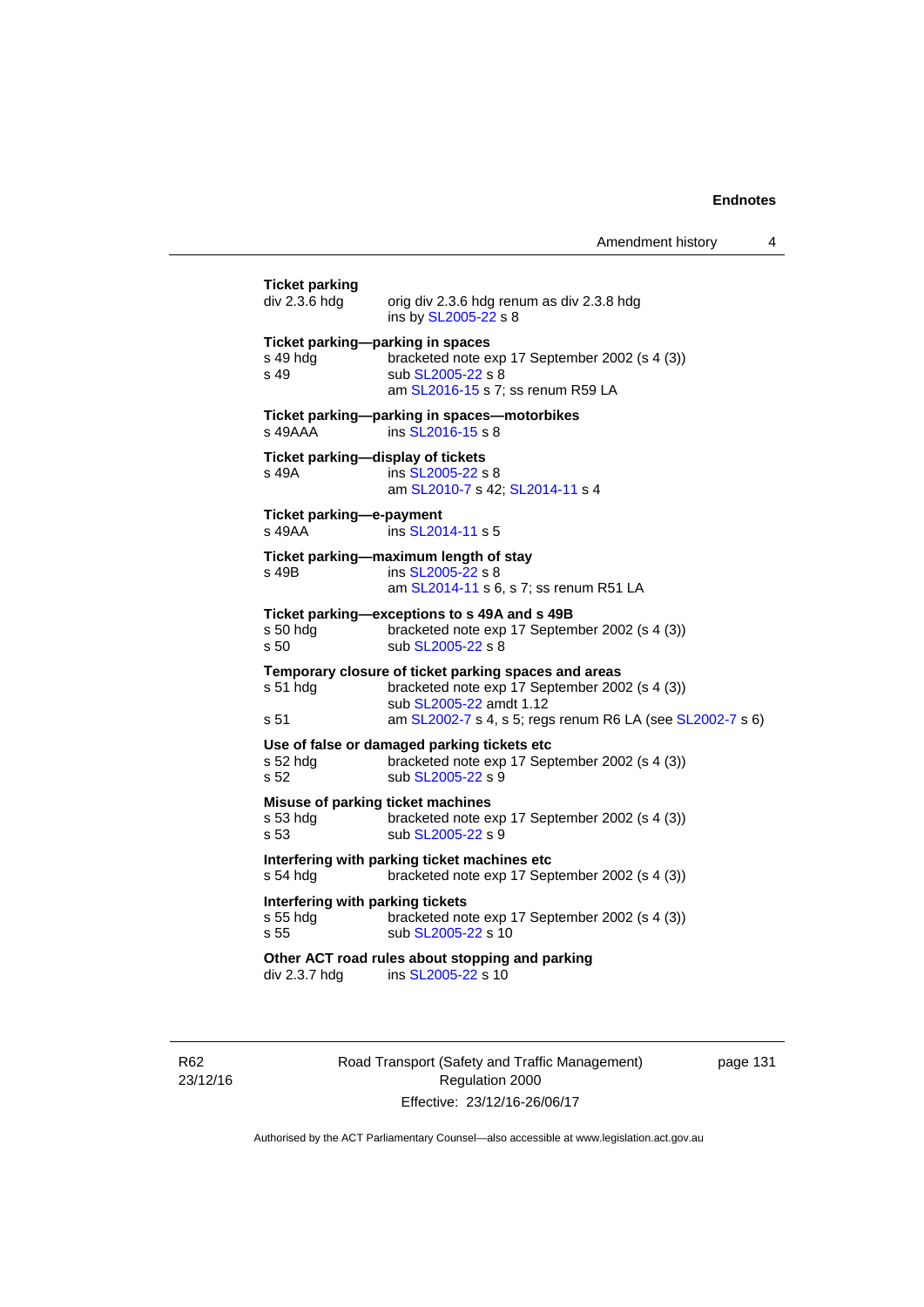| 4 | Amendment history                                                                                                                                                                                              |
|---|----------------------------------------------------------------------------------------------------------------------------------------------------------------------------------------------------------------|
|   | Unauthorised use of parking permits and mobility parking scheme<br>authorities<br>s 56 hda<br>bracketed note exp 17 September 2002 (s 4 (3))<br>am A2002-30 amdt 3.770<br>s 56<br>sub SL2005-22 s 10           |
|   | Interfering with parking permits and mobility parking scheme authorities<br>ins SL2005-22 s 10<br>s 56A                                                                                                        |
|   | No stopping on a road with a red kerb<br>am SL2001-32 s 5<br>s 57<br>exp 1 December 2002 (s 57 (2))                                                                                                            |
|   | Stopping public buses in bus zones and at bus stops<br>bracketed note exp 17 September 2002 (s 4 (3))<br>s 57A hdg<br>ins SL2000-33 s 3<br>s 57A<br>am 2001 Act No 62 amdts 1.39-1.41                          |
|   | Stopping in an emergency etc or to comply with another law<br>bracketed note exp 17 September 2002 (s 4 (3))<br>s 58 hda<br>s 58<br>am SL2005-22 s 11, s 12                                                    |
|   | <b>Other ACT road rules</b><br>div 2.3.8 hdg<br>(prev div 2.3.6 hdg) ins SL2005-22 s 13                                                                                                                        |
|   | Carrying dangerous substances<br>s 59 hdg<br>bracketed note exp 17 September 2002 (s 4 (3))<br>sub A2004-7 amdt 1.14<br>am A2004-7 amdt 1.15, amdt 1.16<br>s 59<br>om A2009-34 amdt 1.7                        |
|   | Interrupting funeral processions etc.<br>s 60 hdg<br>bracketed note exp 17 September 2002 (s 4 (3))                                                                                                            |
|   | Driving on roads closed to traffic<br>s 61 hdg<br>bracketed note exp 17 September 2002 (s 4 (3))                                                                                                               |
|   | Use of wheeled recreational devices and wheeled toys on roads<br>s 62 hdg<br>bracketed note exp 17 September 2002 (s 4 (3))                                                                                    |
|   | Devices that are prescribed traffic control devices-Act, dict, def prescribed<br>traffic control device<br>s 63 hdg<br>bracketed note exp 17 September 2002 (s 4 (3))<br>sub SL2005-22 s 14<br>s <sub>63</sub> |
|   | Preventing prescribed traffic control devices being clearly visible<br>bracketed note exp 17 September 2002 (s 4 (3))<br>s 64 hdg                                                                              |
|   | Use of do not overtake turning vehicle sign<br>bracketed note exp 17 September 2002 (s 4 (3))<br>s 65 hdg                                                                                                      |

page 132 Road Transport (Safety and Traffic Management) Regulation 2000 Effective: 23/12/16-26/06/17

R62 23/12/16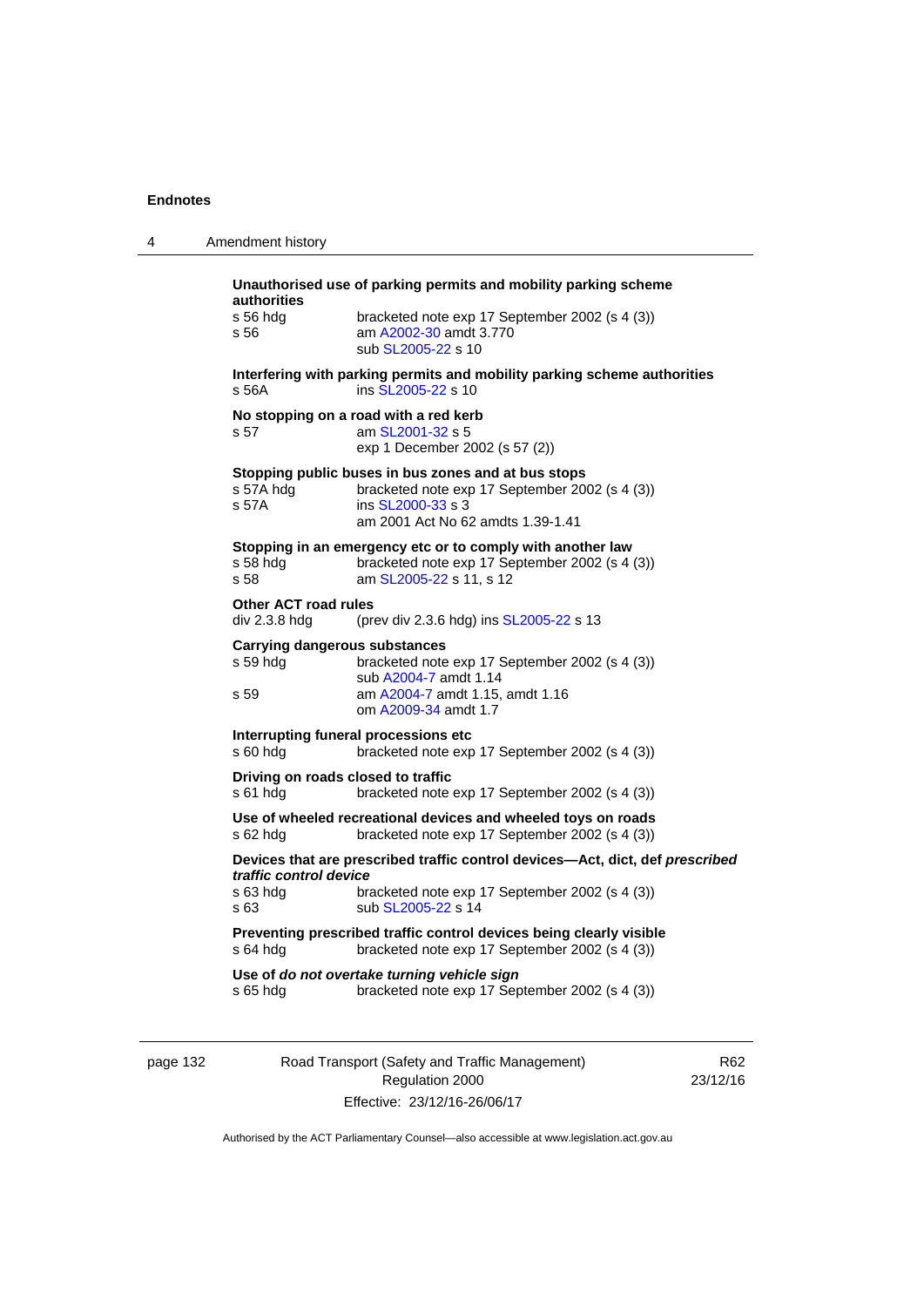|                                                           |                                                                                                                                                   | Amendment history | 4 |
|-----------------------------------------------------------|---------------------------------------------------------------------------------------------------------------------------------------------------|-------------------|---|
| s 66                                                      | Approvals etc by road transport authority<br>am A2001-44 amdt 1.3797, amdt 1.3798; SL2010-5 s 61, s 62;<br>pars renum R41 LA; A2011-52 amdt 3.184 |                   |   |
| s 68 hda                                                  | Defence of complying with direction of police officer or authorised person<br>bracketed note exp 17 September 2002 (s 4 (3))                      |                   |   |
| s 69 hda<br>s 69                                          | Exemption for driver of police vehicle-generally-Act, s 35<br>bracketed note exp 17 September 2002 (s 4 (3))<br>sub SL2013-9 s 8                  |                   |   |
| s 69A                                                     | Exemption for driver of police vehicle-training and assessment<br>ins SL2013-9 s 9<br>am A2015-30 s 43                                            |                   |   |
| s 70 hdg                                                  | <b>Exemption for driver of emergency vehicles</b><br>bracketed note exp 17 September 2002 (s 4 (3))                                               |                   |   |
| authorised people                                         | Stopping and parking exemption for police and emergency vehicles and                                                                              |                   |   |
| s 71 hdg<br>s 71                                          | bracketed note exp 17 September 2002 (s 4 (3))<br>sub SL2002-7 s 7; SL2005-22 s 15                                                                |                   |   |
| Parking<br>ch 3 hdg                                       | ins SL2001-32 s 6                                                                                                                                 |                   |   |
| <b>Metered parking schemes</b><br>s 72 hdg                | bracketed note exp 17 September 2002 (s 4 (3))                                                                                                    |                   |   |
| <b>Metered parking areas</b><br>s 73 hda<br>s 73          | bracketed note exp 17 September 2002 (s 4 (3))<br>am SL2005-22 amdt 1.13                                                                          |                   |   |
| <b>Parking meters</b><br>s 74 hdg                         | bracketed note exp 17 September 2002 (s 4 (3))                                                                                                    |                   |   |
| <b>Metered parking spaces</b><br>s 75 hdg<br>s 74         | bracketed note exp 17 September 2002 (s 4 (3))<br>am SL2005-22 s 16                                                                               |                   |   |
| <b>Parking authorities</b><br>s 75A                       | ins SL2002-7 s 8<br>am A2011-52 amdt 3.185                                                                                                        |                   |   |
| <b>Parking authority guidelines</b><br>s 75B hdg<br>s 75B | bracketed note exp 17 September 2002 (s 4 (3))<br>ins SL2002-7 s 8<br>am A2011-52 amdt 3.186                                                      |                   |   |

R62 23/12/16 Road Transport (Safety and Traffic Management) Regulation 2000 Effective: 23/12/16-26/06/17

page 133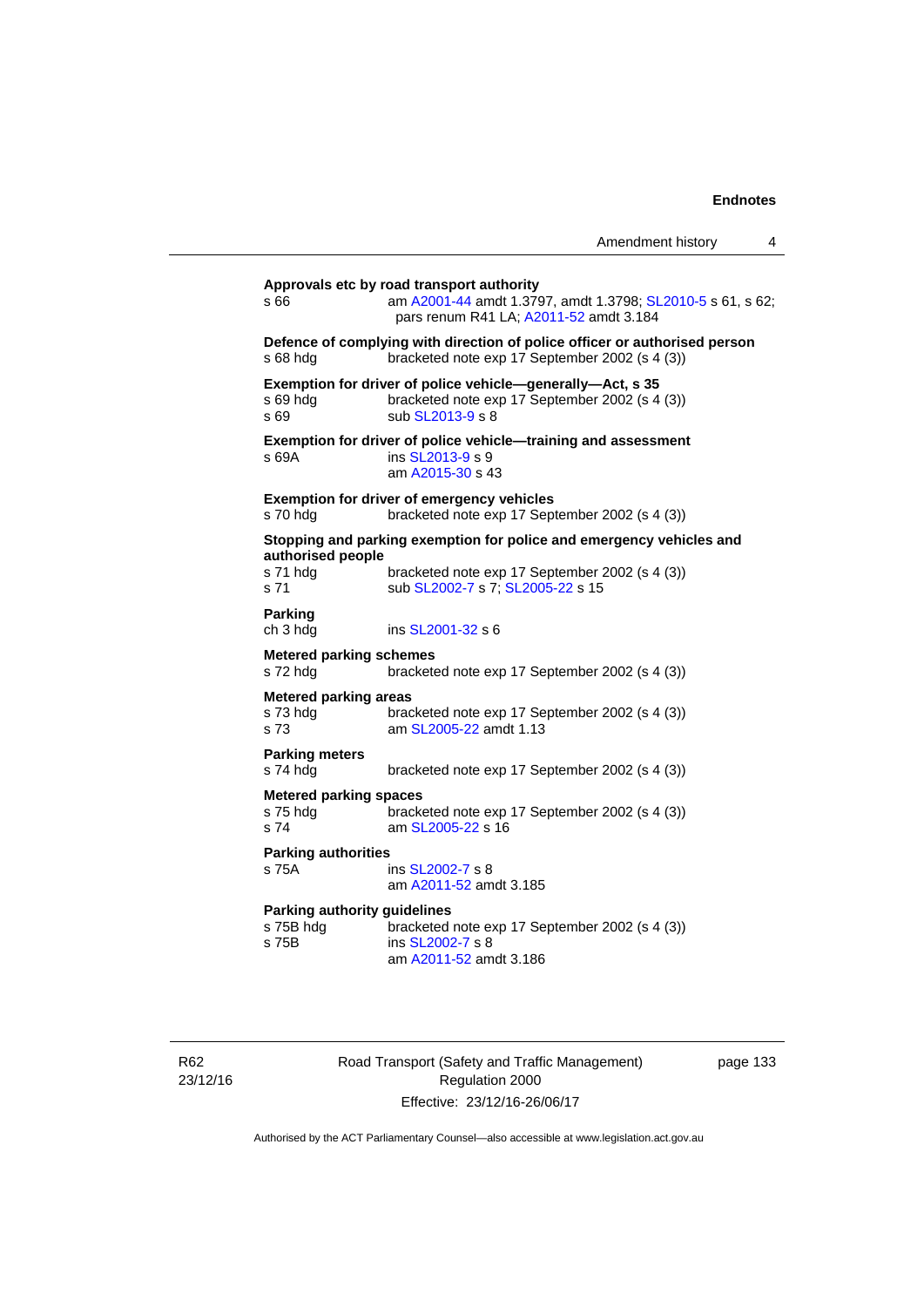| 4        | Amendment history                               |                                                                                                                                                                                                                                                 |     |
|----------|-------------------------------------------------|-------------------------------------------------------------------------------------------------------------------------------------------------------------------------------------------------------------------------------------------------|-----|
|          | s 76 hdg<br>s 76                                | Ticket parking schemes-road transport authority<br>sub SL2002-7 s 9<br>bracketed note exp 17 September 2002 (s 4 (3))<br>am SL2005-22 s 17                                                                                                      |     |
|          | Approval of e-payment method<br>s 76AA          | ins SL2014-11 s 8                                                                                                                                                                                                                               |     |
|          | s 76A hdg<br>s 76A                              | Ticket parking schemes-parking authorities<br>bracketed note exp 17 September 2002 (s 4 (3))<br>sub SL2005-22 amdt 1.14<br>ins SL2002-7 s 10                                                                                                    |     |
|          | <b>Ticket parking areas</b><br>s 77 hdg<br>s 77 | bracketed note exp 17 September 2002 (s 4 (3))<br>am SL2005-22 amdt 1.15, amdt 1.16<br>(3), (4) exp 1 December 2006 (s 77 (4))                                                                                                                  |     |
|          | <b>Ticket parking spaces</b><br>s 78 hdg        | bracketed note exp 17 September 2002 (s 4 (3))                                                                                                                                                                                                  |     |
|          | <b>Ticket machines</b><br>s 79 hdg              | bracketed note exp 17 September 2002 (s 4 (3))                                                                                                                                                                                                  |     |
|          | <b>Parking tickets</b><br>$s80h$ dg<br>s 80     | bracketed note exp 17 September 2002 (s 4 (3))<br>am SL2002-7 s 11; SL2005-22 ss 18-20; SL2010-7 ss 43-46                                                                                                                                       |     |
|          | s 81 hdg<br>s 81                                | Duration of parking tickets and e-payment parking period<br>bracketed note exp 17 September 2002 (s 4 (3))<br>sub SL2014-11 s 9                                                                                                                 |     |
|          | Definitions-div 3.1.3<br>s 82 hdg<br>s 82       | bracketed note exp 17 September 2002 (s 4 (3))<br>def code of practice om SL2008-47 amdt 1.4<br>def exemption om SL2008-47 amdt 1.4<br>def existing operator om SL2008-47 amdt 1.4<br>def existing operator's certificate om SL2008-47 amdt 1.4 |     |
|          | $s$ 83 hdg                                      | References in div 3.1.3 to land adjoining residential land<br>bracketed note exp 17 September 2002 (s 4 (3))                                                                                                                                    |     |
|          | s 84 hdg                                        | Vehicle parked partly on residential land<br>bracketed note exp 17 September 2002 (s 4 (3))                                                                                                                                                     |     |
|          | s 85 hdg<br>s 85                                | Parking of certain vehicles on residential land prohibited<br>bracketed note exp 17 September 2002 (s 4 (3))<br>am SL2005-22 amdt 1.17; SL2008-47 amdt 1.5                                                                                      |     |
|          | s 85A                                           | No more than 1 heavy vehicle on residential land<br>ins SL2008-47 amdt 1.6                                                                                                                                                                      |     |
| page 134 |                                                 | Road Transport (Safety and Traffic Management)                                                                                                                                                                                                  | R62 |

Authorised by the ACT Parliamentary Counsel—also accessible at www.legislation.act.gov.au

Regulation 2000 Effective: 23/12/16-26/06/17 23/12/16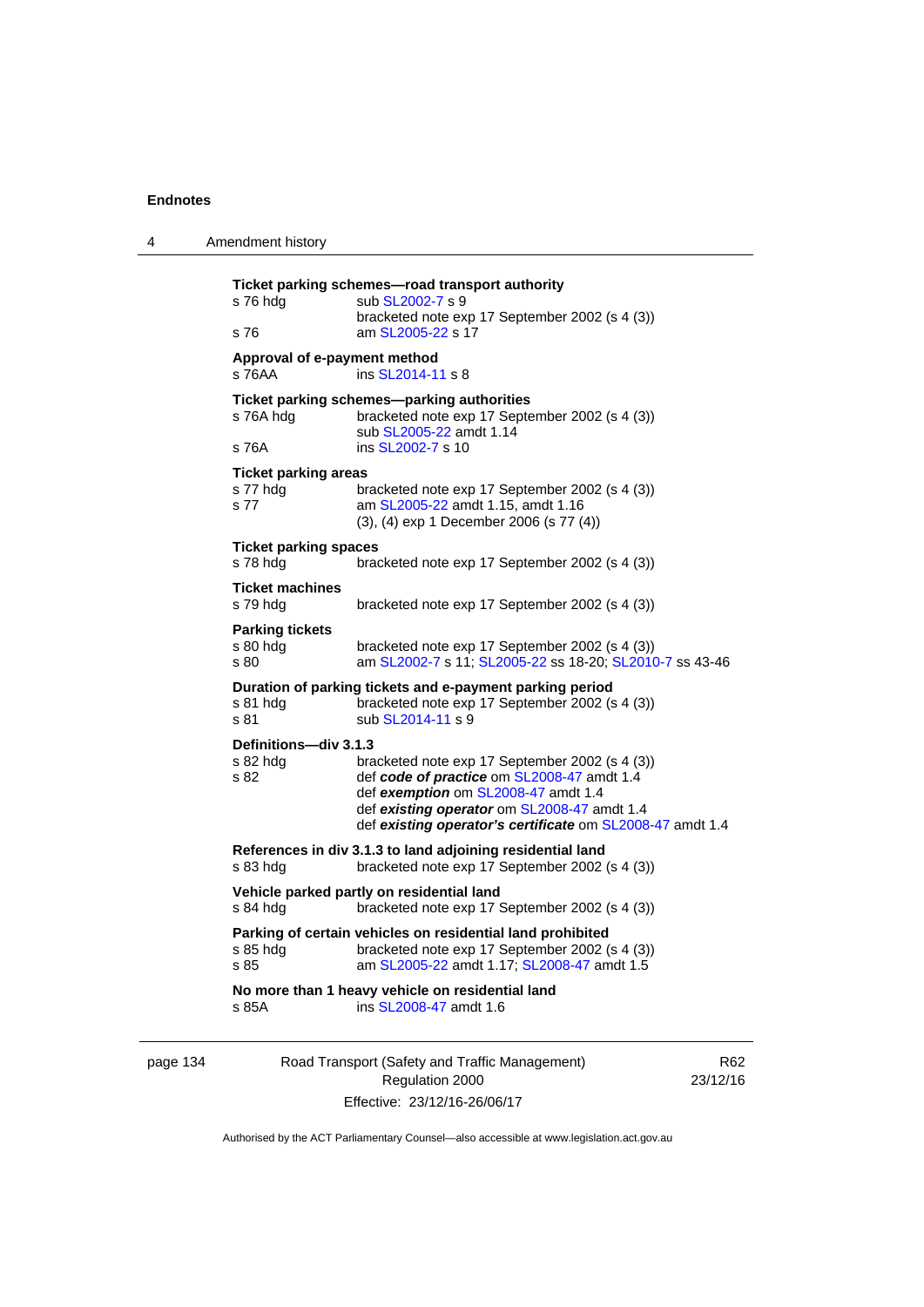|                                                            | Amendment history                                                                                                                                                                                                                                                              | 4 |
|------------------------------------------------------------|--------------------------------------------------------------------------------------------------------------------------------------------------------------------------------------------------------------------------------------------------------------------------------|---|
| s 85B                                                      | Heavy vehicles to be parked away from residential land boundaries<br>ins SL2008-47 amdt 1.6                                                                                                                                                                                    |   |
| s 86 hdg<br>s 86                                           | Parking of certain vehicles on land adjoining residential land prohibited<br>bracketed note exp 17 September 2002 (s 4 (3))<br>am SL2005-22 amdt 1.17; SL2008-47 amdt 1.7, amdt 1.8;<br>ss renum R29 LA                                                                        |   |
| s 87 hdg<br>s 87                                           | Parking of certain commercial vehicles on land with multi-unit housing<br>bracketed note exp 17 September 2002 (s 4 (3))<br>sub A2007-25 amdt 1.165<br>am A2002-30 amdt 3.771; SL2005-22 amdt 1.17; A2007-25<br>amdt 1.166, amdt 1.167; SL2008-47 amdt 1.9; ss renum R29<br>LА |   |
| s 87A                                                      | No offence if reasonable necessity etc<br>ins SL2008-47 amdt 1.10                                                                                                                                                                                                              |   |
| s 87B                                                      | Heavy vehicle refrigeration units not to be operated on residential land<br>ins SL2008-47 amdt 1.10                                                                                                                                                                            |   |
| s 87C                                                      | Prohibition on night operation of heavy vehicle<br>ins SL2008-47 amdt 1.10                                                                                                                                                                                                     |   |
| Daily infringement<br>s 88 hdg<br>s 88                     | bracketed note exp 17 September 2002 (s 4 (3))<br>am A2007-25 amdt 1.168<br>sub SL2008-47 amdt 1.11                                                                                                                                                                            |   |
| div 3.1.3A hdg                                             | Heavy vehicle parking—enforcement<br>ins SL2008-47 amdt 1.13                                                                                                                                                                                                                   |   |
| Meaning of <i>occupier</i> —div 3.1.3A<br>s 89 hdg<br>s 89 | bracketed note exp 17 September 2002 (s 4 (3))<br>am A2001-44 amdt 1.3799, amdt 1.3800<br>om SL2008-47 amdt 1.12<br>ins SL2008-47 amdt 1.13                                                                                                                                    |   |
| Power to enter premises<br>s 90 hdg<br>s 90                | bracketed note exp 17 September 2002 (s 4 (3))<br>am A2001-44 amdts 1.3801-1.3803<br>def the code of practice om A2001-44 amdt 1.3803<br>om SL2008-47 amdt 1.12<br>ins SL2008-47 amdt 1.13                                                                                     |   |
| <b>Production of identity card</b><br>s 91 hdg<br>s 91     | bracketed note exp 17 September 2002 (s 4 (3))<br>om SL2008-47 amdt 1.12<br>ins SL2008-47 amdt 1.13                                                                                                                                                                            |   |

R62 23/12/16 Road Transport (Safety and Traffic Management) Regulation 2000 Effective: 23/12/16-26/06/17

page 135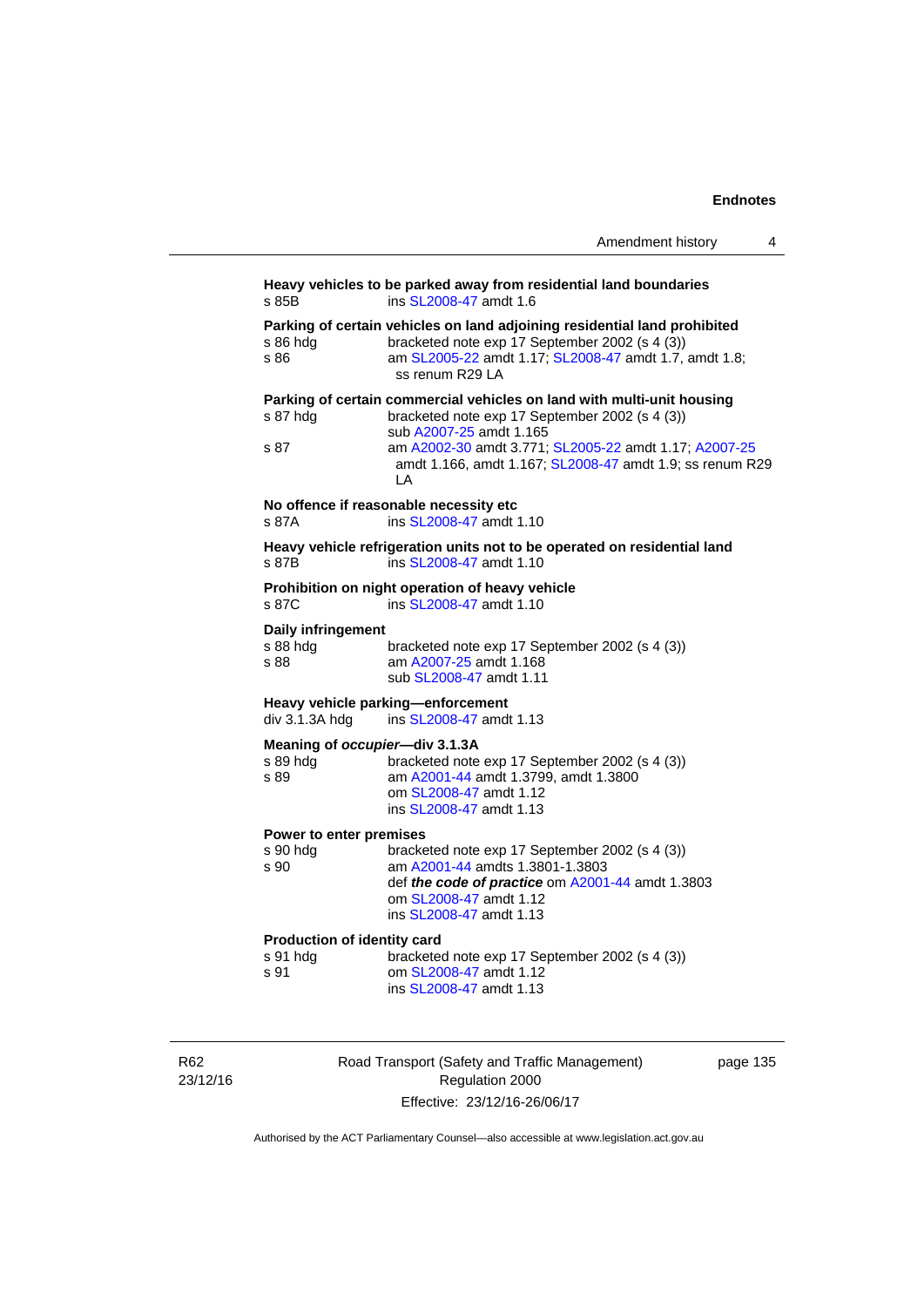| 4 | Amendment history                                       |                                                                                                                                                               |
|---|---------------------------------------------------------|---------------------------------------------------------------------------------------------------------------------------------------------------------------|
|   | <b>Consent to entry</b><br>s 92 hdg<br>s 92             | bracketed note exp 17 September 2002 (s 4 (3))<br>am SL2005-22 s 21<br>om SL2008-47 amdt 1.12<br>ins SL2008-47 amdt 1.13<br>am A2010-18 amdt 3.93             |
|   | s 93 hdg<br>s 93                                        | General powers on entry to premises<br>bracketed note exp 17 September 2002 (s 4 (3))<br>om SL2008-47 amdt 1.12<br>ins SL2008-47 amdt 1.13                    |
|   | Damage etc to be minimised<br>s 94 hdg<br>s 94          | bracketed note exp 17 September 2002 (s 4 (3))<br>om SL2008-47 amdt 1.12<br>ins SL2008-47 amdt 1.13                                                           |
|   | s 95 hdg<br>s 95                                        | <b>Compensation for exercise of enforcement powers</b><br>bracketed note exp 17 September 2002 (s 4 (3))<br>om SL2008-47 amdt 1.12<br>ins SL2008-47 amdt 1.13 |
|   | s 96 hdg<br>s 96                                        | Loss etc of existing operator's certificate<br>bracketed note exp 17 September 2002 (s 4 (3))<br>om SL2008-47 amdt 1.12                                       |
|   | s 97 hdg<br>s 97                                        | Cancellation of existing operator's certificate etc<br>bracketed note exp 17 September 2002 (s 4 (3))<br>am A2002-30 amdt 3.772<br>om SL2008-47 amdt 1.12     |
|   | s 97A hdg<br>s 97A                                      | Other powers to provide pay parking<br>bracketed note exp 17 September 2002 (s 4 (3))<br>ins SL2002-7 s 12                                                    |
|   | <b>Overlapping schemes</b><br>s 98 hdg<br>s 98          | bracketed note exp 17 September 2002 (s 4 (3))<br>am SL2002-7 s 13                                                                                            |
|   | Income from ticket parking scheme<br>s 98A hdg<br>s 98A | bracketed note exp 17 September 2002 (s 4 (3))<br>ins SL2002-7 s 14                                                                                           |
|   | Costs of ticket parking scheme<br>s 98B hdg<br>s 98B    | bracketed note exp 17 September 2002 (s 4 (3))<br>ins SL2002-7 s 14                                                                                           |
|   | Trailers not separately chargeable<br>s 99 hdg          | bracketed note exp 17 September 2002 (s 4 (3))                                                                                                                |

page 136 Road Transport (Safety and Traffic Management) Regulation 2000 Effective: 23/12/16-26/06/17

R62 23/12/16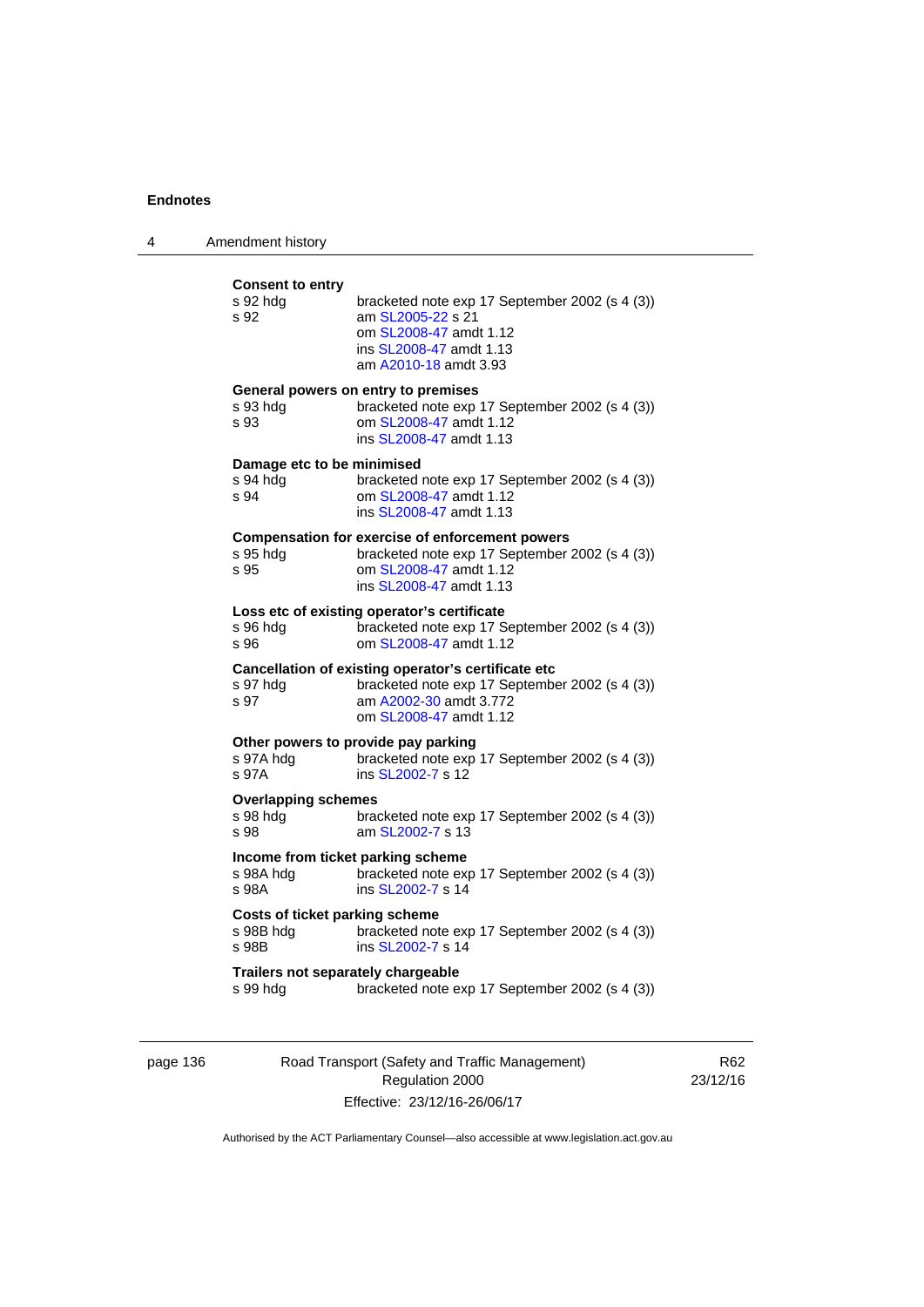| <b>Parking permits</b><br>s 100 hdg<br>s 100                                                                                                                                                                                                                                                                                                                                                                                                                                                                                                                                                                                                                                                                                                                                                                                                                                                                                                                                                                                                                                                                      | bracketed note exp 17 September 2002 (s 4 (3))<br>sub SL2005-22 s 22                       |
|-------------------------------------------------------------------------------------------------------------------------------------------------------------------------------------------------------------------------------------------------------------------------------------------------------------------------------------------------------------------------------------------------------------------------------------------------------------------------------------------------------------------------------------------------------------------------------------------------------------------------------------------------------------------------------------------------------------------------------------------------------------------------------------------------------------------------------------------------------------------------------------------------------------------------------------------------------------------------------------------------------------------------------------------------------------------------------------------------------------------|--------------------------------------------------------------------------------------------|
| Mobility parking scheme authorities<br>s 101 hdg<br>s 101                                                                                                                                                                                                                                                                                                                                                                                                                                                                                                                                                                                                                                                                                                                                                                                                                                                                                                                                                                                                                                                         | bracketed note exp 17 September 2002 (s 4 (3))<br>sub SL2005-22 s 22                       |
| s 101A                                                                                                                                                                                                                                                                                                                                                                                                                                                                                                                                                                                                                                                                                                                                                                                                                                                                                                                                                                                                                                                                                                            | Parking permits and mobility parking scheme authorities-cancellation<br>ins SL2005-22 s 22 |
| cancelled<br>s 101B                                                                                                                                                                                                                                                                                                                                                                                                                                                                                                                                                                                                                                                                                                                                                                                                                                                                                                                                                                                                                                                                                               | Parking permits and mobility parking scheme authorities-return when<br>ins SL2005-22 s 22  |
| Parking-other provisions<br>pt 3.3 hdg                                                                                                                                                                                                                                                                                                                                                                                                                                                                                                                                                                                                                                                                                                                                                                                                                                                                                                                                                                                                                                                                            | ins SL2006-51 s 4                                                                          |
|                                                                                                                                                                                                                                                                                                                                                                                                                                                                                                                                                                                                                                                                                                                                                                                                                                                                                                                                                                                                                                                                                                                   | ins SL2006-51 s 4                                                                          |
| Marking tyres by parking inspectors<br>s 101C<br>Definitions-ch 4<br>s 102 hdg<br>bracketed note exp 17 September 2002 (s 4 (3))<br>s 102<br>am SL2000-33 s 4; SL2000-52 s 4<br>def approved police speedometer ins SL2001-32 s 7<br>def digital camera detection device sub SL2001-32 s 8;<br>SL2007-20 s 4<br>am SL2014-11 s 10; SL2016-35 s 4<br>def fixed camera detection device ins SL2007-20 s 5<br>am SL2014-11 s 11; pars renum R51 LA<br>def <i>laser speed measuring device</i> sub SL2004-47 s 40<br>am SL2009-7 s 4; SL2014-11 s 12; SL2016-35 s 5<br>def loop detector speed measuring device ins SL2006-51<br>s <sub>5</sub><br>def piezo strip speed measuring device sub SL2006-51 s 6<br>def radar speed measuring device sub SL2004-47 s 41;<br>SL2007-20 s 6<br>am SL2009-7 s 5; SL2014-11 s 13; pars renum R51 LA<br>def security checksum ins SL2001-32 s 9<br>def testing authority am SL2001-32 s 10; SL2004-47 s 42;<br>SL2009-6 s 33<br>def <i>traffic lights camera detection device</i> am SL2006-51 s 7<br>om SL2007-20 s 7<br>def WORM disk ins SL2004-47 s 43<br>om SL2014-11 s 14 |                                                                                            |

R62 23/12/16 Road Transport (Safety and Traffic Management) Regulation 2000 Effective: 23/12/16-26/06/17

page 137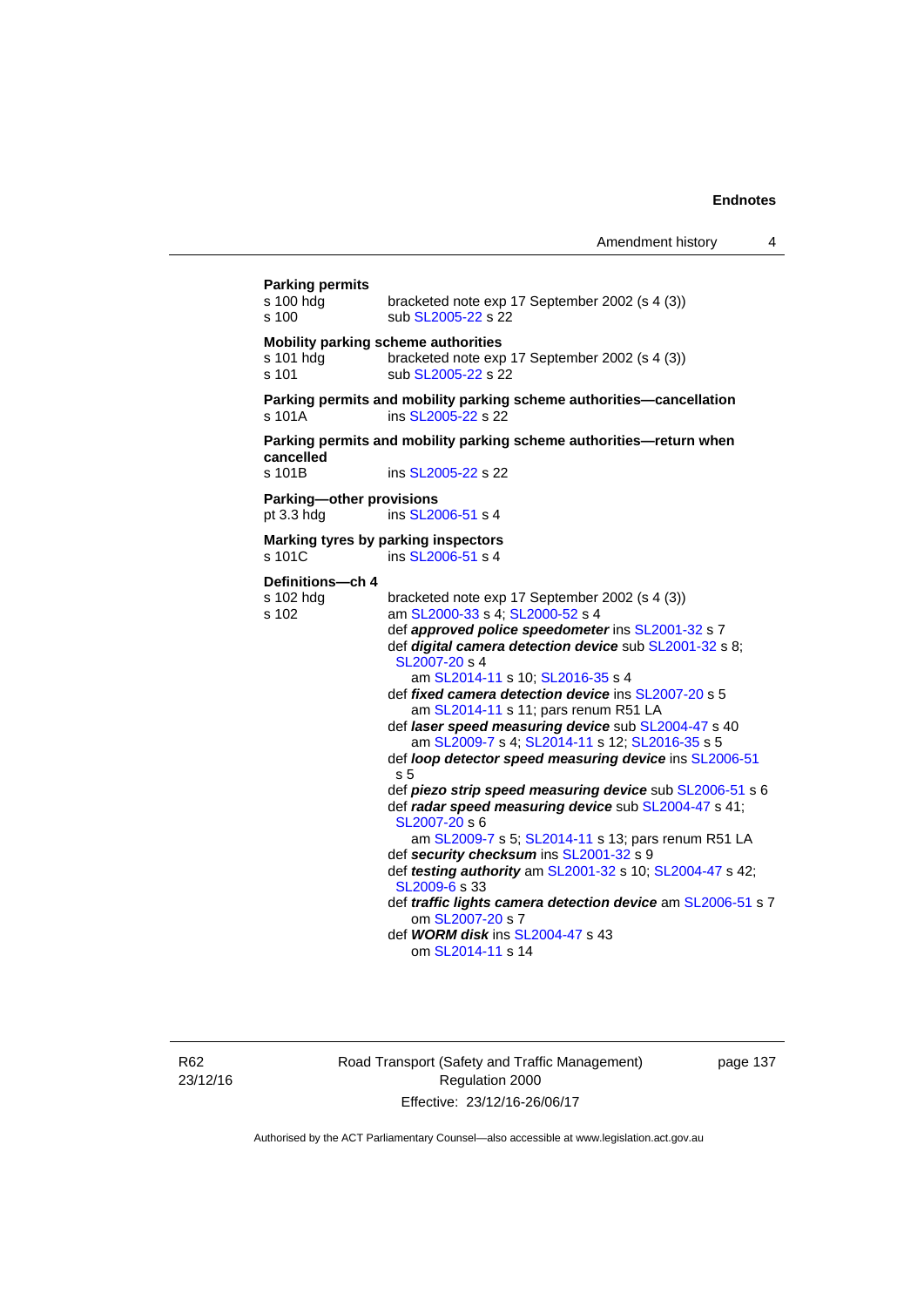| 4        | Amendment history    |                                                                                                                                                                                              |       |
|----------|----------------------|----------------------------------------------------------------------------------------------------------------------------------------------------------------------------------------------|-------|
|          | s 103 hdg<br>s 103   | Approved traffic offence detection devices<br>bracketed note exp 17 September 2002 (s 4 (3))<br>sub SL2000-52 s 5<br>am SL2001-32 s 11; SL2006-51 s 8; SL2007-20 s 8;<br>SL2011-35 s 4       |       |
|          | s 103A               | Approval of police vehicle speedometers<br>ins SL2001-32 s 12<br>am A2011-52 amdt 3.187                                                                                                      |       |
|          | s 103B               | Average speed detection systems-Act, s 22AA, s 23B and s 24 (2)<br>ins SL2011-35 s 5<br>table am SL2013-25 s 4                                                                               |       |
|          | s 104 hdg<br>s 104   | Major testing of laser speed measuring devices<br>bracketed note exp 17 September 2002 (s 4 (3))<br>am SL2000-33 s 5<br>sub SL2000-52 s 5<br>am SL2001-32 regs 13-17<br>sub SL2004-47 s 44   |       |
|          | s 104A               | Major testing of other traffic offence detection devices<br>ins SL2004-47 s 44<br>am SL2006-51 ss 9-11; ss renum R26 LA<br>sub SL2007-20 s 9<br>am SL2011-35 s 6, s 7; SL2014-11 s 15        |       |
|          | s 104B               | Certification and sealing of traffic offence detection devices<br>ins SL2004-47 s 44<br>am SL2011-35 s 8                                                                                     |       |
|          | s 105 hdg<br>s 105   | Use of certain digital camera detection devices<br>bracketed note exp 17 September 2002 (s 4 (3))<br>sub SL2001-32 s 18; SL2007-20 s 10<br>am SL2014-11 s 16; ss renum R51 LA; SL2016-35 s 6 |       |
|          | s 105A hdg<br>s 105A | Use of certain laser speed measuring devices<br>bracketed note exp 17 September 2002 (s 4 (3))<br>sub SL2007-20 s 11<br>ins SL2001-32 s 18<br>am SL2007-20 s 11; ss renum R27 LA             |       |
|          | s 105B hdg<br>s 105B | Use of certain radar speed measuring devices<br>bracketed note exp 17 September 2002 (s 4 (3))<br>sub SL2007-20 s 12<br>ins SL2001-32 s 18                                                   |       |
|          | s 106 hdg            | am SL2007-20 s 12; ss renum R27 LA<br>Approved people-testing and sealing<br>bracketed note exp 17 September 2002 (s 4 (3))                                                                  |       |
| page 138 |                      | Road Transport (Safety and Traffic Management)<br>Regulation 2000                                                                                                                            | 23/12 |

Effective: 23/12/16-26/06/17

R62  $2/16$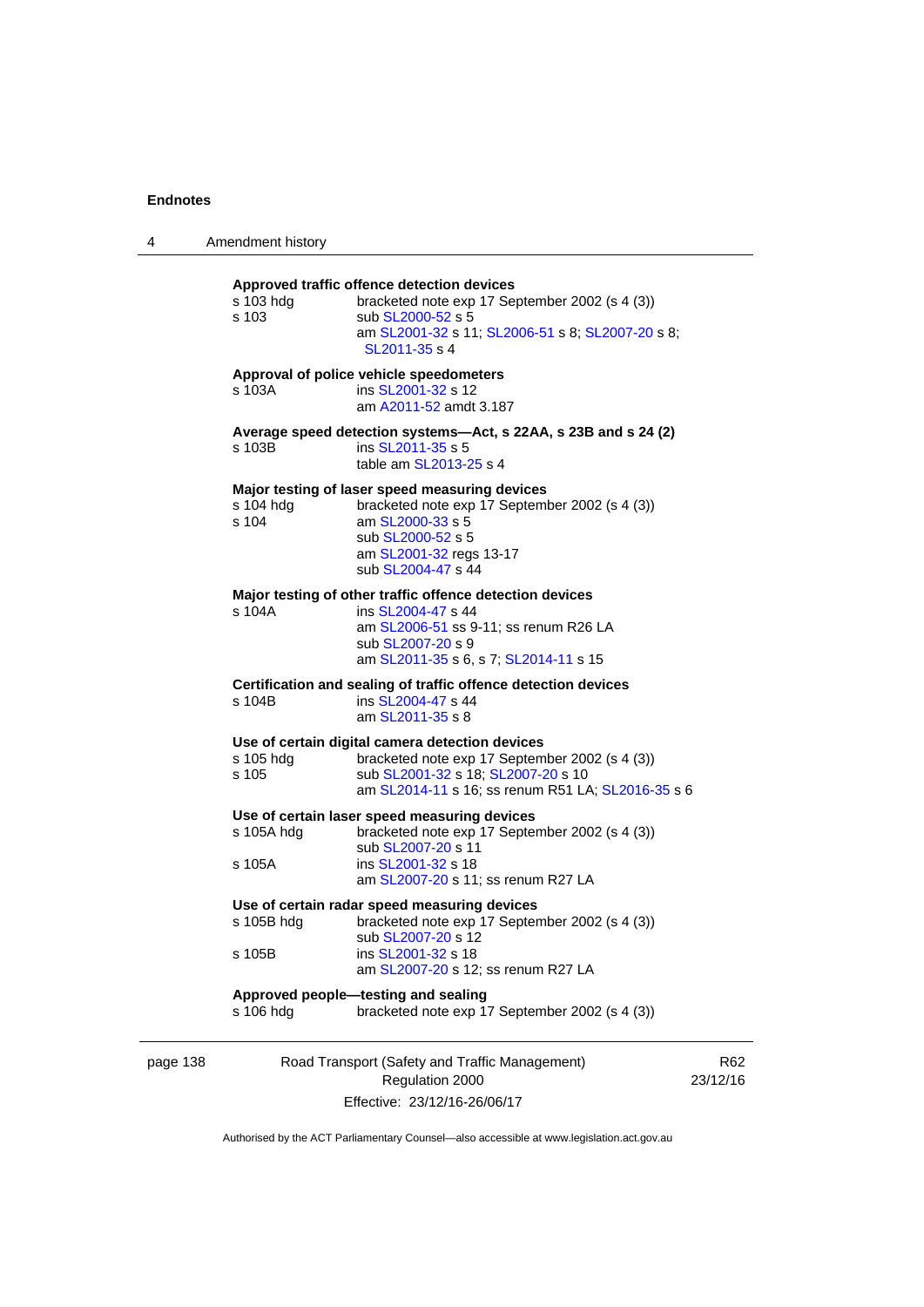#### **Approved people—use**

| s 107 hdg<br>s 107                             | bracketed note exp 17 September 2002 (s 4 (3))<br>am SL2000-52 s 6; SL2007-20 s 13                                                                                                                                                                                                                                                                                                                                  |
|------------------------------------------------|---------------------------------------------------------------------------------------------------------------------------------------------------------------------------------------------------------------------------------------------------------------------------------------------------------------------------------------------------------------------------------------------------------------------|
| s 107A                                         | Recording of camera detection device image files-Act, s 23 (2) (c) (ii)<br>ins SL2001-32 s 19<br>am SL2004-47 s 45<br>sub SL2007-20 s 14<br>am SL2014-11 s 17                                                                                                                                                                                                                                                       |
| s 107B                                         | Verification of camera detection device image files-Act, s 23 (2) (c) (iii)<br>ins SL2001-32 s 19<br>sub SL2007-20 s 14                                                                                                                                                                                                                                                                                             |
| s 23 (2) (c) (iii)                             | Verification of traffic lights camera detection device image files-Act,                                                                                                                                                                                                                                                                                                                                             |
| s 107C                                         | ins SL2001-32 s 19<br>om SL2007-20 s 14                                                                                                                                                                                                                                                                                                                                                                             |
| s 108 hdg<br>s 108                             | Meaning of codes etc on image taken by approved camera detection device<br>or approved average speed detection system-Act, s 24 (2) (a)<br>bracketed note exp 17 September 2002 (s 4 (3))<br>sub SL2011-35 s 9<br>sub SL2000-33 s 6; SL2000-52 s 7<br>am SL2001-32 regs 20-22; SL2005-7 ss 4-6; SL2006-51 s 12;<br>SL2007-20 s 15, s 16; SL2011-35 s 10, s 11; SL2014-11<br>ss 18-21; A2015-29 s 4; ss renum R53 LA |
| s 109 hdg<br>s 109                             | Additional police powers-removing parked cars<br>bracketed note exp 17 September 2002 (s 4 (3))<br>sub A2016-14 s 36<br>am A2016-14 s 37                                                                                                                                                                                                                                                                            |
| <b>Prohibition on car minding</b><br>s 110 hdg | bracketed note exp 17 September 2002 (s 4 (3))                                                                                                                                                                                                                                                                                                                                                                      |
| s 111 hdg<br>s 111                             | Removal of unattended vehicles-Act, s 32 (1) (c)<br>bracketed note exp 17 September 2002 (s 4 (3))<br>sub SL2005-22 amdt 1.18                                                                                                                                                                                                                                                                                       |
| s 112 hdg<br>s 112                             | Disposal of impounded or forfeited vehicles<br>bracketed note exp 17 September 2002 (s 4 (3))<br>am A2001-29 s 14<br>sub SL2001-32 s 23<br>am A2010-15 amdt 2.5                                                                                                                                                                                                                                                     |
| s 112A hdg<br>s 112A                           | Disposal of forfeited vehicles-Act, s 10J<br>bracketed note exp 17 September 2002 (s 4 (3))<br>ins SL2001-32 s 23                                                                                                                                                                                                                                                                                                   |

R62 23/12/16 Road Transport (Safety and Traffic Management) Regulation 2000 Effective: 23/12/16-26/06/17

page 139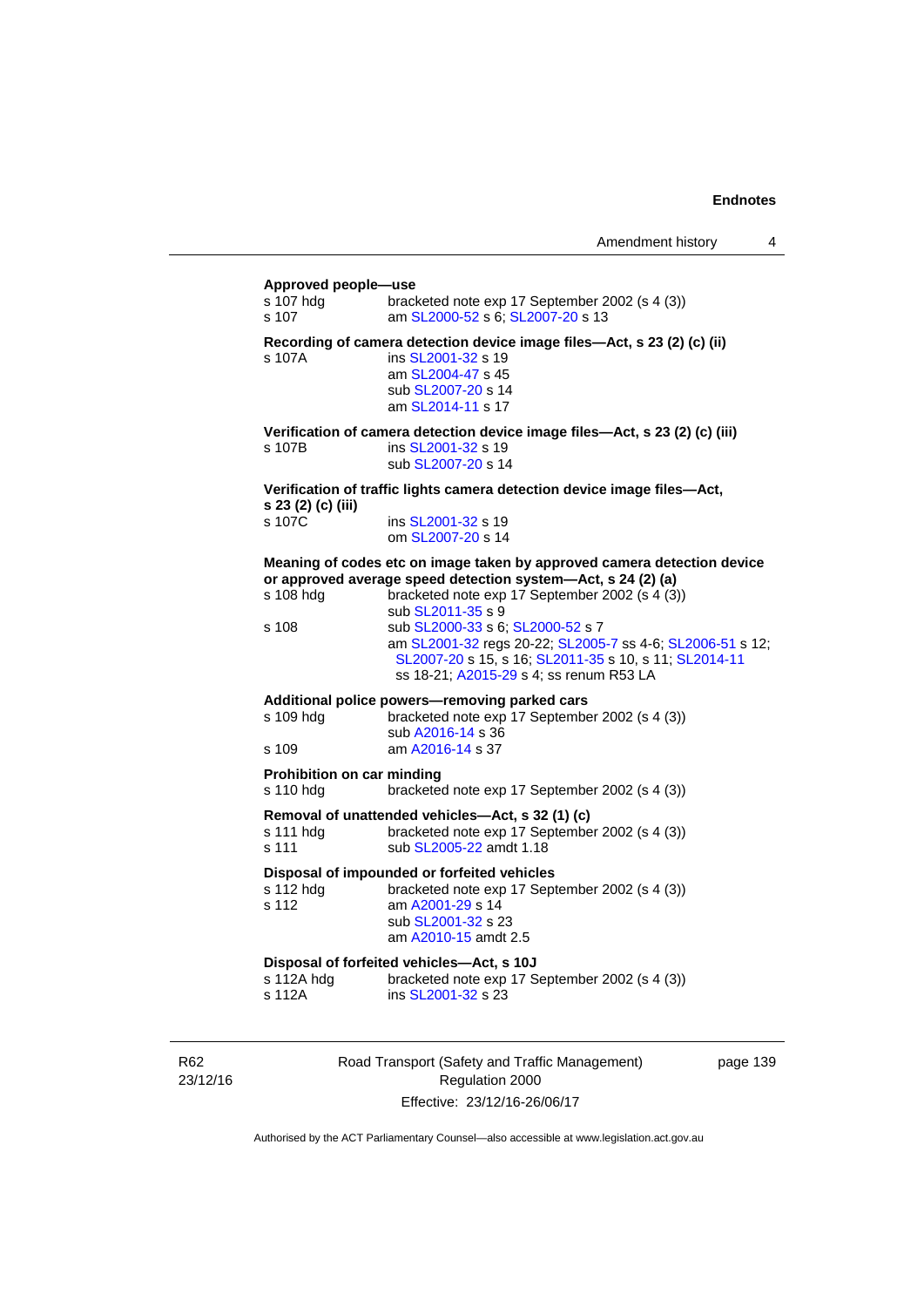4 Amendment history

| Responsible person to inspect driver licence<br>s 113 hdg<br>bracketed note exp 17 September 2002 (s 4 (3)) |                                                                                                                                                                             |  |  |
|-------------------------------------------------------------------------------------------------------------|-----------------------------------------------------------------------------------------------------------------------------------------------------------------------------|--|--|
| Responsible person's consent<br>s 114 hdg<br>bracketed note exp 17 September 2002 (s 4 (3))                 |                                                                                                                                                                             |  |  |
| s 115 hdg<br>s 115                                                                                          | Standards for safe carriage of loads—Act, s 14 (2)<br>bracketed note exp 17 September 2002 (s 4 (3))<br>sub A2002-51 amdt 1.42<br>om SL2003-1 s 18<br>ins A2005-62 amdt 1.6 |  |  |
| s 116 hdg<br>s 116                                                                                          | Tracked vehicle—Act, dict, def vehicle, par (b)<br>bracketed note exp 17 September 2002 (s 4 (3))<br>am A2002-51 amdt 1.43<br>om SL2003-1 s 18<br>ins SL2012-44 s 8         |  |  |
| Review of div 2.3.1A                                                                                        |                                                                                                                                                                             |  |  |
| s 117 hdg<br>s 117                                                                                          | bracketed note exp 17 September 2002 (s 4 (3))<br>am A2002-51 amdt 1.44<br>om SL2003-1 s 18<br>ins SL2015-33 s 8<br>exp 1 November 2017 (s 117 (3))                         |  |  |
|                                                                                                             |                                                                                                                                                                             |  |  |
| <b>Transitional</b><br>ch 6 hdg                                                                             | exp 1 March 2002 (s 128)                                                                                                                                                    |  |  |
| <b>Parking</b><br>pt $6.1$ hdg                                                                              | exp 1 March 2002 (s 128)                                                                                                                                                    |  |  |
| s 118                                                                                                       | <b>Existing Class A and Class B parking spaces</b><br>exp 1 March 2002 (s 128)                                                                                              |  |  |
|                                                                                                             |                                                                                                                                                                             |  |  |
| <b>Existing parking labels</b><br>s 119                                                                     | exp 1 March 2002 (s 128)                                                                                                                                                    |  |  |
| <b>Existing disability labels</b><br>s 120                                                                  | exp 1 June 2000 (s 120)                                                                                                                                                     |  |  |
| <b>Existing codes of practice</b><br>s 121                                                                  | exp 1 March 2002 (s 128)                                                                                                                                                    |  |  |
|                                                                                                             |                                                                                                                                                                             |  |  |
| <b>Existing exemptions</b><br>s 122                                                                         | exp 1 March 2002 (s 128)                                                                                                                                                    |  |  |
| s 123                                                                                                       | Existing applications for exemptions and variation of conditions<br>exp 1 March 2002 (s 128)                                                                                |  |  |
|                                                                                                             |                                                                                                                                                                             |  |  |
| <b>Existing notices to show cause</b><br>s 124                                                              | exp 1 March 2002 (s 128)                                                                                                                                                    |  |  |
|                                                                                                             |                                                                                                                                                                             |  |  |

page 140 Road Transport (Safety and Traffic Management) Regulation 2000 Effective: 23/12/16-26/06/17

R62 23/12/16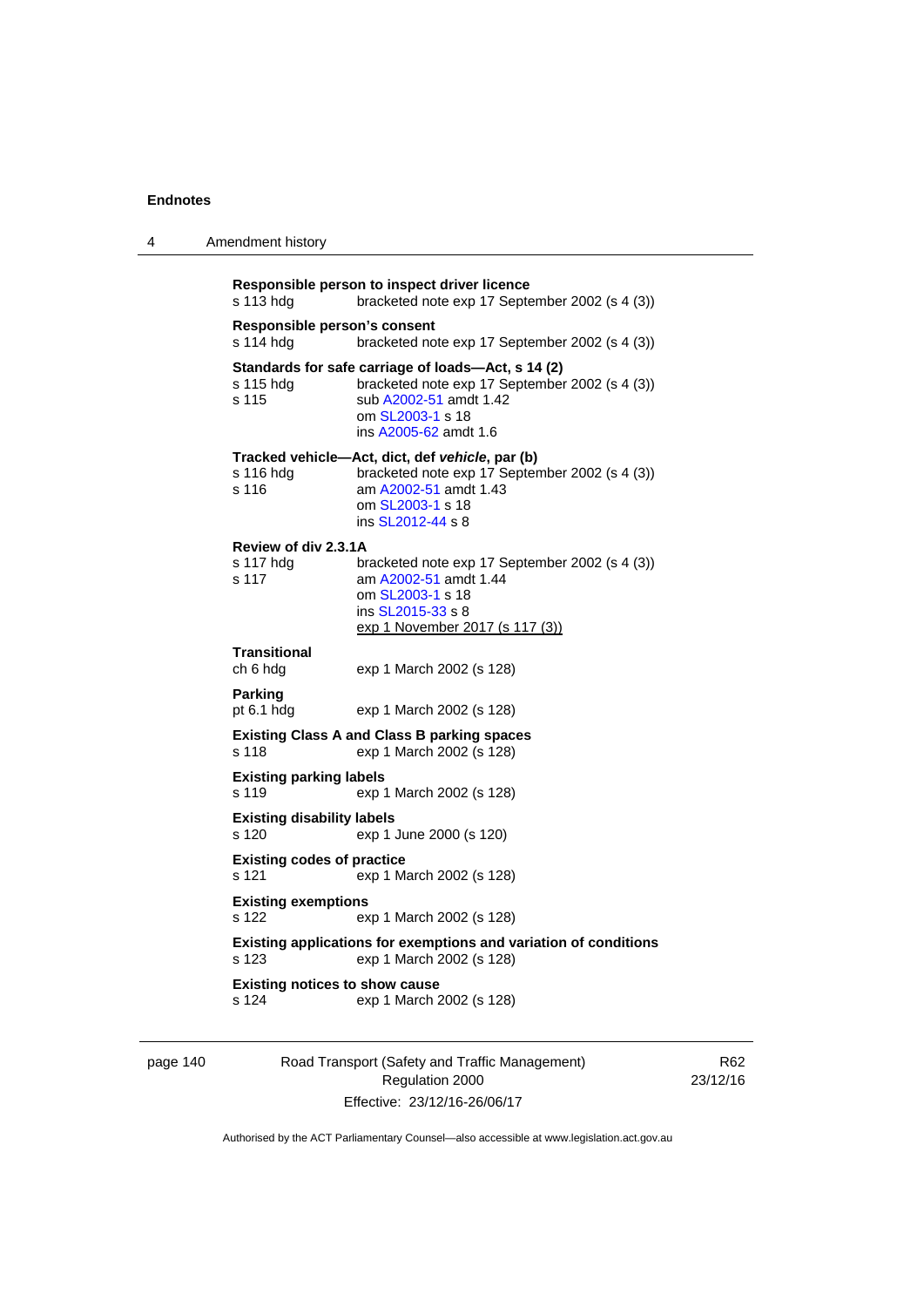Amendment history 4

| <b>Traffic offence detection devices</b><br>pt $6.2$ hdg<br>exp 1 March 2002 (s 128) |                                                                                                                                                                                                       |
|--------------------------------------------------------------------------------------|-------------------------------------------------------------------------------------------------------------------------------------------------------------------------------------------------------|
| <b>Existing tests and certificates</b><br>s 125                                      | am SL2001-32 s 24<br>exp 1 March 2002 (s 128)                                                                                                                                                         |
| <b>Existing approved people-use</b><br>s 126                                         | exp 1 March 2002 (s 128)                                                                                                                                                                              |
| <b>Other transitional provisions</b><br>pt 6.3 hdg                                   | exp 1 March 2002 (s 128)                                                                                                                                                                              |
| s 127                                                                                | <b>Existing medical certificate about seatbelts</b><br>exp 1 March 2002 (s 128)                                                                                                                       |
| Expiry of ch 6<br>s 128                                                              | am A2001-27 amdt 4.25<br>am A2001-44 amdt 1.3804<br>exp 1 March 2002 (s 128)                                                                                                                          |
| sch 1                                                                                | <b>Meaning of location codes on images</b><br>sub SL2000-33 s 8<br>om A2015-29 s 5                                                                                                                    |
| <b>Digital camera detection devices</b><br>sch 1 pt 1.1 hdg<br>sch 1 pt 1.1          | (prev sch 1 pt 1 hdg) ins SL2000-52 s 8<br>renum R4 LA<br>am SL2000-52 s 8; SL2005-7 s 7; SL2006-4 s 4; SL2006-51<br>ss 13-15; SL2011-2 ss 6-10; SL2014-5 s 4<br>om A2015-29 s 5                      |
| <b>Fixed camera detection devices</b><br>sch 1 pt 1.2 hdg<br>sch 1 pt 1.2            | (prev sch 1 pt 2 hdg) ins SL2000-52 s 8<br>renum R4 LA<br>sub SL2007-20 s 17<br>ins SL2000-52 s 8<br>am SL2003-14 s 4; items renum SL2005-7 s 8; SL2006-51<br>s 16; SL2007-20 s 18<br>om A2015-29 s 5 |
| Average speed detection system<br>sch 1 pt 1.3                                       | ins SL2011-35 s 12<br>am SL2013-25 s 5<br>om A2015-29 s 5                                                                                                                                             |

R62 23/12/16 Road Transport (Safety and Traffic Management) Regulation 2000 Effective: 23/12/16-26/06/17

page 141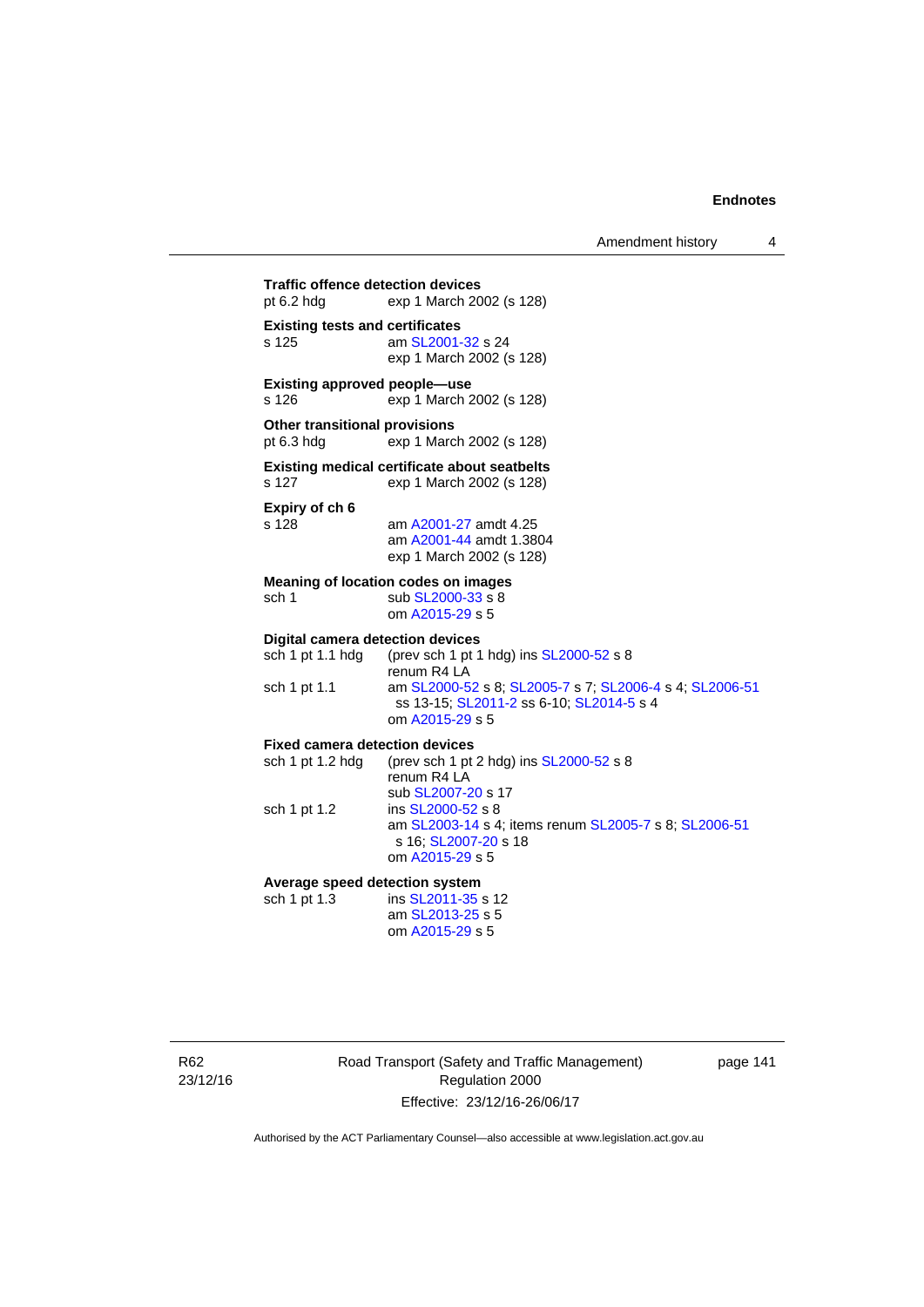| 4 | Amendment history |                                                                                               |
|---|-------------------|-----------------------------------------------------------------------------------------------|
|   | <b>Dictionary</b> |                                                                                               |
|   | dict              | am A2004-28 amdt 3.62; SL2007-20 s 19; A2007-25                                               |
|   |                   | amdt 1.169; SL2008-47 amdt 1.14; A2010-18 amdt 3.94;                                          |
|   |                   | SL2013-9 s 10; A2015-50 amdt 3.145; A2016-33 amdt 1.41                                        |
|   |                   | def approved e-payment method ins SL2014-11 s 22                                              |
|   |                   | def approved police speedometer ins SL2001-32 s 26                                            |
|   |                   | def area of operations ins SL2002-7 s 15                                                      |
|   |                   | def <i>ARR</i> ins SL2003-12 s 6                                                              |
|   |                   | def bicycle om A2010-18 amdt 3.95                                                             |
|   |                   | def camera detection device ins SL2000-52 s 9                                                 |
|   |                   | sub SL2001-32 s 25                                                                            |
|   |                   | def centre of the road ins SL2000-52 s 9                                                      |
|   |                   | def code of practice om SL2008-47 amdt 1.15                                                   |
|   |                   | def combination om A2010-18 amdt 3.96                                                         |
|   |                   | def demand responsive service vehicle ins SL2006-32                                           |
|   |                   | amdt 1.97                                                                                     |
|   |                   | def <i>digital camera detection device</i> ins SL2000-52 s 9                                  |
|   |                   | def emergency worker om SL2004-16 s 38                                                        |
|   |                   | ins SL2005-22 amdt 1.19                                                                       |
|   |                   | def exemption om SL2008-47 amdt 1.15                                                          |
|   |                   | def existing operator's certificate om SL2008-47 amdt 1.15                                    |
|   |                   | def <i>fixed camera detection device</i> ins SL2007-20 s 20                                   |
|   |                   | def give way ins SL2000-21 s 4                                                                |
|   |                   | def <i>hire car</i> ins SL2005-4 amdt 2.43                                                    |
|   |                   | def <i>indicated on</i> ins SL2001-32 s 26                                                    |
|   |                   | om R <sub>18</sub> LA                                                                         |
|   |                   | def laser speed measuring device ins SL2000-52 s 9                                            |
|   |                   | def <i>length</i> ins SL2000-52 s 9                                                           |
|   |                   | def <i>length of road</i> om SL2000-52 s 9                                                    |
|   |                   | def <i>loading zone permit</i> om SL2005-22 s 23                                              |
|   |                   | def marked foot crossing ins SL2000-21 s 4                                                    |
|   |                   | def <i>motor vehicle</i> ins SL2000-52 s 9<br>om A2010-18 amdt 3.97                           |
|   |                   | def <i>park</i> sub SL2005-22 amdt 1.10                                                       |
|   |                   |                                                                                               |
|   |                   | def parking authority ins SL2002-7 s 15<br>def parking authority guidelines ins SL2002-7 s 15 |
|   |                   | def parking meter am SL2005-22 s 24                                                           |
|   |                   | def <b>parking permit</b> sub SL2005-22 s 25                                                  |
|   |                   | def <i>parking ticket</i> am SL2002-7 s 16                                                    |
|   |                   | def pay parking device sub SL2005-22 s 25                                                     |
|   |                   | def pay parking sign ins SL2005-22 s 26                                                       |
|   |                   | def pedestrian ins SL2000-21 s 4                                                              |
|   |                   | def piezo strip speed measuring device ins SL2000-52 s 9                                      |
|   |                   | def postal vehicle am SL2004-16 s 39                                                          |
|   |                   | def <i>premises</i> ins SL2008-47 amdt 1.16                                                   |
|   |                   | def <i>private hire car</i> om SL2005-4 amdt 2.44                                             |
|   |                   |                                                                                               |

page 142 Road Transport (Safety and Traffic Management) Regulation 2000 Effective: 23/12/16-26/06/17

R62 23/12/16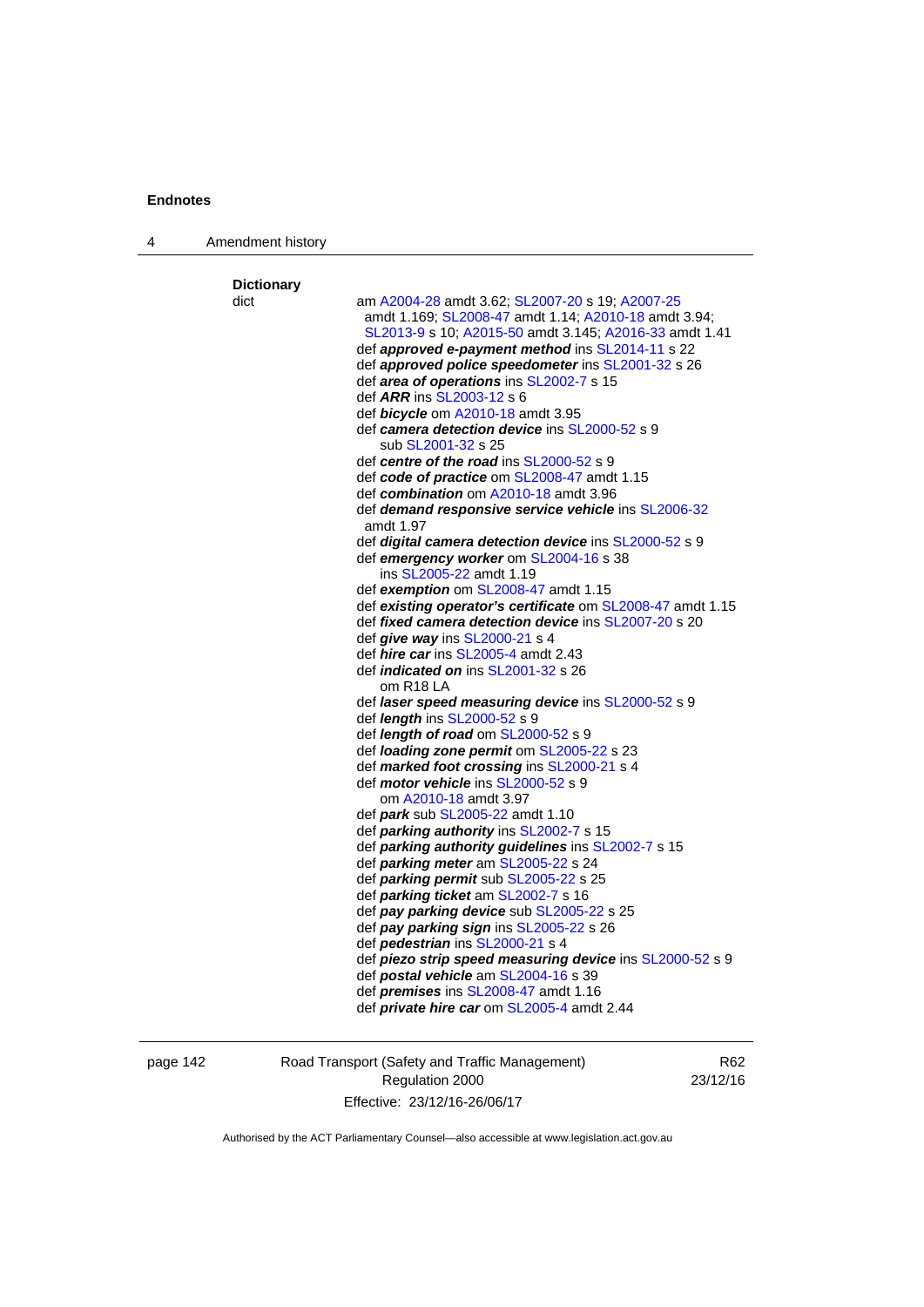def *public bus* sub [A2001-62](http://www.legislation.act.gov.au/a/2001-62) amdt 1.42 def *radar speed measuring device* ins [SL2000-52](http://www.legislation.act.gov.au/sl/2000-52) s 9 def *recording medium* ins [SL2001-32](http://www.legislation.act.gov.au/sl/2001-32) s 26 def *red traffic arrow* ins [SL2000-52](http://www.legislation.act.gov.au/sl/2000-52) s 9 def *red traffic light* ins [SL2000-52](http://www.legislation.act.gov.au/sl/2000-52) s 9 def *registered interest* om R18 LA def *relevant parking fee* sub [SL2005-22](http://www.legislation.act.gov.au/sl/2005-22) s 27 def *restricted hire vehicle* om [SL2005-4](http://www.legislation.act.gov.au/sl/2005-4) amdt 2.44 def *restricted taxi* om [SL2002-2](http://www.legislation.act.gov.au/sl/2002-2) s 30 def *ride* ins [SL2000-21](http://www.legislation.act.gov.au/sl/2000-21) s 4 om [A2010-18](http://www.legislation.act.gov.au/a/2010-18) amdt 3.97 def *rider* ins [SL2000-21](http://www.legislation.act.gov.au/sl/2000-21) s 4 def *rideshare vehicle* ins [SL2016-20](http://www.legislation.act.gov.au/sl/2016-20) amdt 1.42 def *road* sub [A2002-30](http://www.legislation.act.gov.au/a/2002-30) amdt 3.773; [SL2005-22](http://www.legislation.act.gov.au/sl/2005-22) amdt 1.20 def *road related area* ins [A2002-30](http://www.legislation.act.gov.au/a/2002-30) amdt 3.774 om R18 LA def *security checksum* ins [SL2001-32](http://www.legislation.act.gov.au/sl/2001-32) s 26 def *speed measuring device* ins [SL2000-52](http://www.legislation.act.gov.au/sl/2000-52) s 9 om R18 LA def *stop* sub [SL2005-22](http://www.legislation.act.gov.au/sl/2005-22) amdt 1.20 def *taxi* sub [SL2002-2](http://www.legislation.act.gov.au/sl/2002-2) s 31 om [A2010-18](http://www.legislation.act.gov.au/a/2010-18) amdt 3.97 def *testing authority* ins [SL2000-52](http://www.legislation.act.gov.au/sl/2000-52) s 9 def *the Act* om [A2001-44](http://www.legislation.act.gov.au/a/2001-44) amdt 1.3805 def *ticket parking area* sub [SL2005-22](http://www.legislation.act.gov.au/sl/2005-22) s 27 def *ticket parking space* sub [SL2005-22](http://www.legislation.act.gov.au/sl/2005-22) s 27 def *traffic lights camera detection device* ins [SL2000-52](http://www.legislation.act.gov.au/sl/2000-52) s 9 om [SL2007-20](http://www.legislation.act.gov.au/sl/2007-20) s 21 def *trailer* ins [SL2000-52](http://www.legislation.act.gov.au/sl/2000-52) s 9 om [A2010-18](http://www.legislation.act.gov.au/a/2010-18) amdt 3.97 def *use* om [A2010-18](http://www.legislation.act.gov.au/a/2010-18) amdt 3.97 def *vehicle* ins [SL2000-52](http://www.legislation.act.gov.au/sl/2000-52) s 9 def *WORM disk* ins [SL2001-32](http://www.legislation.act.gov.au/sl/2001-32) s 26 sub [SL2004-47](http://www.legislation.act.gov.au/sl/2004-47) s 46 om [SL2014-11](http://www.legislation.act.gov.au/sl/2014-11) s 23

R62 23/12/16 Road Transport (Safety and Traffic Management) Regulation 2000 Effective: 23/12/16-26/06/17

page 143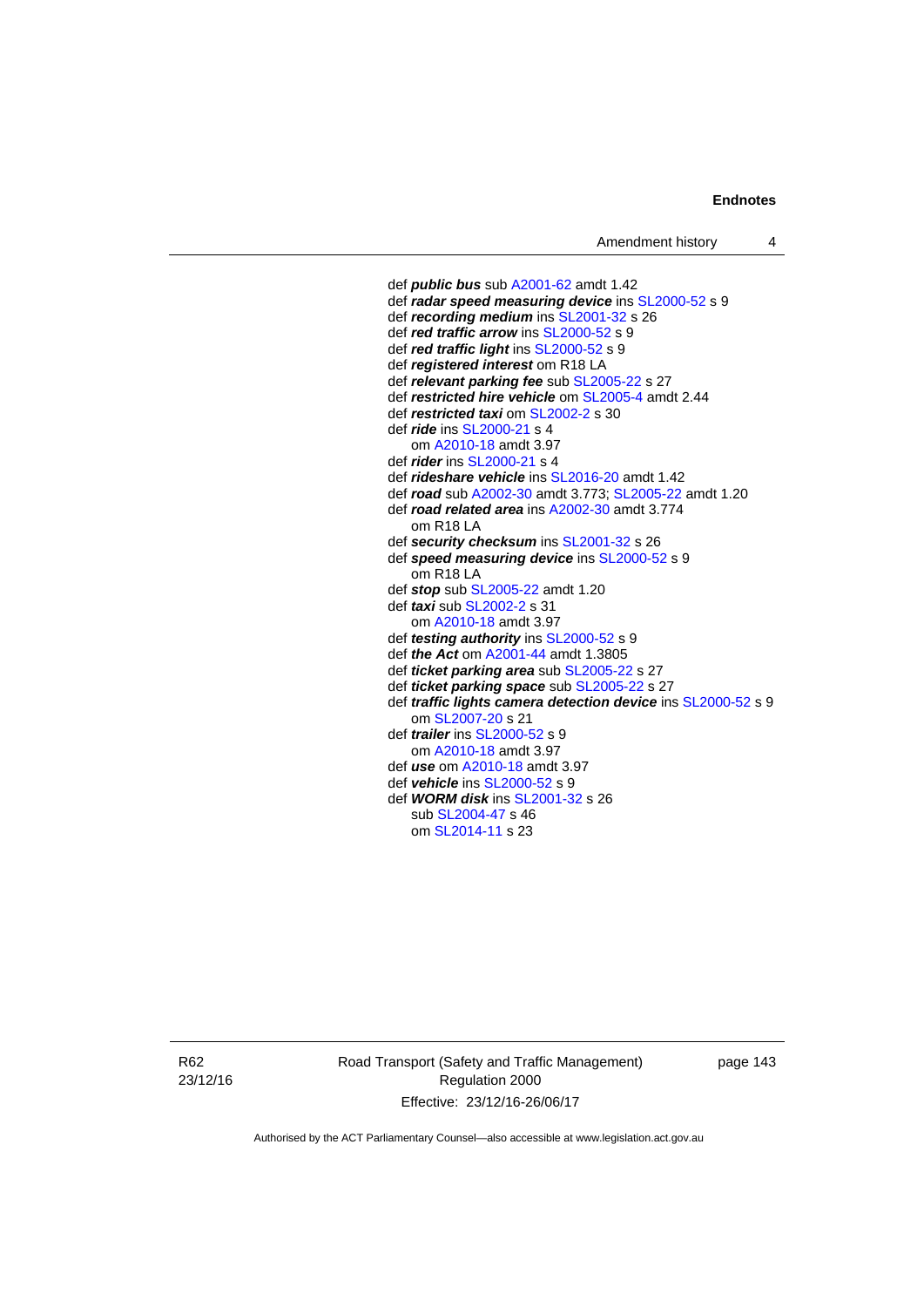# **5 Earlier republications**

Some earlier republications were not numbered. The number in column 1 refers to the publication order.

Since 12 September 2001 every authorised republication has been published in electronic pdf format on the ACT legislation register. A selection of authorised republications have also been published in printed format. These republications are marked with an asterisk (\*) in column 1. Electronic and printed versions of an authorised republication are identical.

| <b>Republication No</b> | <b>Amendments to</b> | <b>Republication date</b> |
|-------------------------|----------------------|---------------------------|
| 1                       | not amended          | 1 March 2000              |
| $\overline{2}$          | A2001-56             | 12 September 2001         |
| 3                       | A2001-62             | 3 December 2001           |
| 4                       | SL2002-2             | 1 March 2002              |
| $5^*$                   | <b>SL2002-2</b>      | 2 March 2002              |
| 6                       | SL2002-7             | 16 April 2002             |
| $\overline{7}$          | A2002-30             | 10 October 2002           |
| 8                       | SL2002-31            | 1 November 2002           |
| 9                       | SL2002-31            | 2 December 2002           |
| 10                      | A2002-51             | 1 January 2003            |
| 11                      | SL2003-1             | 10 January 2003           |
| $12*$                   | SL2003-12            | 1 June 2003               |
| 13                      | SL2003-14            | 11 June 2003              |
| 14                      | A2004-7              | 5 April 2004              |
| 15                      | A2004-28             | 1 July 2004               |
| 16                      | A2004-28             | 19 July 2004              |
| 17                      | SL2004-47            | 10 September 2004         |
| 18                      | SL2004-47            | 2 November 2004           |
| 19                      | <b>SL2005-4</b>      | 9 March 2005              |
| 20                      | SL2005-7             | 9 April 2005              |
| $21*$                   | SL2005-22            | 16 September 2005         |
|                         |                      |                           |

page 144 Road Transport (Safety and Traffic Management) Regulation 2000 Effective: 23/12/16-26/06/17

R62 23/12/16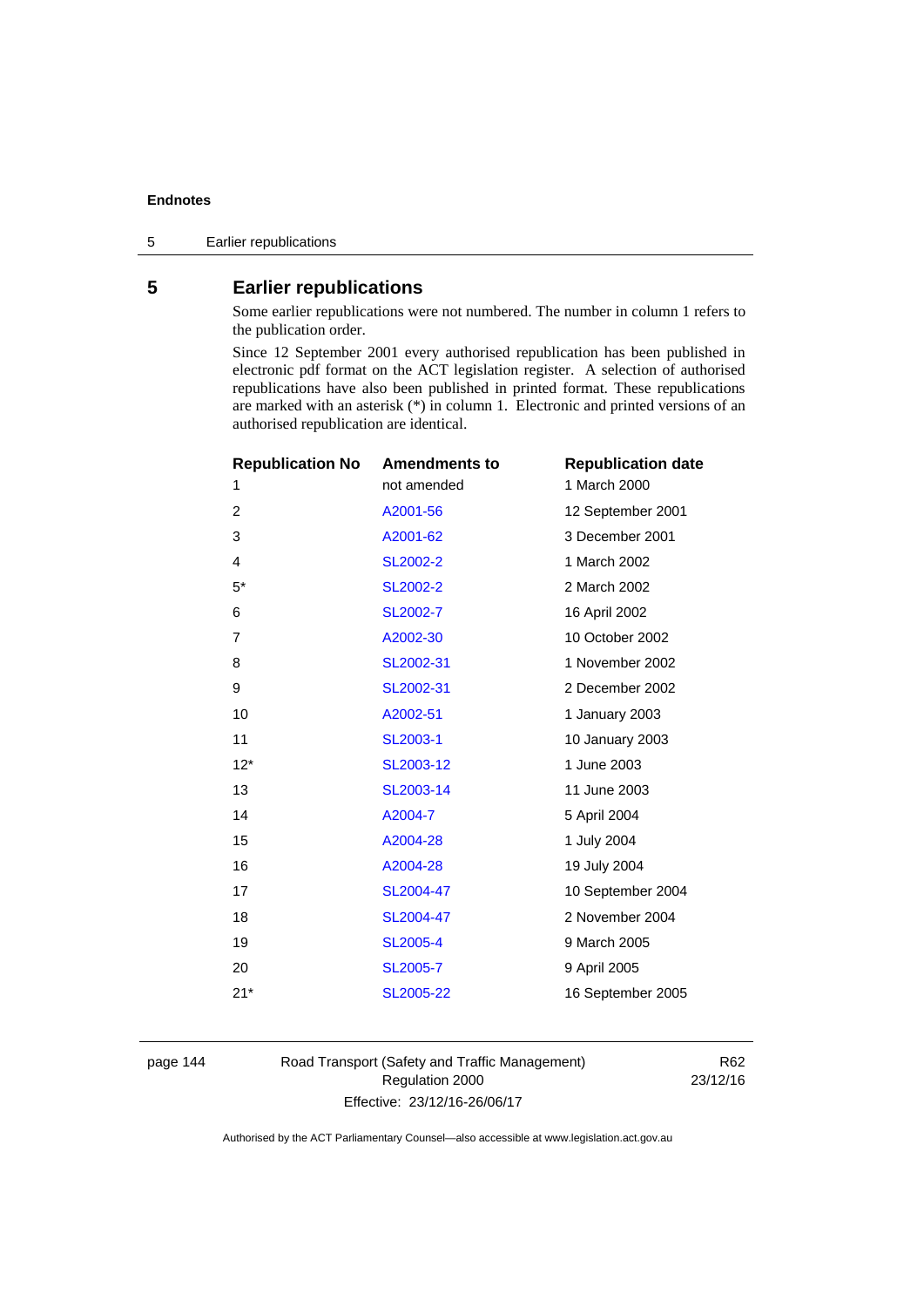Earlier republications 5

| <b>Republication No</b> | <b>Amendments to</b> | <b>Republication date</b> |
|-------------------------|----------------------|---------------------------|
| 22                      | A2005-62             | 11 January 2006           |
| 23                      | <b>SL2006-4</b>      | 17 January 2006           |
| 24                      | SL2006-32            | 3 July 2006               |
| 25                      | SL2006-32            | 2 December 2006           |
| 26                      | SL2006-51            | 5 December 2006           |
| 27                      | <b>SL2007-20</b>     | 31 July 2007              |
| 28                      | A2007-25             | 31 March 2008             |
| 29                      | SL2008-47            | 2 December 2008           |
| 30                      | SL2008-47            | 11 March 2009             |
| 31                      | SL2009-7             | 13 March 2009             |
| 32                      | <b>SL2009-7</b>      | 16 March 2009             |
| 33                      | SL2010-5             | 3 March 2010              |
| 34                      | SL2010-5             | 15 March 2010             |
| 35                      | SL2010-7             | 17 March 2010             |
| 36 (RI)                 | A2010-15             | 6 April 2010              |
| 37                      | A2010-18             | 3 June 2010               |
| 38                      | SL2010-33            | 6 August 2010             |
| 39                      | SL2010-38            | 17 September 2010         |
| 40                      | SL2011-2             | 28 January 2011           |
| 41                      | SL2011-2             | 15 March 2011             |
| 42                      | A2011-52             | 12 December 2011          |
| 43                      | SL2011-35            | 15 January 2012           |
| 44*                     | SL2011-35            | 30 January 2012           |
| 45                      | SL2012-44            | 20 December 2012          |
| 46                      | SL2013-9             | 7 May 2013                |
| 47                      | SL2013-20            | 1 August 2013             |
| 48                      | SL2013-25            | 6 September 2013          |

R62 23/12/16 Road Transport (Safety and Traffic Management) Regulation 2000 Effective: 23/12/16-26/06/17

page 145